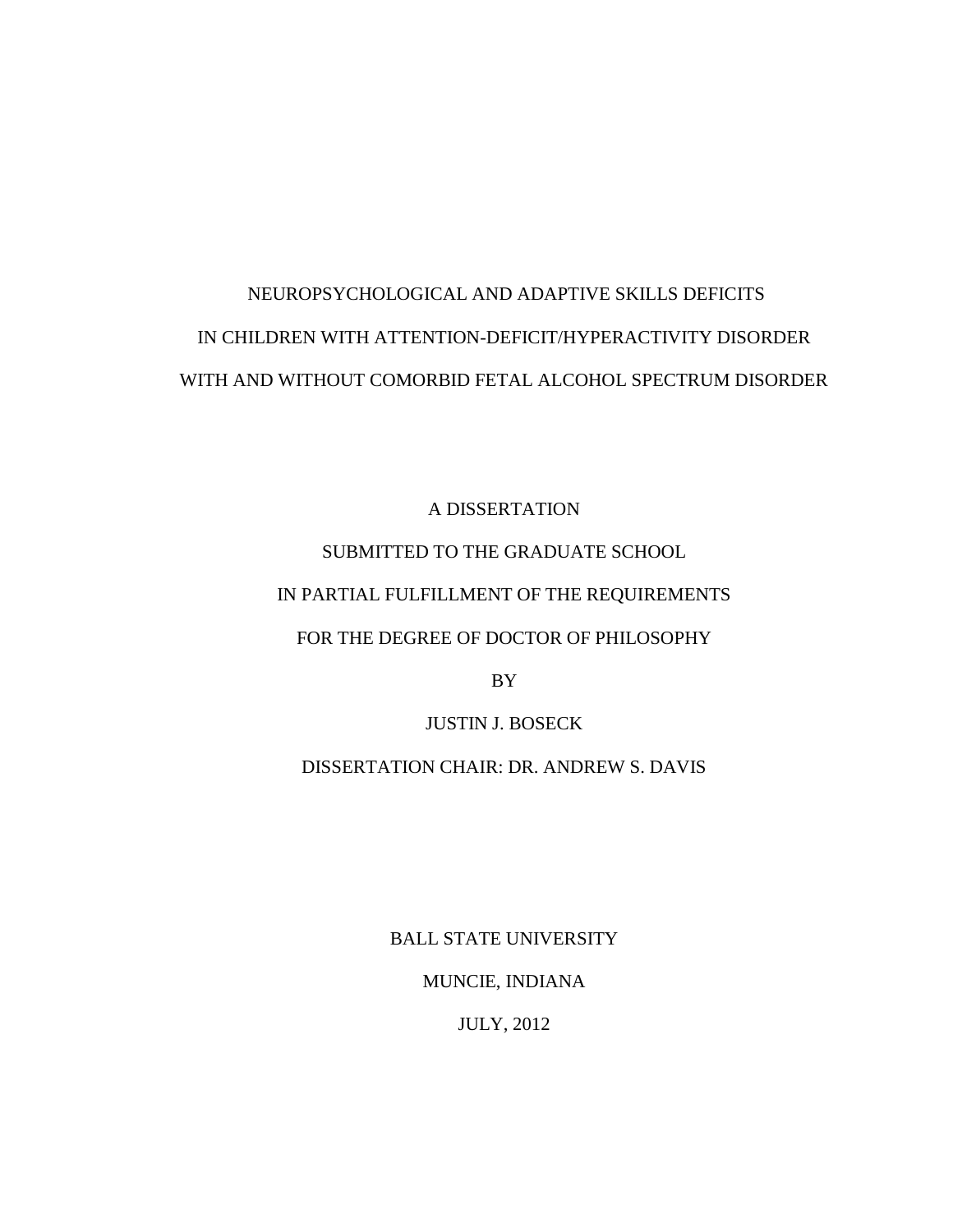#### **Abstract**

The majority of children with Fetal Alcohol Spectrum Disorder (FASD) have comorbid Attention-Deficit Hyperactivity Disorder (95%; Fryer et al., 2007). The goal of this study was to compare the neuropsychological and adaptive skills profiles of children with Attention-Deficit/Hyperactivity Disorder (ADHD) with or without comorbid FASD in order to improve interventions for both of these populations. This study paid particular attention to neurological, cognitive, and adaptive skills strengths and weaknesses in children with ADHD/FASD and children with ADHD without comorbid FASD. By identifying these strengths and weaknesses recommendations were able to be made to help the functioning of each of children with ADHD/FASD and children with ADHD in their home, community, and school environments based on their neuropsychological and adaptive skills profiles.

Neurologically, children with ADHD/FASD and children with ADHD have been shown to have impairment in the basal ganglia, cerebellum, corpus callosum, frontal lobes, hippocampus, hypothalamus, occipital lobes, parietal lobes, temporal lobes, and thalamus. Cognitively, children with ADHD have been shown to have difficulty in areas such as working memory and processing speed with less significant deficiencies in verbal ability and perceptual organization whereas children with ADHD/FASD have shown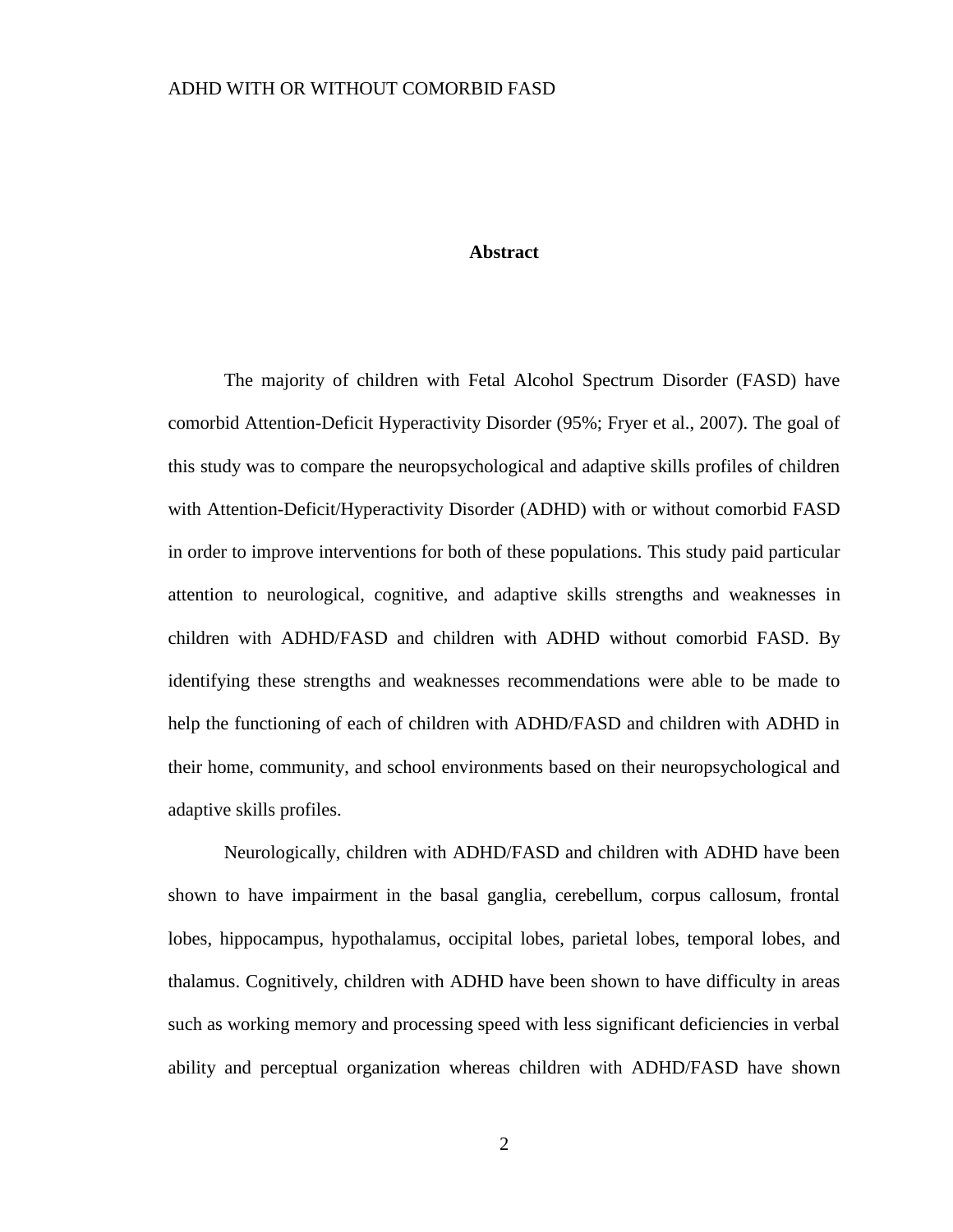impairment in all of these cognitive abilities. When compared to typically developing children with approximately the same level of general intelligence, children with ADHD have been shown to obtain lower standard scores in all domains of adaptive functioning and children with FASD have been shown to demonstrate significant adaptive skills deficits throughout the lifespan.

This study used specialized statistical procedures including Multivariate Analysis of Variance (MANOVA), Discriminant Analysis (DA), and Classification and Regression Tree (CART) in order to investigate the neuropsychological and adaptive skills in 81 children with ADHD/FASD and 147 children with ADHD. The statistical analyses indicated that children with ADHD/FASD and children with ADHD have similar cognitive and adaptive skills profiles; however, the children with comorbid ADHD/FASD were significantly more impaired in verbal ability, perceptual reasoning, working memory, processing speed, and overall adaptive skills.

The current study took a step forward in helping to make diagnostic decisions based on the similarities and differences between children with ADHD with and without comorbid FASD. Given the data from the current study indicating the significant differences in cognitive and adaptive skills in these two samples, it is imperative that psychopharmacological interventions be tailored to these two seemingly similar yet different groups, especially as these two groups may respond differently to stimulant medication, the first line of medicinal treatment for ADHD. Children with ADHD/FASD should also be treated with more intense interventions in the home, community, and school than children with ADHD.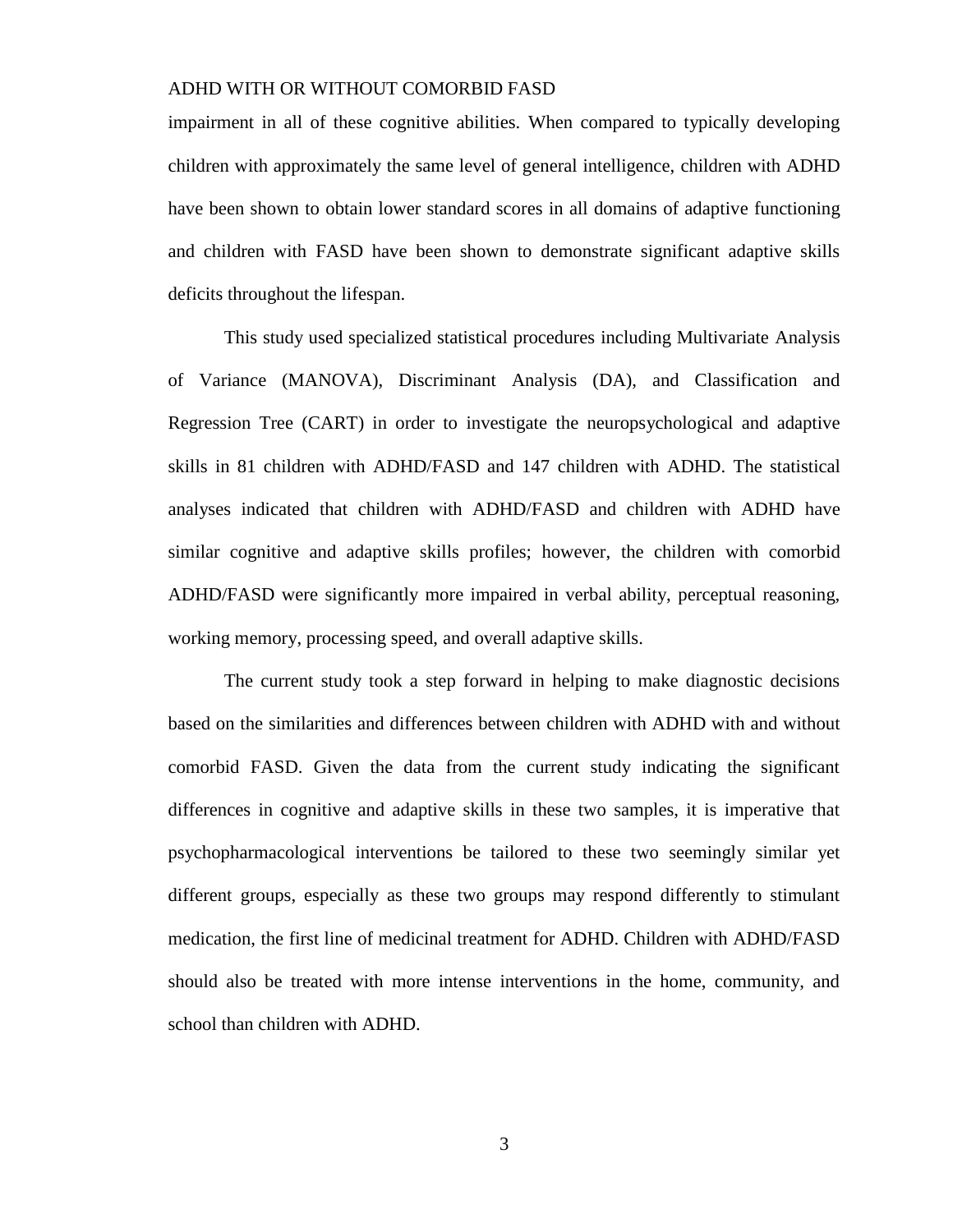#### **Acknowledgements**

Several years ago when I entered my first year in the Ball State School Psychology Ph.D. program I was completely dedicated to the upcoming work that earning my Doctoral Degree would entail. One thing I did not realize at that time was how much work, commitment, and sacrifice would be required by other individuals in my life during my pursuit. I would like to give sincere thanks to the following people for their continued support and dedication. First of all, I would like to thank my loving, caring, and patient wife Macey Boseck and our beautiful daughter, Payten Boseck. These last few years have been a challenge given the amount of time I have dedicated to my graduate school career. Thank you both so much for being so understanding and supportive throughout this whole process; I love you both very much. Next, I would like to thank Dr. Andrew Davis for his support and guidance throughout my graduate studies. I have learned a tremendous amount about psychology, neuropsychology, and work ethic based on your example and advice. I would like to give special thanks to Dr. Jerrell Cassady for all of your support throughout graduate school. I would like to thank all of my committee members including Drs., Andrew Davis, Jerrell Cassady, Carrie Ball, and Roger Wojtkiewicz for their guidance throughout the preliminary examination and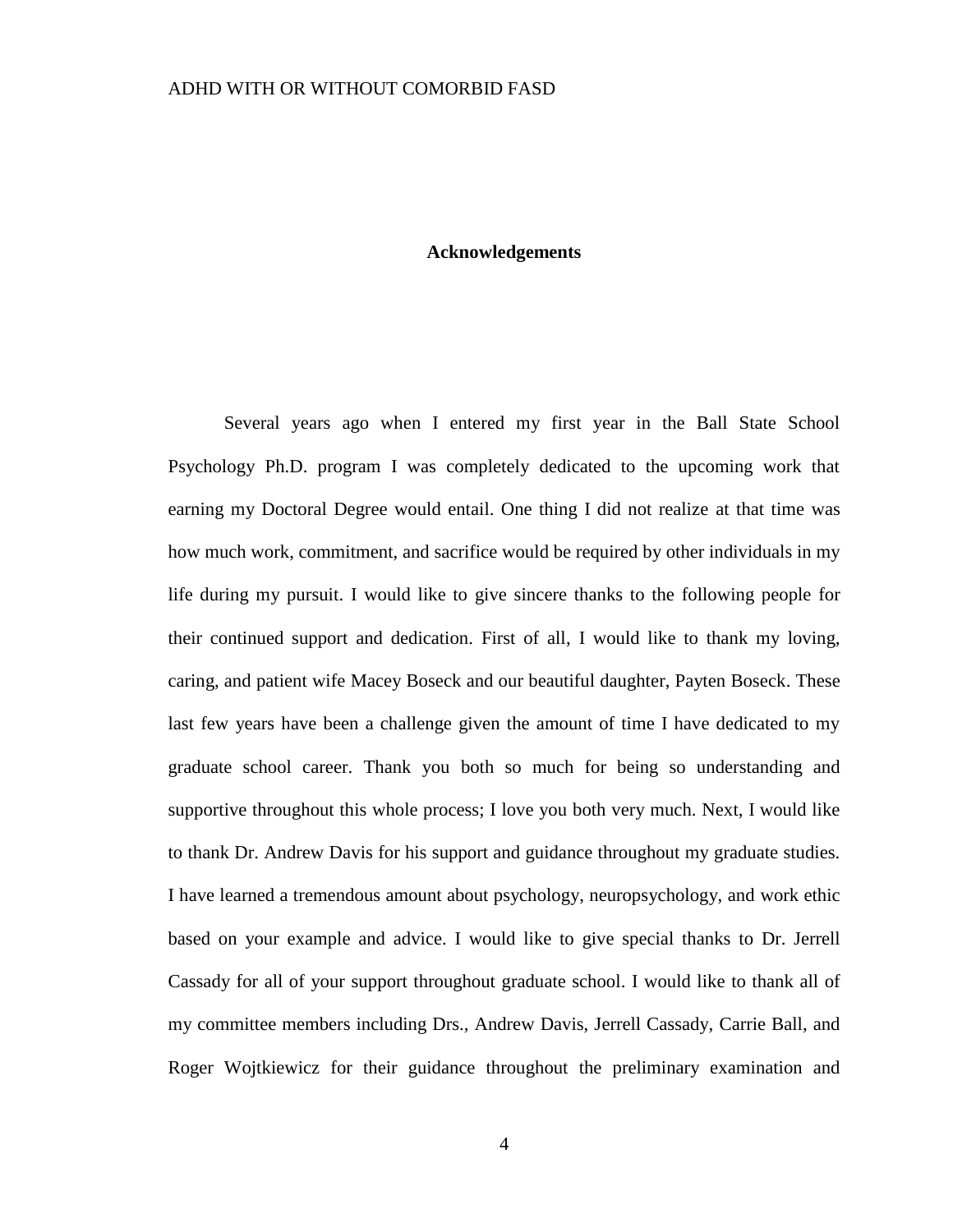dissertation process. I would also like to thank Dr. Holmes Finch for his generous and selfless help on my dissertation statistics. Dr. Barbara Gelder, thank you for allowing me to use your patient records for this study as well as your continued support throughout my career. Kent Berry, thank you very much for the numerous consultations we have had regarding this project as well as all the work you put in collecting and entering data. Last but not least I would like to thank all of the hard-working graduate students at Ball State University who helped in the data collection for this dissertation including Evan Koehn, Mei Chang, Elizabeth Lemann, and Amber Whited. You all worked very hard and this project would not have been possible without all of your effort.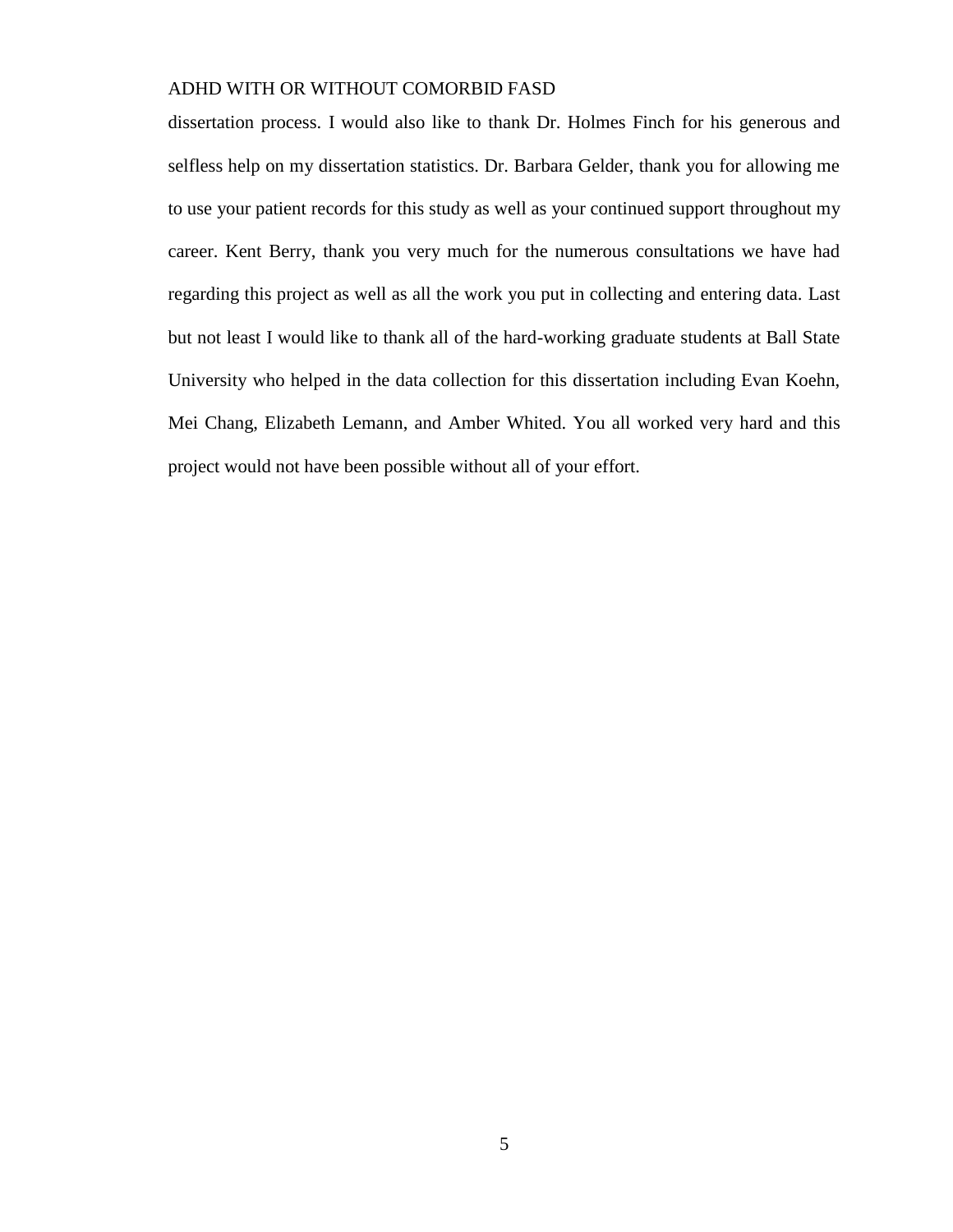# **Vitae**

| Year | Degree | Institution                                                                | Area of Study     |
|------|--------|----------------------------------------------------------------------------|-------------------|
| 2012 | Ph.D.  | <b>Ball State University</b>                                               | School Psychology |
|      |        | Muncie, Indiana<br>(APA-Accredited)                                        | Neuropsychology   |
| 2008 | M.A.   | <b>Ball State University</b><br>Muncie, Indiana<br>(APA-Accredited)        | School Psychology |
| 2005 | B.A.   | Concordia College<br>Moorhead, Minnesota                                   | Psychology        |
| 2003 | A.A.   | <b>Fergus Falls</b><br><b>Community College</b><br>Fergus Falls, Minnesota | Psychology        |

Areas of Specialization

- Clinical Neuropsychology  $\bullet$
- Psychological Assessment  $\bullet$
- Research Methods & Applied Statistics $\bullet$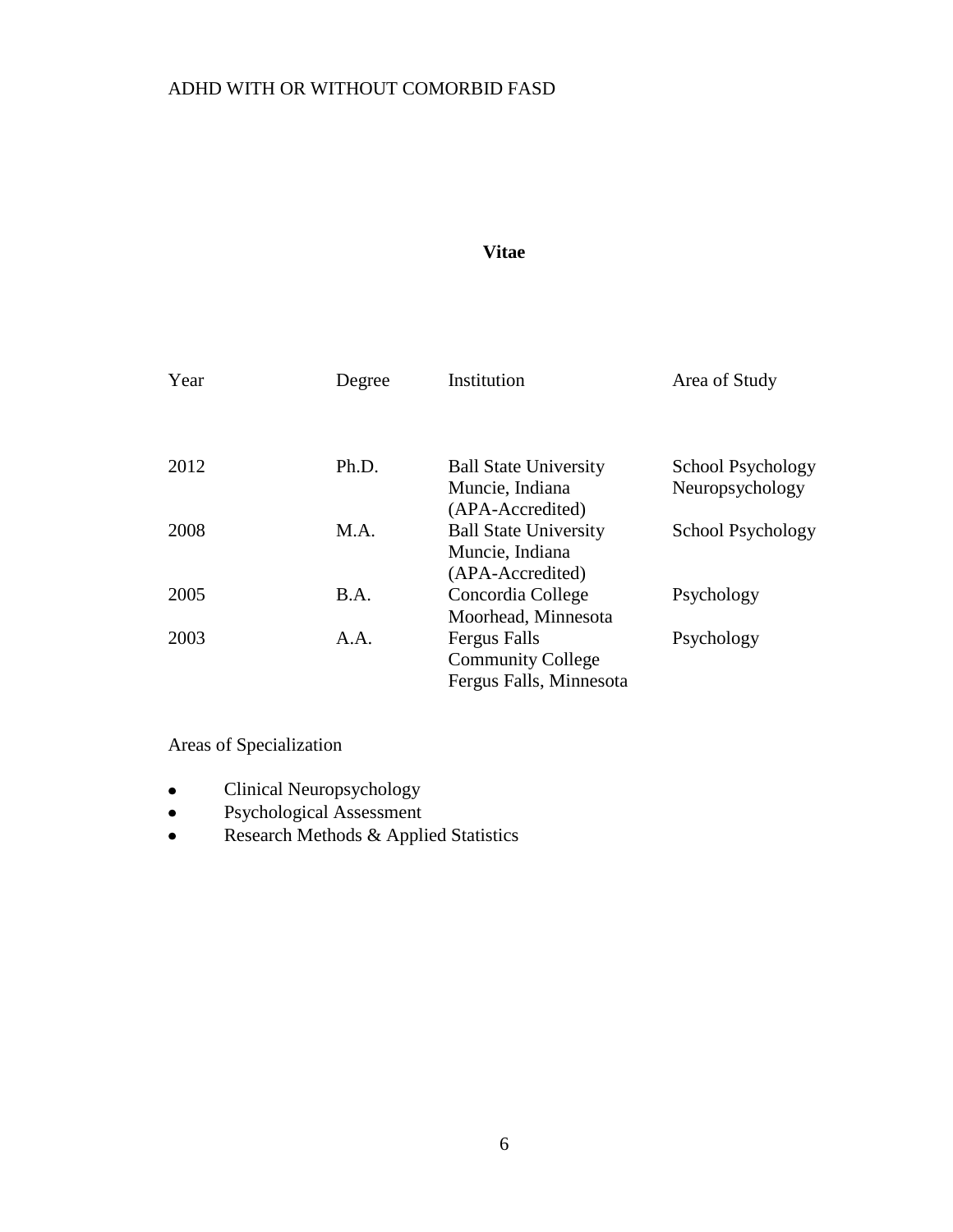# **Table of Contents**

| Abstract                                              |                |
|-------------------------------------------------------|----------------|
| Acknowledgements                                      |                |
| Vitae                                                 | 6              |
| <b>Table of Contents</b>                              | $\overline{7}$ |
| Chapter 1                                             |                |
| Introduction                                          | 10             |
| Fetal Alcohol Spectrum Disorder                       | 10             |
| Attention-Deficit/Hyperactivity Disorder              | 13             |
| Clinical Implications of a Link between ADHD and FASD | 16             |
| Rationale of the Study                                | 17             |
| Significance of the Study                             | 20             |
| <b>Current Study</b>                                  | 24             |
| <b>Research Questions</b>                             | 24             |
| Limitations of the Study                              | 25             |
| Delimitations of the Study                            | 27             |
| List of Terms                                         | 28             |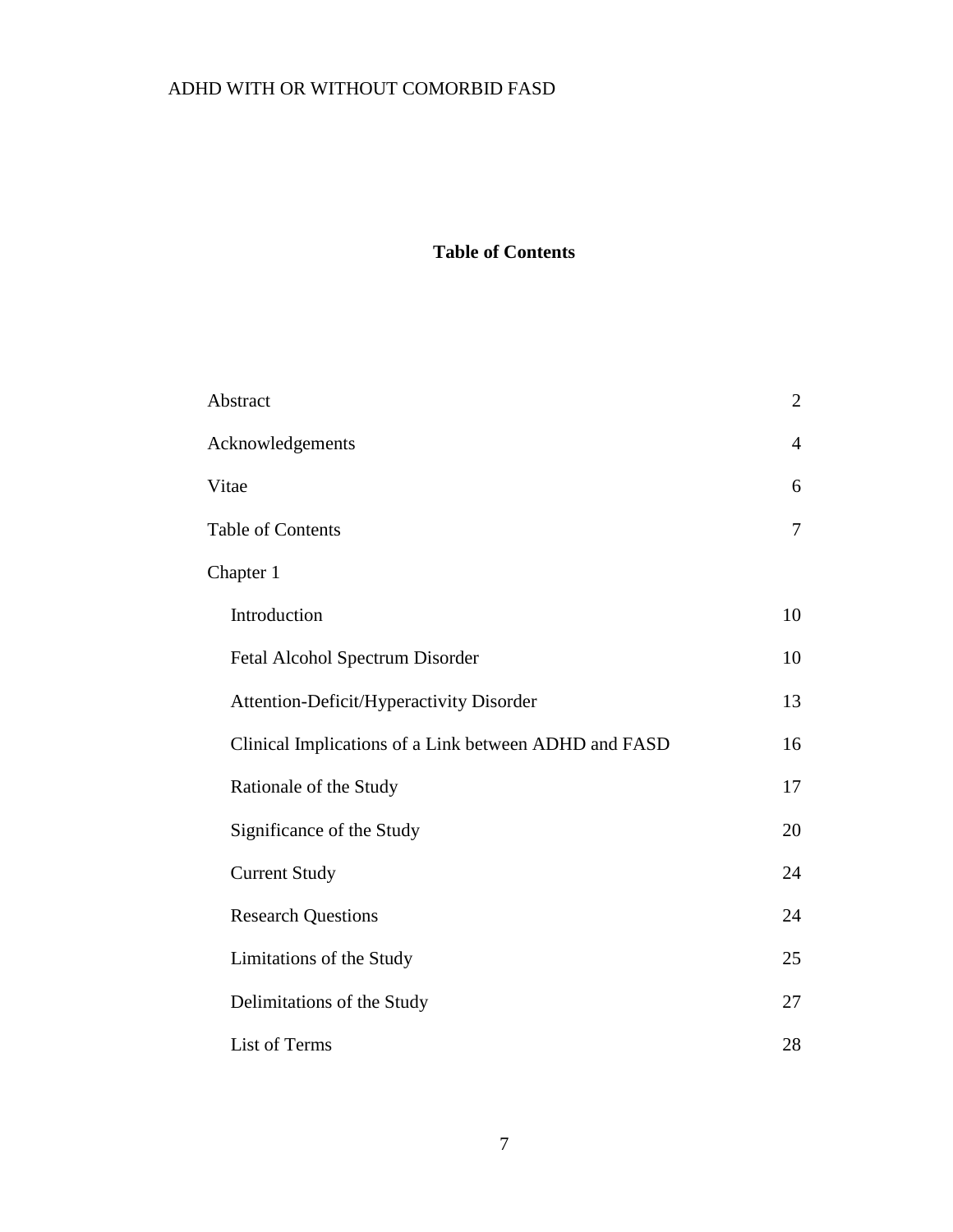# Chapter 2

| Review of the Literature                                | 36  |  |
|---------------------------------------------------------|-----|--|
| Functional Neuroanatomy of FASD and ADHD                | 36  |  |
| Cognitive Deficits in Children with FASD and ADHD       | 55  |  |
| Adaptive Skills Deficits in Children with FASD and ADHD | 71  |  |
| Conclusions                                             | 79  |  |
| Chapter 3                                               |     |  |
| Methodology                                             | 81  |  |
| <b>Participant Selection</b>                            | 81  |  |
| Procedures                                              | 86  |  |
| Instrumentation                                         | 87  |  |
| <b>Statistical Procedures and Data Analysis</b>         | 102 |  |
| Chapter 4                                               |     |  |
| Results                                                 | 105 |  |
| Description of the Sample                               | 106 |  |
| Multivariate Analysis of Variance                       | 107 |  |
| Univariate Analysis of Variance                         | 118 |  |
| Discriminant Analysis                                   | 118 |  |
| <b>Classification and Regression Tree</b>               | 122 |  |
| Summary of the Results                                  | 131 |  |
| Conclusions                                             | 135 |  |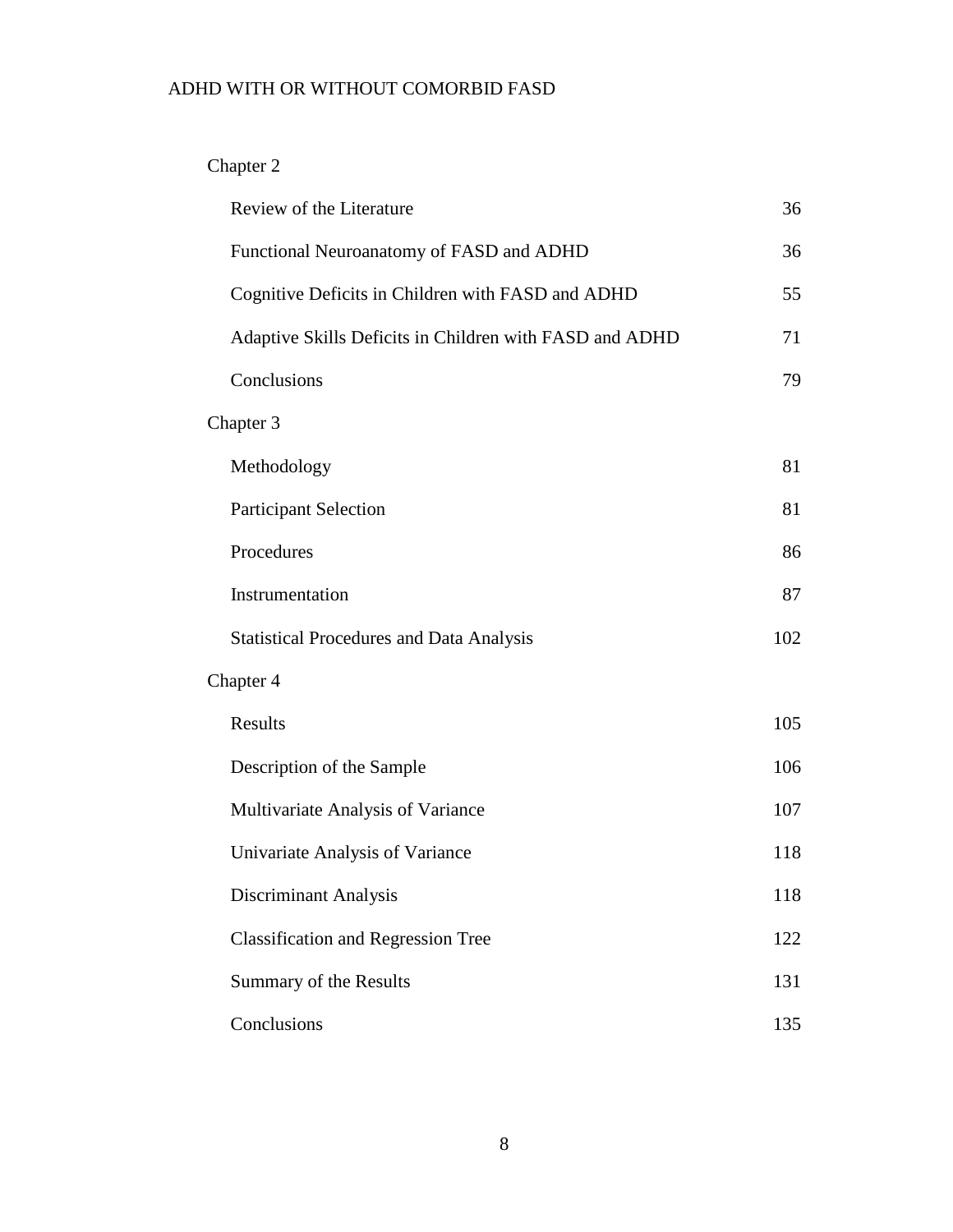# Chapter 5

| Discussion                                 | 138 |
|--------------------------------------------|-----|
| Summary of the Study                       | 138 |
| <b>WISC-IV MANOVA</b>                      | 139 |
| Vineland MANOVA                            | 145 |
| <b>WISC-IV Discriminant Analysis</b>       | 146 |
| <b>Classification and Regression Tree</b>  | 147 |
| Discussions and Implications               | 148 |
| Limitations and Delimitations of the Study | 155 |
| <b>Directions for Future Research</b>      | 158 |
| Conclusion                                 | 159 |
| References                                 | 161 |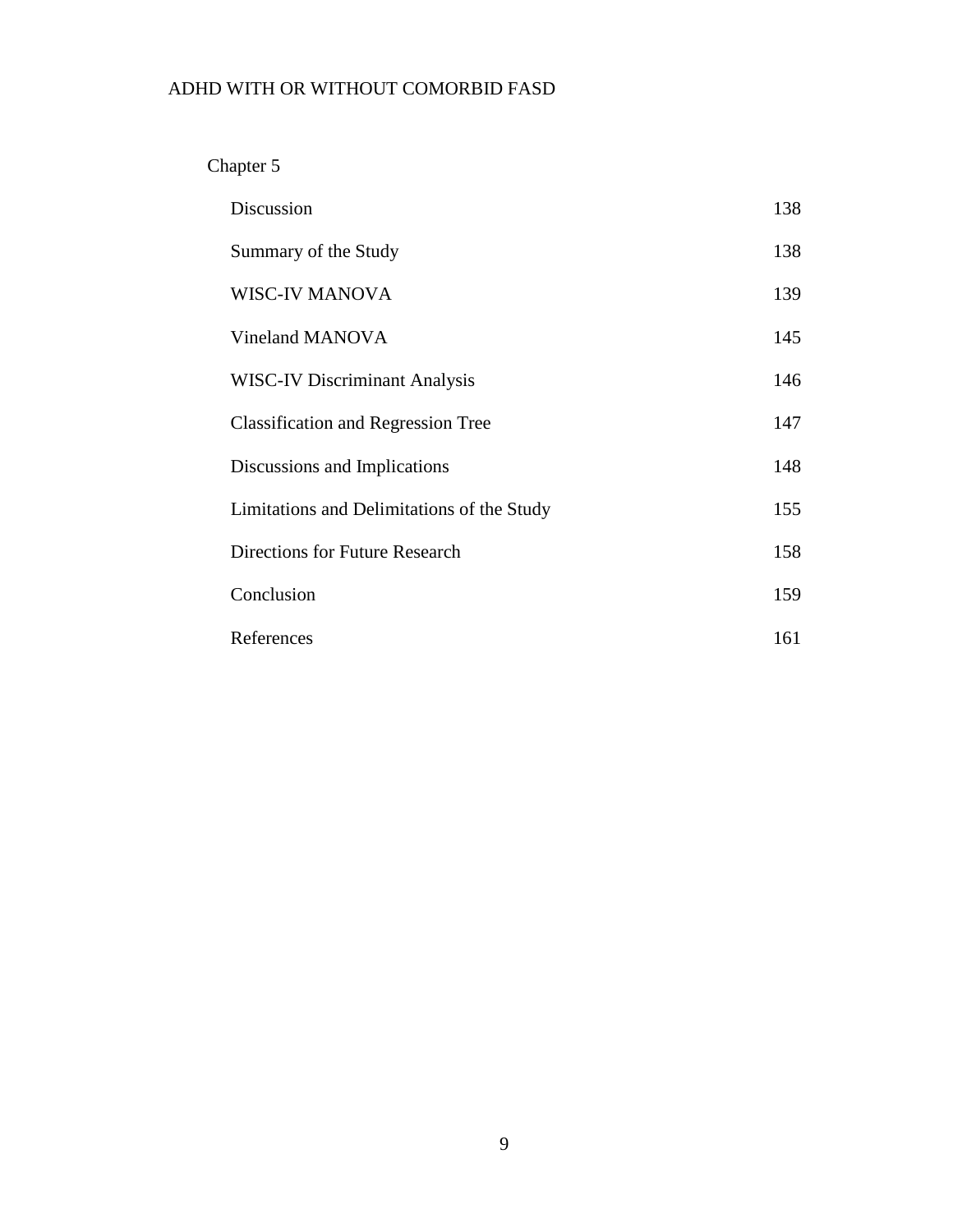### **Chapter 1**

### **Introduction**

**Fetal Alcohol Spectrum Disorder.** Fetal Alcohol Syndrome (FAS) was first recognized in 1973 (Jones & Smith, 1973) when Kenneth Lyons Jones and David Smith described 11 children born to alcohol-abusing mothers (Jones et al., 1973). According to the Institute of Medicine (IOM; Stratton, Howe, & Battaglia, 1996), full FAS criteria includes; (1) a positive history of prenatal alcohol exposure, (2) craniofacial anomalies (including any of the following; flat midface, thin upper lip, epicanthal folds, smooth or flattened philtrum, underdeveloped jaw, low nasal bridge, small eye openings, and/or a short nose), (3) pre and/or postnatal growth deficiency (these may be referred to as small for gestational age, low birth weight to height ratio, or short stature), and, (4) central nervous system (CNS) dysfunction including physical (decreased cranial size at birth, structural brain abnormalities, and neurological hard or soft signs such as impaired fine motor skills, neurosensory hearing loss, poor tandem gait, and/or poor hand-eye coordination) or behavioral dysfunction (i.e., hyperactivity, mental retardation, social problems).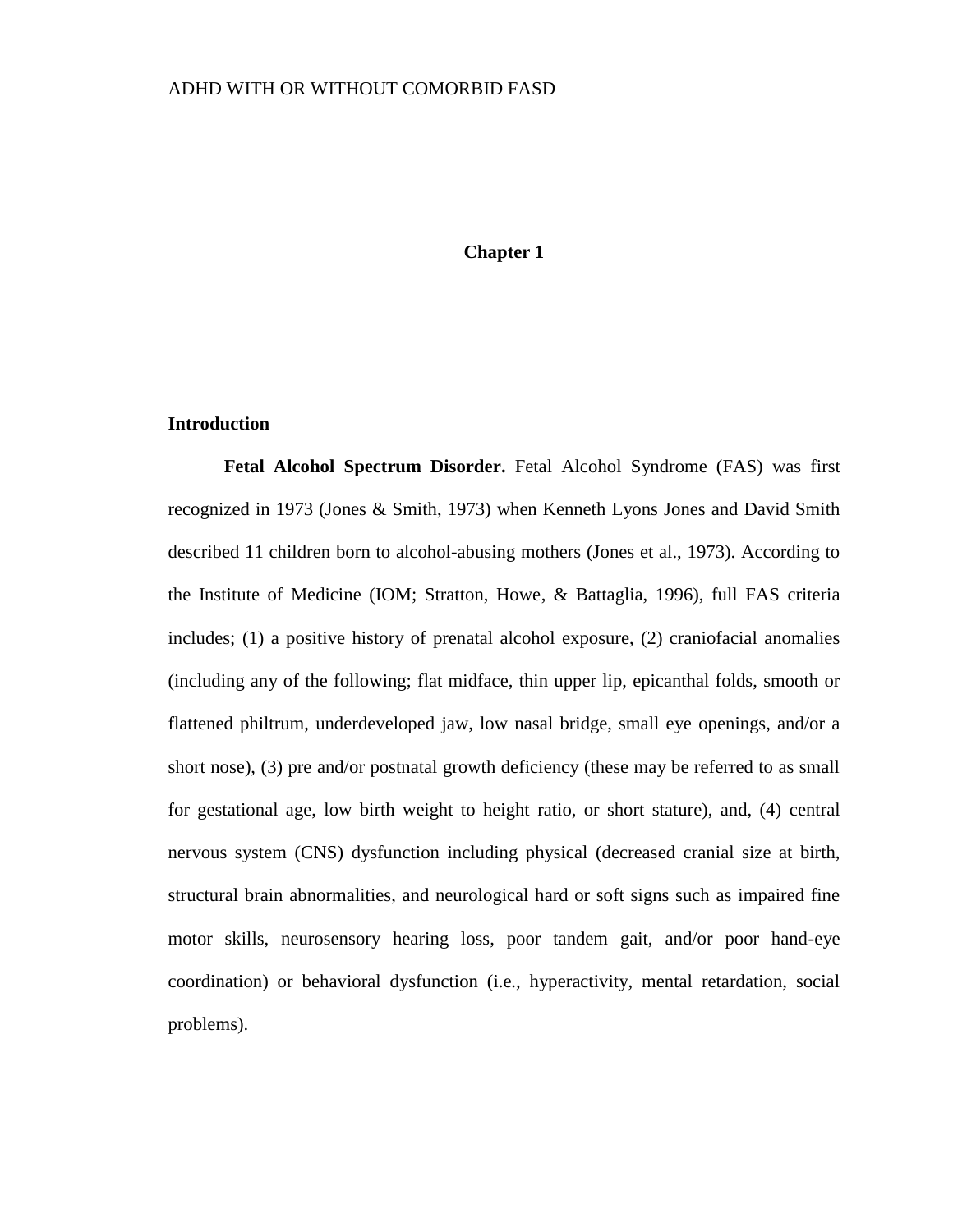Diagnosis of FAS can be difficult due to the lack of mothers who self-report alcohol use during pregnancy as well as the relatively high adoption rate among children prenatally exposed to alcohol which can result in difficulty establishing biological maternal alcohol use during pregnancy. Therefore, one of the most highly useful clinical techniques for diagnosing FAS is facial structure analysis. As Davis (2006) indicated, identifying markers in children with neurological disorder (such as FAS) may help lead to earlier diagnosis and thus more successful interventions.

The craniofacial anomalies indicative of FAS are presented here as demonstrated by Warren and Foudin (2001):



To acknowledge the continuum of deficits caused by prenatal alcohol exposure, the National Task Force on Fetal Alcohol Syndrome and Fetal Alcohol Effects adopted the term 'Fetal Alcohol Spectrum Disorder' (Bertrand et al., 2005). Currently, FASD is not a diagnostic category, but an umbrella term used to emphasize the range of deleterious physical, mental, and behavioral outcomes that can occur after intrauterine exposure to alcohol. Fetal Alcohol Syndrome falls at the severe end of the FASD continuum (Mattson & Vaurio, 2010).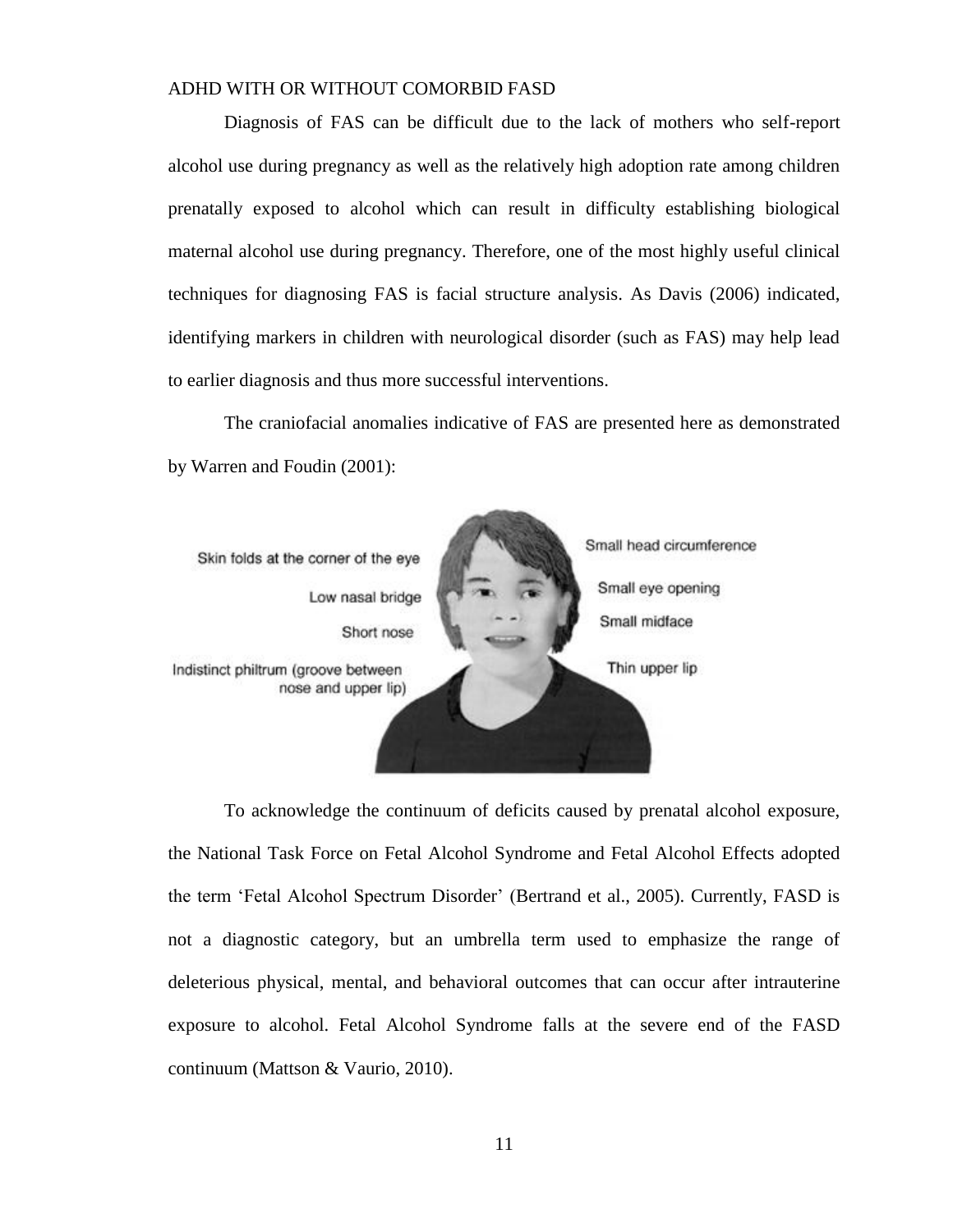The Institute of Medicine (IOM; Stratton, Howe, & Battaglia, 1996) suggested the diagnosis of FASD includes confirmed exposure to intrauterine alcohol exposure, plus any one or a combination of the following; (1) craniofacial anomalies; (2) growth retardation; (3) evidence of CNS dysfunction; or (4) evidence of a complex pattern of behavior or cognitive abnormalities that are inconsistent with developmental level and cannot be explained by familial background or environment alone such as learning difficulties, deficits in school performance, poor impulse control, problems in social perception, deficits in higher-level receptive and expressive language, poor capacity for abstraction or metacognition, specific deficits in mathematical skills, or problems in memory, attention, or judgment (Stratton, Howe, & Battaglia, 1996).

In 1994, FAS was generally accepted to occur in the offspring of alcoholic women, that is, women who drank at least six standard drinks per day throughout the first trimester (one standard drink  $= 12$  oz beer  $= 5$  oz glass of wine  $= 1.5$  oz liquor or approximately 0.5 oz of absolute alcohol; Schneiderman, 1994). Government studies conducted in 2004 indicated that 1 in 12 pregnant women drank and about 1 in 30 women reported binge drinking (more than 5 drinks on any one occasion; SAMHSA, 2004) during pregnancy. However, according to May and Gossage (2001), only 10% to 40% of women who chronically abuse alcohol during pregnancy will give birth to a child with FAS.

According to May and Gossage (2001), the incidence of FAS is 0.5 to 2 per 1000 live births. These rates equate to current incidence estimates of 1,000 to 6,000 infants with FAS born each year in the United States (Bertrand et al., 2005). However, the incidence of FASD may be as high as 1 per 100 live births (May & Gossage, 2001) which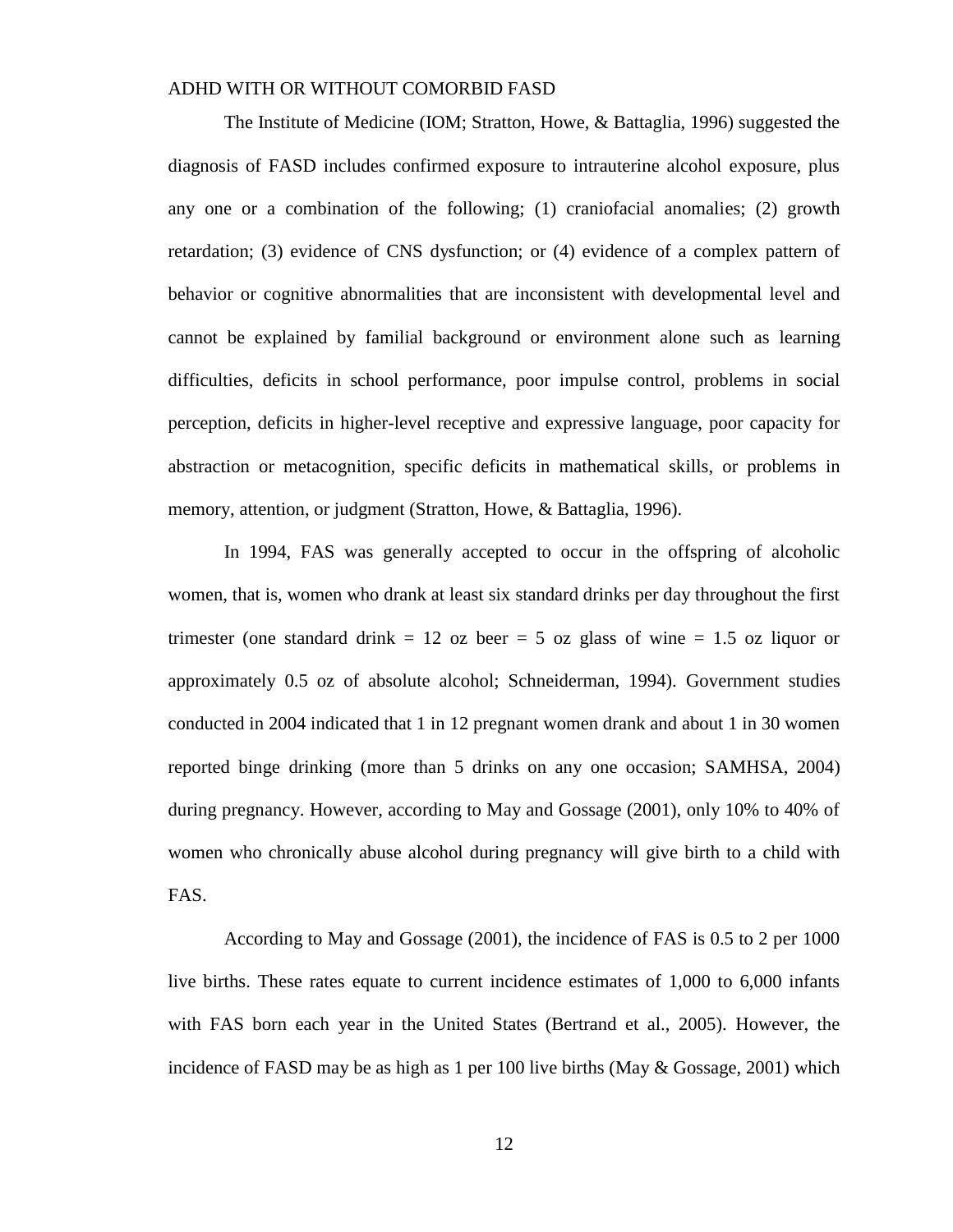is even greater than the most recent estimates of autism spectrum disorders (ASDs) which are estimated to occur in 1:110 children (CDC, 2009). The Centers for Disease Control (CDC) concluded that there were over 4 million births in 2005 (4,138,439; Centers for Disease Control; 2007), which means that there may be up to 40,000 children born every year in the United States with FASD.

**Attention-Deficit/Hyperactivity Disorder.** The behavioral syndrome of ADHD has been recognized since the early 1900s. The features of this syndrome gradually emerged from observations over many years from professionals working in pediatric medicine, neurology, education, and pharmacology (Conners, 1998). The diagnostic criterion for ADHD has undergone numerous alterations since its first inception. The current criteria include three subtypes of ADHD which include: ADHD, Predominantly Inattentive Type; ADHD, Predominantly Hyperactive/Impulsive Type; and ADHD, Combined Type. Each of these disorders differs in presentation based upon varying degrees of disinhibition, inattentiveness, impulsivity, and hyperactivity.

According to the DSM-IV-TR (APA, 2000), ADHD is diagnosed as a function of inattention, hyperactivity, and impulsivity. The inattentive features of ADHD include difficulty paying close attention to details, difficulty with sustained attention, not listening when spoken to directly, not following through on instructions, difficulty with organization, avoidance of tasks requiring sustained attention, losing things necessary for tasks, distractibility, and forgetfulness. The hyperactive features of ADHD include fidgeting, leaving one's seat at inappropriate times, running around at inappropriate times, difficulty engaging in activities quietly, being often "on the go," and talking excessively. The impulsive symptomatology includes often saying answers to questions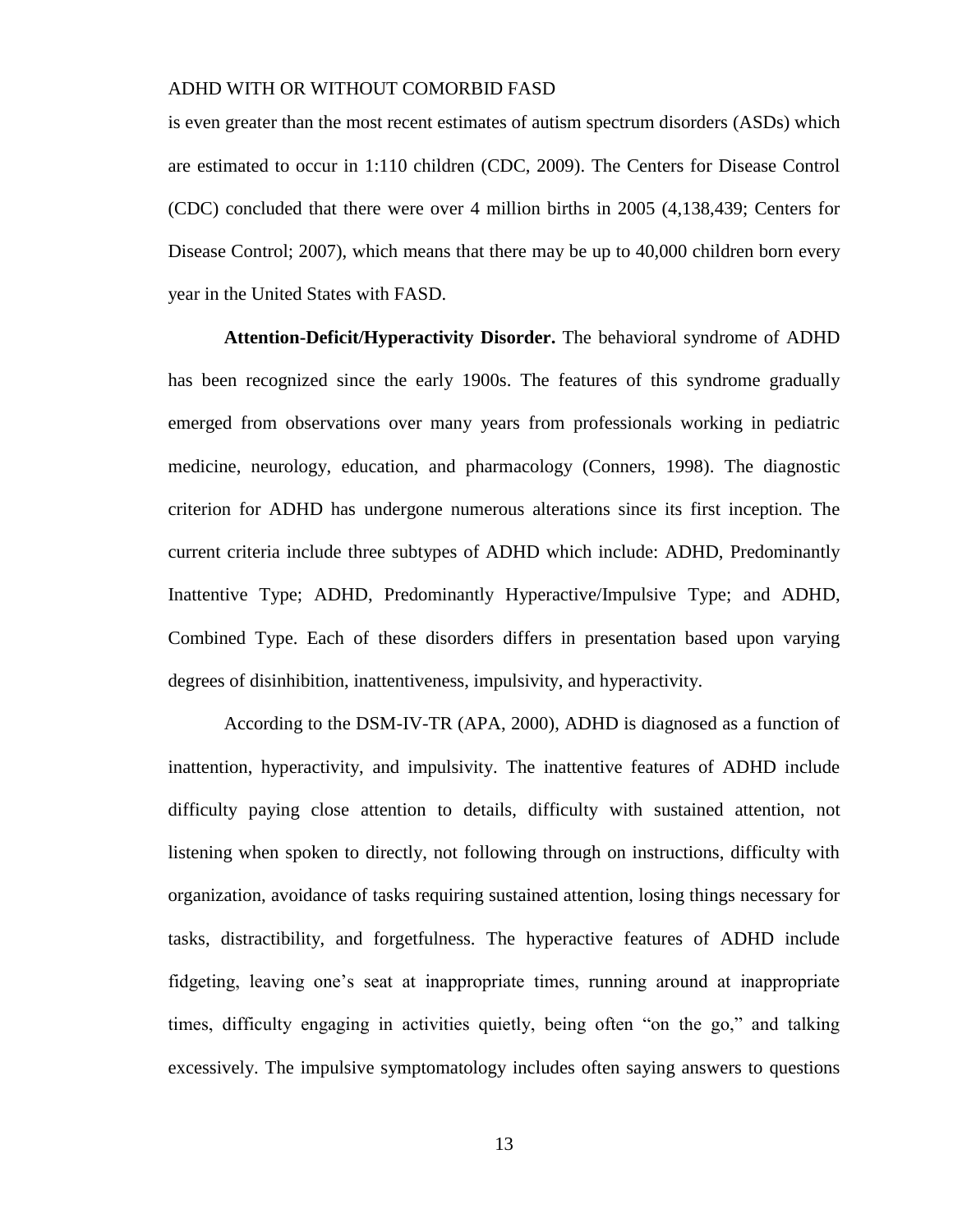before the question has been finished, difficulty waiting one's turn, and interrupting others during conversation.

It has been stated that approximately 5% of children meet the diagnostic criteria for ADHD (APA; 2000). In virtually all community samples, the proportion of individuals who meet DSM-IV-TR symptom criteria for ADHD, Predominantly Inattentive Type (approximately 50% across all samples) is higher than the proportion who meet symptom criteria for ADHD, Predominantly Hyperactive/Impulsive Type (20%) or ADHD, Combined Type (30%; Willcutt et al., 2005). In contrast, samples recruited through clinics typically include a much higher proportion of individuals with the combined subtype (approximately 60% across samples) than the inattentive (30%) or hyperactive-impulsive subtype (10%; Willcutt, 2010).

In order for ADHD to be diagnosed, symptoms have to be present previous to 7 years old; and impairment must be observed in 2 or more settings that affect functioning in some manner for a minimum of 6 months (APA, 2000). It is difficult to establish the diagnosis in children younger than age 4 or 5 years because their characteristic impulsivity, difficulty with attention, and sometimes overly active behavior is more typical in this age range (APA, 2000). Furthermore, although the onset of ADHD usually occurs before the age of 4, it is most commonly diagnosed when a child enters school due to the identification of symptoms in comparison with same-aged peers.

According to the APA (2000), symptoms of ADHD are typically at their most prominent during the elementary grades. As children mature, symptoms usually become less conspicuous. By late childhood and early adolescence, signs of excessive gross motor activity (e.g., excessive running and climbing, not remaining seated) are less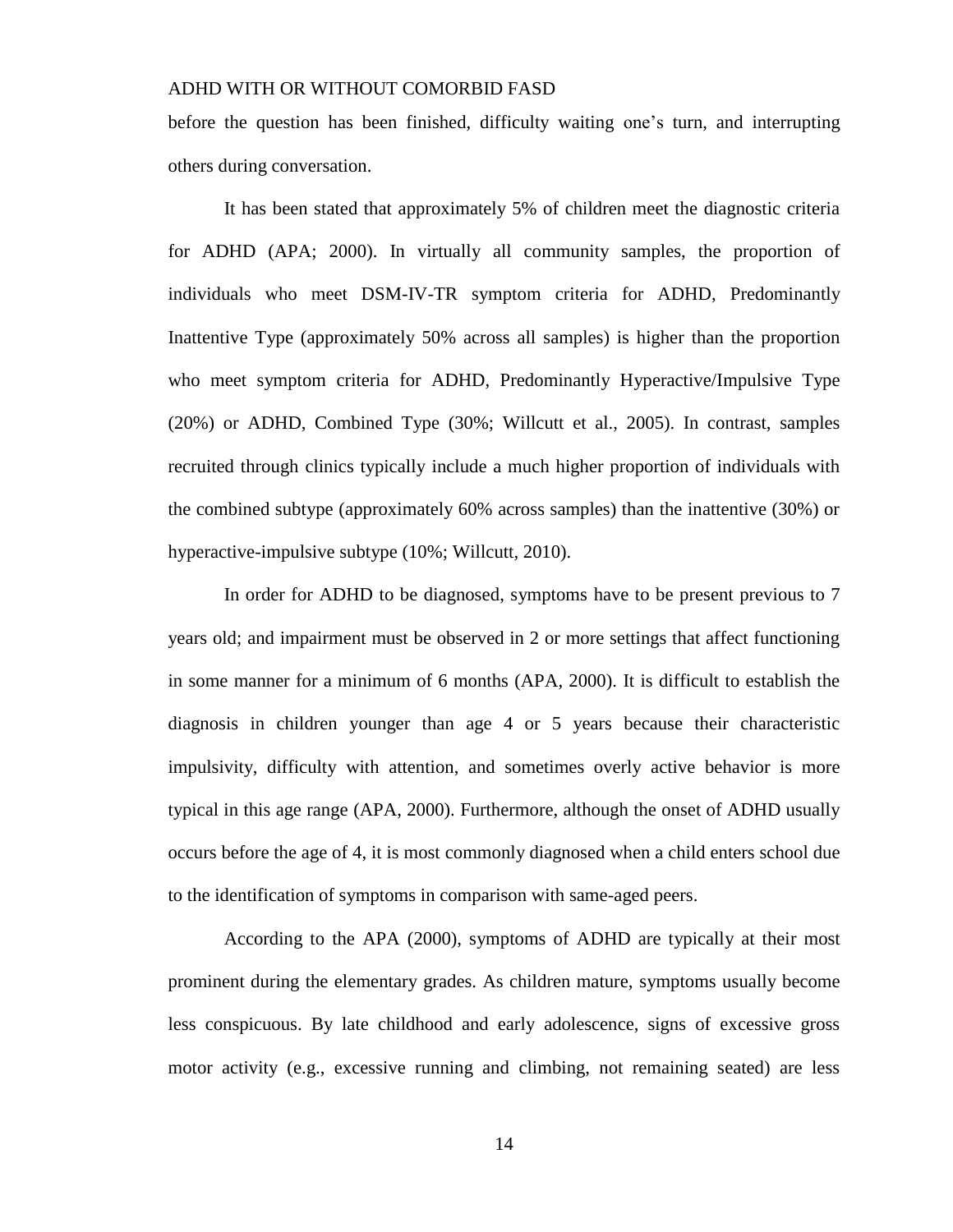common, and hyperactivity symptoms may be confined to fidgetiness or an inner feeling of jitteriness or restlessness (APA, 2000).

The disorder is more frequently diagnosed in males than in females, with male-tofemale ratios ranging from 2:1 to 9:1 (APA, 2000) depending on the ADHD subtype and setting in which the diagnosis is made. Research has shown that girls are more likely to be diagnosed with ADHD, Predominantly Inattentive Type while boys are more likely to be diagnosed with ADHD, Predominantly Hyperactive/Impulsive Type or Combined Type. Clinic-referred children are also more likely to be male (APA, 2000). Symptoms of hyperactivity, impulsivity, and inattentiveness usually appear in multiple settings and are required in at least two settings in order for an ADHD diagnosis to be made. However, fluctuation in these behavioral manifestations of the disorder may be present depending upon the demands of the situation the child is in. Moreover, signs of the disorder may be minimal or absent when the child is receiving frequent rewards for appropriate behavior, is under close supervision, is in a novel setting, is engaged in especially interesting activities, or is in a one-to-one situation (e.g., a clinician's office; APA, 2000).

No single cause of ADHD has been discovered (Conners, 1998). Rather, a number of significant risk factors affecting neurodevelopment and behavioral expression have been suggested to correlate with ADHD such as genetic factors and epigenetic causes including maternal alcohol, tobacco, and drug use while pregnant. Several of these risk factors lead to the assumption that the disorder frequently reflects a summation of independent forces impinging on early development (Biederman et al., 1998; Conners, 1998). Neurodevelopmental and behavioral expression of ADHD can lead to many deficits including neuroanatomical, neuropsychological, cognitive, adaptive, and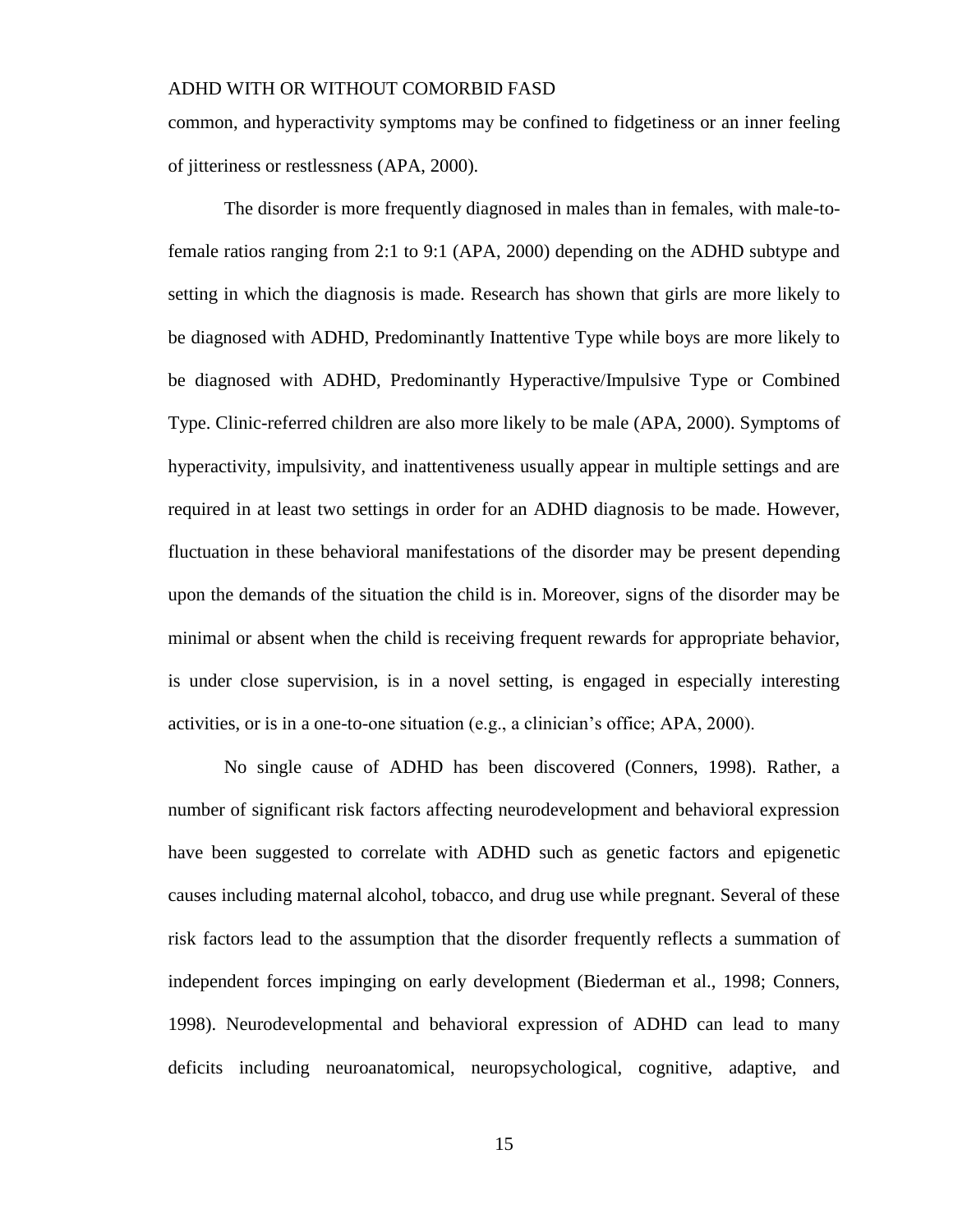behavioral deficits. The field of psychology is not yet at the point at which etiological markers can be identified and used to improve clinical diagnosis and treatment, but neuropsychological research has the potential to facilitate important advancements in these areas by helping to pinpoint the specific neural systems that are compromised in ADHD (Willcutt, 2010).

**Clinical Implications of a Link between ADHD and FASD.** The similarity in clinical presentation of children with ADHD and children with FASD is extensive as it has been shown that up to 95% of those with FASD also have ADHD (Fryer et al., 2007). There are many similarities and differences between children with ADHD/FASD and ADHD without FASD (hereby referred to as children with ADHD). First, O'Malley and Nanson (2002) suggested that ADHD/FASD is a particular clinical subtype of ADHD with an earlier onset and dissimilar clinical and neuropsychological presentation (O'Malley & Nanson, 2002) from the other current ADHD subtypes To further support this hypothesis, O'Malley and Nanson (2002) suggested that FASD is a chronic neurodevelopmental and neuropsychiatric disorder, and proper treatment of ADHD/FASD offers an opportunity to decrease its documented destructive secondary disabilities (O'Malley & Nanson, 2002) which may be more extensive for children with ADHD/FASD than for those children with ADHD.

Finally, it has been shown that patients with FASD have neurochemical and structural changes in their CNS, and are often overly sensitive to the side effects of medication (O'Malley & Nanson, 2002). Therefore, investigating the neuropsychological profiles of those with ADHD/FASD will help in differential diagnosis as well as improve outcome measures through therapeutic and psychopharmacological interventions.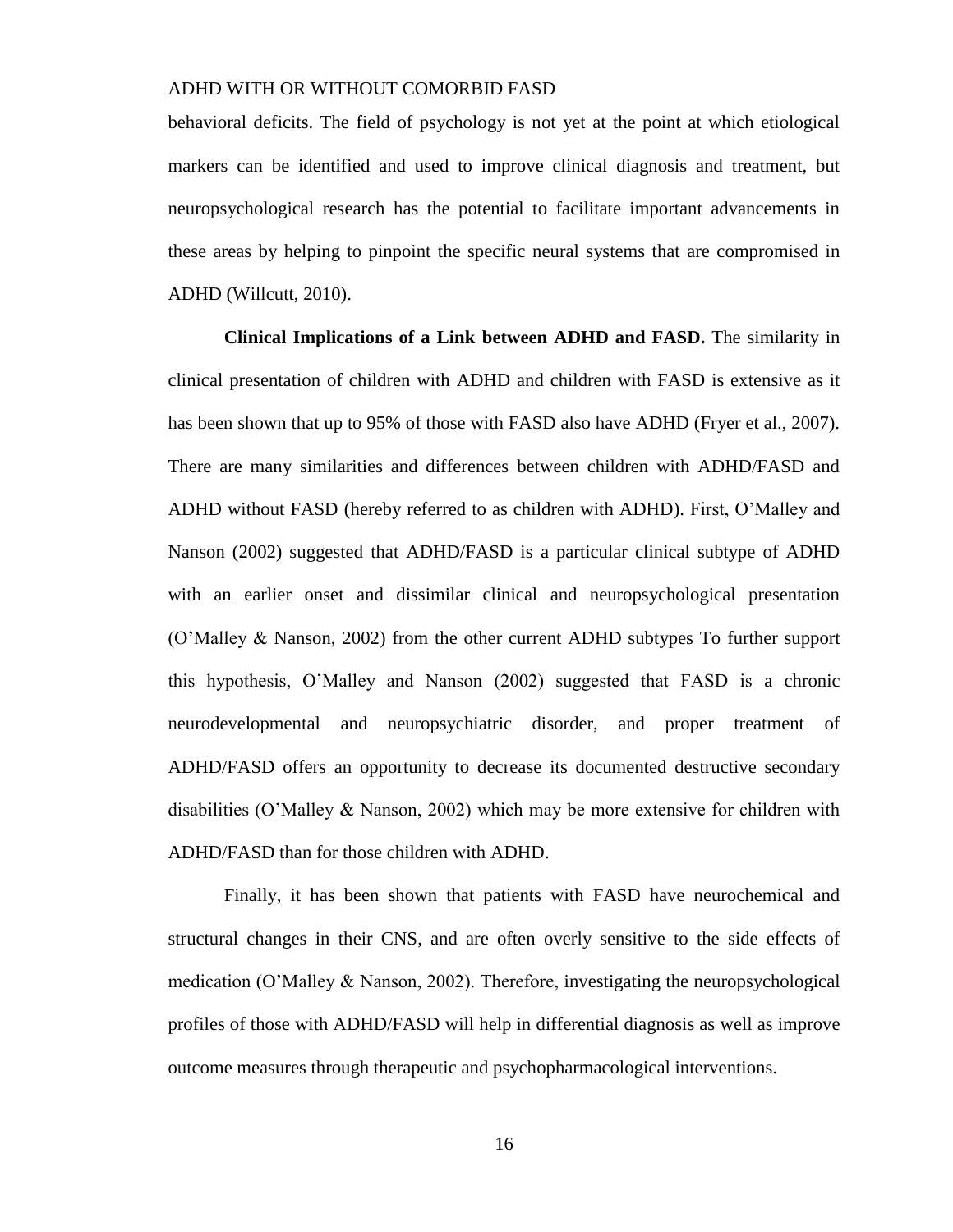#### **Rationale of the Study**

Due to the significant overlap in symptomatology between children with ADHD and children with FASD, the goal of this investigation will be to compare neuropsychological and adaptive skills deficits for children with comorbid ADHD/FASD with a group of children with ADHD. Recent research has suggested a link between these disorders (Crocker et al., 2009; Herman et al., 2008; O'Malley et al., 2002; Rodriguez et al., 2009) and the most severe form of FASD, FAS, is currently being considered for addition into the DSM-V (DSM5.org). An empirical investigation comparing those with ADHD/FASD to those with ADHD will provide evidence regarding the neurocognitive profile of children with ADHD/FASD, and therefore help to improve the differential diagnosis and treatment options for these children. An analysis of the similarities and differences in cognitive and adaptive skills deficits between children with ADHD/FASD and ADHD has not yet been fully explored. Investigating the neuropsychological profile of children with ADHD/FASD will facilitate the development of clinical, psychopharmacological, and intervention procedures and techniques for this population (e.g., O'Malley & Nanson, 2002).

The rationale for conducting such an investigation stems from the significant comorbidity between ADHD and FASD. Given this overlap, there must be something inherently similar in the manifestations of these disorders. The proposed link between ADHD and FASD is based on the premise that the teratogenic effects of prenatal alcohol exposure disturbs the environment of the developing fetal brain which can cause children exposed to alcohol in utero to present with a difficult-to-settle or slow-to-warm-up temperament, followed by early-onset ADHD (O'Malley & Nanson, 2002). Another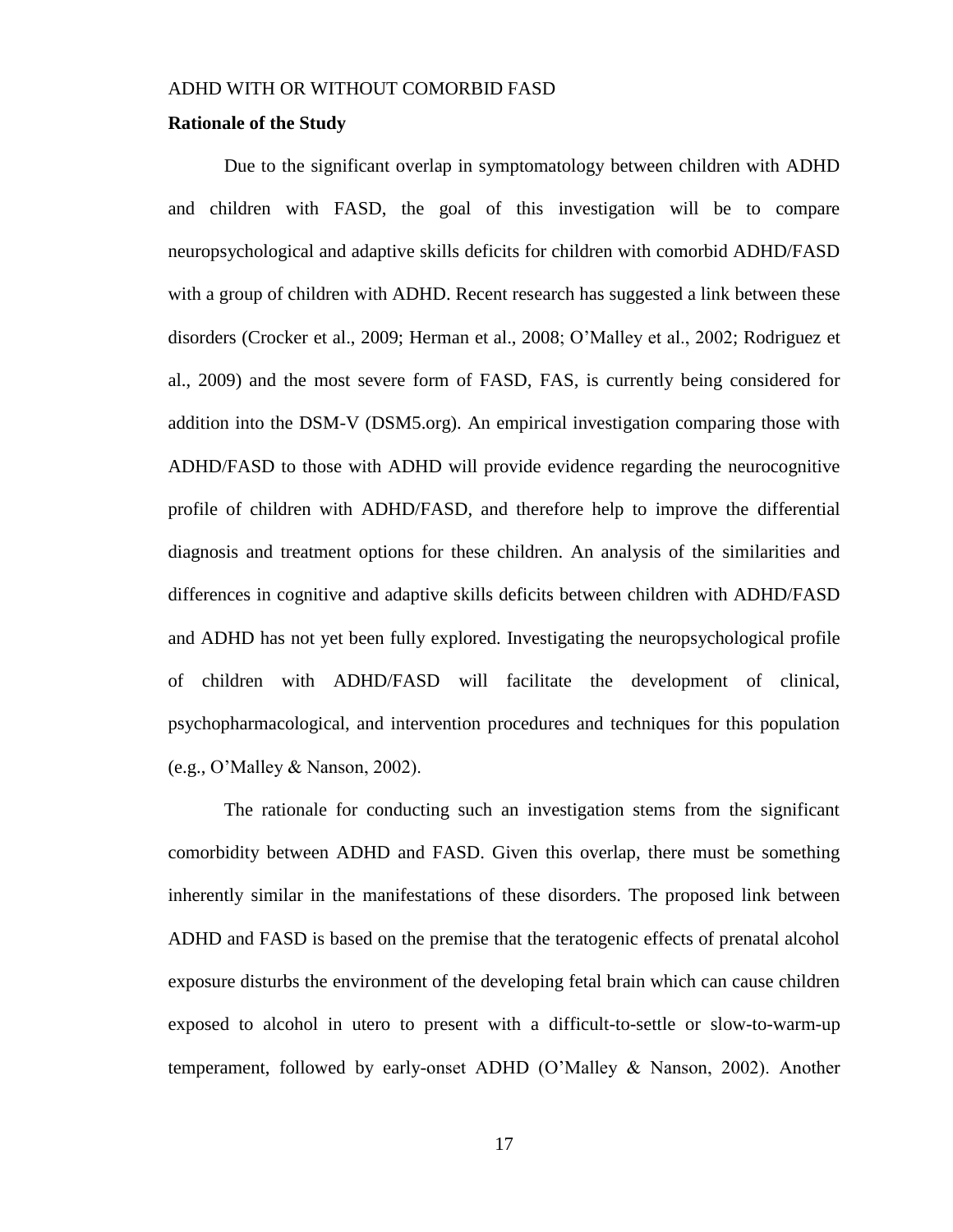possible explanation for the link between ADHD and FASD is that women who have ADHD tend to drink alcohol more than women who do not have ADHD (Streissguth, 1997). Therefore, the children born to women with ADHD may have a genetic predisposition to ADHD as well as a higher probability of having FASD given their mother's higher rate of potential to drink while pregnant (O'Malley & Nanson, 2002).

Further investigation into the similarities between ADHD and FASD yield a genetic link between the disorders. Molecular genetic studies have found that there are specific dopamine genes associated with ADHD (Barkley, 2006). Genetic studies have revealed an association between the dopamine transporter gene (DAT) and the ADHD, Primarily Hyperactive/Impulsive subtype, and, similarly, between the dopamine D4 receptor gene and the ADHD, Primarily Inattentive subtype (Cook et al., 1995; Lahoste et al., 1996; O'Malley & Nanson, 2002; Stevenson, 1992). Likewise, the same dopaminergic system that is affected in ADHD is greatly impacted by prenatal exposure to alcohol, along with the noradrenergic, serotonergic, cholinergic, glutaminergic, GABAergic, and histaminergic systems (Druse, 1992); and it is postulated that the deficits in the dopaminergic systems of those children with FASD may be contributing to their ADHD symptomatology.

Attention-Deficit/Hyperactivity Disorder and FASD also appear to be hierarchically related. Attention-Deficit/Hyperactivity Disorder comorbid with FASD appears to be manifested as a more severe and debilitating form of ADHD. As O'Malley and Nanson (2002) indicated, the early onset, CNS dysfunction, complex learning disability, atypical medication response, and complicated psychiatric and medical comorbidity of children with FASD have many implications for management that

18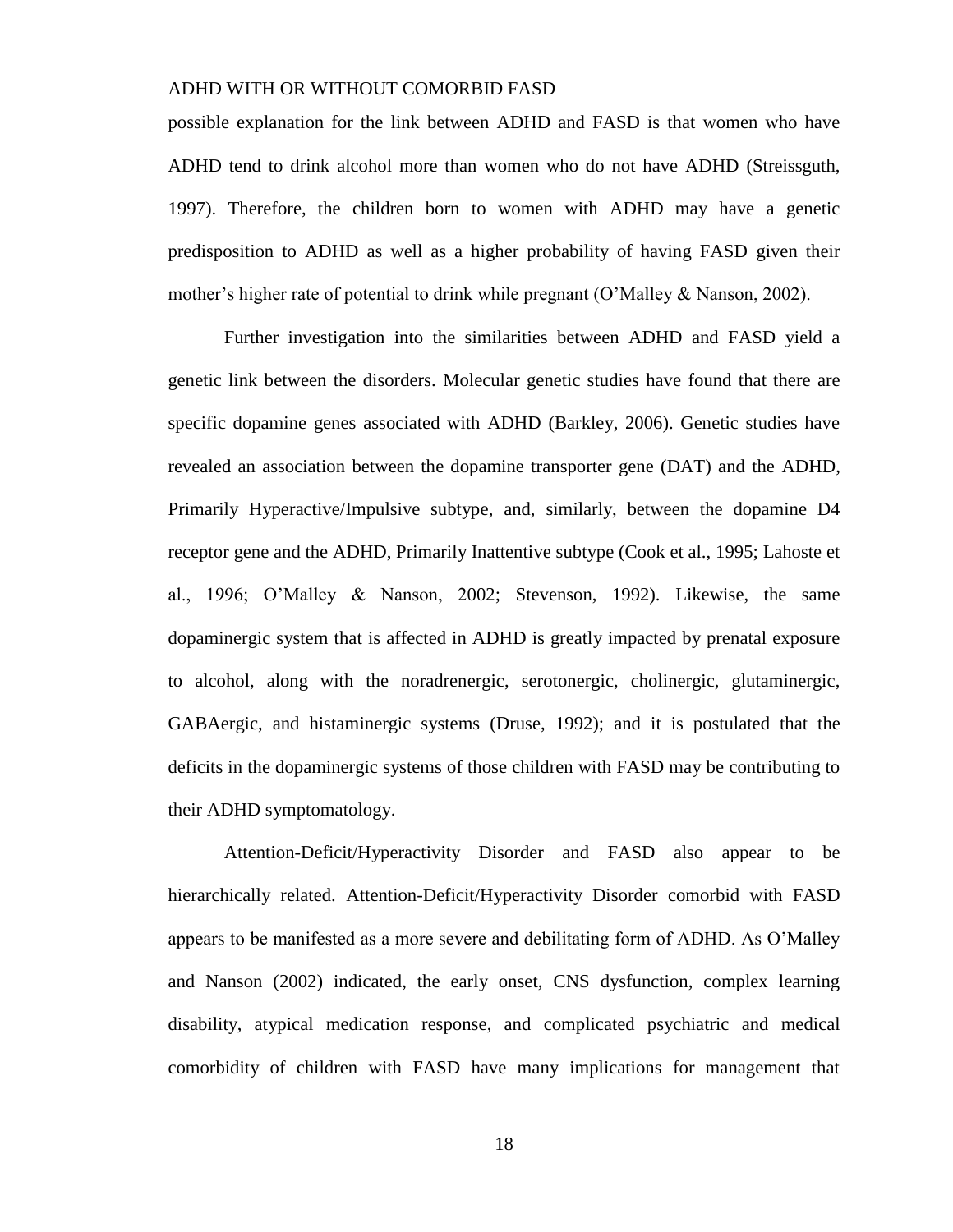distinguish children with ADHD/FASD from those children with ADHD. This greater level of impaired functioning in individuals with ADHD/FASD may be due to the effects of intrauterine alcohol exposure.

Research has shown that children with FASD appear to have far greater impairment in overall intellectual functioning as well as more adaptive skills deficits than children with ADHD. This leads to the assumption that there is a greater impact on the overall structure and functional presentation of the neuroanatomical deficits seen in the ADHD/FASD group as opposed to the ADHD group. However, a systematic investigation into the similarities and differences in neuropsychological impairment between these two groups has not yet been conducted. Therefore, the goal of the current study will be to quantify the functional impact on the neuropsychological, cognitive, and adaptive functioning that the genetic and neuroanatomical deficits have on children with ADHD/FASD compared to those with ADHD.

This study will use observational reports of adaptive skills as well as direct measurement of cognitive ability to assess the differences between children with ADHD/FASD and those with ADHD. Investigation of cognitive and adaptive skills deficits will be undertaken in this study using the *Wechsler Intelligence Scale for Children – Fourth Edition* (WISC-IV; Wechsler, 2003a) and the *Vineland Adaptive Behavior Scales* (VABS; Sparrow, Balla, & Cicchetti, 1984). These two measures are widely considered the gold standards of cognitive and adaptive skills, respectively, in the field of child psychological assessment. Validity studies have been conducted between the VABS and the WISC-IV. According to Sparrow and colleagues (2005), on average, the overall level of adaptive behavior functioning as measured by the VABS is very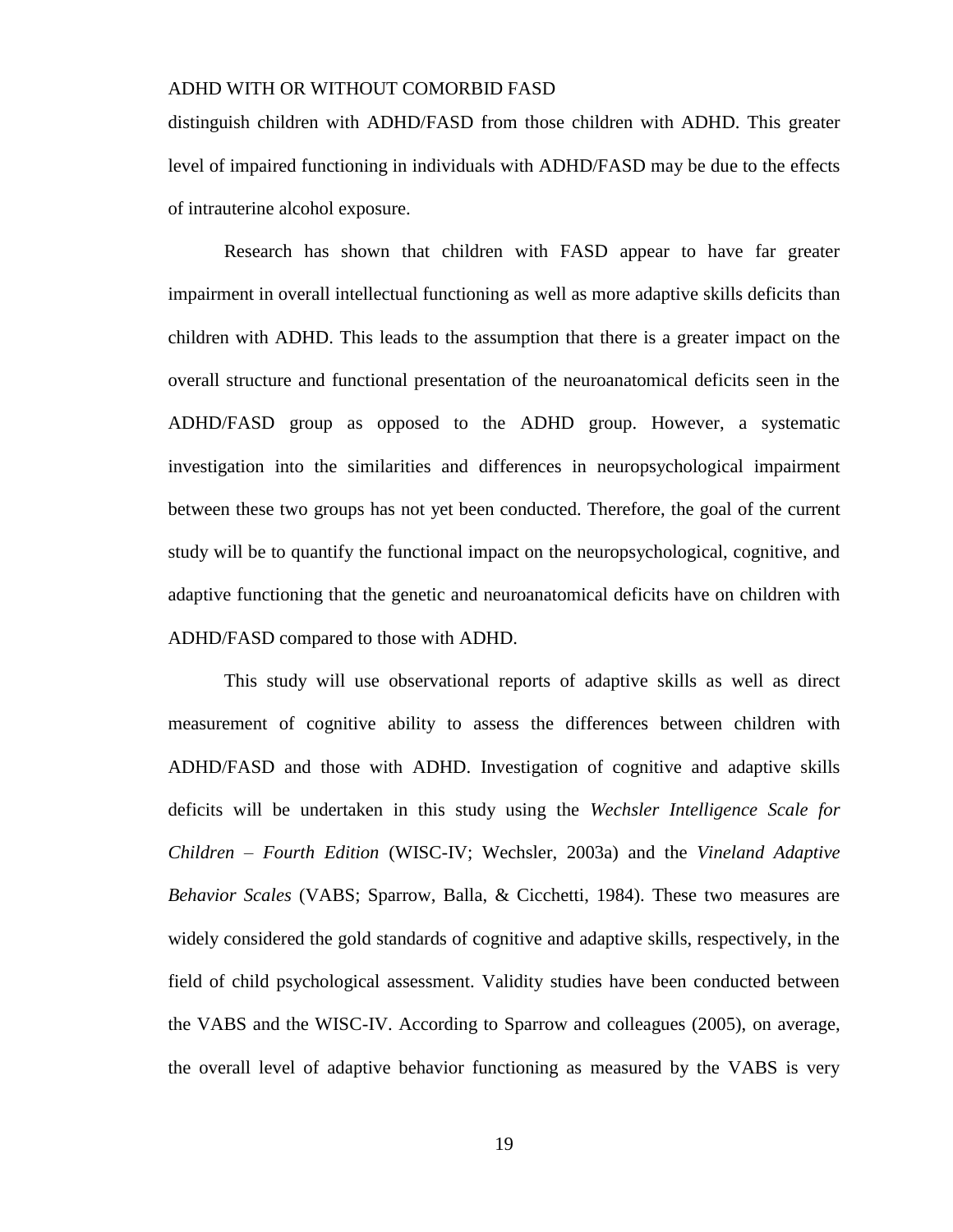similar to the Full Scale IQ from the WISC-IV (Sparrow, Cicchetti, & Balla, 2005) for the pediatric samples used in their validity and reliability studies.

The rationale for conducting the current study is further strengthened by previous research on the neuroanatomical, neuropsychological, cognitive, adaptive, and behavioral skills deficits in children with ADHD and FASD separately. However, due to the lack of investigation into the comorbid ADHD/FASD group, the extent of these impairments has not been quantified in a manner that best explains hallmark symptomatology that may be present in children with ADHD/FASD as compared to those with ADHD. Clinically, this research question can hold great significance due to the fact that there is such a significant rate of comorbidity of ADHD in children with FASD. Moreover, a diagnosis of FASD can be difficult when physical signs of prenatal alcohol exposure are not present and an extensive history is not available. However, a comprehensive examination of the deficits seen in children with comorbid ADHD/FASD against those with ADHD may provide a more parsimonious method for clinical diagnostic and intervention decisions when physical signs and an extensive history is not available.

#### **Significance of the Study**

Given the severity of deficits seen in children diagnosed with ADHD and FASD separately, a neuropsychological approach investigating all aspects of functioning in these clinical populations is necessary to help improve everyday functioning. As Davis and colleagues (2006b) pointed out, individuals with significant neurological impairment often have problems with attention, concentration, verbal skills, motor skills, and executive functioning (EF). All of these deficits have been noted in both the ADHD and FASD populations. Therefore, it is imperative to begin advancing the investigation into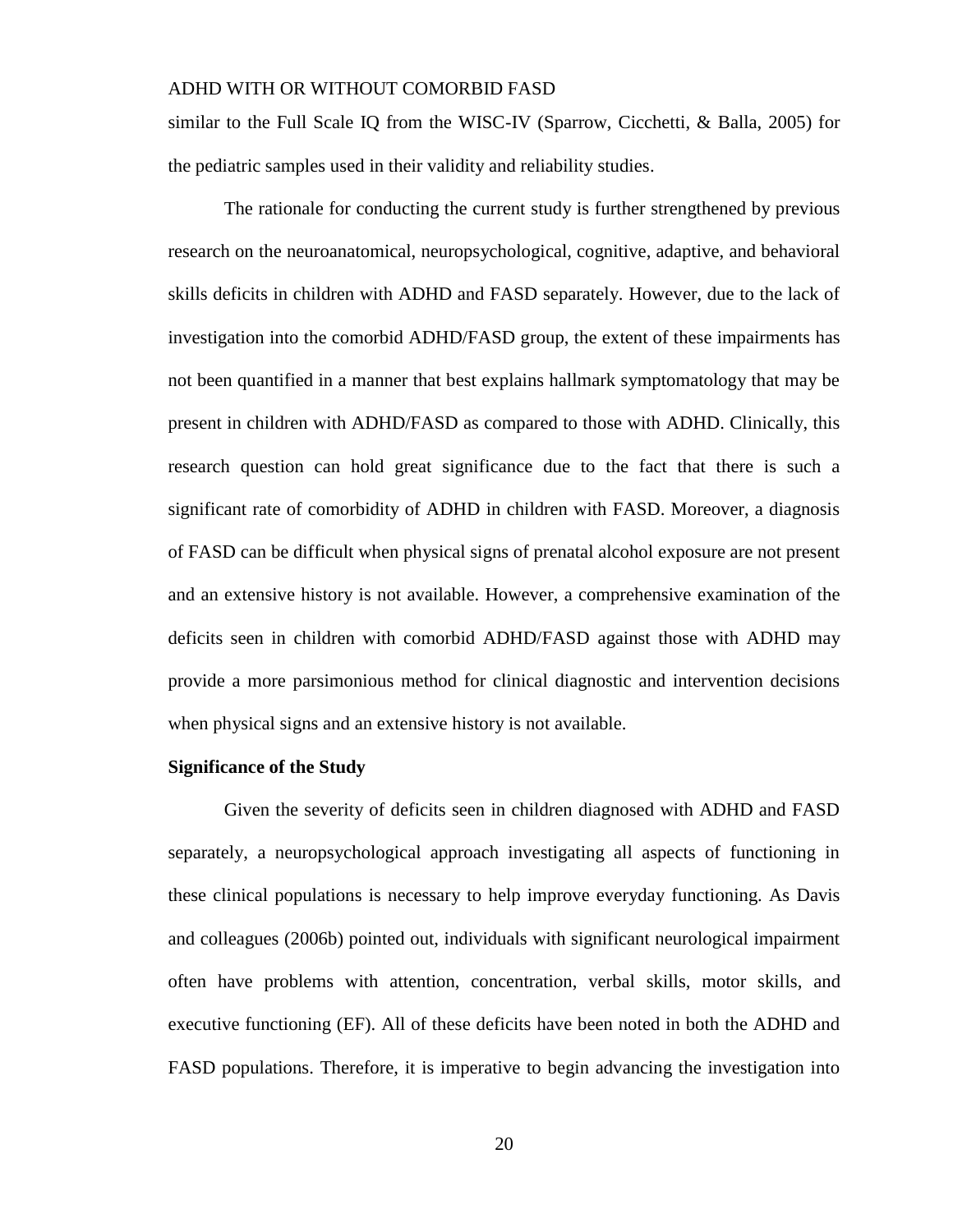the impairments seen in children with ADHD/FASD and ADHD in all of these areas and begin to correlate the significant differences in deficits between these groups in order to advance diagnostic, psychopharmacological, and intervention techniques (O'Malley & Nanson, 2002). As numerous researchers have pointed out, neuropsychological assessment incorporates numerous fields of research in order to best explain behavior. It is through a neuropsychological approach that proper investigation can be conducted in order to differentiate children with ADHD/FASD and those with ADHD.

The investigation of cognitive deficits in children with ADHD/FASD is a topic that is still in need of research and is of vital importance for these children's functioning in the academic, home, and community environments. According to Rasmussen (2005), the cognitive deficits in children with FASD are not fully understood, and exploring these deficits is invaluable for enhancing our knowledge of the neuropsychological sequelae of individuals with FASD, and, ultimately, for improving diagnosis and treatment. Differentiating those cognitive deficits seen in children with ADHD/FASD from those with ADHD will help in creating specific interventions in order to pioneer advancements in treatment for each of these groups. Furthermore, using a comprehensive cognitive skills evaluation, EF deficits can be investigated through such measures as working memory and processing speed. Rasmussen (2005) proposed that the field of FASD should begin focusing on studying the patterns of weaknesses in EF in order to enhance diagnosis, improve treatment, and help advance intervention techniques (e.g., O'Malley & Nanson, 2002).

Differences in adaptive skills deficits between children with ADHD/FASD and ADHD have not been investigated. A more thorough understanding of the cognitive, EF,

21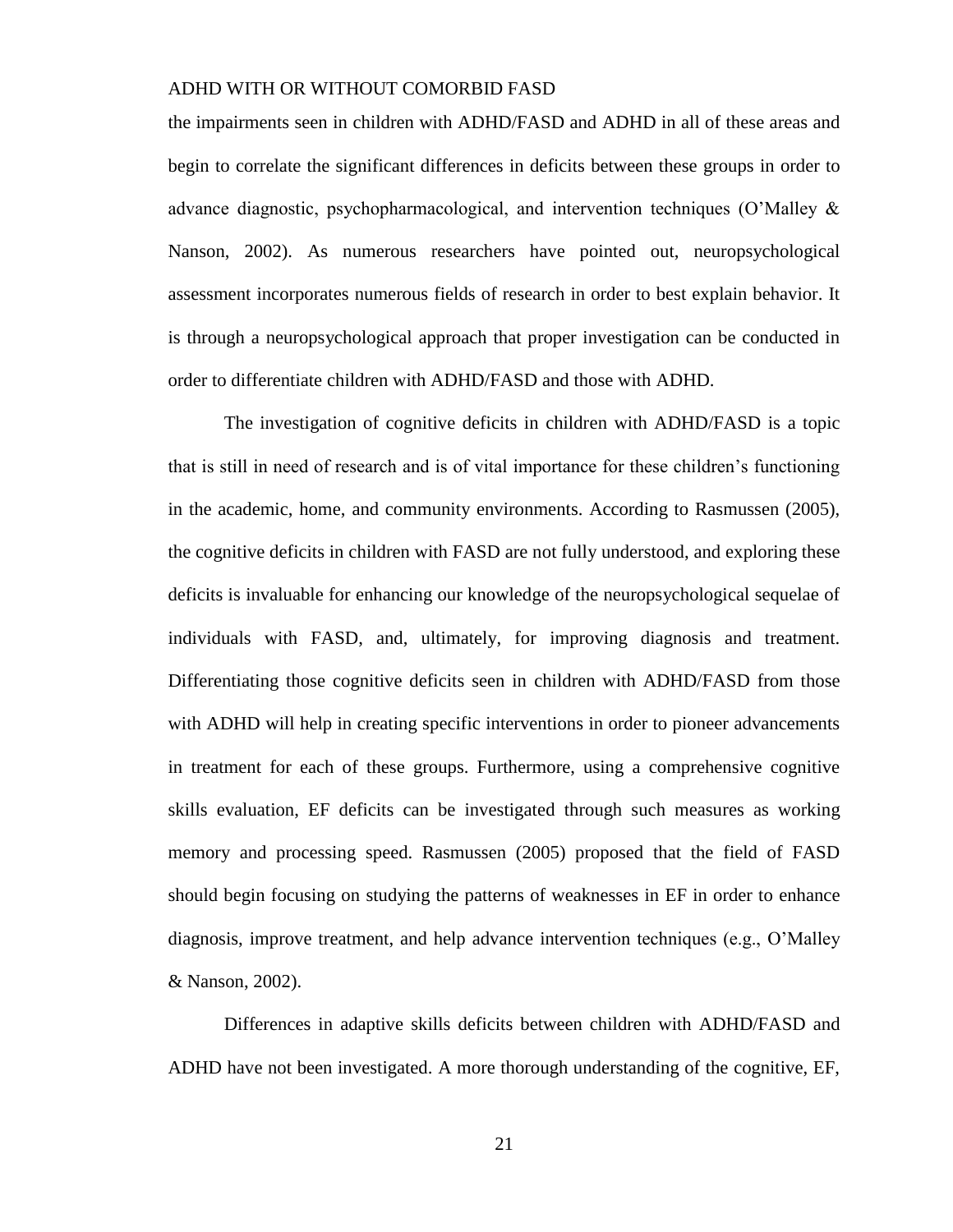and adaptive skills deficits between children with ADHD/FASD and those with ADHD will help guide differential diagnosis, psychopharmacological treatment, as well as provide practitioners and caregivers the opportunity to cater interventions to cognitive, EF, and adaptive skills strengths and weaknesses for each of these populations.

The significance of investigating the similarities and differences between children with ADHD/FASD and ADHD include:

- 1. Improving psychopharmacological treatment for children with (separate subtypes of) ADHD.
- 2. Recognizing the ADHD/FASD population at an earlier age, therefore helping advance specifically-catered interventions for this population.

**Psychopharmacological Treatment.** Psychopharmacological treatment can be investigating the neurocognitive profile of ADHD/FASD and ADHD. It has been shown that those with comorbid ADHD/FASD have far different reactions to psychostimulant medication than those with ADHD. Children with FASD are often overly sensitive to the effects and side effects of medication due to the unique neurochemical and structural changes in the CNS (O'Malley  $\&$  Nanson, 2002). In the University of Washington Secondary Disabilities Study (Streissguth et al., 1996), children with ADHD/FASD were given methylphenidate (i.e., Ritalin, Concerta) to reduce hyperactivity, impulsivity, and inattentiveness and only 47% had a successful response to the medication. Furthermore, O'Malley and colleagues (2000) found only a 22% response rate to methylphenidate in children with ADHD/FASD. In comparison, Schachter and colleagues (2001) conducted a meta-analysis in which they found that 70% of children with ADHD improved after methylphenidate treatment. In contrast, O'Malley and colleagues (2000) found that 79%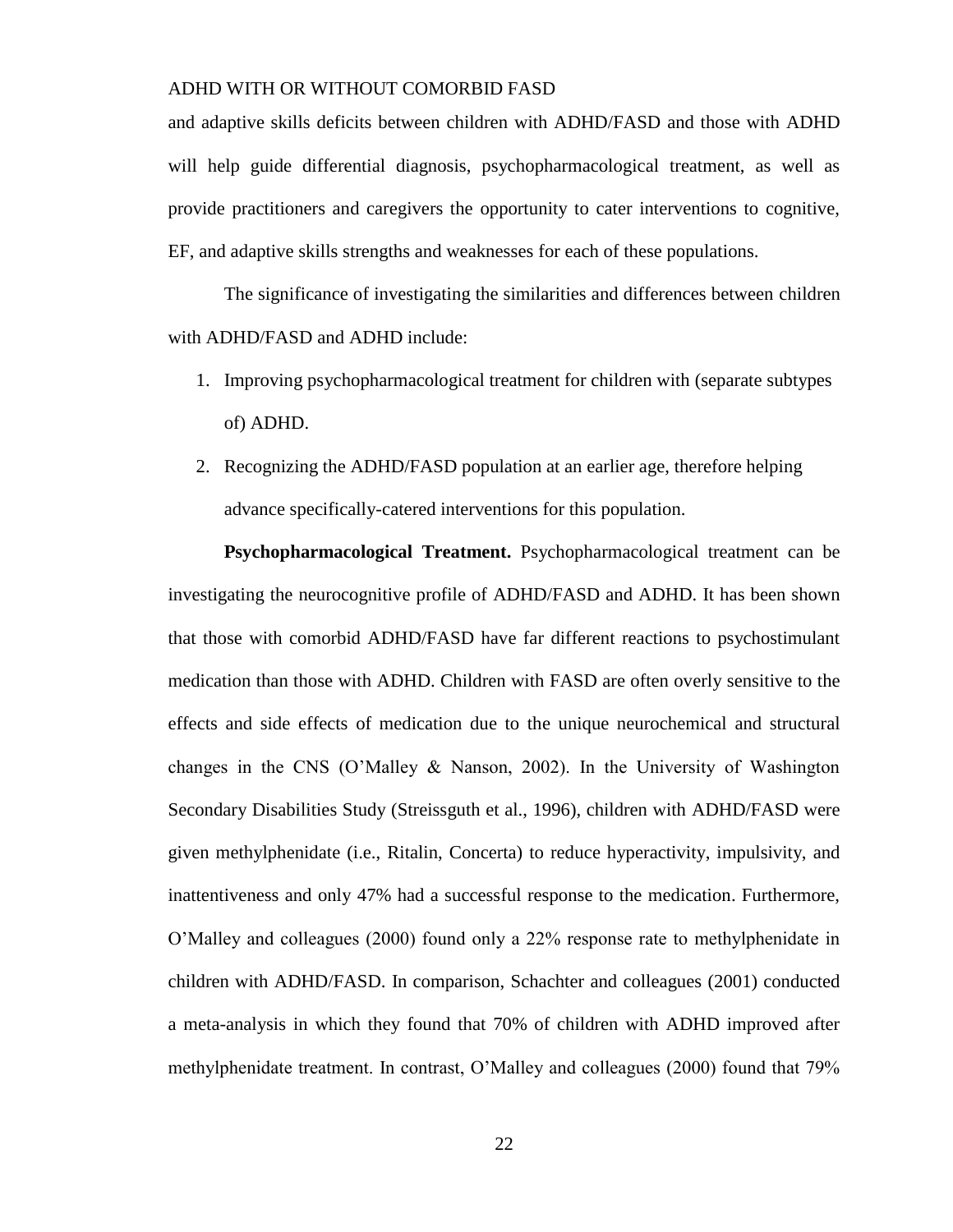of children with ADHD/FASD improved with dextroamphetamine (Dexedrine) treatment. Therefore, in differentiating between ADHD/FASD and ADHD, psychopharmacological interventions can be improved as research shows that proper medications benefit up to 79% of children with properly diagnosed ADHD in treating the major symptoms of inattention, hyperactivity, and impulsivity (Greenhill et al., 2002).

**Advancing Interventions.** By investigating the neuropsychological profile of children with ADHD/FASD clinicians will be able to better serve this population. Currently, many children with FASD go unrecognized in the population due to the fact that most of them do not have mental retardation but still struggle with many neuropsychological and cognitive tasks. Therefore, by studying children with ADHD/FASD, this population may be more likely to be recognized and referred for psychological diagnosis, hopefully at an earlier age, and subsequent therapy and interventions based on their specific pattern of deficits can be suggested and implemented. Additionally, it has been shown that children with FASD are more likely to engage in law-breaking behavior all throughout their lives (Streissguth, 1997). Therefore, by recognizing this population at an earlier age and intervening before anti-social behavior can occur, the negative impact of the behaviors that some of these individuals may have on society may be reduced.

Finally, by investigating children with ADHD/FASD interventions can be implemented based on their specific neuropsychological profiles. Current research has suggested a link between ADHD and FASD; however, empirical research quantifying cognitive and adaptive skills strengths and weaknesses has not been conducted on children with ADHD/FASD, therefore, a neuropsychological profile for this population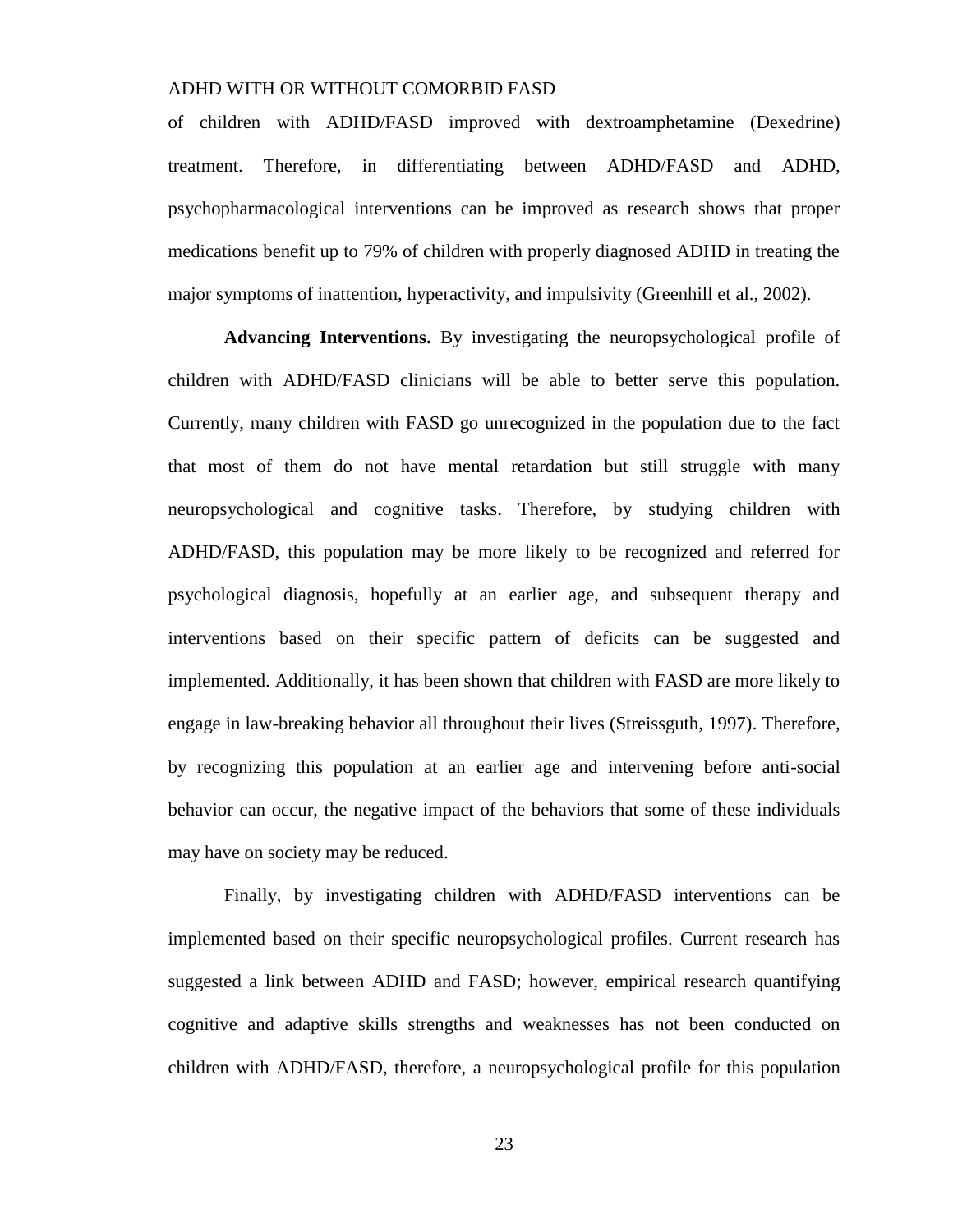has not been gathered. For that reason, through the current investigation as well as future research into this issue, children with ADHD/FASD can be helped through interventions based on their specific neuropsychological strengths and weaknesses.

#### **Current Study**

This study used an archival data set of children under the age of 18 with ADHD/FASD and ADHD that contains scores on the *Wechsler Intelligence Scale for Children – Fourth Edition* (Wechsler, 2003a) and *Vineland Adaptive Behavior Scales* (Sparrow, Balla, & Cicchetti, 1984). Current research investigating the strengths and weaknesses between these populations on the WISC-IV and VABS does not currently exist.

### **Research Questions**

 $R_1$  What is the profile of composite and subtest cognitive processing scores of the WISC-IV for those children with ADHD/FASD and children with ADHD?

 $R<sub>2</sub>$  Is there a significant difference on overall cognitive ability between those children with ADHD/FASD and children with ADHD?

R<sup>3</sup> Are there significant differences on cognitive skills measures between those children with ADHD/FASD and children with ADHD?

 $R<sub>4</sub>$  What is the profile of adaptive skills composite and domain scores of the VABS for those children with ADHD/FASD and children with ADHD?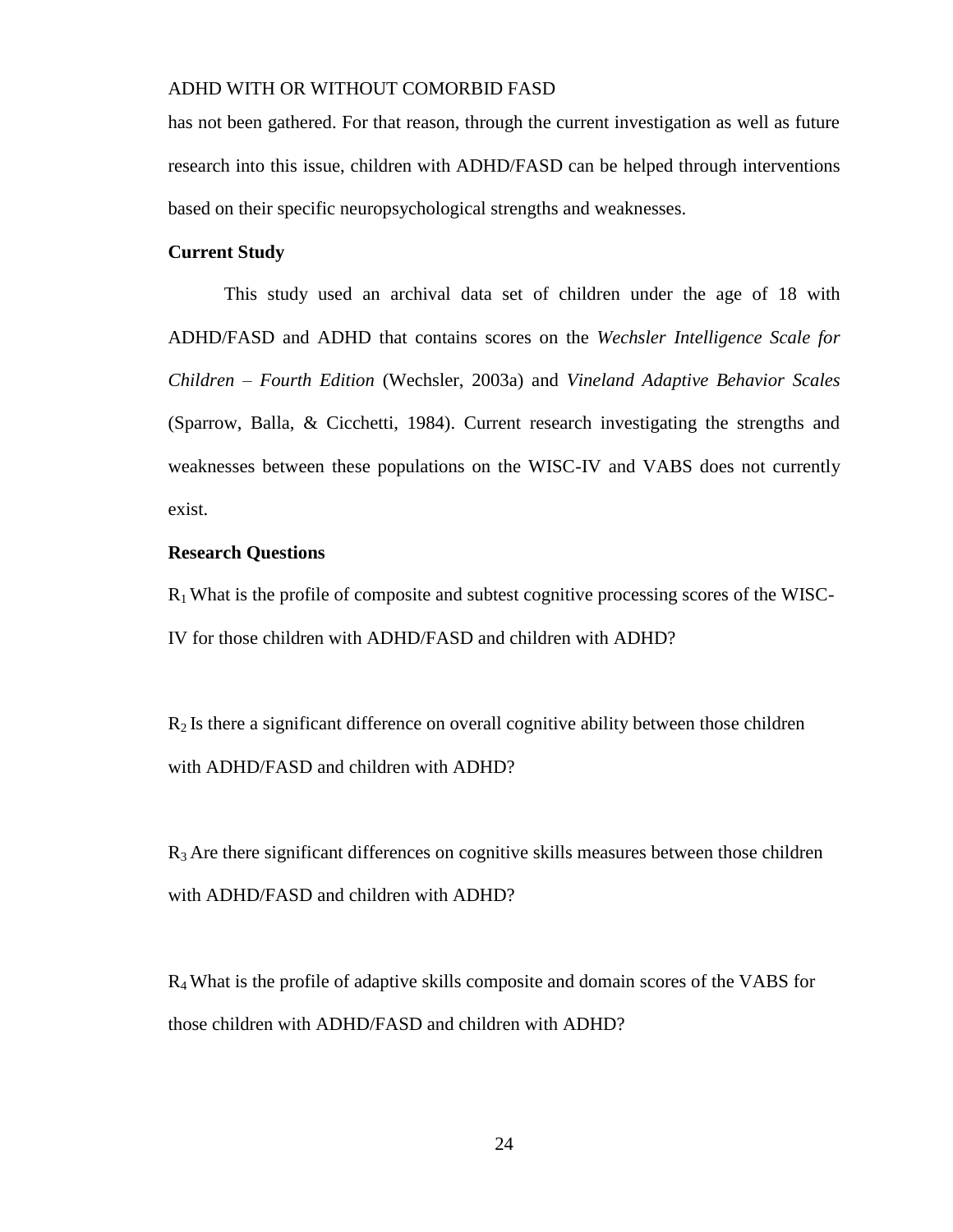$R<sub>5</sub>$  Are there significant differences on adaptive skills measures between those children with ADHD/FASD and children with ADHD?

 $R<sub>6</sub>$  Which of the cognitive and adaptive skills composites contribute the greatest to the differences in functioning between those children with ADHD/FASD and children with ADHD?

 $R<sub>7</sub>$  What are the specific cognitive and adaptive skills deficits that most likely classify a diagnosis of ADHD/FASD or ADHD?

 $R_8$  Does gender, prescription medication, and gender significantly account for the differences in functioning between the two diagnostic groups?

#### **Limitations of the Study**

One of the limitations of this study is in the inherent difficulty of estimating the impact of mother's use of other drugs during pregnancy. It has been found that using more than one substance is common among women who abuse drugs during pregnancy. One study found that half of pregnant illicit drug users also smoke and drink (Ebrahim & Groerer, 2003). This is a threat to internal validity as some of the deficits seen in children with FASD may be attributable to other drug use by mothers during pregnancy.

Additionally, deficits in children with prenatal alcohol exposure could be a result of alcohol's teratogenicity, environmental factors such as a chaotic home environment, or a synergy between prenatal alcohol exposure and environmental factors (Thomas et al.,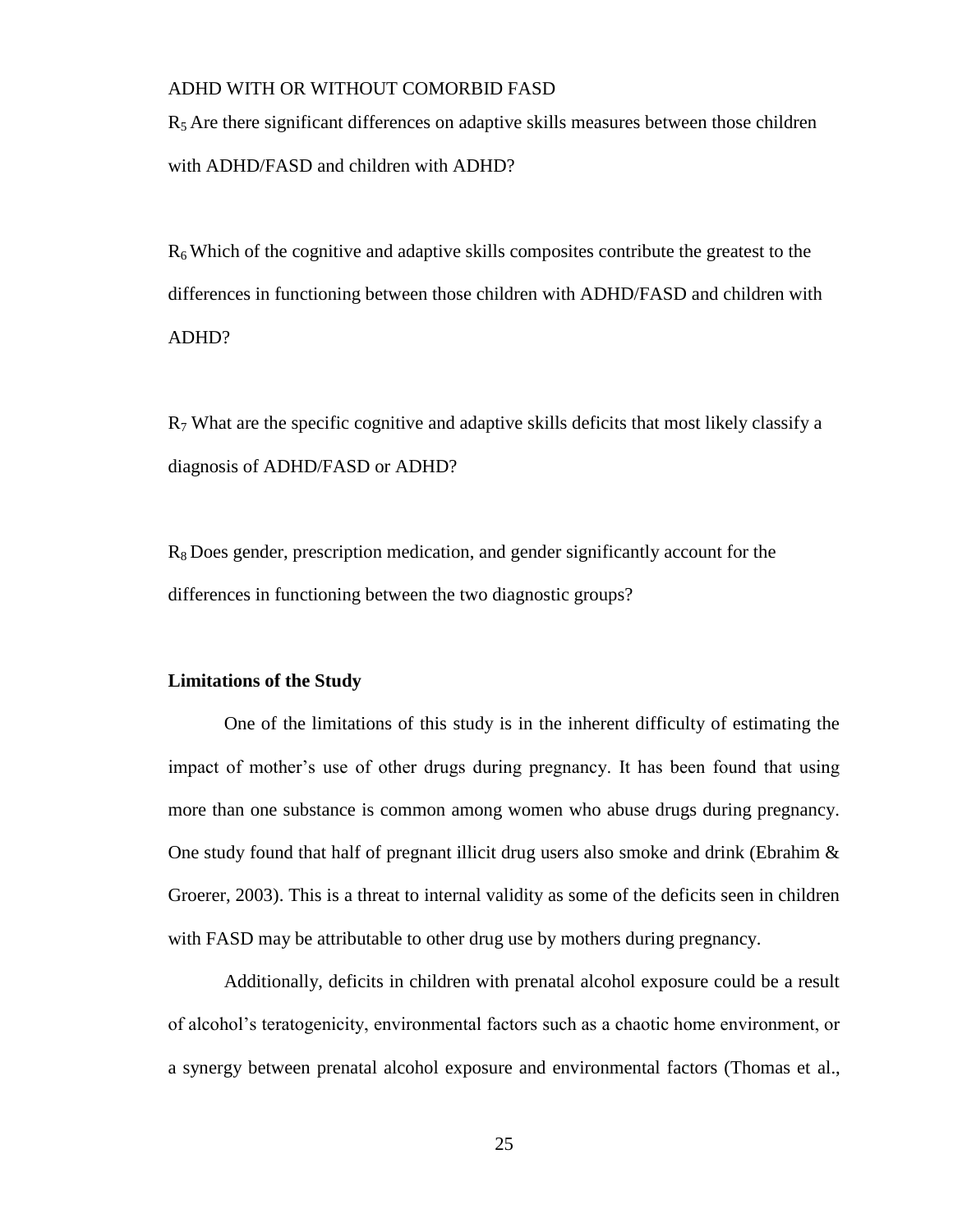1998). Therefore, to conclusively assume a direct effect of alcohol on any type of behaviors in the clinical realm, a larger sample size and detailed measures of the home environment and parenting styles would be needed (Thomas et al., 1998). Therefore, the results from the current study may be partly due to other factors not associated with prenatal alcohol exposure.

External validity is also an area of concern. Another limitation of this study is that the selection of participants will all be from a rural/suburban Midwestern area. Therefore, the differences in diagnostic criteria from this region to other regions may reduce the generalizability of this study.

The data used from this study were collected from an archival database utilizing patient records between 2005 and 2009. Therefore, the data collected for these analyses may have been subject to errors due to changes in record-keeping and assessment scoring procedures. Archival data was also subject to error secondary to data collection procedures. Archival data were gathered from an outside source, scribed onto separate data collection sheets, and entered into a secure electronic database. Due to the amount of data transcription the amount of error in the data may be at a higher level. Finally, given that the data were gathered from an archival database, assessments conducted on the individuals in this study were subject to selective gathering procedures. Therefore, information such as who the children's caregivers were at the time of assessment was not able to be gathered. Another limitation of this study is that the original *Vineland Adaptive Behavior Scale* (Sparrow, Balla, & Cicchetti, 1984) was used to assess children when a newer version of the same scale was available, the Vineland Adaptive Behavior Scale –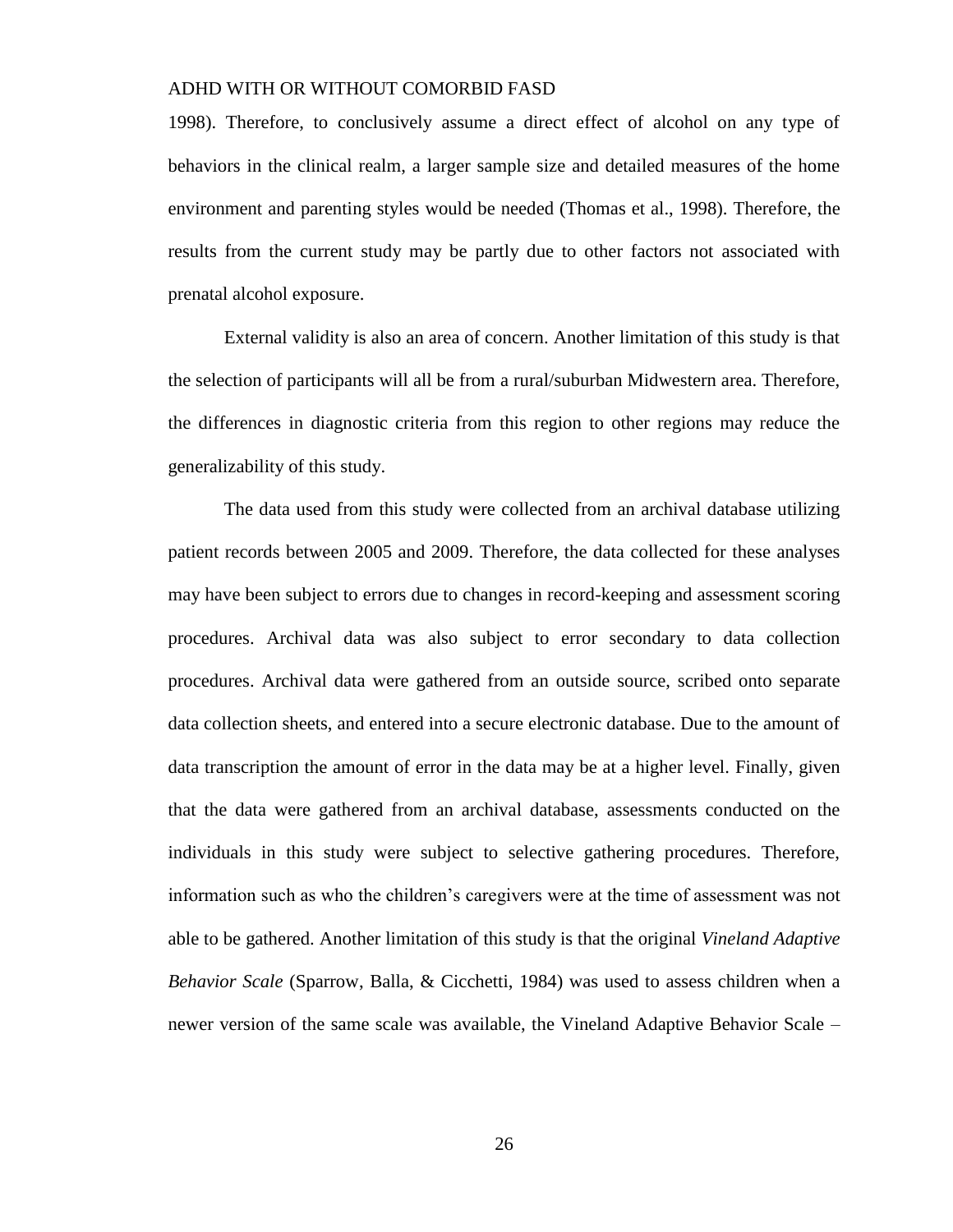Second Edition (Sparrow, Cicchetti, & Balla, 2005), which may lead to possible inadvertent inflation or deflation of scores on this measure (i.e., the Flynn Effect).

This study will be analyzing two groups; children with ADHD/FASD and children with ADHD. This study will not be analyzing scores on the WISC-IV or VABS from a control group. The standardization samples from each of these measures will serve as the control group.

Lastly, this study will use only those individuals under the age of 18. This appears to limit generalizability of these results across age ranges to older populations. However, it has been shown that the IQ scores of adolescents and adults are largely stable across the lifespan. Therefore, it is implied that deficits seen in the cognitive abilities, and possibly adaptive skills, of the samples in this study are not a limitation and the results of this study can be generalized to populations of all age ranges.

#### **Delimitations of the Study**

The greatest strength of this study is the large sample size of the two populations being studied. Fetal Alcohol Spectrum Disorder is a relatively difficult sample of patients to study given that it is not currently an official psychiatric diagnosis. Therefore, studying large samples of children with FASD is often difficult and the sample gathered in this study is well representative of this population.

Another delimitation of this study is in the psychometric validity of the assessments chosen. The WISC-IV and VABS are highly regarded clinical assessments used to gauge cognitive and adaptive skills in children in the field of neuropsychological evaluation. Also, the WISC-IV Indexes used to gauge EF deficits in this study are direct functional measures of EF. Previous studies have used subjective measures of EF to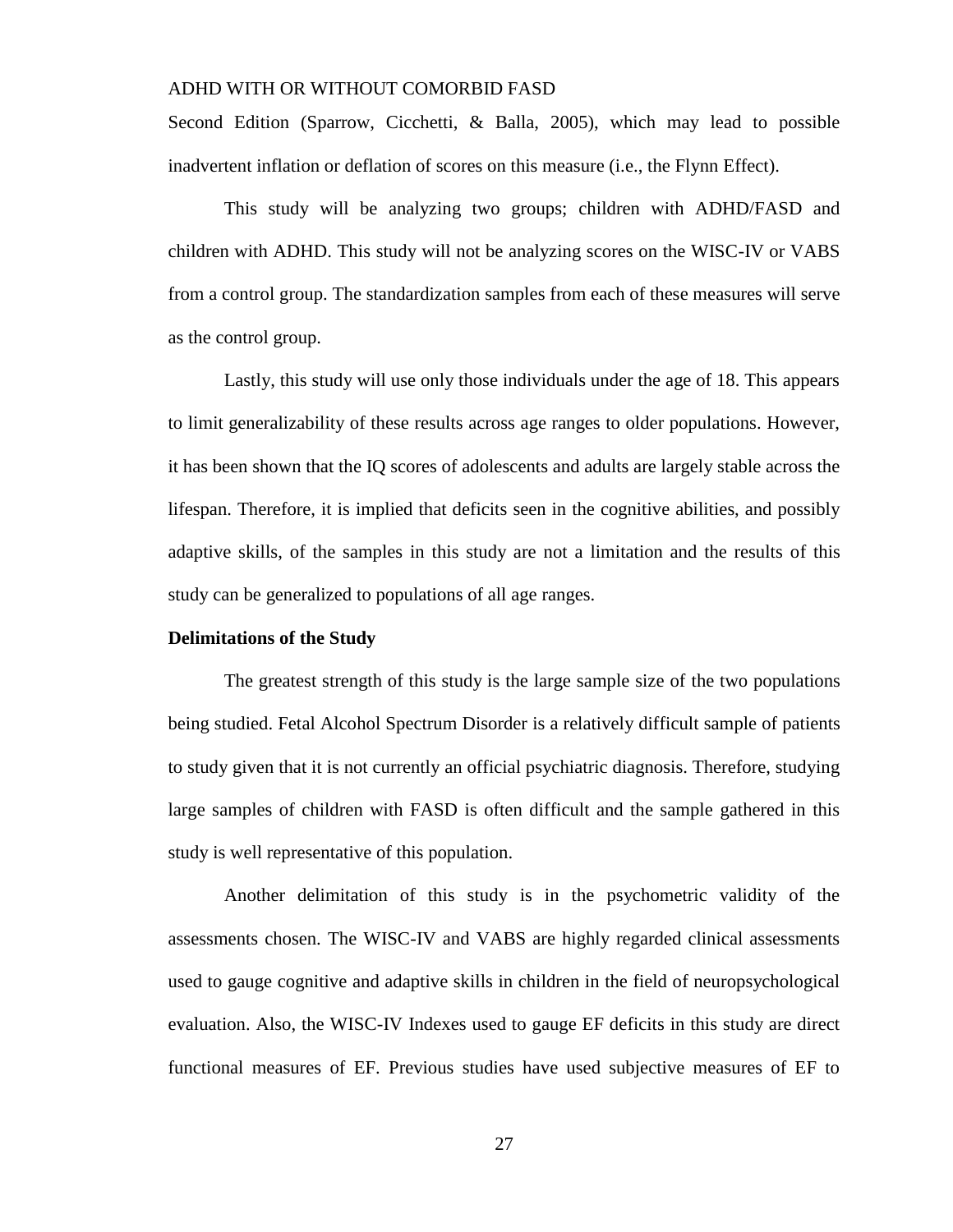quantify deficits in individuals with FASD. Therefore, the use of objective measures of EF makes this aspect of the study a replication and an important extension of previous research conducted in this area.

Another strength of this study is that this clinical sample of children with FASD were diagnosed as part of a comprehensive physiological and neuropsychological evaluation following the standards outlined in the 4-Digit Diagnostic Code (Astley & Clarren, 1999) for diagnosing FAS by a neuropsychologist specializing in neurodevelopmental disorders as well as a physician specializing in medical genetics and pediatric developmental disorders. Also, all children in this sample diagnosed with ADHD were diagnosed by the same neuropsychologist that helped to diagnose the children with FASD. Therefore, inter-rater reliability among diagnoses and assessment procedures were not an issue in the samples that will be studied in this investigation.

Finally, doubts have been raised about the current nosological sub-typing and the possibility that inattention and hyperactivity/impulsivity reflect separate disease entities (Barkley, 1998; Conners, 1998). This study used the ADHD, Combined Type which is a combination of the ADHD, Predominantly Hyperactive/Impulsive type and ADHD, Predominantly Inattentive type; therefore, negating the impact of possible arguments regarding the separate presentation of these two ADHD subtypes.

#### **List of Terms**

**Adaptive Skills testing**: Adaptive skills are often tested to analyze a patient's social, emotional, communication, daily living, and motor skills deficits. The *Vineland Adaptive Behavior Scales* (VABS; Sparrow et al., 1984) is one of the most commonly used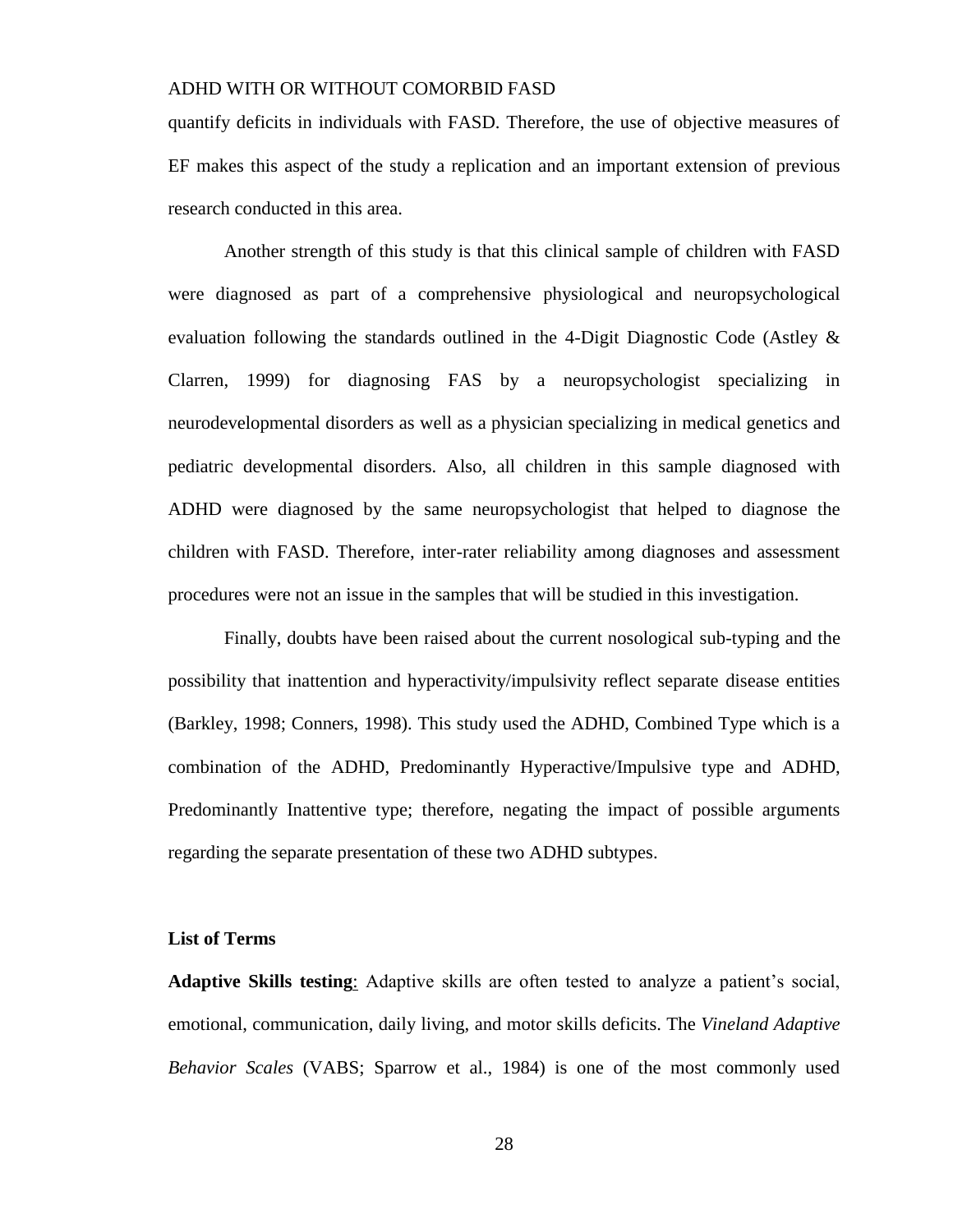instruments in adaptive skills testing. This test identifies deficits in Communication (receptive, expressive, written), Daily Living (personal, domestic, community), Socialization (interpersonal relationships, play and leisure time, coping skills), and Motor Skills (gross and fine). This measure also has an Adaptive Behavior Composite standard score which is an amalgamation of all of the aforementioned adaptive skills. All of these composites have a mean of 100 and standard deviation of fifteen.

**Attention-Deficit/Hyperactivity Disorder (ADHD):** According to the APA (2000), ADHD consists of a persistent pattern of inattention and/or hyperactivity that is more often displayed and more severe than is typically observed in individuals at a comparable level of development. Some hyperactive-impulsive or inattentive symptoms that cause impairment must have been present before age seven, although many individuals are diagnosed after the symptoms have been present for a number of years, especially in the case of individuals with the Predominantly Inattentive Type. Some impairment from the symptoms must be present in at least two settings (e. g., at home and at school or work). There must be clear evidence of interference with developmentally appropriate social, academic, or occupational functioning. Finally, the disturbance does not occur exclusively during the course of a Pervasive Developmental Disorder, Schizophrenia, or other Psychotic Disorder and is not better accounted for by another mental disorder (e.g., a Mood Disorder, Anxiety Disorder, Dissociative Disorder, or Personality Disorder; APA, 2000).

**Agenesis of the corpus callosum**: A congenital condition in which the corpus callosum, a bundle of nerves connecting the hemispheres of the brain, fails to develop.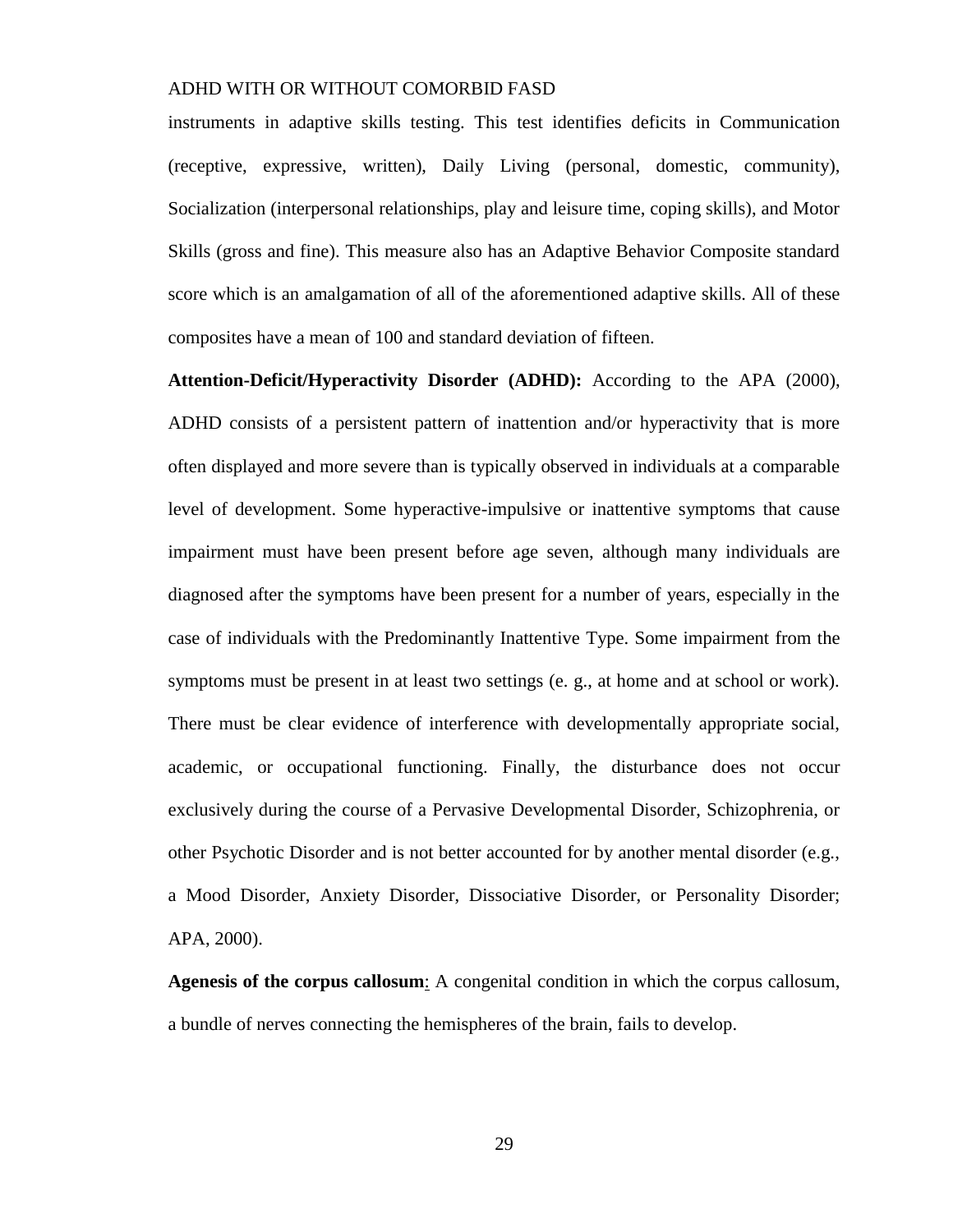**Alcohol Related Birth Defects**: The term alcohol-related birth defects (ARBD) has been used to describe fetal alcohol effects but has not proven to be clinically useful, as it is an umbrella term without specific criteria (Streissguth, 1997). Alcohol-related birth defects are now collectively referred to under the classification of Fetal Alcohol Spectrum Disorder (FASD).

**Alcohol-Related Neurodevelopmental Disorder**: A term used previously in conjunction with fetal alcohol effects to describe the central nervous system dysfunction of children prenatally exposed to alcohol. Alcohol-related neurodevelopmental disorder (ARND) is now included under the umbrella term Fetal Alcohol Spectrum Disorder (FASD).

**Attention**: A hypothetical process that either allows a selective awareness of a part or aspect of the sensory environment or allows selective responsiveness to one class of stimuli (Kolb & Whishaw, 2008).

**Central nervous system**: The part of the nervous system that is encased in the bones and includes the brain and spinal cord (Kolb & Whishaw, 2008).

**Epicanthal folds:** A prolongation of a fold of the skin of the upper eyelid over the inner angle or both angles of the eye (Merriam-Webster's Medical Dictionary, 2006).

**Executive Functioning** (EF): A set of cognitive abilities thought to be largely collected and processed in the frontal lobes. Early research on EF was primarily focused on higher level cognitive abilities such as concept formation, inhibition, and planning; however, more recent research has implicated higher level cognitive abilities as well as fundamental skills such as attention, perception, and language (Shunk et al., 2006). It is now widely regarded that EF constitutes such advanced cognitive processes as planning, abstract thought, judgment, goal-directed behavior, reasoning, and the ability to solve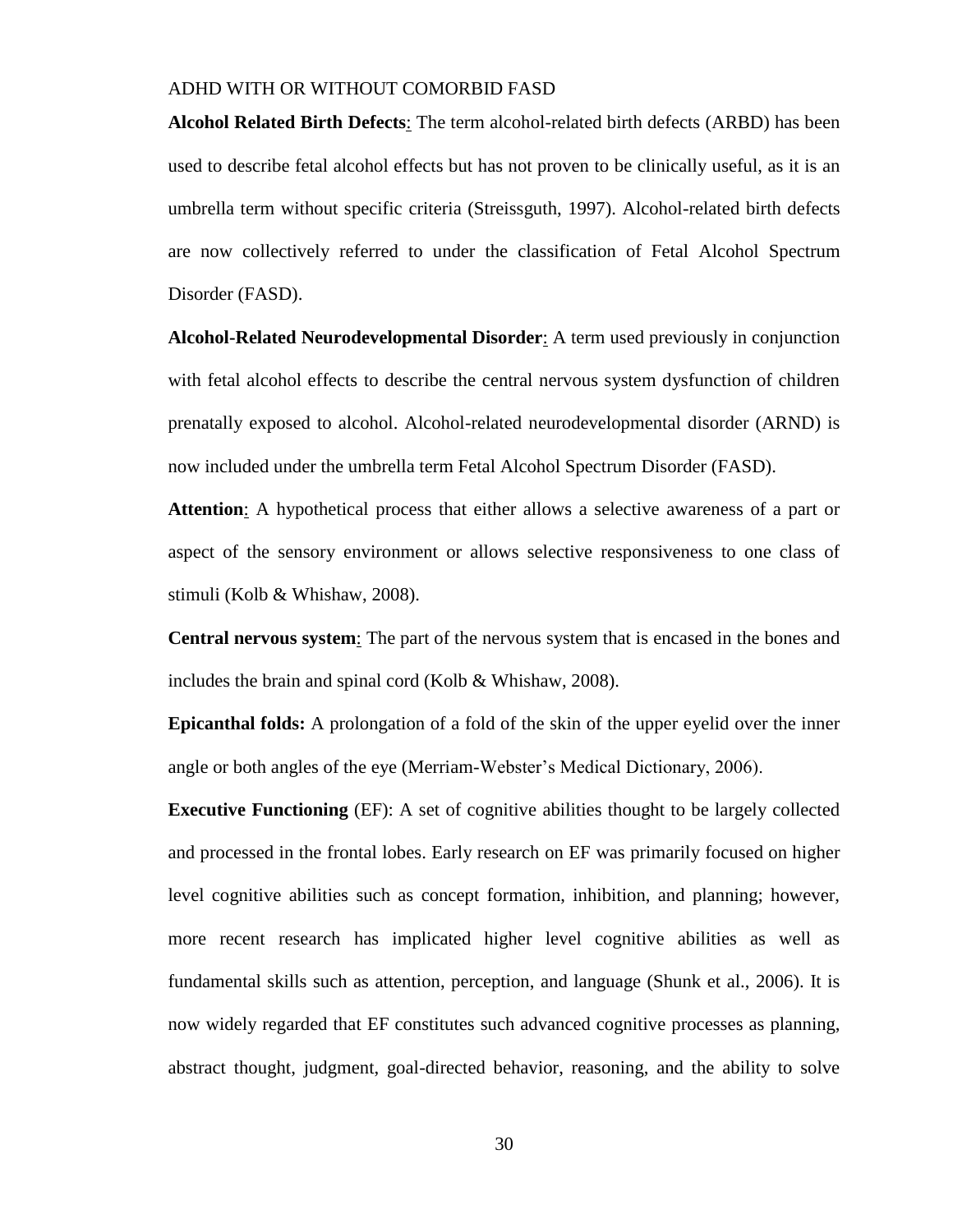novel problems (Davis, 2006). Executive functioning can be defined as the capacities that enable a person to engage successfully in independent, purposive, self-serving behavior (Lezak et al., 2004). It is believed that the study of EF is an indirect measurement of frontal lobe functioning.

**Fetal Alcohol Effects**: A term that was widely used to describe individuals with intrauterine alcohol exposure who exhibit only some of the attributes of fetal alcohol syndrome but do not fulfill the full diagnostic criteria. Fetal Alcohol Spectrum Disorder (FASD) is the current term used to describe children with fetal alcohol effects (Davis, et al., 2008).

**Fetal Alcohol Spectrum Disorder**: Fetal Alcohol Spectrum Disorder (FASD) is not currently a psychiatric diagnostic category, but an umbrella term used to emphasize the range of deleterious physical, mental, and behavioral outcomes that can occur after exposure to alcohol in utero; Fetal Alcohol Syndrome (FAS) falls at the severe end of this spectrum of outcomes (Mattson & Vaurio, 2010). Fetal Alcohol Spectrum Disorder includes individuals referred to as having Fetal Alcohol Syndrome (FAS), Fetal Alcohol Effects (FAE), Alcohol-Related Birth Defects (ARBD), and Alcohol-Related Neurodevelopmental Disorder (ARND).

**Fetal Alcohol Syndrome (FAS):** A condition caused by maternal alcoholism or heavy drinking during pregnancy and is the leading known cause of preventable mental retardation. All of the following features need to be present in order for full criteria of FAS to be met: history of intrauterine alcohol exposure; pre- and or postnatal growth deficiency; effects on the central nervous system (CNS) such as intellectual impairment,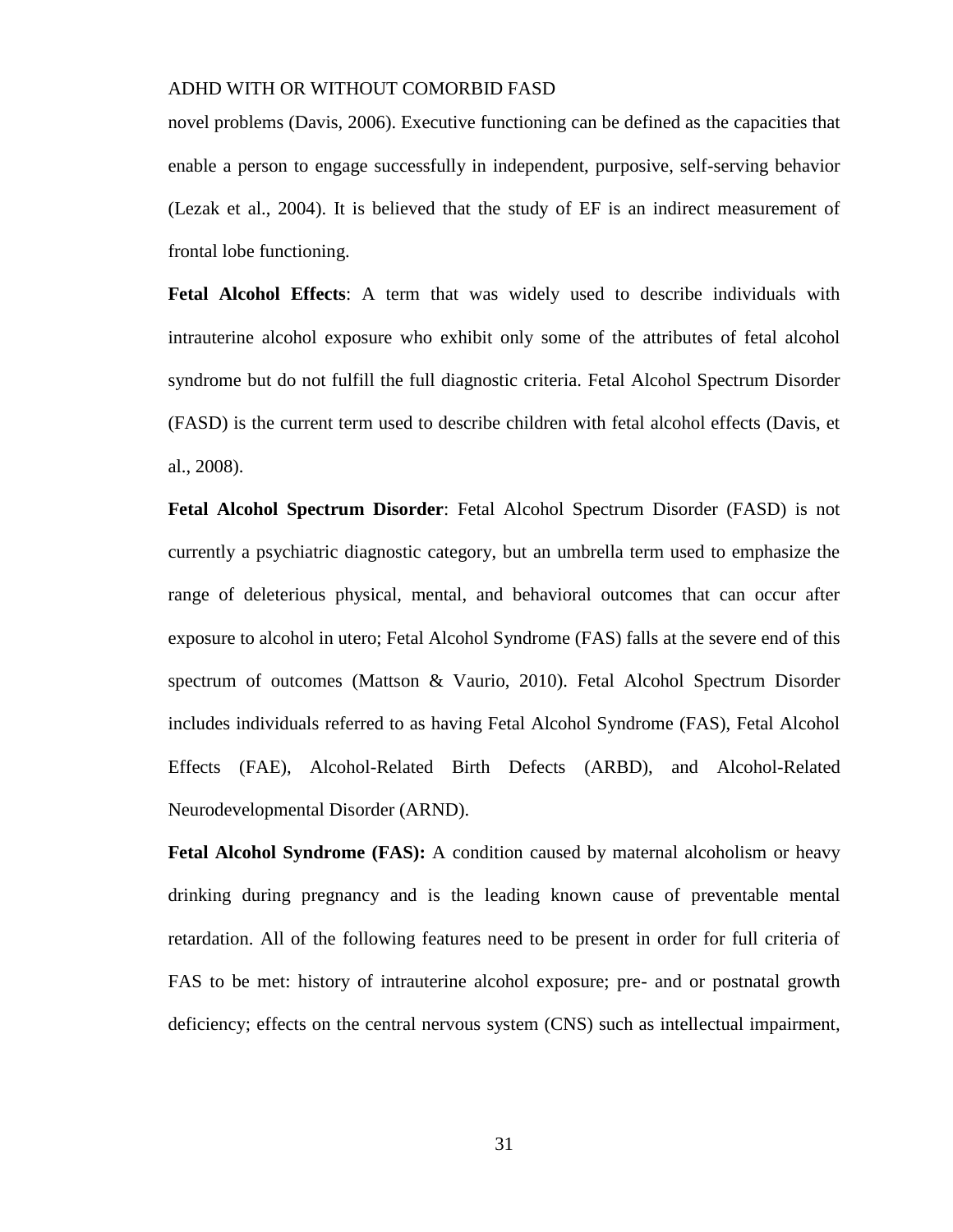developmental delays, and/or behavior problems; or changes in facial features such as a flattened midface, small jaw, or thin upper lip (Bellenir, 2000).

**Frontal Lobe:** The most anterior portion of the cerebral cortex. Executive functioning (EF) is thought to be housed in the prefrontal cortex (PFC) and frontal lobes, although they require input from the rest of the brain (Davis, 2006a; Shunk et al., 2006).

**Hyperkinetic Disorder (HKD**): Hyperkinetic disorder is largely considered the International Classification of Disease (ICD-10) equivalent of ADHD. Hyperkinetic disorder is characterized by early onset; a combination of overactive, poorly modulated behavior with marked inattention and lack of persistent task involvement; and pervasiveness over situations and persistence over time of these behavioral characteristics (World Health Organization; WHO, 2007).

**Intelligence Quotient (IQ):** A standard index of general cognitive ability. As originally formulated by Binet and named by Terman in 1916, the mental age as determined by standardized test procedures was stated as a proportion of chronological age and multiplied by 100 to give an index with a mean of 100 and a standard deviation of 16 (Sattler, 2001). Contemporary instruments have replaced this procedure with the "deviation IQ," which artificially establishes that the distribution of IQ in any age group has a mean of 100 and a standard deviation of 15 (in the case of the most commonly used Wechsler tests; Beaumont, Kenealy, & Rogers, 1999).

**Locomotor function**: Locomotor function requires support of the body against gravity, stepping, balancing while the weight of the body is transferred from one limb to another, and pushing forward (Kolb & Whishaw, 2008).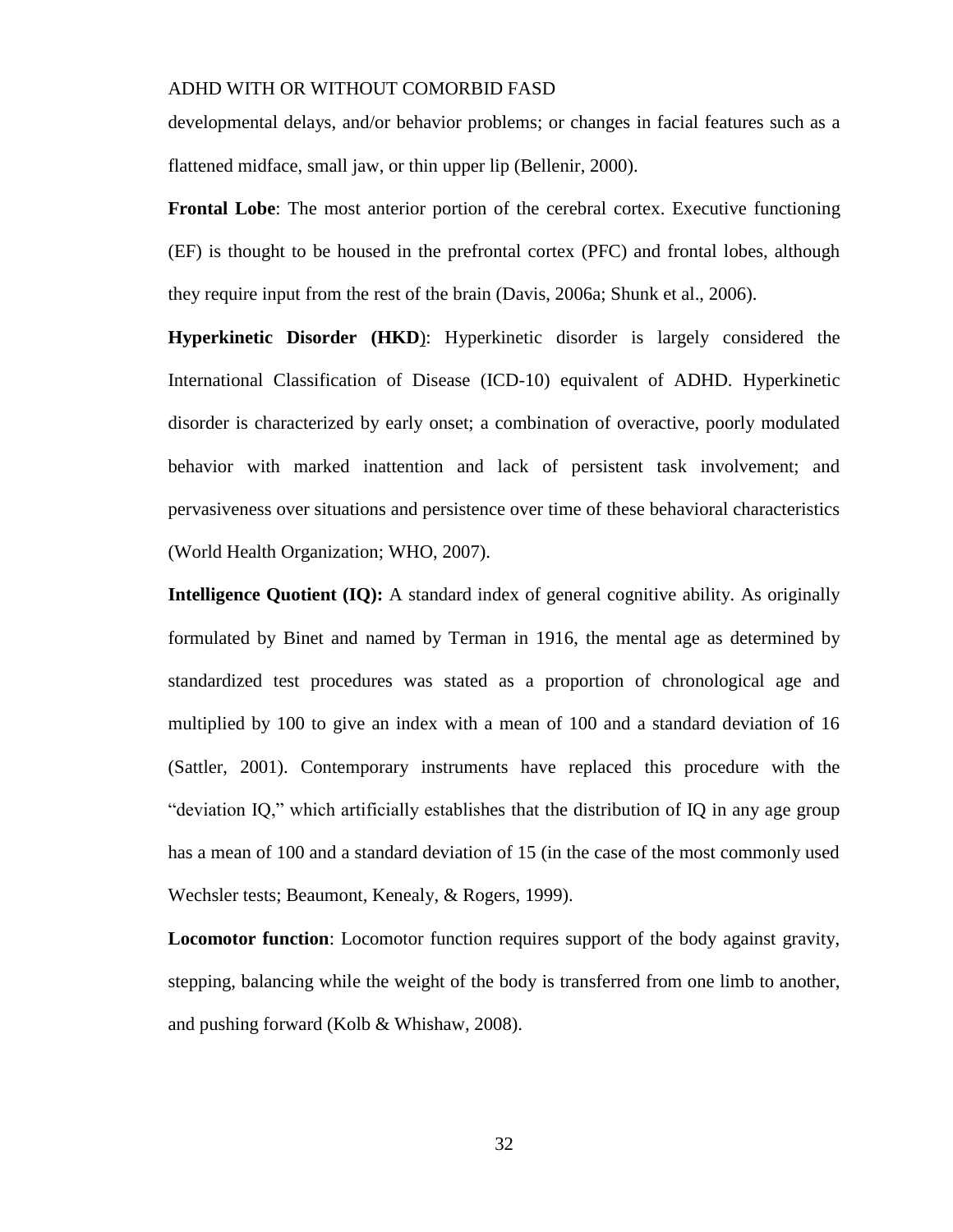**Maxillary hypoplasia:** The name that dentists have given to the underdevelopment of the maxillary bones, which produces midfacial retrusion and creates the illusion of protuberance of the lower jaw (Merriam-Webster's Medical Dictionary, 2006). Maxillary hypoplasia has also been more commonly referred to as underbite.

**Microcephaly**: The medical term used in the middle of the  $20<sup>th</sup>$  century to define a small head. Microcephaly is usually associated with intellectual deficits (Beaumont, Kenealy, & Rogers, 1999).

**Mild Brain Damage**: A diagnostic term for children who had normal (or near normal) intelligence but who nevertheless showed varying degrees of learning and behavior problems associated with brain dysfunction (Clements, 1966).

**Minimal Brain Dysfunction**: A term previously used to refer to what is now known as ADHD; it was characterized by dyslexia, dysgraphia, hyperactivity, and/or mental retardation.

**Neurocognitive profile**: A profile of cognitive strengths and weaknesses generated form a comprehensive neuropsychological assessment.

**Neurodevelopmental disorder**: A disease of the nervous system.

Neurogenesis: Development of nerves, nerve tissue, or the nervous system (Merriam-Webster's Medical Dictionary, 2006).

**Neuroimaging**: Techniques used to analyze the brain and its activities. Neuroimaging can also be helpful for locating brain injury. Techniques for neuroimaging include computed tomography (CT), diffuse optical imaging (DOI), event-related optical signal (EROS), magnetic resonance imaging (MRI), functional magnetic resonance imaging (fMRI), electroencephalography (EEG), magnetoencephalography (MEG), positron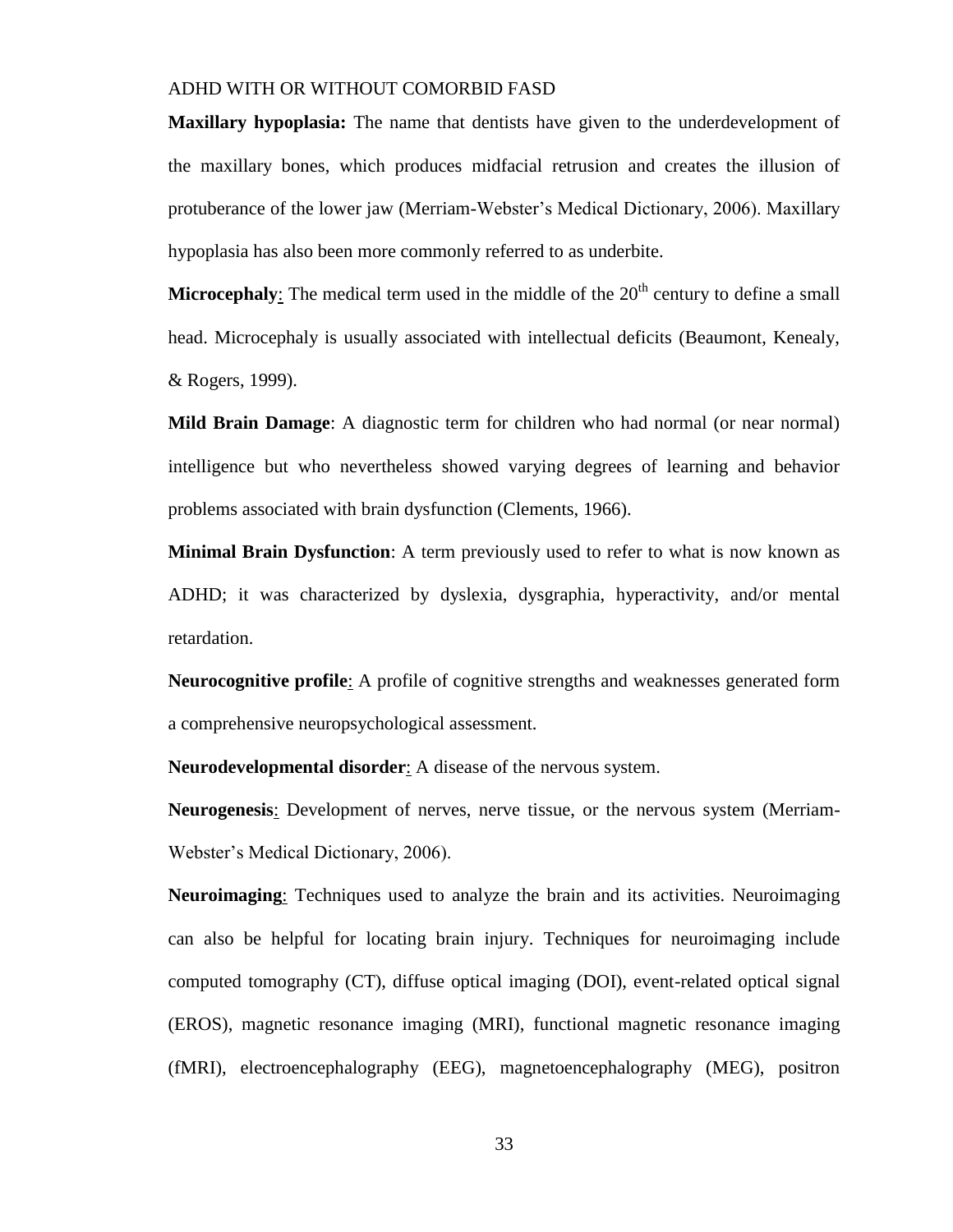emission tomography (PET), and single photon emission computed tomography (SPECT; Lezak et al., 2004).

**Neuronal migration**: The movement of neurons. At the completion of neurogenesis, cell differentiation begins, which is the process in which neuroblasts become specific types of neurons (Kolb & Whishaw, 2008).

**Neuropsychologist**: A professional psychologist who applies principles of assessment and intervention based upon the scientific study of human behavior as it relates to normal and abnormal functioning of the central nervous system (APA Division 40, 2009).

**Neuropsychology**: The scientific study of the relationship between the brain and human behavior (Davis et al., 2009) and the clinical application of the knowledge of the brain and human behavior to human problems (APA Division 40; 2009). Neuropsychology is not a set of specialized tests, but a way of thinking about assessment data from a brainbehavior perspective; all tests are neuropsychological tests when viewed from the perspective that the brain is responsible for behavior and that test scores represent samples of behavior (Mayfield et al., 2009).

**Neuroscience**: Embryology, anatomy, physiology, biochemistry, and pharmacology of the nervous system (Kolb & Whishaw, 2008).

**Neurotransmitters:** Chemicals released by neurons that affect other neurons. Important examples include glutamate (the most abundant excitatory neurotransmitter), GABA (the most abundant inhibitory neurotransmitter), acetylcholine, dopamine, norepinephrine, and serotonin (Lezak et al., 2004).

**Occipital lobes**: General area of the cortex lying in the posterior portion of the head. The occipital lobes form the posterior pole of the cerebral hemispheres, lying beneath the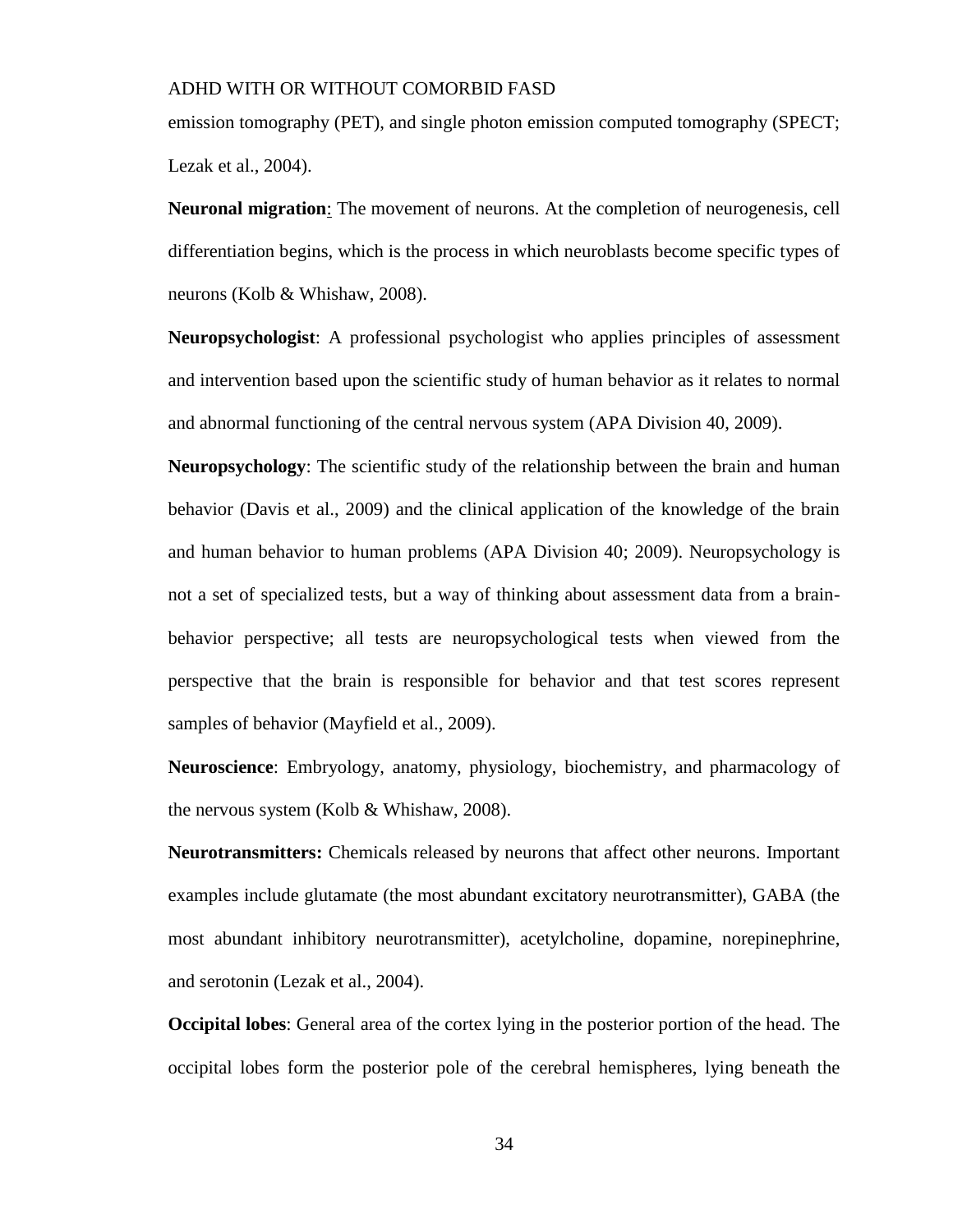occipital bone at the back of the skull (Kolb & Whishaw, 2008). The occipital lobes are generally referred to as the visual processing centers of the brain.

**Palpebral fissures**: The space between the margins of the eyelids (Merriam-Webster's Medical Dictionary, 2006).

**Parietal Lobe**: The part of the brain that processes and integrates somatosensory and visual information, especially with regard to the control of movement (Kolb  $\&$  Whishaw, 2008).

**Philtrum**: The vertical groove on the median line of the upper lip (Merriam-Webster's Medical Dictionary, 2006).

**Processing Speed:** Processing speed is a performance-related ability involving perceptual processing and speed as reflected in both mental and psychomotor performance (Sattler, 2001).

**Temporal Lobes:** An area of the cortex found laterally on the head. The multifunctional temporal lobes house the primary auditory cortex, the secondary auditory cortex, the limbic cortex, amygdala, and hippocampus. Three basic sensory functions of the temporal lobes include; processing auditory input, visual object recognition, and long-term storage of sensory input – that is, memory (Kolb & Whishaw, 2008).

**Working Memory**: A dynamic short-term memory storage system of limited capacity, used to hold information that is being processed (Baddeley, 1990).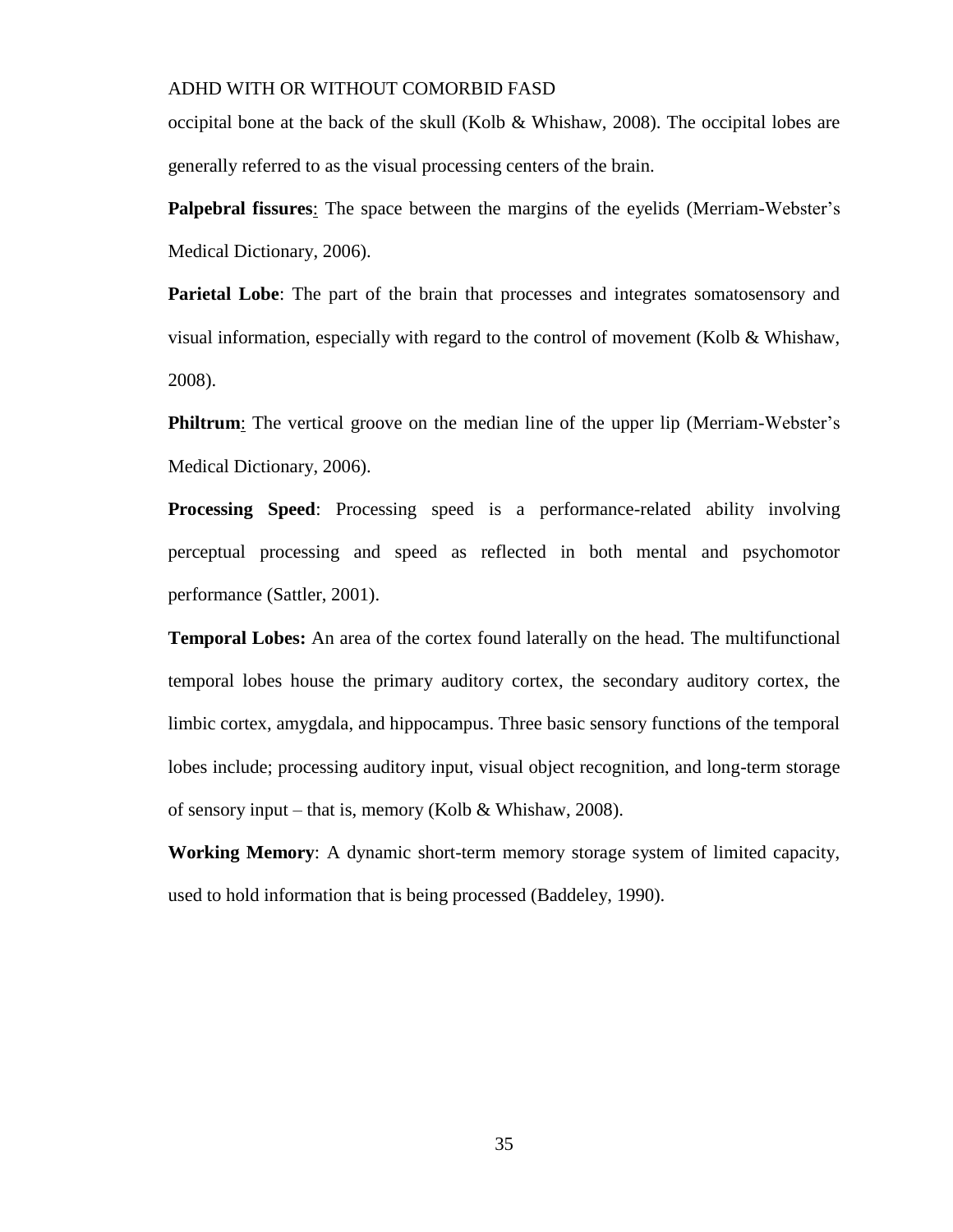# **Chapter 2**

#### **Review of the Literature**

The following review is organized into two sections that are relevant to the investigation of the neuropsychological profile of children with ADHD/FASD and ADHD. The first section will detail the functional neuroanatomy of ADHD and FASD. The second section will be an overview of the functional deficits that may occur secondary to the neurological impairment associated with ADHD and FASD. These neuropsychological and cognitive deficits will be presented in a format outlining the WISC-IV Indexes of Verbal Comprehension, Processing Speed, Perceptual Reasoning, and Working Memory. Adaptive and behavioral skills deficits will be presented by examining the VABS Communication, Socialization, Daily Living Skills, and Motor Skills composites.

#### **Functional Neuroanatomy of FASD and ADHD.**

*Fetal Alcohol Spectrum Disorder.* Studying the neuropsychological deficits in children with FASD can help neuropsychologists better understand the cognitive and adaptive skills deficits seen in this population. A clear link exists between neurological dysfunction and psychopathology in children, as evidenced by research on the sequelae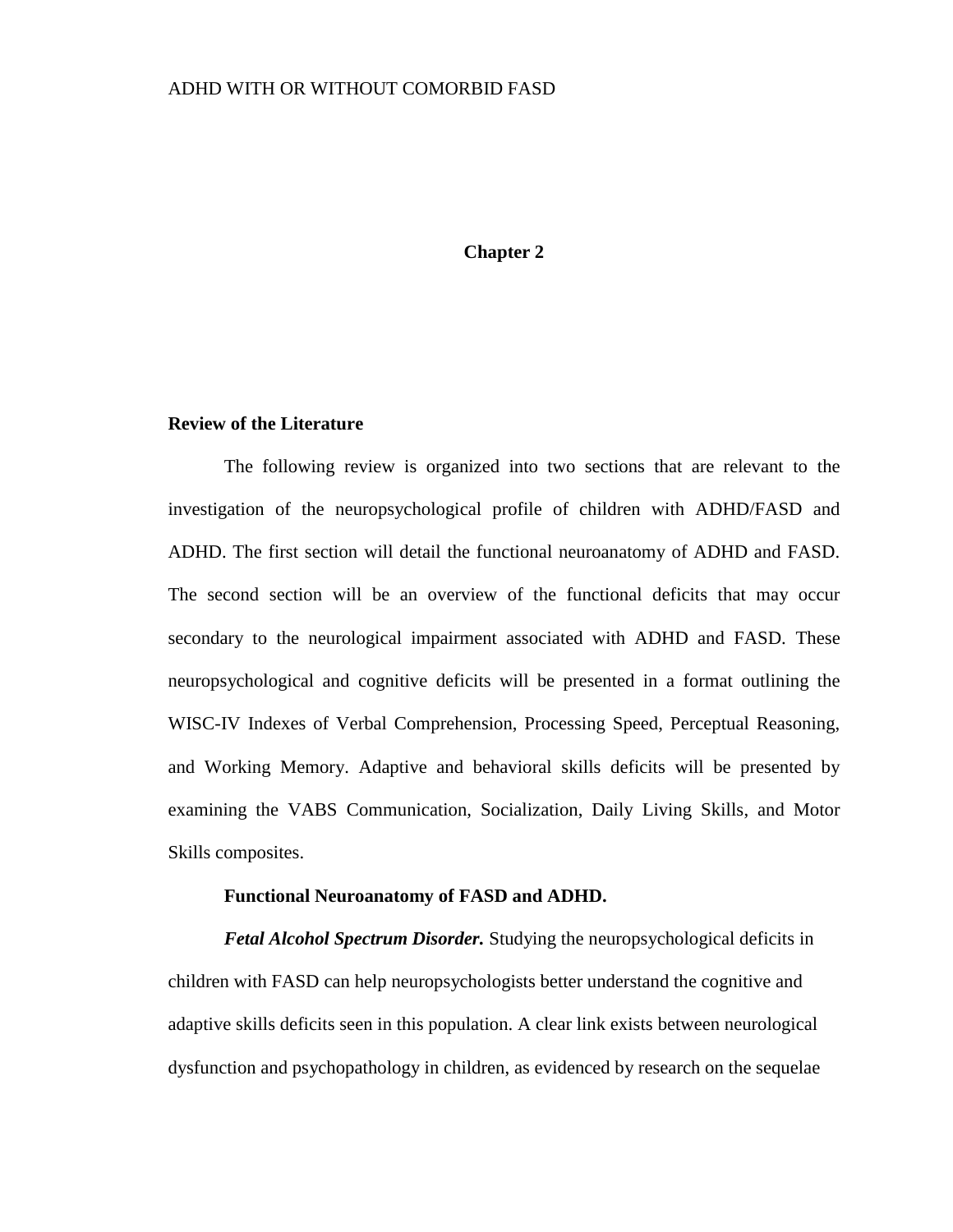of developmental childhood brain impairment, the neuropsychological investigation of children with psychiatric disorders, and neuroimaging research (Davis, 2006).

The brain is highly sensitive during gestation and intrauterine toxicity can significantly affect neurodevelopment during this period. According to O'Leary (2004), the critical period for the damaging neurological effects of heavy alcohol consumption occurs in the first 3-6 weeks of brain development and during the time that the brain has its final growth spurt. This means that alcohol is most dangerous to brain development during the first 3 months and last 2 months of pregnancy. During the last trimester, the brain undergoes rapid development, and high levels of alcohol exposure are likely to lead to nerve cell death. Just one occurrence of excessive drinking (defined as drinking for several hours in a single drinking episode) during the final trimester could be enough to damage the brain of the fetus (Ikonomidou et al., 2000).

Along with neuroanatomical dysfunction in individuals with FASD, impairment in neurochemical systems may occur due to prenatal alcohol exposure. However, unlike children with ADHD, who have been shown to only mainly have two brain neurochemical system deficits (dopamine and norepinephrine), the brain chemistry of children with FASD has been shown to be abnormal in numerous neurochemical systems (e.g., dopaminergic, norepinephrine, noradrenergic, serotonergic, cholinergic, glutamatergic, GABAergic, and histaminergic; O'Malley & Nanson, 2002). Deficits in the dopamine and norepinephrine systems likely relate to ADHD symptomatology in those children with prenatal alcohol exposure (O'Malley & Nanson, 2002).

Alcohol impairs release of the brain's main excitatory neurotransmitter, glutamate, while facilitating activity of its main inhibitory transmitter, GABA (Kalat  $\&$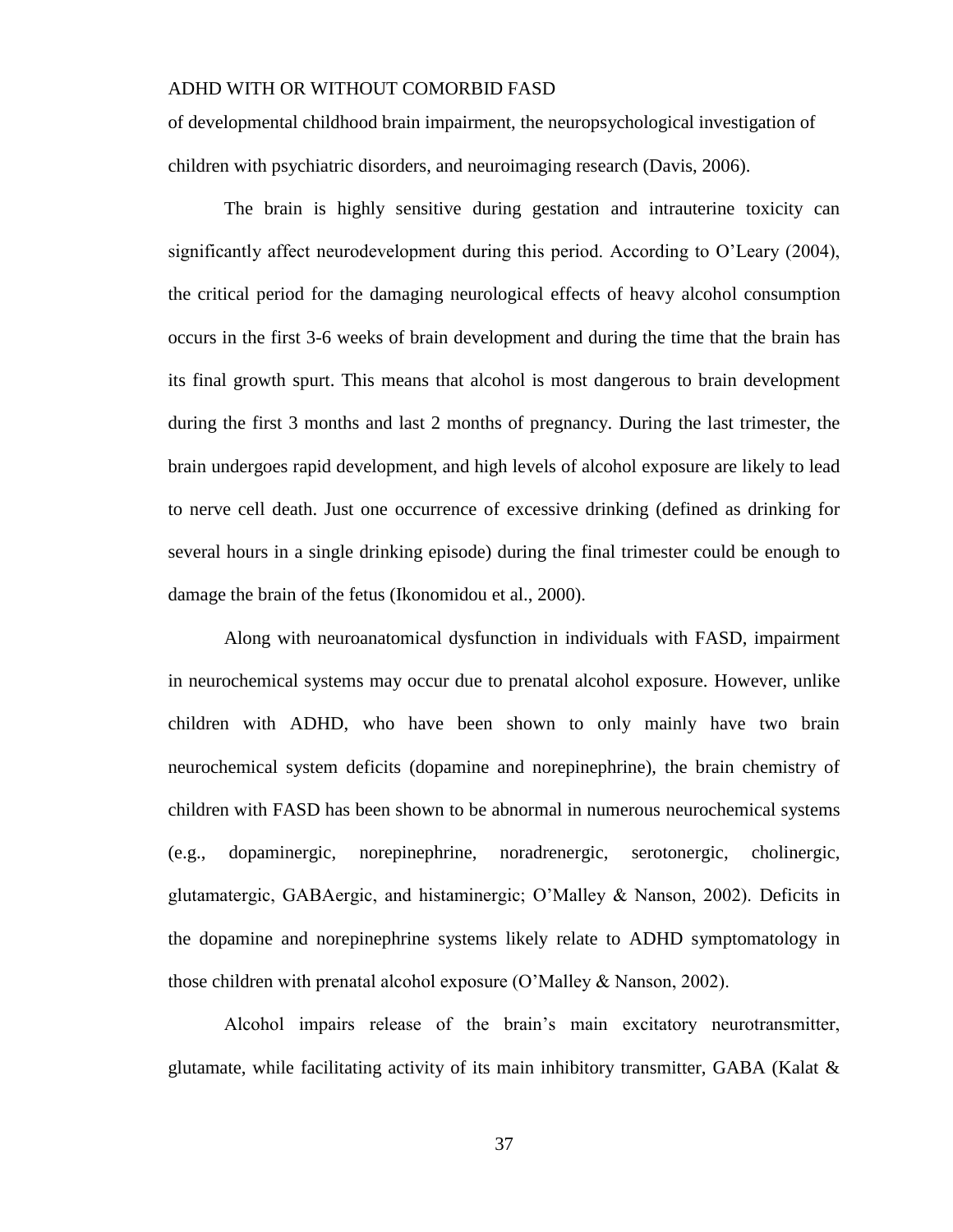Begeny, 2009). Consequently, many neurons receive much less net excitation than normal, and they react as if they had failed to form normal connections and die (Ikonomidou et al., 2000). Therefore, children with FASD have fewer neurons at birth, and the neurons they do possess have fewer connections. This is a significant finding in that these neural effects could impair cognitive, adaptive, and behavioral functioning in a myriad of ways in individuals with intrauterine alcohol exposure.

*Attention-Deficit/Hyperactivity Disorder.* Behaviors characterizing ADHD are assumed to be largely or entirely due to abnormal brain function (Carey, 1998) and the pattern of neuropsychological impairment associated with ADHD shows correspondence with findings of subtle anomalies in brain anatomy and neurochemistry (Tannock, 1998a; Tannock, 1998b). In order to investigate this neuroanatomical impairment in children with ADHD, neuroimaging procedures have been conducted. The consensus among specialists is that neuroimaging procedures are not yet sufficiently refined or standardized to be useful for definitive diagnosis of ADHD (Quinlan, 2009); however, neuroimaging has been shown to be efficacious in finding focal deficits in neuroanatomical dysfunction in children with ADHD. Along with functional neuroanatomical impairment in individuals with ADHD, research has shown that specific neurotransmitters may also be affected in these individuals. Papolos and Papolos (2002) stated that ADHD is a behavioral disorder that appears to have a strong genetic component involving dysregulation of the norepinephrine and dopamine neurotransmitter systems.

Norepinephrine may serve to bring an individual to an alert state in order to prepare the brain to deal effectively with a novel situation. Distractibility and the disruption of attentional focus, commonly experienced symptoms of ADHD, may be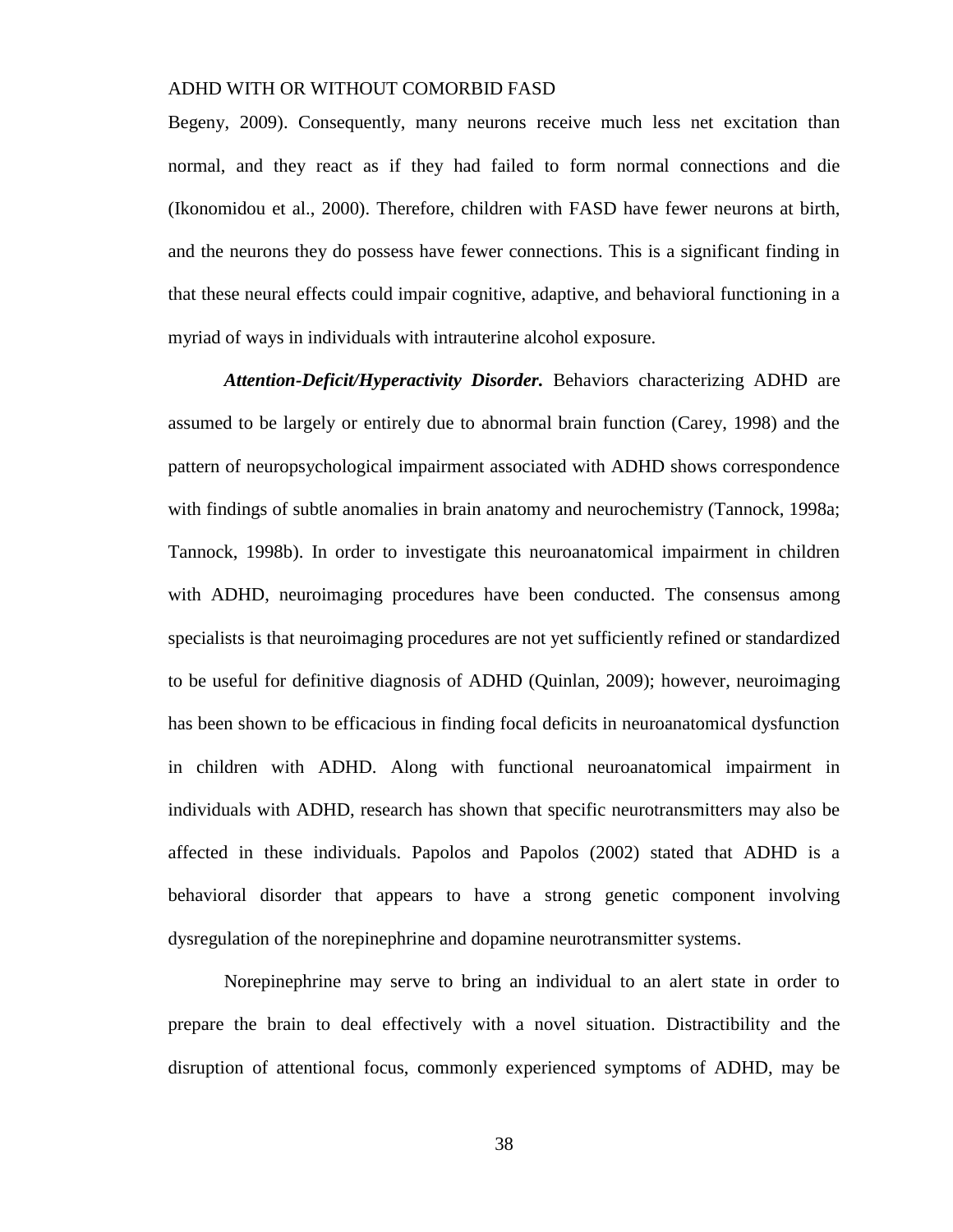related to disturbances in the norepinephrine system that affects the ability to sustain attention and mental effort (Ashton-Jones & Bloom, 1981; Papolos & Papolos, 2002). This idea is reinforced by the fact that many stimulant drugs that enhance attentional focus, such as Ritalin (Methylphenidate Hcl), increase norepinephrine release. Along with dysregulation of the norepinephrine system in individuals with ADHD, dopamine neurotransmitters have also been shown to be affected. Dopamine is the principal neurotransmitter responsible for physical movement, reward-motivated behaviors, and body temperature regulation (Papolos & Papolos, 2002). Abnormal variations in the activity of the dopamine system may result in marked variations in activity and pressured speech (Papolos & Papolos, 2002).

Further evidence supporting the role of the neurotransmitters norepinephrine and dopamine has been evidenced through the efficacy of psychopharmacological medication that implicates these neurotransmitters. Stimulants used in the treatment of ADHD have an affinity to dopamine and norepinephrine (Madras et al., 2005). These stimulant medications have been widely successful in reducing inattentive, hyperactive, and impulsive symptomatology in children with ADHD.

*Neuroimaging and Neuropsychological Functioning Deficits in Children with FASD and ADHD.* Evidence regarding functional deficits in children with Fetal Alcohol Spectrum Disorder and Attention-Deficit/Hyperactivity Disorder has shown impairment in most cortical areas.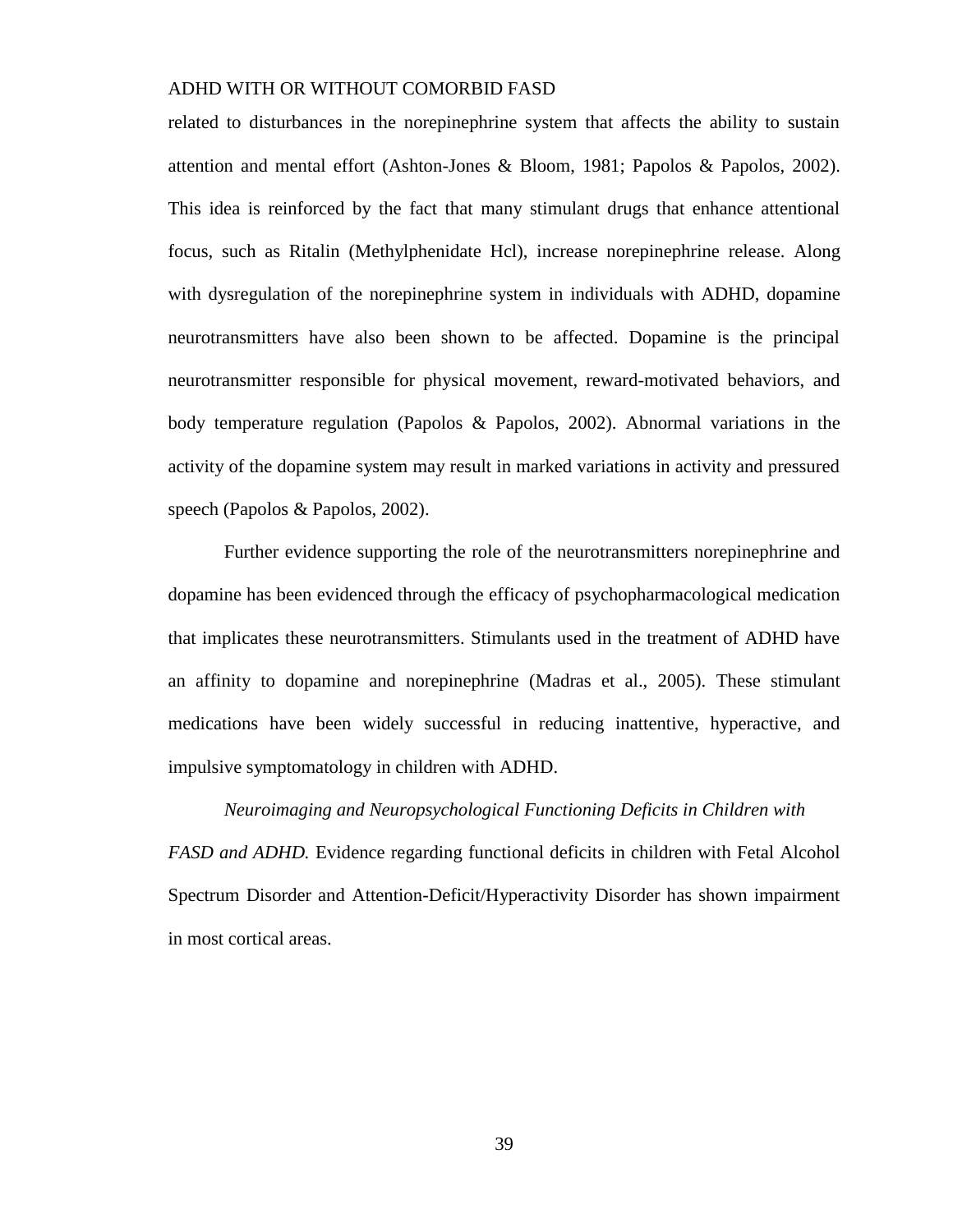## Table 1.1 Neurological and Neuropsychological Deficits

| <b>Brain Region</b>                                                                                                | <b>Children with ADHD</b>                                                                                                                                                                  | <b>Children with FASD</b>                                                                                                                                                        |
|--------------------------------------------------------------------------------------------------------------------|--------------------------------------------------------------------------------------------------------------------------------------------------------------------------------------------|----------------------------------------------------------------------------------------------------------------------------------------------------------------------------------|
| <b>Basal Ganglia</b><br>Motor abilities,<br><b>Executive Functioning</b>                                           | Volume reductions (Castellanos et al.,<br>Filipek et al., 1997; 1996; Seidman et<br>al., 2005).<br>Alteration to basal ganglia circuits<br>(Lezak et al, 2004).                            | Reduced volume (Archibald et al.,<br>2001; Mattson et al., 1992; Norman et<br>al., 2009).<br>Set-shifting, inhibition, and spatial<br>memory deficits (Mattson et al.,<br>2001). |
| <b>Cerebellum</b><br>Motor Movement,<br>Processing speed,<br>Language,<br>Working memory,<br>Attention.            | Reduced volume and activity<br>(Castellanos et al., 2002; Schultz et<br>al., 2004).<br>Theoretical models of impairment<br>(Castellanos et al., 2002).                                     | Reduced volume (Archibald et al.,<br>2001; Mattson et al., 1992, 1994,<br>1996).<br>Learning and coordination difficulties<br>(Wacha & Obrzut, 2007).                            |
| <b>Corpus Callosum</b><br>Relays verbal information<br>between hemispheres,<br>Problem-solving,<br>Verbal fluency. | Impairment and overall size reduction<br>(Bush, 2009; Hill et al., 2003; Hynd et<br>al, 1991; McNally, 2010; Paul et al.,<br>2007).                                                        | Changes in size and shape (Riley $\&$<br>McGee, 2005).<br>Attention, reading, verbal memory,<br>EF, and social skills deficits (Mattson<br>& Vaurio, 2010).                      |
| <b>Frontal Lobes</b><br><b>Executive Functioning,</b><br>Language,<br>Visual Information,<br>Motor Control,        | Frontal lobe dysfunction (Barkley,<br>1997; 2006; Willcutt, 2010).<br>Reduced volume (Carey, 1998; Hill et<br>al., 2003; Seidman et al., 2005).<br>Dopamine imbalances (Solanto,<br>2001). | EF deficits (Mattson & Vaurio, 2010;<br>Rasmussen, 2005).<br>Left (Archibald et al., 2001; Sowell et<br>al., 2001) and overall dysfunction<br>(Fryer et al., 2009).              |
| <b>Hippocampus</b><br>Memory,<br>Learning,<br>Retention,<br>Recovery.                                              | Neuroimaging showing hippocampal<br>impairment (Plessen et al., 2006;<br>Volkow et al., 2007).                                                                                             | Left side of hippocampus smaller than<br>the right (Wacha & Obrzut),<br>Overall size reduction (Astley et al.,<br>2009; Autti-Ramo et al., 2002;<br>Bhatara et al., 2002).       |
| <b>Hypothalamus</b><br>Temperature,<br>Emotion,<br>Satiety,<br>Circadian rhythm, Memory.                           | Hypothalamic dopamine dysfunction<br>(Volkow et al., 2009)<br>HPA axis dysfunction associated with •<br>impulsivity (Hong et al., 2003).                                                   | HPA pathway deleteriously affected<br>(Hellmans et al., 2007; Niccols, 2007).<br>Neuroimaging (Gabriel et al., 1998;<br>Macri et a., 2006).                                      |
| <b>Occipital</b><br>Vision                                                                                         | Neuroimaging (Tian et al, 2007).<br>Visual sensory integration deficits<br>(Nazari et al., 2010).                                                                                          | Size reduction (Archibald et al., 2001;<br>Sowell et al., 2002).                                                                                                                 |
| <b>Parietal</b><br>Process visual information,<br>Integrate sensory<br>information.                                | Structurally altered (Cherkasova &<br>Hechtman, 2009; Wang et al., 2007).<br>Poorer performance on right parietal<br>functioning tasks (Aman et al., 1998).                                | Decreased blood flow (Riikonen et al.,<br>1999).<br>Less white matter density (Sowell,<br>2002; 2008a; 2008b).<br>Poorer performance on the VMI<br>(Sowell et al., 2008b).       |
| <b>Temporal Lobes</b><br>Language Reception<br>and Expression,<br>Auditory processing.                             | Neuroimaging showing impairment<br>(Kobel et al, 2010; Rubia et al., 2007).                                                                                                                | Neuroimaging (Sowell et al., 2001).<br>Categorical verbal fluency deficiency<br>(Vaurio et al., 2008).                                                                           |
| <b>Thalamus</b><br>Information relay<br>Arousal,<br>Consciousness, Affect,<br>Memory                               | Decreased activation (Tamm et al.,<br>2006).<br>Attentional dysregulation (Banich et<br>al., 2009).                                                                                        | MRI has shown deficiencies (Clark et<br>al., 2000; Henry et al., 2007; Mattson<br>et al., 1994).                                                                                 |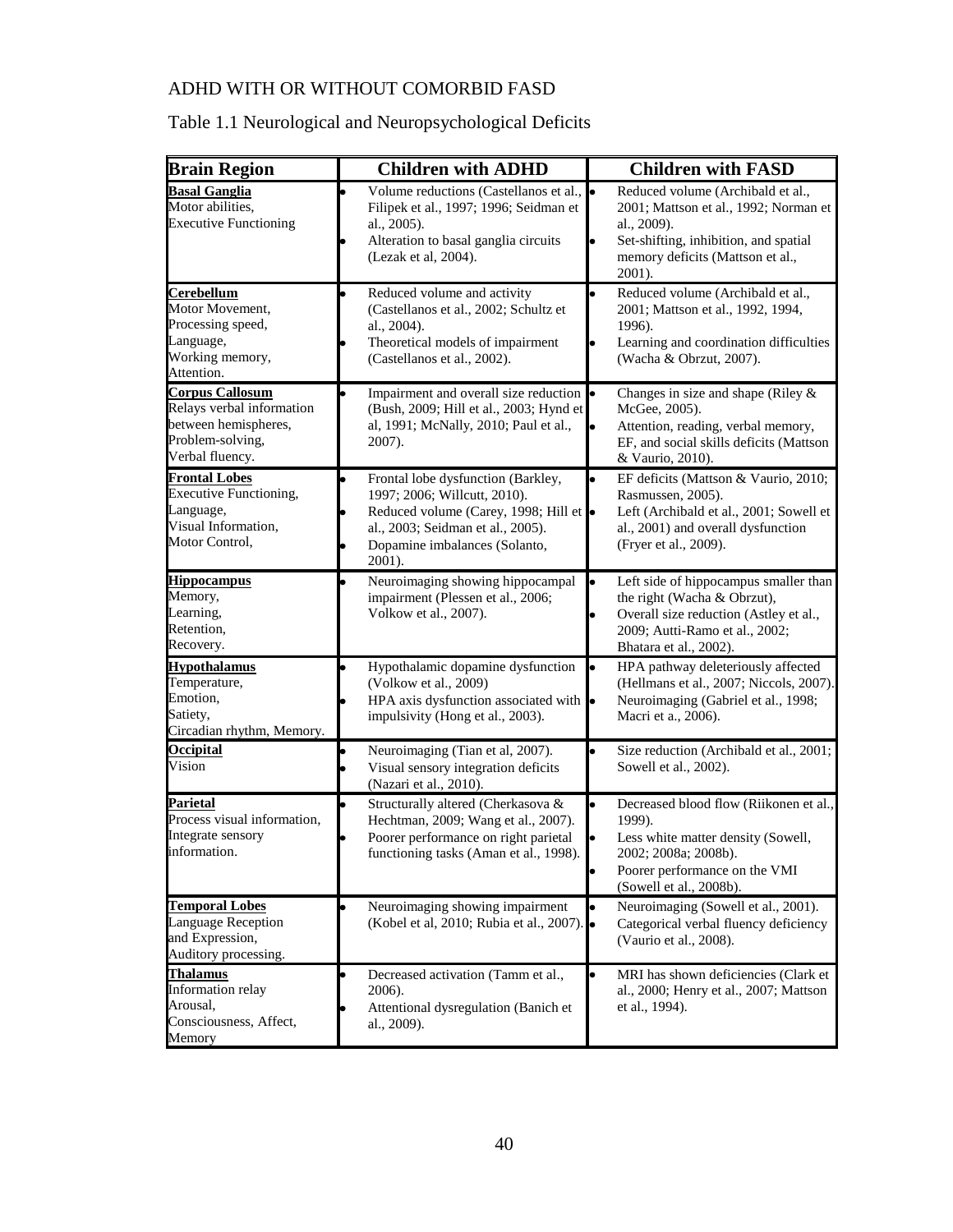*Cerebral Cortex Impairment in Children with FASD and ADHD.* The cerebral cortex is the complex system essentially responsible for much of the human brainbehavior relationship. As Luria (1973) indicated, "Human mental processes are complex functional systems and are not localized in narrow, circumscribed areas of the brain, but take place through the participation of groups of concertedly working brain structures, each of which makes its own particular contribution to the organization of this functional system." The cerebral cortex is the outer layer of the brain and over 80% of the cortex in humans serves an association function specially related to integrative and cognitive activities such as language, calculation, planning, and abstract reasoning (Afifi  $\&$ Bergman, 1998). Impairment in the cerebral cortex can lead to dysfunction in cognition and behavior in children with ADHD and children with FASD.

Neuroimaging studies in children with FASD have found reduction of overall brain size (Archibald et al., 2001; Johnson et al., 1996; Mattson & Vaurio, 2010). Likewise, studies investigating children with ADHD have found smaller overall brain volume in every area studied (Castellanos et al., 2002). Consistent findings in neuroimaging investigations of large-scale cerebral dysfunction can have highly deleterious effects on functioning due to the fact that theories regarding localization of function have largely been replaced by theories on the interconnectedness of the brain in most processes. As Davis (2006) pointed out, most modern neuropsychological processing theories venture beyond the simple localization of impairment approach to embrace the interconnectedness of different brain areas (e.g., Luria, 1973). Moreover, although much research has focused on specific areas of deficits, with increasing neurobehavioral data and complementary findings, it appears that children with brain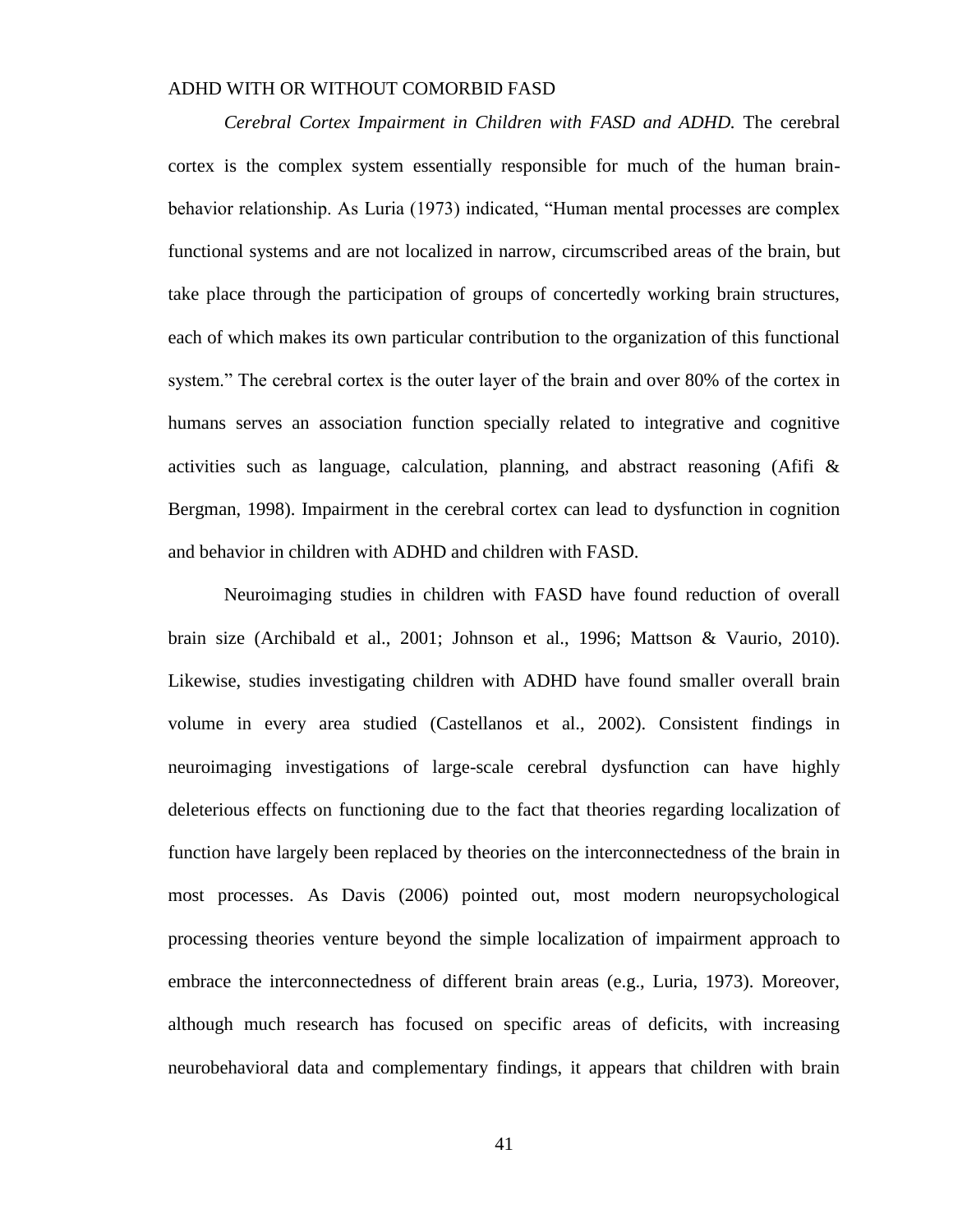damage have domains of functional vulnerability corresponding to differential brain involvement (Mattson & Vaurio, 2010). Therefore, although many areas of the brain must work together in order for complex behavior to occur; focal deficits in any area of the brain can lead to significant impairment due to the high level of interconnectedness among areas of the brain when behavior is produced.

*Frontal Lobe Dysfunction in Children with FASD and ADHD.* The frontal lobes are the anterior-most area of the cerebral cortex. The frontal lobes represent approximately 30% of the cortical surface (Miller, 2007). It was once believed that the frontal lobes were unitarily implicated in a variety of functions; however, it is now believed that functioning derived from the frontal lobes depends on specific areas of the frontal lobes such as the motor, premotor, and prefrontal regions. Furthermore, the frontal lobes have also been broken down into the left and right hemispheres with the left usually being dominant for language and the right being dominant for visual information. Although the frontal lobes are widely variable in function based on location, research into the frontal lobes of children with FASD or ADHD has not made such distinctions; however, it is assumed that local areas representative of motor, premotor, and prefrontal functions are implicated in functioning deficits. Large bodies of research have shown deficits throughout the frontal lobes for children with FASD and children with ADHD.

Executive functioning has long been thought to be housed in the frontal lobes, or more specifically, the prefrontal cortex (PFC; Willcutt, 2010). Executive functioning includes such processes as planning, organization, inhibition, and attention. Therefore, PFC dysfunction is thought to negatively impact EF (Brown, 2005; 2009). This is often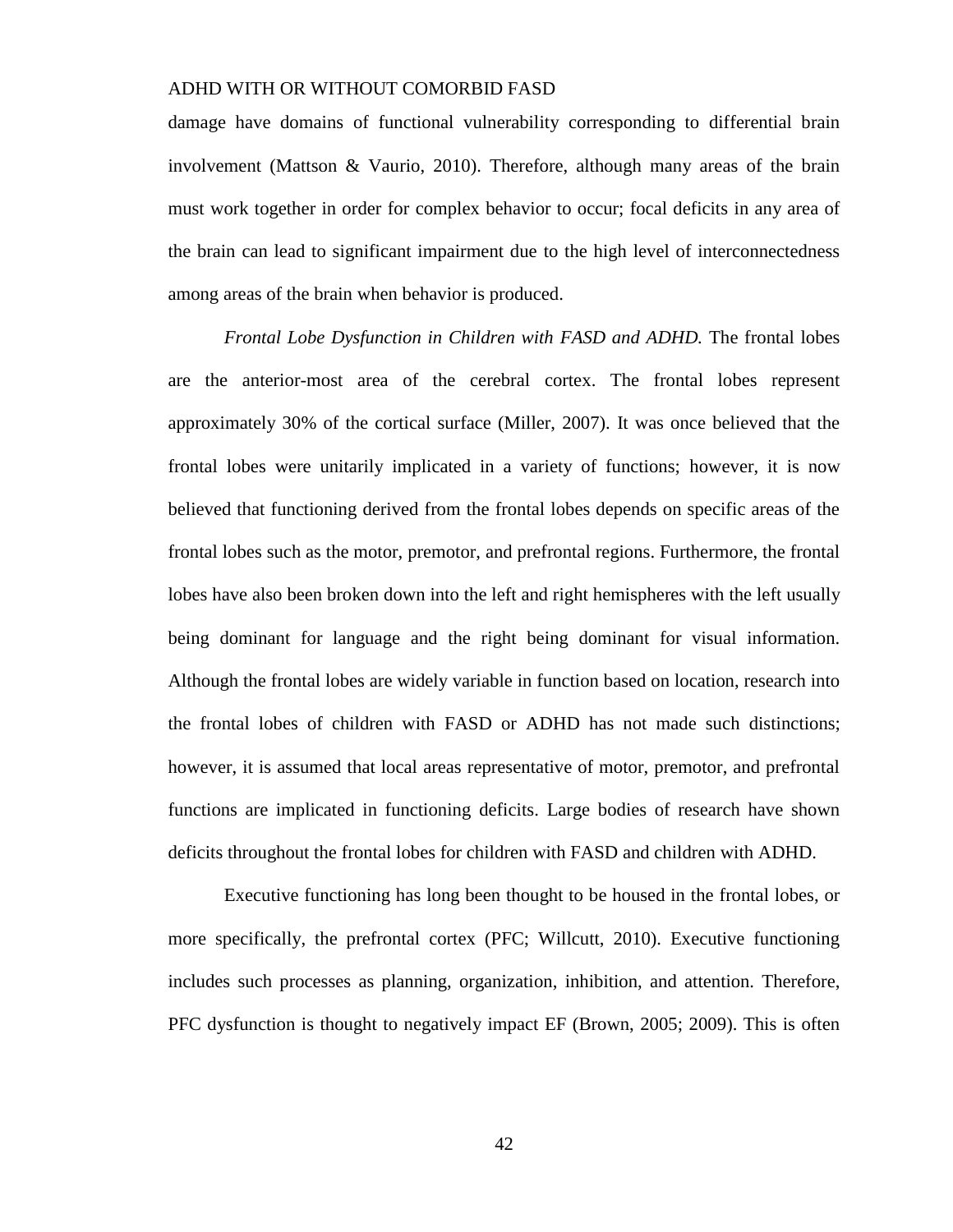visible in children affected by either FASD or ADHD as they will often have difficulty with tasks that require planning, organization, inhibition, and attention.

A variety of studies examining children with ADHD utilizing various neuroimaging technologies have demonstrated impairments in the frontal lobes and PFC (Carey, 1998; Hill et al., 2003; Seidman et al., 2005). Structural magnetic resonance imaging (MRI) studies that measured frontal regions reported reduced volume in the PFC in children with ADHD (Seidman, et al., 2005). A child with damage to the prefrontal lobes will be more prone to reckless and impulsive behavior; will seem distractible and disorganized; may fail to develop a large wealth of knowledge; and may display motoric restlessness (Papolos & Papolos, 2002). Based on the similarities between ADHD symptomatology and the behavioral sequelae of frontal lobe injuries (e.g., Fuster, 1997), one of the most prominent theories of ADHD suggests that symptomatology arises from a primary deficit in EF (e.g., Barkley, 1997, 2006; Willcutt, 2010) which may derive from frontal lobe dysfunction. Furthermore, Barkley (2006) pointed out that evidence continues to mount that ADHD is associated, at least in part, with structural and/or functional differences in the frontal lobes.

Much like the research on children with ADHD, results from neuroimaging studies have indicated highly reduced brain growth in the frontal lobes in children with FASD, which was most prominent in the left hemisphere (Archibald et al., 2001; Sowell et al., 2001). Furthermore, abnormalities have been noted in the frontal lobes in neuroimaging studies by Fryer and colleagues (2009). Neuropsychological research on EF and measures of attention has also indicated frontal lobe dysfunction in children with FASD (e.g., Hill et al., 2003; Mattson & Vaurio, 2010; Rasmussen, 2005).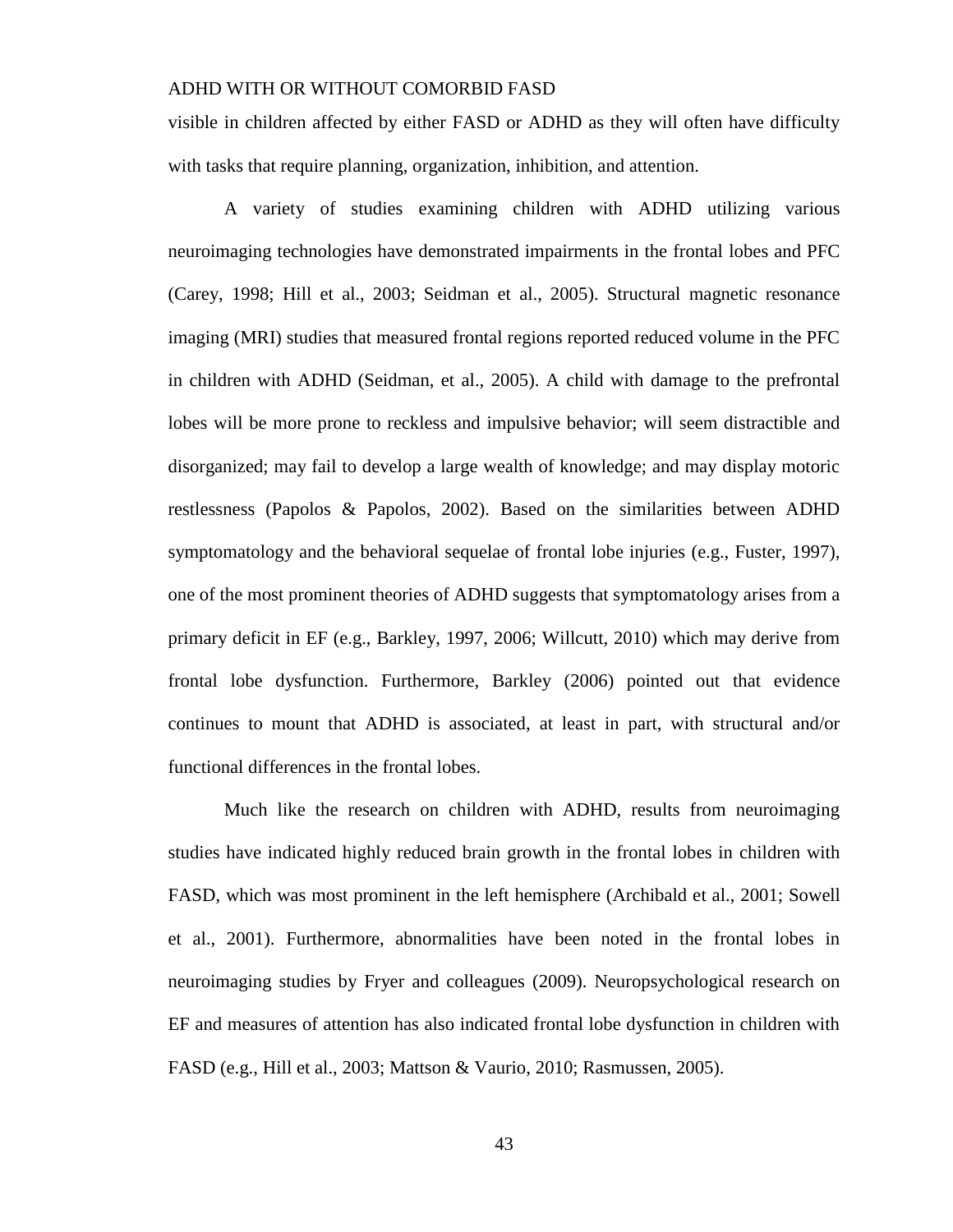The frontal lobe abnormalities in children with ADHD and FASD suggest that many areas of functioning may be impacted such as those tasks requiring EF. Many abstract functioning processes require intact EF in order to be successful; therefore, dysfunction of the frontal lobes can have far-reaching negative effects for children with ADHD/FASD.

*Temporal Lobe Impairment in Children with FASD and ADHD.* The temporal lobes are located laterally in both the left and right hemispheres. The temporal lobes are critical components in language processing. They are also the areas of the brain that are highly involved in auditory processing as they contain the primary auditory cortices on each side of the brain.

Results of neuroimaging studies conducted by Sowell and colleagues (2001) found that prominent abnormalities were identified in the perisylvian cortices along the temporal lobes in children exposed to alcohol during pregnancy. This suggests that children with FASD may have difficulty with language expression and reception. Research on neuropsychological functioning conducted by Vaurio and colleagues (2008b) found that children with FASD had significantly poorer performance on the *Wisconsin Card Sorting Test* (WCST; Heaton et al., 1993), a measure of cognitive flexibility, working memory, attention, and visual-spatial ability. This finding is significant in that these investigators indicated that children with FASD were impaired on categorical verbal fluency whereas those with ADHD were not, suggesting the possibility of additional abnormalities in temporal regions in those children with FASD compared to those with ADHD. However, recent neuroimaging research (e.g., Kobel et al., 2010) has implicated the temporal lobes as an area of impairment in children with ADHD.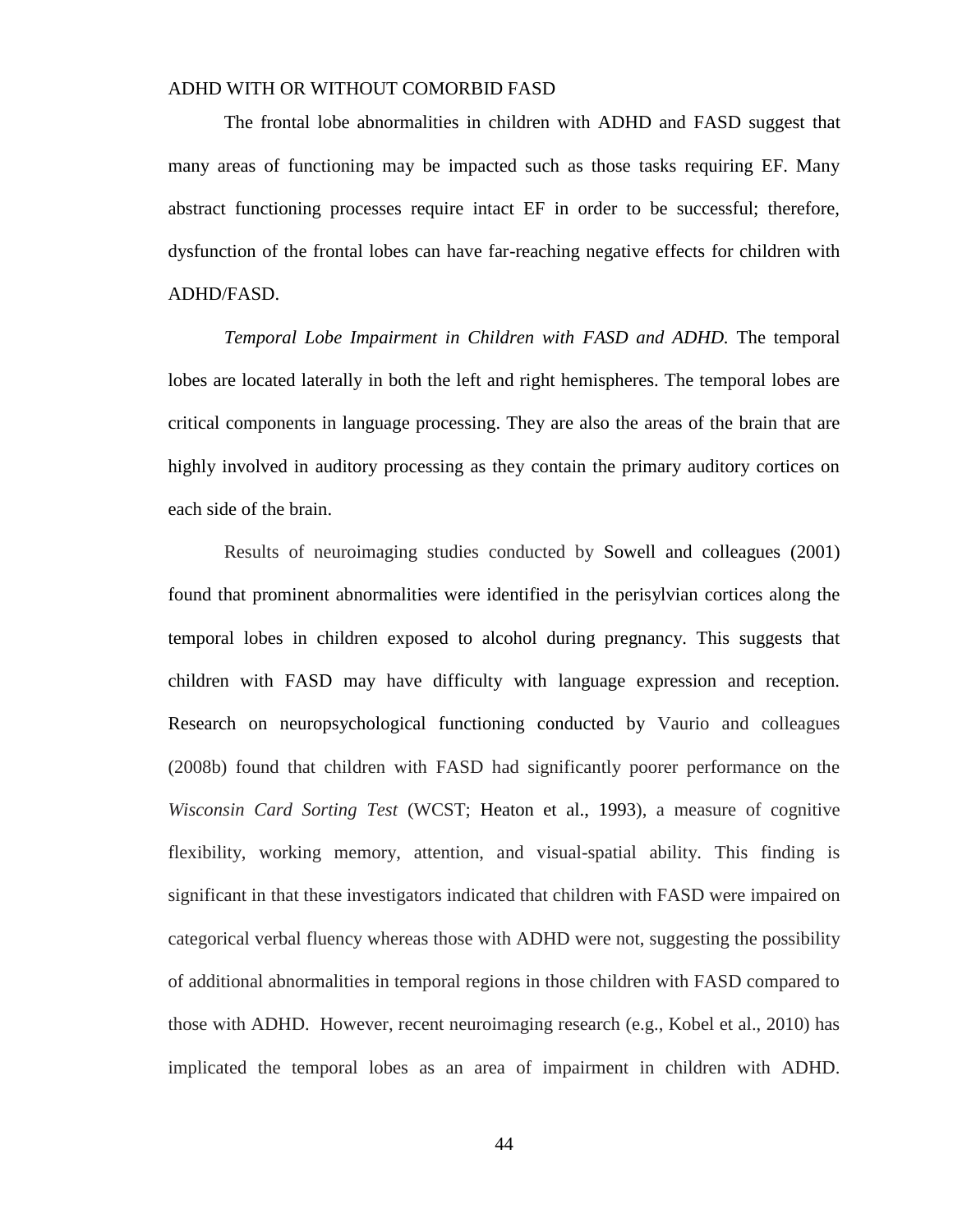Furthermore, fMRI was used by Rubia and colleagues (2007) in a study investigating neuroanatomical dysfunction in children with ADHD in which the temporal lobes were found to be an area of impairment in correlation with perceptual attention response variability.

*Occipital Lobe Dysfunction in Children with FASD and ADHD.* The occipital lobe is located at the posterior portion of the brain and contains the primary visual cortex. The occipital lobe is the visual processing center of the brain. Neuroimaging research on children with ADHD using EEG during a continuous performance task showed that visual sensory integration deficits were found (Nazari et al., 2010). Tian and colleagues (2007) also found that children with ADHD had enhanced activity in the occipital lobe during fMRI which could result in inattentiveness secondary to hypervigilance. Neuroimaging research by Archibald and colleagues (2001) and Sowell and colleagues (2002) investigating children with FASD also indicated that overall reductions in size were prominent in the occipital lobes.

*Parietal Lobe Dysfunction in Children with FASD and ADHD.* The parietal lobe is located directly superior to the temporal lobes, anterior and superior to the occipital lobe, and posterior to the frontal lobes. The parietal lobe has been suggested to process visual information as well as integrate sensory information. Recent investigations into the neuroanatomical dysfunction in children with ADHD suggest that the parietal lobes may be structurally and functionally altered in these children (Cherkasova & Hechtman, 2009; Rubia et al., 2008; Wang et al., 2007). Research on the neuropsychological functioning of children with ADHD has also shown impairment in the parietal regions. Aman and colleagues (1998) found that boys with ADHD performed poorer than controls on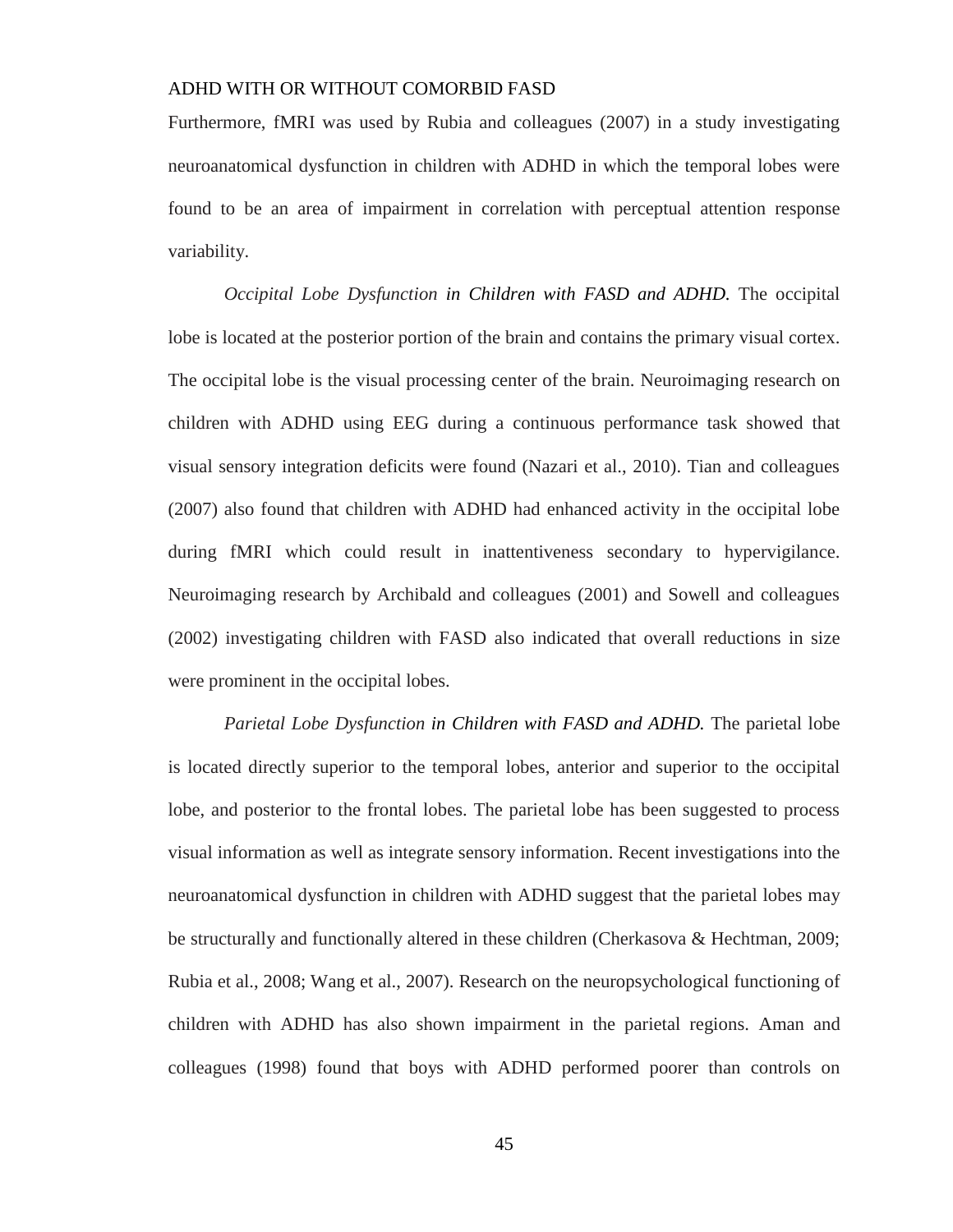measures of right parietal functioning including a visual-spatial cueing task, turning task, and spatial relations, which may be indicative of right parietal lobe dysfunction. The dysfunction in the parietal areas of the brain in children with ADHD suggests that these children may struggle on tasks that require visual processing and somatosensory functioning.

Sowell and colleagues (2001) found abnormalities in the perisylvian and parietal regions of children with FASD. Sowell and colleagues (2002; 2008a; 2008b) also found decreased cerebral blood flow in the parietal regions of children with FASD which Sowell and colleagues (2008b) attributed to possible poor performance on the Beery-Buktenica Visual Motor Integration task, a measure of visual motor skills. Likewise, Riikonen and colleagues (1999), in one neuroimaging study, found decreased cerebral blood flow in the left parietal region in children with FASD. Together, these findings suggest that children with ADHD/FASD and ADHD will likely have impairment on tasks that require processing visual information and integrating sensory information.

*Cerebellar Dysfunction in Children with FASD and ADHD.* The cerebellum, Latin for "little brain," is at the posterior base of the brain. The adult human cerebellum weighs approximately 150g (10% of brain weight) and has a surface area of approximately 1000cm<sup>2</sup> (40% of the cerebral cortex; Afifi & Bergman, 1998). The cerebellum traditionally has been relegated to motor functioning (Afifi & Bergman, 1998). However, as the cerebellum has been shown to project through the thalamus to the same cortical areas from which it receives input, including frontal, parietal, and superior temporal cortices (Lezak et al., 2004), many more deficits have been shown to derive from dysfunction of the cerebellum. In addition to reciprocal connections with the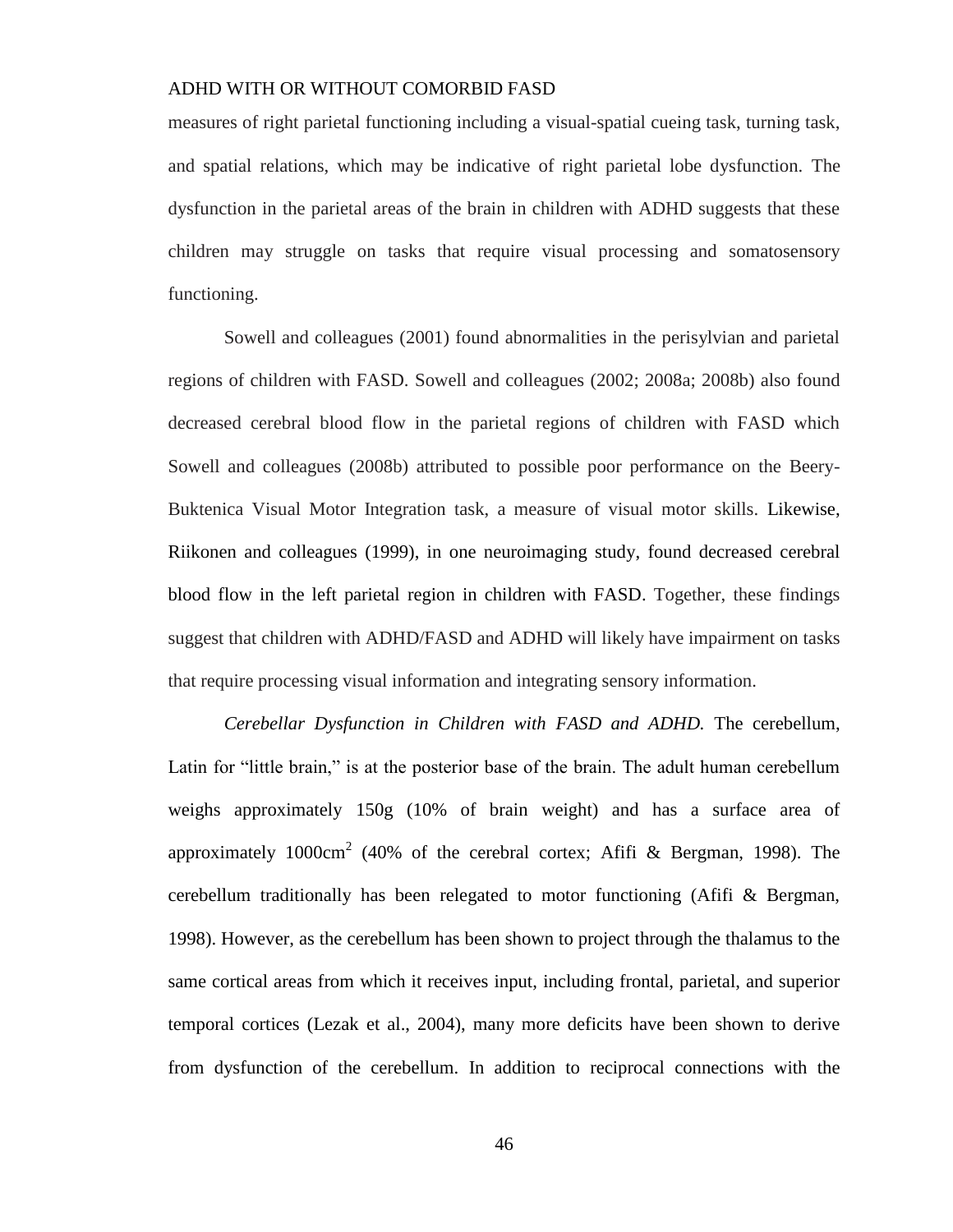hypothalamus and the spinal cord, the cerebellum has strong connections with the motor cortex and contributes to motor control through influences on programming and execution of actions (Lezak et al., 2004). Cerebellar dysfunction can disrupt abstract reasoning, verbal fluency, visuospatial abilities, attention, emotional modulation, planning, and time judgment.

Reductions in cerebellar volume in children with FASD have been reported extensively (Archibald et al., 2001; Mattson et al., 1996; Mattson et al., 1992; Mattson et al., 1994). Damage to the cerebellum has been implicated in learning, coordination, and balance difficulties, which have all been shown to be affected in children who have been exposed to alcohol while in utero (Wacha & Obrzut, 2007). The cerebellum is also involved in linguistic processing, word generation, set shifting, and working memory. Moreover, speed of information processing may be affected by cerebellar dysfunction (Lezak et al., 2004). The cerebellum has also been implicated as a neural system that has been incorporated in recent theoretical models of some of the impairment seen in children with ADHD (e.g., Castellanos & Tannock, 2002). A series of neuroimaging studies have reported reduced volume and activity in the cerebellum in children with ADHD (e.g., Castellanos et al., 2002; Castellanos and Tannock, 2002; Schultz et al., 2004). Castellanos and colleagues (2002) found that the cerebellum was the only region in which the volume reduction remained significant when total cerebral volume was controlled.

Many of the deficits seen in children with ADHD/FASD such as processing speed, linguistic processing, word generation, set shifting, working memory, coordination, balance, abstract reasoning, verbal fluency, visuospatial abilities, attention,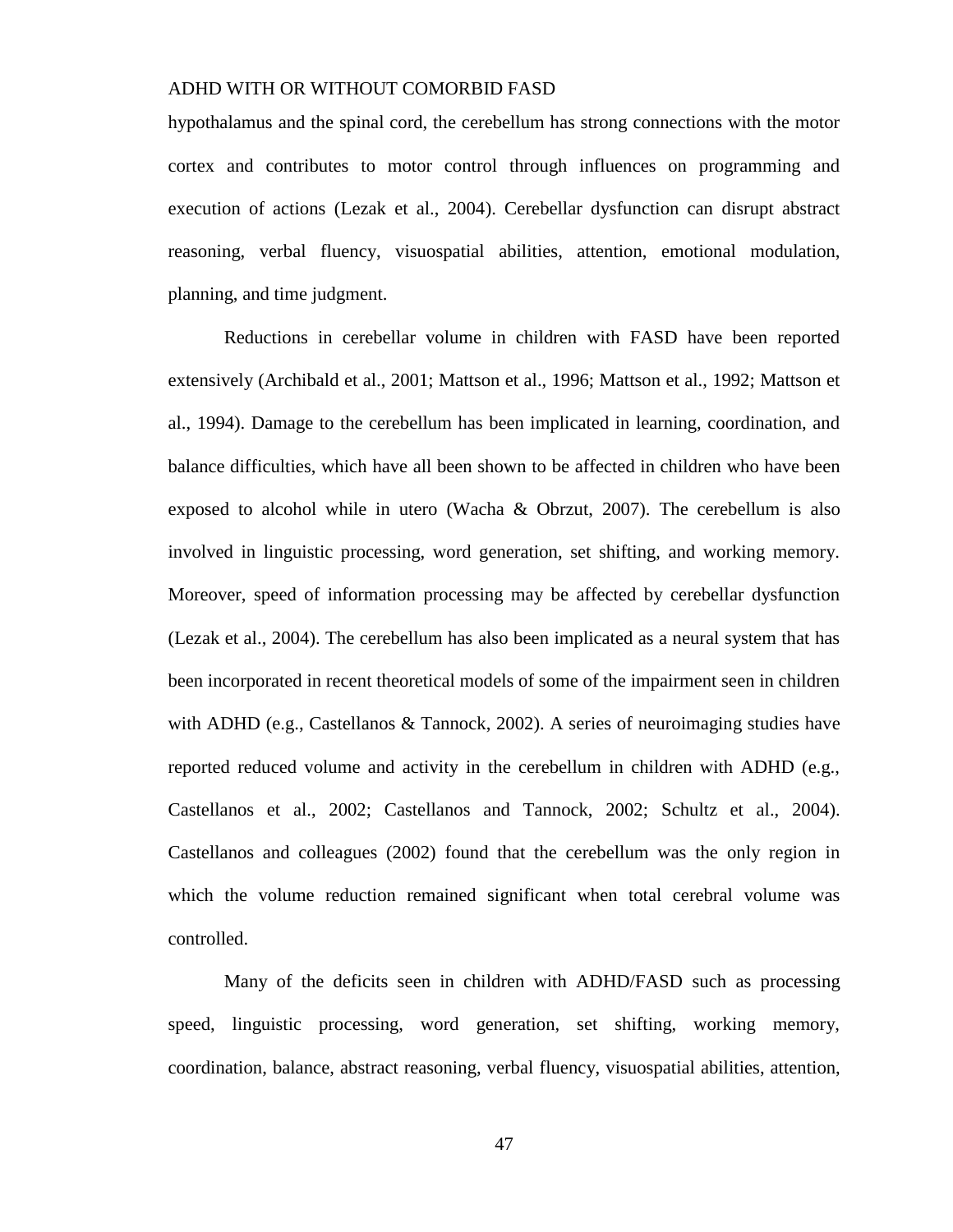emotional modulation, planning, and time judgment may be associated with deficits in cerebellar dysfunction. It is not understood whether children with ADHD/FASD or children with ADHD will have more impairment on tasks that require intact cerebellar functioning due to the limited research comparing these two populations.

*Corpus Callosum Dysfunction in Children with FASD and ADHD.* The corpus callosum is a large bundle of nerve fibers connecting the two hemispheres of the brain. Interhemispheric communication maintained by the corpus callosum enforces integration of cerebral activity between the left and right hemispheres (Lezak et al., 2004). It has been suggested that FAS might be one of the leading causes of agenesis of the corpus callosum (Jeret et al., 1986). Agenesis of the corpus callosum is a congenital condition in which the callosum does not form correctly during gestation. According to Lezak and colleagues (2004), persons with agenesis of the corpus callosum tend to be generally slowed on perceptual and language tasks involving interhemispheric communication, and some show specific linguistic and visuospatial deficits. Problems with higher-order cognitive processes such as concept formation, reasoning, and problem solving with limited social insight have been observed in those with agenesis of the corpus callosum (Brown & Paul, 2000). Although agenesis of the corpus callosum is more common in individuals with FAS; most children with FASD do not have such severe alterations. However, in-depth evaluation has indicated significant changes in the size and shape of the corpus callosum in individuals with FASD (Riley & McGee, 2005), namely a reduction in size. Multiple studies have shown that those with a relatively thick callosum had patterns of EF deficits, while a thin callosum was related to motor deficits (Bookstein et al., 2002), difficulty with sensory information (Roebuck et al., 2002), and verbal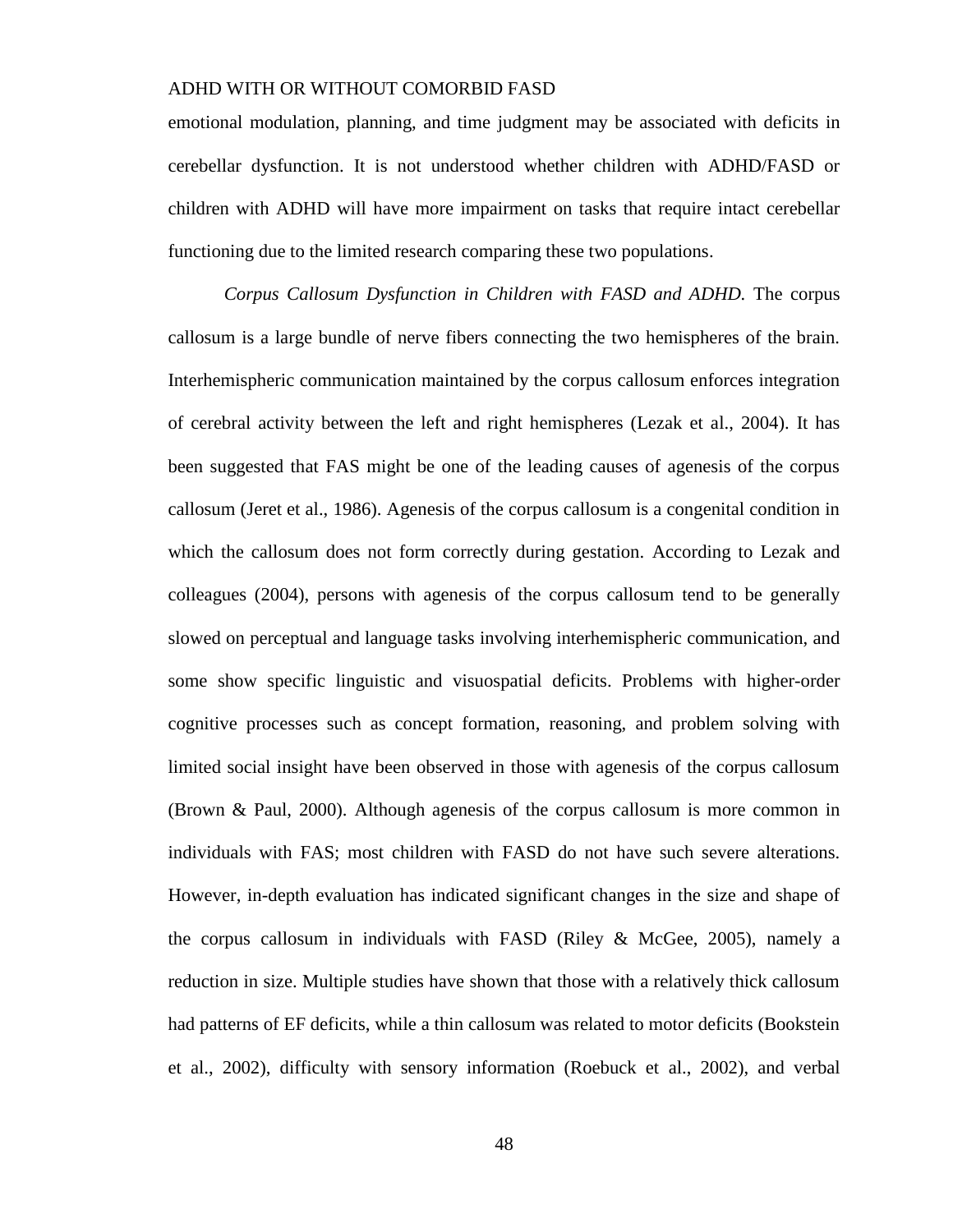learning and memory deficits (Sowell et al., 2001). Moreover, the nature of corpus callosum abnormality in individuals with FASD has been associated with specific neuropsychological impairment (Mattson & Vaurio, 2010) such as attention, reading, learning, verbal memory, EF, and social skills deficits (Wacha & Obrzut, 2007).

The corpus callosum has also been shown to be dysfunctional in studies of children with ADHD. Hynd and colleagues (1991) examined the corpus callosum in those with ADHD and found that overall size of the callosum was reduced. This size reduction could lead to functional impairments in individuals with ADHD such as language processing and reading which both necessitate proper functioning of the corpus callosum. More recent investigations (Bush, 2009; McNally et al., 2010; Paul et al., 2007) have suggested impairment in the corpus callosum of individuals with ADHD as well. Therefore, children with ADHD and ADHD/FASD may have impairments such as motor, EF, sensory, verbal learning, memory, attention, and social skills deficits secondary to shape and overall size deficits of the corpus callosum.

*Hippocampal Impairment in Children with FASD and ADHD.* The hippocampus is a major component of the memory system which runs within the inside fold of each temporal lobe (Afifi & Bergman, 1998). Converging evidence from lesion studies, epilepsy surgery, and functional imaging studies points to its primary role in learning and retention (Lezak et al., 2004). Unilateral dysfunction of the hippocampus can result in lateralized processing differences while loss of the left hippocampus impairs verbal memory, and destruction of the right hippocampus results in defective recognition and recall of complex visual and auditory patterns (Lezak et al., 2004).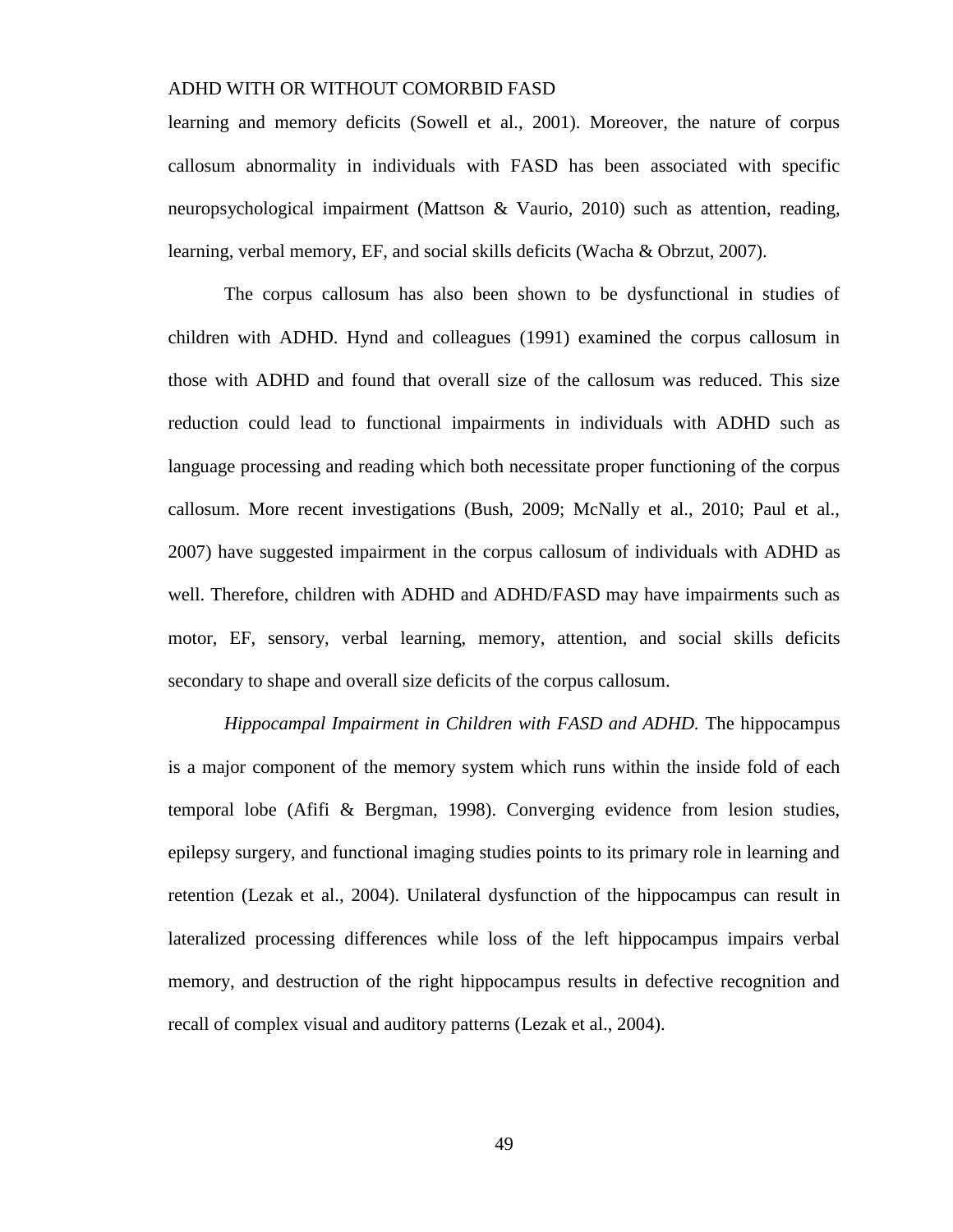Evidence regarding the functioning of the hippocampus in individuals with ADHD has been mixed. Aman and colleagues (1998) found that the dysfunction related to ADHD symptomatology was not related to hippocampal impairment. Moreover, in neuroimaging studies, Perlov and colleagues (2008) found that hippocampus alteration was not stable across patients with ADHD. However, recently, Plessen and colleagues (2006) and Volkow and colleagues (2007) found hippocampal impairment to be involved in the pathophysiology of children with ADHD.

The hippocampus in those with FASD has been shown to have volume asymmetries, with the absolute volume of the hippocampus in the left temporal lobe being smaller than the corresponding region in the right temporal lobe (Wacha & Obrzut, 2007), which may lead to significant difficulties with learning and verbal memory. Furthermore, reduction in absolute hippocampal volume has been reported in some studies (Autti-Ramo et al., 2002; Bhatara et al., 2002) of children with FASD. As the hippocampus has been shown to play a major part in the memory system in humans, these findings suggest that memory impairment in individuals with FASD and individuals with ADHD may be partly due to hippocampal impairment.

*Basal Ganglia Dysfunction in Children with FASD and ADHD.* Within each cerebral hemisphere, at its base, are a number of nuclear masses known as the basal ganglia. According to Mattson and colleagues (2001), the basal ganglia are a group of nerve cell clusters, including the putamen, caudate nucleus, and globus pallidus, which are involved in motor abilities and EF. The basal ganglia have reciprocal connections with at least nine other cortical areas, including subdivisions of the premotor, motor, oculomotor, and prefrontal cortices (Lezak et al., 2004).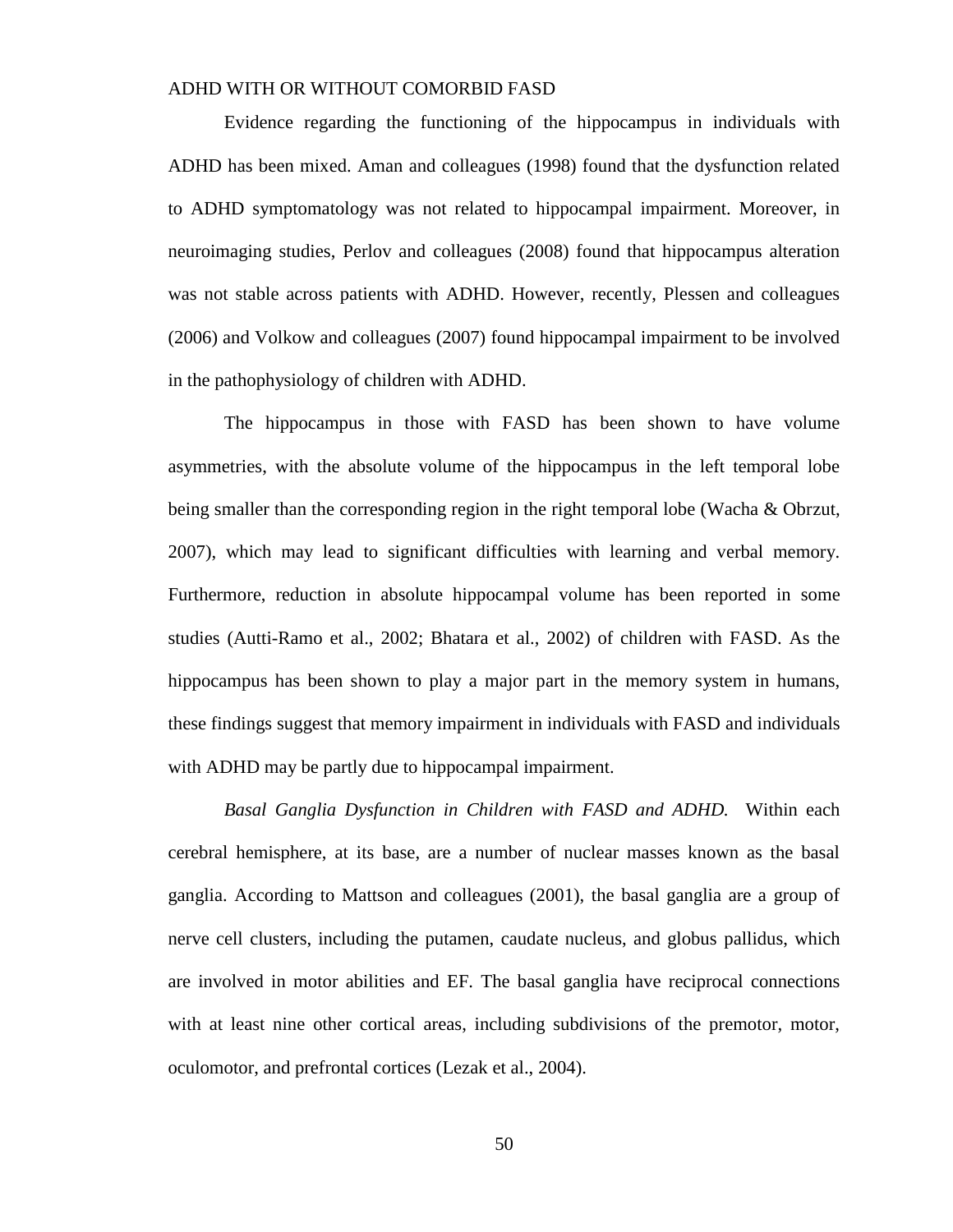In general, dysfunction of the basal ganglia is characterized by abnormal involuntary movements at rest (Lezak et al., 2004). Insult to the basal ganglia has been implicated in deficits in the ability to shift tasks, inhibition of inappropriate behavior, and spatial memory, which are impaired in people who have FASD (Mattson et al., 2001). Furthermore, alterations in basal ganglia circuits involved with non-motor areas of the cortex have been implicated in a wide variety of neuropsychiatric disorders including Schizophrenia, Obsessive-Compulsive Disorder, depression, Tourette's syndrome, autism, and ADHD (Lezak et al., 2004). Basal ganglia impairment has also been shown to be related to deficits in EF.

The basal ganglia appear to be especially sensitive to the effects of prenatal alcohol exposure. Even after overall brain size was controlled for, basal ganglia volume has been found to be reduced in children with FASD compared with controls (Mattson et al., 1992). More recent literature examining the basal ganglia of children with FASD using neuroimaging techniques (Archibald et al., 2001; Norman et al., 2009) has suggested impairment in these regions as well. Therefore, due to impairment in the basal ganglia in children with FASD, functional impairments in these children such as EF, motor, and memory deficits may be associated with dysfunction in the basal ganglia.

Several MRI studies reported volume reductions in the caudate nucleus of the basal ganglia in individuals with ADHD (Seidman et al., 2005). Furthermore, Filipek and colleagues (1997) found that children with ADHD had basal ganglia volume that was about 10% smaller than control children. Likewise, Castellanos and colleagues (1996) reported that the caudate nucleus and globus pallidus (both located in the basal ganglia)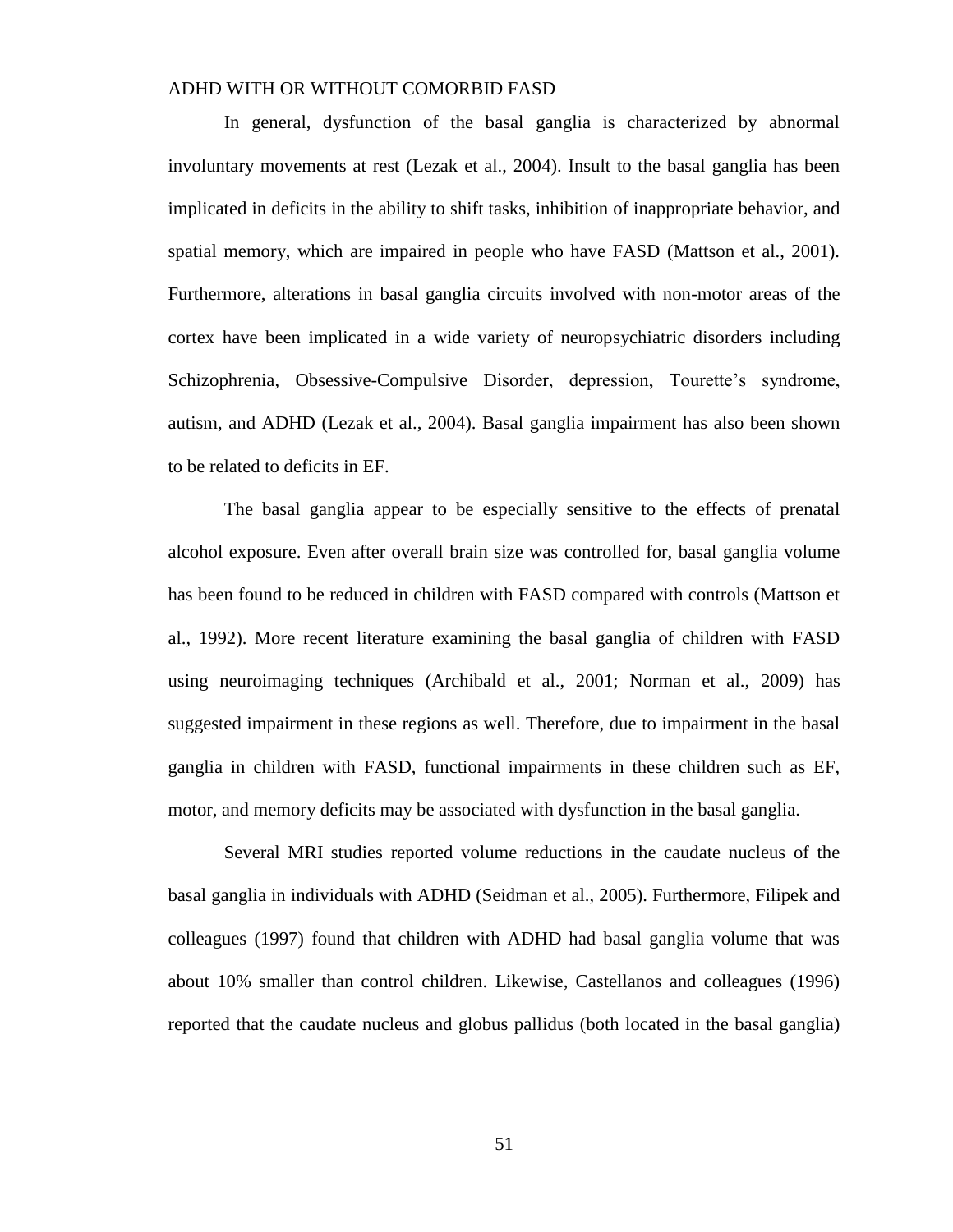of children with ADHD were approximately 10% smaller in an ADHD group over a control group.

*Thalamic Dysfunction in Children with FASD and ADHD.* The thalamus is a small, paired, somewhat oval structure lying along the right and left sides of the third ventricle (Lezak et al., 2004) deep inside the cerebral cortex. The thalamus is a region of great functional importance that serves as a relay center to all the main sensory systems. The thalamus should be regarded as a station where much of the information gathered from the environment is integrated and relayed to the cerebral cortex and many other subcortical regions (except the olfactory pathway; Snell, 2001). The thalamus plays a significant role in regulating higher-level brain activity (Lezak et al., 2004). The function of the thalamus is to integrate sensory and motor activities, and regulate arousal, consciousness, affective behavior, and memory (Afifi & Bergman, 1998). Neuroimaging studies have shown that right thalamic regions are involved in identifying shapes or locations and dysfunction in the right thalamic region can lead to face or pattern recognition and pattern matching difficulty (Lezak et al., 2004). Additionally, alterations in emotional capacity and responsivity tend to accompany thalamic damage, typically as apathy, loss of spontaneity and drive, and affective flattening (Lezak et al., 2004).

Multiple neuroimaging studies (e.g., Clark et al., 2000; Henry et al., 2007; Mattson et al., 1994) have shown deficiencies in the thalamus of children with FASD. Likewise, neuroimaging research by Tamm and colleagues (2006) has implicated the thalamus as being dysfunctional in children with ADHD as decreased activation was noted in this area using fMRI. Furthermore, Banich and colleagues (2009) found that attentional dysregulation in children with ADHD was purported to involve a large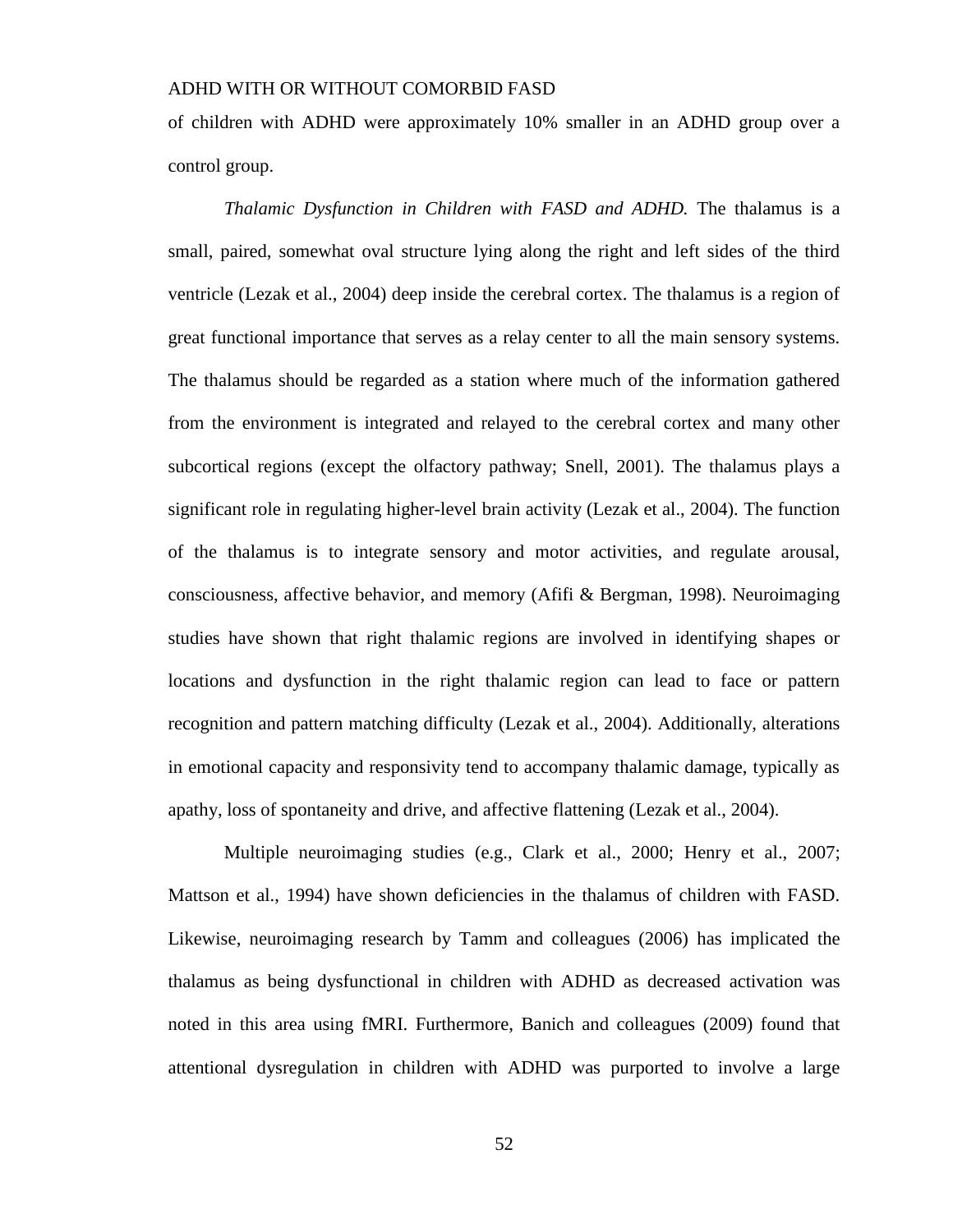number of brain regions including the thalamus. Therefore, thalamic deficiency may lead to functional impairments in children with ADHD/FASD and ADHD as the thalamus largely regulates higher-level brain activity.

*Hypothalamic Dysfunction in Children with FASD and ADHD.* The hypothalamus is located inferior to the thalamus just superior to the brain stem. Physiologically, there is little activity in the body that is not influenced by the hypothalamus (Snell, 2001). The hypothalamus takes up less than 0.5% of the brain's total weight; however, important behavior patterns such as rage and fear (Lezak et al., 2004), autonomic and temperature regulation, emotion, feeding, drinking and thirst, sleep and wakefulness, circadian rhythm, and memory are regulated by the hypothalamus (Afifi & Bergman, 1998). Damage to the hypothalamus can result in a variety of symptoms including obesity, disorders of temperature control, and diminished drive and responsivity. Additionally, mood states and memory may also be affected by hypothalamic dysregulation (Lezak et al., 2004).

The hypothalamus has been shown to be impacted in children with FASD in multiple studies (e.g., Gabriel et al., 1998; Hawthorne, 1992; Hellmans et al., 2007; Macri et al., 2006; Niccols 2007). Specifically the hypothalamic-pituitary-adrenal cortex (HPA) pathway has been shown to be affected (Hellemans et al., 2009; Niccols, 2007) which could lead to emotional dysregulation. The hypothalamus has also been shown to be affected in children with ADHD (Cortese & Castellenos, 2010; Hong et al., 2003; Volkow et al., 2009). These studies suggest that mood dysregulation and memory impairment may be seen in children with ADHD/FASD and ADHD due to hypothalamic impairment.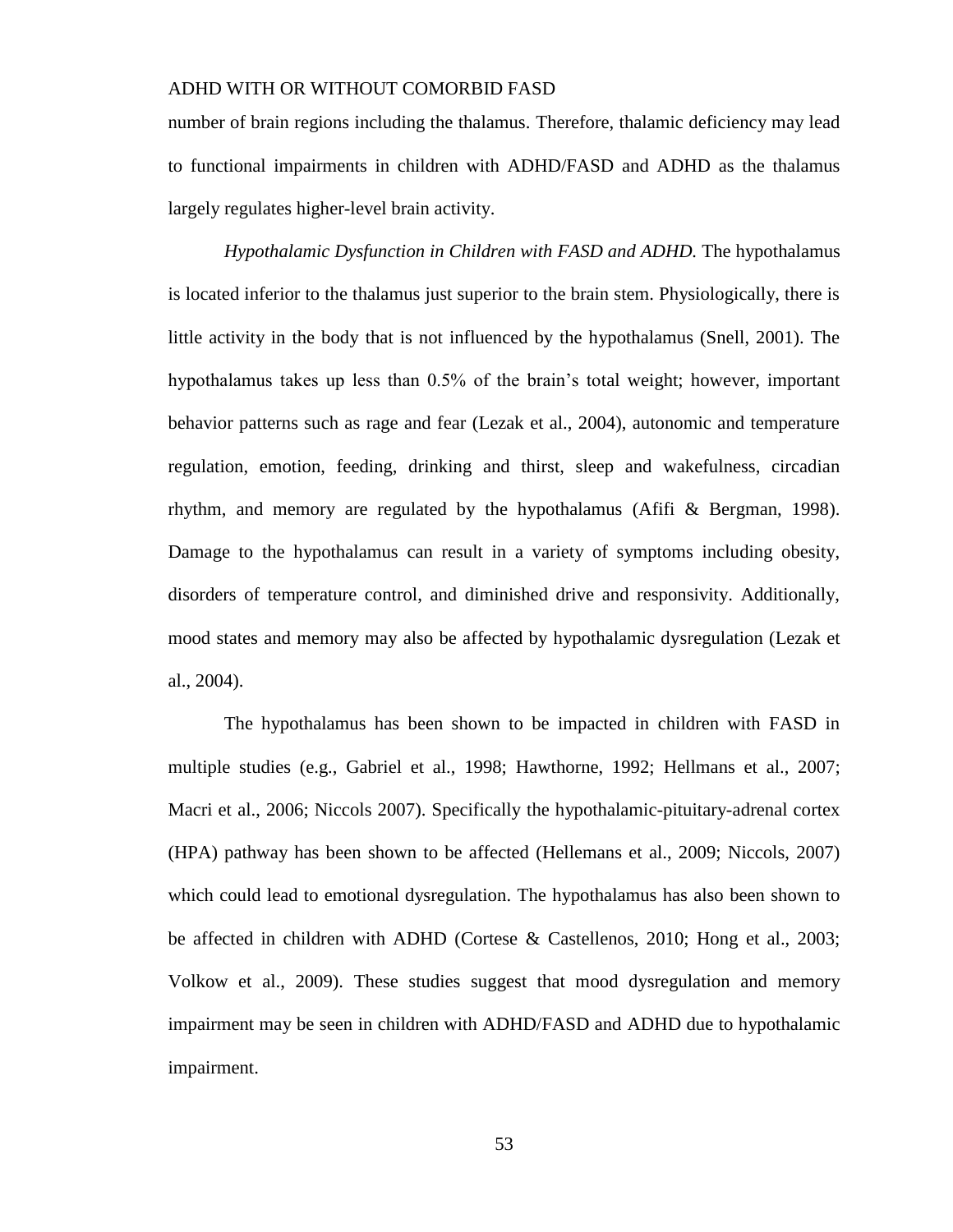### **Cognitive Deficits in Children with FASD and ADHD**

*Cognitive Deficits in Children with Fetal Alcohol Spectrum Disorder***.** Some of the most devastating effects of FASD are manifested in general intellectual functioning and studies in this area have been conducted extensively since the inception of the term 'FAS' in 1973 (Jones & Smith). Streissguth and colleagues (1985) found that IQ scores of individuals with FAS ranged from 20 to 86 with a mean of 61. Connor and colleagues (2000) documented low average IQ scores in adult male subjects diagnosed with FASD. According to Wacha and Obrzut (2007), individuals with FAS and FASD had mean FSIQ scores of 80 and 84 respectively. Fetal Alcohol Syndrome is thought to be the leading known cause of preventable mental retardation in the United States (Pulsifer, 1996); however, most individuals with FAS do not have mental retardation (Streissguth et al., 1996).

Given that most children with FASD do not have mental retardation, the degree of impairment in children with prenatal alcohol exposure often goes unrecognized due to the pattern of seemingly normal behavior with which these children present (Streissguth et al., 1991). The characteristics of children with FASD that are inconsistent with mental retardation may include the following: an air of alertness, appropriate affect, good superficial verbal skills, and a good sense of humor (Streissguth, 1986). These superficial characteristics can be misleading given the true level of impairment that children with FASD may actually harbor. Although the majority of children do not present with mental retardation, impairment in overall intellectual functioning has been a consistent finding in children with FASD. For instance, Mattson and Riley (1998) found that overall IQ scores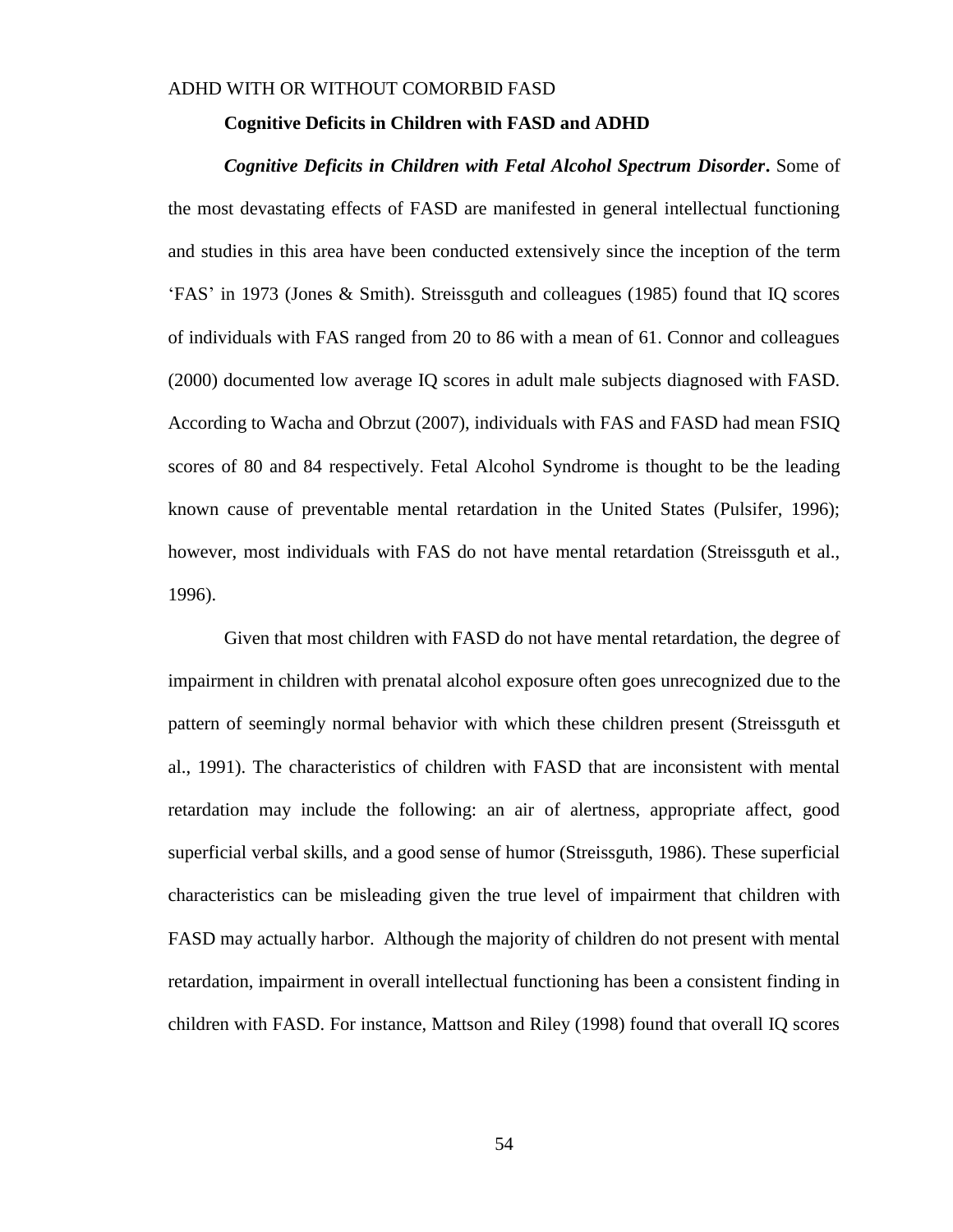ranged from 20 to 120, with an average between 65 and 72 in children with FASD. Connor and colleagues (2000) found that children with FASD had a mean IQ of 84.

# *Cognitive Deficits in Children with Attention-Deficit/Hyperactivity Disorder***.** Compared with controls, children with ADHD typically have slightly lower full-scale IQ and subtest scores, particularly those comprising working memory (Tannock, 1998b). Psychometric testing is not required for assessment or diagnosis of ADHD, but it can provide useful standardized information about cognitive strengths and weaknesses (Quinlan, 2009). In psychological assessment, obtaining the overall IQ score is not the goal of testing, but it can be helpful to know the patient's pattern of abilities – those abilities less affected by ADHD and those abilities that are more vulnerable (Quinlan, 2009). According to Willcutt (2010), ADHD is associated with significant weaknesses on measures of inhibition, working memory, and processing speed.

As the PFC has been shown to be one of the most highly impacted areas in children with ADHD, it is understandable that functions directly assessing or required for certain tasks requiring the PFC are negatively affected. Multiple studies (e.g., Collette et al., 2005; Friedman et al., 2006; Willcutt et al., 2005) have investigated the functional impairment of children with ADHD and found that they are impaired in response inhibition, working memory, and set shifting. Other studies also found evidence for deficiencies in sustained attention, planning, organization, interference control, and fluency (Willcutt, 2010).

ADHD is a complex, neuropsychologically heterogeneous disorder, with no core neurocognitive weakness that is sufficient to explain all deficits. A multiple-deficit model has been proposed which suggests that ADHD symptoms arise from an additive and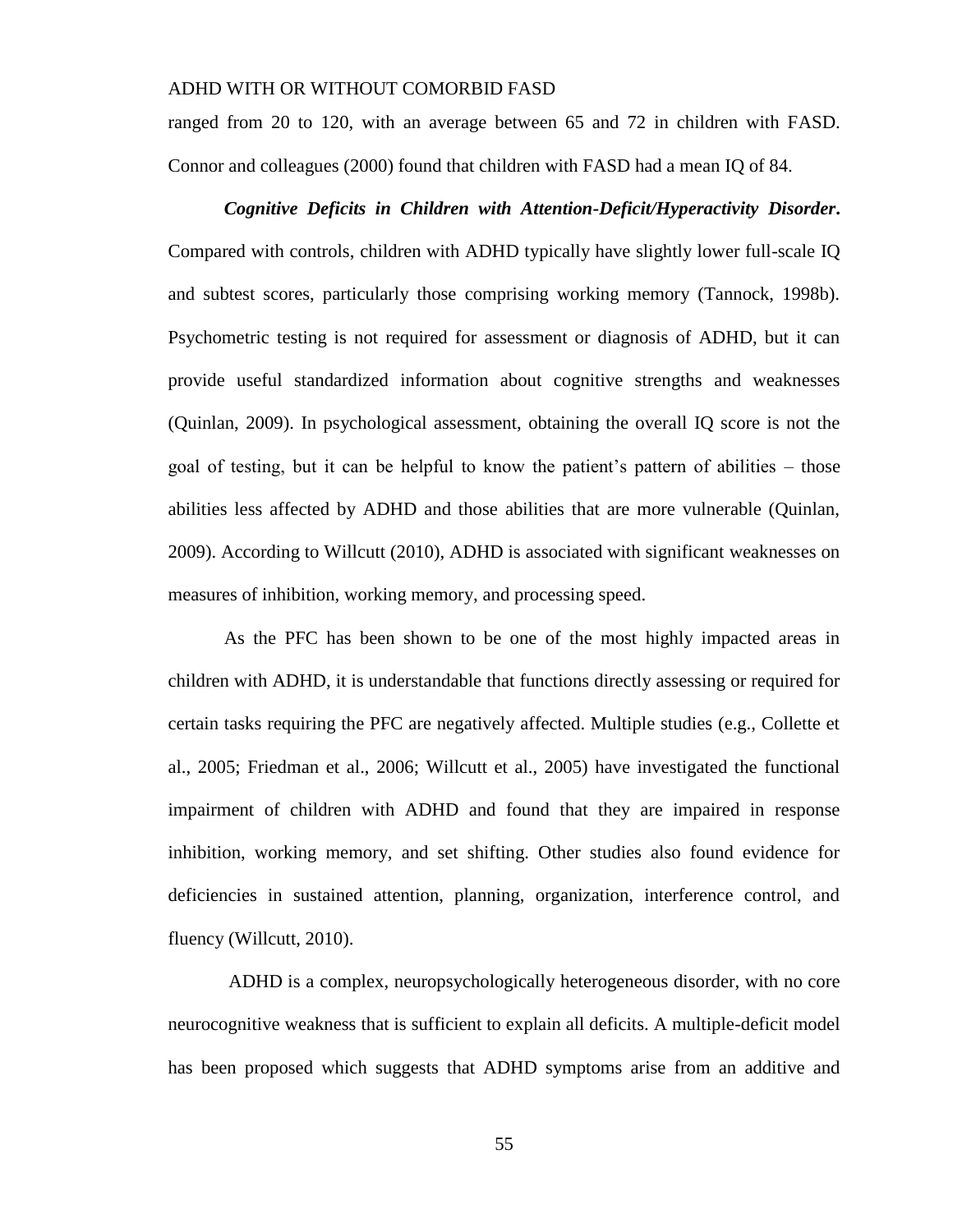interactive combination of multiple neuropsychological weaknesses (Willcutt, 2010). One of the most ubiquitous results in cognitive studies of ADHD is the finding that response time is slower and more variable (e.g., Castellanos  $\&$  Tannock, 2002). Due to multiple areas of the brain that have been shown to be impaired in individuals with ADHD, this multiple-deficit theory appears to be substantiated.

To quantify specific areas of neuropsychological and cognitive dysfunction in children with ADHD/FASD and children with ADHD the following section will detail the composite measures of the WISC-IV along with previously reported strengths and weaknesses of children with ADHD/FASD and children with ADHD on these measures.

**Wechsler Intelligence Scale for Children – Fourth Edition.** The *Wechsler Intelligence Scale for Children – Fourth Edition* (WISC-IV; Wechsler, 2000) is a measure of overall intellectual functioning that is broken down into clusters of abilities including receptive and expressive language (Verbal Comprehension Index), nonverbal reasoning (Perceptual Reasoning Index), working memory (Working Memory Index), and the ability to quickly and efficiently process information (Processing Speed Index). The WISC-IV is widely considered the gold standard in regards to measuring intellectual functioning in children and adolescents. The WISC-IV has been used in multiple studies on children with FASD to measure intellectual functioning (Davis, Boseck, Berry, Whited, & Gelder, 2009; McGee et al., 2006). The WISC-IV indexes are also useful for comparing how children function on tasks more vulnerable to impairments associated with ADHD (working memory and processing speed) compared with their baseline on cognitive functions less sensitive to impairments associated with ADHD (verbal comprehension and perceptual organization; Quinlan 2009).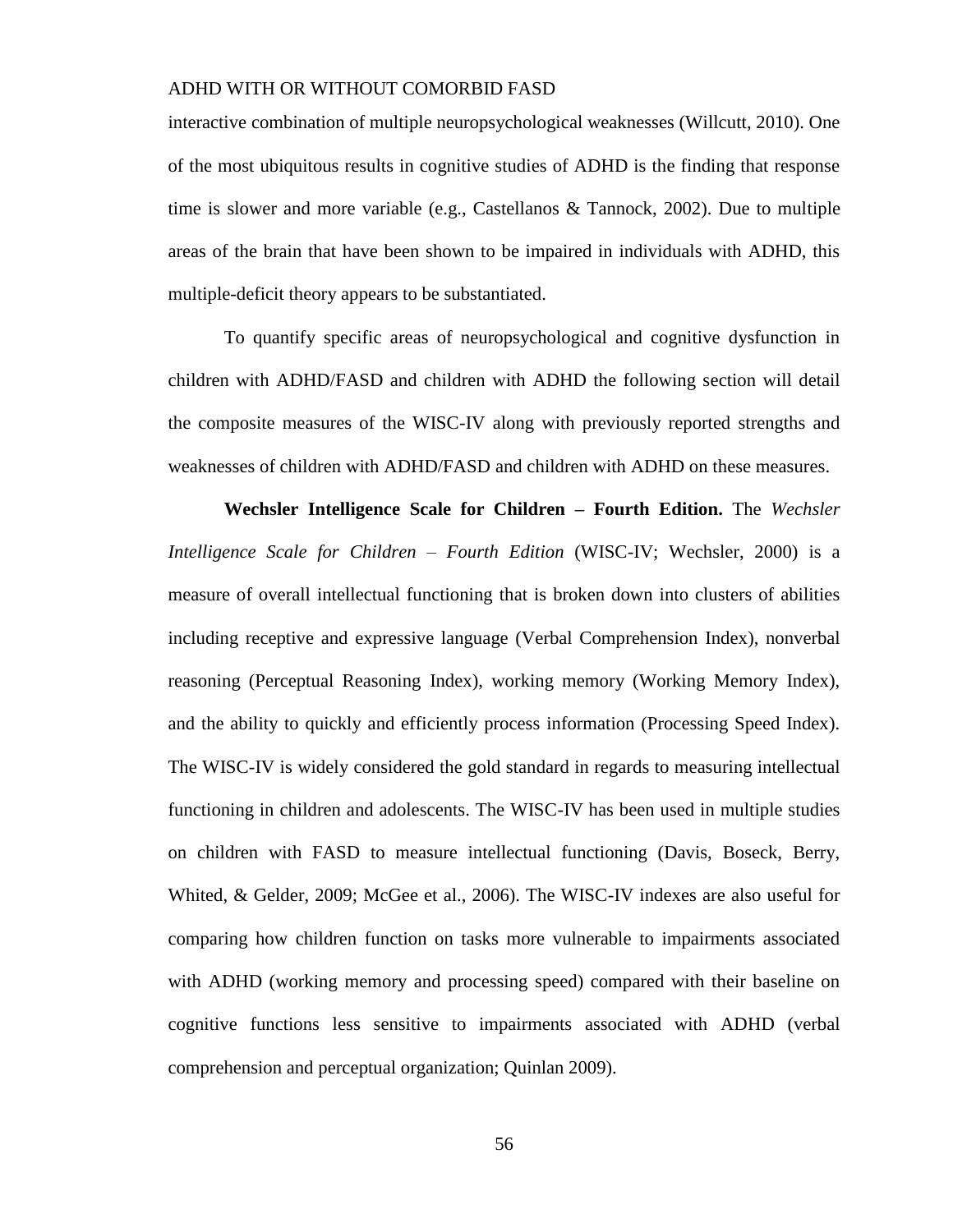According to the special groups studies analyzing the external validity for the WISC-IV (Wechsler, 2003b), moderate effect sizes were seen for children with ADHD on the Processing Speed Index; with individual subtests showing the largest effect sizes for the Coding (Processing Speed Index) and Arithmetic (Working Memory Index) subtests. These results are consistent with research indicating that children with ADHD typically achieve low scores on measures of processing speed and working memory compared to measures of verbal or perceptual-organizational ability (Barkley et al., 2001; Pennington & Ozonoff., 1996; Wechsler, 2003b; Willcutt et al., 2001).

A second study conducted for the special groups studies (Wechsler, 2003b) analyzing 45 children with ADHD and comorbid learning disorder (LD) found that all mean composite scores for the group were significantly lower than those for the matched control group. Mean scores for the group were highest for the Verbal Comprehension Index ( $\bar{x}$  =92.7, SD=15.8) and Perceptual Reasoning Index ( $\bar{x}$  =92.7, SD=13.7); scores on the Working Memory Index ( $\bar{x}$  =88.7, SD=13.7) and Processing Speed Index ( $\bar{x}$  =88.2, SD=12.3) were lower than the VCI and PRI. However, the lowest overall score for this group was on the FSIQ ( $\bar{x}$  =88.1, SD=13.0). Effect sizes for the mean composite score differences were large for the FSIQ, PSI, and WMI, and moderate for the VCI and PRI between the ADHD/LD group and the matched control group (Wechsler, 2003b).

Cognitive deficits in children with FASD have been seen to be more global and less focused as is seen in those children with ADHD (e.g., Processing Speed and Working Memory). This may be due to the widely universal neuroanatomical deficits present in children with FASD indicating that neuroanatomical dysfunction in these children is more globally extensive and severe.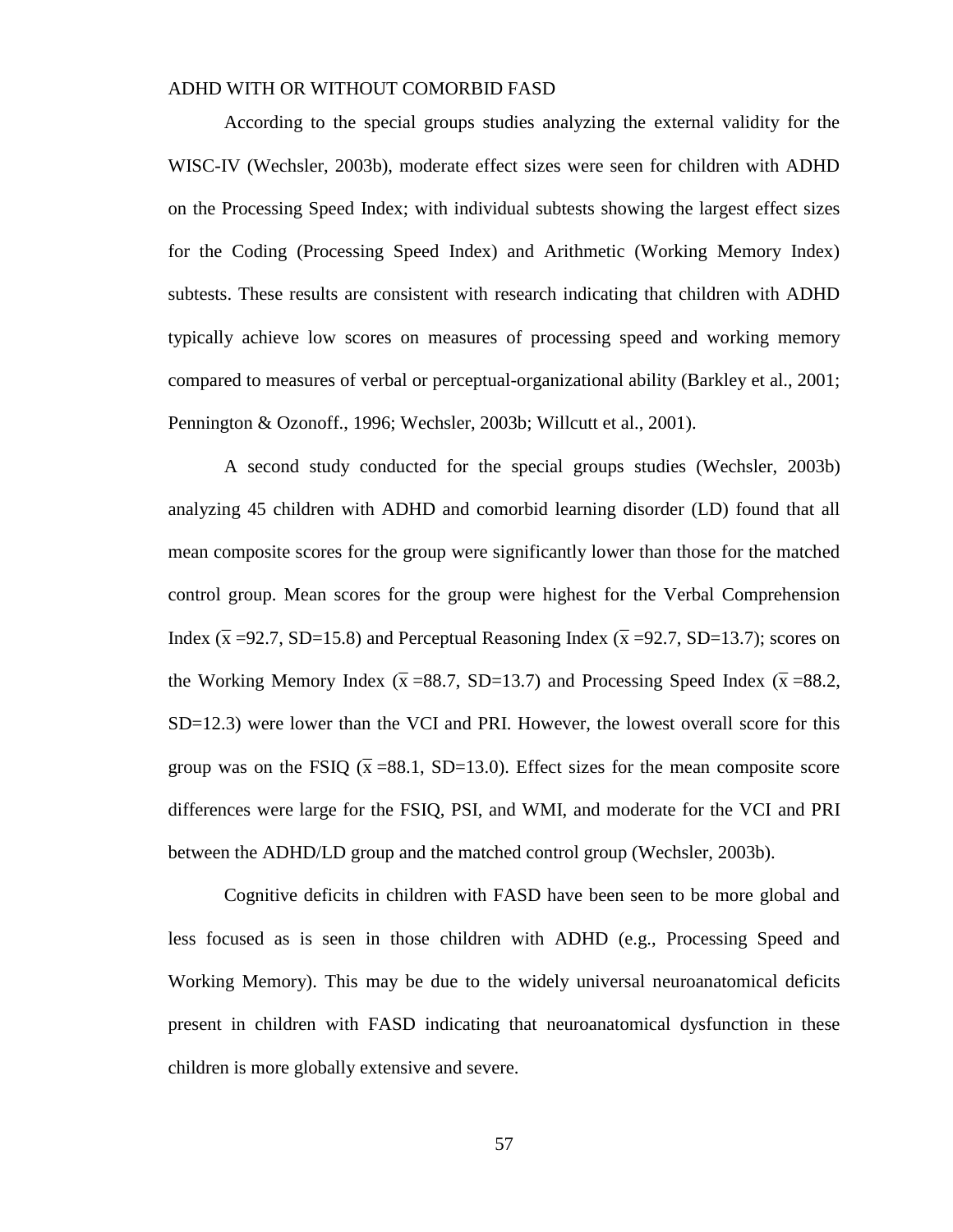*WISC-IV Subtests Used in the Proposed Analyses***.** The following diagram outlines the function of each of the subtests and the corresponding neurological areas most highly involved for each of each of the WISC-IV subtests. The function of each subtest in the middle column was taken from Sattler (2005), Wechsler (2003b), and Flanagan and colleagues (2011). The section detailing the neurological structures involved was derived from Table 1.1 (Page 34, this document ) as well as Wahlstrom and Luciana (2011), Allen and colleagues (2011), Eslinger (2011), and Farmer-Dougan and colleagues (2011).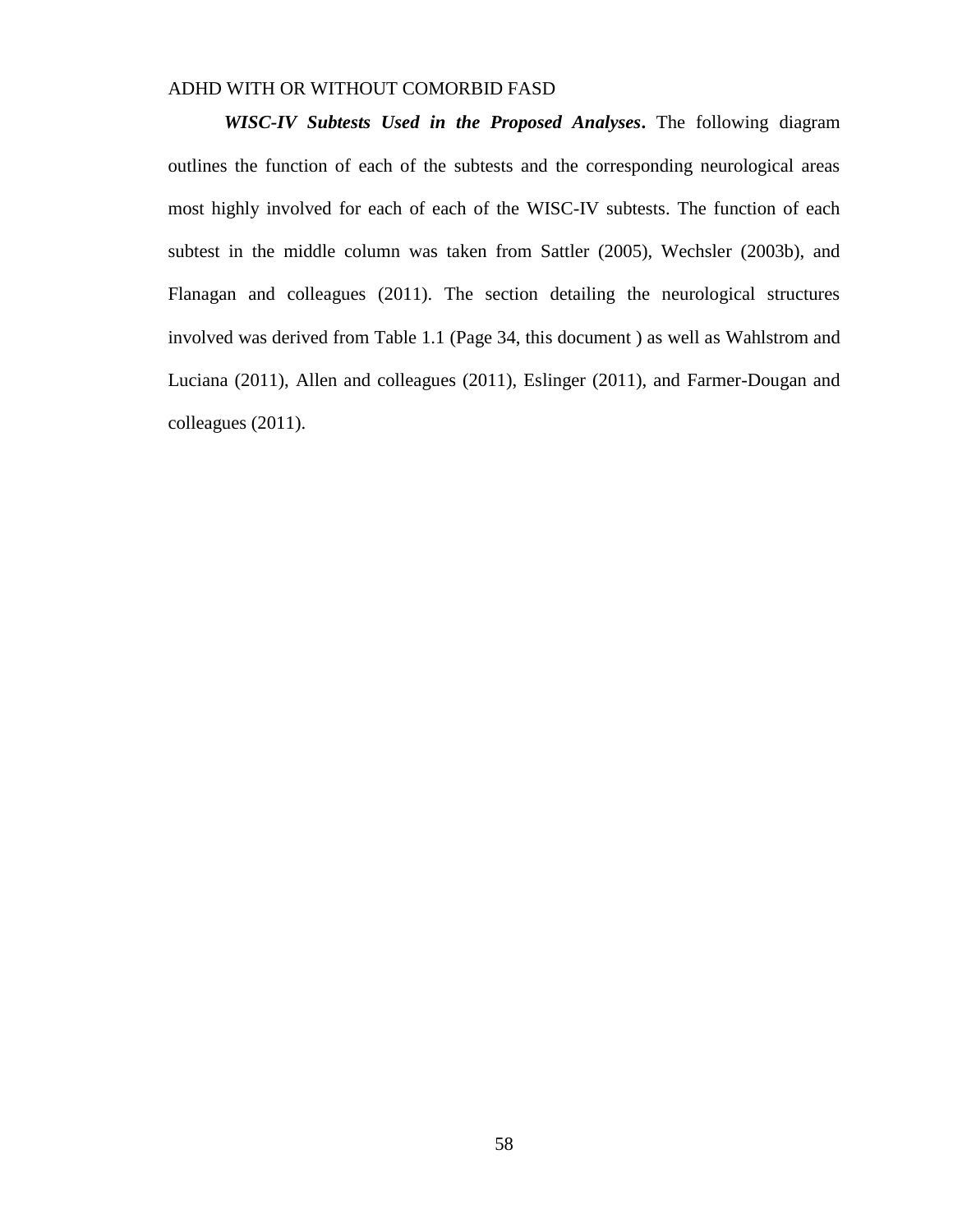Diagram 3.1. WISC-IV Subtests, Cognitive Function, and Neurological Structures Involved in Children with ADHD and Children with ADHD/FASD.

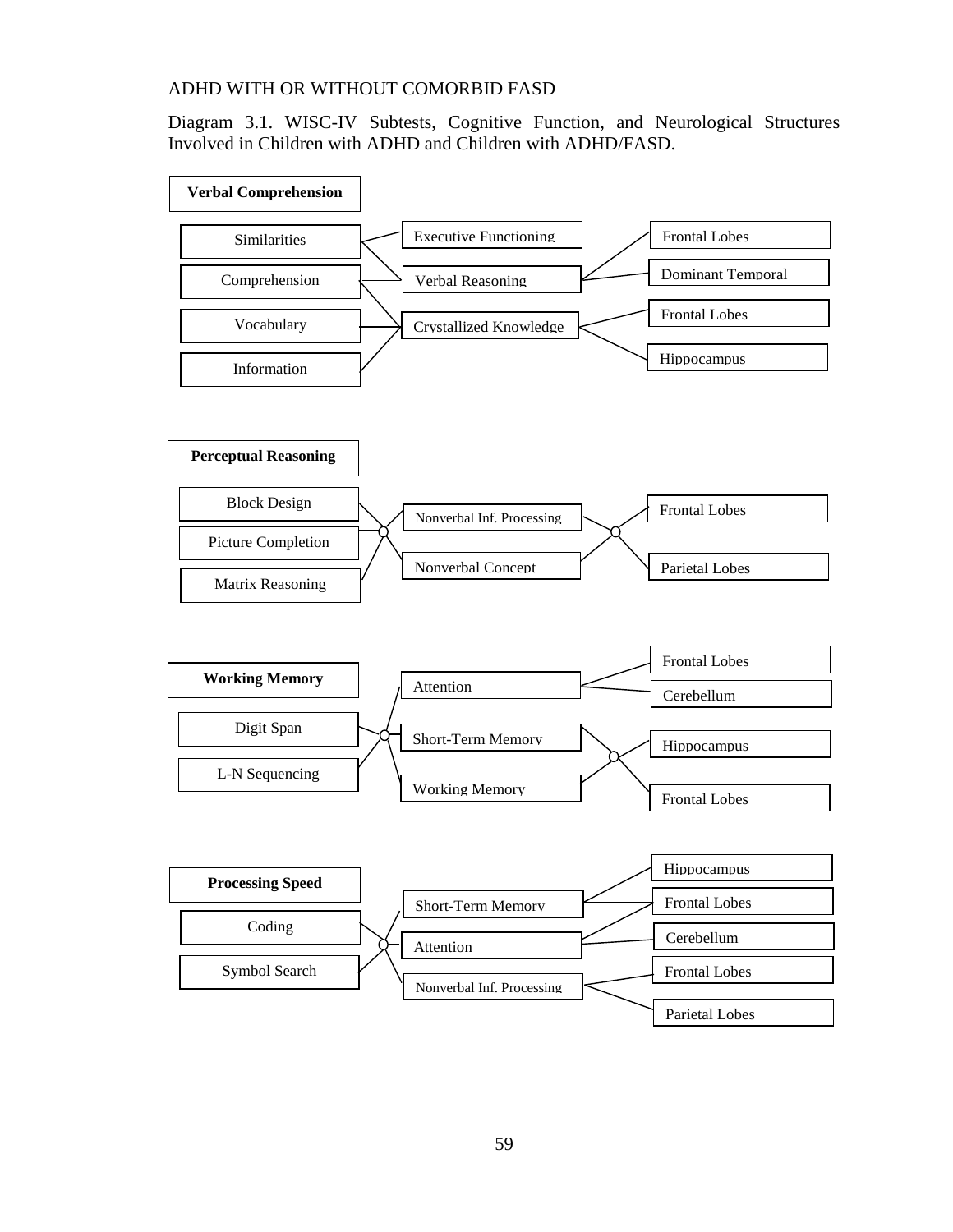Diagram 3.1 entails a localization approach to each of the WISC-IV subtests. Recent literature has shown that there is an inherent limitation to using a localization approach considering that localization theories have largely been replaced by theories indicating that areas of the brain work in concert to produce complex behavior. Furthermore, as Mattson and Vaurio (2010) pointed out, with increasing neurobehavioral data and complementary findings, it appears that children with brain damage have domains of functional vulnerability corresponding to differential brain involvement (Mattson & Vaurio, 2010). Therefore, specific areas of the brain, although they may be more highly involved in specific cognitive abilities, must work together with other areas of the brain to produce such complex behaviors as those being investigated in this study (verbal comprehension, working memory, perceptual reasoning, and processing speed). Although specific areas of the brain do not solely account for behavior, there are certain areas of the brain that are more highly utilized than others when certain behaviors are being produced as noted in diagram 3.1.

The Verbal Comprehension Index (VCI) consists of the Similarities, Comprehension, Vocabulary, and Information subtests. According to Flanagan and colleagues (2011) the neuropsychological domains encompassed by these four subtests include Auditory-Verbal, Memory and/or Learning, Expressive and Receptive Language, and Executive Functioning (EF). Although all of these neuropsychological domains are tapped by utilizing all of the subtests in the VCI there are certain cognitive abilities that are more highly emphasized than others when examinees are completing VCI subtests (see diagram 3.1). The skills most greatly required for the VCI include EF, verbal reasoning, and crystallized knowledge.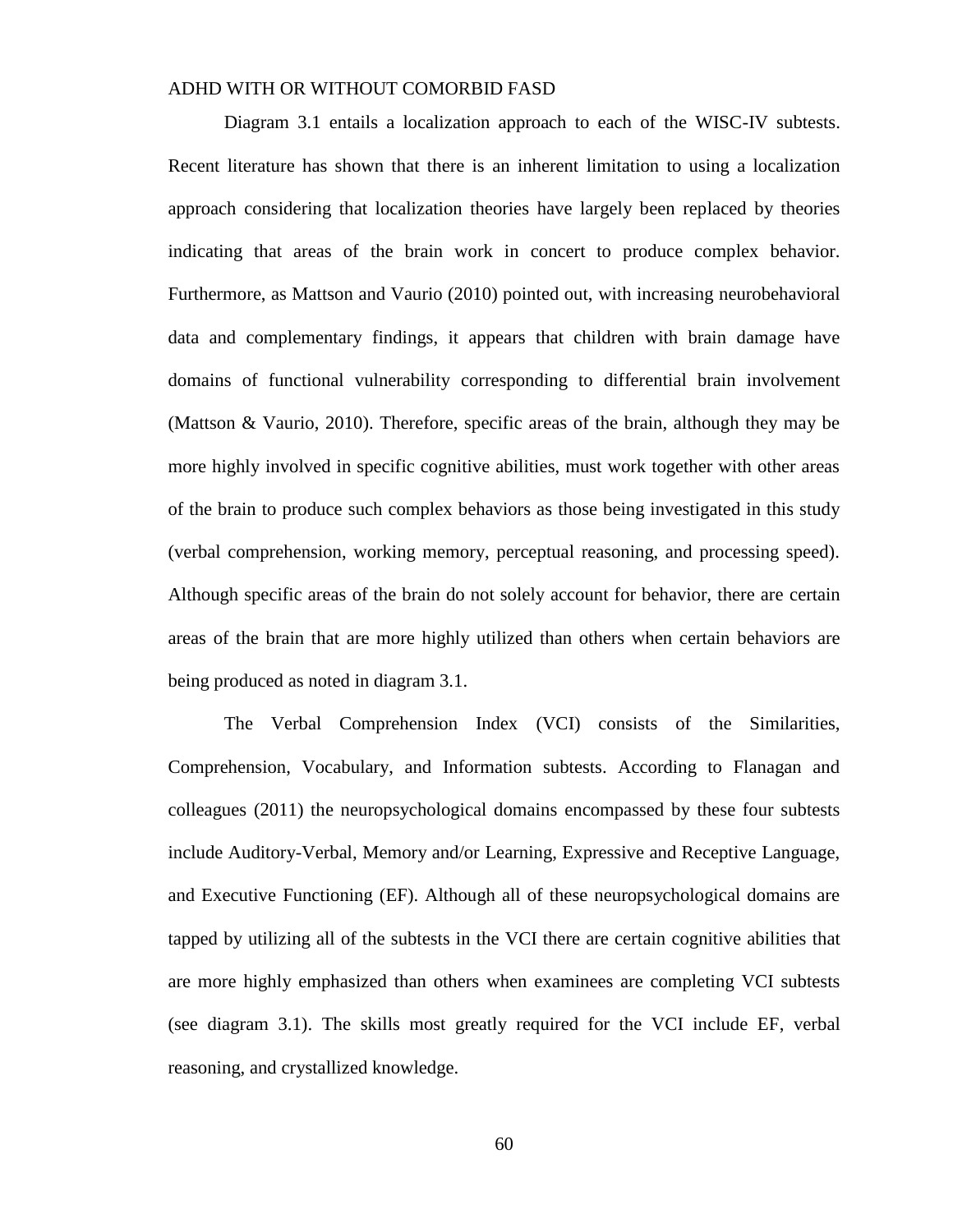The Similarities subtest requires verbal problem-solving ability in order to find a similitude between two verbal concepts (Sattler, 2001). As Wahlstrom and Luciana (2011) pointed out, the frontal lobes, and more specifically, the prefrontal cortex, is responsible for problem solving, planning, and decision-making which are all key components of the Similarities subtest. Comprehension is a subtest on the VCI that requires verbal reasoning and crystallized knowledge in order for the examinee to answer questions gauging their understanding of fundamental behavior and social situations (Sattler, 2001). Examinees must use verbal reasoning to guide themselves through the situations based on their understanding of language-based human behavior. Comprehension also requires crystallized knowledge as having a firm understanding of the linguistic concepts involved in the questions on this subtest is required to answer correctly. The dominant temporal lobe (usually the left temporal lobe) is utilized in verbal reasoning concepts as the temporal lobes are active in processing auditory input and in long-term storage of sensory input (memory; Kolb and Whishaw, 2009).

The frontal lobes are active in verbal reasoning concepts as the frontal lobes are engaged in tasks that require language and EF such as reasoning through verbal concepts that require understanding, choice, and selection. Crystallized knowledge is required during the Comprehension subtest as well and crystallized knowledge, or memory for language, is largely accounted for by the hippocampus as this area of the brain figures prominently in memory (Kolb and Whishaw, 2009). The frontal lobes are also engaged in discussions of crystallized knowledge as the frontal lobes are utilized when selecting behaviors on the basis of internalized knowledge (Kolb and Whishaw, 2009).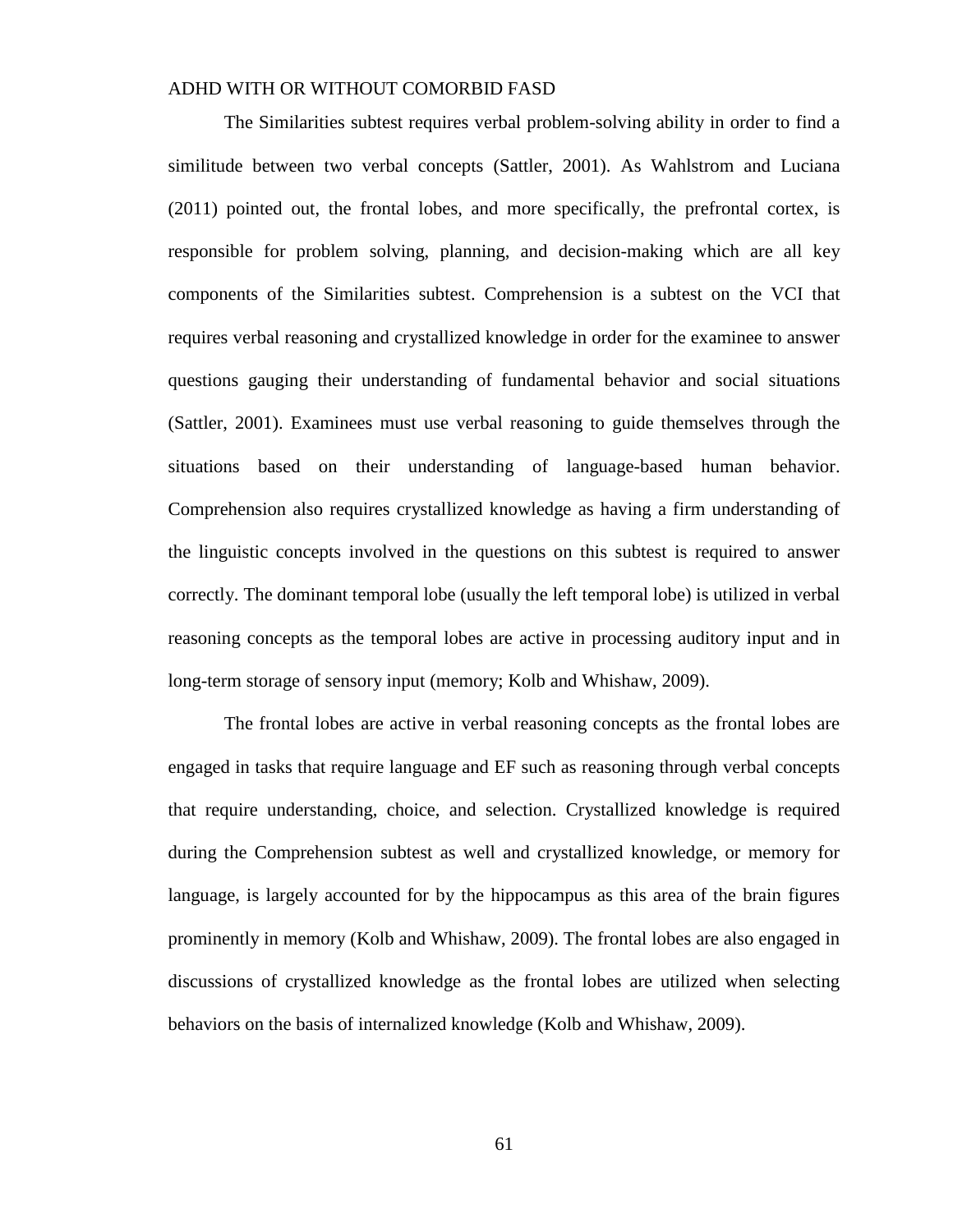The Perceptual Reasoning Index (PRI) consists of Block Design, Picture Concepts, and Matrix Reasoning. Flanagan and colleagues (2011) indicated that these subtests require the following neuropsychological domains: Visual-Spatial and Detail, EF, and Memory and/or Learning. Nonverbal information processing and concept formation are required for all of these subtests as the primary purpose of the PRI is to assess the examinee's ability to analyze and synthesize nonverbal information. The frontal lobes are used during PRI tasks as the frontal lobes are highly engaged during problem-solving, planning, and decision-making (Wahlstrom and Luciana, 2011). The parietal lobes are also an area of primary activation during PRI tasks as the function of the parietal lobes includes spatial and nonspatial working memory, calculation, and modulation of visual attention (Wahlstrom and Luciana, 2011).

The Working Memory Index (WMI) includes the Digit Span and Letter-Number Sequencing subtests. These subtests, according to Flanagan and colleagues (2011) require the following neuropsychological domains: Attention, Auditory-Verbal, Memory and/or Learning, and EF. Attention is highly utilized during these tasks as the examinee must attend to and focus on the tasks in order to correctly store and express the information back to the examiner. The frontal lobes are an essential cortical area for attentional capacity as attention is one of the primary EFs (Miller, 2007) and is an essential area of activity during focused attention, shifting attention, and metacognition (Rizzo and Kellison, 2010). The cerebellum is also an essential neuroanatomical area utilized during the complex activity of attention. According to Allen and colleagues (2011), one of the primary impairments in individuals with cerebellar lesions is attention. Furthermore,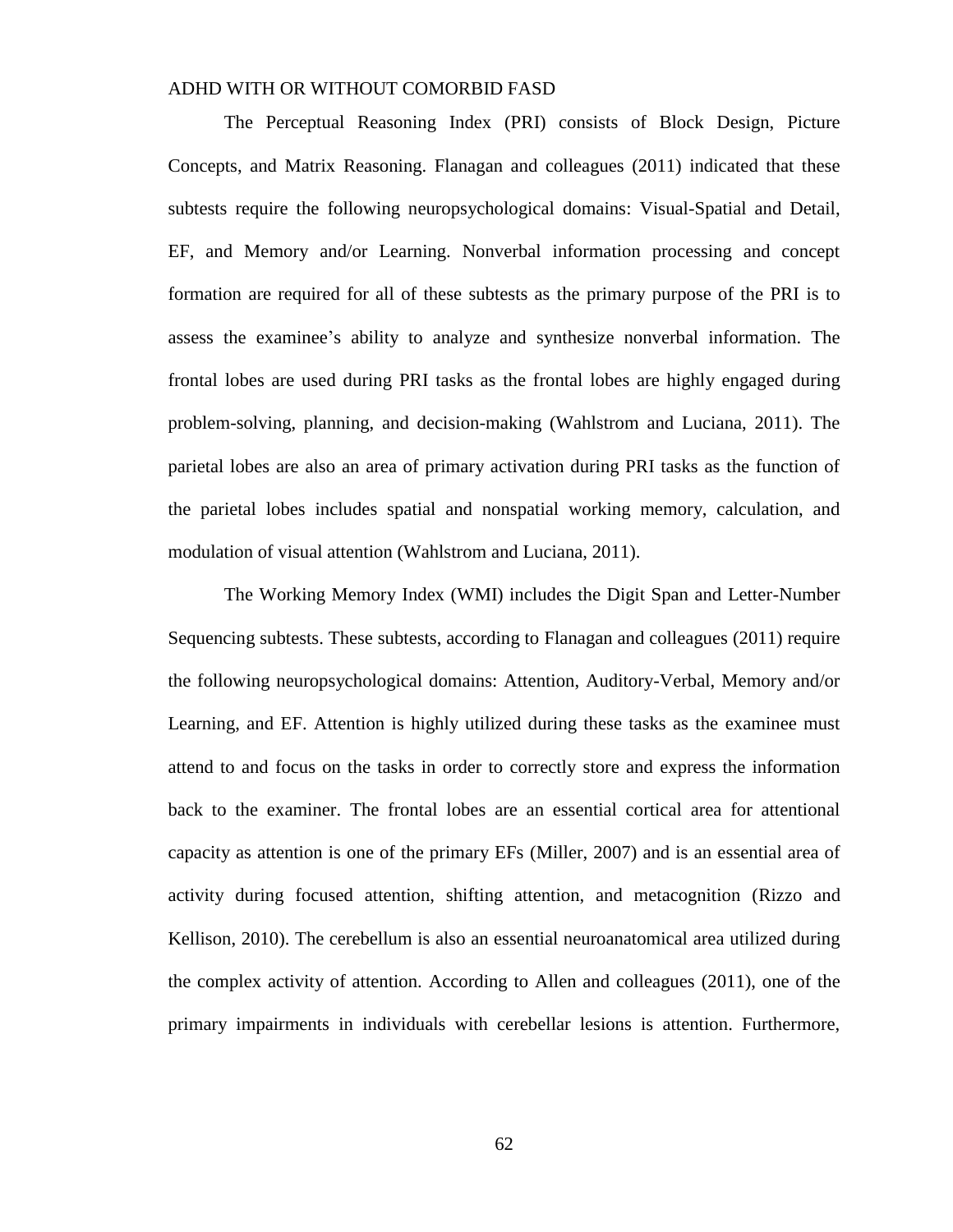according to Lezak and colleagues (2004) cerebellar damage has been shown to disrupt attentional capacity.

Short-term memory, the ability to store rote information for a short period of time, utilized during WMI tasks, requires hippocampal and frontal lobe functioning as both of these areas of the brain are used during storage of verbal and nonverbal information (i.e., Kolb and Whishaw, 2009; Lezak et al., 2004). Working memory, a limited capacity system allowing the temporary storage and manipulation of information necessary for such complex tasks as comprehension, learning, and reasoning (Baddeley, 2000), is utilized during WMI tasks and is also largely accounted for by the frontal lobes and hippocampus as these areas of the brain are highly responsible for working memory activity (i.e., Eslinger, 2011; Lezak et al., 2004).

The Processing Speed Index (PSI) consists of the Coding and Symbol Search subtests. According to Flanagan and colleagues (2011) Coding and Symbol Search require Speed and Efficiency, Attention, Visual-Spatial and Detail, Memory and/or Learning, and EF abilities. The most highly utilized abilities during Coding and Symbol Search include short-term memory, attention, and nonverbal information processing. Short-term memory is required during PSI tasks as the temporary storage of symbols and numbers is necessary in order to successfully complete the tasks. The hippocampus and frontal lobes are utilized during short-term memory tasks (i.e., Eslinger, 2011; Lezak et al., 2004). Attention is also critical during PSI tasks as the examinee must attend and focus for an extended period of time in order to successfully complete the tasks. The frontal lobes and cerebellum are critical during tasks of attention (i.e., Allen et al., 2011; Lezak et al., 2004). Nonverbal information processing is also critical during PSI tasks as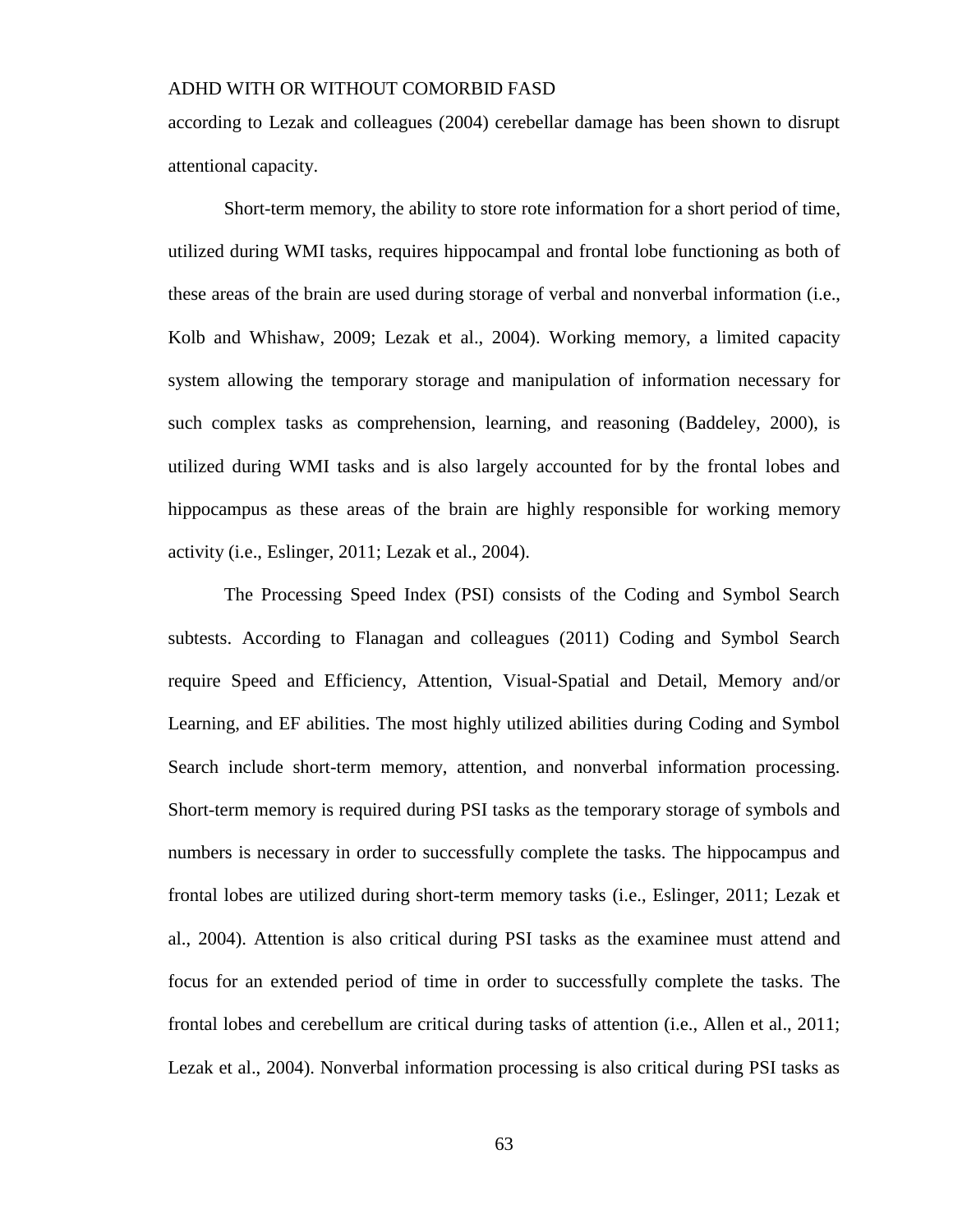examinees must analyze nonverbal information in order to navigate through the tasks. The frontal lobes and parietal lobes are both highly emphasized during tasks requiring nonverbal information processing (i.e., Wahlstrom and Luciana, 2011).

*Verbal Comprehension Deficits in Children with ADHD and FASD.* Children with ADHD and FASD have been shown to have deficits in receptive and expressive language. Gross-Tsur and colleagues (1991) found that the onset of language (as assessed by the appearance of first words and short sentences) may be delayed in children with ADHD. Furthermore, receptive and expressive language ability deficits have been reported in children with ADHD, with expressive language being particularly impaired (Oram et al., 1999; Tannock & Brown, 2000). Moreover, many children with ADHD referred solely for disruptive behavior disorders have moderate to severe language impairments that have not been recognized previously and are identified only on systematic assessment (Tannock & Brown, 2000).

Language impairment may be due to many areas of the brain that have been shown to be impacted in children with ADHD and FASD. In children with ADHD, the frontal lobes may contribute to language impairment as the frontal lobes largely orchestrate behavior and are also the area most highly responsible for expressive language. Barkley (1997; 2006) and Willcutt (2010) found that children with ADHD had impaired frontal lobe functioning. Impaired frontal lobe functioning may affect language development and language expression. Furthermore, Castellanos & Tannock (2002) found cerebellar dysfunction in children with ADHD. This impairment may contribute to difficulty with the motor aspects of language. The temporal lobes have also been shown to be impaired in children with ADHD (Kobel et al., 2010; Rubia et al., 2007). Finally,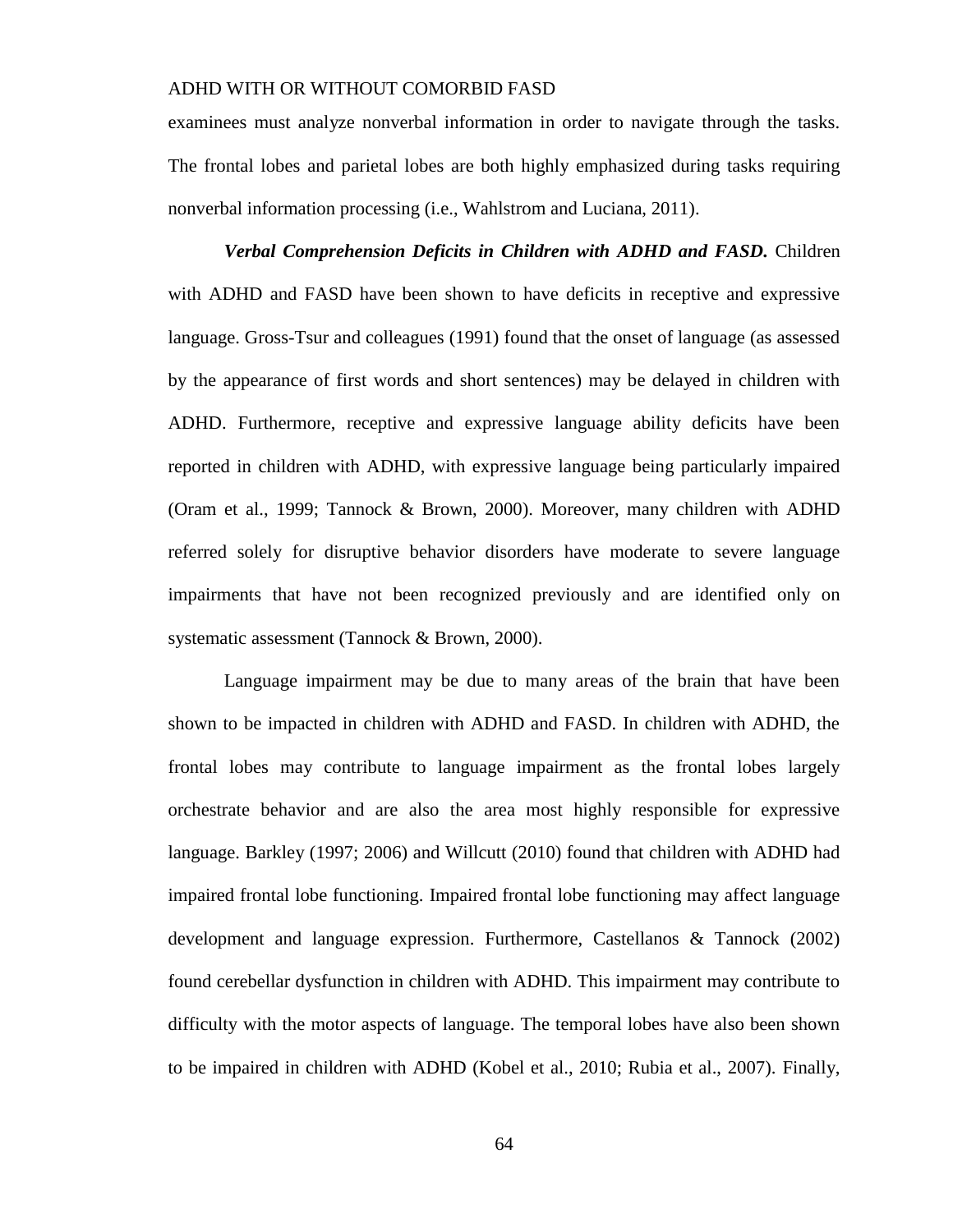the corpus callosum was shown to be impaired in children with ADHD (Bush, 2009; Hynd et al., 1991; McNally et al., 2010; Paul et al., 2007) which has been shown to be pivotal in relaying spatial and linguistic information between the hemispheres. Although all of these areas may deleteriously affect the language functioning of children with ADHD, far more areas of the brain in children with FASD associated with language are impaired (e.g., frontal lobe, temporal lobe, parietal lobe, corpus callosum, cerebellum, hippocampus, and hypothalamus).

Children with FASD have been shown to have impairment in the left frontal lobe (Archibald et al., 2001; Sowell et al., 2001), temporal lobe (Sowell et al., 2001), parietal lobe (Riikonen et al., 1999), cerebellum, (Mattson et al., 1996, Archibald et al., 2001, Mattson et al., 1992, Mattson et al., 1994), corpus callosum, (Riley & McGee, 2005), hippocampus (Wacha & Obrzut, 2007), and hypothalamus (Gabriel et al., 1998; Druse, 1992; Hawthorne, 1992). These areas of neuroanatomical dysfunction may impair language in children with FASD. Damage to the corpus callosum has been linked to deficits in verbal memory and EF (Wacha & Obrzut, 2007). The hippocampus in individuals with FASD has been shown to have volume asymmetries, with the absolute volume of the hippocampus in the left temporal lobe being smaller than the corresponding region in the right temporal lobe (Wacha  $\&$  Obrzut, 2007) which may result in poor verbal memory. Finally, damage to the cerebellum can disrupt abstract reasoning, word generation, and verbal fluency.

*Perceptual Reasoning Deficits in Children with ADHD and FASD.* Research on perceptual abilities is varied in children with ADHD. According to Rubia and colleagues (2007), fMRI was used to show reduced brain activation in right superior temporal lobes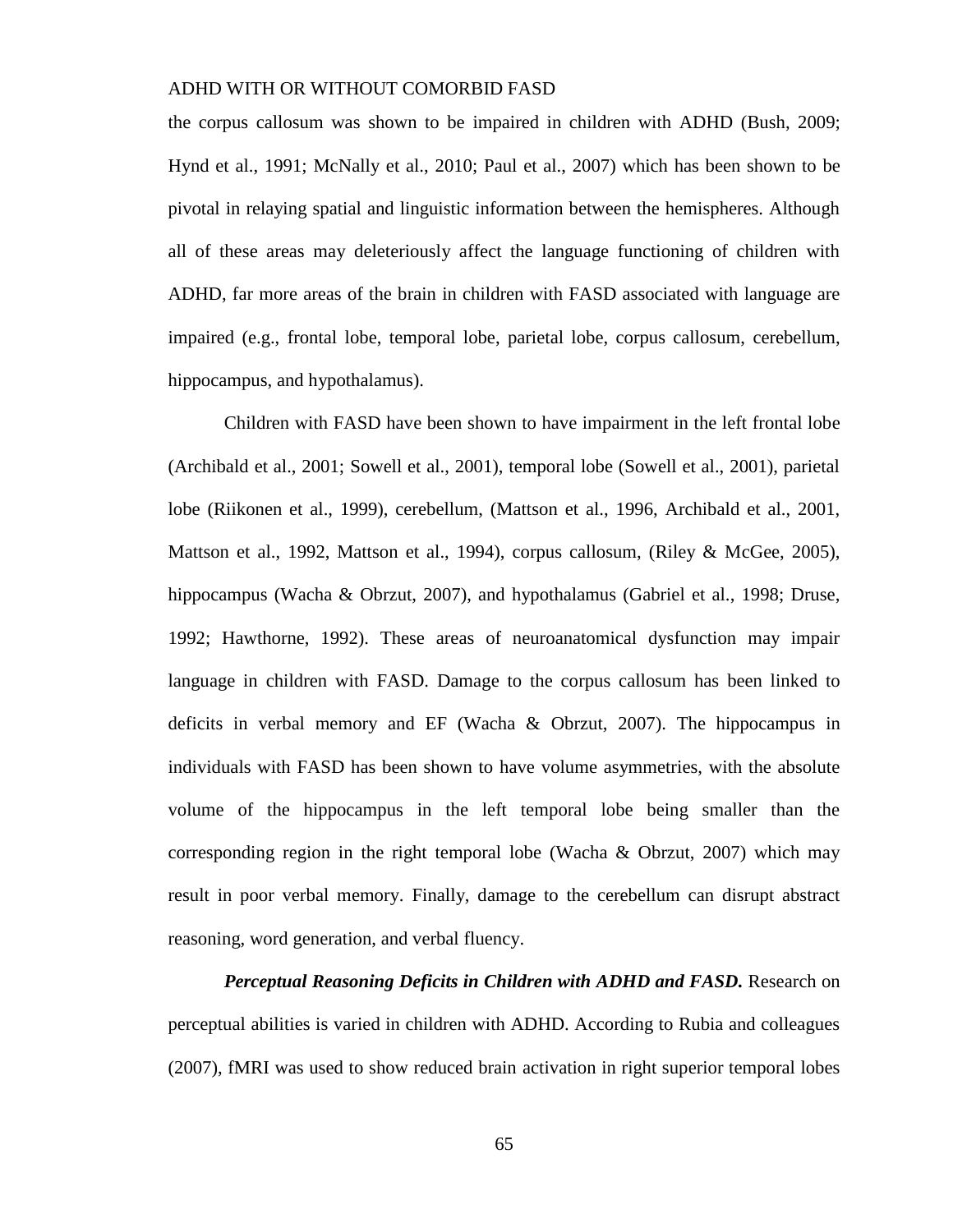in children with ADHD which was hypothesized to lead to dysfunction in perceptual attention response variability. However, according to Barkley (2006), research on visualspatial working memory in ADHD is rather limited, characterized by a diversity of tasks believed to evaluate this working memory construct, and according to Barkley (2006), for the moment, it must be concluded that such a deficit does not exist. Furthermore, according to Wechsler (2003b), children with ADHD perform in the normative range of functioning on measures of perceptual-organizational ability. Due to discriminating research, perceptual reasoning abilities in children with ADHD must be further researched in order to exemplify possible implications.

Multiple studies have shown that children with FASD have impairment in visualspatial functioning. Kerns and colleagues (1997) found that children with FASD had low visual-spatial functioning using the *Wechsler Intelligence Scale for Children – Revised* (Wechsler, 1974). Additionally, Kaemingk and colleagues (2003) found that children with FASD had significant problems with immediate visual learning on the *Wide Range Assessment of Memory and Learning Tests* (Adams & Sheslow, 1990).

Visual-spatial functioning has largely been considered a right hemisphere process whereas the left hemisphere has been widely implicated in language processing. Additionally, the parietal lobe of the right hemisphere is largely considered a visualspatial processing center. According to neuroanatomical research on children with ADHD, the parietal lobes have been found to be dysfunctional (Cherkasova & Hechtman, 2009; Rubia et al., 2008; Wang et al., 2007). The parietal lobes have also been found to be impaired in children with FASD (e.g., Sowell et al., 2001). Therefore, although research has not shown significant deficits in visual-spatial processing for children with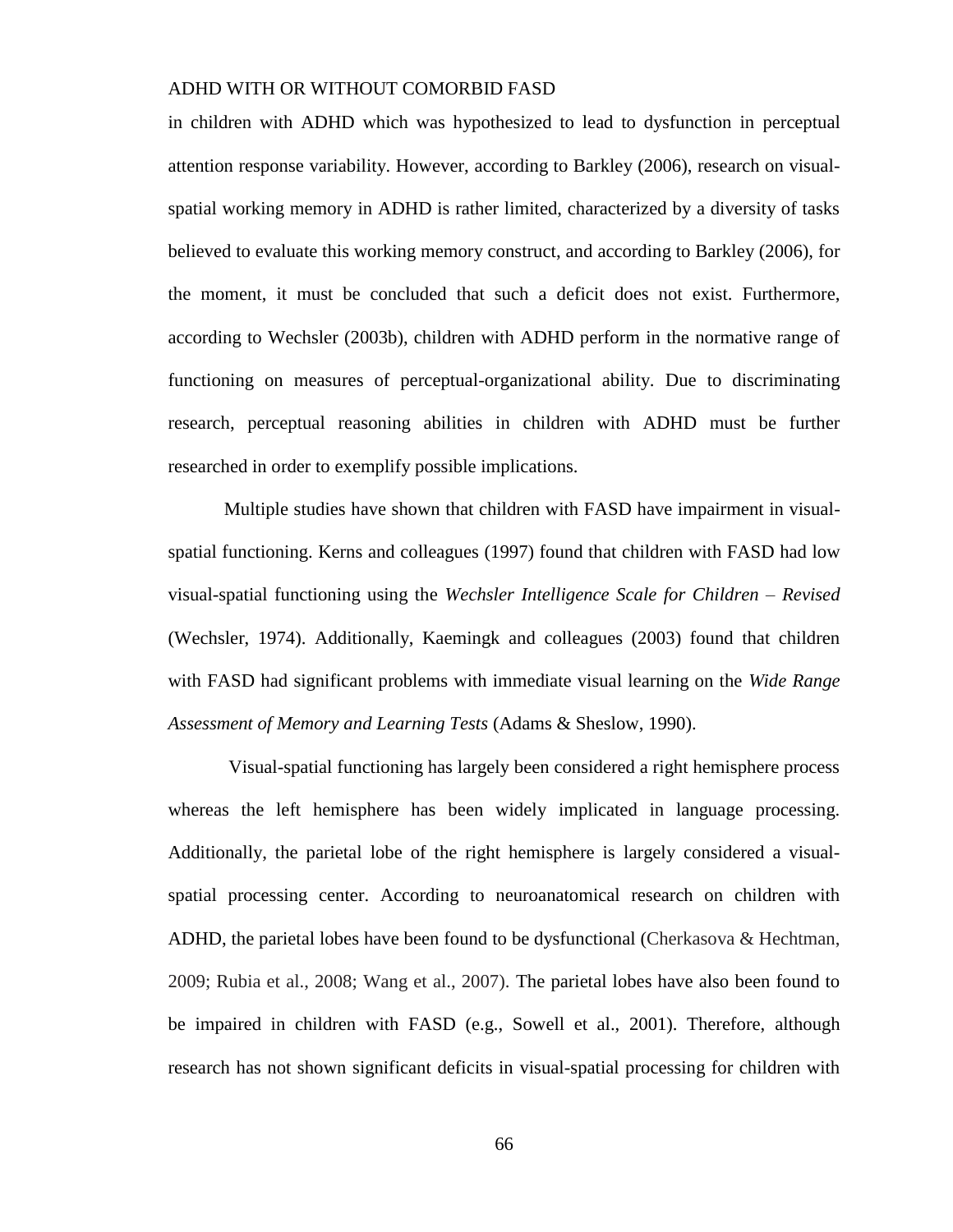ADHD, these deficits in visual-spatial processing may be found in children with ADHD as well as children with ADHD/FASD due to neuroanatomical deficits in each of these populations.

*Working Memory Deficits in Children with ADHD and FASD.* Memory is frequently affected in children with ADHD. Often, long-term memory is intact, but working memory is impaired (Quinlan, 2009). This may be secondary to the fact that memory requires attention, and in order to remember information one must first attend to that information.

One of the theories regarding these memory deficits in children with ADHD is a neurochemical theory. Solanto (2001) indicated that dopamine imbalances in the PFC of children with ADHD can impair working memory; furthermore, the PFC is extremely sensitive to stress (overstimulation) and under-stimulation, which can both lead to working memory deficits secondary to dopamine imbalances. Hippocampal impairment has also recently been implicated in the deficits of children with ADHD (e.g., Plessen et al., 2006; Volkow et al., 2007). These hippocampal deficits may lead to memory impairment in individuals with ADHD. Other cortical areas that have been shown to be impaired in individuals with ADHD which may lead to memory impairment include the hypothalamus (Cortese et al., 2008; Hong et al., 2003; Volkow et al., 2009), basal ganglia (Castellanos et al., 1996; Filipek et al., 1997; Lezak et al., 2004; Seidman et al., 2005), cerebellum (Castellanos et al., 2002; Castellanos and Tannock, 2002; Schultz et al., 2004), and thalamus (Banich et al., 2009; Tamm et al., 2006).

Numerous studies have found scores for Digit Span, a selective attention and working memory task, to be significantly lower than those for other verbal subtests in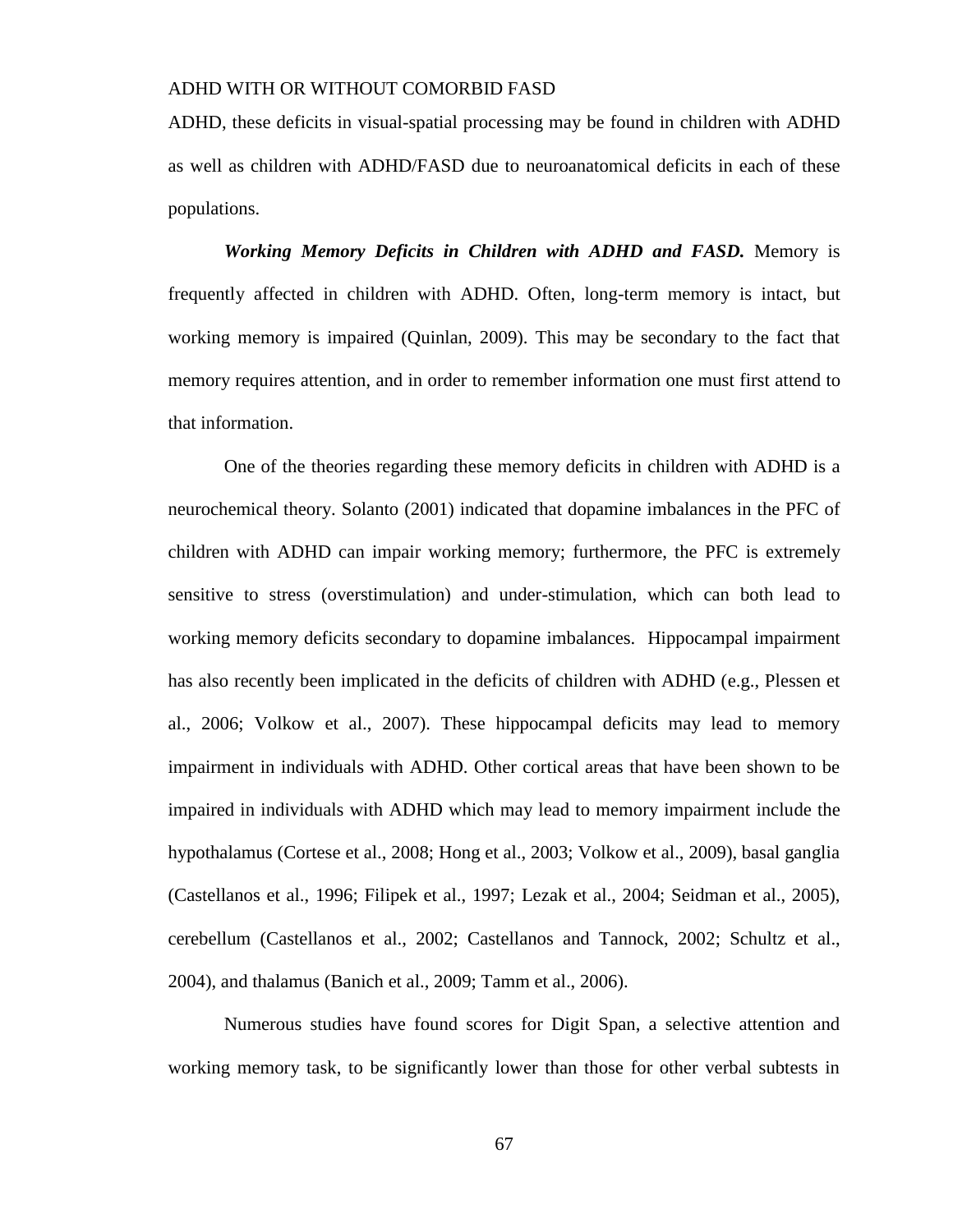individuals with ADHD (Quinlan, 2009). Quinlan (2009) found that children with ADHD had scores on the Digit Span subtest that were 1.4 standard deviations below the mean of the Verbal Index. Furthermore, a recent meta-analysis (Frazier et al., 2004) involving 12 studies using the Digit Span subtest reported a significant weighted mean effect size of 0.64 (95% CI =  $0.52$ -0.76), indicating moderate deficits in children with ADHD in the working memory domain.

Multiple studies have specifically investigated working memory in children with FASD. All studies investigating working memory in children with FASD have shown substantial deficits (e.g., Kodituwakku et al., 1995; O'Hare et al., 2005; Rasmussen, 2005). It was also suggested that deficits in working memory are perhaps the primary mechanism of cognitive deficits in children with FASD (O'Hare et al., 2005). Working memory has largely been thought to be one of the cognitive tasks most highly reminiscent of EF as working memory tasks involve processing, manipulating, regulating attention, analyzing, synthesizing, and producing information. Executive functioning tasks are largely regulated by the frontal lobes, and more specifically the PFC, which has been shown to be impaired in children with both ADHD and children with FASD. Working memory has also been shown in neuropsychological and neuroimaging studies to involve the cerebellar regions and cerebellum which have both been shown to be affected in children with ADHD and children with FASD.

Beyond the PFC, working memory functions may be more impaired in individuals with FASD as the temporal lobes (Vaurio et al., 2008b), hippocampus (Autti-Ramo et al., 2000; Bhatara et al., 2002), basal ganglia (Mattson et al., 1992), thalamus (Henry et al., 2007; Mattson et al., 1994), and hypothalamus (Gabriel et al., 1998; Druse, 1992;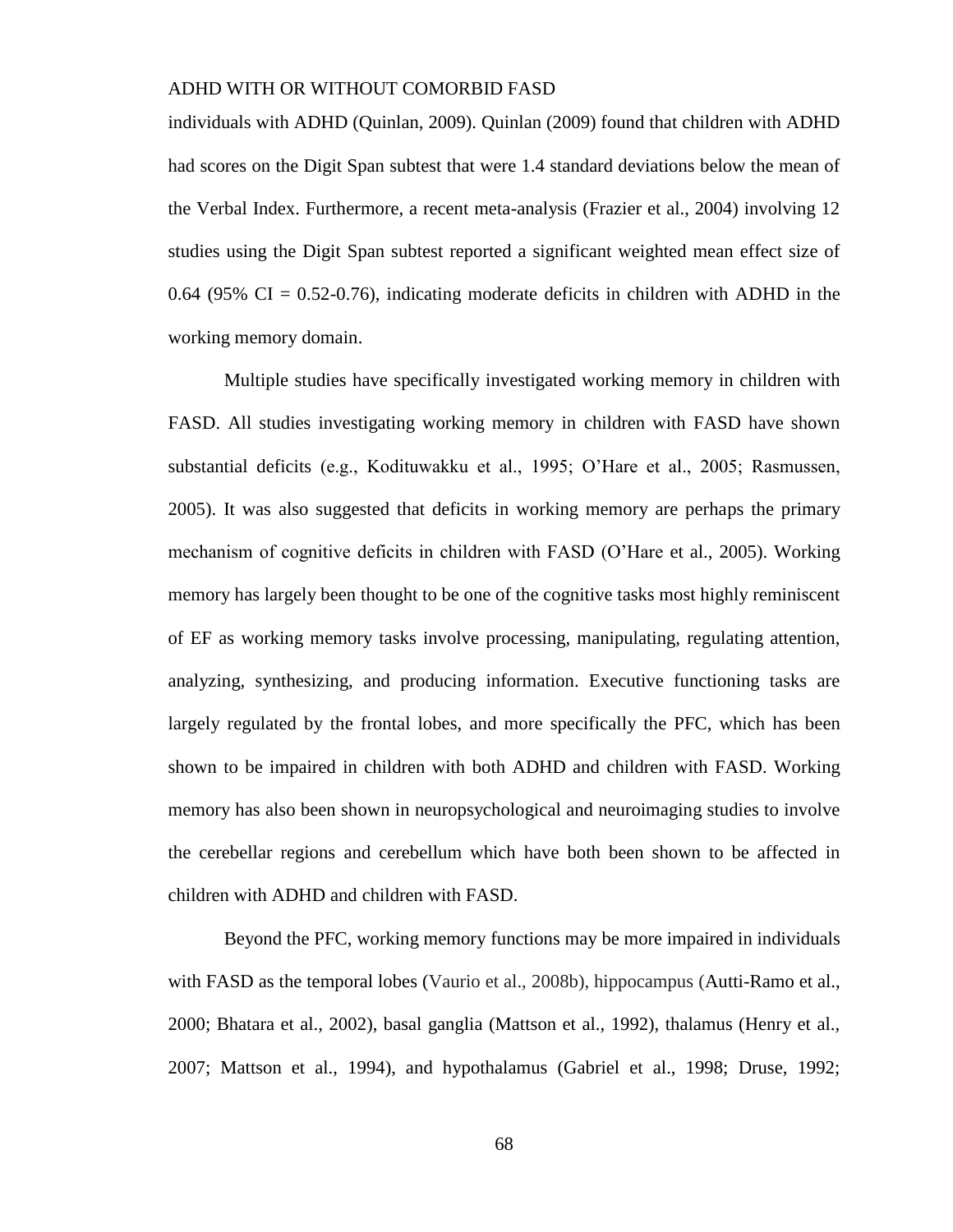Hawthorne, 1992) have all been shown to be deleteriously affected in this population. All of these areas of the brain serve a memory function. Furthermore, of these neuroanatomical regions of the brain, only the basal ganglia was shown to be deleteriously affected in individuals with ADHD (Filipek et al., 1997). The hippocampus, thalamus, and hypothalamus were all shown to be spared in individuals with ADHD. Therefore, it is suspected that working memory will be impaired in children with ADHD as well as children with ADHD/FASD. However, working memory is suspected to be more impaired in individuals with ADHD/FASD.

*Processing Speed Deficits in Children with ADHD and FASD.* Theoretical models of ADHD do not posit processing speed as a single core weakness that is necessary and sufficient to cause ADHD, and neural models of processing speed are less advanced than models of executive control processes and delay aversion (inhibition; Willcutt, 2010). However, processing speed has been shown to be sensitive to neurological conditions such as ADHD (Donders, 1997).

Recent evidence on groups with ADHD has shown large and consistent deficits on measures of cognitive processing speed (e.g., Willcutt, 2010). Furthermore, Lawrence and colleagues (2004) found deficits in processing speed in children with ADHD on neuropsychological measures including a Stroop task and the *Wisconsin Card Sorting Test* (WCST; Heaton et al., 1993). Neuroanatomically, areas that have been shown to be impaired in individuals with ADHD that may be contribute to processing speed deficits include the basal ganglia (Castellanos et al., 1996; Filipek et al., 1997; Lezak et al., 2004; Seidman et al., 2005), cerebellum (Castellanos et al., 2002; Castellanos and Tannock, 2002; Schultz et al., 2004), corpus callosum (Bush, 2009; Hill et al., 2003; Hynd et al,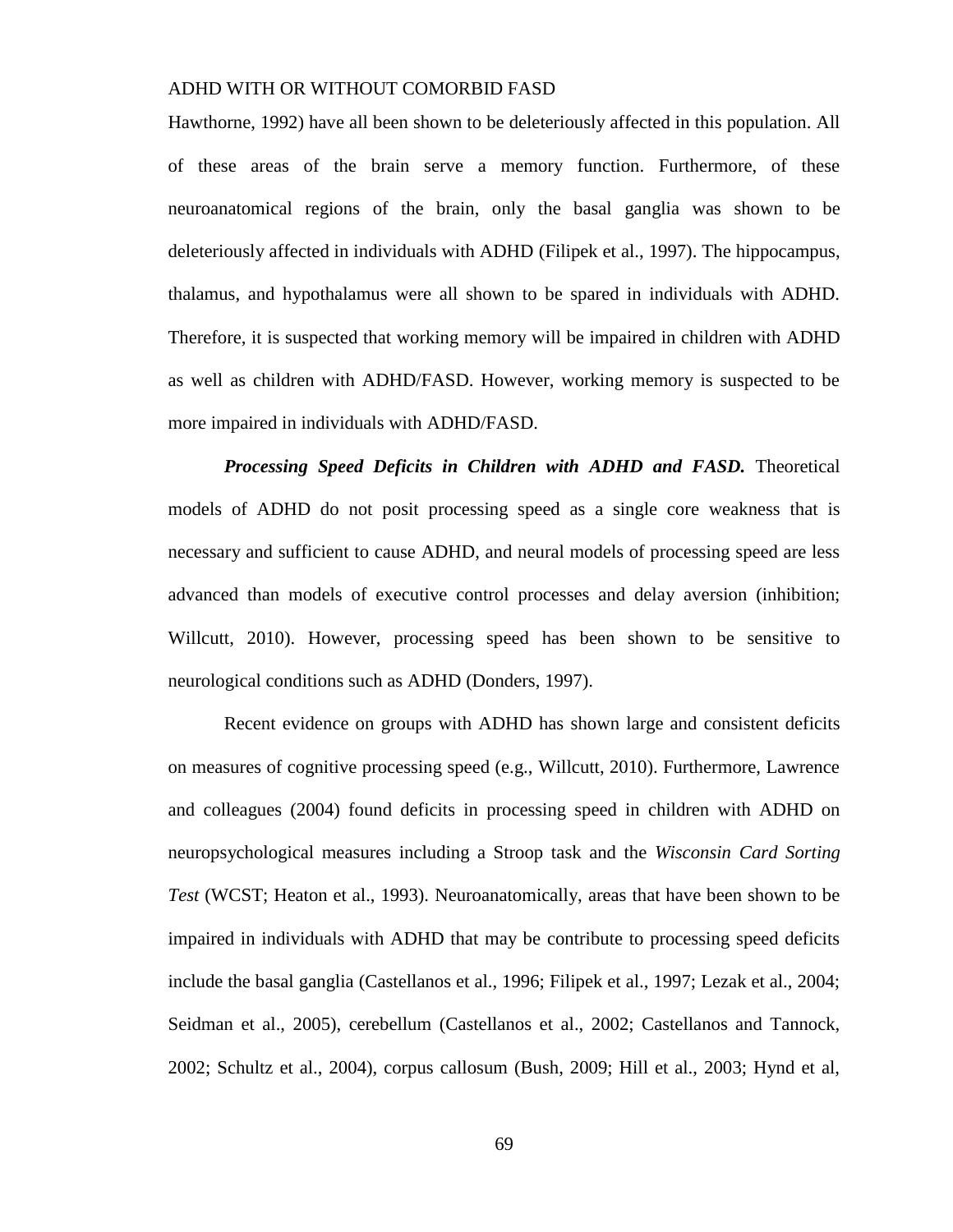1991; McNally, 2010; Paul et al., 2007), frontal lobe (Barkley, 1997; 2006; Carey, 1998; Hill et al., 2003; Seidman et al., 2005; Solanto et al., 2005; Willcutt, 2010), hippocampus (e.g., Plessen et al., 2006; Volkow et al., 2007). parietal lobe (Aman et al., 1998; Cherkasova & Hechtman, 2009; Wang et al., 2007), and thalamus (Banich et al., 2009; Tamm et al., 2006).

Kulaga (2006) specifically investigated processing speed in children with FASD using the Sternberg paradigm from the original *Sternberg Memory Scanning Task* (Sternberg, 1966) Memory Rotation Test, Number Comparison Test, and Arrow Discrimination Test. Kulaga found a significant correlation between prenatal alcohol exposure and processing speed. Further studies (Carmichael-Olson et al, 1998; Rasmussen, 2005) have also found significant deficits in processing speed for children with FASD.

The frontal lobes have been shown to play an executive role in regulating and carrying out behavior. Therefore, the dysfunction seen in the frontal lobes of children with FASD may impact processing speed. Furthermore, children with FASD have been shown to have impairment in the cerebellum (Mattson et al., 1996, Archibald et al., 2001, Mattson et al., 1992, Mattson et al., 1994), corpus callosum (Riley & McGee, 2005), thalamus (Henry et al., 2007; Mattson et al., 1994), and hypothalamus (Gabriel et al., 1998; Druse, 1992; Hawthorne, 1992), which all directly or indirectly affect processing speed. Due to the extensive neuroanatomical dysfunction seen in both children with ADHD and children with FASD, it is postulated that processing speed may be impacted in individuals in both of these populations.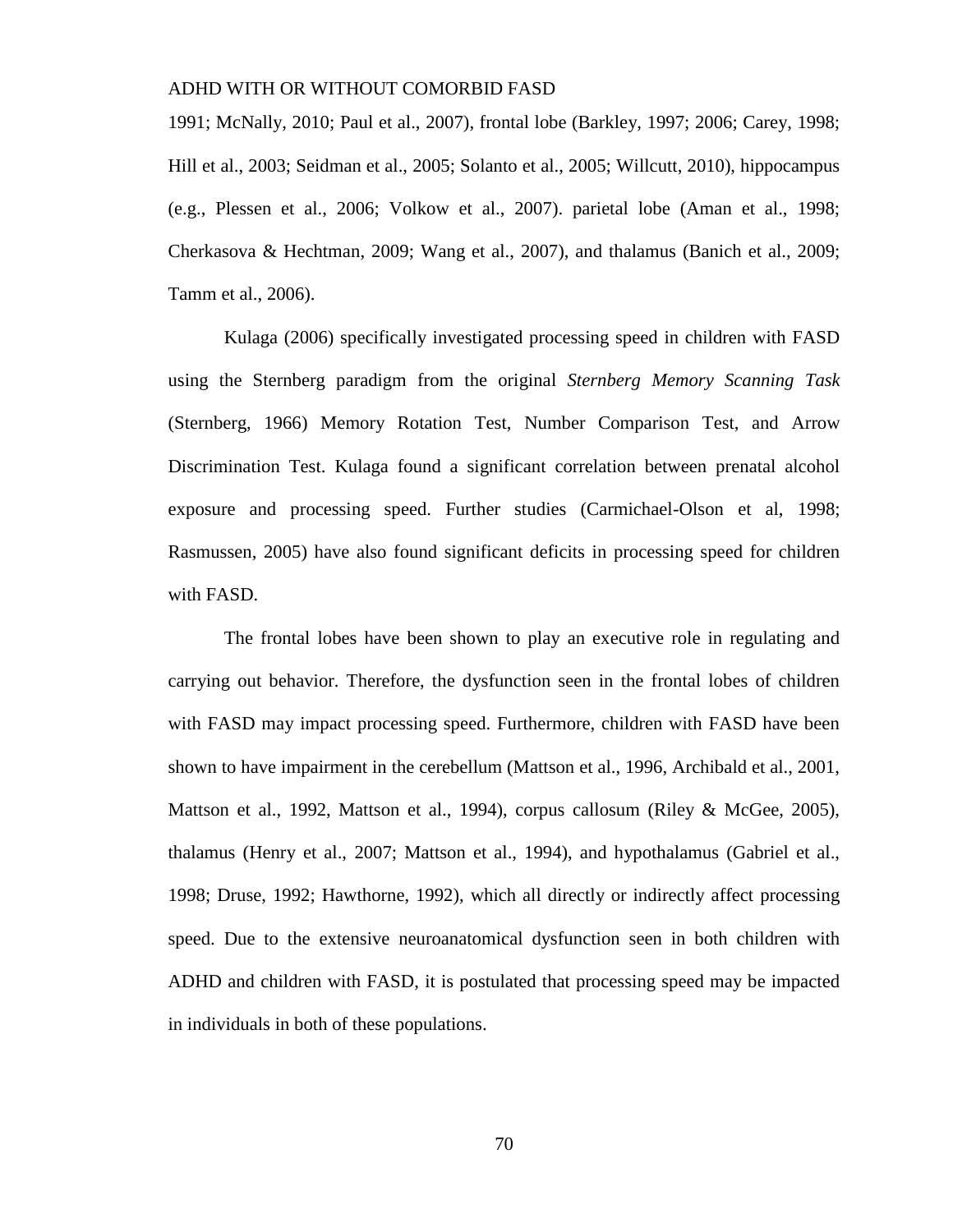**Adaptive Skill Deficits in Children with FASD and ADHD.** Although cognitive skills are important in assessing general functional level, they should be used in conjunction with tests of functional and adaptive skills in evaluating developmental disability in individual patients (Streissguth & Randels, 1989). Adaptive functioning refers to an individual's ability to meet developmentally appropriate expectations of personal independence and social responsibility (Sparrow, Balla, & Cicchetti, 1984) and includes the ability to perform everyday tasks and adapt to changes in the environment (Crocker et al., 2009). Deficits in adaptive functioning can hamper an individual's ability to navigate in many areas of life. Management of everyday stressors and completion of basic tasks necessary for daily living are dependent on intact adaptive functioning (Crocker et al., 2009). Evidence exists that adaptive functioning impairments that persist into adulthood can result in adverse life outcomes such as disrupted school experiences, trouble with the law, and substance abuse problems (Streissguth et al., 2004).

Children with FASD may have deficits in physical, behavioral, emotional, and/or social functioning as a result of prenatal alcohol exposure (Streissguth  $\&$  O'Malley, 2000). Adaptive ability in children with FASD is characterized by an arrest in development, as evidenced by a lack of improvement in socialization and communication as these children age; in contrast, children with ADHD exhibit a developmental delay in adaptive ability as their adaptive ability continues to improve with age (Crocker et al., 2009). Therefore, it is suspected that children with ADHD will continue to improve their adaptive functioning, whereas children with ADHD/FASD may reach a limit and not be able to improve these adaptive skills past a certain age.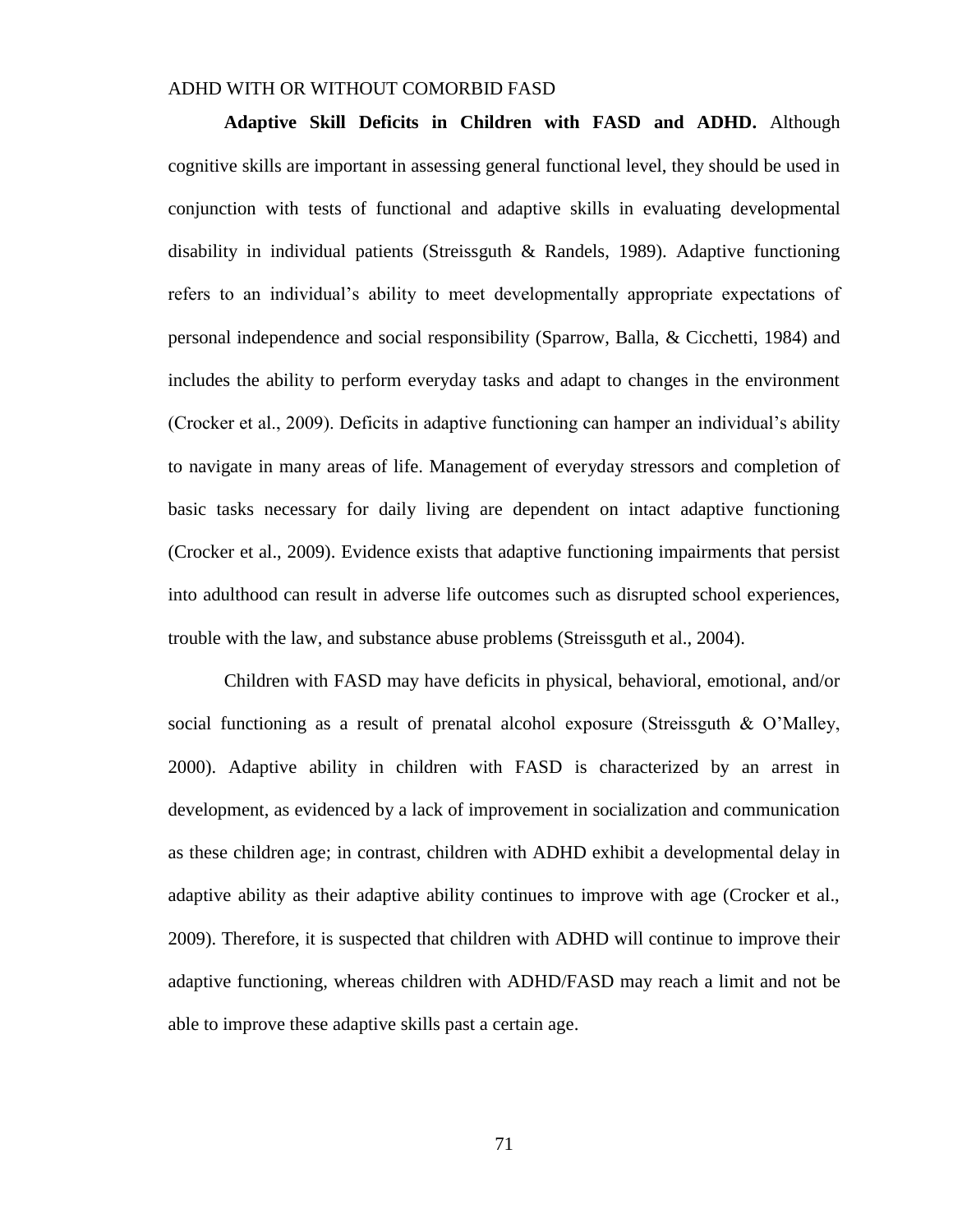Children exposed to alcohol prenatally show an array of deficits in adaptive functioning that persist throughout the lifespan (Whaley et al., 2001). In studies of adolescents and adults with FASD, clear deficits in adaptive functioning have been documented (LaDue et al., 1992; Streissguth et al., 1991). Streissguth and Randels (1989) described adaptive functioning concerns that grew more prevalent with age in children with FASD. These adaptive concerns may be secondary to the cognitive deficits prevalent in children with FASD.

When compared to typically developing individuals with approximately the same level of general intelligence, individuals with ADHD obtain lower standard scores in all domains of adaptive functioning (Sparrow, Cicchetti, & Balla, 2005). Additionally, it is common for children with ADHD to be more delayed than their typically developing peers in the habitual or routine execution of daily living activities (Sparrow, Cicchetti, & Balla, 2005).

*Vineland Adaptive Behavior Scales.* The *Vineland Adaptive Behavior Scales* (VABS; Sparrow, Balla, & Cicchetti, 1984) are a widely used measure of adaptive functioning in newborn children to adults. The VABS measures communication, daily living skills, socialization, and motor skills. Research has shown that the reliability and validity indexes of the VABS are high.

#### *Communication Deficits in Children with ADHD and FASD.*

*Communication Domain.* Children with ADHD in the VABS clinical validity study were shown to have lower scores on the Receptive Communication domain than a nonclinical reference group (Sparrow, Balla, & Cicchetti, 1984). It is expected that the individuals with ADHD in this study by Sparrow and colleagues (1984) had difficulty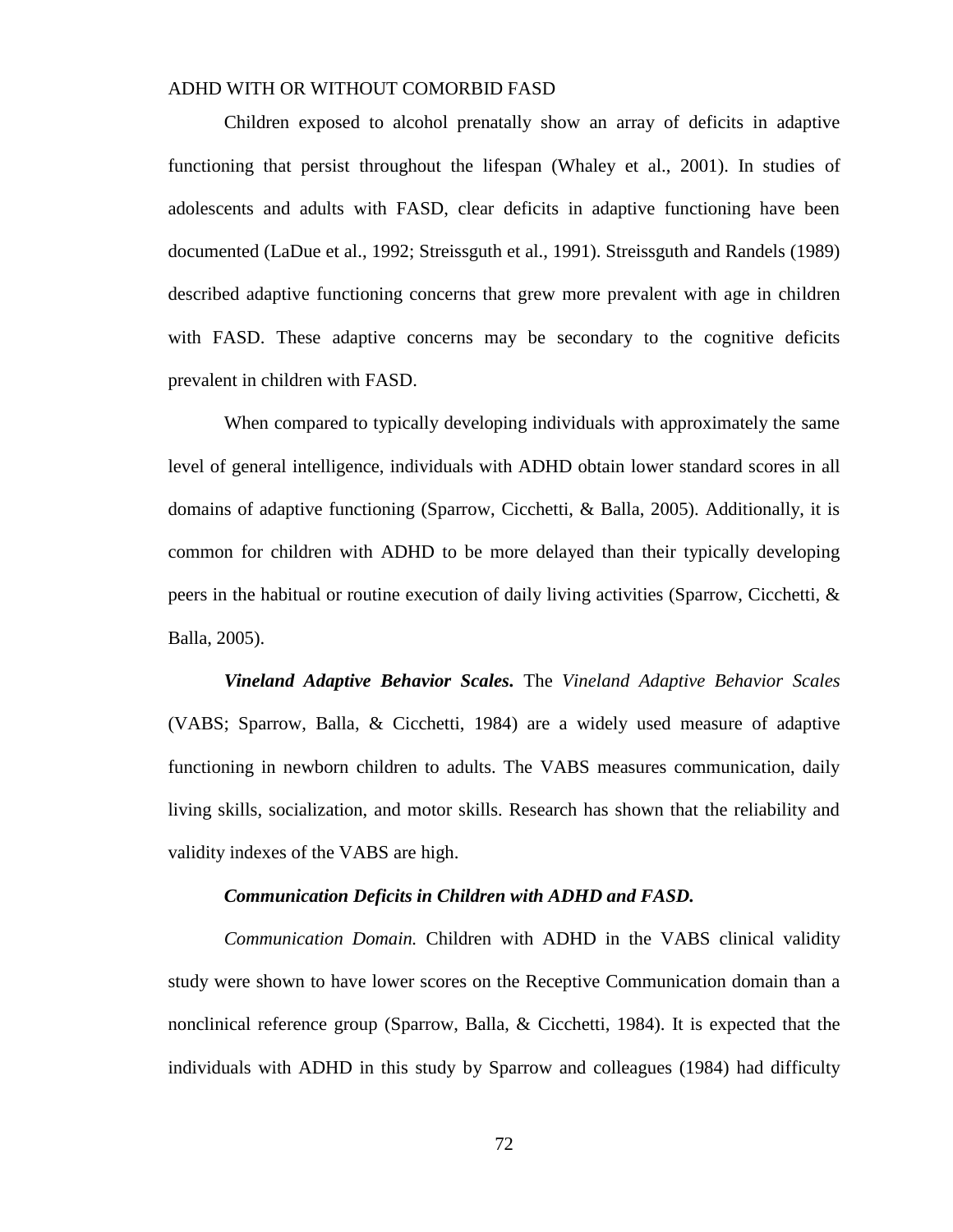maintaining focus and attention needed for effective performance in communication (e.g., listening attentively; Sparrow, Cicchetti, & Balla, 2005). Children with ADHD in the VABS validity study also showed poor performance on the Expressive domain compared to a nonclinical reference group. This deficit may have been due to difficulty staying on the topic of conversation and being impulsive during conversation. Also, children in the VABS validity studies who had ADHD performed lower on the Written Domain than did nonclinical control groups.

Multiple studies have found that children with FASD struggle with communication. These communication deficits are likely due to many of the deficits seen in verbal comprehension as was shown previously on the WISC-IV. Furthermore, specifically, Wacha and Obrzut (2007) found that adolescents with FASD frequently displayed poor communication skills. Neuroanatomical impairment associated with communication deficits such as frontal lobe and left hemisphere dysfunction are likely to have an impact on language. Deficits in EF, verbal memory, and language acquisition and maintenance will all highly impact a child's ability to communicate effectively. Specific areas of the brain that are likely to lead to communication deficits include the frontal lobes (EF, verbal memory), corpus callosum (EF, verbal memory, general slowing on language tasks), hippocampus (verbal memory), cerebellum (abstract reasoning, word generation, verbal fluency), and thalamus (language acquisition and maintenance). All of these areas are affected in children with FASD and ADHD. Therefore, it is speculated that children with ADHD/FASD and children with ADHD may have significant communication skills deficits.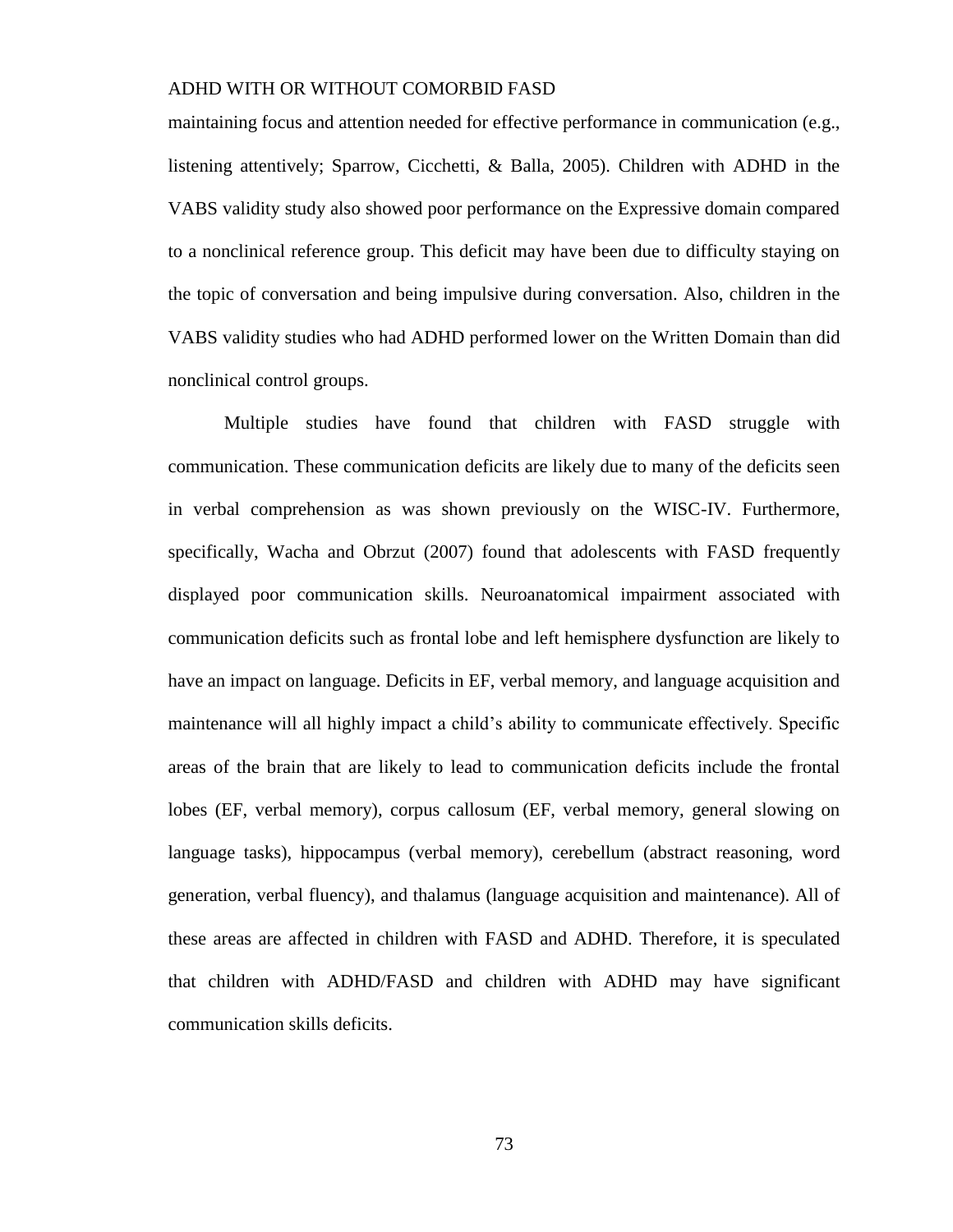#### *Daily Living Skills Deficits in Children with ADHD and FASD.*

*Daily Living Skills Domain.* The *Behavior Rating Inventory of Executive Functioning* (BRIEF; Gioia et al., 2000) is a measure of metacognitive, behavioral, and emotional abilities that go beyond common psychopathology and behavioral disturbances (Rasmussen et al., 2007). Rasmussen and colleagues (2007) measured these skills in children with FASD and found that children with FASD struggled on all measures of the BRIEF suggesting particular difficulty on initiation of tasks, and generating ideas, responses, and problem-solving strategies. More specifically, Coles and colleagues (1991) as well as Thomas and colleagues (1998) used the VABS to examine adaptive behavior in children with FASD and found particular deficits in daily living skills.

Conversely, Sparrow and colleagues (2005) did not find significant differences in Daily Living Skills on the *Vineland Adaptive Behavior Scales – II* (VABS-II; Sparrow, Cicchetti, & Balla, 2005) between children with ADHD and a non-clinical sample. However, Barkley (2006) concluded that skills such as dressing, bathing, feeding, toileting requirements, as well as using and telling time are some of the adaptive skills that may be so substantially impaired in individuals with ADHD that these deficits may be a hallmark of the diagnosis. Due to the discrepancy between the opinions of Barkley (2006) and Sparrow and colleagues (2005), future research may need to be conducted concerning daily living skills for children with ADHD in order to account for possible impairment in these skills.

Daily living skills generally require intact EF skills such as working memory, attention, organization, and inhibition which have all been shown to be deficient in children with both ADHD and children with FASD. Therefore, daily living skills deficits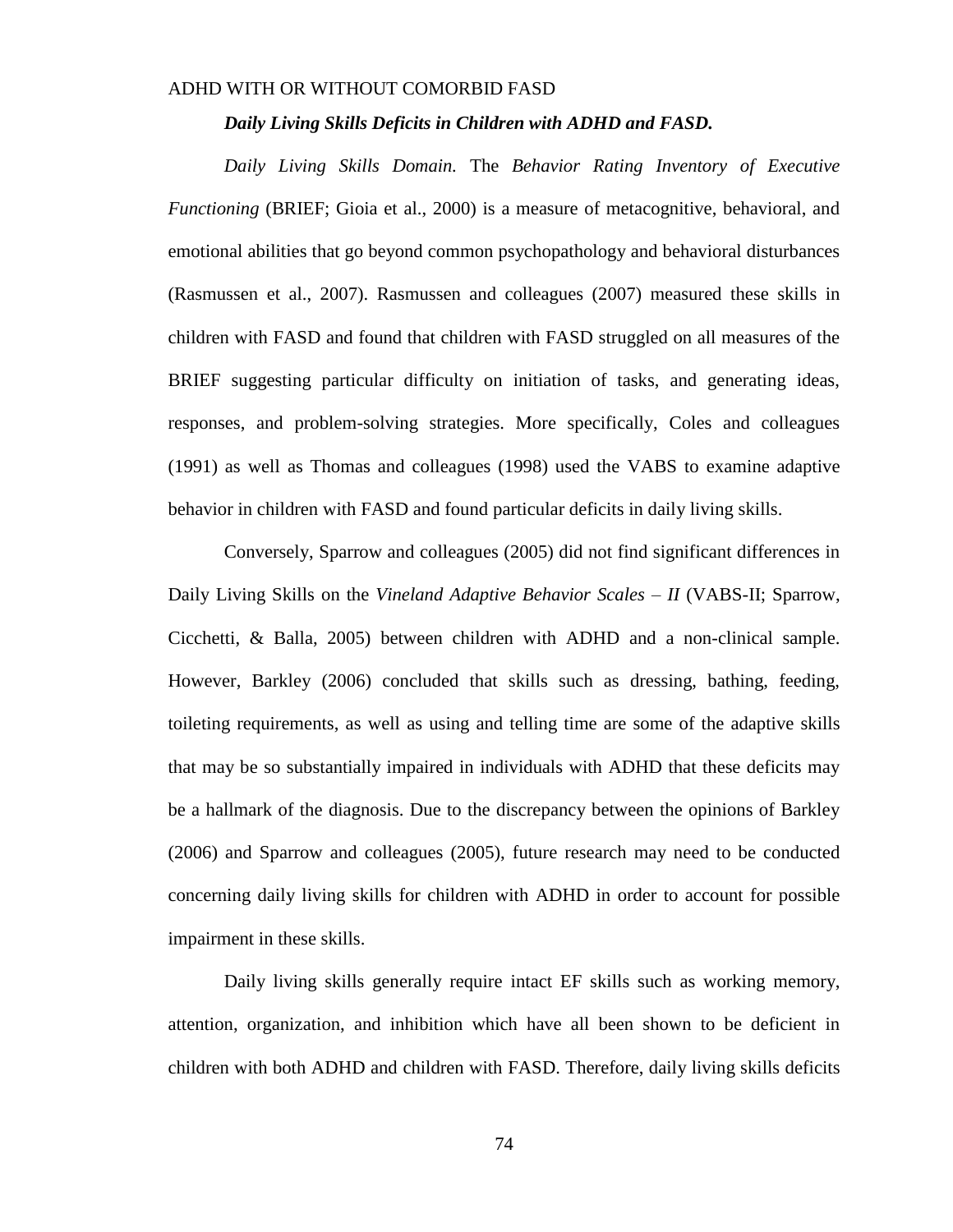seen in these populations may be due to EF deficits secondary to dysfunction in the frontal lobes and, more specifically, the PFC. Daily living skills also require memory; therefore, children with FASD and children with ADHD may have impairment in these abilities secondary to temporal lobe, hippocampus, basal ganglia, thalamus, and hypothalamus dysfunction which all show involvement in memory functioning. Therefore, daily living skills deficits may be prominent in children with ADHD/FASD and children with ADHD.

#### *Socialization Deficits in Children with ADHD and FASD.*

*Socialization Domain***.** Children with ADHD have been shown to have deficits in all areas of social functioning. Perhaps the most devastating impact of ADHD is reflected in the strong tendency for children with this disorder to be rejected by their peers (Hinshaw, 1998). Children in the VABS-II validity studies with ADHD had low scores in Interpersonal Relationships (Sparrow, Cicchetti, & Balla, 2005). These social skills deficits may be secondary to ADHD symptomatology such as impulsivity, hyperactivity, and inattentiveness that is seen in this population.

Evidence points to the specific difficulties experienced by children with ADHD in making and keeping friends (Hinshaw, 1998). These social difficulties do not appear to be related specifically to deficits in social knowledge or social skill; rather, children with ADHD have marked problems with the performance of appropriate social behavior (Hinshaw, 1998; Whalen & Henker, 1992). The peer rejection of youth with ADHD is clinically and prognostically of the utmost importance (Hinshaw, 1998). Especially given that, (a) peer rejection in childhood is a robust predictor of negative long-term outcomes such as school dropout, delinquency, and adult mental health problems (Parker  $\&$  Asher,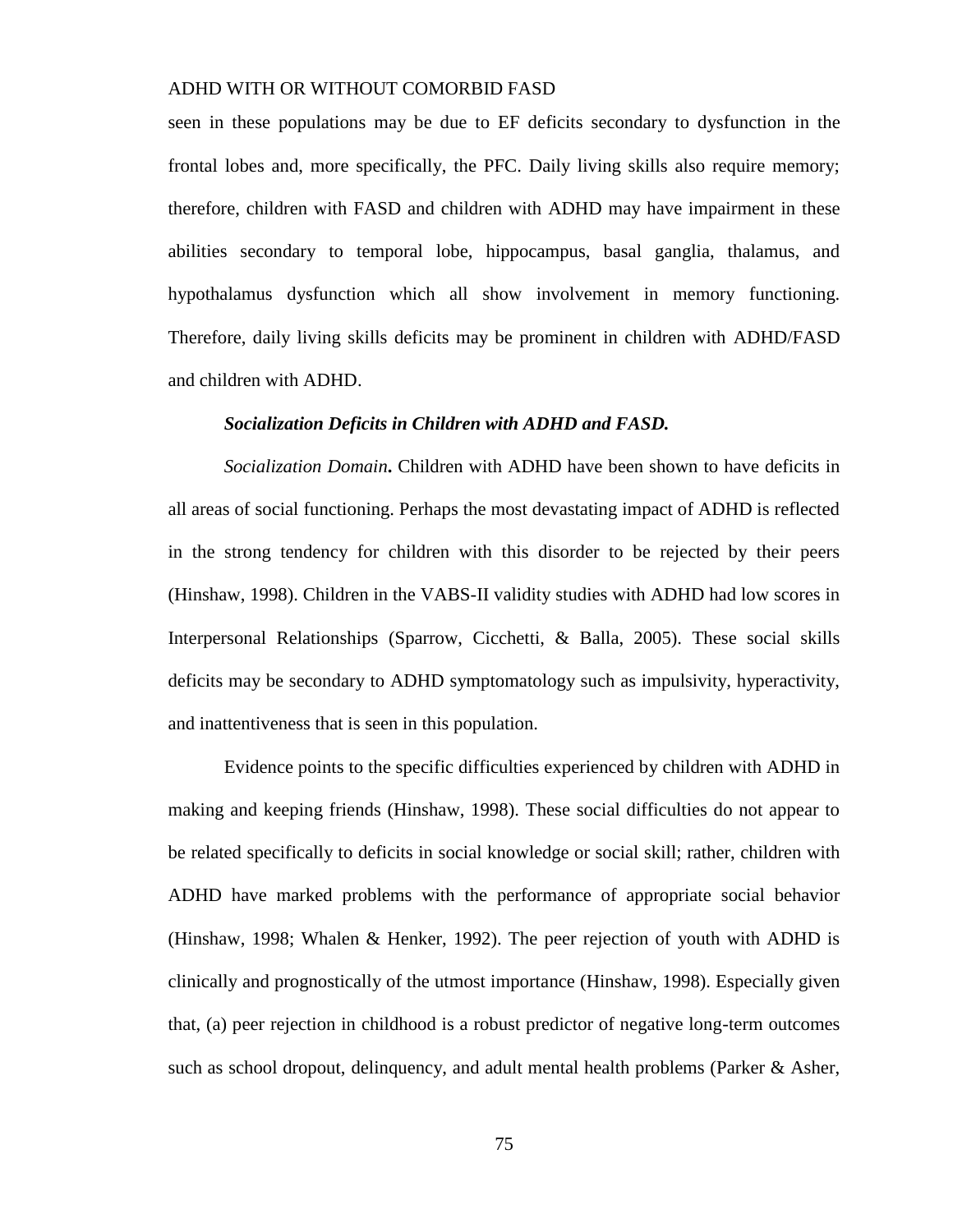1987) and that, (b) such predictions hold even when initial levels of problem behavior are controlled (Greene et al., 1997; Hinshaw, 1998). Diamond (2006) hypothesized that many social skills deficits seen in children with ADHD are due to these children being too assertive, taking things that belong to others, failing to wait their turn, and acting without considering the feelings of others.

Children with ADHD in the VABS-II validity studies were shown to have lower scores on the Coping Skills domain which may be secondary to struggles with impulsivity. Subjects in this study struggled with tasks such as not interrupting when others were talking (Sparrow, Cicchetti, & Balla, 2005); which may have been secondary to impulsivity. Furthermore, children in the VABS validity studies with ADHD had low scores in Play and Leisure Time, possibly due to difficulty with events such as taking turns during social activities (Sparrow, Cicchetti, & Balla, 2005).

Similarly, socialization may be particularly affected in individuals with prenatal alcohol exposure (Crocker et al., 2009). Social problem-solving is important to study because of its wide-ranging impact on adaptive functioning (McGee et al., 2008). Social problem solving involves efficient use of many of the components of EF including that individuals must: be able to identify a problem, use past and current information to generate and develop potential solutions, and choose and implement the most effective solution while inhibiting less effective responses and monitoring the effect the solution has on other individuals (D'Zurilla et al., 1999). All of these skills are likely to be impaired in individuals with FASD as it has been shown that their EF is poor in comparison with same-aged peers.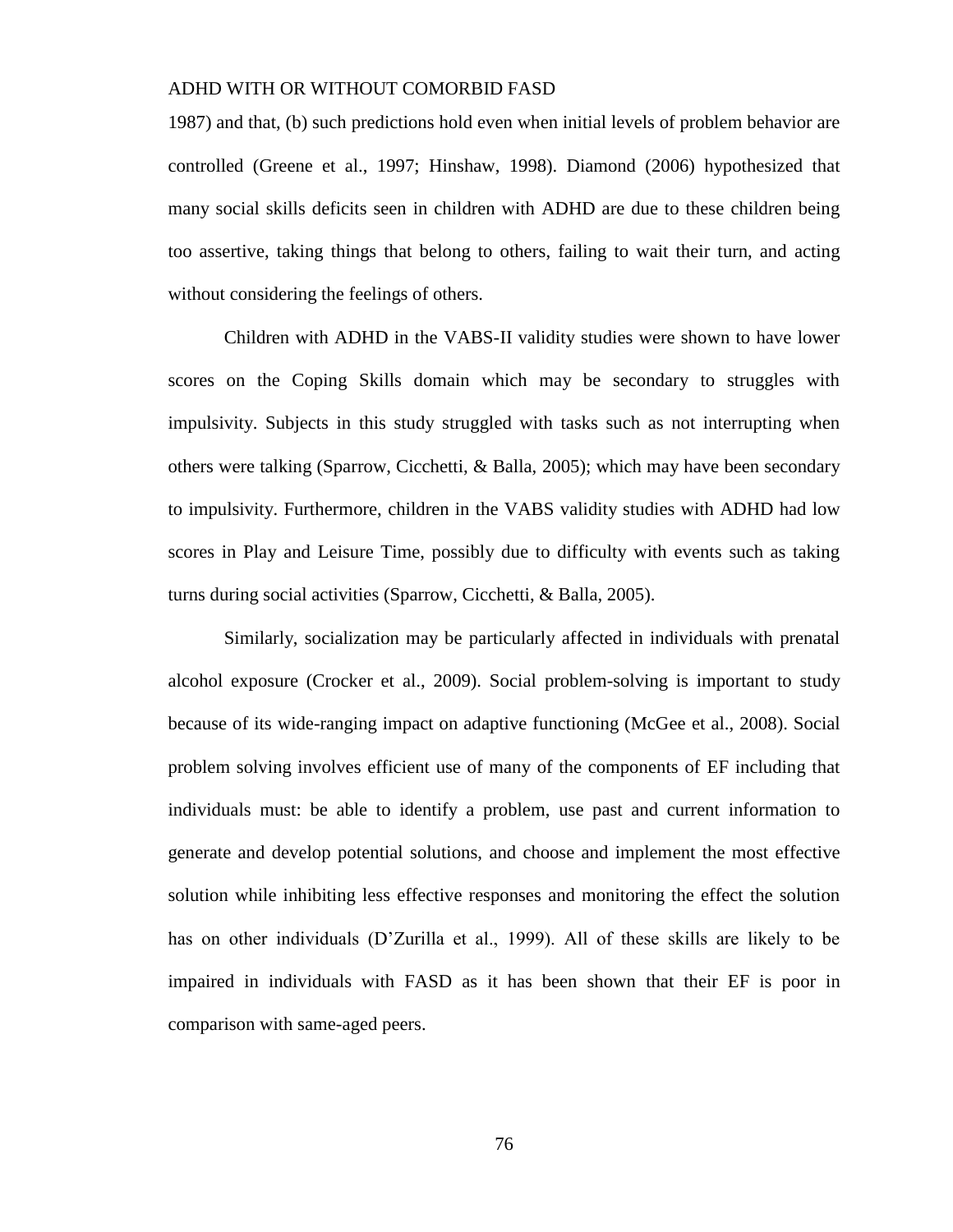The socialization deficits associated with FASD include poor interpersonal skills, difficulty understanding social cues, inappropriate social behavior, difficulty communicating in social contexts, and an inability to conform to social conventions (Streissguth, 1997). These social skills deficits in children with FASD may be attributed to EF deficits, suggesting that individuals with EF deficits have poor social problemsolving skills (McGee et al., 2008).

Analyses conducted by Davis, Boseck, Berry, Whited, and Gelder (2009) with 40 children diagnosed with FASD indicated significant correlations between the WISC-IV Indexes and VABS Composite scores. In this study, FSIQ was able to predict a substantial proportion of the variance in the Communication, Daily Living, and Adaptive Behavior Composite, but not the Socialization Composite. These results suggest that social skill problems are likely pervasive among this population regardless of intellectual functioning and should be a primary avenue of intervention, while the other adaptive skills seem more dependent upon cognitive ability (Davis et al., 2009). These findings also suggest that social skills deficits may be a function of EF deficits, as cognitive deficits (besides working memory, which is an EF) did not account for a significant amount of the variance in the VABS composites.

Additionally, two studies have documented relatively greater impairment on the Socialization domain (Streissguth et al., 1991; Thomas et al., 1998) of the VABS, even when Verbal IQ was controlled (Thomas et al., 1998) in children with FASD. It has been suggested that EF deficits play a role in social skills deficits seen in children with FASD. Parent-reported deficits in social skills as measured by the Social Skills Rating System have been shown to be significantly correlated with parent-reported EF deficits,

77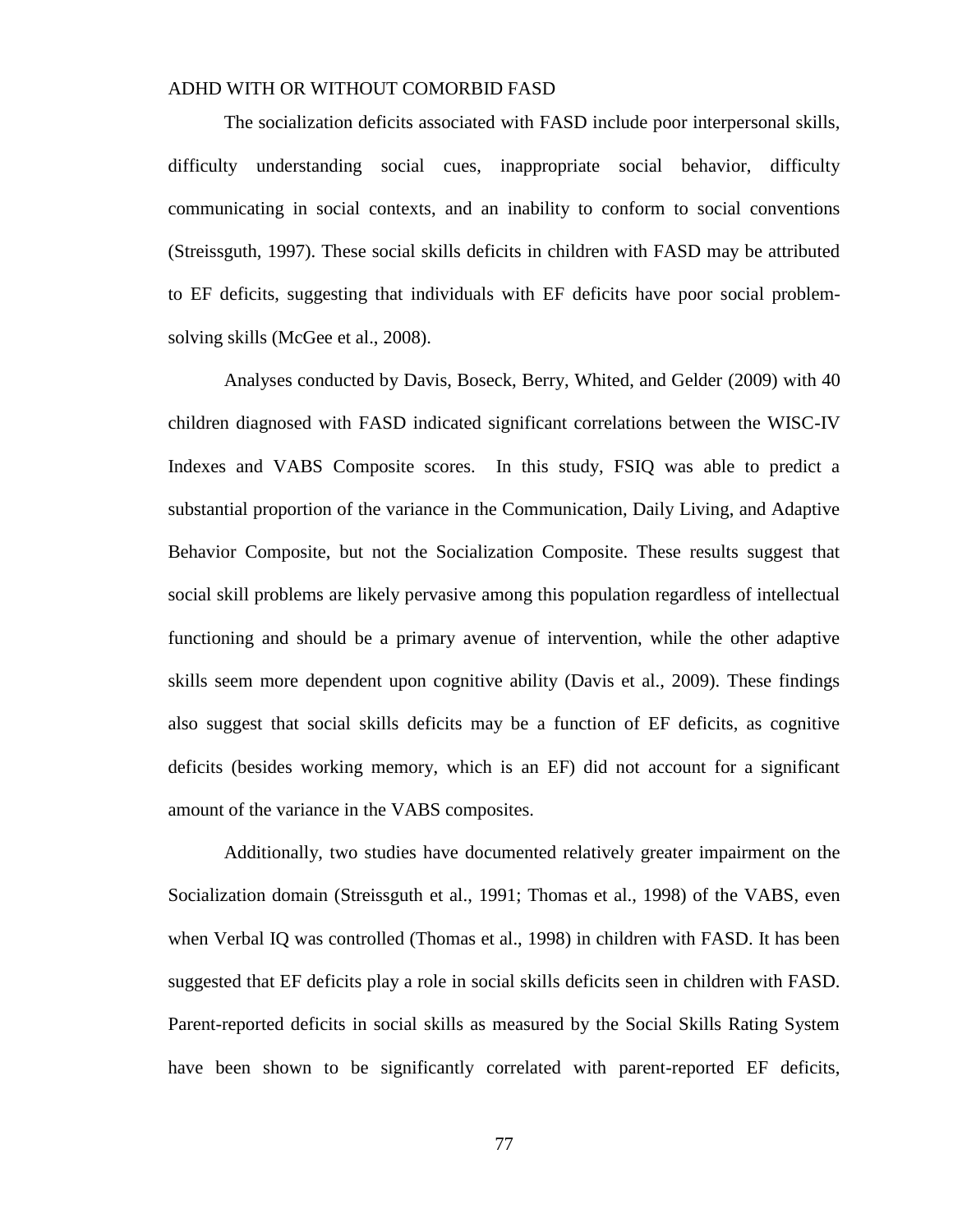suggesting that higher-order cognitive deficits may contribute to interpersonal difficulty (Schonfeld, et al., 2006).

Given all of this evidence of socialization skills deficits seen in children with ADHD and FASD and the conclusion that many of these deficits may be due to EF dysfunction, it is suggested that socialization skills deficits may be secondary to those areas of the brain responsible for EF such as the frontal lobes and more specifically, PFC, which have been shown to be impaired in both of these populations. Therefore, social skills are postulated to be impaired in children with ADHD/FASD as well as children with ADHD.

#### **Motor Skills Deficits in Children with ADHD and FASD.**

*Motor Skills Domain*. It is well known that ADHD is often comorbid with psychiatric disorders such as mood and anxiety disorders, illicit drug use, antisocial behavior, tics, and learning disorders; however, it is often less well known that ADHD is also highly associated with motor control dysfunction, clumsiness, and Developmental Coordination Disorder (DCD; APA, 2000; Gillberg & Kadesjo, 2009). Gillberg and Kadesjo (2009) found that ADHD is associated with DCD in about half of all cases. Therefore, clinicians working with patients with ADHD need to be aware of the very strong association with motor impairment and should be able to diagnose motor control problems (Gillberg & Kadesjo, 2009). Because of the documented strong associations between ADHD and motor control problems in research and clinical practice, and because of the difficulty in determining which domain (attention or motor-perceptual) should be regarded as primary, the concept of "Deficits in Attention, Motor control, and Perception," or DAMP, was launched in the Nordic countries in the early 1980s (Gillberg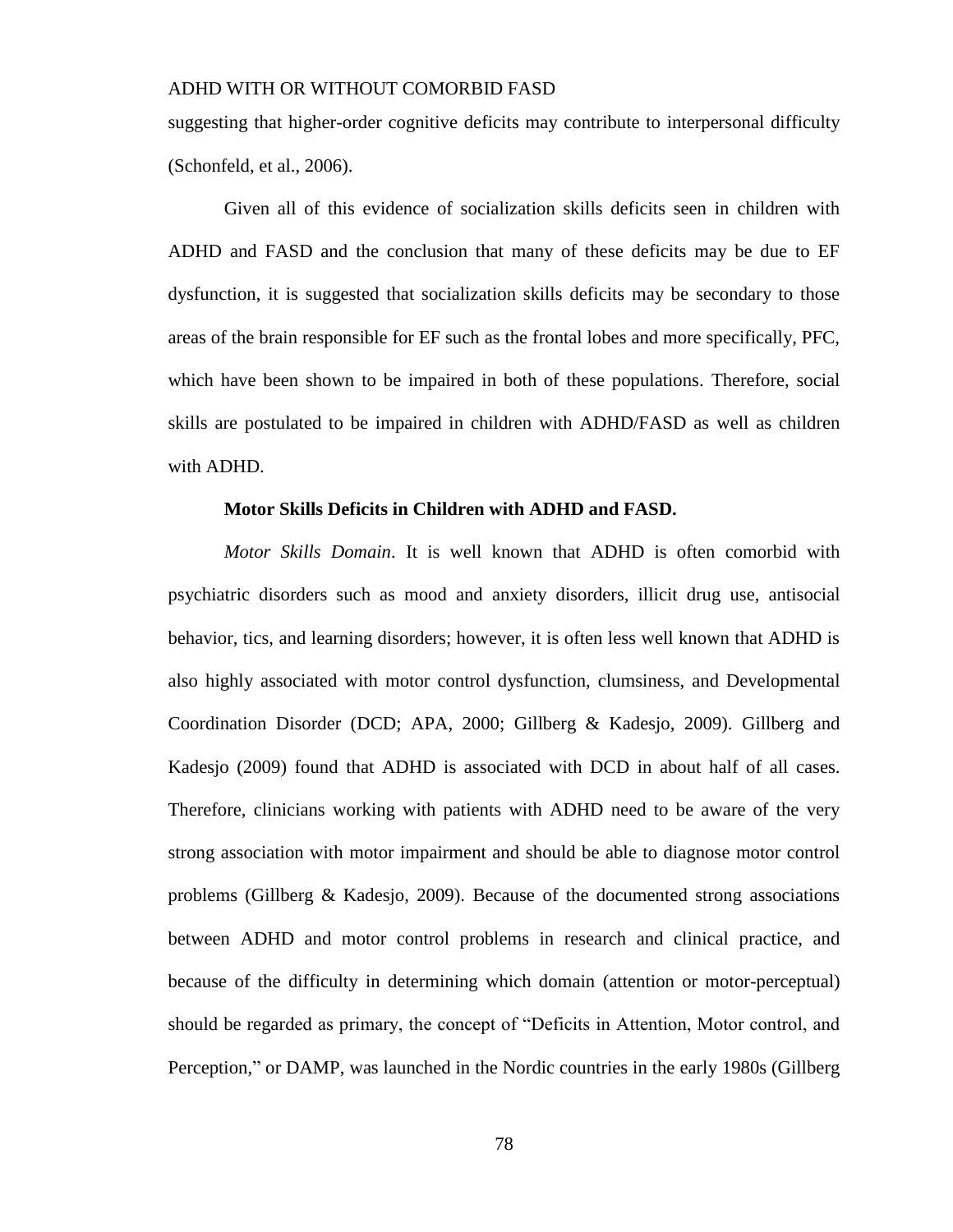et al., 1982; Gillberg & Kadesjo, 2009). These studies suggested that attention, motor control, and perception are all impaired in children with ADHD and should be an area of primary concern for clinicians working with children with ADHD.

Likewise, along with children with ADHD, those children with FASD have been shown to have significant motor skills impairment in both fine and gross motor tasks (Wacha & Obrzut, 2007). O'Leary (2004) found that children with FASD may have fine and gross motor skills deficits by as early as 12 months of age. Furthermore, Jacobson and colleagues (1994) investigated these deficits and found that children with FASD had abnormal walking, balance, and fine motor coordination deficiencies that were present at approximately one year of age.

Neuroanatomically, the cerebellum has long been suggested to play a major role in motor skills. The cerebellum has been shown to be impaired in children with ADHD and children with FASD; therefore, the level of impairment in these populations in motor skills may be partly attributable to their cerebellar dysfunction. However, complex functions such as motor control require most of the cerebral cortex as the brain has been shown to work in concert to produce behavior. Furthermore, the basal ganglia has been suggested to play a major role in most motor functions as the basal ganglia is a significant contributor in the motor system. Therefore, dysfunction in the cerebellum as well as the basal ganglia in individuals with ADHD and individuals with FASD may be the main contributing factors to deficits in motor functioning.

#### **Conclusions**

The investigation of the effects of intrauterine alcohol exposure continues to be an important area of study in psychology. Neuroanatomical, neuropsychological, cognitive,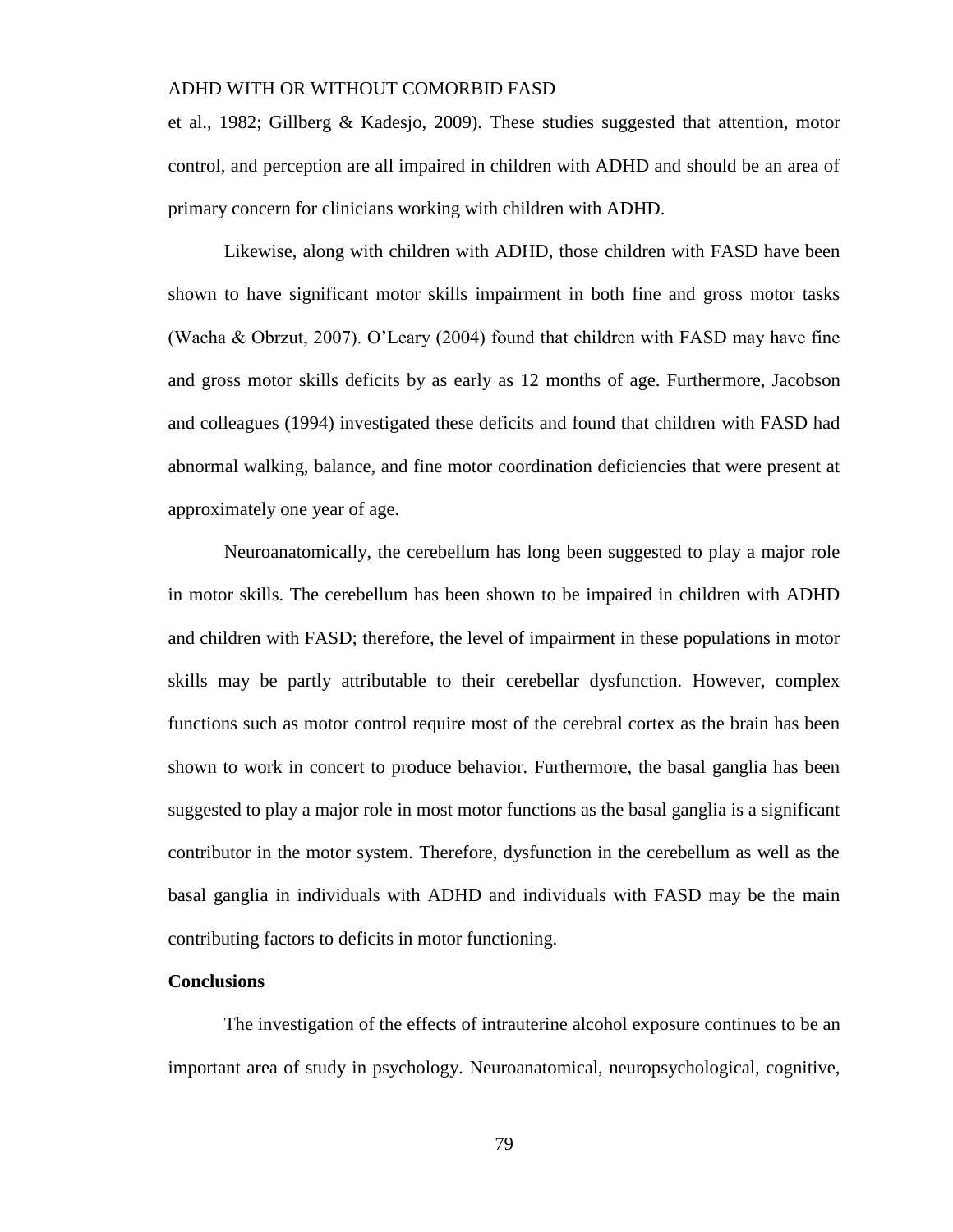adaptive, and behavioral deficits in this population continue to be quantified in empirical research. Investigating the neuroanatomical, neuropsychological, cognitive, adaptive, and behavioral skills deficits in children with ADHD/FASD and children with ADHD leads to the hypothesis that these two disorders present with similar patterns of dysfunction. However, a thorough investigation linking similarities and differences between those with comorbid ADHD/FASD and ADHD has not yet been conducted. A methodical investigation between children with ADHD/FASD and children with ADHD is expected to yield several findings. First, those with ADHD/FASD may be recognized at an earlier age, thus advancing specifically-catered interventions for the ADHD/FASD population. Second, psychopharmacological treatment for those with ADHD/FASD may be improved. Finally, investigating the strengths and weaknesses of those with ADHD/FASD may help psychologists work with these children in the home and school environments. School systems often request that school psychologists take the lead in developing appropriate interventions and accommodations for children with neurodevelopmental disorders (Davis & Phelps, 2008); hence, an increased understanding of these disorders (e.g., FASD) is essential. School psychologists, to serve as effective advocates for children, should focus on outcomes, employ more preventative techniques, utilize empirically supported interventions, and take an active role in initiating changes in their schools and the communities (Davis, 2001).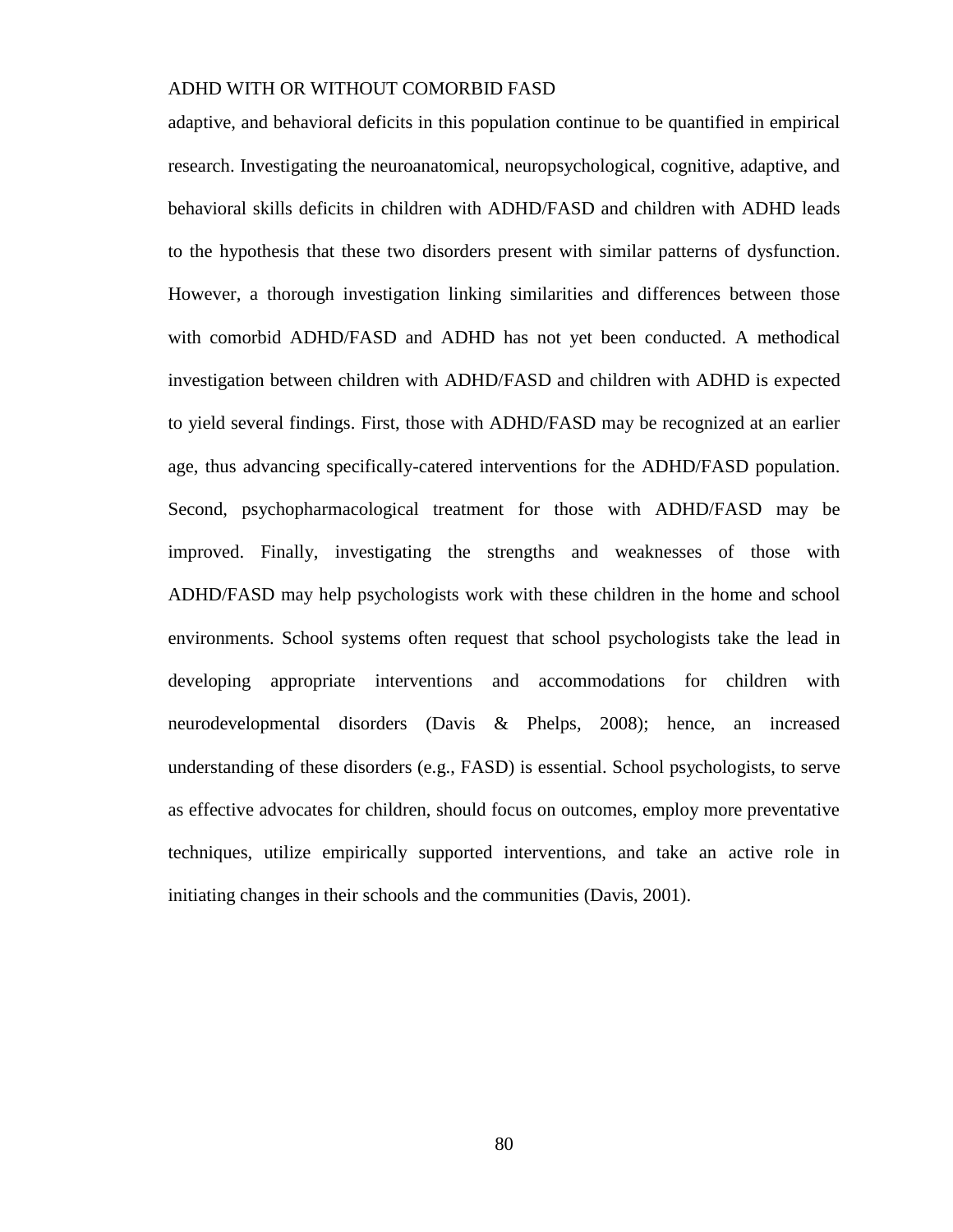#### **Chapter 3**

#### **Methodology**

This chapter is organized into four sections: (1) Participant Selection; (2) Procedures, (3) Instrumentation, Validity, and Reliability; and (4) Statistical Procedures and Data Analysis. The purpose of this chapter is to provide a detailed explanation of how the participants were selected and what procedures were undertaken to collect and analyze the data.

**Participant Selection.** This study compared children with comorbid ADHD/FASD and children with ADHD to quantify the cognitive and adaptive skills deficits present in these two groups, differentiate the cognitive and adaptive abilities in both groups, and identify the best predictors of group membership for the ADHD/FASD and ADHD groups based on adaptive and cognitive abilities. Due to the highly important construct of gender that is present in children with each of these disorders, children with ADHD and children with ADHD/FASD were compared in this analysis depending on their gender. Therefore, there were four groups being analyzed in this study, (1) male children with ADHD, (2) female children with ADHD, (3) male children with ADHD/FASD, and (4) female children with ADHD/FASD. The effects of prescription medication and race were also analyzed to determine if these factors played a part in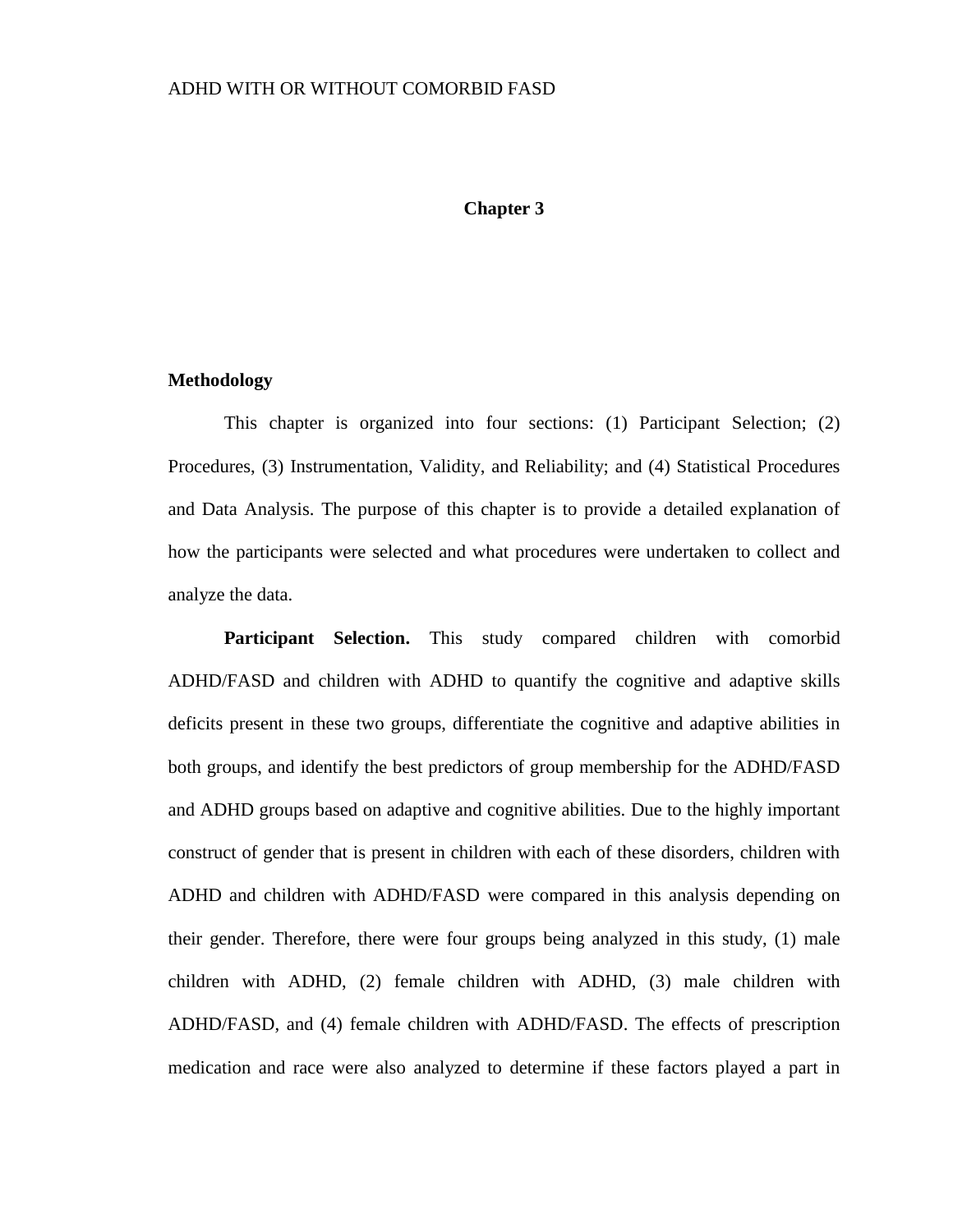differentiating the diagnostic groups through the use of MANOVA using ethnicity and stimulant medication as independent variables. The first MANOVA analyzing the individual subtests of the WISC-IV indicated that there was an insignificant overall omnibus value for ethnicity [F  $(1, 227) = 1.40$ ; p > .05; Table 3.1.] and stimulant medication [F (1, 227) = 0.93; p > .05; Table 3.2.].

Table 3.1.

Ethnicity as an Independent Variable

|                         | Ethnicity |          |  |
|-------------------------|-----------|----------|--|
| Subtest                 | <b>MS</b> | F(1,227) |  |
| <b>Block Design</b>     | 10.22     | 1.13     |  |
| <b>Similarities</b>     | 8.98      | 1.73     |  |
| Digit Span              | 5.75      | 0.76     |  |
| <b>Picture Concepts</b> | 94.04     | $7.28**$ |  |
| Coding                  | 17.41     | 1.74     |  |
| Vocabulary              | 10.32     | 1.90     |  |
| L-N Sequencing          | 22.71     | 0.93     |  |
| <b>Matrix Reasoning</b> | 5.79      | 0.63     |  |
| Comprehension           | 15.55     | 2.63     |  |
| Symbol Search           | 5.03      | 0.24     |  |
| Information             | 26.60     | $4.17*$  |  |
|                         |           |          |  |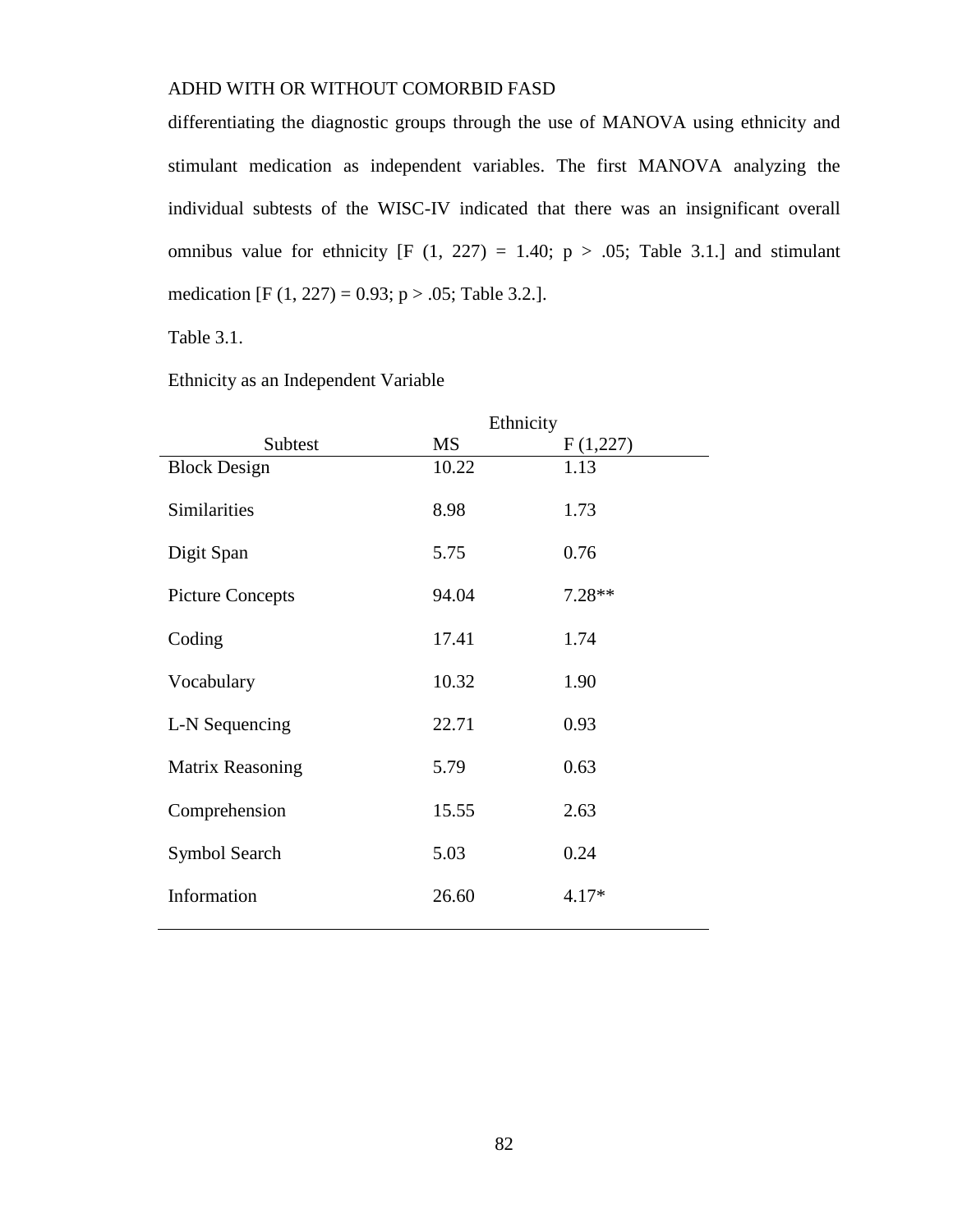## Table 3.2.

|                         | <b>Prescription Medication</b> |          |  |
|-------------------------|--------------------------------|----------|--|
| Subtest                 | MS                             | F(1,227) |  |
| <b>Block Design</b>     | 4.42                           | 0.55     |  |
| Similarities            | 0.03                           | 0.01     |  |
| Digit Span              | 3.60                           | 0.49     |  |
| <b>Picture Concepts</b> | 7.48                           | 0.75     |  |
| Coding                  | 0.55                           | 0.06     |  |
| Vocabulary              | 1.51                           | 0.31     |  |
| L-N Sequencing          | 31.80                          | 3.19     |  |
| Matrix Reasoning        | 0.36                           | 0.41     |  |
| Comprehension           | 0.28                           | 0.05     |  |
| Symbol Search           | 4.86                           | 0.70     |  |
| Information             | 6.85                           | 1.15     |  |

Prescription Medication as an Independent Variable

According to these analyses, neither of these variables statistically differentiated between groups in regards to their cognitive ability or adaptive skills and were therefore left out of the final analyses.

Most of the children in this sample were also diagnosed with comorbid conditions. It is not uncommon for children with ADHD/FASD or ADHD to be diagnosed with other conditions. As such, the analysis was run without consideration of these secondary conditions but the possibility remains that comorbid conditions may have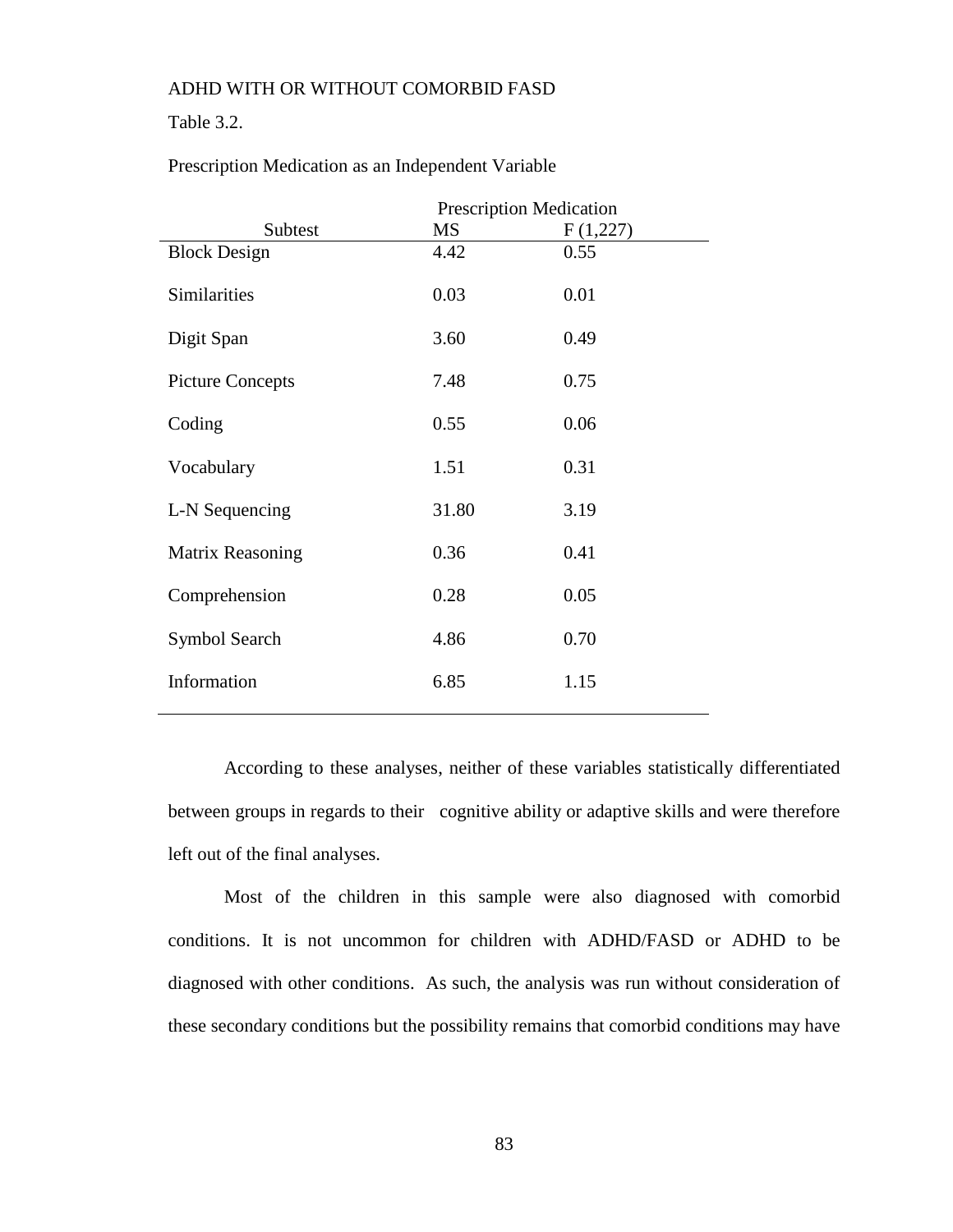affected the results and this will be addressed in the discussion section. The following table expresses the comorbid conditions of each of these samples:

Table 3.3

|                        | $ADHD(N=147)$ | $ADHD/FASD (N=81)$ |
|------------------------|---------------|--------------------|
| Organic Encephalopathy | 42 (28.6%)    | 62(76.5%)          |
| Depression             | 101(68.7%)    | 41 $(50.6\%)$      |
| Anxiety                | 117 (79.6%)   | 50 (61.7%)         |
| <b>PTSD</b>            | 22 (14.9%)    | $16(19.8\%)$       |
|                        |               |                    |

All patients in this study were administered the *Wechsler Intelligence Scale for Children – Fourth Edition* (WISC-IV; Wechsler, 2003) and *Vineland Adaptive Behavior Scales* (Sparrow, Balla, & Cicchetti, 1984). Children diagnosed with mental retardation were excluded from this study. All information from participants in this study was gathered from an archival database collected by a clinical neuropsychologist. This neuropsychologist worked as part of a diagnostic team including a physician specializing in medical genetics and pediatrics to make diagnoses of FASD. According to the neuropsychologist, referrals sources included the following; medical geneticists, pediatric neurologists, pediatricians, court orders, Department of Children's Services, residential treatment facilities, foster care facilities and homes, and caregivers (personal communication, January, 2010).

All patients diagnosed with ADHD were identified as having Attention-Deficit/Hyperactivity Disorder, Combined Type. This diagnosis was based upon observation, interview, psychological assessment procedures, parent/caregiver rating forms, as well as teacher rating forms when available. A diagnosis of ADHD, Combined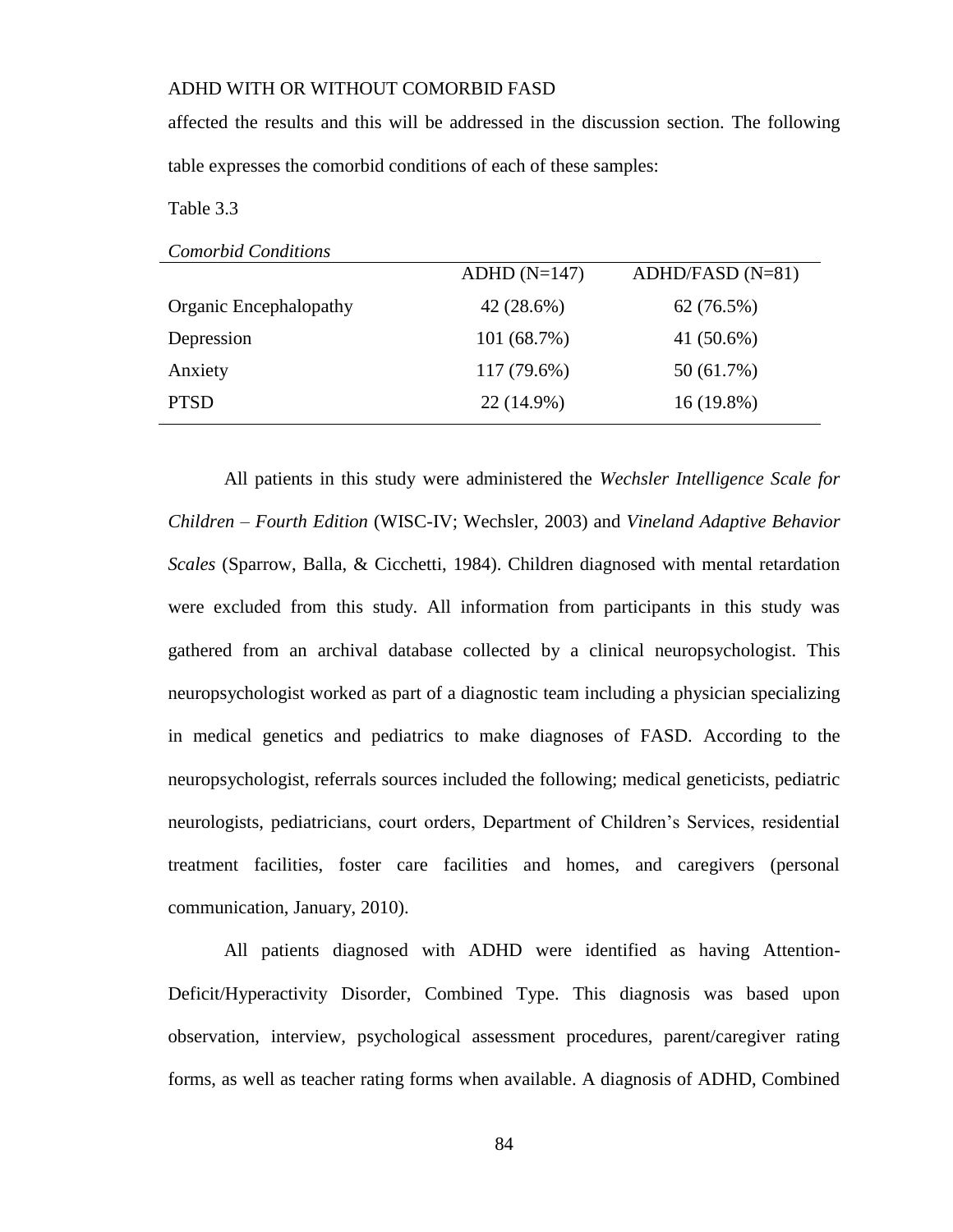Type was given when patients met DSM-IV-TR criteria for this condition. According to the assessing neuropsychologist, all patients prescribed stimulant medication were directed to take their medication the morning upon being evaluated (Gelder, personal communication, August 11, 2010).

All patients diagnosed with FASD were jointly examined by both the neuropsychologist and physician. According to the physician (Bader, personal communication, January 13, 2010), all children who were diagnosed with FASD were classified as such based upon The 4-Digit Diagnostic Code outlined at the FAS Diagnostic and Prevention Network at a conference presentation conducted at the University of Washington (Astley & Clarren, 1999). The four criteria include:

- 1. Positive history of prenatal alcohol exposure. Direct confirmation of a history of prenatal alcohol exposure was used when available. The physician explained (Personal Communication, January 13, 2010) that many times inferential information such as a history of the biological mother having been arrested for alcohol-related offenses or rehabilitation for alcohol use was used to meet this criteria when direct confirmation of a history of prenatal alcohol exposure was unavailable.
- 2. Pre and/or postnatal growth deficiency (e.g., small for gestational age, low birth weight, low weight to height ratio, short stature).
- 3. Central nervous system dysfunction. This could include behavioral (e.g., hyperactivity, inattention, social skills deficits), cognitive (e.g., IQ deficits, memory deficits), or adaptive (e.g., developmental delay in skills of daily living) skills dysfunction. The neuropsychologist joined in the team evaluation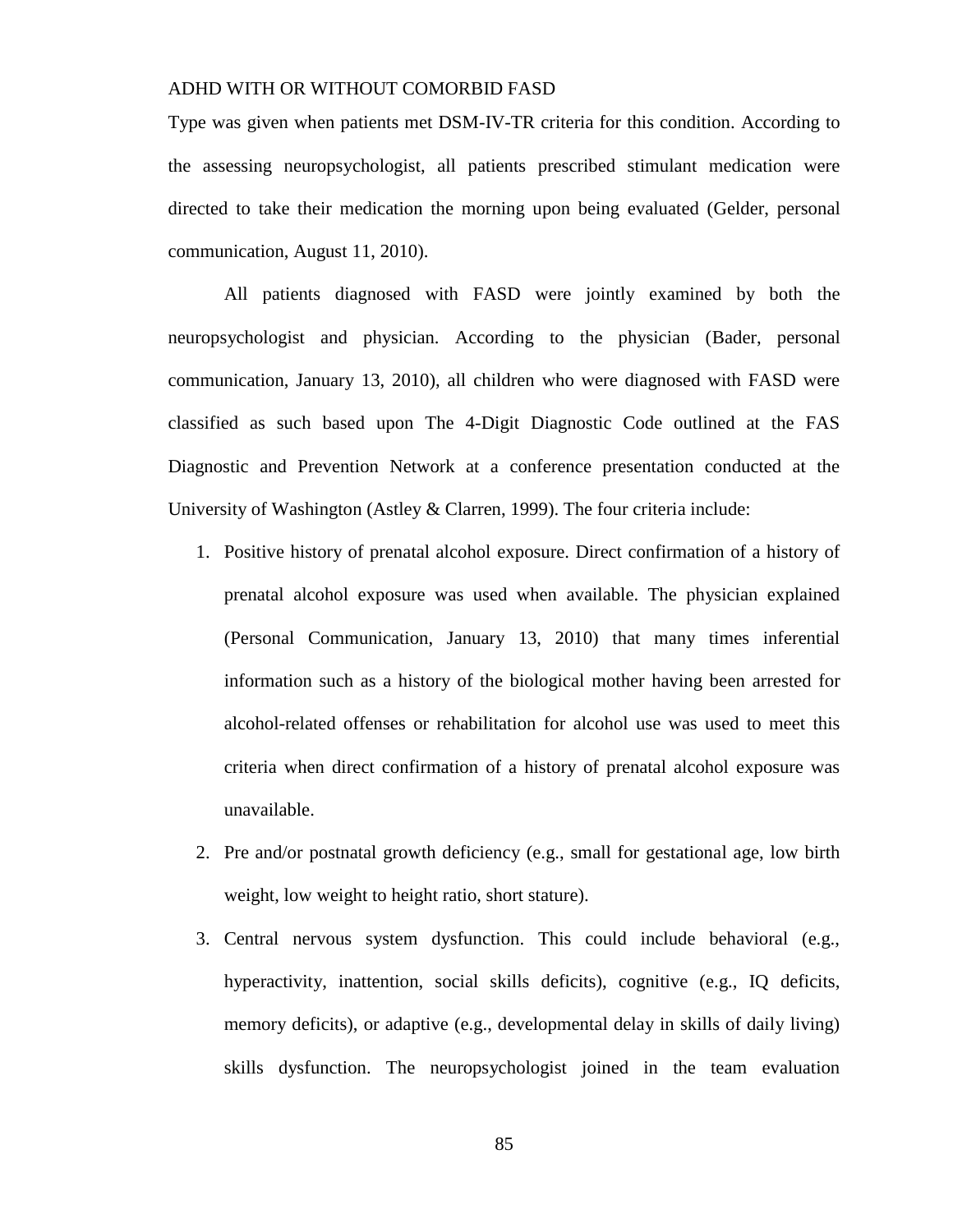procedures at this point to assess these particular deficits through valid and reliable psychological assessment procedures.

4. Physiological dysmorphology. The physician stringently examined craniofacial anomalies in each patient. Craniofacial anomalies that were examined included; microcephaly, epicanthal folds, flat midface, smooth or flattened philtrum, underdeveloped jaw, low nasal bridge, small eye openings, short nose, and thin upper lip.

For the purposes of this study, those children included under the diagnostic classification of ADHD/FASD must have met the first criteria of positive prenatal alcohol exposure plus at least one of the other three criteria. Therefore, those children diagnosed with 'Fetal Alcohol Syndrome' (those children who met all four criteria), 'Fetal Alcohol Spectrum Disorder' (children who met the first criteria plus any one of the other three criteria), 'Fetal Alcohol Effects' (a term previously used to describe children with FASD who did not have extensive symptomatology), and 'Alcohol-Related Neurodevelopmental Disorder' (another term previously used to describe children with a positive history of intrauterine alcohol exposure plus developmental delay) with comorbid ADHD were used in this study as the ADHD/FASD diagnostic group.

**Procedures.** All participants in this study were administered a comprehensive neuropsychological battery by a Ph.D. level clinical neuropsychologist consisting of the *Wechsler Intelligence Scale for Children – Fourth Edition* (WISC-IV; Wechsler, 2003) and the *Vineland Adaptive Behavior Scales* (Sparrow, Balla, & Cicchetti, 1984) among other neuropsychological measures using a flexible battery approach. Testing time for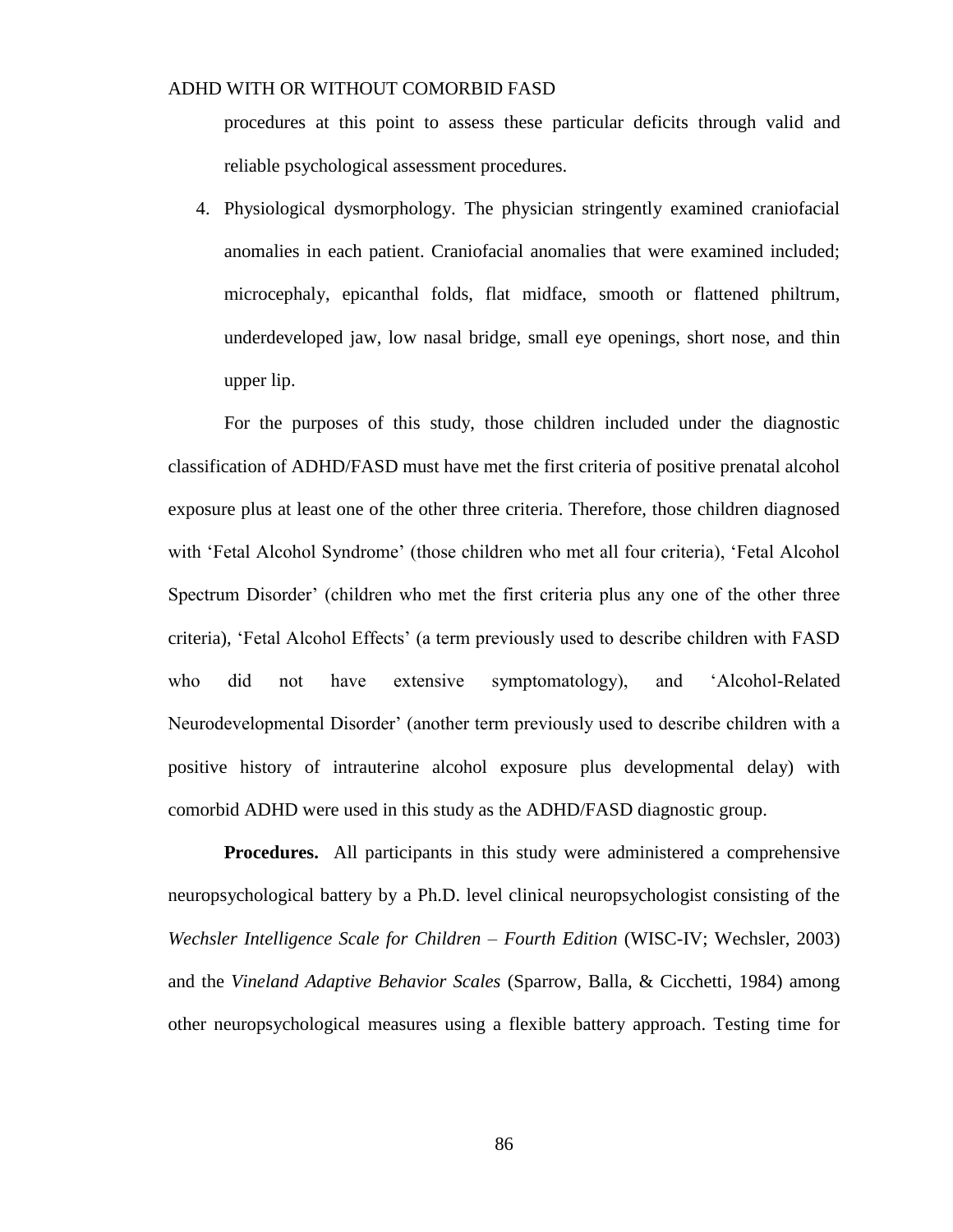each patient varied upon the amount of assessment that was deemed necessary by the clinical neuropsychologist administering the battery of tests.

The data gathered for these analyses used archival data from these neuropsychological assessments. Data was gathered by six Ph.D. students from Ball State University under the supervision of a Ball State University professor who obtained IRB approval for this study. The students collected data from October, 2008 until July, 2010. Data were collected on 449 patients. Overall, there were 70 boxes of patient records which included 3123 patient files. Data were collected on every patient, regardless of diagnosis, from October, 2008 until January, 2010. Beginning in January, 2010, a targeted search was conducted in which only those patients with either a diagnosis of ADHD or FASD were collected for data purposes. Overall, out of the potential 3123 patient files, there were 315 patient files entered into an SPSS 15.0 database. The patient files were concurrently entered into this database as data collection was conducted.

In these analyses only those patients diagnosed with FAS, FASD, ARND, and FAE along with comorbid ADHD will be used as part of the 'ADHD/FASD' group. Those diagnosed with ADHD without comorbid FAS, FASD, ARND, or FAE will be used for the 'ADHD' group.

#### **Instrumentation.**

*Wechsler Intelligence Scale for Children – Fourth Edition.* The *Wechsler Intelligence Scale for Children – Fourth Edition* (WISC-IV; Wechsler, 2003) is an individually administered clinical instrument used to assess the cognitive ability of children aged 6 years, 0 months through 16 years, 11 months. The WISC-IV is a valid and reliable measure of global cognitive functioning. The mean index score for the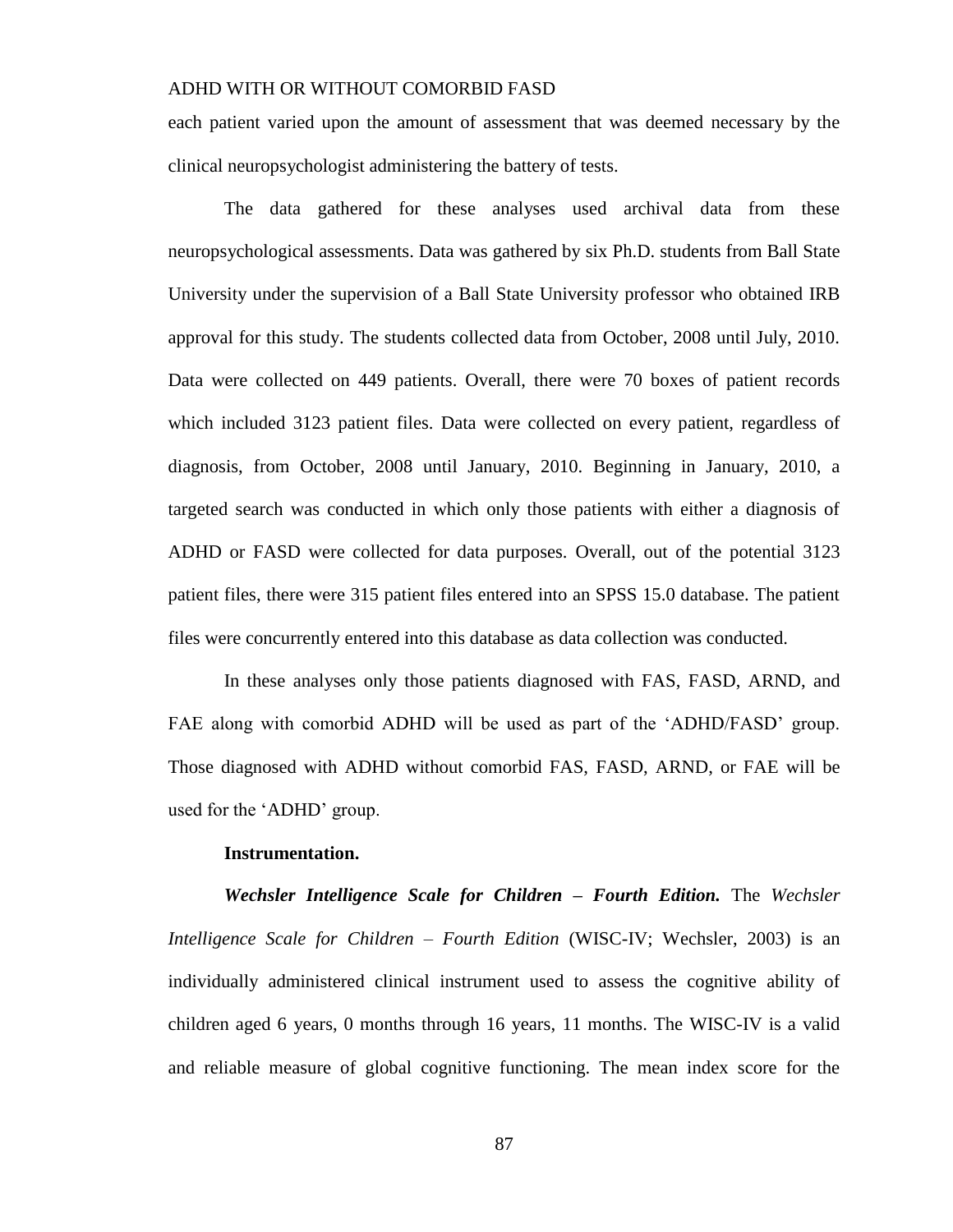WISC-IV is 100 with a standard deviation of 15; the mean subtest score is 10 with a standard deviation of 3.

The WISC-IV provides a measure of general intellectual functioning and four index scores. These index scores allow comparison of clusters of related abilities: Verbal Comprehension, Perceptual Reasoning, Working Memory, and Processing Speed. The WISC-IV has 10 core subtests and five supplemental subtests. Similarities, Vocabulary, and Comprehension are the three core subtests that comprise the Verbal Comprehension Index. The three core Perceptual Reasoning subtests are Block Design, Picture Concepts, and Matrix Reasoning. Digit Span and Letter-Number Sequencing are the two core Working Memory subtests. Coding and Symbol Search are the two core Processing Speed subtests (Wechsler, 2003b). The WISC-IV has been shown to have high validity index correlations with other measures of IQ including the *Wechsler Intelligence Scale for Children – Third Edition* (WISC-III; Wechsler, 1991). The correlations between composite scores from the WISC-IV and WISC-III ranged from .72 to .89 with overall FSIQ on each of these measures having a correlation of .89 (Wechsler, 2003b). Correlations between the WISC-IV composites and the *Wechsler Adult Intelligence Scales – Third Edition* (WAIS-III) composites ranged from .73 to .89 (Wechsler, 2003).

*Verbal Comprehension Index.* The WISC-IV Verbal Comprehension Index is a measure of verbal concept formation, verbal reasoning, and knowledge acquired from one's environment (Wechsler, 2003b). Tests of verbal comprehension include measures of vocabulary, verbal similarities, social reasoning and judgment, and fund of information (Quinlan, 2009). The Verbal Comprehension Index has an internal consistency overall average reliability of .94 (Wechsler, 2003b) using Fisher's z transformation. The average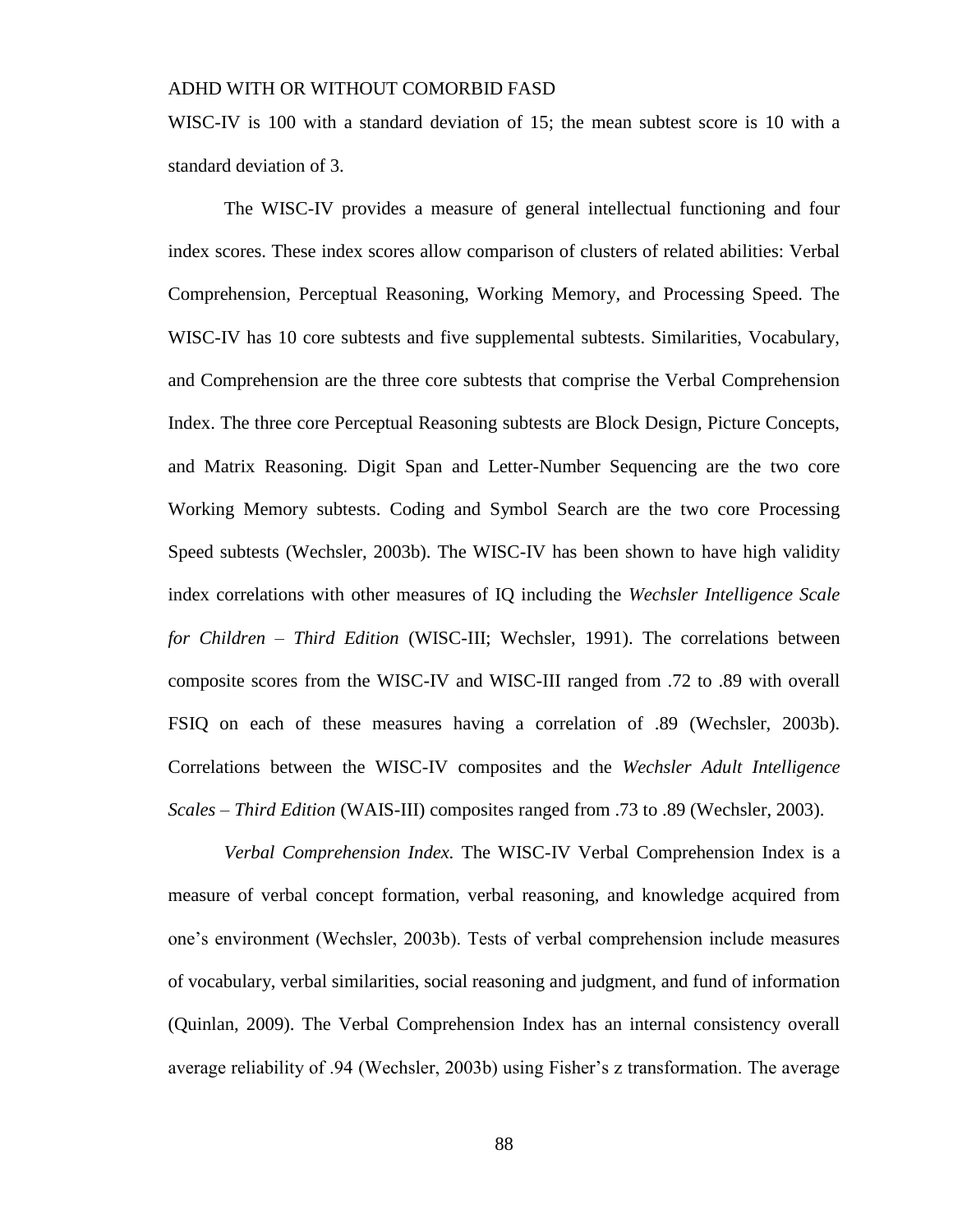corrected stability coefficient measures test-retest stability. Stability coefficients in the .90 range are excellent, those in the .80 range are good, and those stability coefficients in the .70 range are adequate (Wechsler, 2003b). The stability coefficient for the Verbal Comprehension Index is .89 (Wechsler, 2003b). The Verbal Comprehension Index has an internal validity inter-correlation index of .85 (Wechsler, 2003b) with the WISC-IV FSIQ.

*Similarities.* On the Similarities subtest the child is presented two words that represent common objects or concepts and describes how they are similar; this test is designed to measure verbal reasoning and concept formation (Wechsler, 2003b). The Similarities subtest assesses the ability to identify conceptual relations between concepts, a skill not specifically taught, and thus somewhat less influenced by quality of education and cultural background (Quinlan, 2009). The Similarities subtest has an internal consistency overall average reliability of .86 (Wechsler, 2003b) using Fisher's z transformation. The stability coefficient for the Similarities subtest is .81 (Wechsler, 2003b). The Similarities subtest has an internal validity inter-correlation index of .89 (Wechsler, 2003b) with the WISC-IV Verbal Comprehension Index.

*Vocabulary.* The Vocabulary subtest has two sections; the first has the examiner present the child with pictures which the child is asked to name, the second part of the subtest has the child provide definitions for words that the examiner reads out loud. Vocabulary is designed to measure a child's word knowledge and verbal concept formation; it also measures a child's fund of knowledge, learning ability, long-term memory, and degree of language development (Wechsler, 2003b). Measures of vocabulary assess the breadth and precision of word knowledge and facility with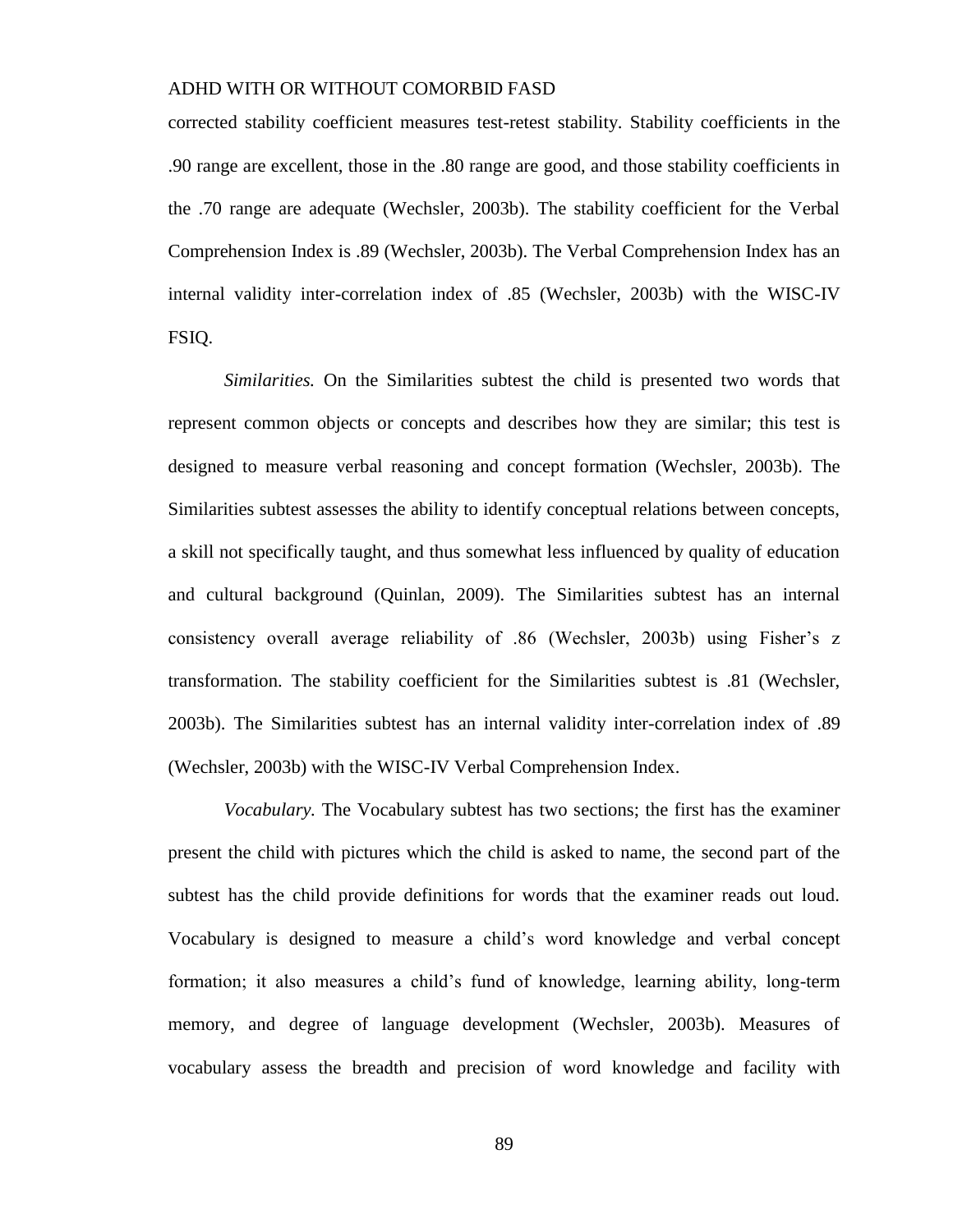expressive language (Quinlan, 2009). The Vocabulary subtest has an internal consistency overall average reliability of .89 (Wechsler, 2003b) using Fisher's z transformation. The stability coefficient for the Vocabulary subtest is .92 (Wechsler, 2003b). The Vocabulary subtest has an internal validity inter-correlation index of .91 (Wechsler, 2003b) with the WISC-IV Verbal Comprehension Index.

*Comprehension.* Comprehension tasks require the child to answer questions based on their understanding of general principles and social situations (Wechsler, 2003b). The Comprehension subtest is designed to measure verbal reasoning and conceptualization, verbal comprehension and expression, the ability to evaluate and use past experience, and the ability to demonstrate practical information (Wechsler, 2003b). The Comprehension subtest assesses the understanding of and ability to express social conventions, expectations, and societal structures (Quinlan, 2009). The Comprehension subtest has an internal consistency overall average reliability of .81 (Wechsler, 2003b) using Fisher's z transformation. The stability coefficient for the Comprehension subtest is .82 (Wechsler, 2003b). The Comprehension subtest has an internal validity inter-correlation index of .86 (Wechsler, 2003b) with the WISC-IV Verbal Comprehension Index.

*Information.* Information is a subtest in which the child answers questions that address a broad range of general knowledge topics. This subtest is designed to measure a child's ability to acquire, retain, and retrieve general factual knowledge (Wechsler, 2003b). The Information subtest assesses a broad range of information that reflects broad cultural exposure and the ability to accumulate and recall information (Quinlan, 2009). The Information subtest has an internal consistency overall average reliability of .86 (Wechsler, 2003b) using Fisher's z transformation. The stability coefficient for the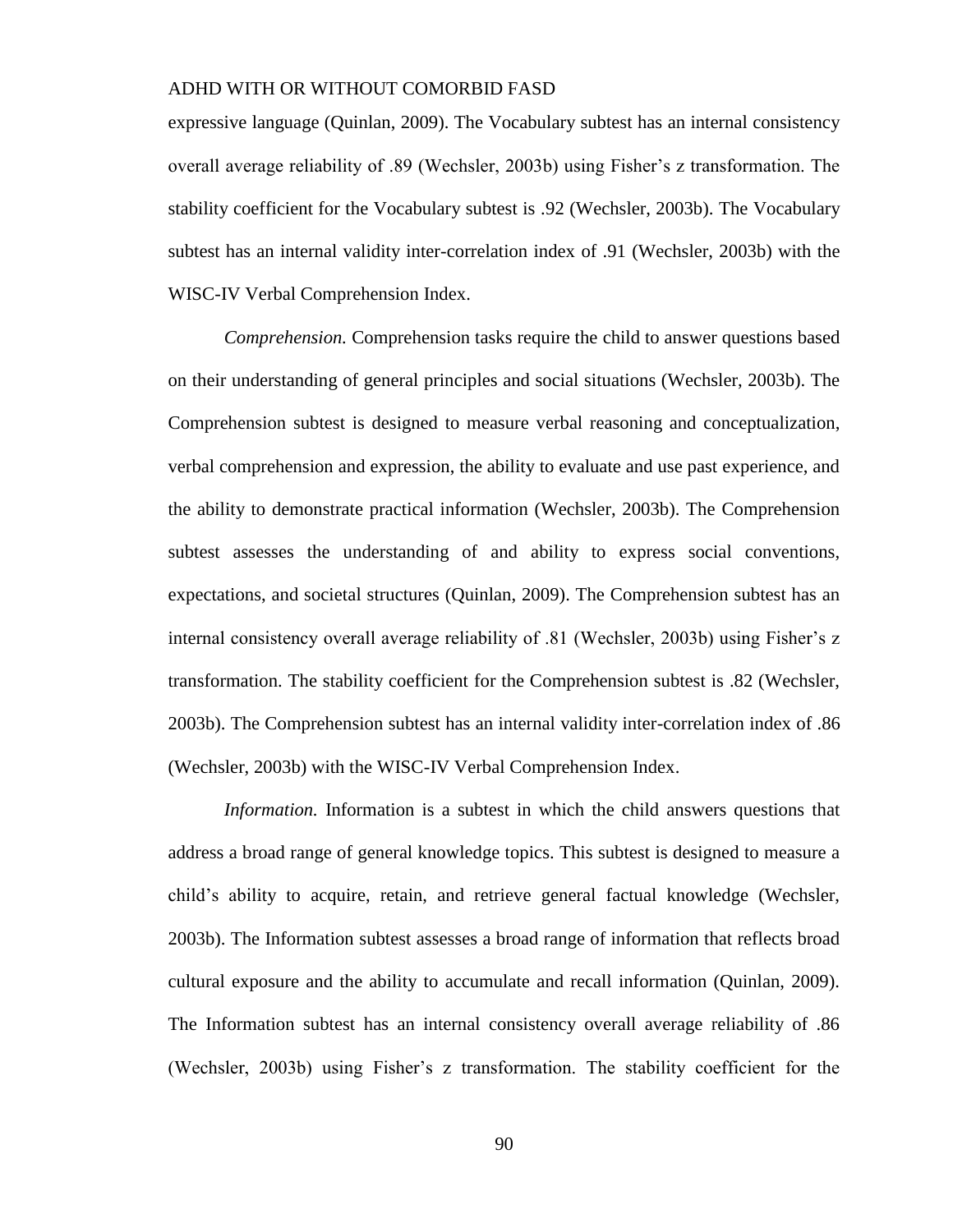Information subtest is .89 (Wechsler, 2003b). The Information subtest has an internal validity inter-correlation index of .77 (Wechsler, 2003b) with the WISC-IV Verbal Comprehension Index.

*Word Reasoning.* Word Reasoning is a subtest that has the child identify a common concept being described in a series of clues. This task measures verbal comprehension, analogical and general reasoning ability, verbal abstraction, domain knowledge, and the ability to integrate and synthesize different types of information, and generate alternative concepts (Wechsler, 2003b). The Word Reasoning subtest involves the child guessing an object from one or two descriptive cues (Quinlan, 2009). The Word Reasoning subtest has an internal consistency overall average reliability of .80 (Wechsler, 2003b) using Fisher's z transformation. The stability coefficient for the Word Reasoning subtest is .82 (Wechsler, 2003b). The Word Reasoning subtest has an internal validity inter-correlation index of .70 (Wechsler, 2003b) with the WISC-IV Verbal Comprehension Index.

*Perceptual Reasoning Index*. The Perceptual Reasoning Index (PRI) summarizes functioning on tasks with perceptual processing, analysis, and synthesis. The PRI is a measure of perceptual and fluid reasoning, spatial processing, and visual-motor integration (Wechsler, 2003b). The PRI has an internal consistency overall average reliability of .92 (Wechsler, 2003b) using Fisher's z transformation. The stability coefficient for the PRI is .89 (Wechsler, 2003b). The Perceptual Reasoning Index has an internal validity inter-correlation index of .86 (Wechsler, 2003b) with the WISC-IV FSIQ.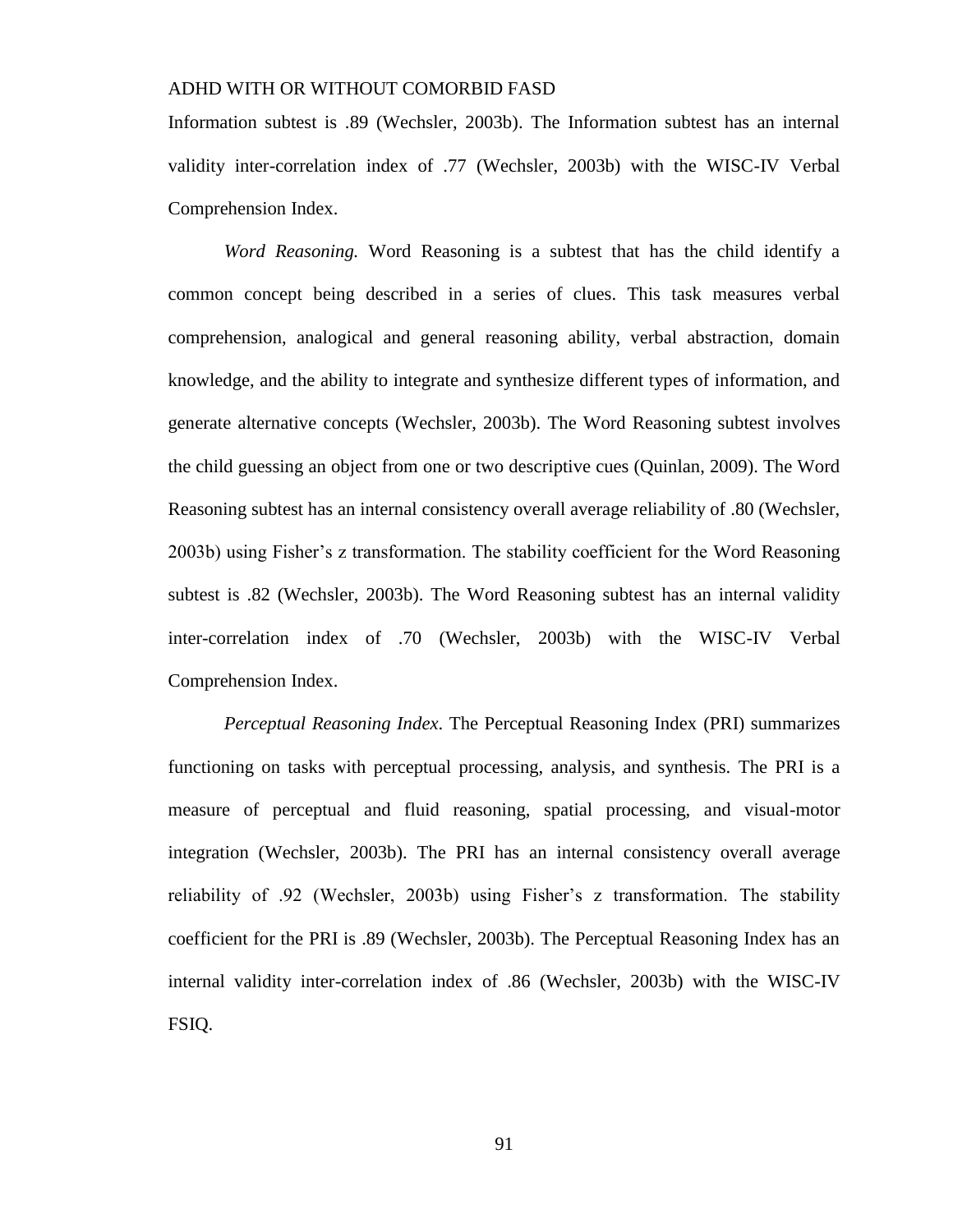*Block Design.* All items on the Block Design subtest have the child view a constructed model or a picture in the stimulus book, and use all white, all red, and redand-white blocks to re-create the design within a specified amount of time. Block Design is intended to measure the ability to analyze and synthesize abstract visual stimuli (Wechsler, 2003b); it also involves nonverbal concept formation, visual perception and organization, simultaneous processing, visual-motor coordination, learning, and the ability to separate figure and ground in visual stimuli (Cooper, 1995; Groth-Marnat, 1997; Kaufman, 1994, Sattler, 2001; Wechsler, 2003b). The Block Design subtest has an internal consistency overall average reliability of .86 (Wechsler, 2003b) using Fisher's z transformation. The stability coefficient for the Block Design subtest is .82 (Wechsler, 2003b). The Block Design subtest has an internal validity inter-correlation index of .81 (Wechsler, 2003b) with the WISC-IV Perceptual Reasoning Index.

*Picture Concepts.* For each item on the Picture Concepts subtest the child is presented with two or three rows of pictures and chooses one picture from each row to form a group with a common characteristic (Wechsler, 2003b). This subtest is designed to measure abstract categorical reasoning (Wechsler, 2003b). The Picture Concepts subtest has an internal consistency overall average reliability of .82 (Wechsler, 2003b) using Fisher's z transformation. The stability coefficient for the Picture Concepts subtest is .76 (Wechsler, 2003b). The Picture Concepts subtest has an internal validity intercorrelation index of .77 (Wechsler, 2003b) with the WISC-IV PRI.

*Matrix Reasoning.* Matrix Reasoning requires the child to identify models and series in a set of complex visual patterns and to identify what pattern is needed to complete the stimulus (Quinlan, 2009). Matrix Reasoning tasks are good measures of

92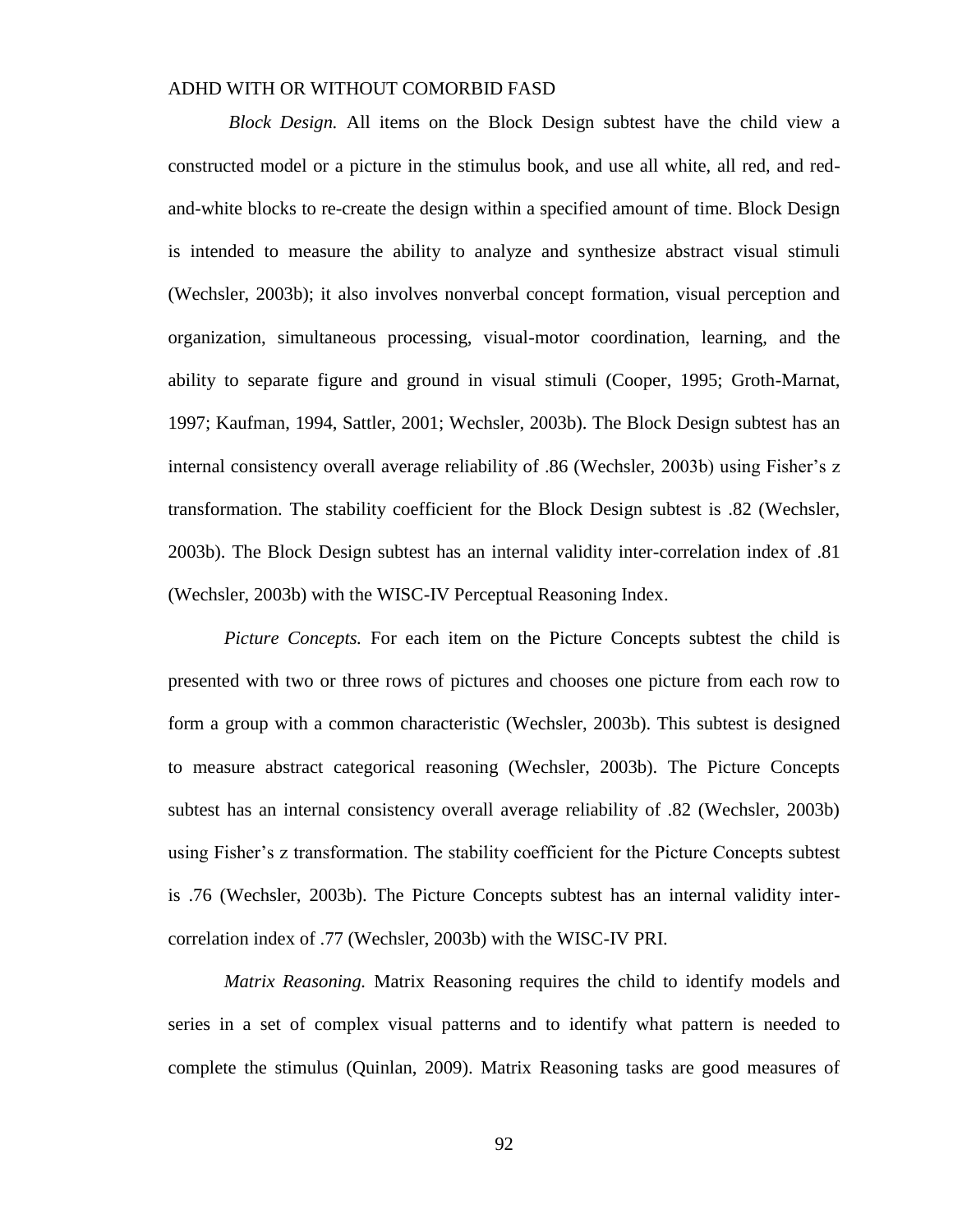fluid intelligence, are relatively culture-fair and language-free, and do not require hand manipulation (Wechsler, 2003b). The Matrix Reasoning subtest has an internal consistency overall average reliability of .89 (Wechsler, 2003b) using Fisher's z transformation. The stability coefficient for the Matrix Reasoning subtest is .85 (Wechsler, 2003b). The Matrix Reasoning subtest has an internal validity intercorrelation index of .84 (Wechsler, 2003b) with the WISC-IV PRI.

*Picture Completion.* All items on the Picture Completion subtest require the child to view a picture and then point to or name the important part missing within a specified time limit (Wechsler, 2003b). This subtest is designed to measure visual perception and organization, concentration, and visual recognition of essential details of objects (Cooper, 1995; Kaufman, 1994; Sattler, 2001; Wechsler, 2003b). Picture Completion requires the identification of missing details in pictures, a skill that is sometimes undercut by impulsivity in children with ADHD (Quinlan, 2009). The Picture Completion subtest has an internal consistency overall average reliability of .86 (Wechsler, 2003b) using Fisher's z transformation. The stability coefficient for the Picture Completion subtest is .84 (Wechsler, 2003b). The Picture Completion subtest has an internal validity intercorrelation index of .57 (Wechsler, 2003b) with the WISC-IV PRI.

*Working Memory Index.* Working memory is guided by the frontal lobes, and is a component of executive functioning (Papolos & Papolos, 2002). Working Memory tasks from the Working Memory Index (WMI) require the ability to temporarily retain information in memory, perform some operation or manipulation with that information, and produce a result (Wechsler, 2003b). The WMI has an internal consistency overall average reliability of .92 (Wechsler, 2003b) using Fisher's z transformation. The stability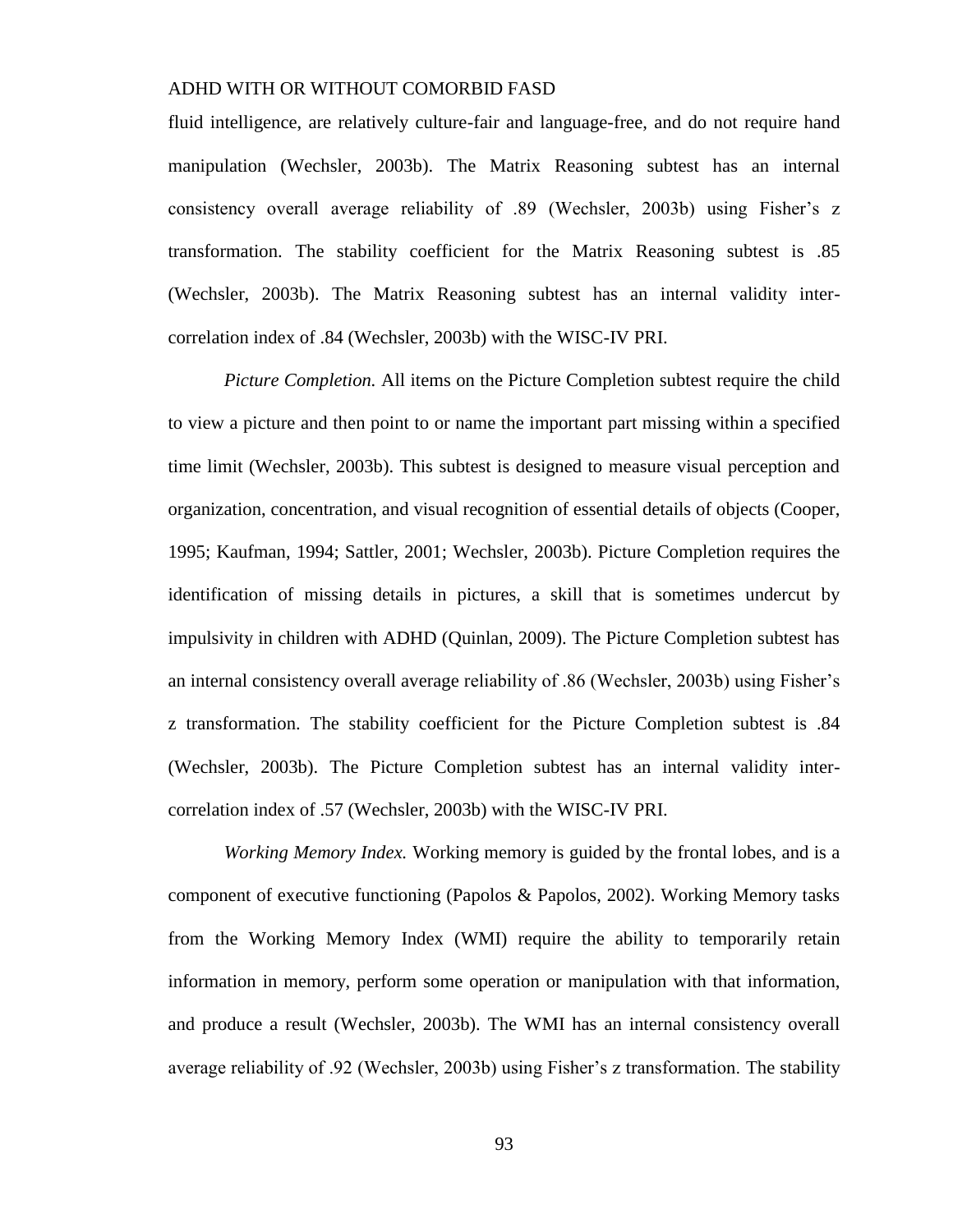coefficient for the WMI is .89 (Wechsler, 2003b). The WMI has an internal validity intercorrelation index of .76 (Wechsler, 2003b) with the WISC-IV FSIQ.

*Digit Span.* The Digit Span subtest has two parts in which the examiner requires the child to repeat a series of digits that are read aloud. The first part entails the examiner to read a series of numbers ranging in length from 2 to 9 digits. The child is required to repeat those numbers back to the examiner in the same sequence. The second part of this subtest requires the child to repeat the series of numbers in reverse sequence. Digit Span is primarily a measure of the child's short-term sequential auditory memory and attention (Sattler, 2001). In addition, the subtest assesses a child's ability to retain several elements that have no logical relationship with one another, manipulate that information, and repeat it back in a sequentially correct order; therefore, requiring working memory. The Digit Span subtest has an internal consistency overall average reliability of .87 (Wechsler, 2003b) using Fisher's z transformation. The stability coefficient for the Digit Span subtest is .83 (Wechsler, 2003b). The Digit Span subtest has an internal validity inter-correlation index of .86 (Wechsler, 2003b) with the WISC-IV WMI.

*Letter-Number Sequencing.* Letter-Number Sequencing requires the child to sequentially order a series of numbers and letters that are orally presented in a specified random order (Sattler, 2001). The Letter-Number Sequencing subtest involves attention, information processing, and it also highly emphasizes working memory. The Letter-Number Sequencing subtest is a challenging working memory task (Quinlan, 2009). The Letter-Number Sequencing task requires the sequential manipulation of not only letters but also numbers, requiring a more effortful processing of the information being presented. The Letter-Number Sequencing subtest has an internal consistency overall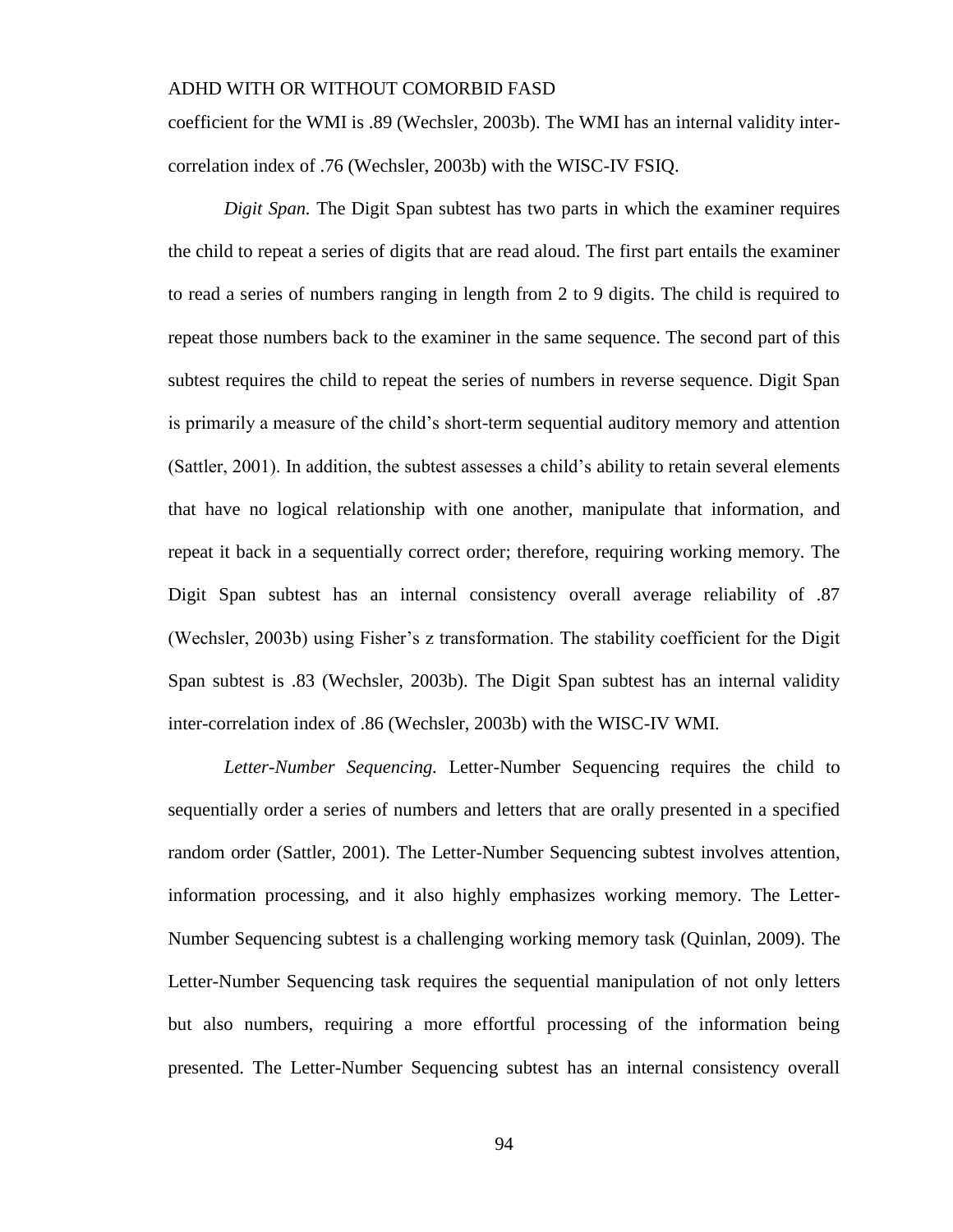average reliability of .90 (Wechsler, 2003b) using Fisher's z transformation. The stability coefficient for the Letter-Number Sequencing subtest is .83 (Wechsler, 2003b). The Letter-Number Sequencing subtest has an internal validity inter-correlation index of .86 (Wechsler, 2003b) with the WISC-IV WMI.

*Arithmetic.* The Arithmetic subtest requires the examinee to answer simple to complex problems involving arithmetic concepts and numerical reasoning (Sattler, 2001). The Arithmetic subtest requires the use of concentration and attention in conjunction with knowledge of numerical operations and holding information in working memory (Sattler, 2001). When Arithmetic problems involve more than one calculation step, the subtest can be substantially affected by problems of focus and concentration (Quinlan, 2009). The Arithmetic subtest has an internal consistency overall average reliability of .88 (Wechsler, 2003b) using Fisher's z transformation. The stability coefficient for the Arithmetic subtest is .79 (Wechsler, 2003b). The Arithmetic subtest has an internal validity inter-correlation index of .57 (Wechsler, 2003b) with the WISC-IV Working Memory Index.

*Processing Speed Index.* The Processing Speed Index (PSI) provides a measure of the child's ability to quickly and correctly scan, sequence, or discriminate simple visual information (Wechsler, 2003b). The subtests comprising the PSI are work output measures. These subtests are multi-faceted; involving visual, spatial, motor, and sequencing abilities. Speeded tests such as those on the PSI are vulnerable to numerous influences, both from functional and neurological sources. The PSI has an internal consistency overall average reliability of .88 (Wechsler, 2003b) using Fisher's z transformation. The stability coefficient for the PSI is .86 (Wechsler, 2003b). The PSI has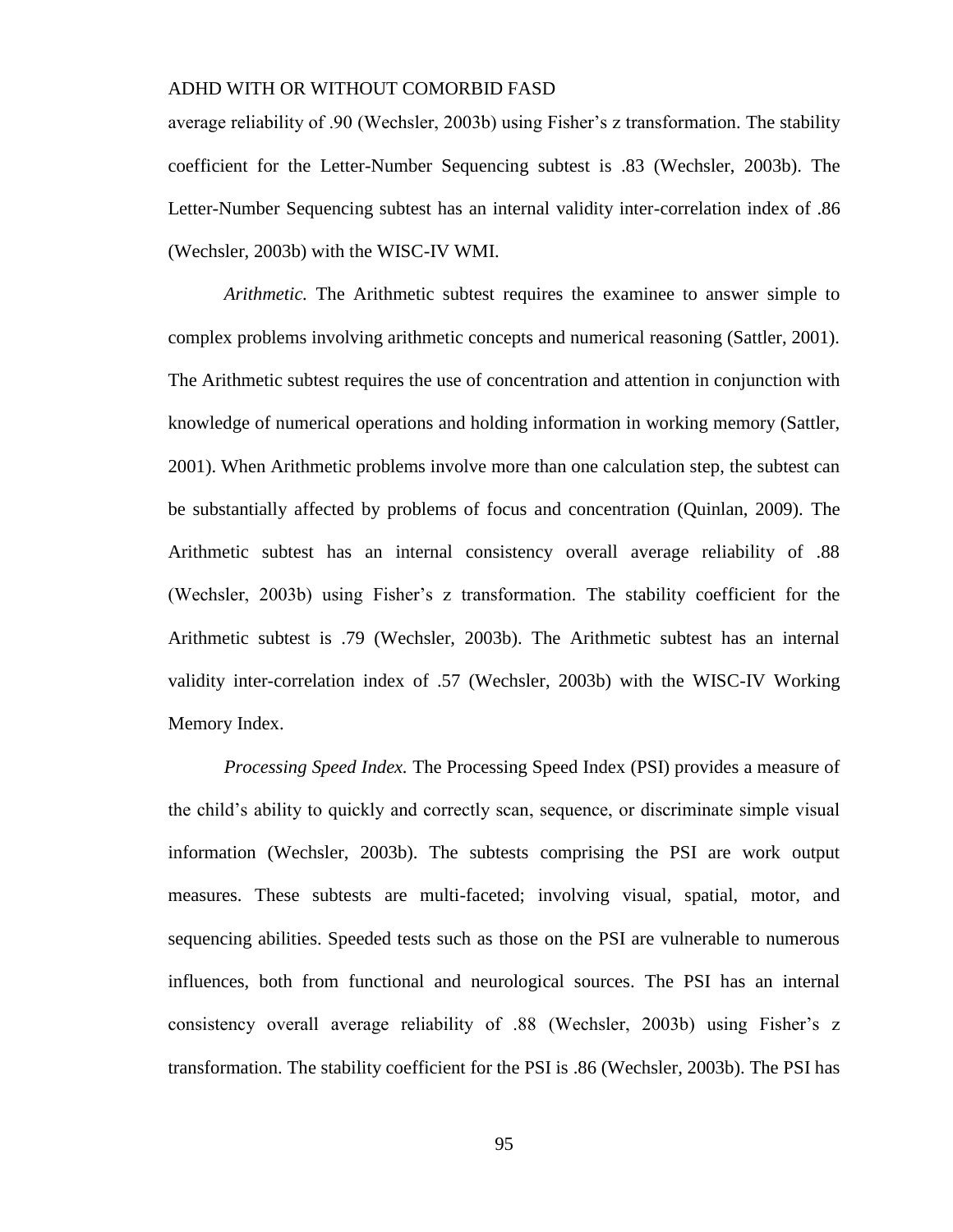an internal validity inter-correlation index of .70 (Wechsler, 2003b) with the WISC-IV FSIQ.

*Coding.* The Coding subtest requires that the examinee copy symbols paired together with other unrelated symbols. A child is assessed on the Coding subtest on one of two tests depending on their age. The Coding task either has a set of shapes or a set of numbers from 1 to 9 associated with one unrelated symbol. The child is given a specific amount of time to correctly pair each shape or number with its corresponding symbol. Coding assesses the child's ability to learn an unfamiliar task, and it involves speed and accuracy of visual-motor coordination, speed of mental operation (processing speed), attentional skills, visual acuity, visual scanning and tracking (repeated visual scanning between the code key and answer spaces), short-term memory for new learning (pairedassociate learning of an unfamiliar code), cognitive flexibility (in shifting rapidly from one pair to another), handwriting speed, and possibly motivation (Sattler, 2001). The Coding subtest has an internal consistency overall average reliability of .85 (Wechsler, 2003b) using Fisher's z transformation. The stability coefficient for the Coding subtest is .84 (Wechsler, 2003b). The Coding subtest has an internal validity inter-correlation index of .88 (Wechsler, 2003b) with the WISC-IV PSI.

*Symbol Search.* Symbol Search is a test in which the examinee scans a list of shapes and then decides whether those particular shapes are present in a second presented list of shapes. This task involves perceptual discrimination, speed and accuracy, attention and concentration, short-term memory, and cognitive flexibility (in shifting rapidly from one array to the next; Sattler, 2001). The Symbol Search subtest assesses speed, but with reduced requirements for visuomotor coordination (Quinlan, 2009). The Symbol Search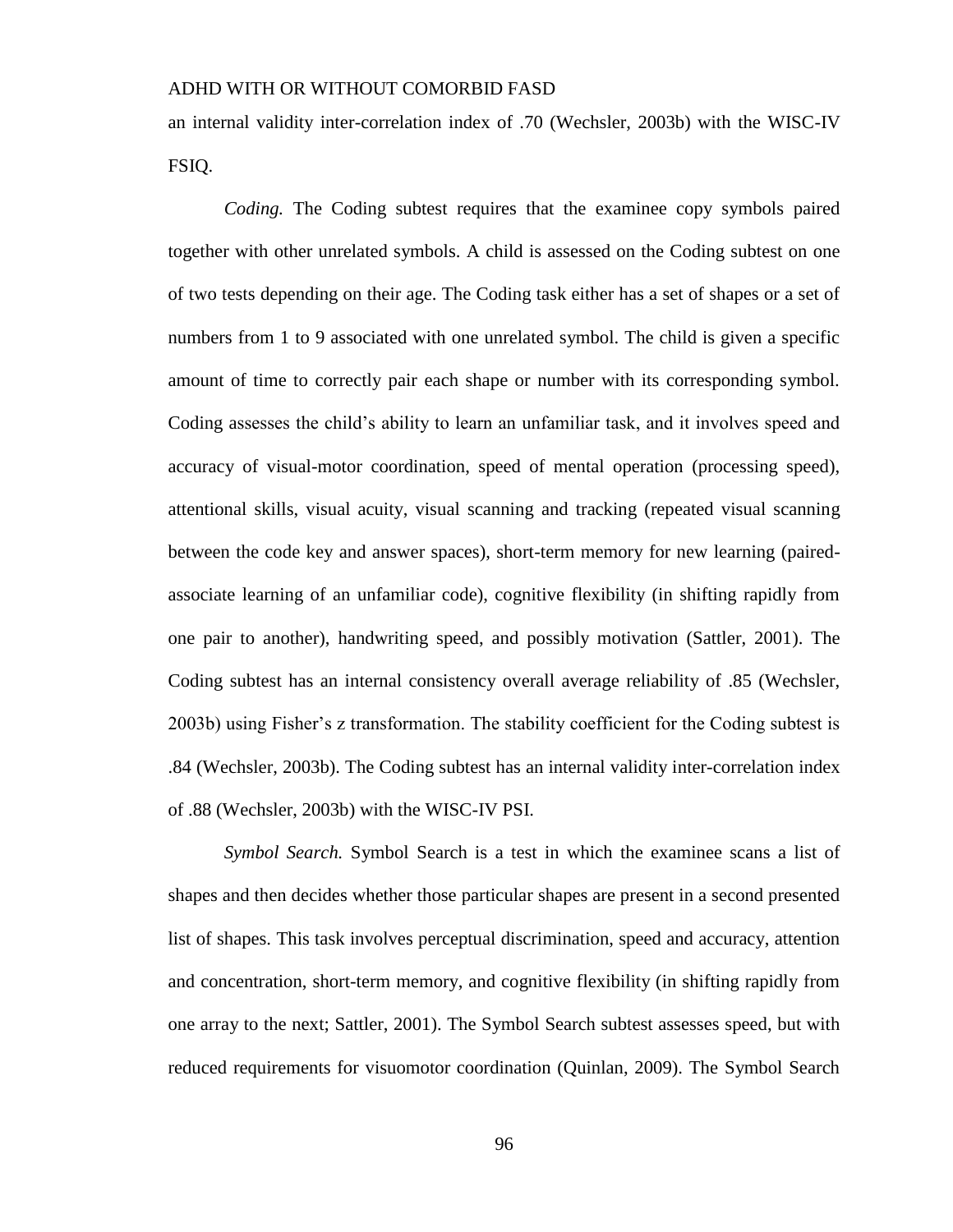subtest has an internal consistency overall average reliability of .79 (Wechsler, 2003b) using Fisher's z transformation. The stability coefficient for the Symbol Search subtest is .80 (Wechsler, 2003b). The Symbol Search subtest has an internal validity intercorrelation index of .87 (Wechsler, 2003b) with the WISC-IV PSI.

*Cancellation.* The Cancellation subtest requires the examinee to scan a structured and then an unstructured array of pictures and mark out certain pre-arranged pictures within a certain amount of time. Cancellation assesses processing speed, vigilance, visual selective attention, and visual neglect (Bate et al., 2001). The Cancellation subtest has an internal consistency overall average reliability of .79 (Wechsler, 2003b) using Fisher's z transformation. The stability coefficient for the Cancellation subtest is .79 (Wechsler, 2003b). The Cancellation subtest has an internal validity inter-correlation index of .41 (Wechsler, 2003b) with the WISC-IV PSI. *Vineland Adaptive Behavior Scales*

The *Vineland Adaptive Behavior Scales* (VABS; Sparrow, Balla, & Cicchetti, 1984) is an individually administered measure of adaptive functioning. Each question from the VABS is rated on a Likert-type scale using; 2 (usually), 1 (sometimes or partially), 0 (never), or DK (Don't Know). The mean score for each composite is 100 with a standard deviation of 15. The Vineland consists of four broad domains including Communication, Daily Living Skills, Socialization, and Motor Skills. This form also includes a Maladaptive Behavior Domain that assesses overall problem behaviors. The mean score for each composite is 100 with a standard deviation of 15.

The content validity of the VABS is supported by the thorough procedures used in the original development of the items which included national standardization procedures, a thorough review of other adaptive behavior scales, and literature searches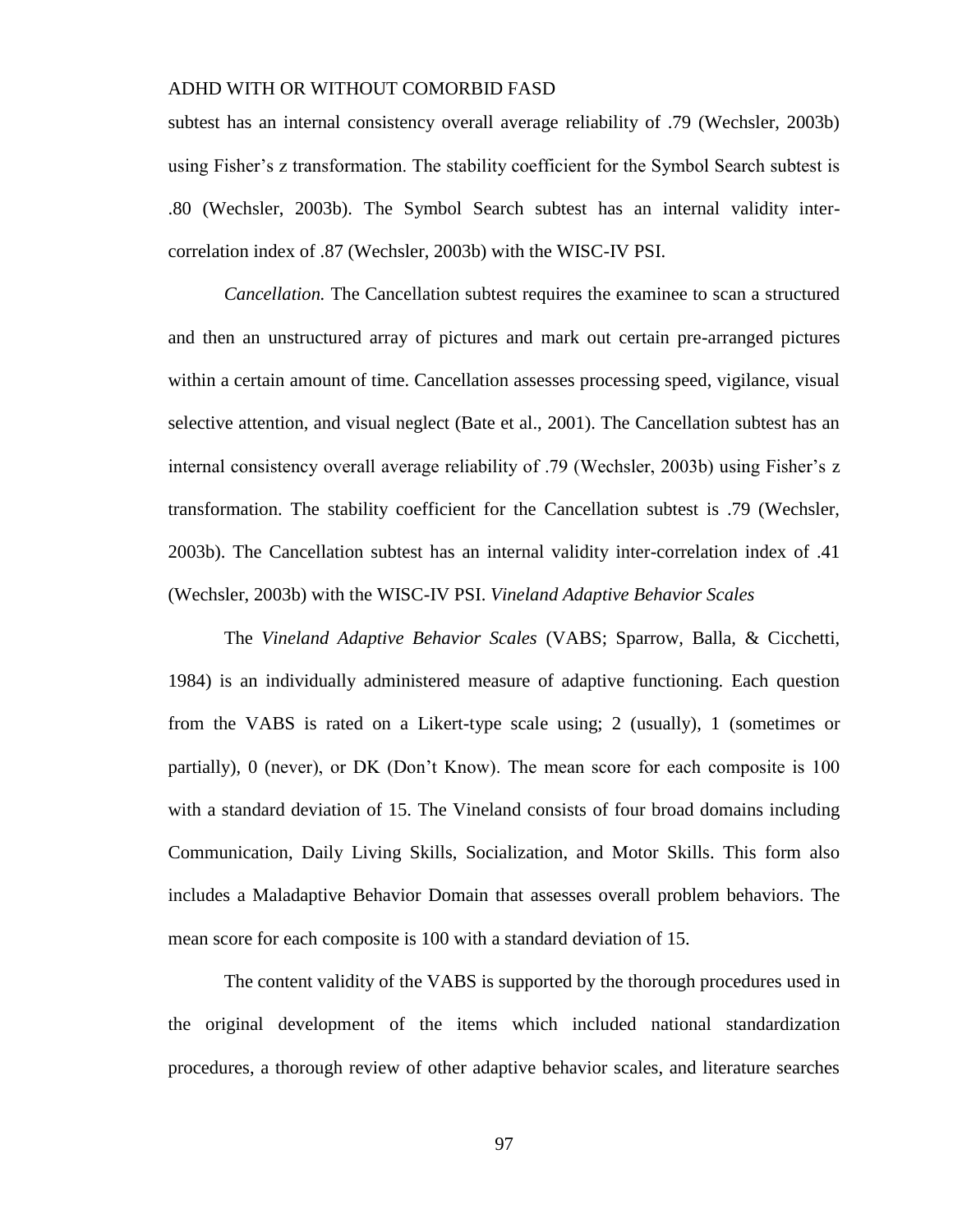conducted on adaptive behavior (Sparrow, Balla, & Cicchetti, 1984b). Criterion-related validity is high between the VABS and other adaptive behavior scales. For instance, the VABS was compared with the *Revised Vineland* and the *Vineland Social Maturity Scale*; validity indices were .55 on measures of criterion-related validity for each of these measures (Sparrow, Balla, & Cicchetti, 1984b). The VABS was also compared with intelligence tests to assess criterion-related validity. The correlations between the VABS and the *Kaufman Assessment Battery for Children* (K-ABC; Kaufman & Kaufman, 1983) ranged from .08 to .52 with most correlations being below .20 (Sparrow, Balla, & Cicchetti, 1984b) suggesting that the VABS assesses a construct independent of intellectual functioning.

*Communication Domain.* The Communication Domain assesses Receptive, Expressive, and Written Communication. Measures of split-half reliability aimed at assessing the internal validity of the Communication Domain have a median of .89 (Sparrow, Balla, & Cicchetti, 1984b) indicating good internal reliability. Test-retest reliability coefficients for the Communication Domain were .99 (Sparrow, Balla, & Cicchetti, 1984b).

*Receptive.* The Receptive Communication Domain assesses how the child listens and pays attention, and what he or she understands (Sparrow, Cicchetti, & Balla, 2005). Examples of questions on the Receptive Communication Domain include; "Listens to instructions," and "Responds to his or her name (for example, turns toward speaker, smiles, etc.)." Measures of split-half reliability for the Receptive Communication Domain were .75 across all age samples (Sparrow, Balla, & Cicchetti, 1984b).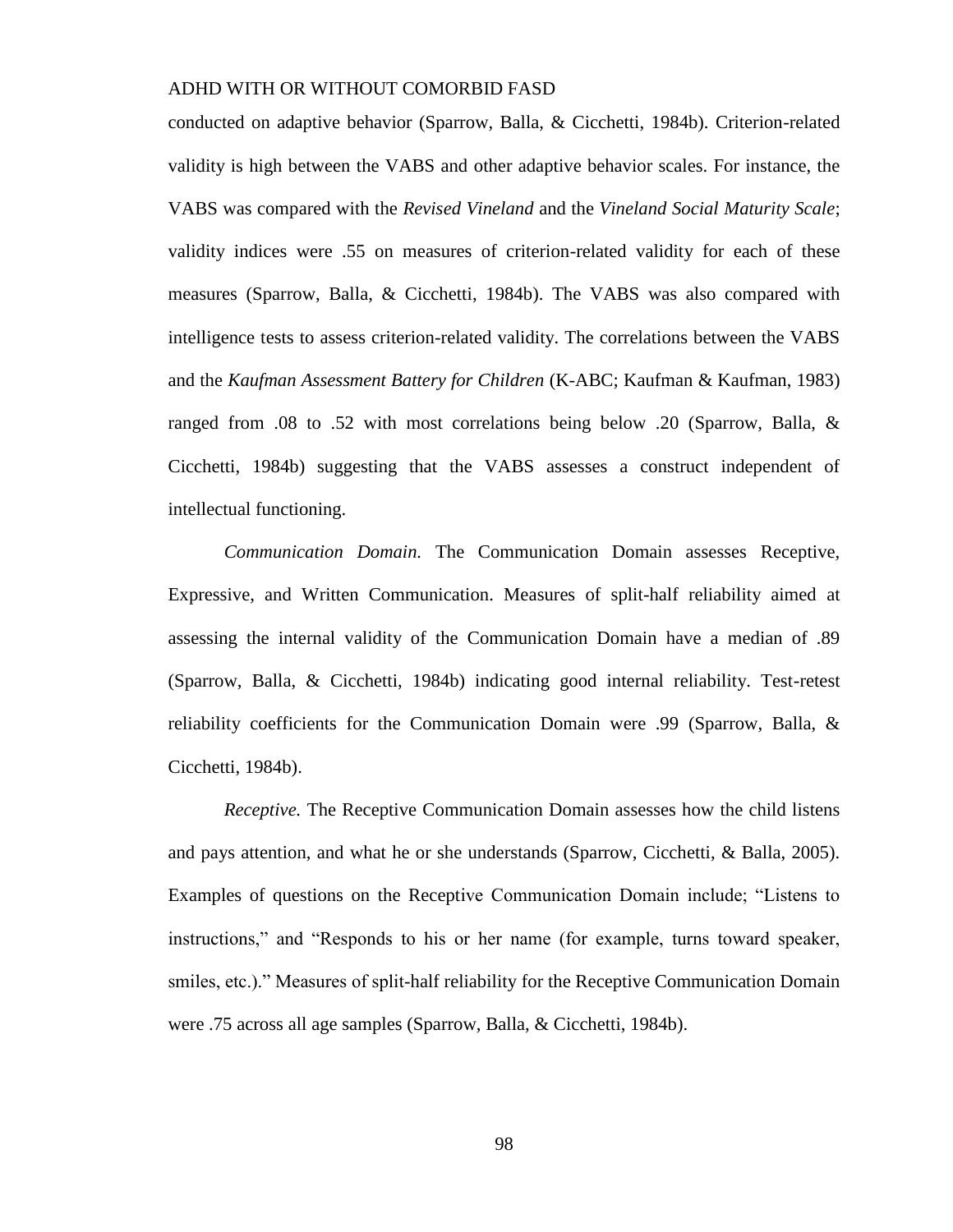*Expressive.* The Expressive Communication Domain assesses expressive language, and how the child uses words and sentences to gather and provide information (Sparrow, Cicchetti, & Balla, 2005). Examples of questions on the Expressive Communication Domain include, "Points to objects he or she wants that are out of reach," and "Uses phrases with a noun and a verb." Measures of split-half reliability for the Expressive Communication Domain were .75 across all age samples (Sparrow, Balla, & Cicchetti, 1984b).

*Written.* The Written Communication Domain assesses what the individual understands about how letters make words, and what he or she reads and writes (Sparrow, Cicchetti, & Balla, 2005). Examples of Written Communication Domain questions include, "Recognizes own name in printed form," and "Prints or writes own first and last name from memory." Measures of split-half reliability for the Written Communication Domain were .84 across all age samples (Sparrow, Balla, & Cicchetti, 1984b).

*Daily Living Skills Domain.* The Daily Living Skills Domain assesses Personal, Domestic, and Community living skills. Split-half reliability indexes for the Daily Living Skills Domain were .90 (Sparrow, Balla, & Cicchetti, 1984b) indicating good reliability across all age ranges. Test-retest reliability coefficients for the Daily Living Skills domain were .99 (Sparrow, Balla, & Cicchetti, 1984b).

*Personal.* The Personal Daily Living Skills Domain assesses how the child eats, dresses, and practices personal hygiene (Sparrow, Cicchetti, & Balla, 2005). Examples of questions from the Personal Daily Living Skills Domain include, "Asks to use toilet," and "Washes and dries hair." Split-half reliability for the Personal Daily Living Skills Domain were .69 across all age samples (Sparrow, Balla, & Cicchetti, 1984b).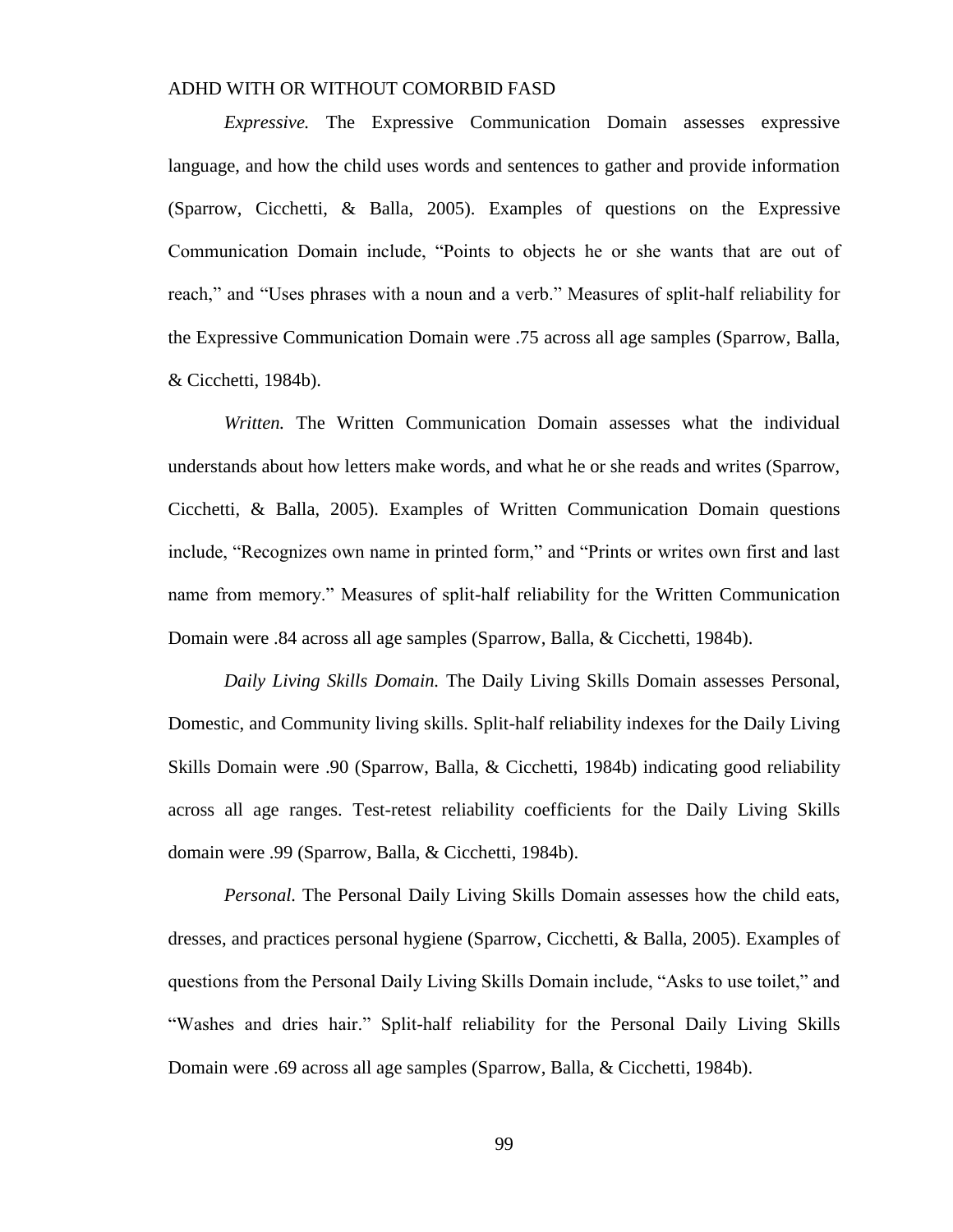*Domestic.* The Domestic Domain assesses what household chores the individual performs (Sparrow, Cicchetti, & Balla, 2005). Examples of questions from the Domestic Daily Living Skills Domain include, "Is careful around hot objects," and "Plans and prepares main meal of the day." Split-half reliability for the Domestic Daily Living Skills Domain were .78 across all age samples (Sparrow, Balla, & Cicchetti, 1984b).

*Community.* The Community Domain assesses how the individual uses time, money, the telephone, the computer, and assesses potential job skills (Sparrow, Cicchetti, & Balla, 2005). Examples of questions from the Community Daily Living Skills Domain include, "Talks to familiar person on the telephone," and "Looks both ways when crossing the street." Split-half reliability for the Community Daily Living Skills Domain were .78 across all age samples (Sparrow, Balla, & Cicchetti, 1984b).

*Socialization Domain.* The Socialization Domain assesses Interpersonal Relationships, Play and Leisure Time, and Coping Skills. Split-Half reliability indexes were .86 across all age samples for the Socialization Domain (Sparrow, Balla, & Cicchetti, 1984b). Test-retest reliability coefficients for the Socialization Domain were .98 (Sparrow, Balla, & Cicchetti, 1984b).

*Interpersonal Relationships.* The Interpersonal Relationships composite is composed of questions that assess how an individual interacts with others (Sparrow, Cicchetti, & Balla, 2005). This composite consists of questions ranging from "Demonstrates friendship-seeking behavior with others the same age," to "Has best friend or shows preference for certain friends (of either sex) over others." Split-half reliability for the Interpersonal Relationships Socialization composite is .74 across all age ranges (Sparrow, Balla, & Cicchetti, 1984b).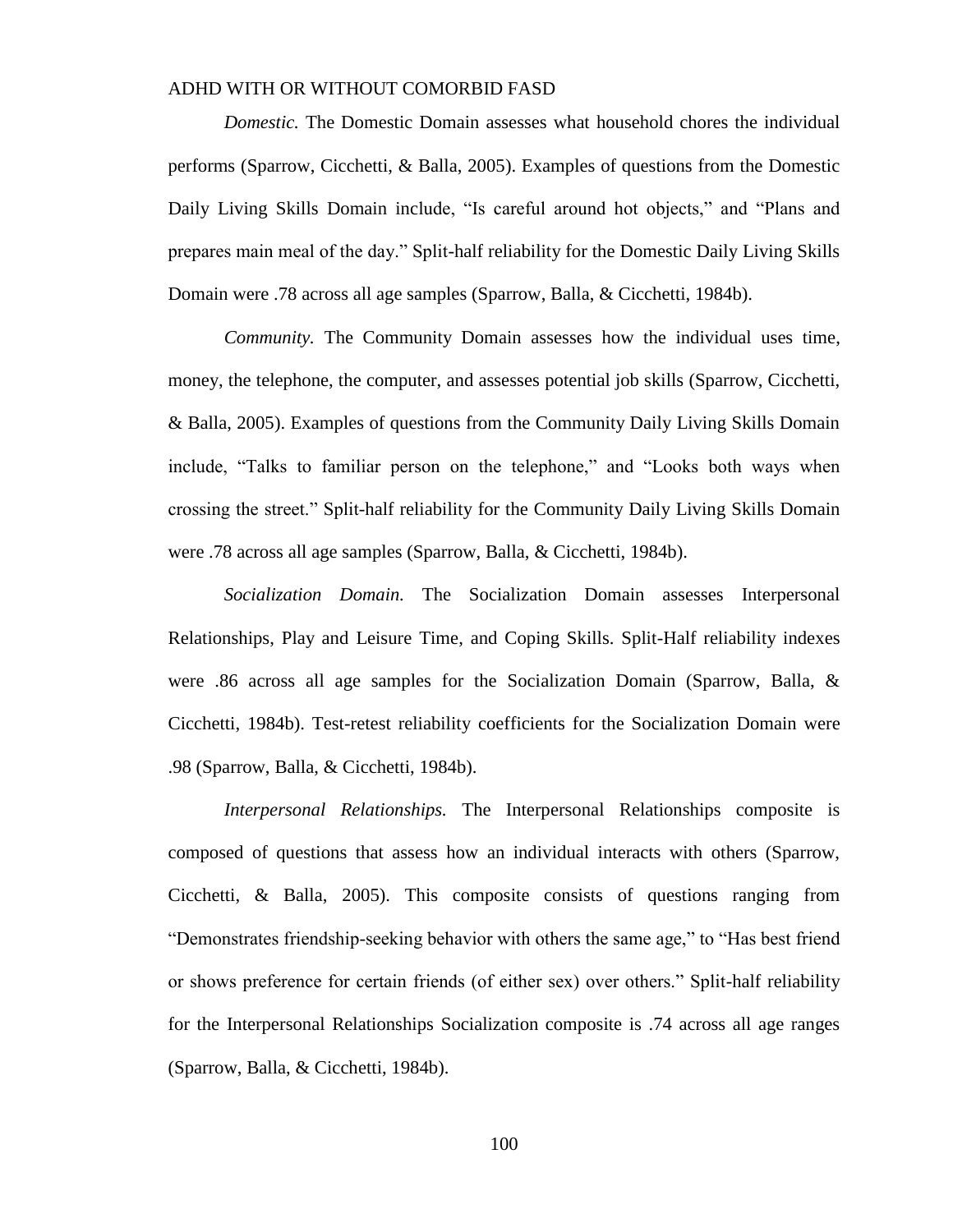*Play and Leisure Time.* The Play and Leisure Time composite is composed of questions that assess how an individual plays and uses leisure time (Sparrow, Cicchetti, & Balla, 2005). Example questions from this domain include, "Plays near another child, each doing different things," and "Shares toys or possessions without being asked." Splithalf reliability for the Play and Leisure Time Socialization composite were .71 across all age ranges (Sparrow, Balla, & Cicchetti, 1984b).

*Coping Skills.* The Coping Skills composite is composed of questions that assess how an individual demonstrates responsibility and sensitivity to others (Sparrow, Cicchetti, & Balla, 2005). Examples from this domain include, "Ends conversations appropriately," and "Shows understanding that gentle teasing with family and friends can be a form of humor or affection." Split-half reliability for the Coping Skills Socialization composite were .76 across all age ranges (Sparrow, Balla, & Cicchetti, 1984b).

*Motor Skills Domain.* The Motor Skills Domain assesses Gross and Fine Motor Skills for those patients up to 6 years old. Split-half reliability indexes for the Motor Skills Domain were .83 across these age ranges (Sparrow, Balla, & Cicchetti, 1984b). Test-retest reliability coefficients for the Motor Skills Domain were .98 (Sparrow, Balla, & Cicchetti, 1984b).

*Gross.* The Gross Motor Skills Domain assesses how the individual uses their arms and legs for movement and coordination (Sparrow, Cicchetti, & Balla, 2005). Examples of questions from the Gross Motor Skills Domain include, "Stands alone for 1 to 3 minutes," and "Catches tennis or baseball-sized ball, moving to catch it if necessary." Split-half reliability for the Gross Motor Skills composite were .78 across all possible age ranges (Sparrow, Balla, & Cicchetti, 1984b).

101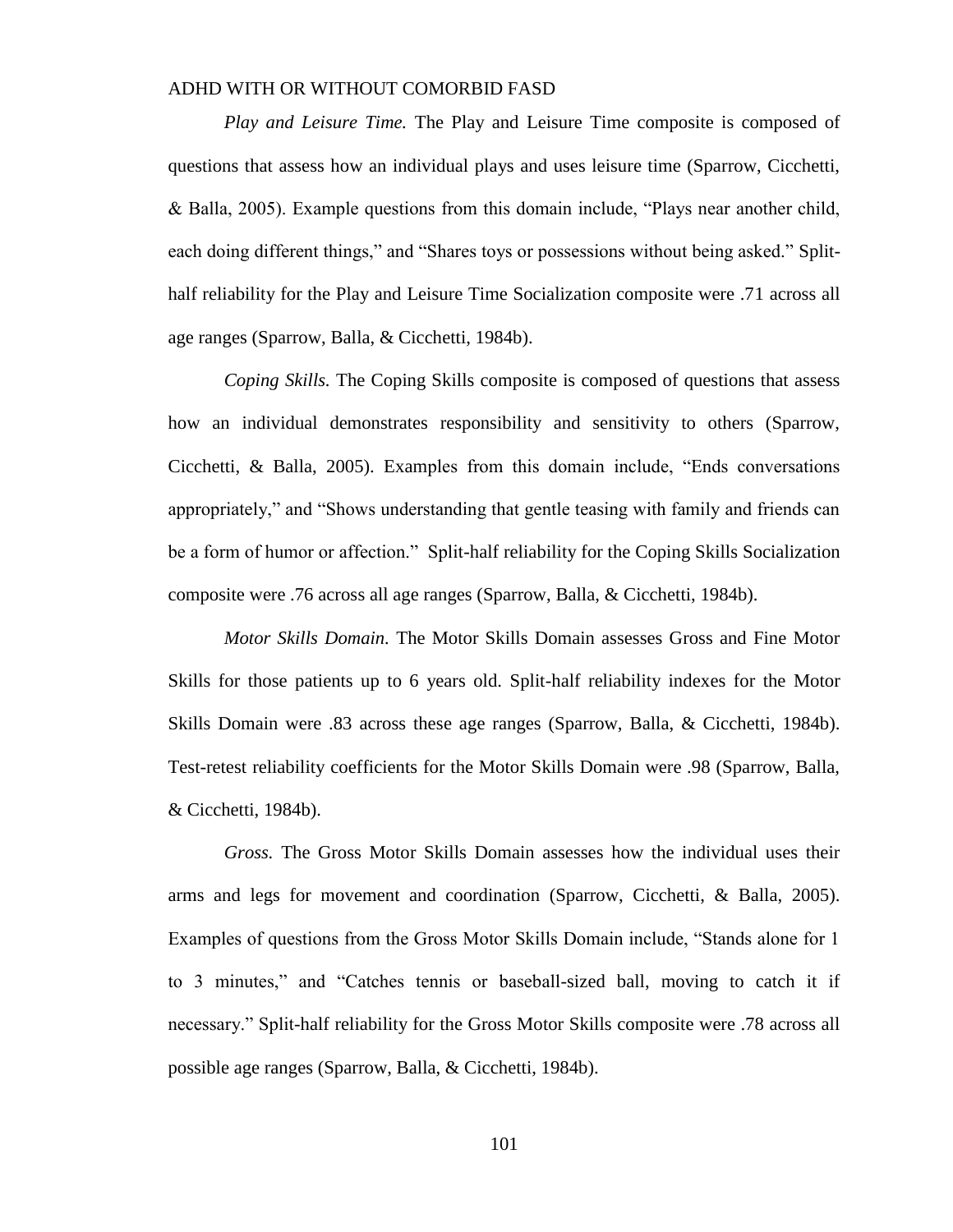*Fine.* Fine Motor Skills is an examination of how an individual uses their hands and fingers to manipulate objects (Sparrow, Cicchetti, & Balla, 2005). Examples of questions from the Fine Motor Skills Domain include, "Squeezes squeaky toy or object," and "Turns book or magazine pages one by one." Split-half reliability for the Fine Motor Skills composite were .78 across all possible age ranges (Sparrow, Balla, & Cicchetti, 1984b).

**Statistical Procedures and Data Analysis.** Altogether, there were two separate analyses that composed this larger investigation of cognitive and adaptive skills deficits in children with ADHD/FASD and ADHD. Overall, there were scores from 228 participants used for the analyses in this investigation. Analyzing the cognitive and adaptive skills of those with ADHD/FASD and ADHD will help further the field of neuropsychology by aiding in differential diagnostics, improving psychopharmacological treatment, and aiding in intervention strategies. Thus, researchers must compare alcoholexposed individuals to similar clinical groups, rather than outlining deficits only in relation to typically-developing children (Crocker et al., 2009). Therefore, the analyses conducted between those with ADHD/FASD to those with ADHD will help researchers and clinicians further understand the deficits seen in each of these populations.

*Cognitive and Adaptive Skills Deficits in Children with ADHD and FASD.* To accomplish the first goal of assessing the similarities and differences in cognitive and adaptive skills functioning between the ADHD/FASD group and the ADHD group, a Multivariate Analysis of Variance (MANOVA) with a follow-up Discriminant Analysis was conducted. In order to account for an effect of gender, stimulant medication, and ethnicity these variables were independently entered as fixed factors in MANOVA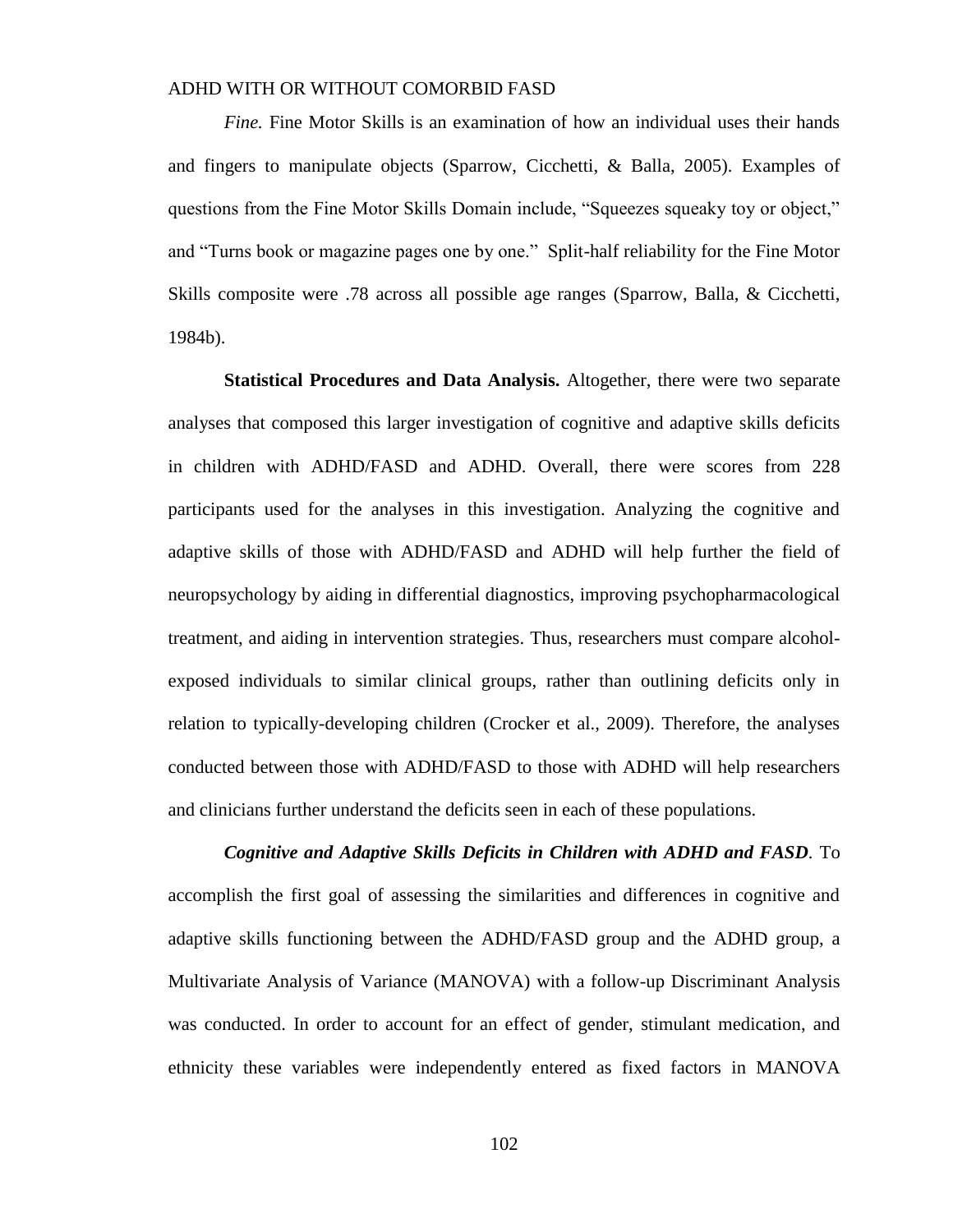analyses. Neither stimulant medication nor ethnicity accounted for a significant amount of the difference between the diagnostic groups. However, there were significant gender effects seen in cognitive abilities between the two diagnostic groups. Therefore, gender was used as an independent variable in the analyses. In order to address the question of diagnostic and gender differences in cognitive and adaptive skills the 'SPSS 15.0' statistical package was used to analyze the differences between the ADHD and ADHD/FASD groups on cognitive skills deficits as represented by the WISC-IV composites and subtests. Adaptive skills deficits were measured by the VABS Communication, Socialization, and Daily Living Skills Composites. The main question being addressed by this statistical analysis was, "Is there a significant difference in cognitive or adaptive skills functioning between those with ADHD/FASD and ADHD?" Following this investigation a Discriminant Analysis was conducted. The question being addressed by this analysis included, "Which composites from the cognitive and adaptive measures most greatly contribute to the overall differences between the ADHD/FASD and ADHD groups?" It was hypothesized that children with comorbid ADHD/FASD would have lower scores on the WISC-IV and VABS compared against children with ADHD.

*Diagnostic Group Membership of Children with ADHD and FASD.* To accomplish the second goal of assessing the best cognitive and adaptive skills predictors of group membership into the ADHD/FASD or ADHD group, a Classification and Regression Tree (CART) analysis was conducted using the 'R 2.10' statistical analysis package. This analysis will hopefully elucidate differential patterns of performance, add to the growing knowledge of neuropsychological and behavioral profiles associated with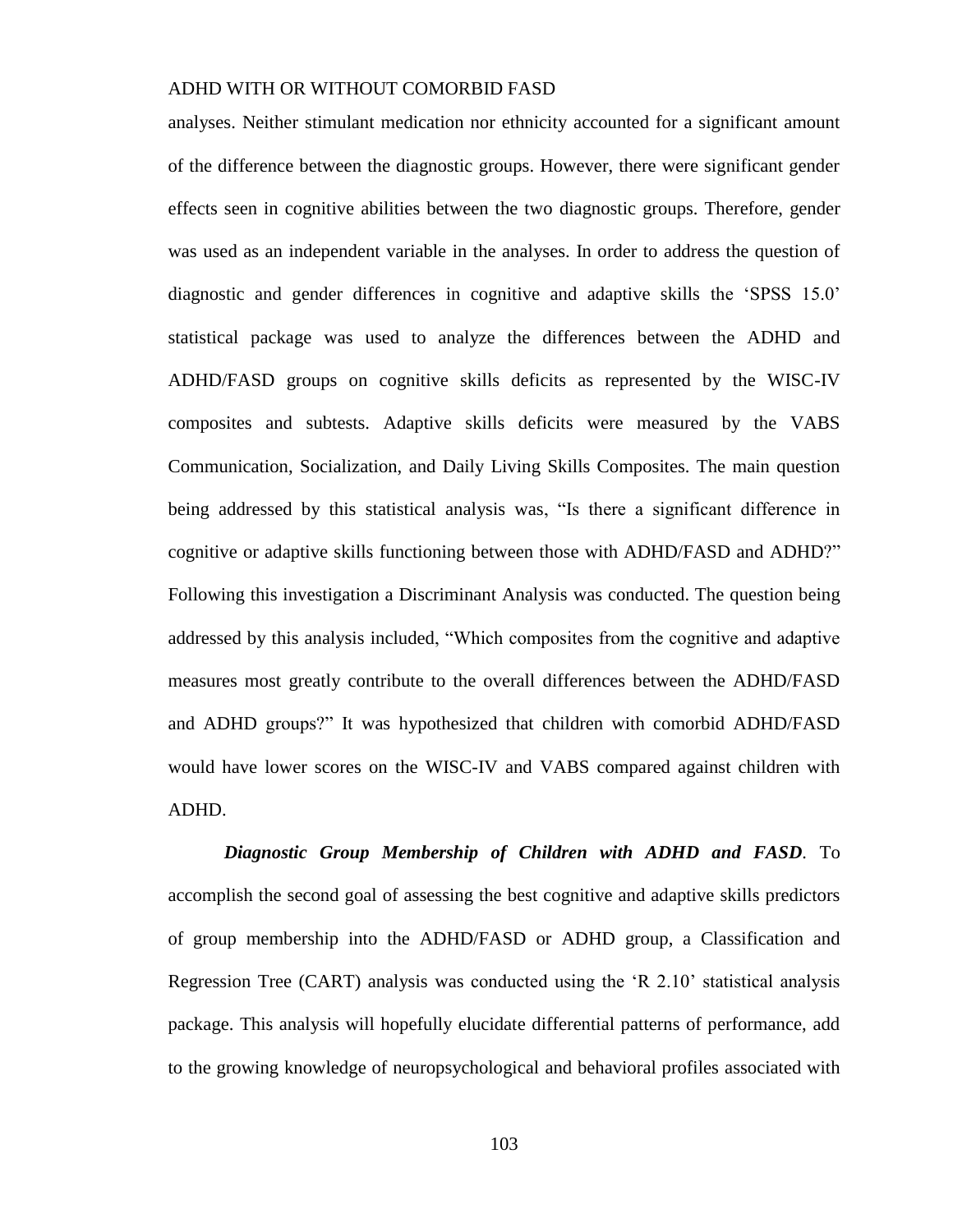prenatal alcohol exposure, and ultimately improve differential diagnosis between these populations. A CART analysis will take analytical information similar to that gathered from the Discriminant Analysis and represent this information in an easy-to-follow flow chart format. This CART analysis provided a flow chart of group membership into either the ADHD/FASD group or ADHD group based on each of these group's cognitive and adaptive skills strengths and weaknesses. This flow chart will be helpful for clinicians practicing in environments where they encounter children with FASD and ADHD on a regular basis and need to make diagnostic decisions regarding each of these groups.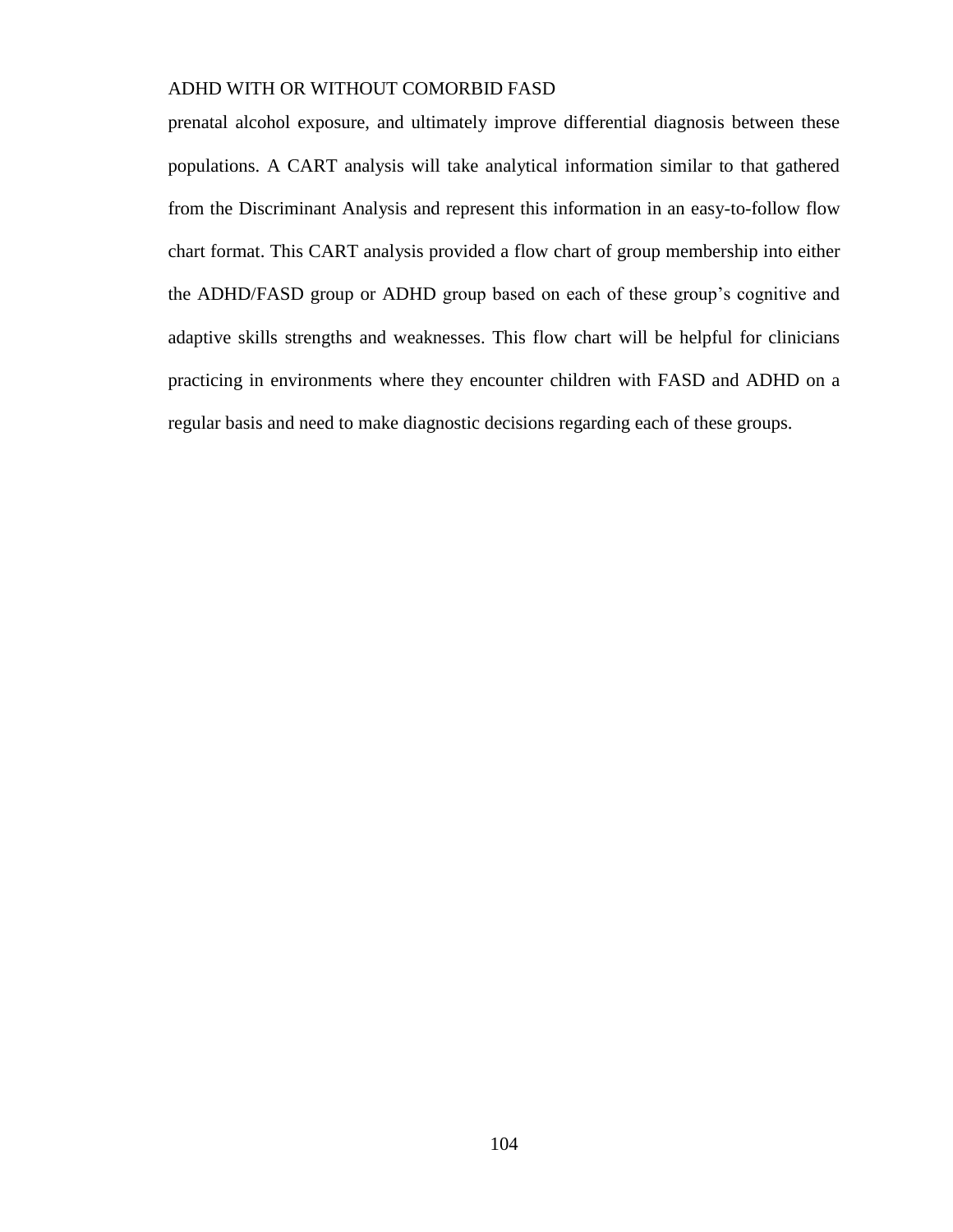#### **Chapter 4**

#### **Results**

The purpose of this study was to evaluate the cognitive and adaptive skills differences among children with ADHD/FASD and children with ADHD. To accomplish this, comparisons were made among children with comorbid ADHD/FASD and those with ADHD. Initial analyses were conducted on these diagnostic groups to discover if there were significant effects of race or prescription medication in the analyses. Multivariate Analyses of Variance including each of these variables failed to show a significant effect for either ethnicity (Table 3.1.) or stimulant medication (Table 3.2.). Data included the *Wechsler Intelligence Scale for Children – Fourth Edition* (WISC-IV; Wechsler, 2003) and the *Vineland Adaptive Behavior Scales* (VABS; Sparrow, Balla, & Cicchetti, 1984) which provided evidence of several cognitive and adaptive skills. It was hypothesized that detection of differences among children with these divergent diagnoses will help improve psychopharmacological treatment and guide interventions. If significant cognitive and adaptive skills differences do not exist then this information may be indicative of the considerable level of cognitive and adaptive skill variability among those with ADHD/FASD which may make this group's deficits quantifiably equitable to those children with ADHD.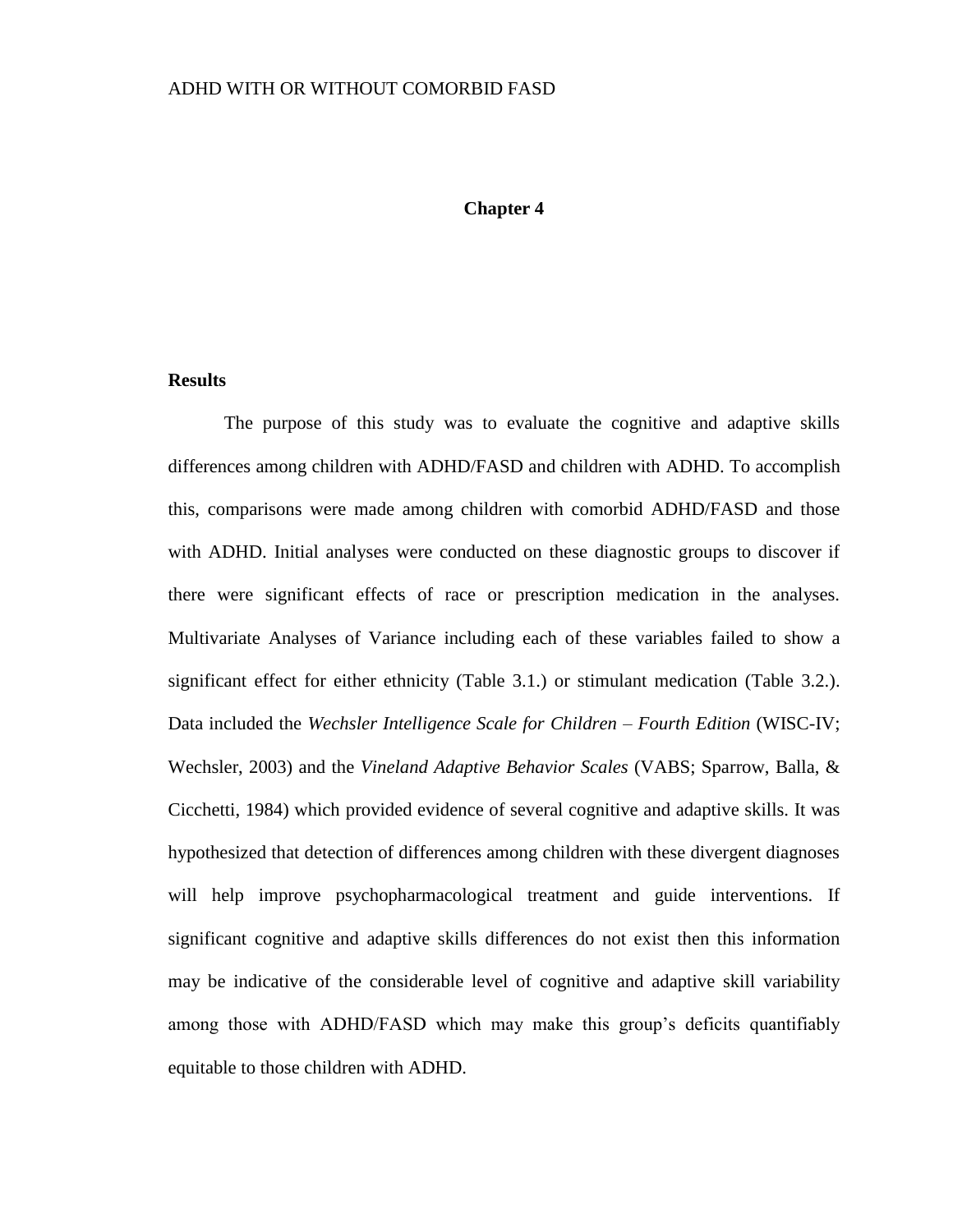Following a presentation of the descriptive data for the study participants, the results are discussed in terms of the seven research questions. This chapter is divided into six sections: (1) description of the sample; (2) results of the Multivariate Analysis of Variance tests; (3) results of the Discriminant Analysis; (4) results of the Classification and Regression Tree; (5) summary of the statistical results in terms of the research questions; and (6) conclusions.

**Description of the Sample.** In this study there were 81 children with ADHD/FASD and 147 children with ADHD who were administered the WISC-IV and Vineland. The sample of children for this study did not include those who were also diagnosed with mental retardation. Based on a multitude of literature showing the cognitive and adaptive skills difference that are evident between males and females it was hypothesized that there may be gender effects present among these groups; therefore, the two diagnostic groups (children with ADHD and children with ADHD/FASD) were further broken down based on gender resulting in four groups being studied in this investigation. Overall there were four groups investigated in this study including males with ADHD, females with ADHD, males with ADHD/FASD, and females with ADHD/FASD.

Table 4.1 provides the descriptive statistics including gender, race, and age for the ADHD and ADHD/FASD samples. Overall, there were more males diagnosed with ADHD and ADHD/FASD and the majority of the sample in this study was Caucasian. The sample that was collected for this study was quite similar to the makeup of the United States population according to the U.S. Census Bureau in 2011. The American population is 75.1% Caucasian compared to 78.5% in this study (179 of 228). Black or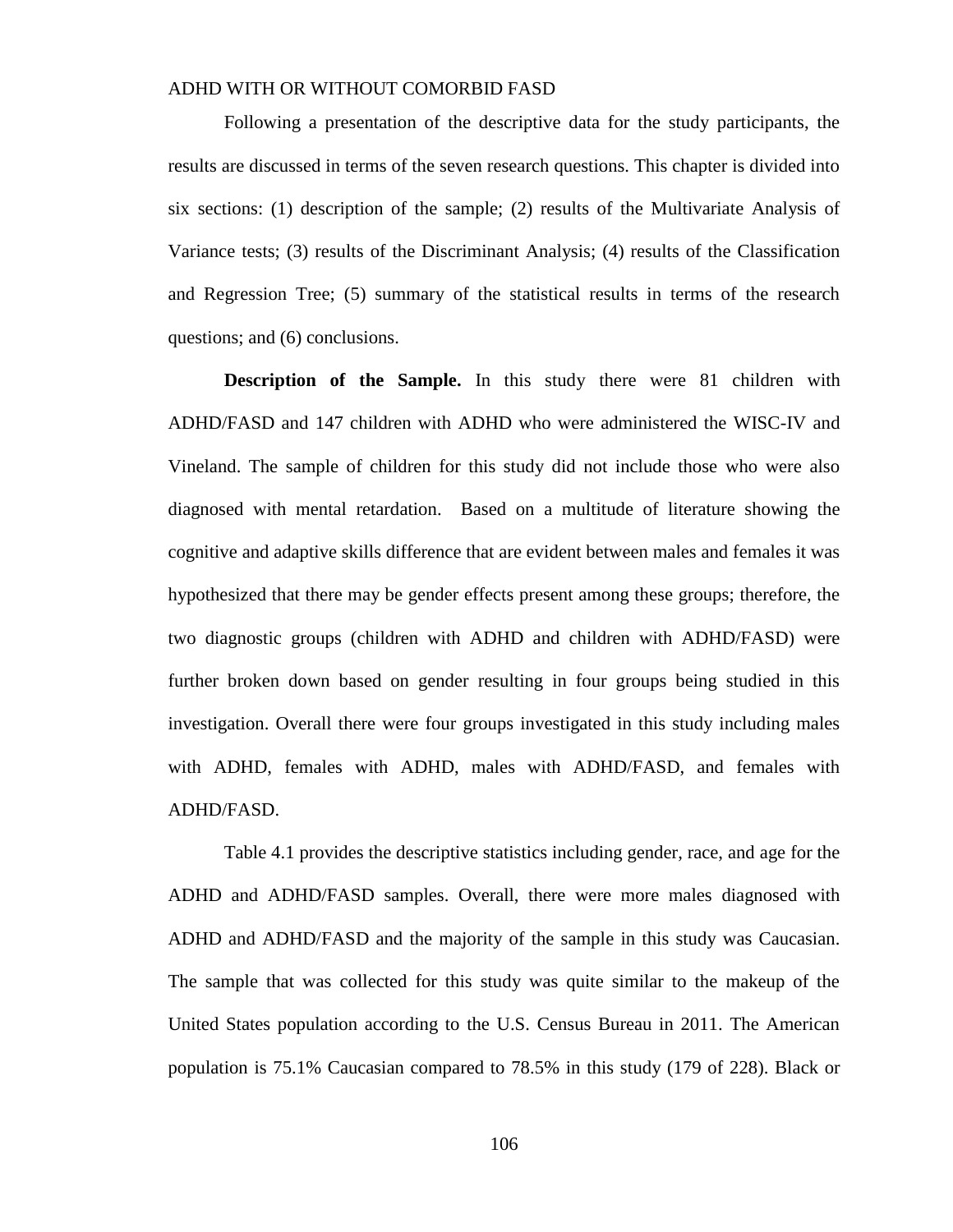African Americans make up 12.3% of the American population compared to 11.8% in this study (27 of 228). The American population is 2.4% Bi-racial compared to 5.7% in this study (13 of 228). The Hispanic population in America is 3.3% compared to 2.6% in this study  $(6 \text{ of } 228)$ .

Table 4.1.

|  |  | Demographic Statistics for the Overall Sample |  |
|--|--|-----------------------------------------------|--|
|--|--|-----------------------------------------------|--|

|                              | <b>ADHD</b>    |                 | <b>ADHD/FASD</b> |                 |
|------------------------------|----------------|-----------------|------------------|-----------------|
|                              | Male $(n=105)$ | Female $(n=42)$ | Male $(n=46)$    | Female $(n=35)$ |
| Race                         |                |                 |                  |                 |
| Caucasian                    | 82 (35.9%)     | 32 (14.0%)      | 39 (17.1%)       | $26(11.4\%)$    |
| African American             | $10(4.4\%)$    | $5(2.2\%)$      | $7(3.1\%)$       | $5(2.2\%)$      |
| Bi-Racial                    | $8(3.5\%)$     | $4(1.8\%)$      |                  | $1(0.4\%)$      |
| Hispanic                     | $3(1.3\%)$     | $1(0.4\%)$      |                  | $2(0.8\%)$      |
| 'Other'                      | $2(0.8\%)$     |                 |                  | $1(0.4\%)$      |
| Age (Mean, SD)               | 10.1(2.9)      | 10.1(3.4)       | 10.5(2.8)        | 9.2(2.5)        |
| <b>Prescribed Stimulants</b> | 55 (52.3%)     | 14 (33.3%)      | $26(56.5\%)$     | $20(57.1\%)$    |

**Multivariate Analysis of Variance.** Two Multivariate Analyses of Variance (MANOVAs) were used in the current study to investigate the cognitive and adaptive skills differences among the children in the four groups using the subtests of the WISC-IV and the composites of the VABS. MANOVA is designed to look at several dependent variables (outcomes) simultaneously and so is a multivariate test (multivariate means 'many variables'; Field, 2005). The dependent variables being analyzed using the MANOVA in this study included the WISC-IV subtests and the VABS composites. The independent variables in this study included the four ADHD or ADHD/FASD groups.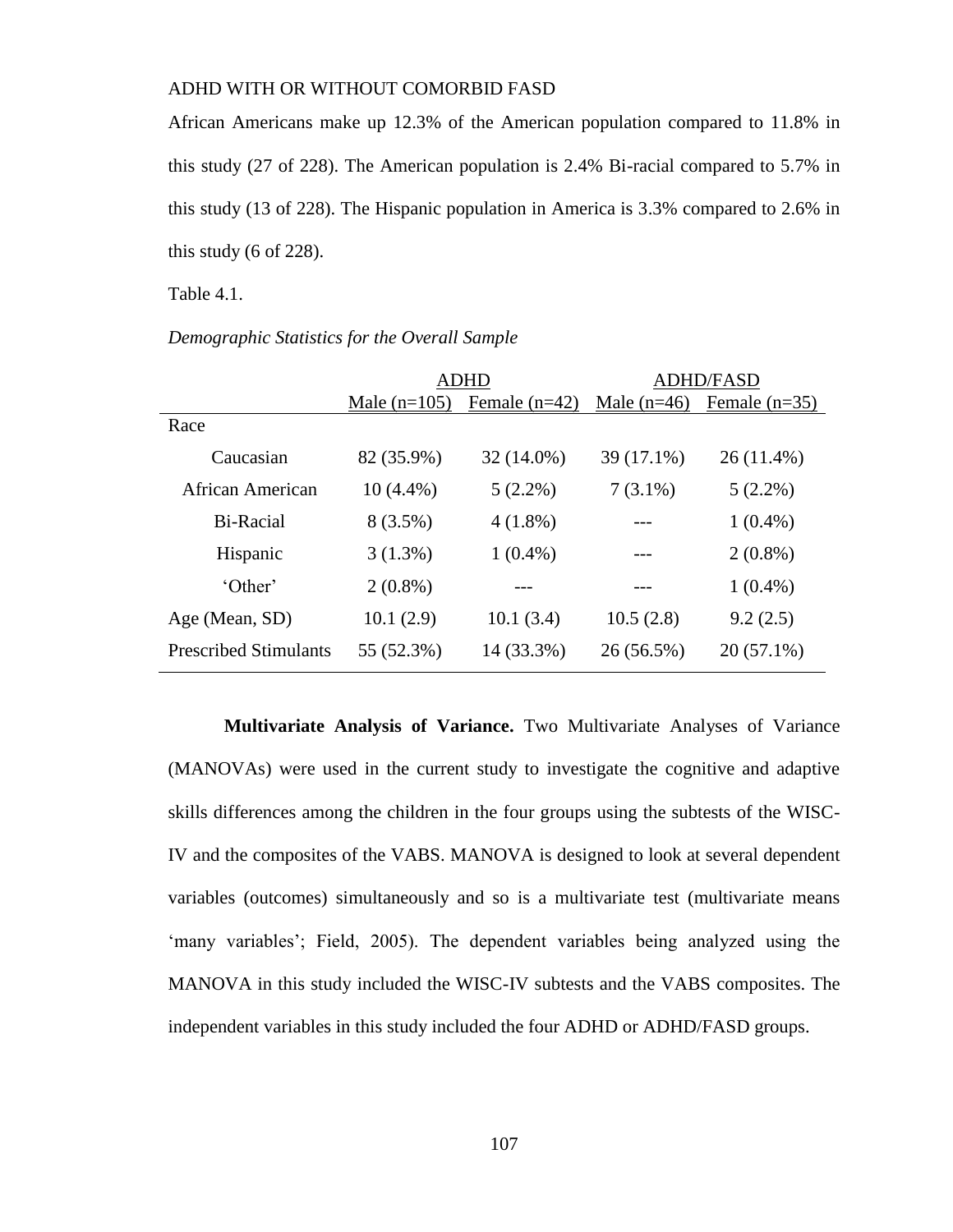*Assumptions of MANOVA Statistical Tests.* Before the results of the MANOVA could be analyzed, it was important to assess whether any of the underlying assumptions of this statistical procedure were violated. There are six main assumptions of MANOVA. A violation of an assumption increases the risk that a significant difference would be wrongly attributed to one of the dependent variables. In this case, that a WISC-IV composite or subtest or VABS composite score would statistically predict a difference among the two groups of children with ADHD/FASD and two groups of children with ADHD.

The first assumption of MANOVA is independence. Each of the observations, or test composites and subtests, should be statistically independent (Field, 2005). This assumption is met by the fact that each of the patient's data used in this study was gathered by the neuropsychologist who was conducting assessments on each patient without other patients influencing the assessments. The second assumption of the MANOVA is random sampling (Field, 2005). The sample that was derived for this analysis consisted of clinic-referred patients from Fort Wayne, Indiana. Therefore, the patients in this study consisted of a generally restricted Midwestern sample and the assumption of random sampling was not met. The third assumption of MANOVA is multivariate normality. In MANOVA we assume that the dependent variables collectively have multivariate normality within groups (Field, 2005). Multivariate normality is essentially a normal distribution across multiple variables. The assumption of multivariate normality cannot be tested and the only practical solution is to check this assumption for each dependent variable. Therefore, univariate normality, as represented by Q-Q plots for each of the WISC-IV subtests and Vineland composites, was checked.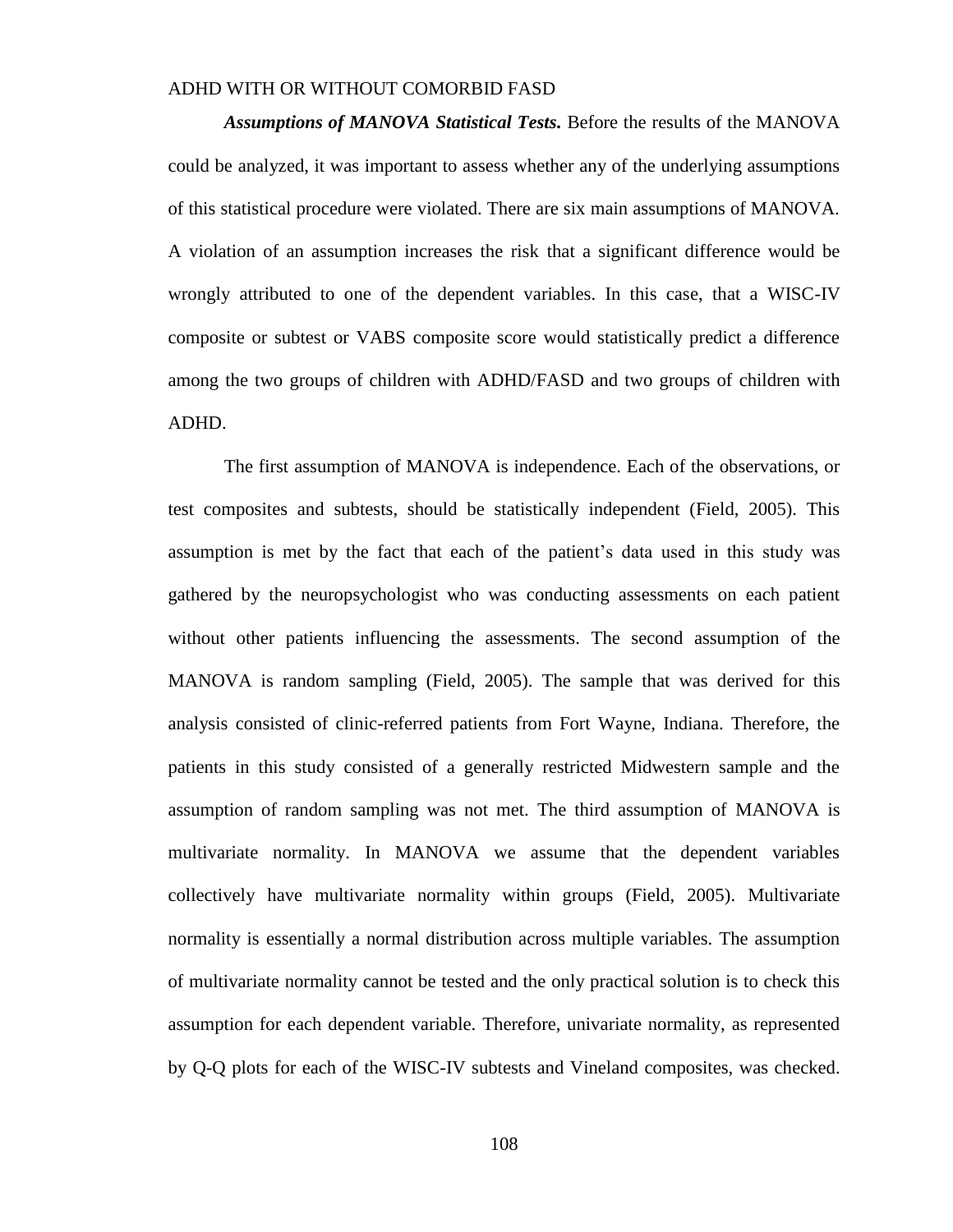According to the univariate normality of each of the individual WISC-IV composites, WISC-IV overall IQ, and VABS composites, the assumption of Multivariate normality appears to be met.

Multivariate Analysis of Variance assumes that the dependent variables collectively have multivariate normality within groups (Field, 2005). Multivariate normality is essentially a normal distribution across multiple variables. The assumption of multivariate normality cannot be tested and the only practical solution is to check this assumption for each dependent variable. Therefore, the following graphs are depictions of the univariate normality as represented by Q-Q plots for each of the WISC-IV composites and subtests as well as the Vineland composites.

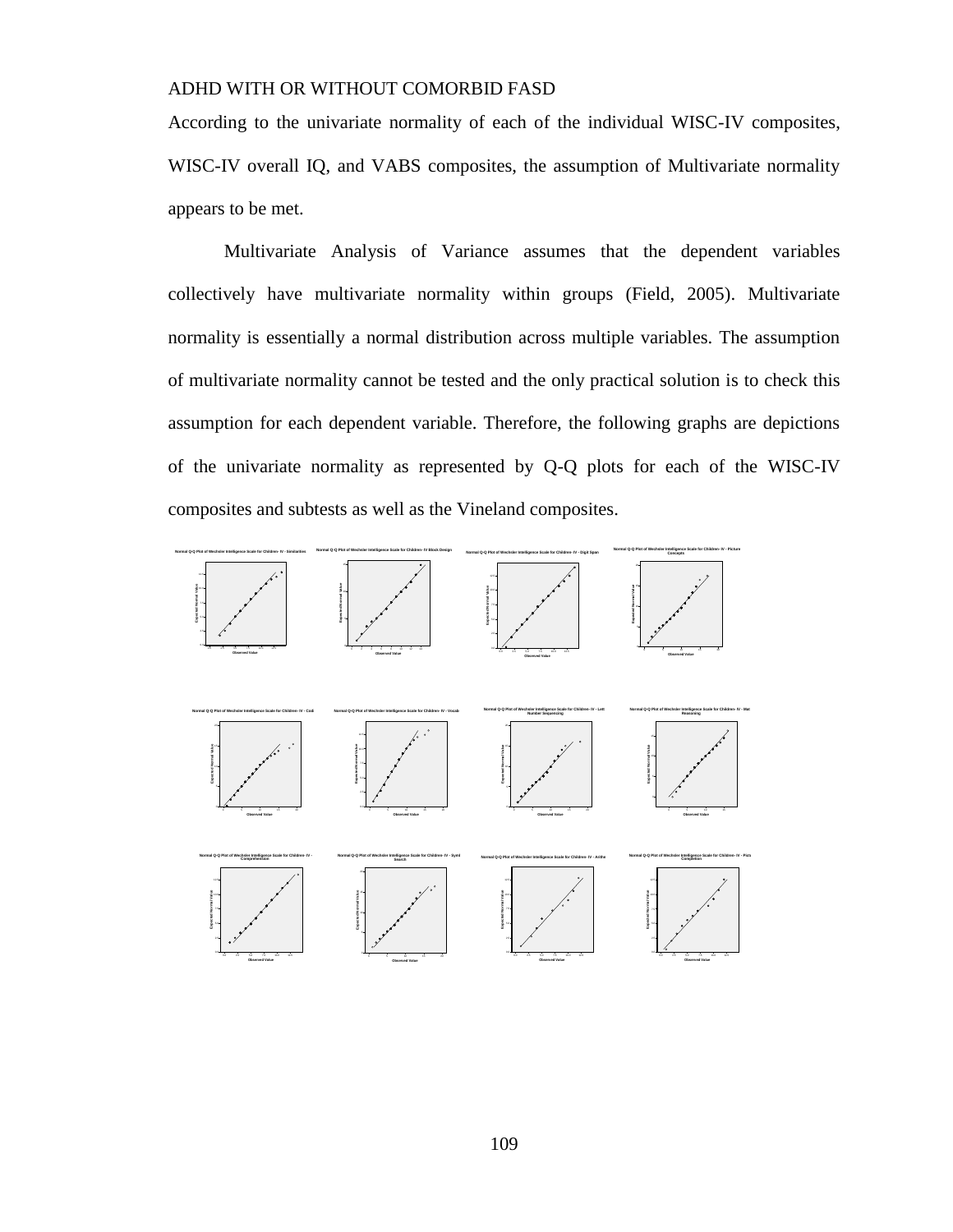

According to the univariate normality of each of the individual WISC-IV composites and subtests as well as the VABS composites the assumption of Multivariate normality appeared to be met.

The fourth assumption of MANOVA is homogeneity of covariance matrices (Field, 2005). In order to test this assumption Levene's test must be used to take account of the covariances among groups on each of the dependent variables. To confirm this assumption, the values for Levene's test should not be significant for the dependent variables. The homogeneity of covariance among the WISC-IV subtests, and VABS composites is shown below (Tables 4.2. and 4.3.) as represented by Levene's test based on the mean. As indicated by the absence of significance on the Levene's test the assumption of homogeneity of covariance was sufficiently met for the WISC-IV. However, Levene's test was significant for the Vineland Communication Composite.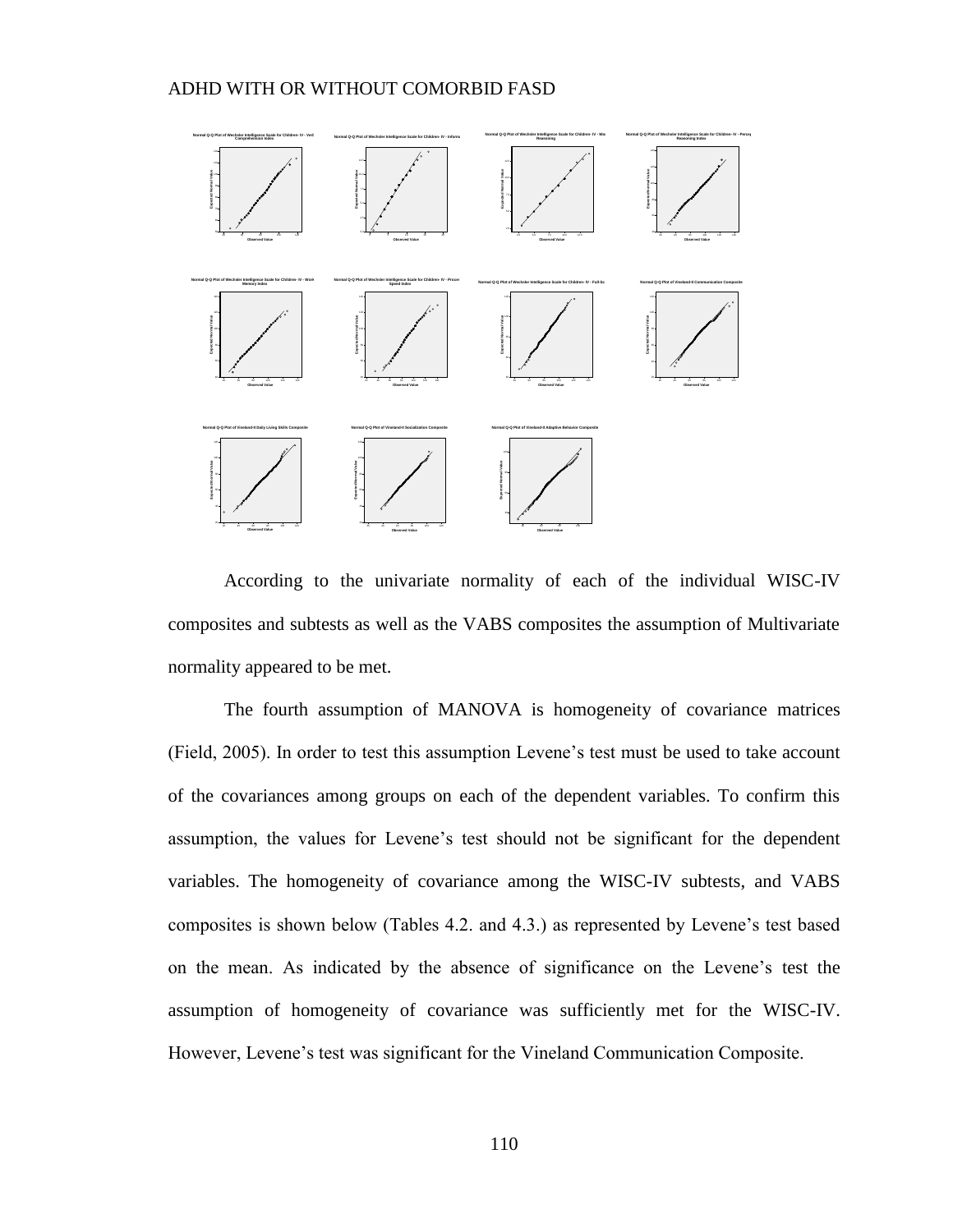Table 4.2.

| <b>Subtests</b>         | Significance |
|-------------------------|--------------|
| <b>Block Design</b>     | .603         |
| Similarities            | .101         |
| Digit Span              | .732         |
| <b>Picture Concepts</b> | .687         |
| Coding                  | .308         |
| Vocabulary              | .397         |
| L-N Sequencing          | .669         |
| Matrix Reasoning        | .173         |
| Comprehension           | .780         |
| Symbol Search           | .107         |
| Information             | .311         |

# *Levene's Test of Significance for the WISC-IV*

Note. Any subtest that is significant violates the assumption of homogeneity of covariance.

Table 4.3.

*Levene's Test of Significance for the Vineland*

| Composite           | Significance |
|---------------------|--------------|
| Communication       | $.019*$      |
| Daily Living Skills | .869         |
| Socialization       | .191         |
| Overall             | .158         |

Note: \* indicates a violation of homogeneity of covariance.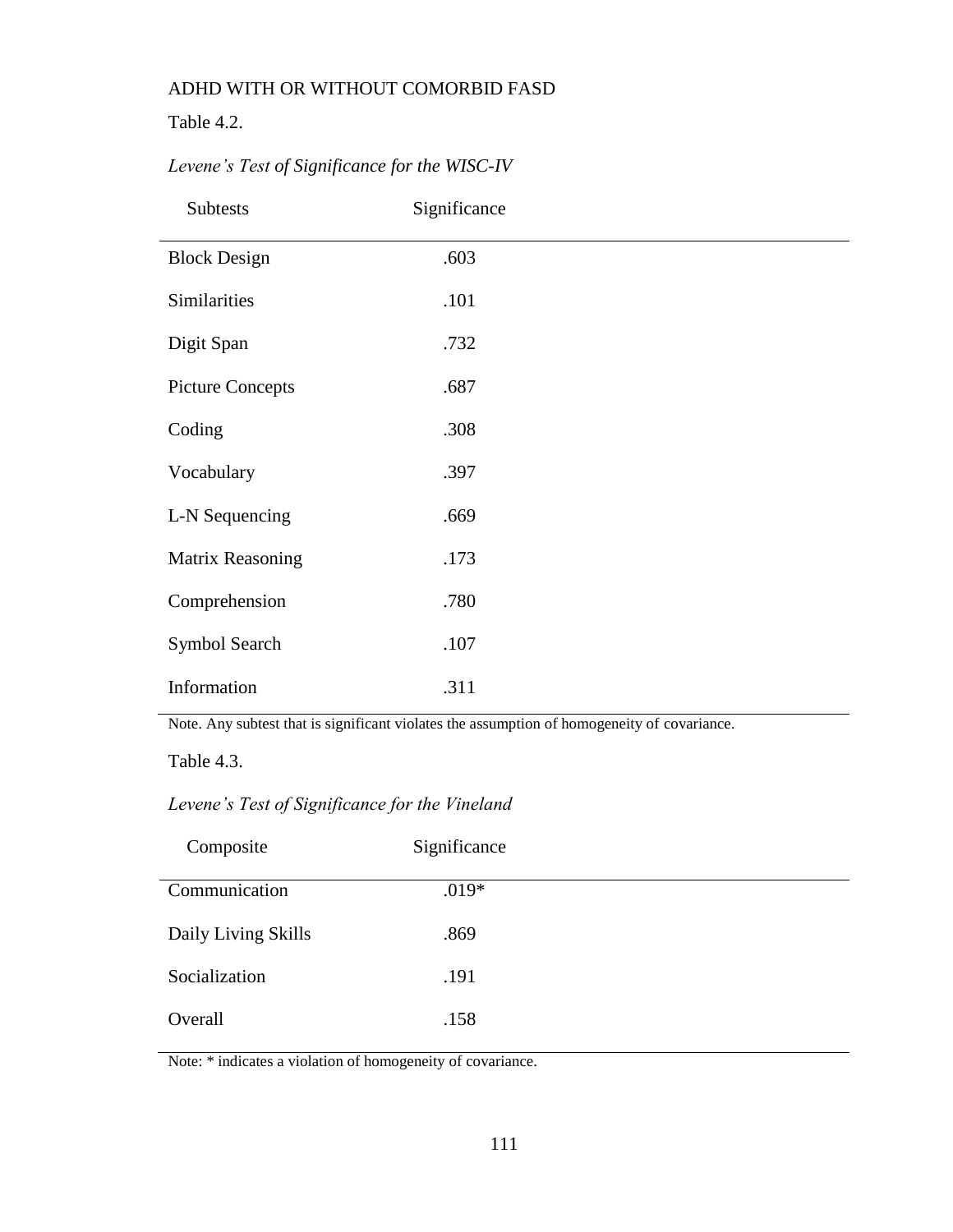According to Field (2005), Levene's test does not take account of the covariances and so the variance-covariance matrices should be compared between groups using Box's test. This test should be non-significant if the matrices are the same. According to Box's test, the WISC-IV MANOVA meets the assumption of homogeneity of covariance but the Vineland MANOVA fails to meet this assumption. Given that the Vineland MANOVA fails to meet the assumption of homogeneity of covariance among dependent variables this MANOVA analysis was unable to be reliably interpreted (see Table 4.4) and a Univariate Analysis of Variance (ANOVA) was used in this study to analyze adaptive skills deficits between diagnostic groups.

Table 4.4.

*Box's M Test of Variance-Covariance*

| Measure  | Significance |
|----------|--------------|
| WISC-IV  | .585         |
| Vineland | $.002*$      |

Note: \* indicates a violation of homogeneity of variance-covariance.

*Descriptive Statistics.* Table 4.5 represents the mean scores and standard deviations of each of the four groups in the sample as they performed on the WISC-IV subtests. Table 4.5 is purely descriptive in nature as there are no statistical analyses taking place at this stage. The WISC-IV subtests include measures of Verbal Comprehension (Similarities, Comprehension, Information), Working Memory (Digit Span, Letter-Number Sequencing), Perceptual Reasoning (Block Design, Picture Concepts, Matrix Reasoning), and Processing Speed (Coding, Symbol Search). The mean subtest score for each of these measures is ten with a standard deviation of three.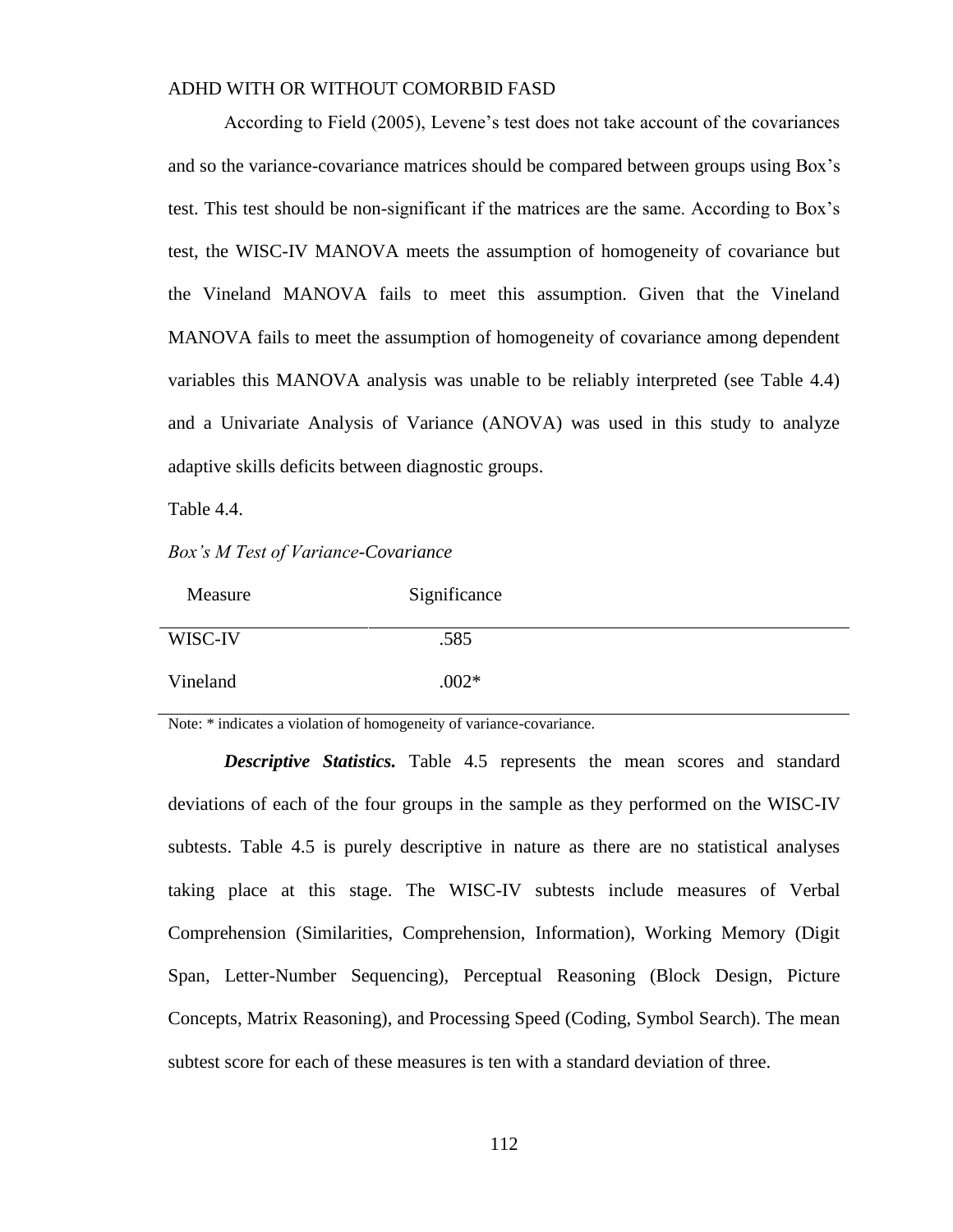#### Table 4.5.

|                         |             | Females          | Males       |                  |  |
|-------------------------|-------------|------------------|-------------|------------------|--|
|                         | ADHD        | <b>ADHD/FASD</b> | <b>ADHD</b> | <b>ADHD/FASD</b> |  |
| Subtest                 | $(n=42)$    | $(n=35)$         | $(n=105)$   | $(n=46)$         |  |
| <b>Block Design</b>     | 8.24 (2.96) | 7.09(3.05)       | 8.48 (2.58) | 8.61 (2.94)      |  |
| <b>Similarities</b>     | 7.37(2.01)  | 7.09(2.71)       | 7.37(2.14)  | 7.43(2.04)       |  |
| Digit Span              | 7.34(2.19)  | 6.82(2.81)       | 6.83(2.82)  | 6.37(2.75)       |  |
| <b>Picture Concepts</b> | 9.98(3.03)  | 7.21(2.96)       | 8.75(3.01)  | 8.41 (3.31)      |  |
| Coding                  | 8.71 (3.14) | 6.82(3.17)       | 6.54(2.68)  | 6.37(2.74)       |  |
| Vocabulary              | 7.59(2.33)  | 6.35(2.73)       | 6.55(1.93)  | 6.59(2.18)       |  |
| L-N Sequencing          | 7.54(3.35)  | 7.03(2.82)       | 7.38(3.20)  | 6.50(3.19)       |  |
| Matrix Reasoning        | 9.17(3.09)  | 7.50(3.33)       | 8.06(2.94)  | 7.57(2.38)       |  |
| Comprehension           | 7.63(2.03)  | 5.74(2.16)       | 7.19(2.26)  | 6.43(2.41)       |  |
| Symbol Search           | 10.10(2.28) | 8.76 (3.04)      | 8.34(2.45)  | 8.61(2.67)       |  |
| Information             | 7.41(1.87)  | 6.62(2.47)       | 7.46(2.43)  | 6.41(2.75)       |  |

#### *Descriptive Statistics for the WISC-IV Subtests*

Note. Derived scaled scores range from 1 to 19. Mean scaled score is 10.00 with a standard deviation of 3.00. Standard deviations are shown in parentheses.

The following tables describe the average performance from each of the groups in this sample on the Vineland. Each of these Vineland measures is a composite score. The Communication Domain is derived from Receptive, Expressive, and Written Communication abilities. The Daily Living Skills Domain is comprised of Personal, Domestic, and Community skills. The Socialization Domain is derived from Interpersonal Relationships, Play and Leisure Time, and Coping Skills. The Overall Adaptive Skills Domain is comprised of the Communication, Daily Living Skills, and Socialization Domains. Mean scores on these composites are 100 with a standard deviation of fifteen.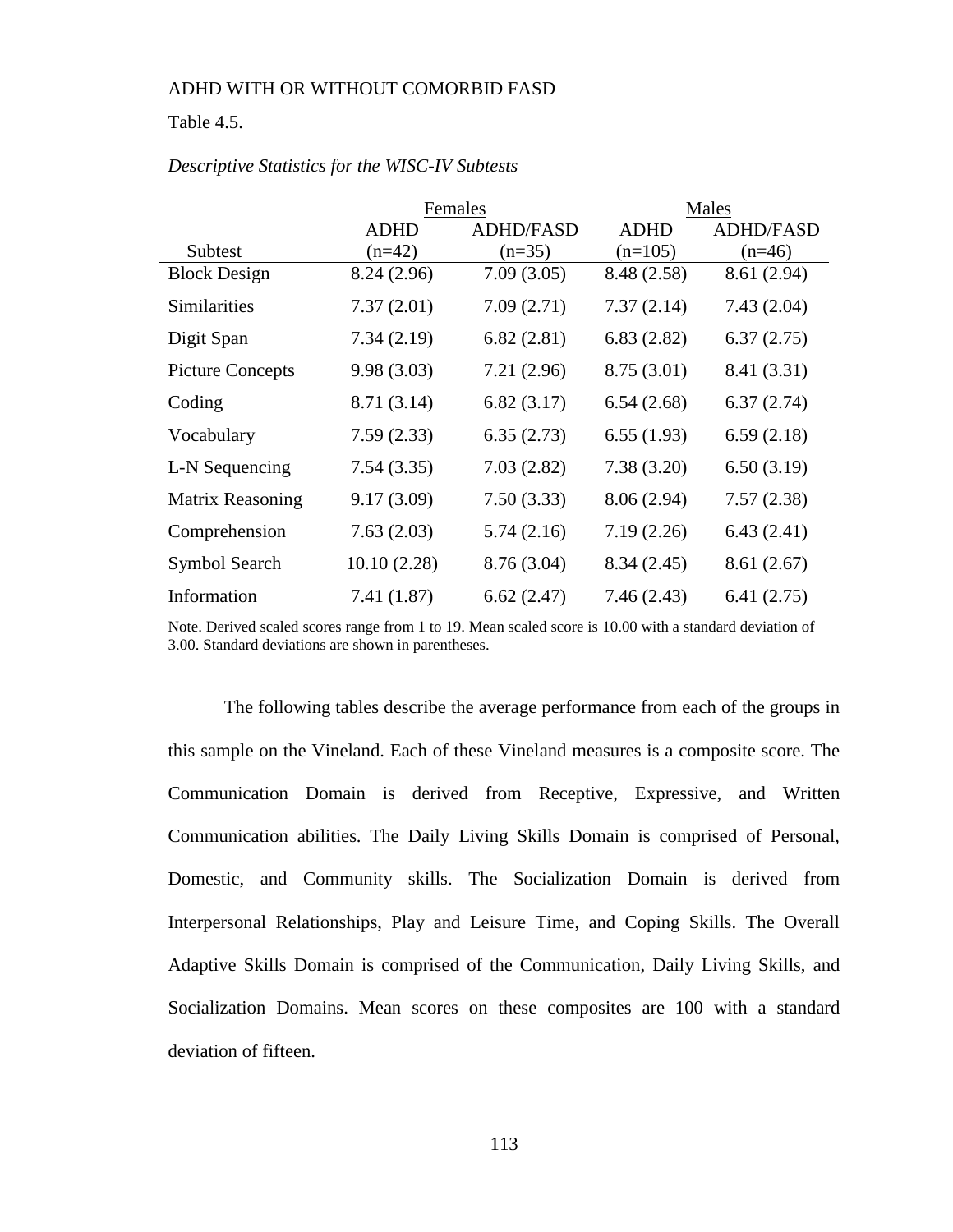#### Table 4.6.

|                     |               | Females          | Males         |                  |  |
|---------------------|---------------|------------------|---------------|------------------|--|
|                     | <b>ADHD</b>   | <b>ADHD/FASD</b> | <b>ADHD</b>   | <b>ADHD/FASD</b> |  |
| Composite           | $(n=42)$      | $(n=35)$         | $(n=105)$     | $(n=46)$         |  |
| Communication       | 78.02 (17.56) | 72.47 (13.37)    | 72.59 (12.72) | 68.96 (13.35)    |  |
| Daily Living Skills | 77.83 (14.10) | 72.71 (13.17)    | 74.74 (15.60) | 68.84 (14.37)    |  |
| Socialization       | 74.00 (14.16) | 70.79 (10.94)    | 72.29 (12.50) | 70.07 (12.83)    |  |
| Overall             | 72.12 (14.26) | 67.15(10.64)     | 68.39 (11.56) | 64.71 (12.41)    |  |

#### *Descriptive Statistics for the Vineland Composites*

Note. Derived standard scores range from 19 to 161. Mean standard score is 100.00 with a standard deviation of 15.00. Standard deviations are shown in parentheses.

**Multivariate Analysis of Variance.** Analyses of the cognitive and adaptive skills differences for the four groups of children with ADHD and ADHD/FASD on the WISC-IV subtests and VABS composites were conducted using MANOVA. There were two MANOVAs conducted. The first MANOVA analyzed the effects of diagnosis, gender, and the interaction of diagnosis by gender on each of the WISC-IV subtests. The second MANOVA analyzed the effects of diagnosis, gender, and the interaction effect of diagnosis by gender on the Vineland Communication, Daily Living Skills, and Socialization composites. The WISC-IV and Vineland were analyzed using two separate MANOVAs due to the fact that these assessment tools assessed two completely separate constructs; cognitive abilities and adaptive skills, respectively. The WISC-IV and Vineland were also broken up into two separate MANOVAs in order to decrease the risk of violating the assumption of homogeneity of covariance.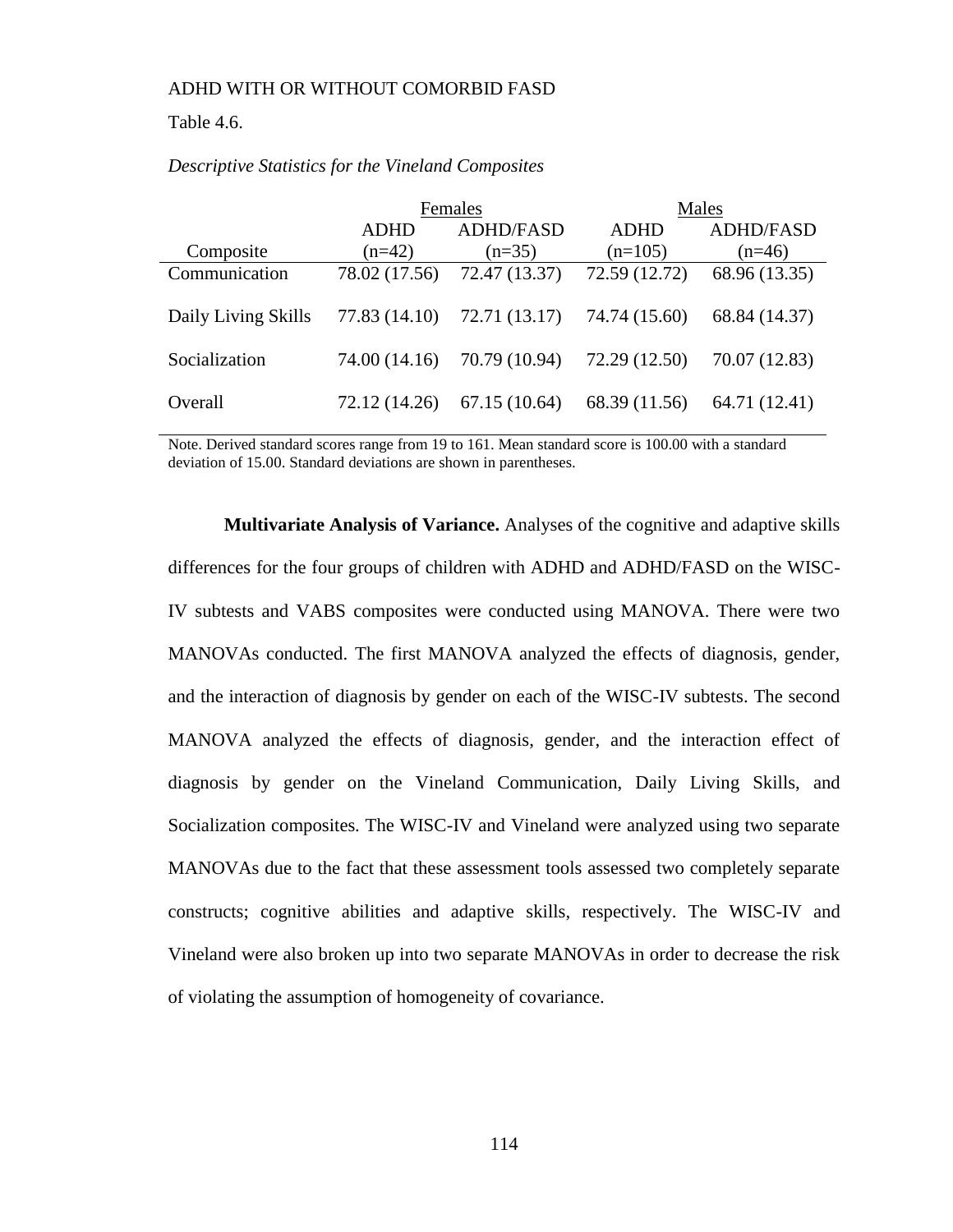Table 4.7 shows the results of the first MANOVA through F-ratios and the significance values of these F-ratios. An F-ratio is the ratio of the average variability in the data that a given model can explain to the average variability unexplained in that same model (Field, 2005). It is used to test for overall differences between group means. Each group mean value is assigned a significance value. Significance values under .05 are considered significant and indicate a good predictor of difference between the groups being studied. Significance values under .01 indicate very good predictors of significant differences between groups.

 Following up a MANOVA with an ANOVA in the manner above is one way of investigating group differences on dependent variables. However, ANOVAs must be treated cautiously as a significant MANOVA is likely to be accompanied by at least one significant ANOVA; however, the relationship between dependent variables is still important and it is vital to investigate the nature of the relationship between dependent and independent variables after a significant MANOVA (Field, 2005). Discriminant Analysis (DA) is useful to understand the differences between groups, to identify which variables best capture group differences, to describe the dimensionality of groups, or to test stage theories or taxonomies, (Betz, 1987; Sherry, 2010). Therefore, a DA was used to more fully analyze the differences between groups.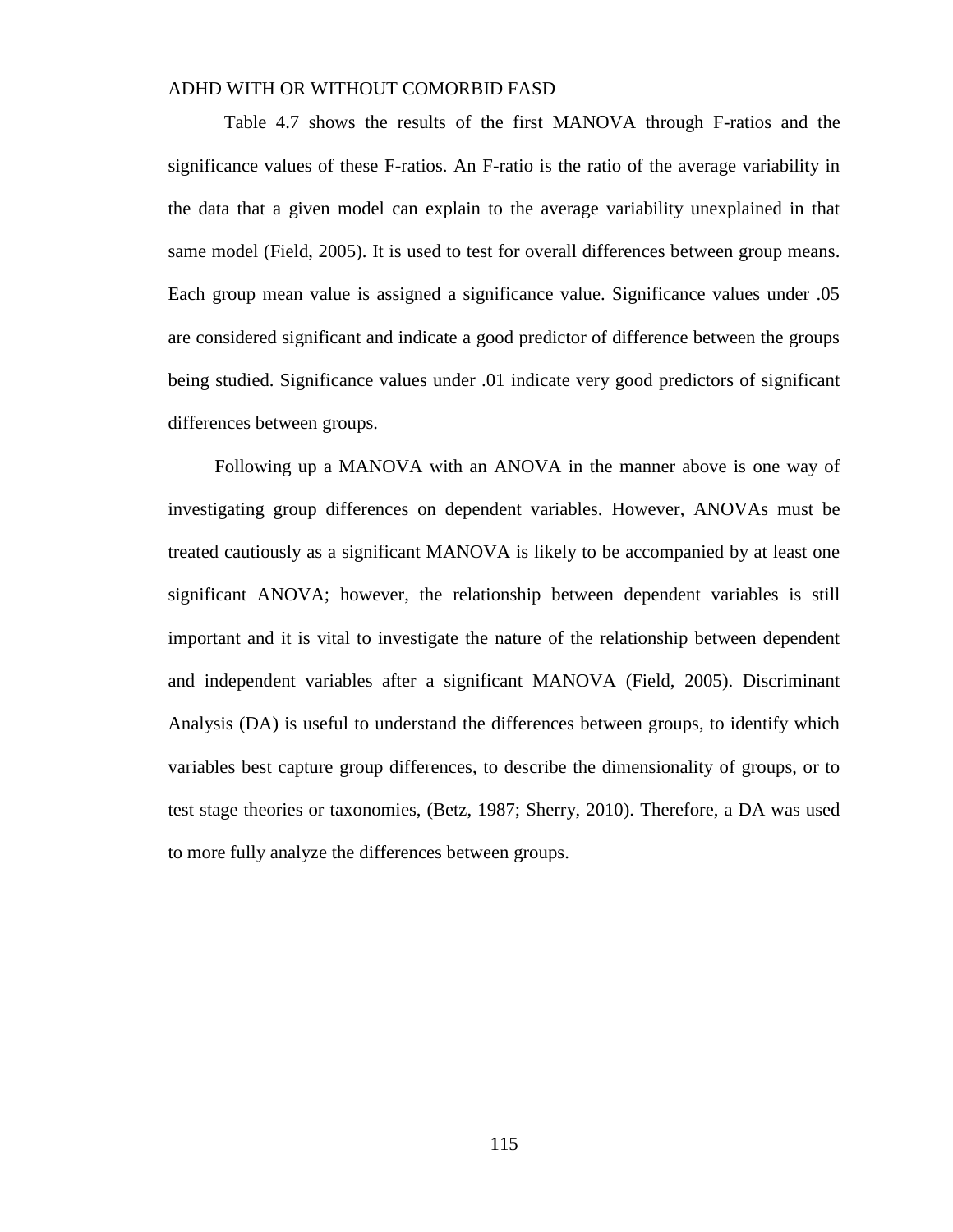#### Table 4.7.

|                         |           | Diagnosis |           | Gender    |           | DxG       |
|-------------------------|-----------|-----------|-----------|-----------|-----------|-----------|
| Subtest                 | <b>MS</b> | F(1,227)  | <b>MS</b> | F(1, 227) | <b>MS</b> | F(3, 225) |
| <b>Block Design</b>     | 12.33     | 1.57      | 36.07     | 4.59*     | 19.28     | 2.45      |
| Similarities            | 3.92      | 0.81      | 0.01      | 0.01      | 5.86      | 1.22      |
| Digit Span              | 11.19     | 1.54      | 10.90     | 1.50      | 0.04      | 0.01      |
| <b>Picture Concepts</b> | 112.83    | $11.96**$ | 0.01      | 0.00      | 69.19     | $7.34**$  |
| Coding                  | 49.33     | $6.03*$   | 80.33     | 9.82**    | 34.32     | $4.20*$   |
| Vocabulary              | 16.71     | 3.47      | 7.51      | 1.55      | 18.84     | $3.91*$   |
| L-N Sequencing          | 22.50     | 2.24      | 5.50      | 0.54      | 1.63      | 0.16      |
| Matrix Reasoning        | 54.82     | $6.40**$  | 12.78     | 1.49      | 16.17     | 1.89      |
| Comprehension           | 82.35     | $16.41**$ | 0.76      | 0.15      | 15.29     | 3.05      |
| Symbol Search           | 13.24     | 2.01      | 42.81     | $6.50**$  | 29.99     | $4.55*$   |
| Information             | 6.79      | $6.79**$  | 0.30      | 0.05      | 0.73      | 0.13      |
| <b>OMNIBUS</b>          | 386.01    | $2.55***$ | 196.98    | $2.82**$  | 211.34    | $2.23*$   |

#### *Multivariate Analysis of Variance Results for the WISC-IV Subtests*

Note. F values indicate overall differences between group means based on a known probability distribution (the F-distribution); p values are a standardized measure of the strength of relationship between variables (also known as Pearson's correlation coefficient; Field, 2005). \*p < .05. \*\*p < .01. d is Cohen's measure of effect size. MS is Mean Square calculation.

 The first MANOVA analyzing the individual subtests of the WISC-IV indicated that there was an overall omnibus significance value for diagnosis [F (1, 227) = 2.55;  $p <$ .01], gender [F (1, 227) = 2.82;  $p < .01$ ], and diagnosis by gender [F (3, 227) = 2.23;  $p =$ .01]. This means that there is a significant difference between those children diagnosed with ADHD/FASD and ADHD on cognitive ability, there is also a significant difference between genders on cognitive abilities, and finally, there is a significant difference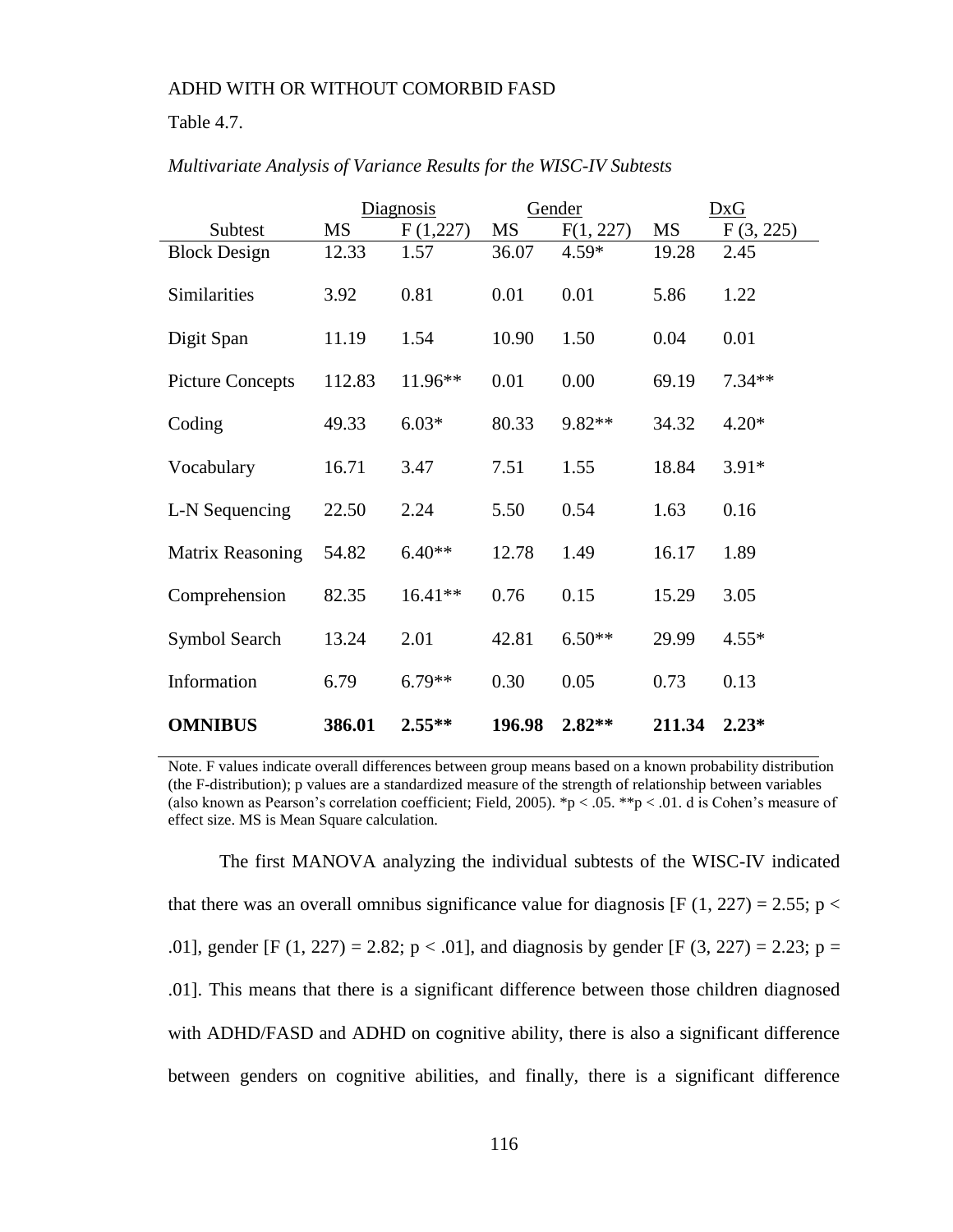between all four groups (males with ADHD/FASD, males with ADHD, females with ADHD/FASD, and females with ADHD) on cognitive ability as measured by the WISC-IV.

 Although analyzing univariate ANOVAs from a MANOVA is not an optimal procedure the following is an interpretation of the results presented in Table 4.7. The first MANOVA indicated that diagnosis of ADHD or ADHD/FASD is a significant predictor of how a child will perform on the Picture Concepts, Coding, Matrix Reasoning, Comprehension, and Information subtests. This table showed that gender was a significant predictor of performance on the Block Design, Coding, and Symbol Search subtests. Finally, the interaction of gender by diagnosis shows a significant difference of performance on the Picture Concepts, Coding, Vocabulary, and Symbol Search subtests.

 A second MANOVA was conducted in order to examine the effects of diagnosis, gender, and the interaction of diagnosis by gender on the Vineland Communication, Daily Living Skills, and Socialization composites. As previously mentioned, the results of this MANOVA were unable to be reliably interpreted due to a violation of the assumption of homogeneity of variance (Box's M, see Table 4.4). However, although these results are unreliable the overall omnibus MANOVA results for diagnosis were shown to be insignificant [F (1, 227) = 1.92; p > .05], as were gender [F (1, 227) = 1.487;  $p > .05$ ], and the diagnosis by gender interaction [F (3, 227) = 0.33;  $p > .05$ ]. Although the MANOVA analyzing each of the Vineland composites was unable to be reliably interpreted, the Vineland Overall Adaptive Behavior Composite is an amalgamation of each of these composites and is a valid and reliable indicator of overall adaptive skills.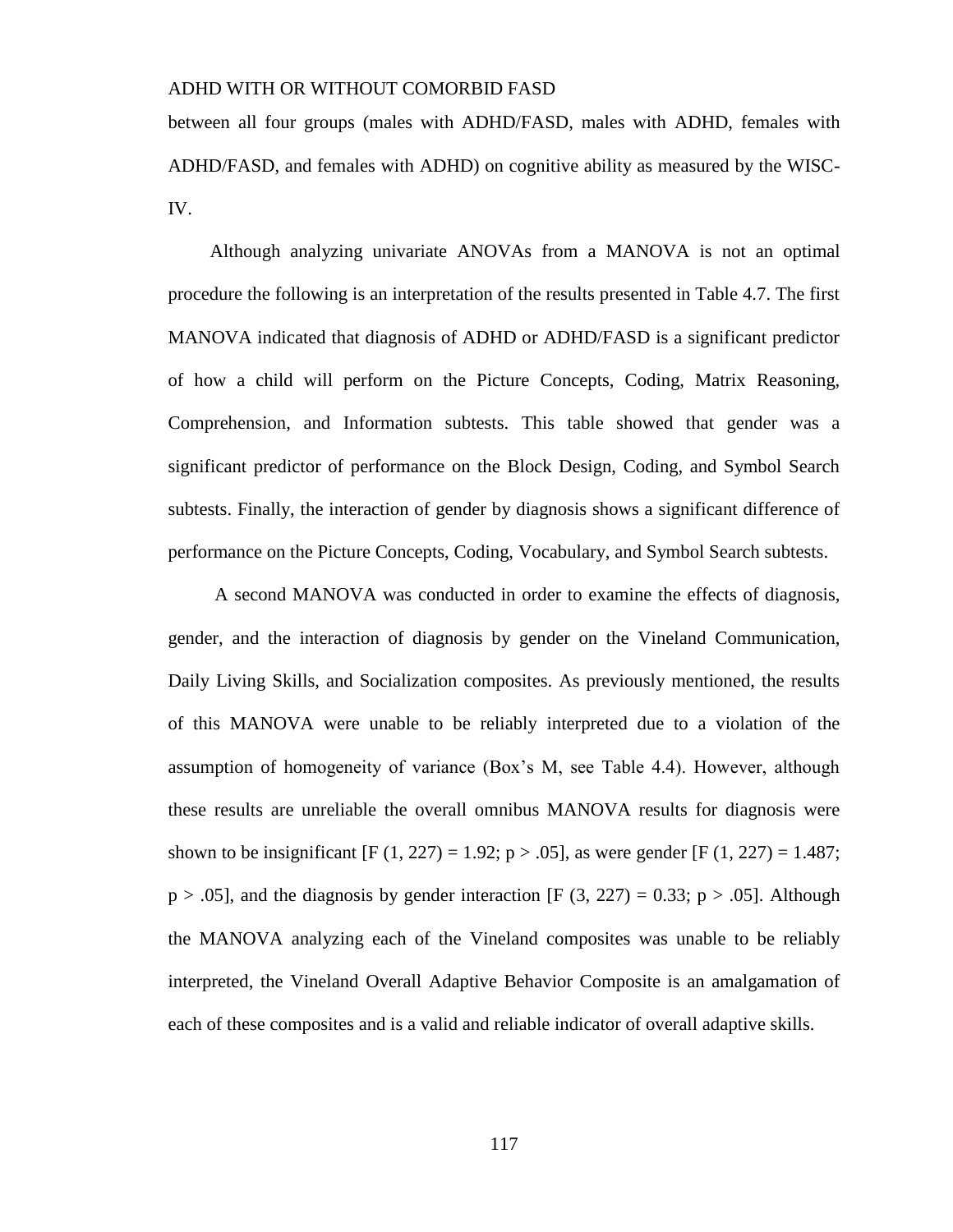**Univariate Analysis of Variance.** An overall MANOVA was unable to be used to analyze adaptive skills in this study due to a violation of homogeneity of covariance among the four VABS composites. In order to analyze overall adaptive skills as measured by the Vineland Overall Adaptive Behavior Composite, a Univariate Analysis of Variance (ANOVA) was used to quantify the differences among the four groups. An ANOVA performs the same function as a MANOVA except that with ANOVA only one dependent variable is being used to predict significant group differences from the independent variables. Another advantage of using an ANOVA is that it reduces the likelihood that a violation of homogeneity of covariance would be committed.

The effects of diagnosis, gender, and the interaction of diagnosis by gender on overall adaptive skills were analyzed using an ANOVA. The results of the ANOVA indicate that there was a statistically significant difference between children diagnosed with ADHD or ADHD/FASD [F  $(1, 227) = 6.48$ ;  $p = .01$ ]. However, there was not a significant effect of gender  $[F (1, 227) = 2.71; p > .05]$  or an interaction between diagnosis and gender [F  $(3, 227) = 0.22$ ; p > .05].

**Discriminant Analysis.** Following the MANOVA, a Discriminant Analysis (DA) was performed to identify which of the WISC-IV subtests best accounted for group membership into the ADHD/FASD group or the ADHD group. The DA will help to determine the dependent variables that can best predict group membership. According to Finch (2010), DA is a tool commonly used for differentiating among two or more groups based on two or more predictor variables; DA works by finding one or more linear combinations of the predictors that yield maximal difference among the groups. Four groups are formed in this study when examining diagnosis and gender. One common goal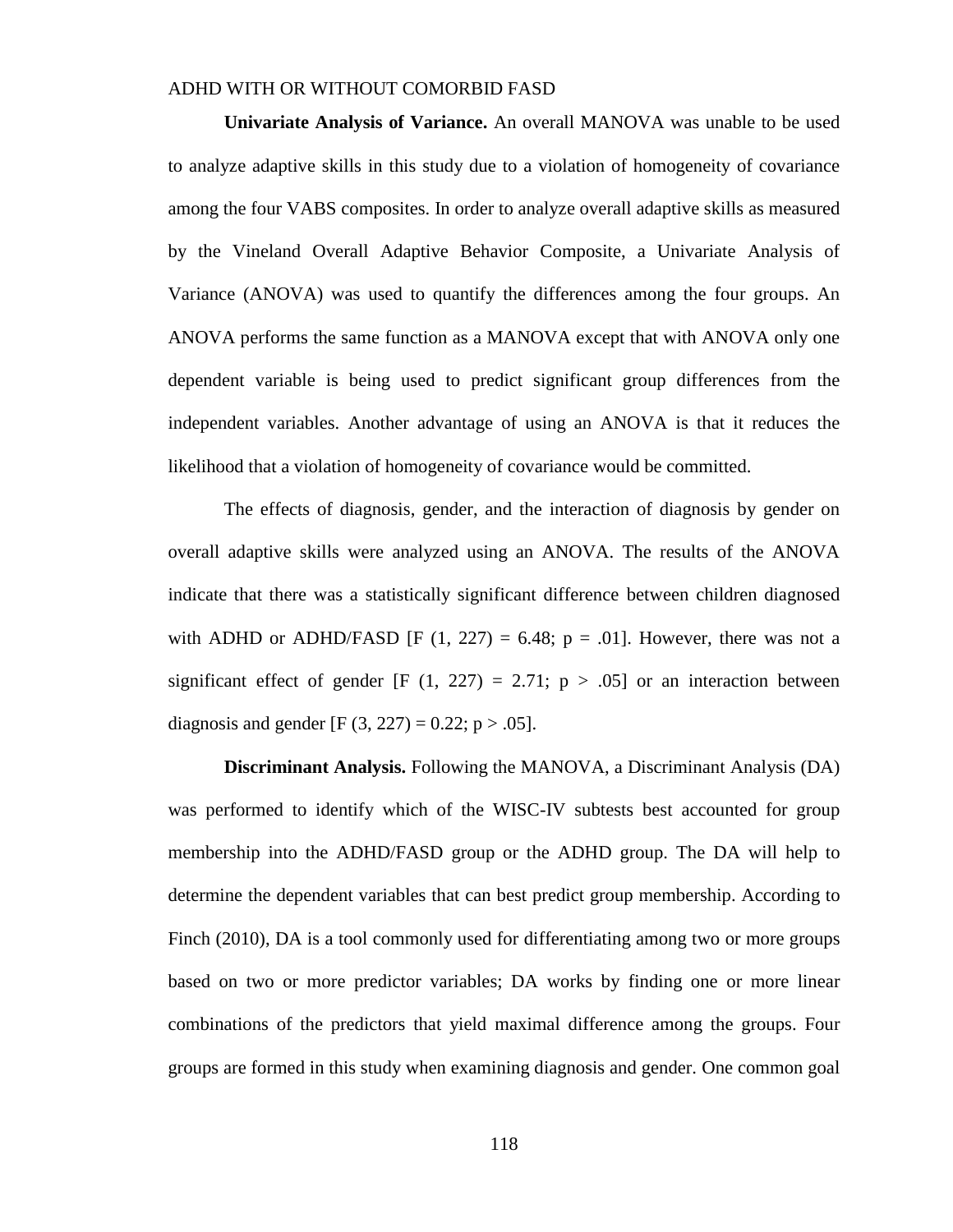of researchers using DA is to characterize the nature of group differences by interpreting the contributions of the individual predictors (Finch, 2010) and use group membership to predict or describe scores on continuous variables (Sherry, 2010). A DA is a useful follow-up test to MANOVA as a means of seeing how a set of variables allows for groups of cases to be discriminated (Field, 2005).

The first step in analyzing a DA is to evaluate the statistical significance of the Discriminant functions (also called canonical Discriminant functions; Sherry, 2010). The first function provides the best separation between the groups while the following functions parcel out the shared variance from the previous functions. The number of functions is equal to *k* (groups) -1 (Sherry, 2010). In order to test the significance of the DA, the Wilk's Lambda statistic is examined, where smaller values indicate that the variables differentiate between the groups better (Sherry, 2010).

Table 4.8.

#### *Statistical Significance of the Discriminant Functions*

| <b>Test of Functions</b> | Wilk's Lambda | Chi-Square | Significance |
|--------------------------|---------------|------------|--------------|
| 1 through 3              | .683          | 81.06      | < 01         |
| 2 through 3              | .829          | 39.91      | .01          |
| 3                        | .938          | 13.61      | .14          |

Group membership between the four groups in this study (males with ADHD, females with ADHD, males with ADHD/FASD, females with ADHD/FASD) was found to be significantly related to performance on the WISC-IV subtests. Function one is a statistically significant function [Wilk's' Lambda = .683;  $F(3, 225) = .000$ ] and accounts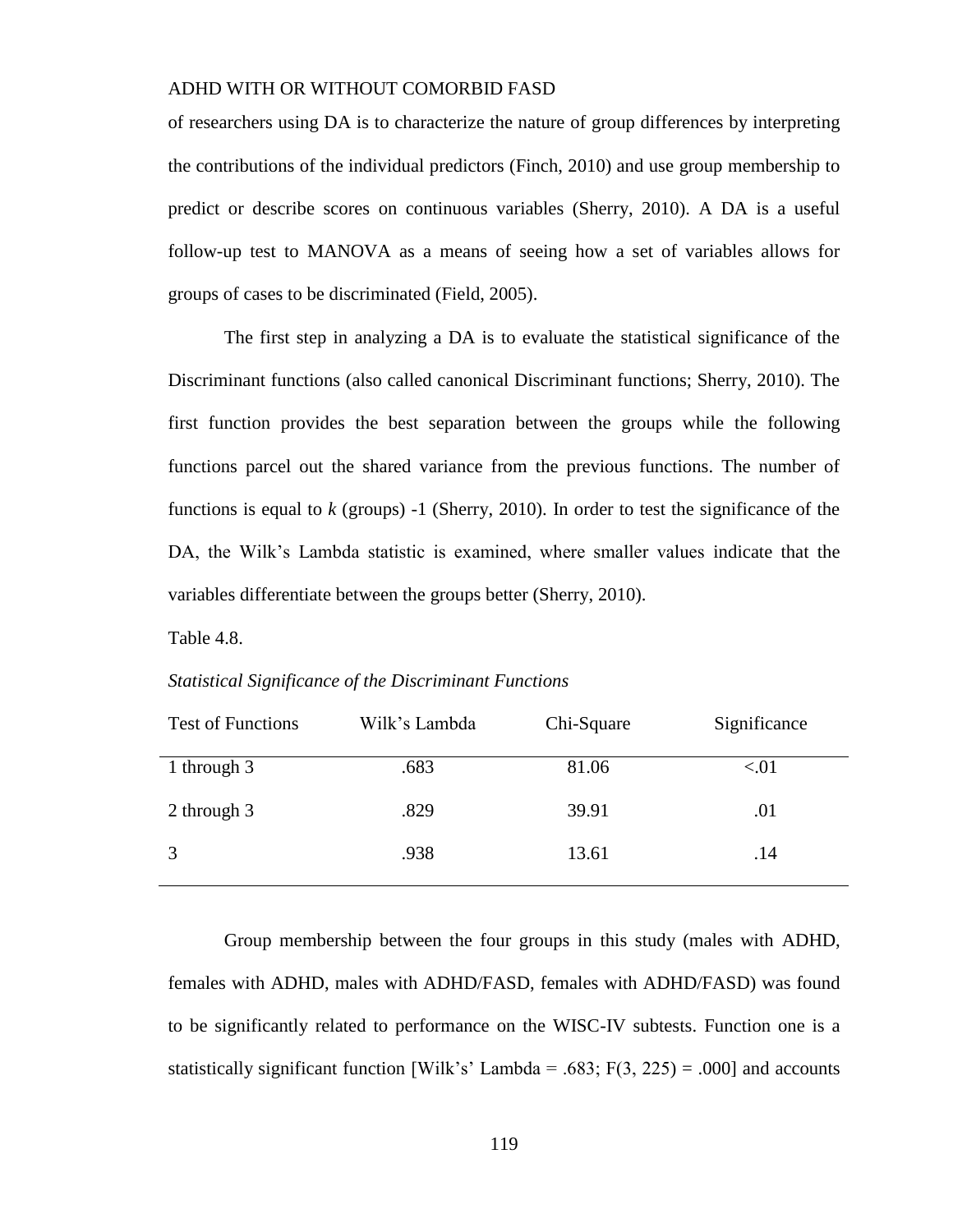for the most variance (51.9%) among the four groups as shown below in the table outlining the eigenvalues of the DA.

Table 4.9.

*Eigenvalues of the Discriminant Functions*

| Function | Eigenvalue | % of Variance | Cumulative % | Correlation |
|----------|------------|---------------|--------------|-------------|
|          | .214       | 51.9          | 51.9         | .420        |
| 2        | .132       | 32.0          | 83.9         | .341        |
| 3        | .066       | 16.1          | 100.0        | .249        |

 Table 4.10 represents the structure coefficients of the WISC-IV subtests and their respective ability to discriminate group membership. The following structure coefficients represent maximized group differences as a linear combination of the predictor variables (Finch, 2010; Huberty & Olejnik, 2006). The Structure Coefficients (SCs) can be interpreted as the correlation between the discriminant variable (group membership) and the predictors (WISC-IV subtests; Finch, 2010; Stevens, 2000). Larger values of the SCs suggest greater association with the linear combination for which the groups are differentiated and can thus be thought of as indicators of the relative importance of each predictor in overall group separation (Finch, 2010).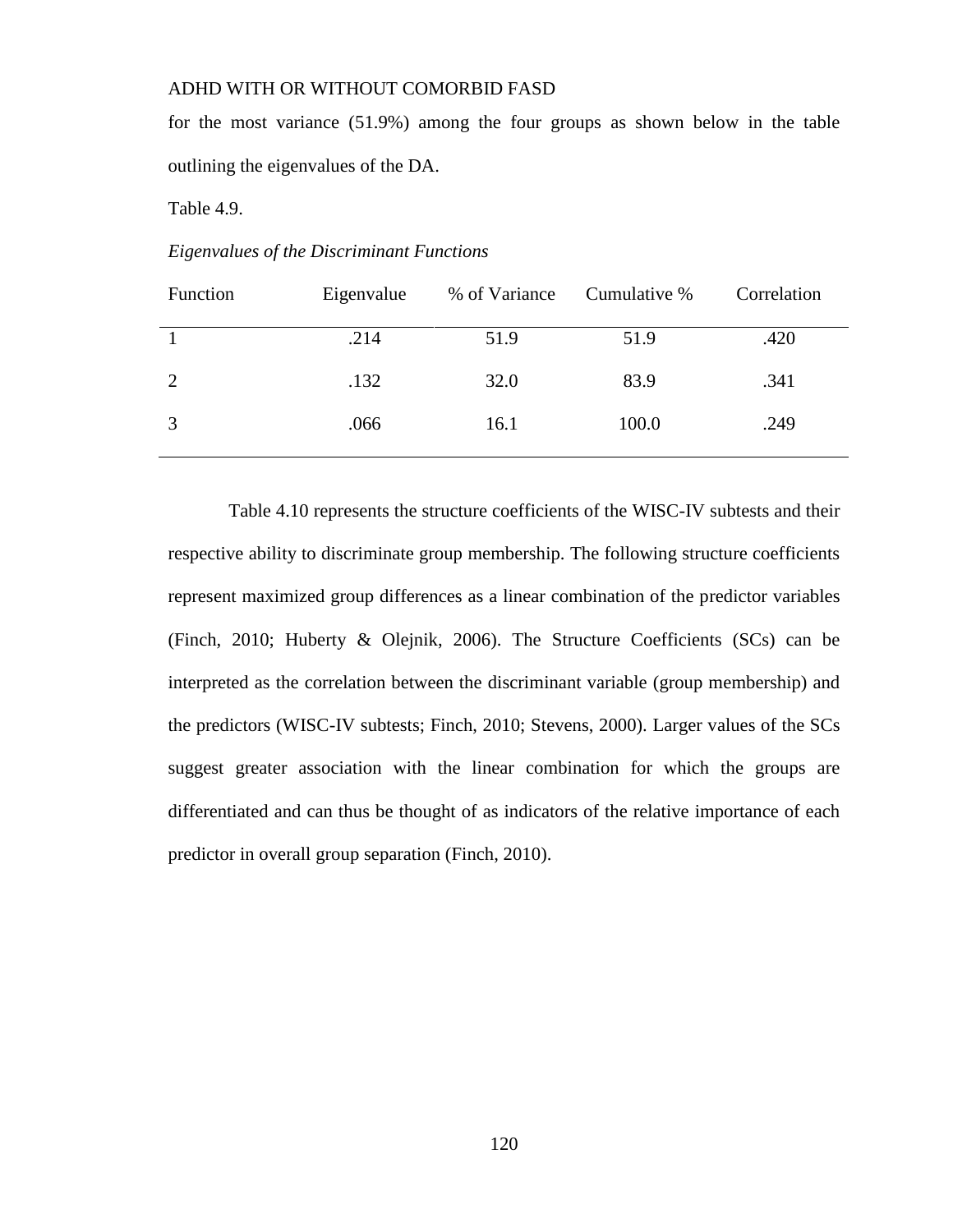Table 4.10.

| <b>Subtests</b>          | Pooled Within-Groups Correlations |  |
|--------------------------|-----------------------------------|--|
| Coding                   | $.628*$                           |  |
| Symbol Search            | .548*                             |  |
| Vocabulary               | $.381*$                           |  |
| <b>Picture Concepts</b>  | $.332*$                           |  |
| Matrix Reasoning         | .329*                             |  |
| Comprehension            | .195                              |  |
| Digit Span               | .177                              |  |
| Similarities             | .128                              |  |
| Letter-Number Sequencing | .075                              |  |
| Information              | .035                              |  |
| <b>Block Design</b>      | $-.083$                           |  |

#### *Discriminant Analysis Results for the WISC-IV Subtests*

Note. Wilk's Lambda indicated that Function 1 was significant at the  $p < .01$  level; accounting for 51.9% of the variance in relative contribution of group separation among cognitive functioning scores from this sample.

 $* = .300$  or greater. The .300 cutoff was used as a threshold to characterize the magnitude of individual dependent variable contribution to group separation as suggested by Finch (2010), Tabachnick & Fidell (2001), and Pedhazur (1997).

 From the DA it is shown that the best predictor of group membership into the ADHD/FASD or ADHD groups was WISC-IV Coding, with WISC-IV Symbol Search, Vocabulary, Picture Concepts, and Matrix Reasoning also being significant predictors of group membership. Significance values in DAs are much like Beta Weights used in regression with the higher the value on this Discriminant Analysis the more likely the dependent variable is able to predict membership into the independent variable group.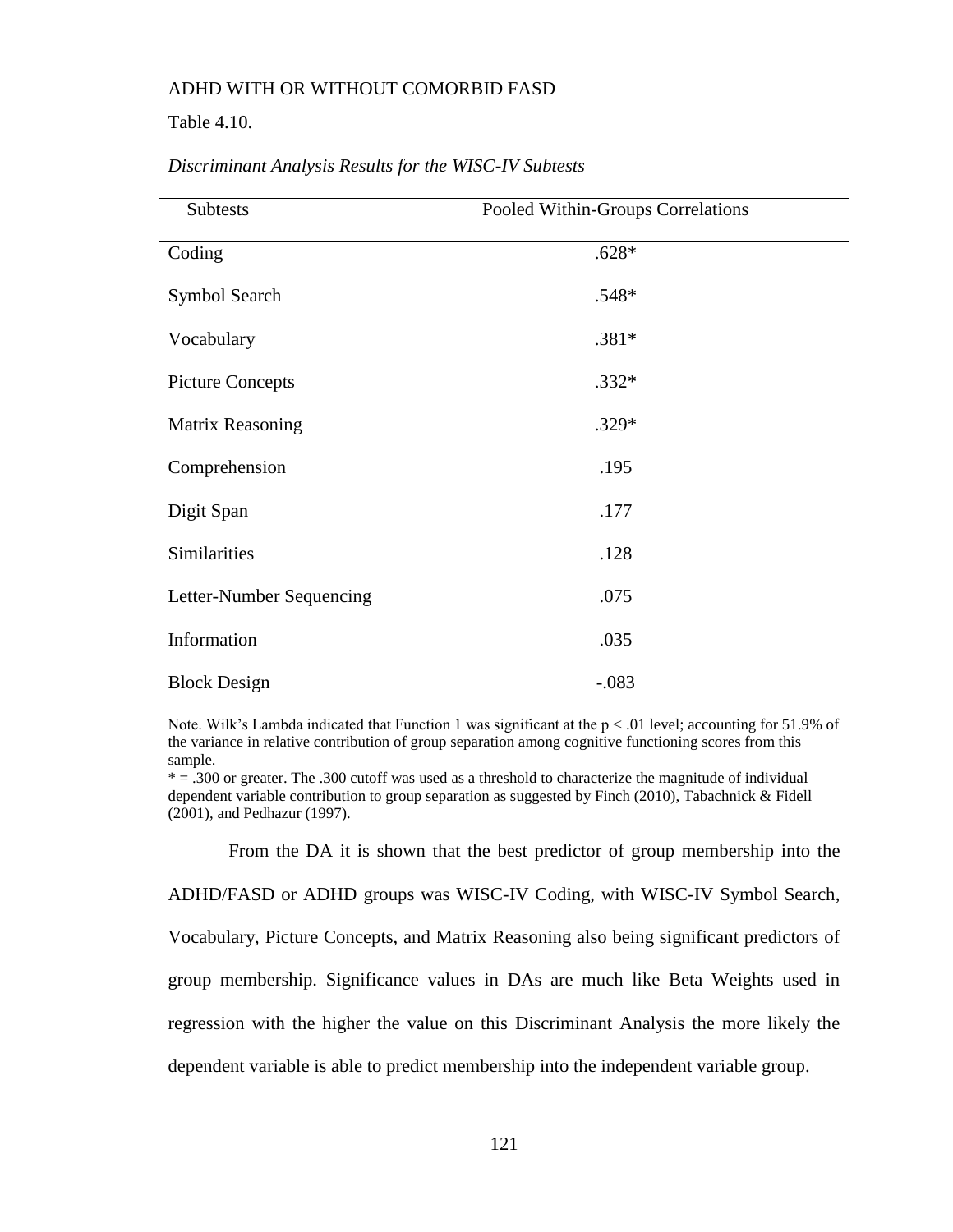Table 4.11 shows each of the best predictors of group membership according to the DA and the descriptive statistics for each of these subtests on the WISC-IV. As can be seen by the table females with ADHD performed the highest on each of the five subtests. For the Coding subtest the greatest discrepancy in performance was between females with ADHD and males with ADHD/FASD. For the Symbol Search subtest the greatest discrepancy was between females with ADHD and males with ADHD. Finally, for the Vocabulary, Picture Concepts, and Matrix Reasoning subtests, females with ADHD had much higher performance than females with ADHD/FASD.

Table 4.11.

#### *Descriptive Statistics for the WISC-IV Subtests*

|                         |                         | Females                      | Males             |                              |  |
|-------------------------|-------------------------|------------------------------|-------------------|------------------------------|--|
| <b>Subtest</b>          | <b>ADHD</b><br>$(n=42)$ | <b>ADHD/FASD</b><br>$(n=35)$ | ADHD<br>$(n=105)$ | <b>ADHD/FASD</b><br>$(n=46)$ |  |
| Coding                  | 8.71(3.14)              | 6.82(3.17)                   | 6.54(2.68)        | 6.37(2.74)                   |  |
| Symbol Search           | 10.10(2.28)             | 8.76 (3.04)                  | 8.34(2.45)        | 8.61(2.67)                   |  |
| Vocabulary              | 7.59(2.33)              | 6.35(2.73)                   | 6.55(1.93)        | 6.59(2.18)                   |  |
| <b>Picture Concepts</b> | 9.98(3.03)              | 7.21(2.96)                   | 8.75(3.01)        | 8.41 (3.31)                  |  |
| Matrix Reasoning        | 9.17(3.09)              | 7.50(3.33)                   | 8.06(2.94)        | 7.57(2.38)                   |  |

Note. Derived scaled scores range from 1 to 19. Mean scaled score is 10.00 with a standard deviation of 3.00. Standard deviations are shown in parentheses.

**Classification and Regression Tree.** Classification and Regression Tree (CART) is a statistical method for classification that uses the sequential division of data based on a set of predictor variables to build a decision tree for determining group membership (Davis et al., 2006). The goal of CART is to develop a decision tree that can be used to place individuals in the appropriate category of a categorical response variable (Davis et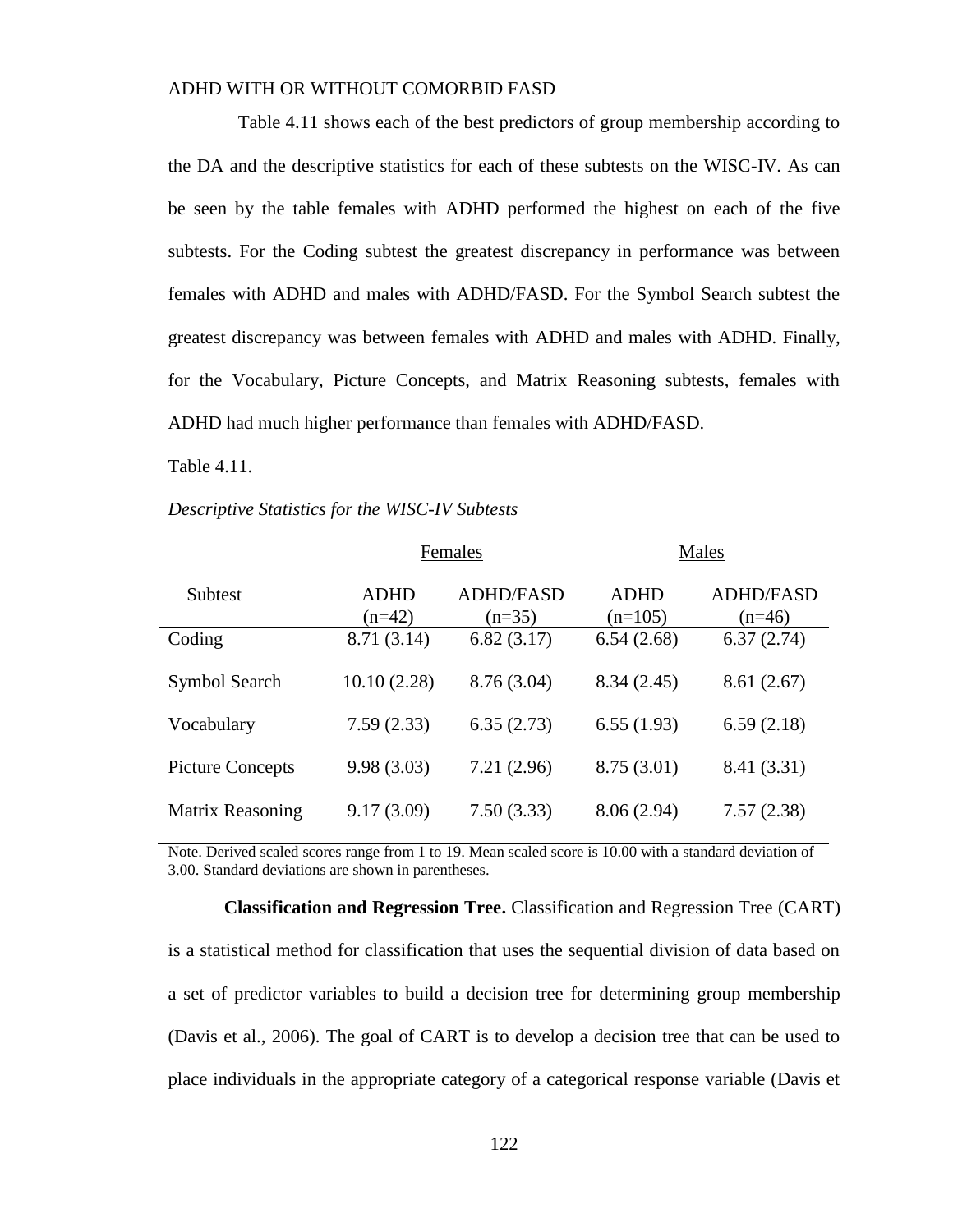al., 2006). Essentially, CART splits up the predictor variable of interest in the most efficient fashion in order to best characterize groupings of the dependent variable. In this study, CART was used to characterize performance on the WISC-IV and Vineland between the four groups. The dependent variables in this study were the scores on the WISC-IV and Vineland and the independent variables were the groups of males and females with ADHD/FASD and males and females with ADHD. In order to discriminate between genders using the CART analysis, two separate CARTs were run. The first CART consisted of only males and the second CART consisted of only females.

As was a concern with the Vineland data seen previously in Table 4.3 and 4.4, homogeneity of covariance was violated. This assumption is not a concern when it comes to statistical analyses using the CART procedure (Finch, 2011, personal communication). Therefore, both the WISC-IV subtests and the Vineland Composites were used in the CART analyses in this study.

The quality of the decision tree built by CART is judged in two ways: misclassification rates of new cases and the variability of the responses within the final, or terminal, nodes (Davis et al., 2006). A misclassification rate indicates the amount of predictability power the CART analysis has. If a CART analysis has a high misclassification rate the validity of the analysis is low and may not be the best measure to use in the analysis. The variability, or residual mean deviance, is a measure of group heterogeneity among the terminal nodes. A higher variability index indicates greater group heterogeneity in the terminal nodes, which indicates a poorer fit of the analysis to the variables of interest.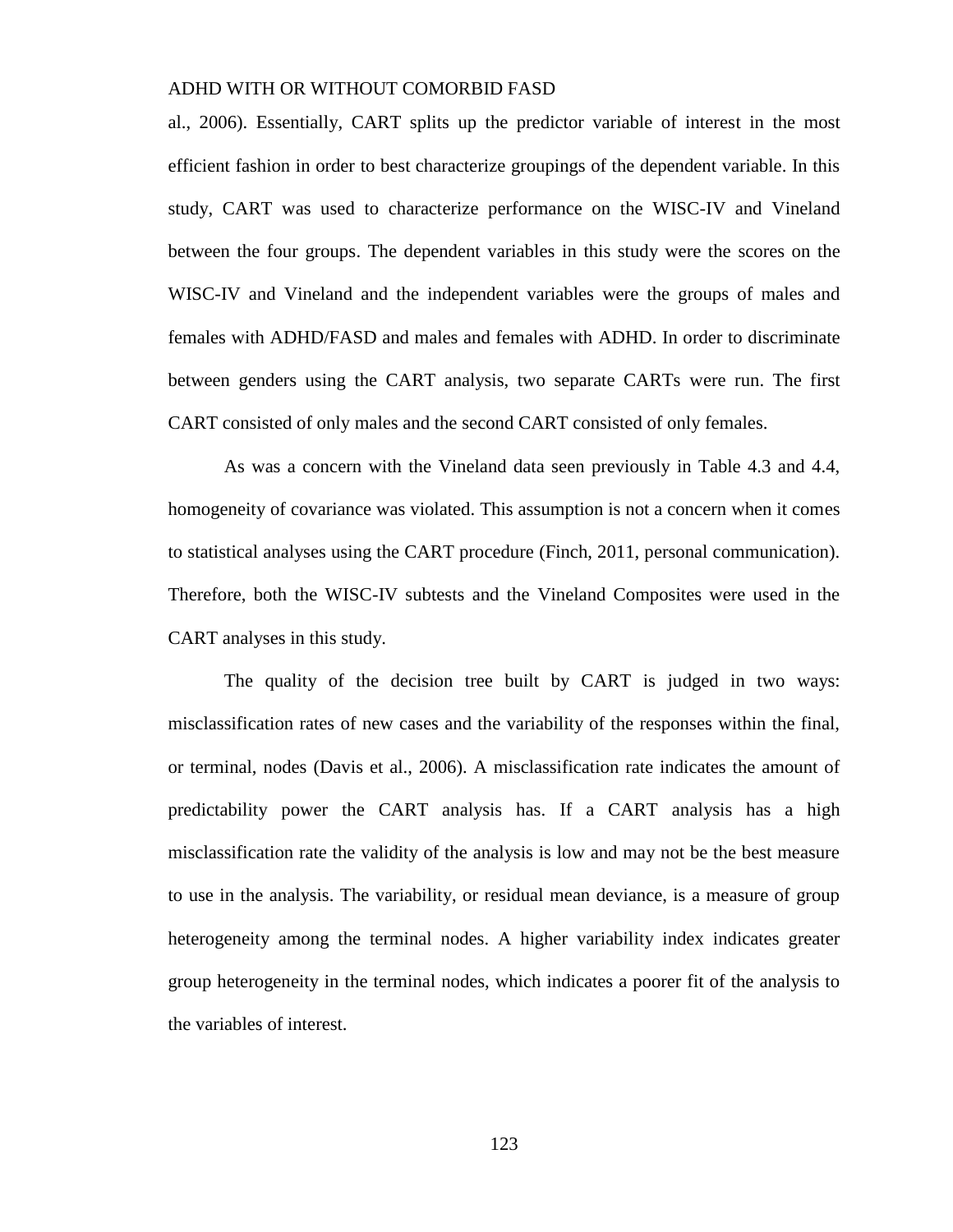In order to include gender into the independent variables in the CART analyses there were two CART analyses performed. The first CART consisted of a sample of only males (151 subjects) and the second CART consisted of only females (77 subjects). By breaking the CART procedure down into two separate analyses there were only two possible options for terminal nodes in each CART and yet gender could also be thought of as a contributing factor to the results. In this sense, there were four independent variables for the CART analyses in total (males with ADHD, males with ADHD/FASD, females with ADHD, and females with ADHD/FASD).

**Classification and Regression Tree for Males.** Classification and Regression Tree analysis of the first sample discriminating between male patients with ADHD/FASD or ADHD resulted in a hierarchical decision tree with 17 terminal nodes. The residual mean deviance was .677 (91.41/135) and the misclassification rate was .144 (22/152). This indicates that the resulting CART decision tree was correctly able to predict group membership (ADHD/FASD or ADHD) in this instance at an 85.6% rate.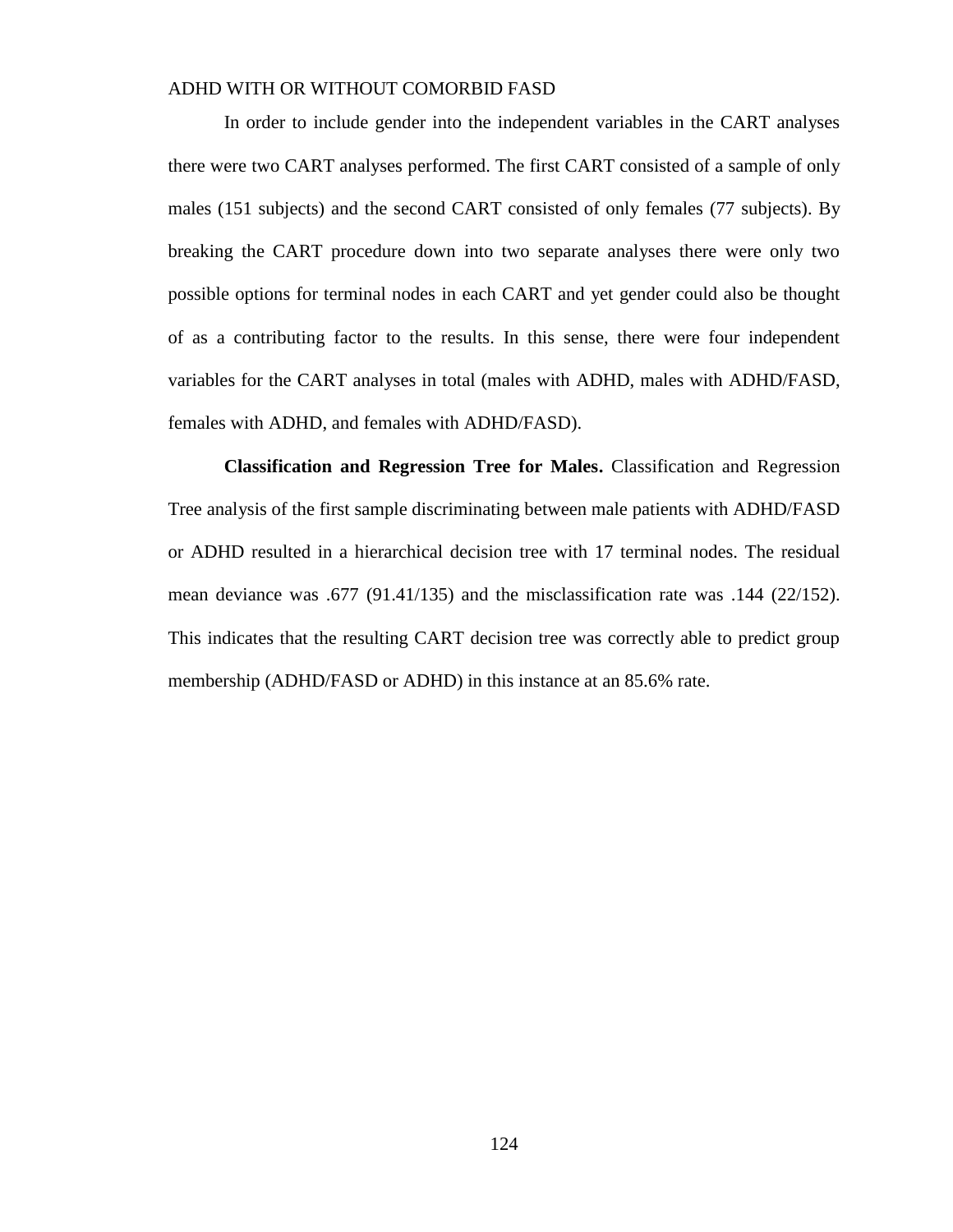

1 = ADHD/FASD  $2 = ADHD$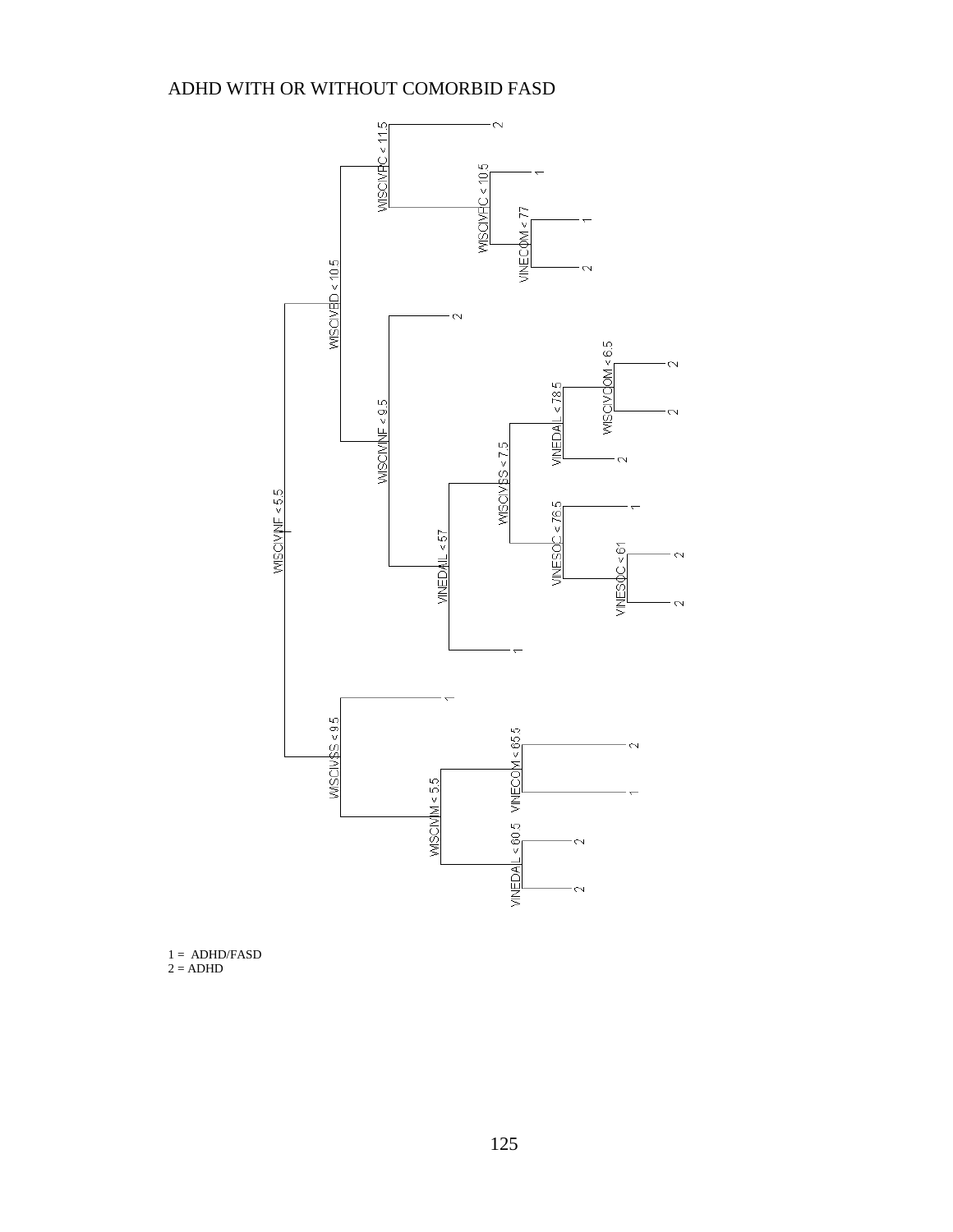Table 4.12.

| <b>Subtest</b>                                     | ${\bf N}$      | <b>RMD</b> | Group          | Mean(1) | Mean(2) |
|----------------------------------------------------|----------------|------------|----------------|---------|---------|
| WISC-IV Information $< 5.5$                        | 42             | 57.84      | $\overline{2}$ | 0.45    | 0.55    |
| WISC-IV Information $> 5.5$                        | 110            | 124.80     | $\overline{2}$ | 0.25    | 0.75    |
| WISC-IV Symbol Search $< 9.5$                      | 33             | 42.01      | $\overline{2}$ | 0.33    | 0.67    |
| WISC-IV Symbol Search $> 9.5*$                     | 9              | 6.28       | $\mathbf{1}$   | 0.89    | 0.11    |
| WISC-IV Similarities $< 5.5$                       | 17             | 12.32      | $\overline{2}$ | 0.12    | 0.88    |
| WISC-IV Similarities $> 5.5$                       | 16             | 21.93      | $\mathbf{1}$   | 0.56    | 0.44    |
| Vineland Daily Living Skills $< 60.5$ <sup>*</sup> | 6              | 7.64       | $\overline{2}$ | 0.33    | 0.67    |
| Vineland Daily Living Skills $> 60.5*$             | 11             | 0.00       | $\overline{2}$ | 0.00    | 1.00    |
| Vineland Communication < $65.5*$                   | 9              | 6.28       | $\mathbf{1}$   | 0.89    | 0.11    |
| Vineland Communication $> 65.5*$                   | $\overline{7}$ | 5.74       | $\overline{2}$ | 0.14    | 0.86    |
| WISC-IV Block Design $< 10.5$                      | 77             | 75.94      | $\overline{2}$ | 0.19    | 0.81    |
| WISC-IV Block Design $> 10.5$                      | 33             | 44.25      | $\overline{2}$ | 0.39    | 0.61    |
| WISC-IV Information $< 9.5$                        | 65             | 70.23      | $\overline{2}$ | 0.23    | 0.77    |
| WISC-IV Information $> 9.5*$                       | 12             | 0.00       | $\overline{2}$ | 0.00    | 1.00    |
| Vineland Daily Living Skills $< 57$ <sup>*</sup>   | 6              | 7.64       | $\mathbf{1}$   | 0.67    | 0.33    |
| Vineland Daily Living Skills $> 57$                | 59             | 56.76      | $\overline{2}$ | 0.19    | 0.81    |
| WISC-IV Symbol Search $< 7.5$                      | 25             | 31.34      | $\overline{2}$ | 0.32    | 0.68    |
| WISC-IV Symbol Search $> 7.5$                      | 34             | 20.29      | $\overline{2}$ | 0.09    | 0.91    |
| Vineland Socialization $< 76.5$                    | 15             | 11.78      | $\overline{2}$ | 0.13    | 0.87    |
| Vineland Socialization $> 76.5$                    | 10             | 13.46      | $\mathbf{1}$   | 0.60    | 0.40    |
| Vineland Socialization $< 61$ <sup>*</sup>         | 6              | 7.64       | $\overline{2}$ | 0.33    | 0.67    |
| Vineland Socialization $> 61*$                     | 9              | 0.00       | $\overline{2}$ | 0.00    | 1.00    |
| Vineland Daily Living Skills $< 78.5$ *            | 18             | 0.00       | $\overline{2}$ | 0.00    | 1.00    |
| Vineland Daily Living Skills > 78.5                | 16             | 15.44      | $\overline{2}$ | 0.19    | 0.81    |
| WISC-IV Communication $< 6.5$ <sup>*</sup>         | 8              | 0.00       | $\overline{2}$ | 0.00    | 1.00    |
| WISC-IV Communication $> 6.5*$                     | 8              | 10.59      | $\overline{2}$ | 0.38    | 0.62    |
| WISC-IV Picture Completion $< 11.5$                | 25             | 34.62      | $\mathbf{1}$   | 0.52    | 0.48    |
| WISC-IV Picture Completion $>11.5*$                | 8              | 0.00       | $\overline{2}$ | 0.00    | 1.00    |
| WISC-IV Picture Completion $< 10.5$                | 16             | 21.17      | $\overline{2}$ | 0.38    | 0.62    |
| WISC-IV Picture Completion $> 10.5*$               | 9              | 9.54       | $\mathbf{1}$   | 0.78    | 0.22    |
| WISC-IV Communication $< 77$ *                     | 8              | 6.03       | $\overline{2}$ | 0.13    | 0.86    |
| WISC-IV Communication $> 77*$                      | 8              | 10.60      | $\mathbf{1}$   | 0.63    | 0.37    |

## *Classification and Residual Mean Deviance*

 RMD = Residual Mean Deviance \*Terminal Node

From these CART analyses we can see that the primary predictor variable of ADHD/FASD versus ADHD in males is the WISC-IV Information subtest. There were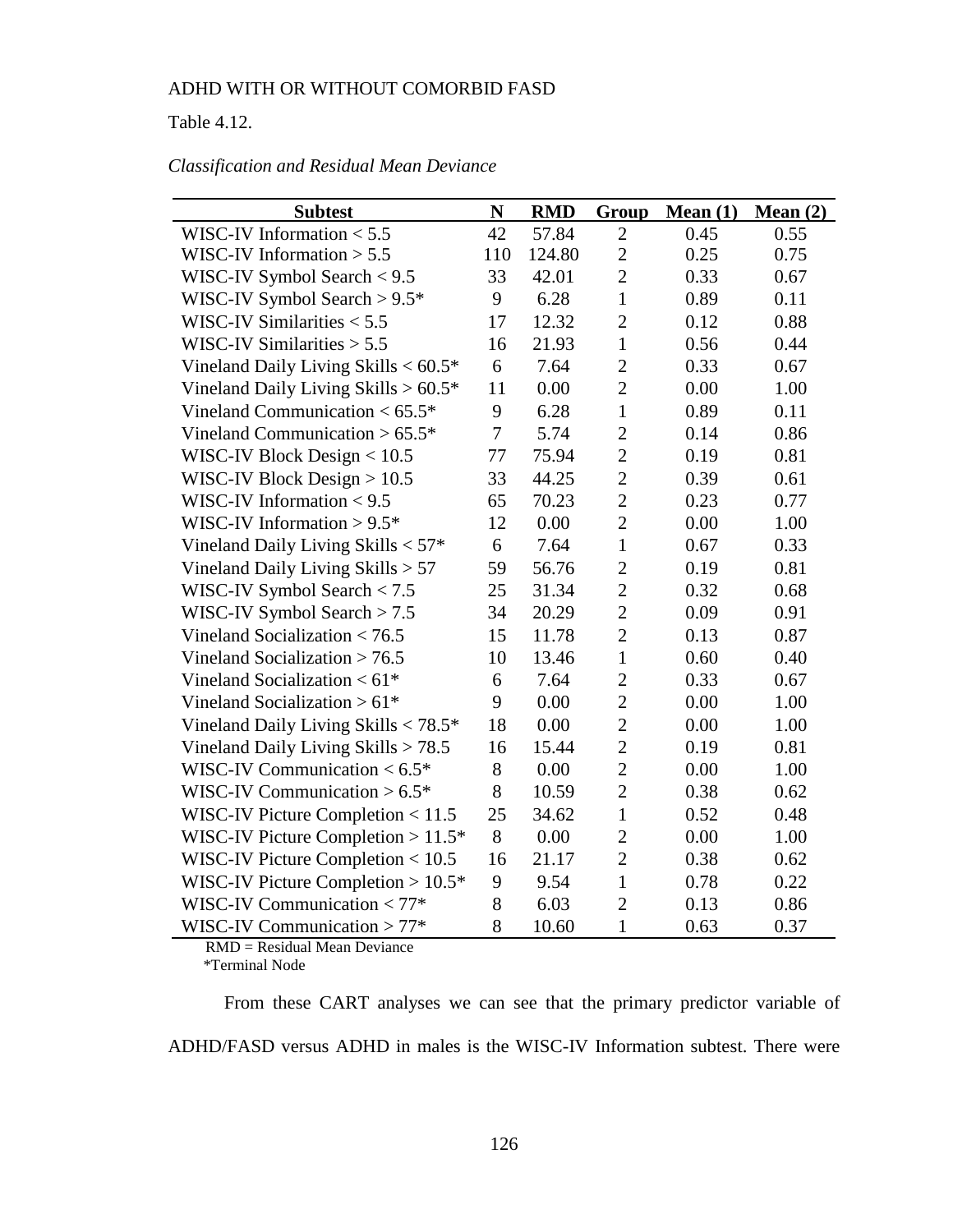42 subjects who had a WISC-IV Information subtest score below 5.5 and of these 42 participants, 23 were diagnosed with ADHD. There were 110 subjects who earned a score of greater than 5.5 on the WISC-IV Information subtest and 82 of them were diagnosed with ADHD.

Of the 42 subjects in this study who earned a score of less than 5.5 on the WISC-IV Information subtest there were 33 who also earned less than 9.5 on the WISC-IV Symbol Search subtest. Twenty-two of these 33 subjects were diagnosed with ADHD and eleven were diagnosed with ADHD/FASD. Of the 110 subjects who earned a score of greater than 5.5 on the WISC-IV Information subtest, 77 had a WISC-IV Block Design subtest score of less than 10.5 and the majority (62) of these subjects were diagnosed with ADHD. There were 33 subjects who earned a score of greater than 10.5 on the WISC-IV Block Design subtest and the majority (20) of these 33 subjects were diagnosed with ADHD.

In summary, the results of this first CART show that, of the total 151 subjects used in this CART analysis, 42 had a WISC-IV Information subtest score below 5.5. Of this group, 45% were males diagnosed with ADHD/FASD. This indicates that nearly half (19) of all males with ADHD/FASD (42) in this study had low Information subtest scores. From this information it can be stated that the best single predictor of membership into the ADHD/FASD group was low WISC-IV Information subtest scores. It can also be stated that the combination of low WISC-IV Information subtest scores coupled with WISC-IV Symbol Search scores below 9.5 are considerably good indicators of a male being diagnosed with ADHD rather than ADHD/FASD.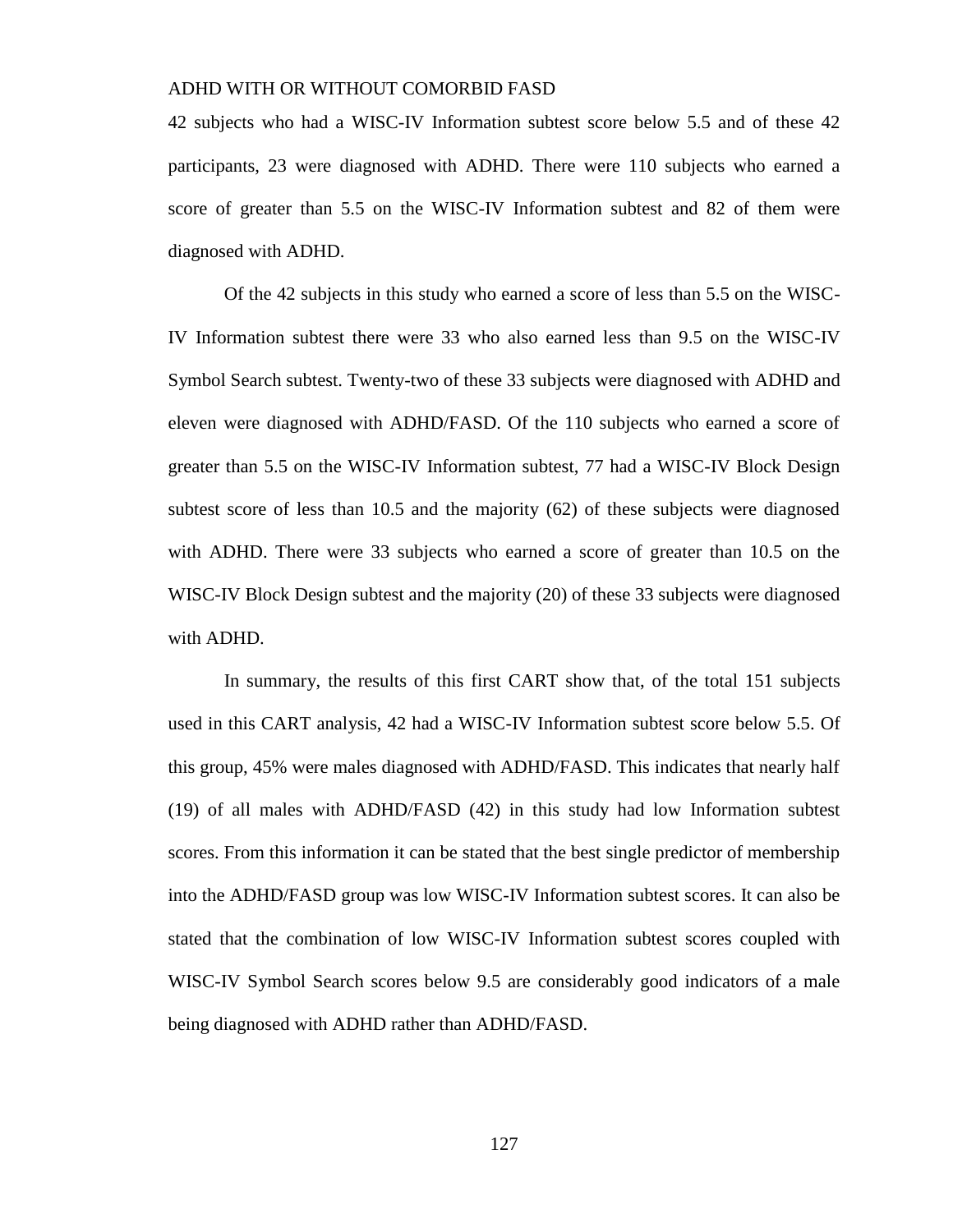Diagnostically, the information presented in this CART analysis holds great significance based on the evidence that there is an 85.6% chance that a male patient presenting with either ADHD/FASD or ADHD can be accurately differentially diagnosed based on their performance on the WISC-IV and Vineland.

**Classification and Regression Tree for Females.** Classification and Regression Tree analysis of the second sample discriminating between female patients with ADHD/FASD or ADHD resulted in a hierarchical decision tree with 10 terminal nodes. The residual mean deviance was .373 (26.54/71) and the misclassification rate was .074 (6/81). This indicates that the resulting CART decision tree was correctly able to predict group membership (ADHD/FASD or ADHD) with 92.6% accuracy.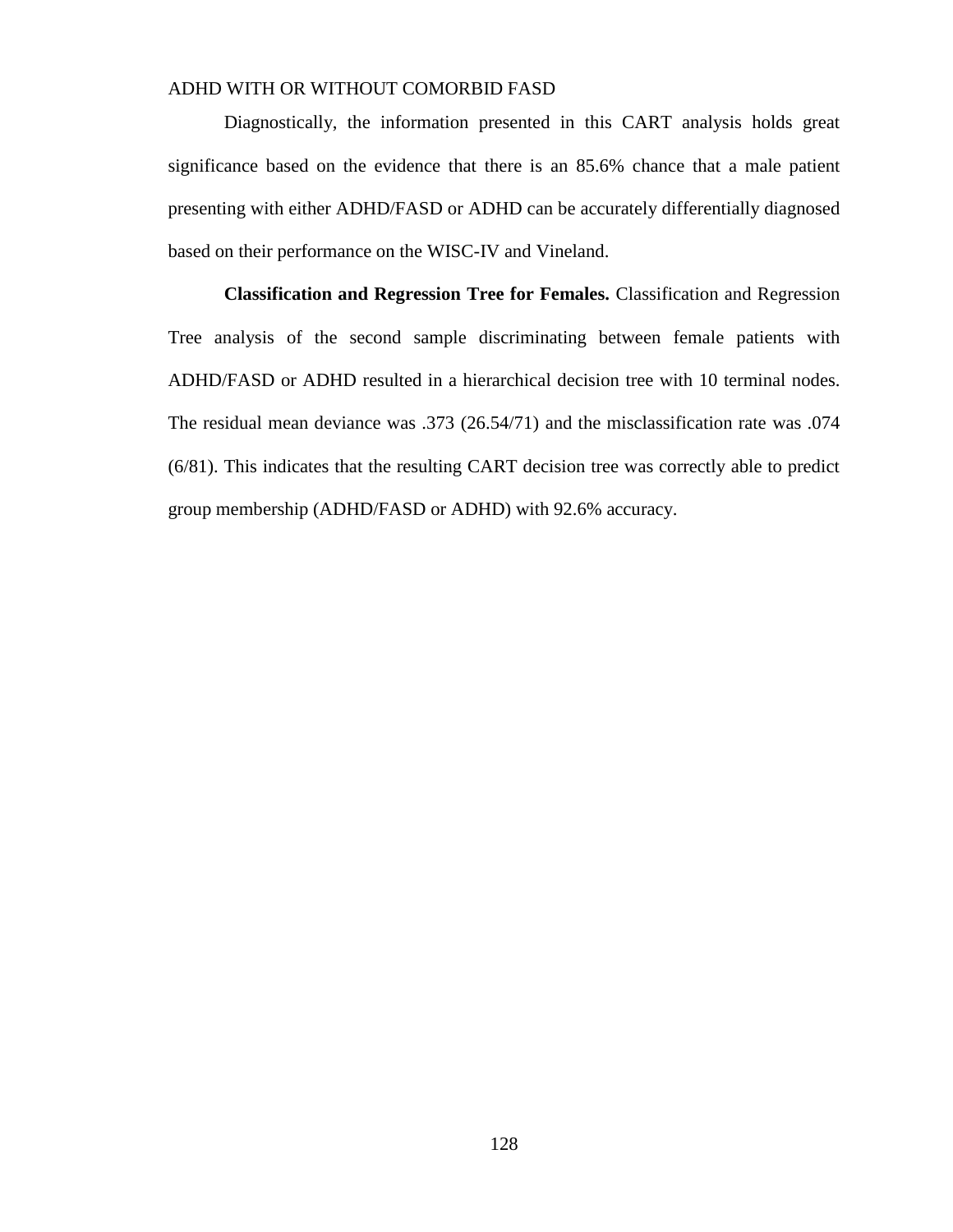

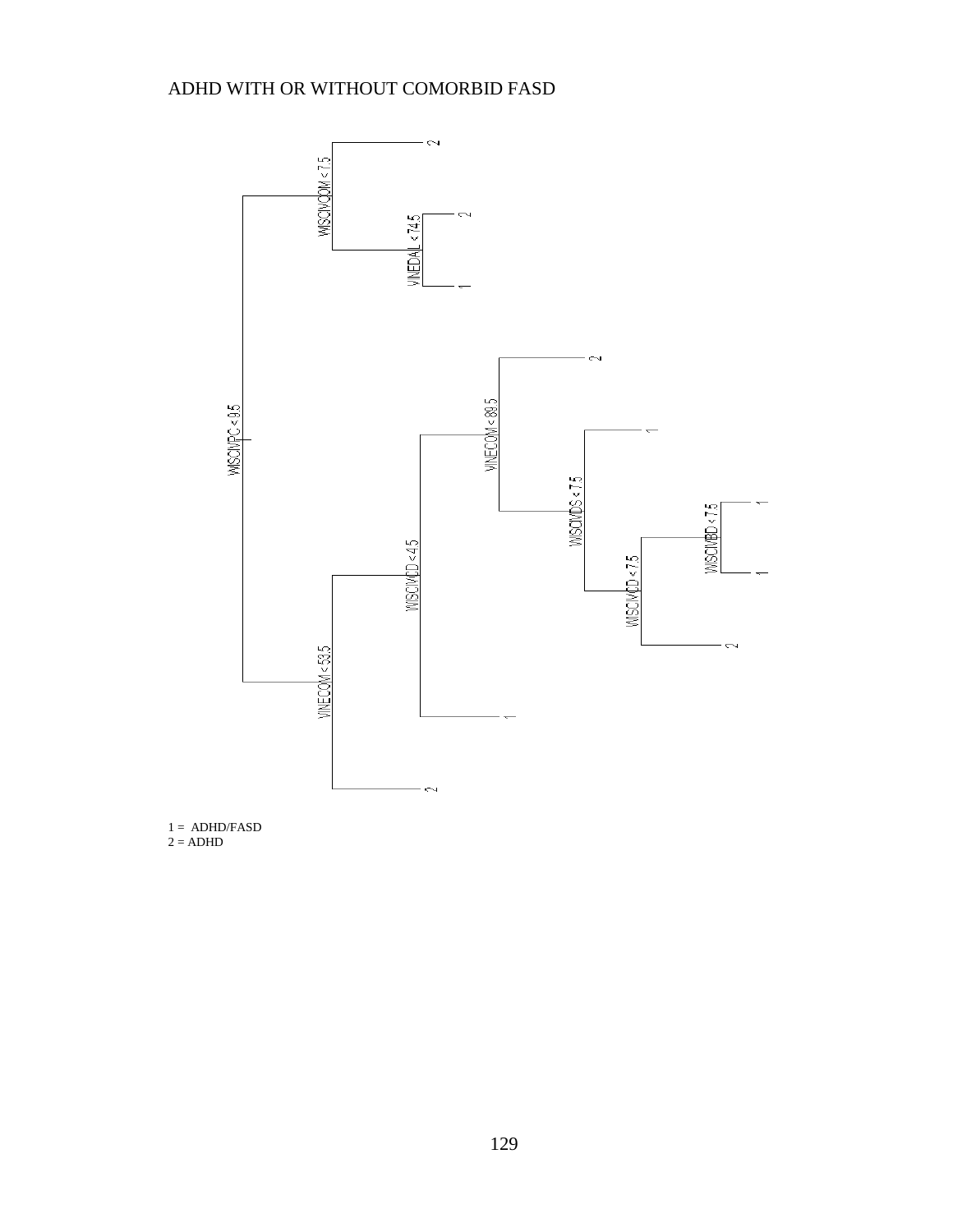#### Table 4.13.

| <b>Subtest</b>                             | N  | <b>RMD</b> | Group          | Mean $(1)$ | Mean $(2)$ |
|--------------------------------------------|----|------------|----------------|------------|------------|
| WISC-IV Picture Completion $< 9.5$         | 51 | 69.10      |                | 0.59       | 0.41       |
| WISC-IV Picture Completion $> 9.5$         | 30 | 30.02      | $\overline{2}$ | 0.20       | 0.80       |
| Vineland Communication $<$ 53.5 $*$        | 6  | 0.00       | $\overline{2}$ | 0.00       | 1.00       |
| Vineland Communication $> 53.5$            | 45 | 57.29      | 1              | 0.67       | 0.33       |
| WISC-IV Coding $< 4.5$ <sup>*</sup>        | 11 | 0.00       | 1              | 1.00       | 0.00       |
| WISC-IV Coding $> 4.5$                     | 34 | 46.66      | 1              | 0.56       | 0.44       |
| Vineland Communication $< 89.5$            | 28 | 35.16      | $\mathbf{1}$   | 0.68       | 0.32       |
| Vineland Communication $> 89.5$            | 6  | 0.00       | $\overline{2}$ | 0.00       | 1.00       |
| WISC-IV Digit Span $< 7.5$                 | 20 | 27.53      | 1              | 0.55       | 0.45       |
| WISC-IV Digit Span > $7.5^*$               | 8  | 0.00       | 1              | 1.00       | 0.00       |
| WISC-IV Coding $< 7.5$ <sup>*</sup>        | 8  | 6.03       | $\overline{2}$ | 0.13       | 0.87       |
| WISC-IV Coding $> 7.5$                     | 12 | 10.81      | 1              | 0.83       | 0.17       |
| WISC-IV Block Design $< 7.5^*$             | 7  | 0.00       | 1              | 1.00       | 0.00       |
| WISC-IV Block Design $> 7.5^*$             | 5  | 6.73       | 1              | 0.60       | 0.40       |
| WISC-IV Communication $< 7.5$              | 13 | 17.94      | $\overline{2}$ | 0.46       | 0.54       |
| WISC-IV Communication $> 7.5$ <sup>*</sup> | 17 | 0.00       | 2              | 0.00       | 1.00       |
| Vineland Daily Living Skills $< 74.5^*$    | 7  | 8.38       | 1              | 0.71       | 0.29       |
| Vineland Daily Living Skills $> 74.5^*$    | 6  | 5.41       | $\overline{2}$ | 0.17       | 0.83       |

#### *Classification and Residual Mean Deviance*

RMD = Residual Mean Deviance

\*Terminal Node

From this CART analysis we can see that the primary predictor variable of ADHD/FASD versus ADHD in females was the WISC-IV Picture Completion subtest. There were 51 subjects who had a WISC-IV Picture Completion subtest score below 9.5 and of these 51 subjects, 30 were diagnosed with ADHD/FASD. There were 30 subjects who earned a score of greater than 9.5 on the WISC-IV Picture Completion subtest and the majority (80%) of them were diagnosed with ADHD.

Of the 51 subjects in this study who earned a score of less than 9.5 on the WISC-IV Picture Completion subtest there were 6 who also earned less than 53.5 on the Vineland Communication composite. All of these six subjects were diagnosed with ADHD. Of the 51 subjects who had a score of below 9.5 on the Picture Completion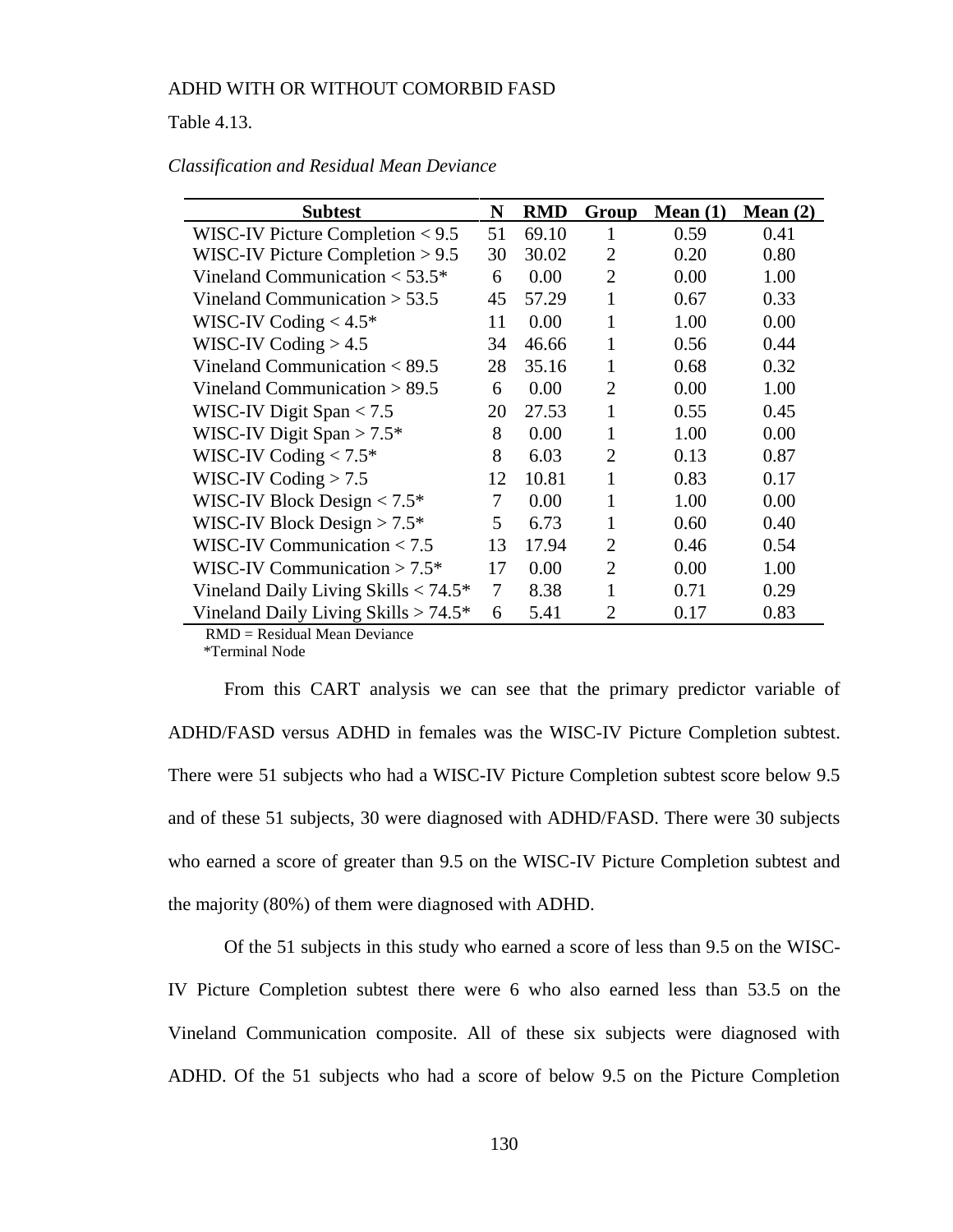subtest, 45 subjects also earned a score of greater than 53.5 on the Vineland Communication composite, of which 45 (67%) were diagnosed with ADHD/FASD.

The results of the second CART indicate that WISC-IV Picture Completion subtest scores above 9.5 indicate a high likelihood that a female presenting with either ADHD/FASD or ADHD will end up being diagnosed with ADHD. Picture Completion subtest scores below 9.5 coupled with Vineland Communication subtest scores below 53.5 indicates a greater chance of being diagnosed with ADHD. Finally, Picture Completion subtest scores below 9.5 coupled with Vineland Communication composite scores above 53.5 indicate a greater chance of being diagnosed with ADHD/FASD.

Diagnostically, the information presented in this CART analysis holds a high level of reliability based on the fact that 92.6% of the time a female patient presenting with either ADHD/FASD or ADHD can be accurately differentially diagnosed based on their performance on the WISC-IV and Vineland.

#### **Summary of the Results**

The results of this chapter will now be discussed in terms of the six research questions outlined in Chapter 1.

> $R_1$  What is the profile of composite and subtest cognitive processing scores of the WISC-IV for those children with ADHD/FASD and children with ADHD?

The results obtained from this study indicate that the majority of scores on the WISC-IV subtests were lower for the group of children with ADHD/FASD than the sample of children with ADHD. An examination of individual subtests indicates that females with ADHD had the highest subtest scores for nine of eleven subtests. Children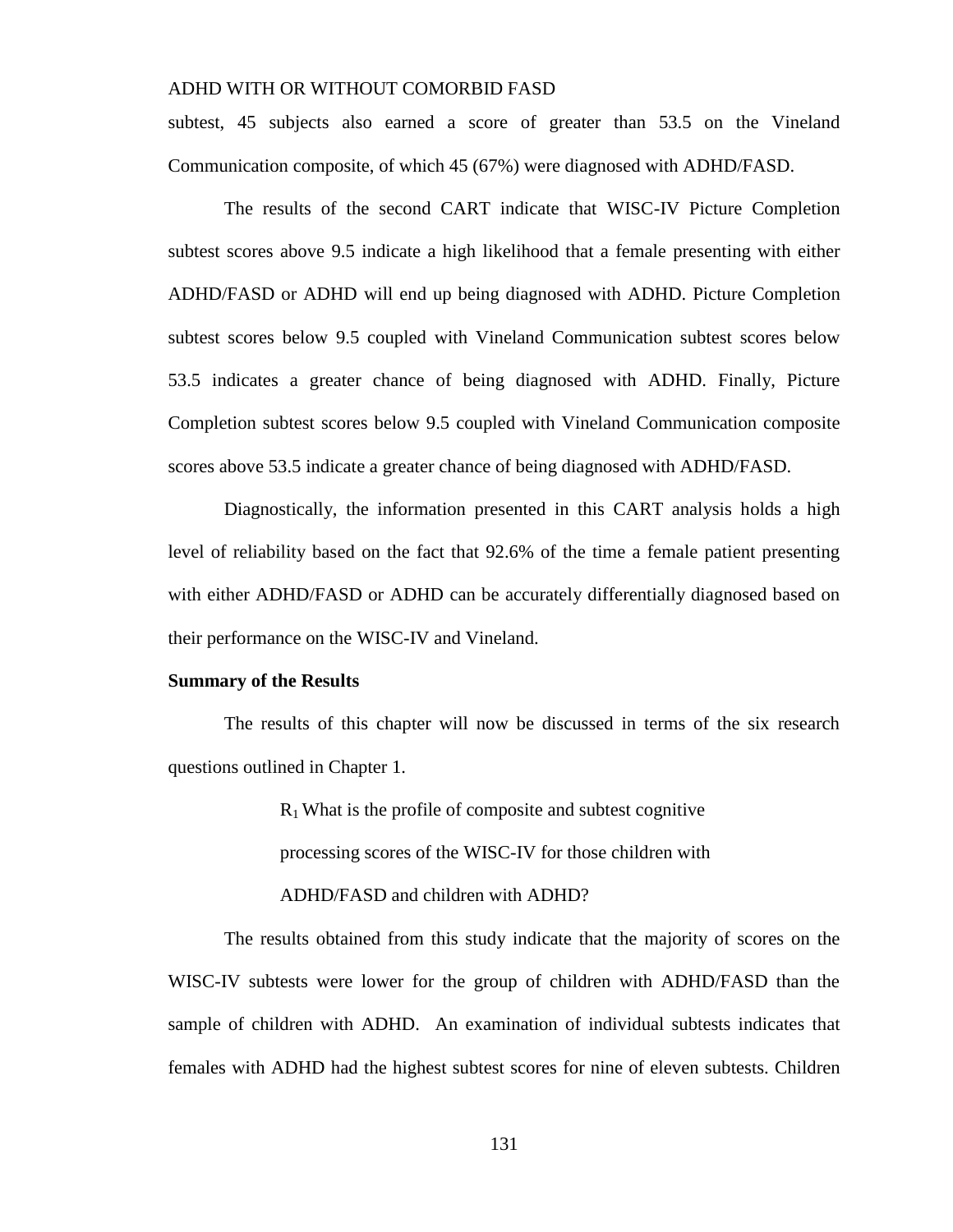with ADHD were in the Average range for Block Design, Picture Concepts, Matrix Reasoning, and Symbol Search. Females with ADHD/FASD were in the Average range for Symbol Search while males with ADHD/FASD were in the Average range for Block Design, Picture Concepts, and Symbol Search. Females with ADHD performed the poorest on Digit Span, Similarities, and Information. Females with ADHD/FASD performed the poorest on Comprehension, Vocabulary, and Information. Males with ADHD performed the lowest on Coding, Vocabulary, and Digit Span. Finally, males with ADHD/FASD performed the lowest on Coding, Digit Span, and Comprehension.

> $R<sub>2</sub>$  Is there a significant difference on overall cognitive ability between those children with ADHD/FASD and children with ADHD?

Overall omnibus MANOVA results indicated that there was a significant difference on the WISC-IV subtests for diagnosis, gender, and the interaction of diagnosis by gender.

> $R<sub>3</sub>$  Are there significant differences on cognitive skills measures between those children with ADHD/FASD and children with ADHD?

The results from the WISC-IV MANOVA in Table 4.7 indicated that there were significant group differences between those with ADHD and those with ADHD/FASD on the WISC-IV Picture Concepts, Coding, Matrix Reasoning, Comprehension, and Information subtests. There were significant gender differences on the Block Design, Coding, and Symbol Search subtests. Finally, there were significant interaction effects of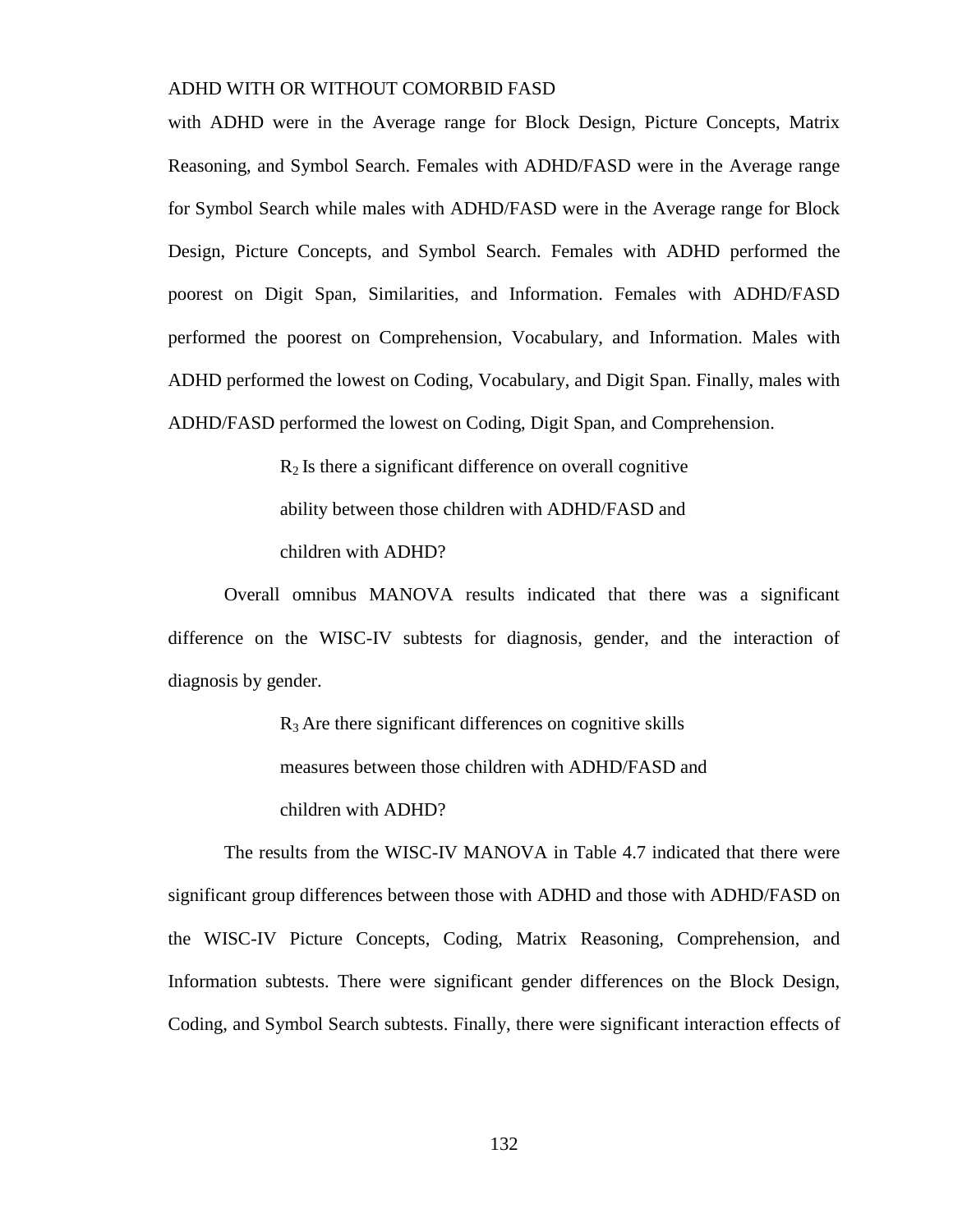diagnosis by gender on the Picture Concepts, Coding, Vocabulary, and Symbol Search subtests.

> R<sup>4</sup> What is the profile of adaptive skills composite scores of the Vineland for those children with ADHD/FASD and children with ADHD?

A review of the Vineland composites shows that the groups with ADHD/FASD had lower scores on all measures of adaptive functioning. The male and female groups with ADHD/FASD had Adaptive Behavior Composite average scores in the Very Low range which is considered to be in the Mildly Mentally Retarded range based on normal curve properties (scores below 70 are considered to be in the Mildly Mentally Retarded range). Males with ADHD were also in this Mildly Mentally Retarded range but their average scores were slightly higher, with an average overall composite of 68.39. Females with ADHD were the only group whose overall Adaptive Skills composite scores were above the Mildly Mentally Retarded range with an average of 72.12

> $R<sub>5</sub>$ Are there significant differences on adaptive skills measures between those children with ADHD/FASD and children with ADHD?

The fifth question is not able to be reliably answered considering that the MANOVA for the Vineland was unable to be interpreted. However, in order to answer this question the ANOVA results can be referenced in which the Vineland Overall Adaptive Skills composite scores were analyzed. Overall Adaptive Composite scores for the ADHD/FASD and ADHD groups were significantly different ( $F = 6.48$ ,  $p = .01$ )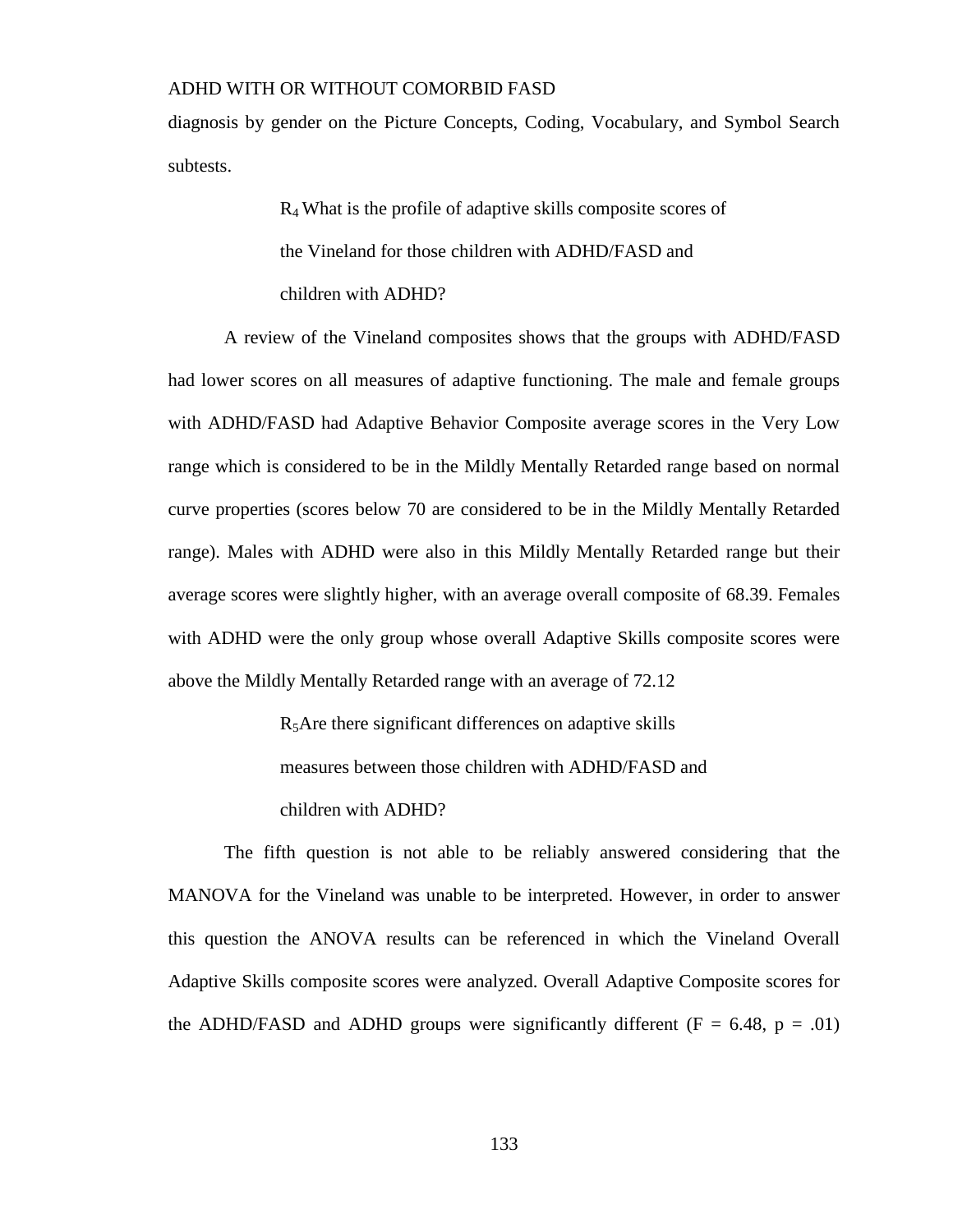indicating that children with ADHD/FASD perform significantly worse on overall adaptive skills than children with ADHD.

> $R<sub>6</sub>$  Which of the cognitive and adaptive skills composites contribute the greatest to the differences in functioning between those children with ADHD/FASD and children with ADHD?

According to the results of the DA, the subtests that contributed most greatly to the differences in functioning between the groups with ADHD/FASD and the groups with ADHD was the WISC-IV Coding subtest. Males with ADHD/FASD scored significantly lower than females with ADHD on this subtest and this subtest was able to discriminate between the four groups in this study better than any other WISC-IV subtest. Following the WISC-IV Coding subtest the WISC-IV Symbol Search, WISC-IV Vocabulary, WISC-IV Picture Concepts, and WISC-IV Matrix Reasoning subtests were able to significantly predict group membership between the ADHD/FASD groups and the ADHD/FASD groups. The Vineland was unable to be used for this analysis due to the violation of homogeneity of covariance.

 $R_7$  What are the specific cognitive and adaptive skills

deficits that most likely classify a diagnosis of

#### ADHD/FASD or ADHD?

According to the results of the CART analyses the best way to predict group membership into either the ADHD/FASD group or ADHD group for males was through the primary predictor variable of the WISC-IV Information subtest. The CART analysis found that those children who scored below a 5.5 on this subtest belonged to the ADHD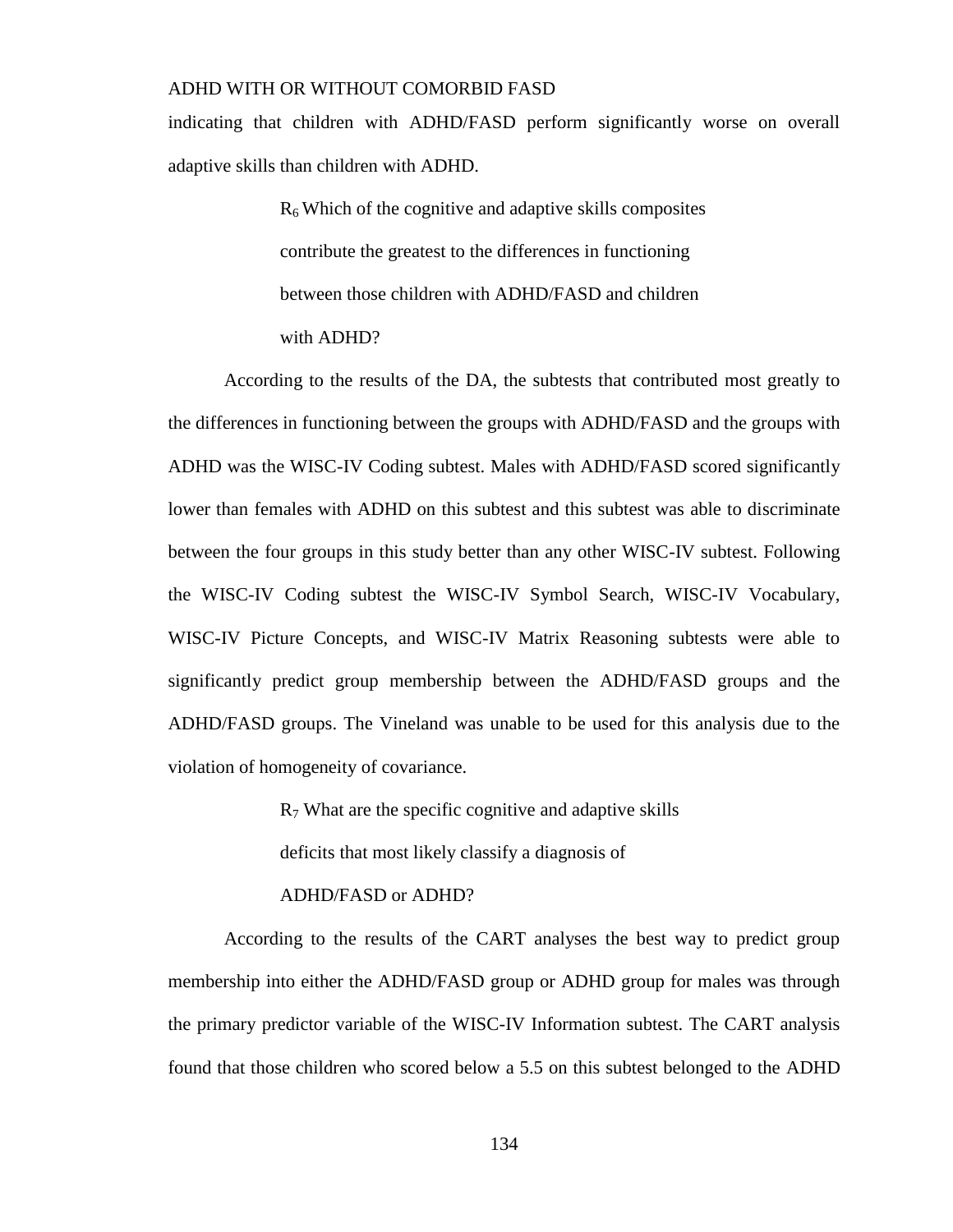group with 55% accuracy. The WISC-IV Information, Symbol Search, Block Design, Similarities, and Picture Completion subtests along with the Vineland Communication and Socialization composites were able to accurately predict group membership into either the ADHD/FASD or ADHD group with 85.6% accuracy.

The best predictor of group membership for females was the WISC-IV Picture Completion subtest. Females with a Picture Completion score above 9.5 belonged to the ADHD group with 80% accuracy. The combination of WISC-IV Picture Completion, Comprehension, Coding, Digit Span, and Block Design along with the Vineland Daily Living Skills and Communication composites were able to accurately predict group membership 92.6% of the time.

R8 Does ethnicity, prescription medication, or gender

significantly account for the differences in functioning

between the two diagnostic groups?

Initial examinations into prescription medication and race indicated that neither of these factors contributed to a significant difference between diagnostic groups in cognitive and adaptive skills. Gender, however, did show a significant effect for perceptual reasoning and processing speed abilities with females outperforming males in these areas.

#### **Conclusions**

In summary, the results of this study indicated that there were significant cognitive processing and adaptive skills deficits between the ADHD/FASD groups and the ADHD groups. Furthermore, the ADHD female group performed significantly greater on more cognitive and adaptive skills measures than any of the other three groups. These

135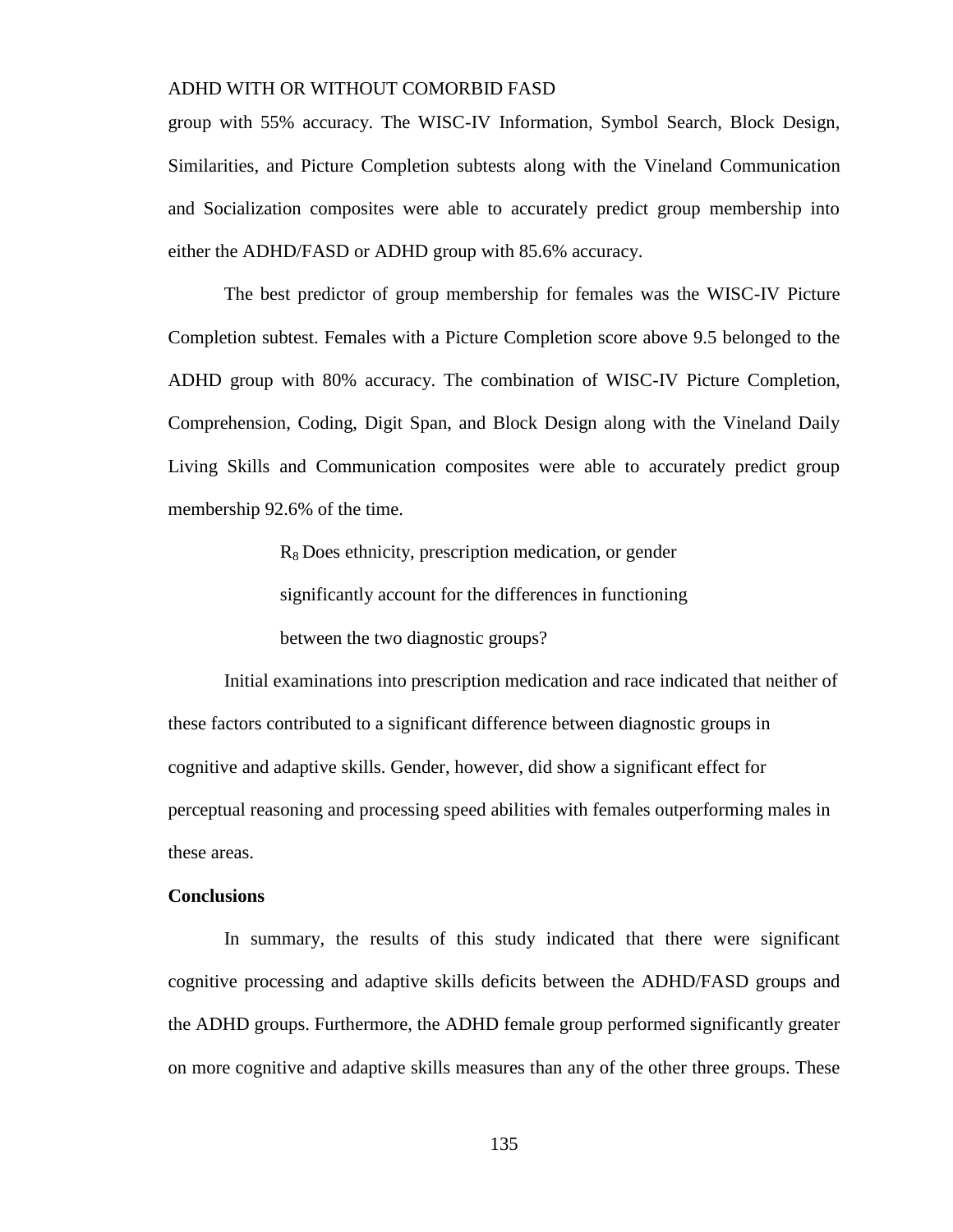results suggest that the neurofunctional deficits seen in children with ADHD/FASD outweigh those seen in the ADHD population, especially for females. In other words, being exposed to alcohol in utero puts a child at a far greater risk of having significant impairment in cognitive and adaptive skills functioning.

A review of the MANOVA indicates that cognitive ability as measured by the WISC-IV subtests was significantly different between the ADHD and ADHD/FASD groups on the WISC-IV Picture Concepts, Coding, Matrix Reasoning, Comprehension, and Information subtests. Likewise, overall levels of adaptive skills as measured by the Vineland Adaptive Behavior Composite were significantly higher for the ADHD group than the ADHD/FASD group. This supports the view that those children exposed to alcohol in utero are more likely to have diminished cognitive and adaptive skills possibly secondary to neurofunctional deficits. Daily living skills deficits seen in children with ADHD/FASD may be due to the significantly greater verbal, nonverbal, and working memory skills deficits found in children with ADHD/FASD in comparison with children who have ADHD.

Results from the Discriminant Factor Analysis indicated that the one assessment that is able to most greatly discriminate between the ADHD/FASD and ADHD groups is the WISC-IV Coding subtest. Children with ADHD/FASD scored, on average, significantly lower than children with ADHD on the Coding, Symbol Search, Vocabulary, Picture Concepts, and Matrix Reasoning subtests, so much so, in fact, that these subtests are able to significantly predict group membership into these diagnostic classifications. After looking at the average scores on these measures for each of the

136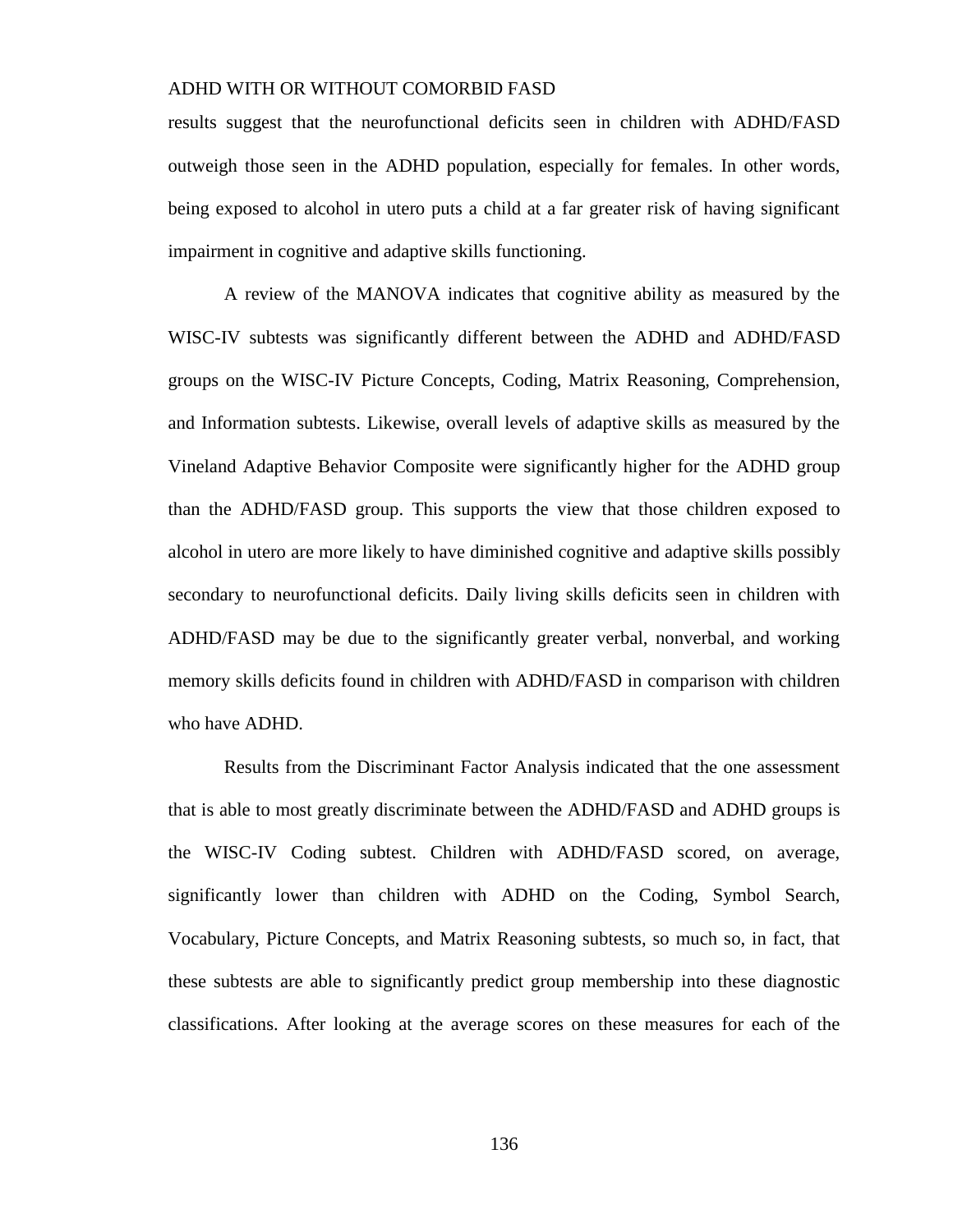groups it is able to be assumed that children with ADHD/FASD have far greater processing speed, verbal, and nonverbal skills deficits than children with ADHD.

Other measures that were able to reliably discriminate between the ADHD/FASD groups and the ADHD groups, according to the CART analyses, included verbal measures of cognitive ability (WISC-IV Information, WISC-IV Comprehension) as well as communication skills (Vineland Communication Composite), processing speed (WISC-IV Symbol Search), and nonverbal measures of cognitive ability (WISC-IV Block Design). These results suggest that children with ADHD/FASD can reliably be separated from children with ADHD by their verbal, nonverbal, communication, and processing speed deficits.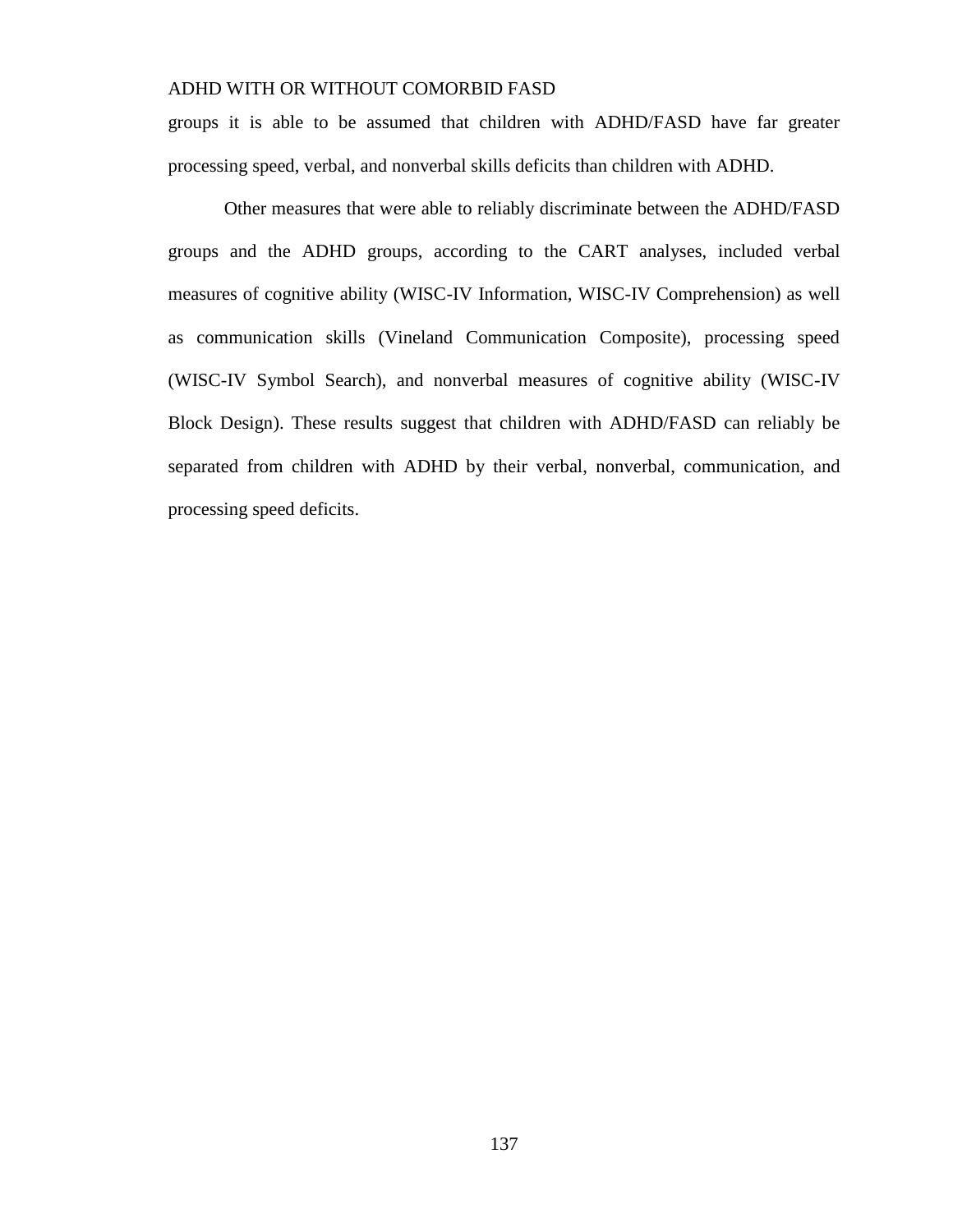#### **Chapter 5**

#### **Discussion**

This chapter is divided into five sections: (1) summary of the present study, (2), discussion and implications of the findings, (3), limitations and delimitations of the study, (4), directions for future research, and (5) conclusions.

#### **Summary of the Study**

The purpose of the present study was to investigate the differences in cognitive and adaptive skills between males and females with comorbid ADHD/FASD and those with ADHD using the *Wechsler Intelligence Scale for Children – Fourth Edition* (WISC-IV; Wechsler, 2003) and the *Vineland Adaptive Behavior System* (Sparrow, Balla, & Cicchetti, 1984). This study also investigated which elements of these tests best discriminate between these four groups and what is the most useful combination of measures to assist in diagnostic decision-making between these groups. The data from this study were collected from 105 males with ADHD (mean age  $= 10$  years, 1 month;  $SD = 2$  years, 11 months), 42 females with ADHD (mean age = 10 years, 1 month;  $SD =$ 3 years, 5 months), 46 males with ADHD/FASD (mean age  $= 10$  years, 6 months; SD  $= 2$ years, 10 months), and 35 females with ADHD/FASD (mean age = 9 years, 2 months;  $SD = 2$  years, 6 months). All of the patients in this study were administered the WISC-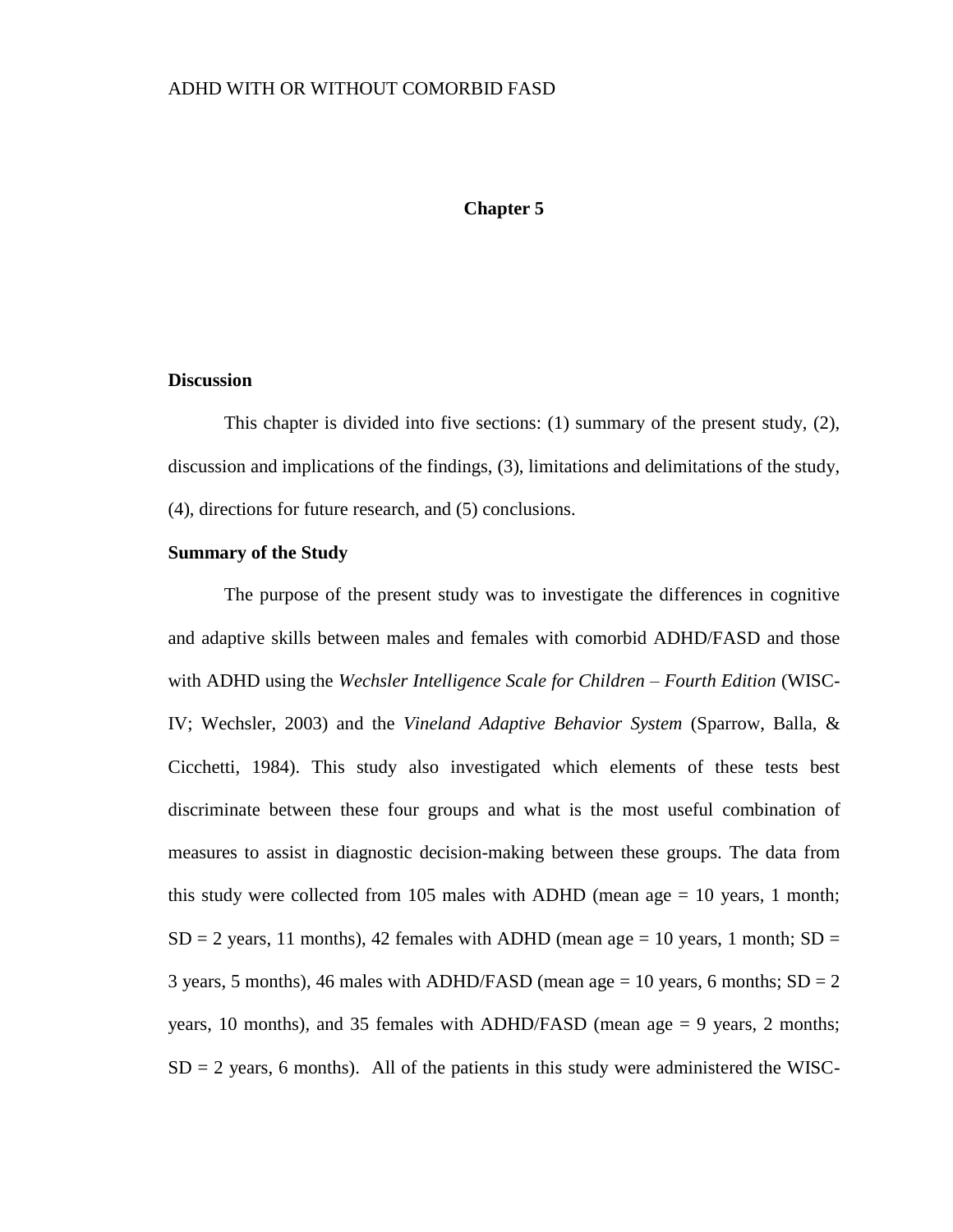IV and Vineland as part of a neuropsychological evaluation. Data for this study were collected from an archival data set retrospectively after neuropsychological evaluations had been completed.

To assess overall group differences on the WISC-IV and Vineland, two separate Multivariate Analyses of Variances (MANOVAs) were conducted. In order for a MANOVA to be interpreted with confidence the assumptions of MANOVA must first be met. In this study the assumption of homogeneity of covariance was not met for the Vineland MANOVA. Therefore, the results of the Vineland MANOVA were not analyzed; however, a Univariate Analysis of Variance (ANOVA) was conducted on the Vineland Overall Adaptive Behavior Composite which is an amalgamation of each of the composites of the Vineland. This ANOVA was able to be interpreted as it met all of the assumptions for reliable interpretation.

After the MANOVA and ANOVA were conducted, a follow-up Discriminant Analysis (DA) was run to more fully understand which of the dependent variables on the WISC-IV were accounting for the most overall difference between the clinical groups. A DA identifies and describes the discriminant function variates of a set of variables and is useful as a follow-up test to a MANOVA as a means of seeing how these variates allow groups of cases to be discriminated (Field, 2005). Finally, a Classification and Regression Tree (CART) analysis was conducted to represent the best predictors of group membership into the ADHD or ADHD/FASD groups in a flowchart.

**WISC-IV: Multivariate Analysis of Variance***.* Overall Multivariate test statistics indicated that there was a significant difference between diagnostic groups [F  $(1, 227) = 2.55$ ;  $p < .01$ ], gender [F (1, 227) = 2.82;  $p < .01$ ], and there was a significant

139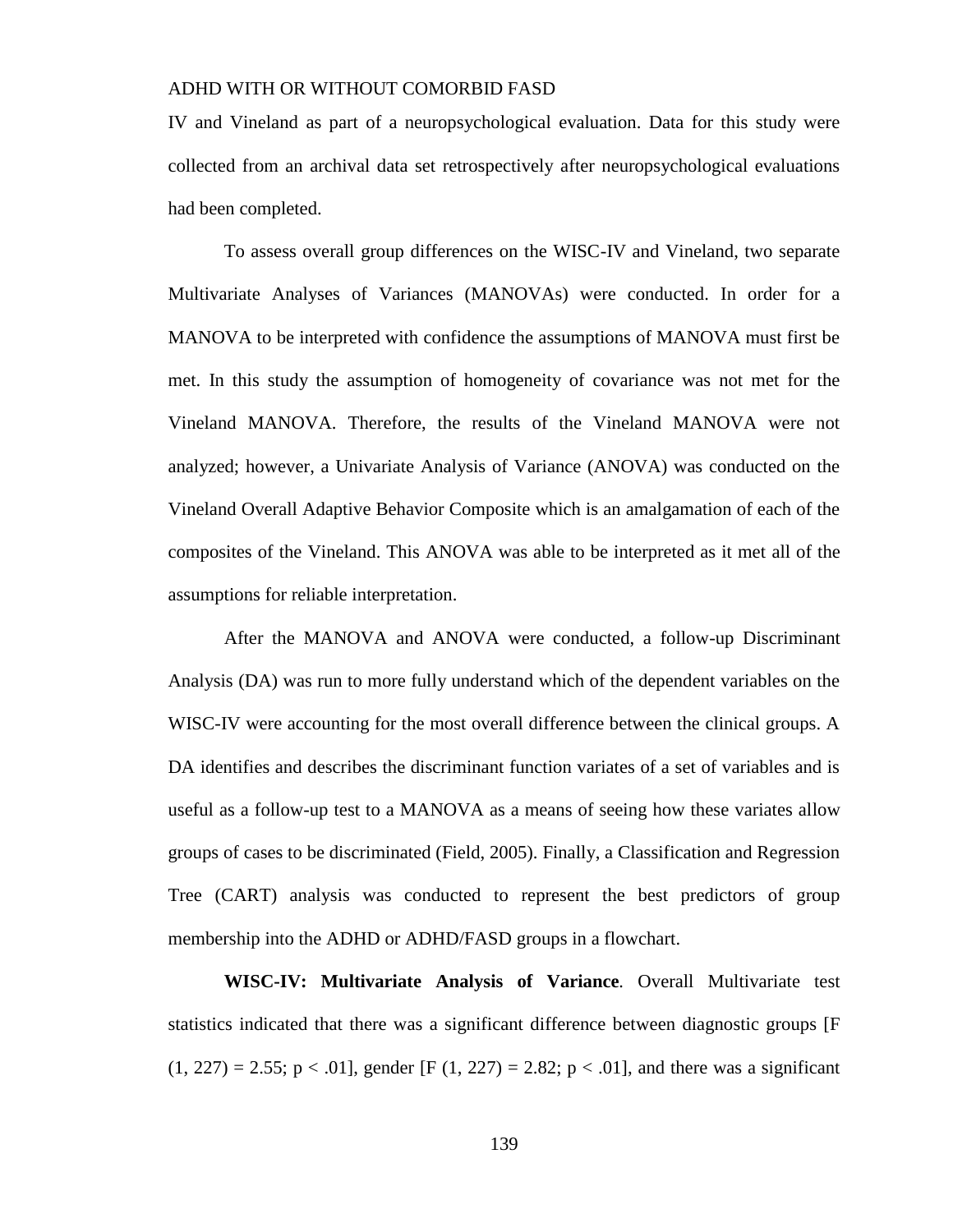interaction effect between diagnostic groups and gender  $[F(3, 227) = 2.23; p = .01]$  on the WISC-IV subtests. Analyzing individual univariate ANOVAs from a MANOVA is not an optimal procedure when investigating group differences on outcome variables; however, these individual ANOVA test statistics do help provide further information regarding individual performance on each outcome variable. In light of this, the following is a discussion regarding these individual ANOVAs that were generated from the larger MANOVA for the WISC-IV subtests.

*WISC-IV MANOVA Group Effects*. There was a significant difference between the ADHD and ADHD/FASD groups on the WISC-IV Picture Concepts and Matrix Reasoning subtests. These subtests assess nonverbal information processing and concept formation which are primarily functions of the frontal and parietal lobes (Kolb  $\&$ Whishaw, 2009). These results raise the possibility that more dysfunction may be present in the prefrontal lobes, involved in executive functioning (Wahlstrom and Luciana, 2011), and the parietal lobes, involved in visual information processing (Sowell et al., 2001) in children with ADHD/FASD in comparison with children who have ADHD.

There was also a significant difference in the performance of children with ADHD/FASD and children with ADHD on the WISC-IV Coding subtest with children with ADHD/FASD performing significantly lower. The Coding subtest measures incidental learning, attention, and nonverbal information processing. These abilities are mainly navigated by the frontal lobes, hippocampus, and cerebellum (Eslinger, 2011; Lezak et al., 2004). This indicates that the frontal lobes, involved in executive functioning; the hippocampus, involved in memory; and the cerebellum, critical during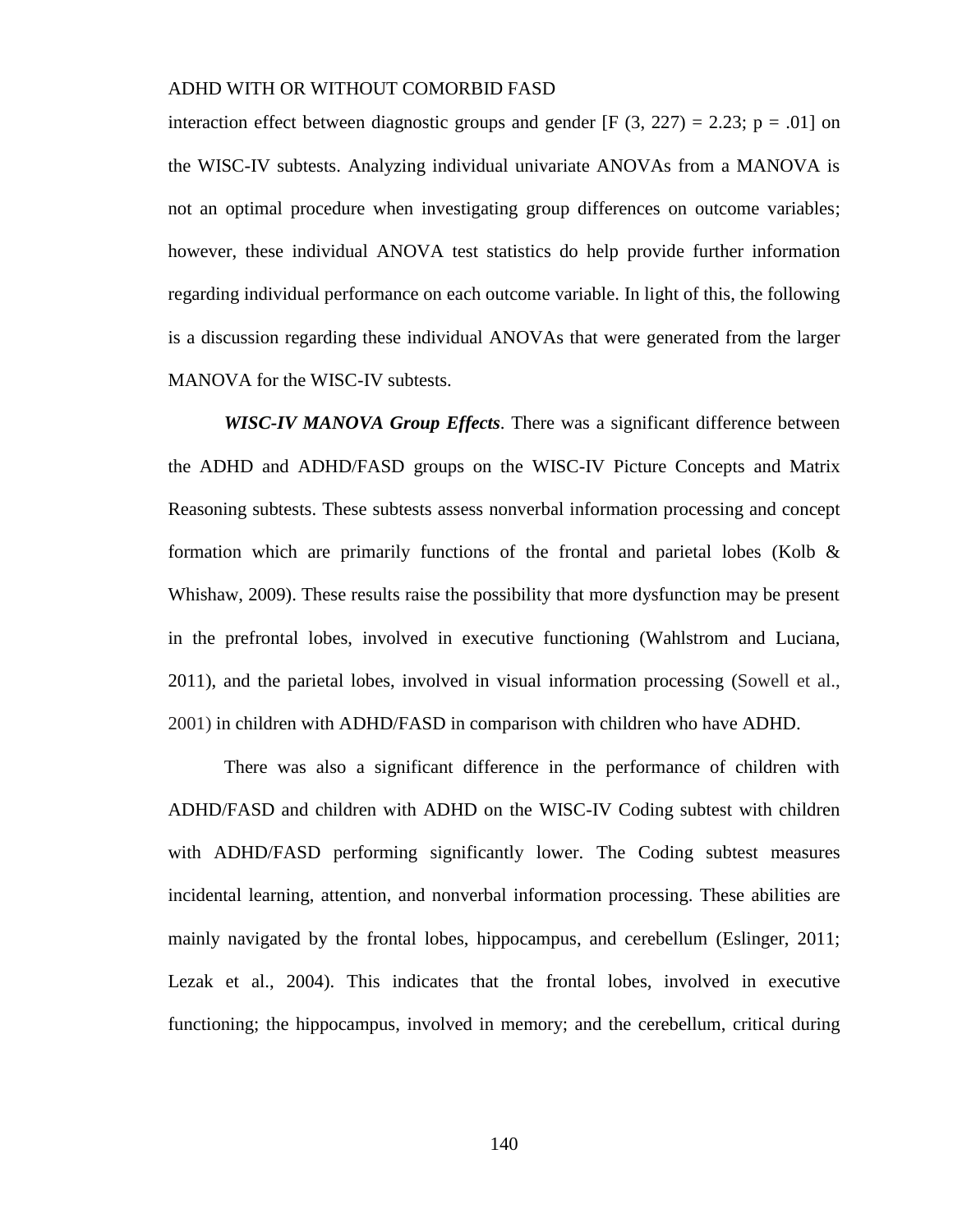working memory and attention tasks, may potentially be more highly impacted in children with ADHD/FASD than those with ADHD.

Performance on the WISC-IV Comprehension and Information subtests were significantly more impaired for children with ADHD/FASD than those with ADHD. These subtests involve the use of verbal reasoning and crystallized knowledge which are functions primarily driven by the frontal lobes, hippocampus, and the dominant temporal lobe (Kolb and Whishaw, 2009) which is also the language center of the brain.

In summary, the patients in this study with ADHD/FASD performed significantly poorer than children with ADHD on tasks measuring verbal and nonverbal information processing, attention, and executive functioning. These results support previous studies indicating significant impairment for children with FASD in cortical areas critical for navigating these types of tasks such as the left frontal lobe (Archibald et al., 2001; Sowell et al., 2001), overall frontal lobe (Fryer et al., 2009), hippocampus (Astley et al., 2009; Autti-Ramo et al., 2002; Bhatara et al., 2002; Wacha & Obrzut, 2007), temporal lobe (Sowell et al., 2001; Vaurio et al., 2008), parietal lobe (Riikonen et al., 1999; Sowell et al., 2008a, 2008b), and cerebellum (Archibald et al., 2001; Mattson et al., 1992, 1994, 1996; Wacha & Obrzut, 2007).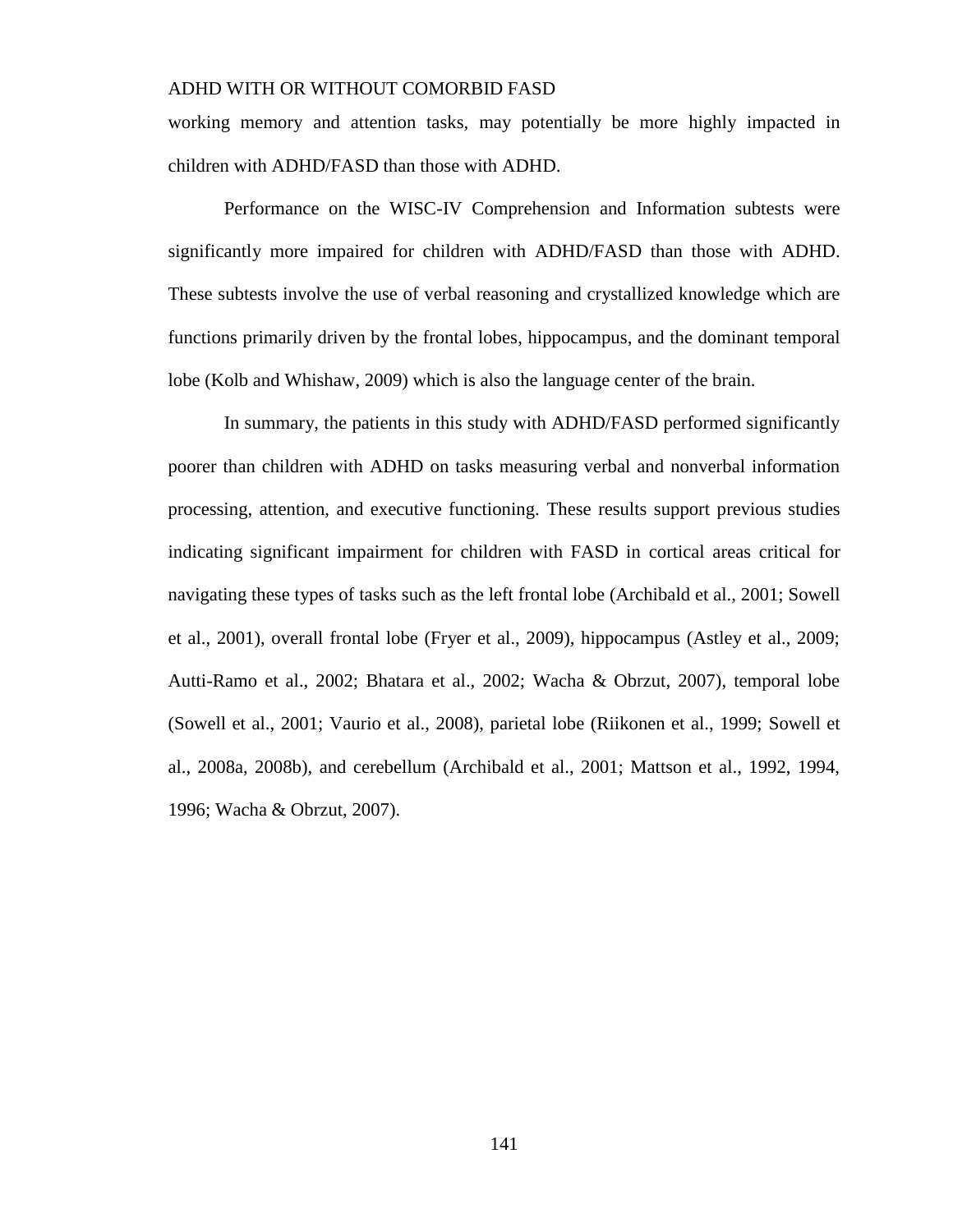The following table summarizes the findings of the effect of diagnosis of either

ADHD/FASD or ADHD on the WISC-IV:

Table 5.1.

*WISC-IV MANOVA Group Effect Results and Neurological Implications*

| <b>WISC-IV Subtest</b>  | Results                                                          | <b>Neurological Correlates</b>                                                                                                                           |
|-------------------------|------------------------------------------------------------------|----------------------------------------------------------------------------------------------------------------------------------------------------------|
| <b>Picture Concepts</b> | Significant ( $p < 01$ )<br>$ADHD = 9.11$<br>$ADHD/FASD = 7.90$  | Those with ADHD/FASD may have<br>more parietal and frontal<br>lobe impairment than those with                                                            |
|                         |                                                                  | ADHD.                                                                                                                                                    |
| Coding                  | Significant ( $p < .05$ )<br>$ADHD = 7.17$<br>$ADHD/FASD = 6.56$ | Those with ADHD/FASD may<br>potentially have more frontal lobe,<br>cerebellar, and hippocampal<br>impairment than those with ADHD<br>only.               |
| Matrix Reasoning        | Significant ( $p < 01$ )<br>$ADHD = 8.38$<br>$ADHD/FASD = 7.54$  | Those with ADHD/FASD may<br>have more parietal and<br>frontal lobe impairment than those<br>with ADHD.                                                   |
| Comprehension           | Significant ( $p < 01$ )<br>$ADHD = 7.32$<br>$ADHD/FASD = 6.14$  | Those with ADHD/FASD could<br>possibly have more impairment in<br>the frontal lobes, dominant<br>temporal lobe, and hippocampus<br>than those with ADHD. |
| Information             | Significant ( $p = 01$ )<br>$ADHD = 7.45$<br>$ADHD/FASD = 6.50$  | Those with ADHD/FASD may<br>have more frontal lobe<br>and hippocampal impairment than<br>those with ADHD.                                                |

*WISC-IV MANOVA gender effects*. There was a significant overall gender effect  $(p < .05)$  on the WISC-IV MANOVA. Males performed significantly better than females on the Block Design subtest ( $p < .05$ ) and females performed better than males on the Coding ( $p < .01$ ) and Symbol Search ( $p < .01$ ) subtests. These results suggest that males with ADHD/FASD or ADHD out-perform females with ADHD/FASD or ADHD on tasks requiring nonverbal information processing and concept formation which is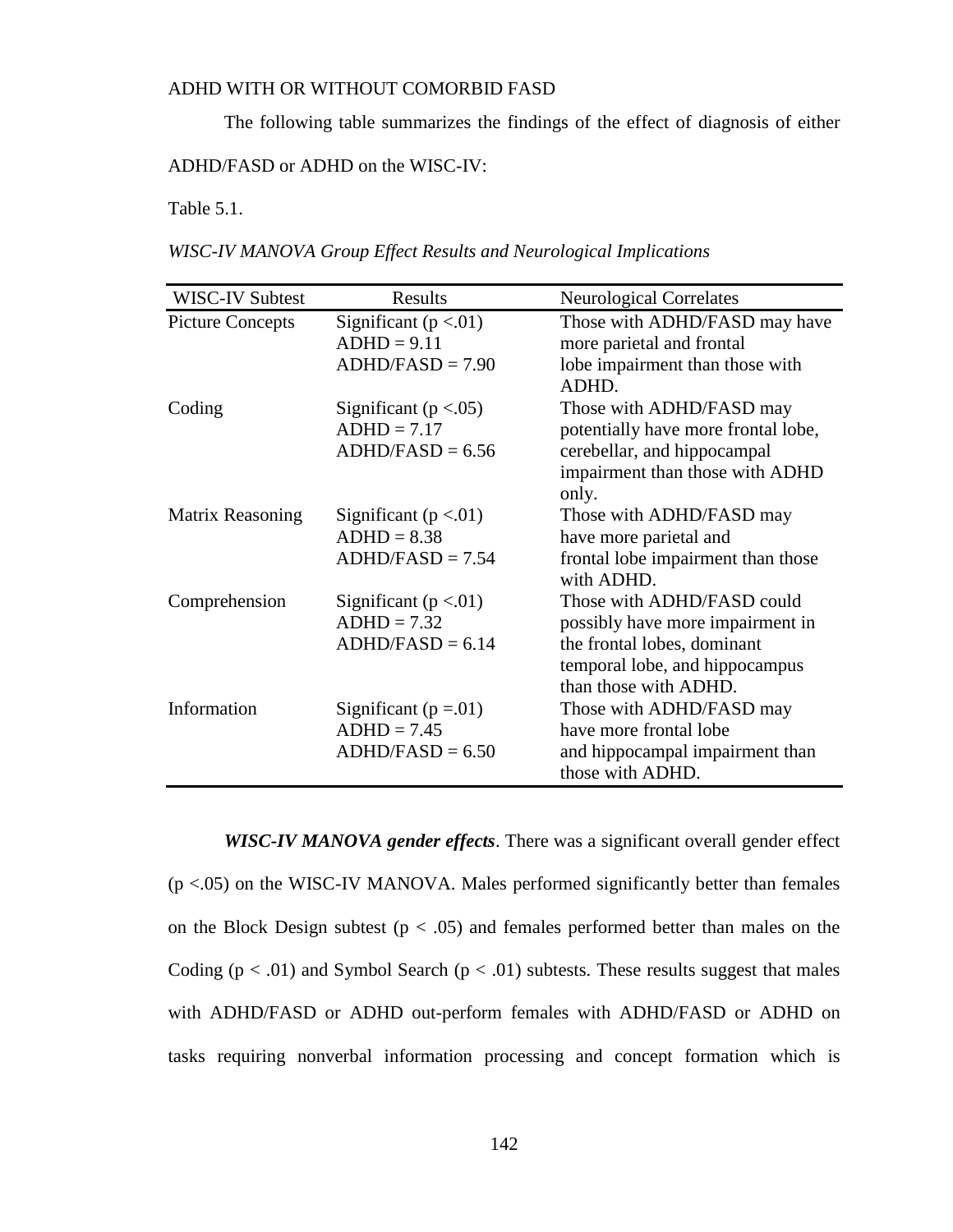primarily functions of the frontal and parietal lobes (Wahlstrom and Luciana, 2011). These results also suggest that females with ADHD/FASD or ADHD out-perform males with ADHD/FASD or ADHD on measures of short-term memory, attention, and nonverbal information processing. These abilities are mainly regulated by the frontal lobes, cerebellum, hippocampus, and parietal lobes (Allen et al., 2011; Eslinger, 2011; Lezak et al., 2004).

The following table summarizes the findings of the effect of gender on the WISC-

IV:

Table 5.2.

| WISC-IV MANOVA Gender Effect Results and Neurological Implications |  |  |
|--------------------------------------------------------------------|--|--|
|                                                                    |  |  |

| <b>WISC-IV Subtest</b> | Results                                                         | <b>Neurological Correlates</b>                                                                                                                                                  |
|------------------------|-----------------------------------------------------------------|---------------------------------------------------------------------------------------------------------------------------------------------------------------------------------|
| <b>Block Design</b>    | Significant ( $p < .05$ )<br>Females $= 7.72$<br>$Males = 8.52$ | Females with either ADHD/FASD or<br>ADHD may have more<br>parietal and frontal lobe impairment<br>than males with either ADHD/FASD<br>or ADHD.                                  |
| Coding                 | Significant ( $p < 01$ )<br>Females $= 7.85$<br>Males = $6.49$  | Males with either ADHD/FASD or<br>ADHD may have more<br>frontal lobe, cerebellar, and<br>hippocampal impairment than<br>females with either ADHD/FASD or<br>ADHD.               |
| Symbol Search          | Significant ( $p < 01$ )<br>Females = $9.49$<br>$Males = 8.42$  | Males with either ADHD/FASD or<br>ADHD could potentially have<br>more frontal lobe, cerebellar, and<br>hippocampal impairment than<br>females with either ADHD/FASD or<br>ADHD. |

*WISC-IV MANOVA interaction effects*. An interaction occurred in this study between the four groups. An interaction occurs when there is a significant combined effect of two or more predictor variables on an outcome variable (Field, 2005). Given that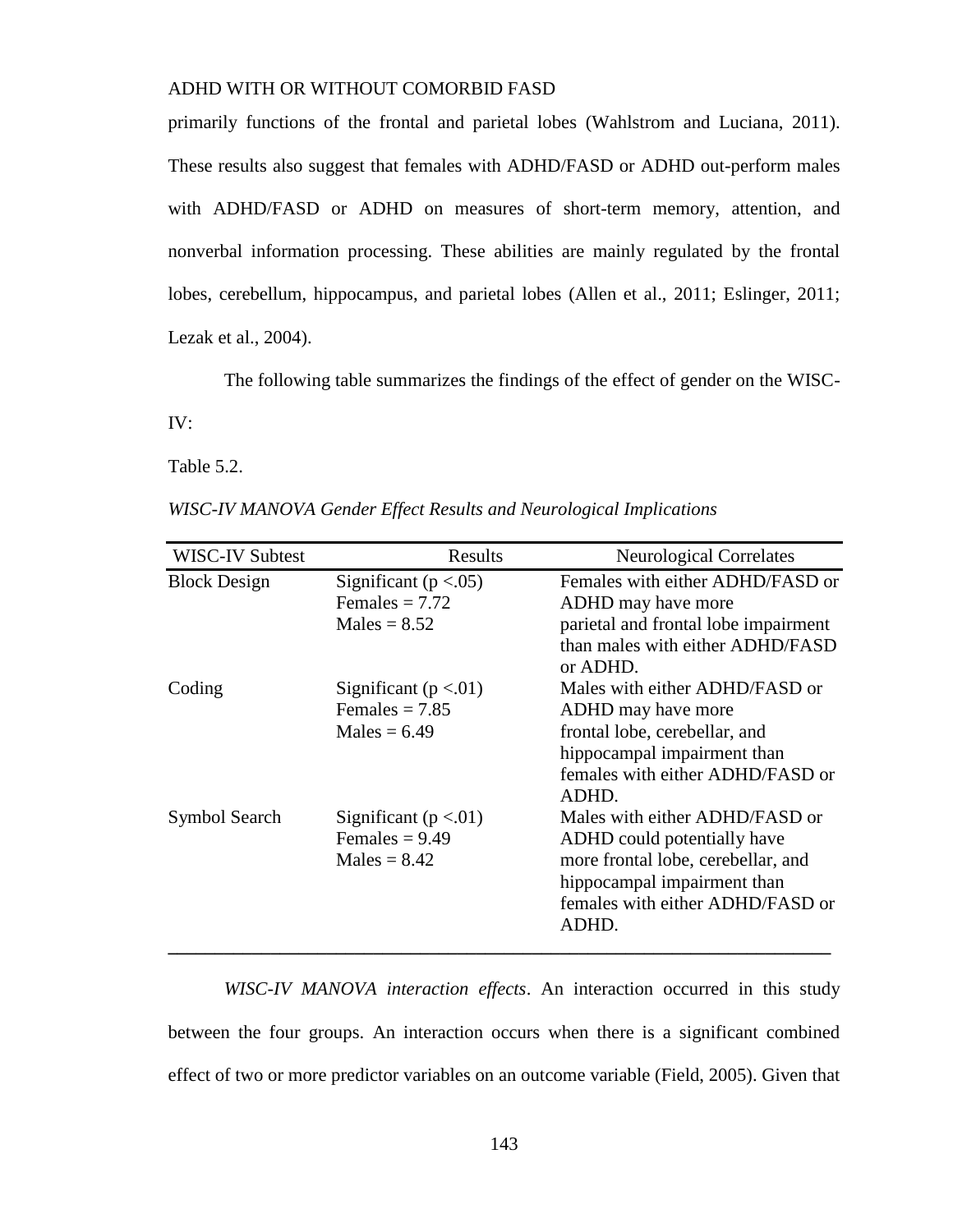there are four groups (predictor variables) in this study it is not known which of these groups were contributing to the overall interaction effect on each of the WISC-IV subtests (outcome variables). However, the greatest discrepancies were seen for females with ADHD performing better than females with ADHD/FASD on Picture Concepts and Vocabulary and females with ADHD performing better than males with ADHD/FASD on Coding and Symbol Search.

These results suggest that females with ADHD out-perform females with ADHD/FASD on tasks involving nonverbal information processing and concept formation which are abilities largely regulated by the parietal and frontal lobes (Wahlstrom and Luciana, 2011). These results also suggest that females with ADHD performed significantly better than males with ADHD/FASD on tasks involving shortterm memory, attention, and nonverbal information processing which are functions largely driven by the frontal lobes, cerebellum, parietal lobes, and hippocampus (Allen et al., 2011; Eslinger, 2011; Lezak et al., 2004). Finally, females with ADHD performed significantly better than females with ADHD/FASD on crystallized knowledge which is largely driven by hippocampal and frontal lobe functioning (Kolb and Whishaw, 2009; Wahlstrom & Luciana, 2011). The following table summarizes the findings of the interaction effects on the WISC-IV subtests: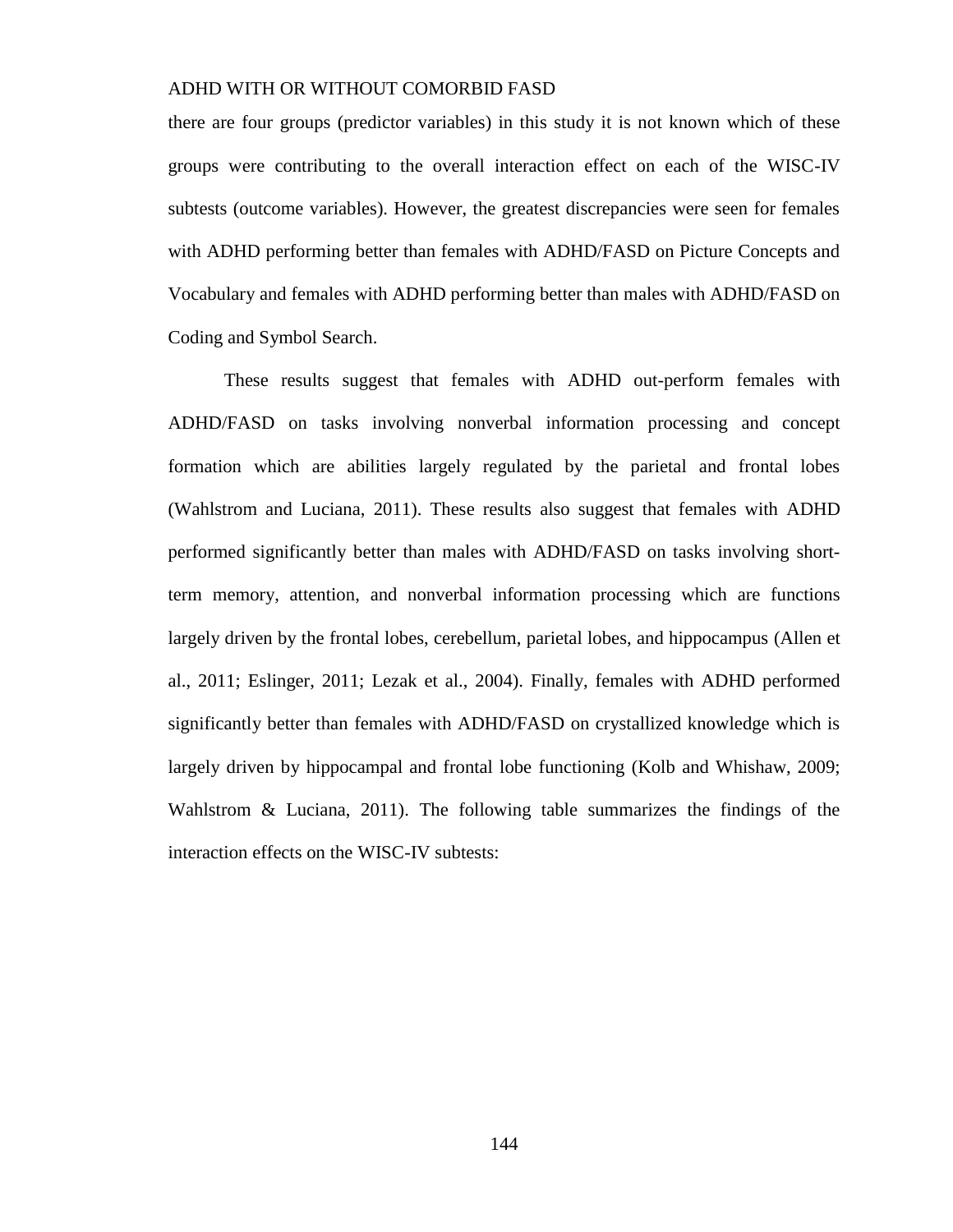## Table 5.3.

| WISC-IV Subtest         | Results                   | <b>Neurological Correlates</b>         |
|-------------------------|---------------------------|----------------------------------------|
| <b>Picture Concepts</b> | Significant ( $p < 01$ )  | Females with ADHD/FASD may             |
|                         | $ADHD$ Fem = 9.98         | have less frontal and                  |
|                         | $ADHD/FASD$ Fem = 7.72    | parietal lobe impairment than          |
|                         |                           | females with ADHD/FASD.                |
| Coding                  | Significant ( $p < .05$ ) | Females with ADHD may have             |
|                         | $ADHD$ Fem = 8.71         | less frontal lobe, cerebellar, and     |
|                         | $ADHD/FASD$ Males = 6.37  | hippocampal impairment than males      |
|                         |                           | with ADHD/FASD.                        |
| Vocabulary              | Significant ( $p < .05$ ) | Females with ADHD could                |
|                         | $ADHD$ Fem = 7.59         | potentially have less frontal lobe and |
|                         | $ADHD/FASD$ Fem = 6.35    | hippocampal impairment than            |
|                         |                           | females with ADHD/FASD.                |
| Symbol Search           | Significant ( $p < .05$ ) | Females with ADHD may                  |
|                         | $ADHD$ Fem = 10.10        | have less frontal lobe,                |
|                         | $ADHD/FASD$ Males = 8.61  | cerebellar, and hippocampal            |
|                         |                           | impairment than males with             |
|                         |                           | ADHD/FASD.                             |

*WISC-IV MANOVA Gender Effect Results and Neurological Implications*

**Vineland Multivariate Analysis of Variance***.* Overall Multivariate test statistics for the Vineland could not be reliably interpreted due to a violation of homogeneity of covariance. An analysis of the descriptive statistics for the Vineland indicated that communication, daily living skills, and socialization skills were all much lower in each of the groups in this study than would be expected based upon the cognitive abilities of these samples. Descriptive statistics for the WISC-IV showed that those children with ADHD and ADHD/FASD had largely below average cognitive abilities while the adaptive skills of these samples were in the impaired range, nearly two standard deviations below the mean in all areas investigated.

*Vineland Overall Adaptive Behaviors Composite Univariate Analysis of Variance.* An effect of diagnosis was found on the Vineland Overall Adaptive Behavior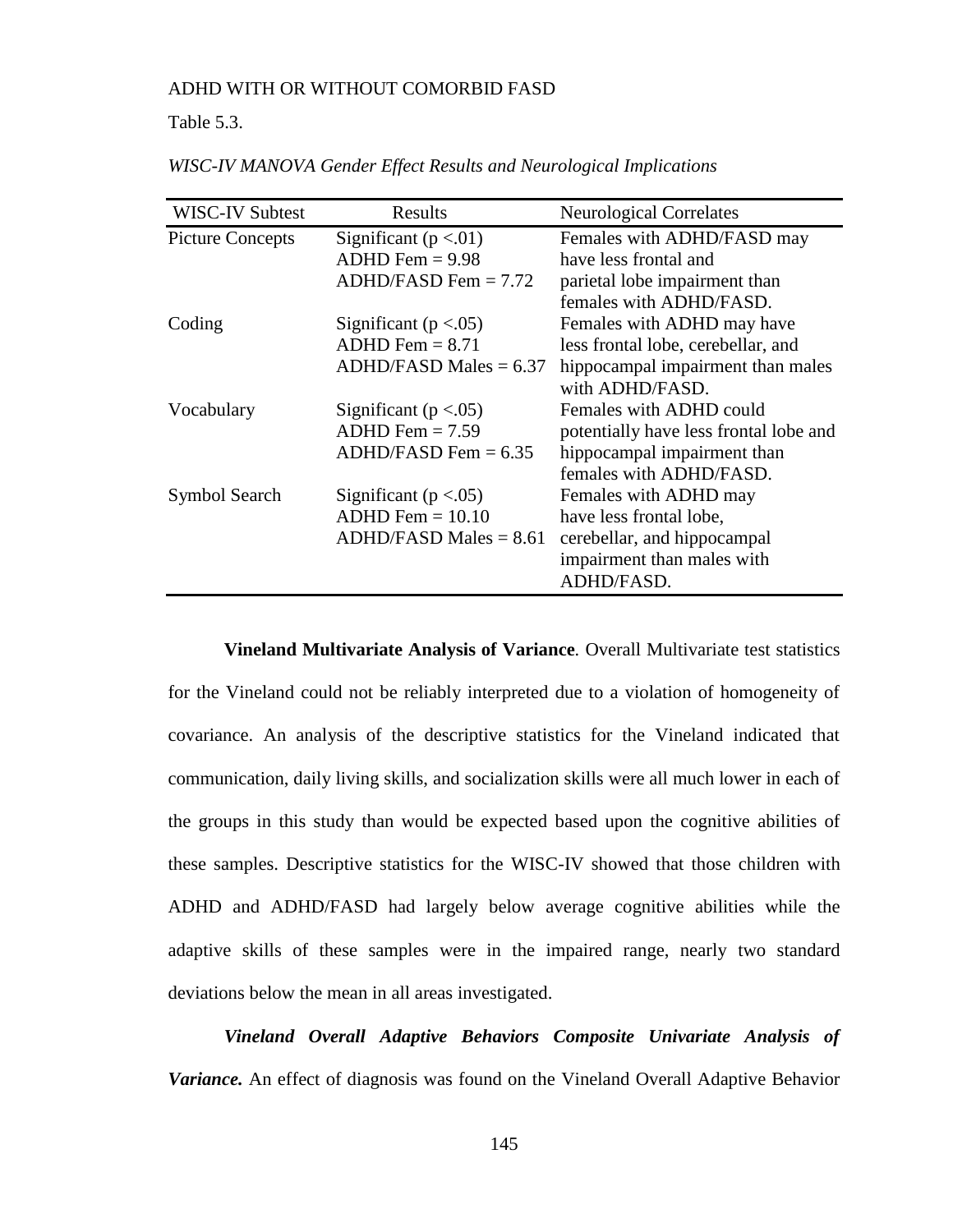Composite in that children with ADHD were rated to have significantly better developed adaptive skills than those with ADHD/FASD. Overall adaptive skills are an integration of communication, daily living skills, and social skills and therefore are an indicator of myriad neurological functions. The significant difference on overall adaptive skills between those children with ADHD and ADHD/FASD provides further evidence that overall neurological functioning, indicated by performance practical skills of daily living, may be more impaired in children with ADHD/FASD than children with ADHD.

*WISC-IV Discriminant Analysis.* A follow-up DA was conducted in order to investigate which of the WISC-IV subtests were most effective at predicting group membership into the ADHD or ADHD/FASD groups. The results of the DA indicated that the best WISC-IV subtests for predicting group membership into the ADHD or ADHD/FASD groups were the Coding, Symbol Search, Vocabulary, Picture Concepts, and Matrix Reasoning subtests. These results suggest that the best way to discriminate between the four groups in this study include measures of short-term memory, attention, nonverbal information processing, crystallized knowledge, nonverbal information processing and nonverbal concept formation. The following table breaks down each subtest and neurological areas of importance for these subtests.

146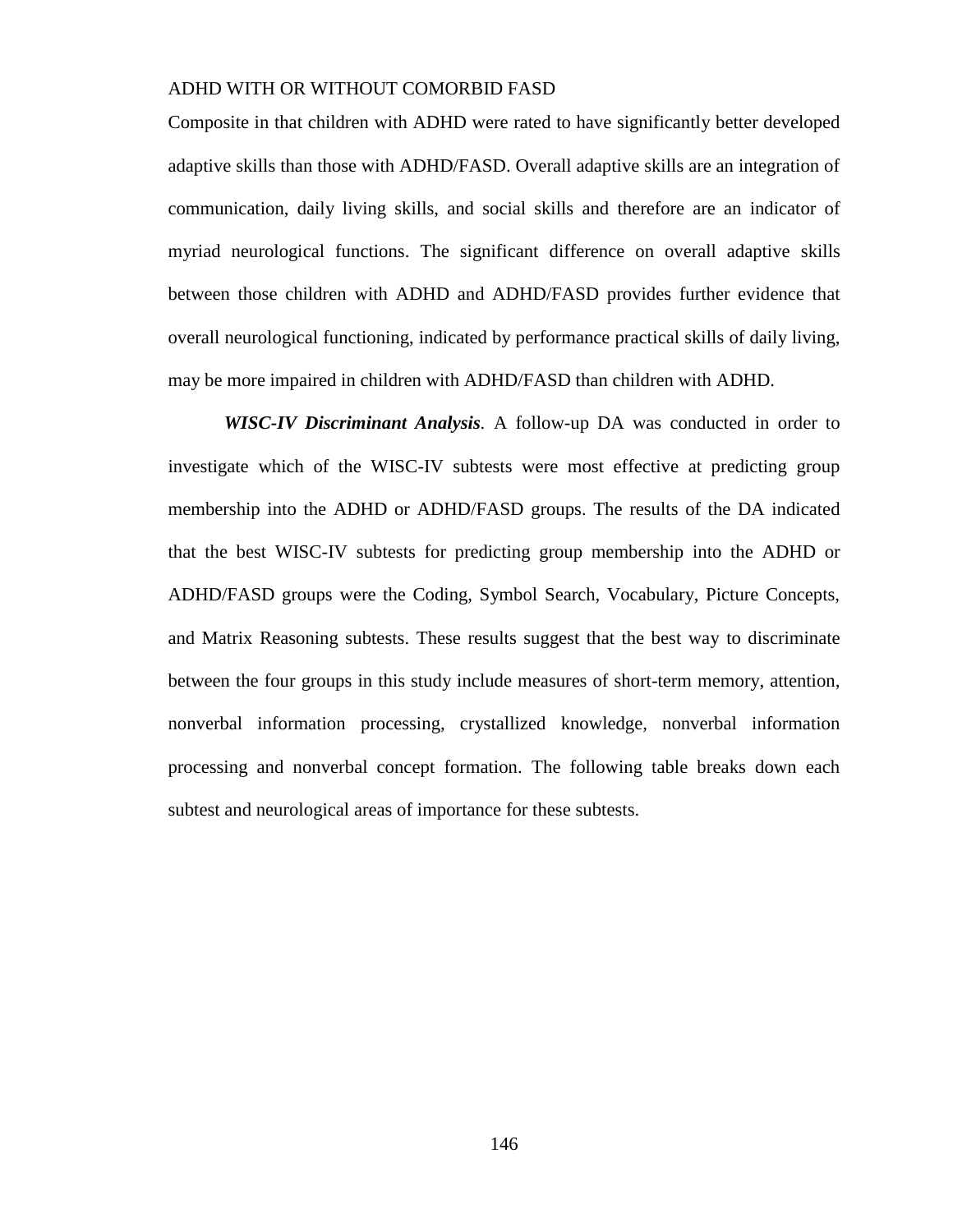Table 5.4.

| Subtest                                            | <b>Subtest Function</b>                                          | <b>Neurological Correlates</b>                                                                                                                       |
|----------------------------------------------------|------------------------------------------------------------------|------------------------------------------------------------------------------------------------------------------------------------------------------|
| Coding and<br>Symbol Search                        | Short-term memory,<br>attention, and<br>nonverbal<br>information | Children with ADHD/FASD may have<br>more impairment in the hippocampus,<br>frontal lobes, cerebellum, and parietal lobes<br>than children with ADHD. |
| Vocabulary                                         | processing<br>Crystallized<br>knowledge                          | Children with ADHD/FASD may have<br>more impairment in the frontal lobes and<br>hippocampus than children with ADHD.                                 |
| <b>Picture Concepts</b><br>and Matrix<br>Reasoning | Nonverbal<br>information<br>processing and<br>concept formation  | Children with ADHD/FASD may have<br>more impaired frontal and parietal lobes<br>than children with ADHD.                                             |

*Discriminant Analysis Subtests, Function, and Neurological Implications*

**Classification and Regression Tree**. A CART analysis was used in order to develop a decision tree that could be used to place individuals in the appropriate category of a categorical response variable (Davis et al., 2006), in this case, ADHD or ADHD/FASD. A CART analysis essentially uses information similar to a DA in order to most effectively characterize how independent variables can be grouped based upon performance on the dependent variables. The independent variables in this analysis were the diagnostic groups of children with ADHD/FASD and children with ADHD. The dependent variables were each of the WISC-IV subtest and the Vineland composites.

In order to include gender as a response variable two separate CART analyses were conducted, one for males and one for females. Results from the first CART investigating males indicated that the best predictor variable of group membership (ADHD or ADHD/FASD) for males was the WISC-IV Information subtest due to children with ADHD having a greater chance of scoring less than a standard score of 5.5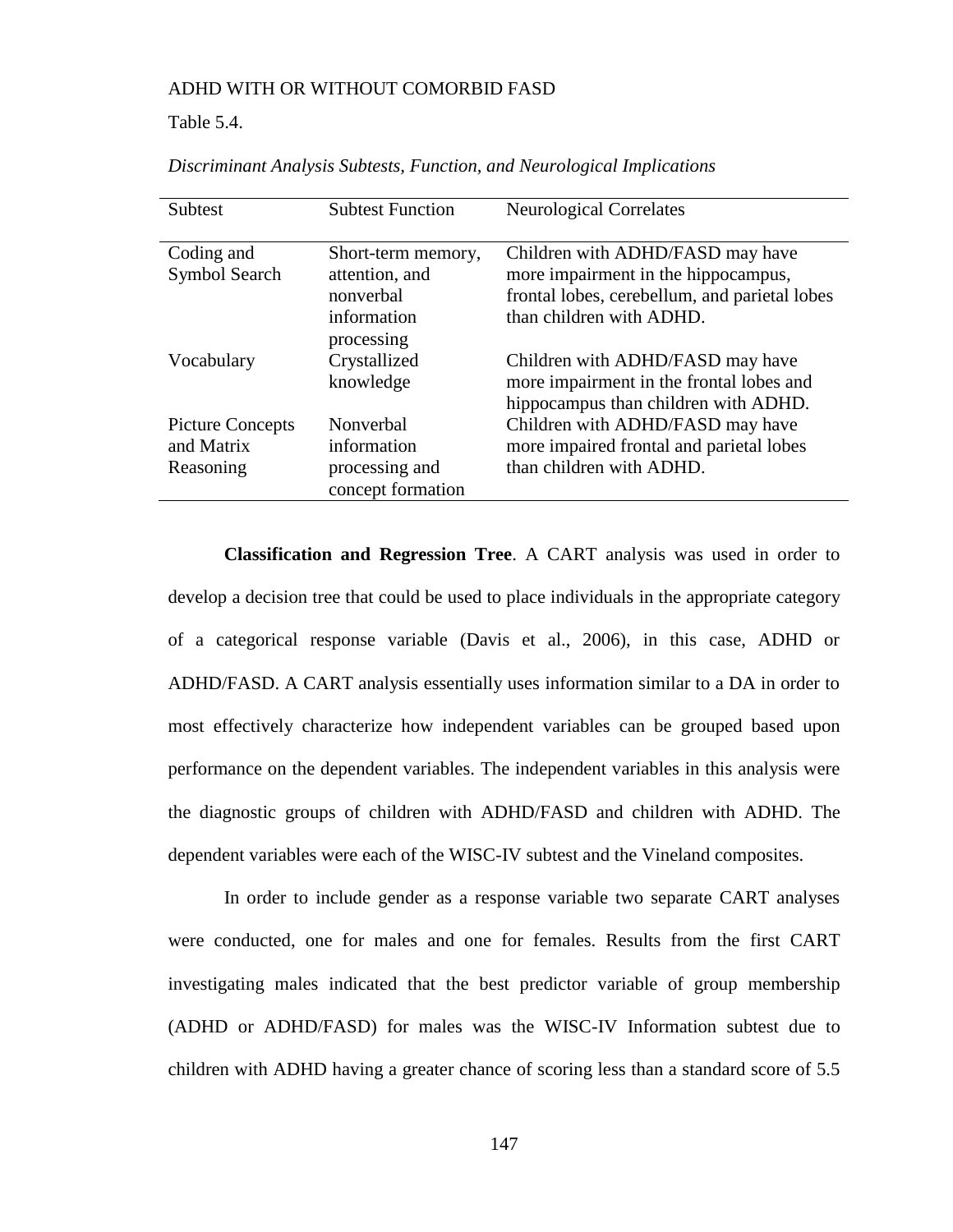on this assessment. However, this CART also indicated that 75% of those with ADHD scored above a 5.5 on the Information subtest while only 25% of those with ADHD/FASD scored above a 5.5 on the Information subtest. This indicates that the best way to predict group membership using the WISC-IV into the ADHD/FASD group is to have WISC-IV Information scores below 5.5. Overall, the combination of WISC-IV Information, Symbol Search, Similarities, Block Design, Information, Comprehension, Picture Concepts, and Vineland Daily Living Skills, Communication, and Socialization resulted in a correct diagnosis of either ADHD or ADHD/FASD with 85.6% accuracy for males.

Results from the CART analysis of females indicated that the best predictor variable for inclusion into either the ADHD or ADHD/FASD group was the WISC-IV Picture Concepts subtest. Only 20% of the children who scored above 9.5 on the WISC-IV Picture Concepts subtest were diagnosed with ADHD/FASD. Overall, the combination of WISC-IV Picture Concepts, Coding, Digit Span, Block Design, Comprehension, and Vineland Communication and Daily Living Skills resulted in a 92.6% chance for correct diagnosis based on these subtests alone.

#### **Discussion and Implications**

The results of the present study indicated that there are significantly greater verbal, perceptual reasoning, working memory, processing speed, and adaptive skills deficits in children with ADHD/FASD than those with ADHD. This suggests that there may be neurofunctional differences between children with ADHD and children with ADHD/FASD. The more significant level of impairment seen in children with ADHD/FASD may exist due to the neuroanatomical dysfunction that has been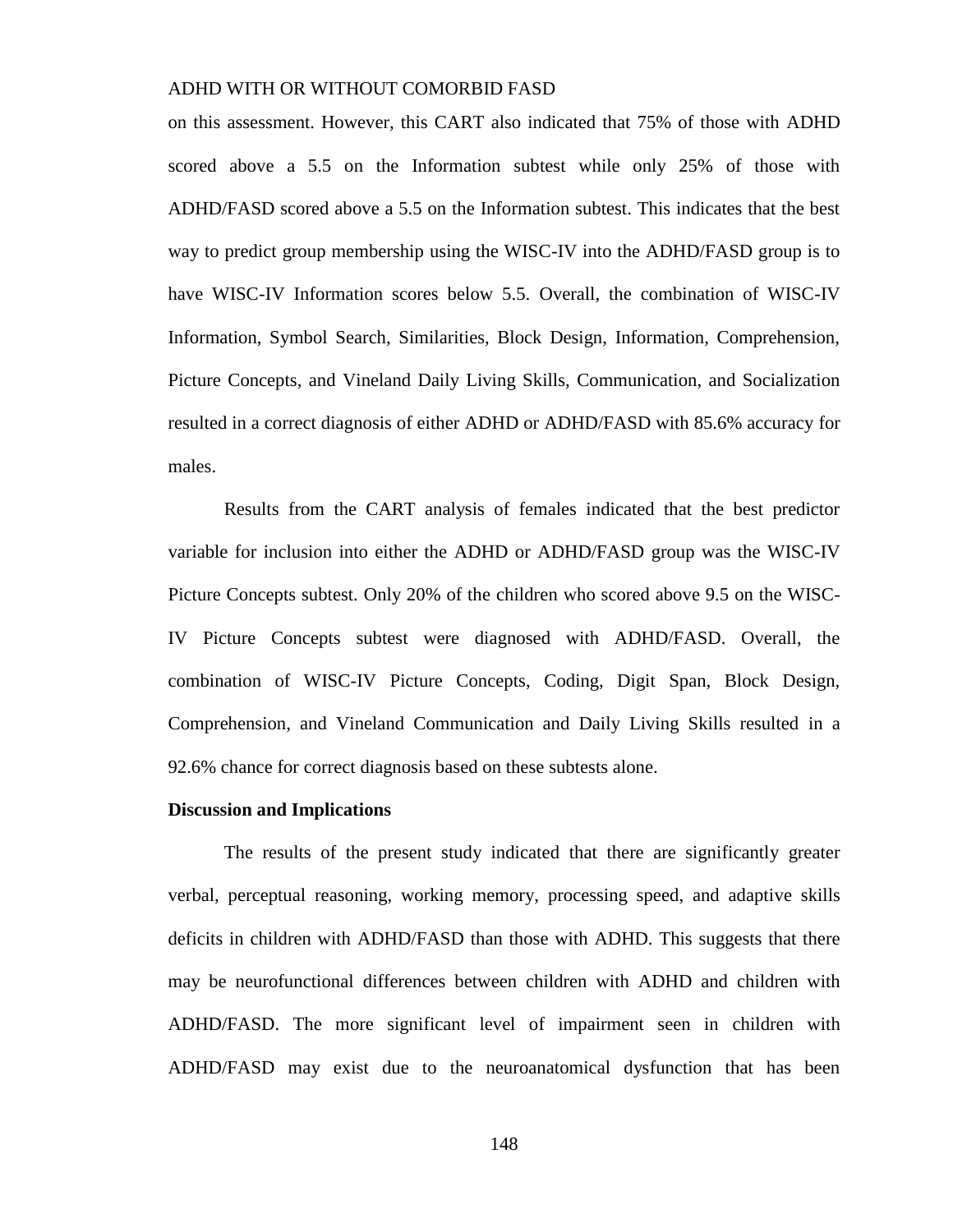documented for children with FASD. Verbal difficulty in children with FASD may be due to left frontal lobe (Archibald et al., 2001; Sowell et al., 2001), temporal lobe (Sowell et al., 2001), parietal lobe (Riikonen et al., 1999), cerebellum, (Mattson et al., 1996, Archibald et al., 2001, Mattson et al., 1992, Mattson et al., 1994), corpus callosum, (Riley & McGee, 2005), hippocampus (Wacha & Obrzut, 2007), and hypothalamus (Gabriel et al., 1998; Druse, 1992; Hawthorne, 1992) impairment that has been documented in this population.

Deficits in perceptual reasoning have not consistently been noted in children with ADHD (Barkley, 2006) and results from the current investigation support the lack of perceptual reasoning deficits as the sample of children with ADHD in this study had Average scores on the WISC-IV Picture Concepts, Block Design, and Matrix Reasoning subtests. However, results from the current study indicate that children with FASD had impairment in perceptual reasoning and it has been hypothesized that these deficits in perceptual reasoning in children with FASD may be due to impairment in the temporal and parietal lobes (Sowell et al., 2001), especially in the right hemisphere, as the nondominant parietal lobe has been shown to play an important role in visual information processing.

Working memory deficits have been historically documented in children with ADHD as well as those with FASD. The current study indicates that children with ADHD/FASD have greater impairment than those with ADHD in measures of working memory. Studies investigating working memory in children with FASD have shown substantial deficits (e.g., Kodituwakku et al., 1995; O'Hare et al., 2005; Rasmussen, 2005). These deficits may be due to the large-scale dysfunction in the areas of the brain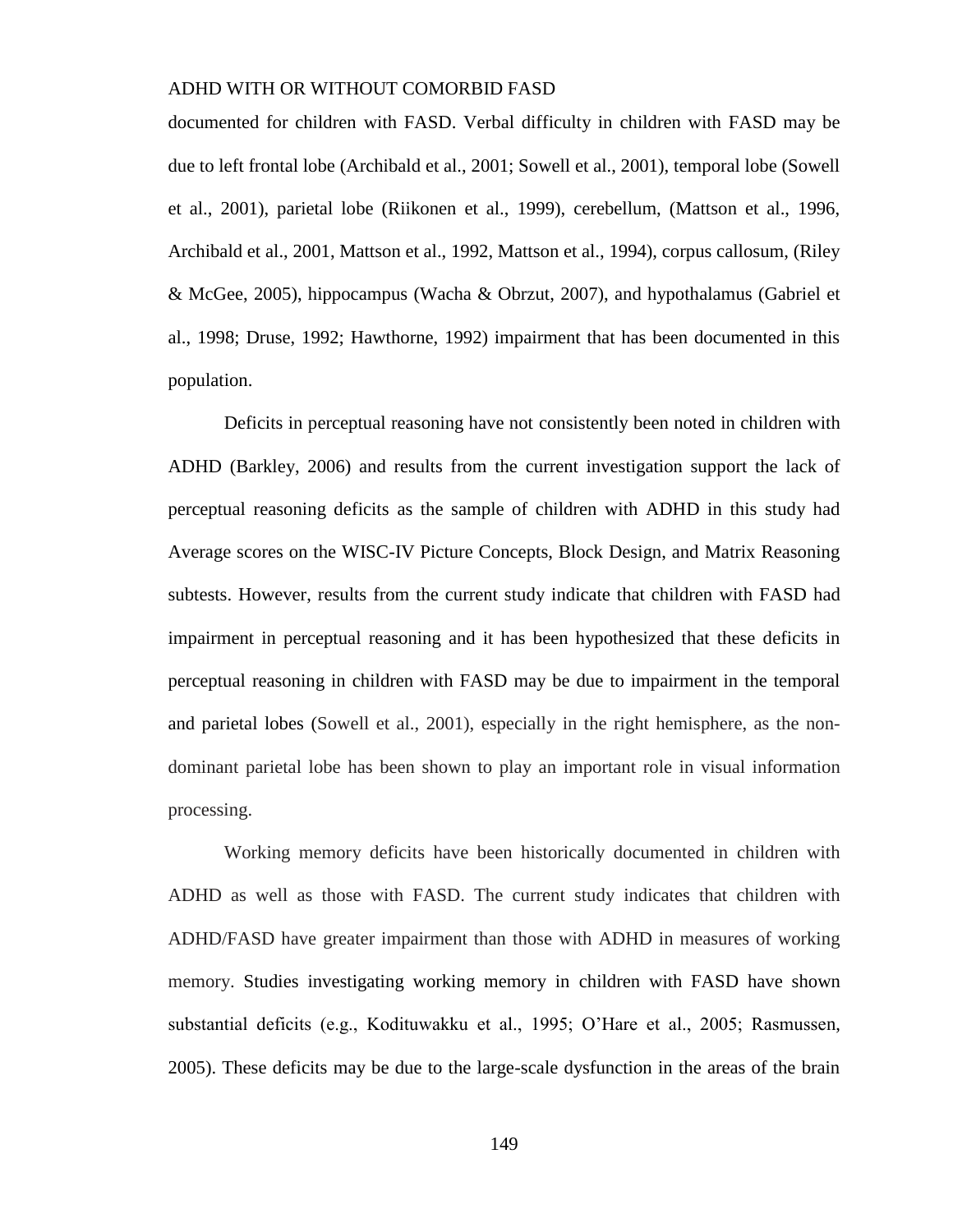responsible for working memory such as the prefrontal cortex which are seated in the frontal lobes, temporal lobes (Vaurio et al., 2008b), hippocampus (Autti-Ramo et al., 2000; Bhatara et al., 2002), basal ganglia (Mattson et al., 1992), thalamus (Henry et al., 2007; Mattson et al., 1994), and hypothalamus (Gabriel et al., 1998; Druse, 1992; Hawthorne, 1992).

Processing speed deficits have been noted as hallmark symptomatology in children with ADHD (e.g. Heaton et al., 1993; Willcutt, 2010). Children with FASD have also been found to have significant deficits in processing speed (Carmichael-Olson et al, 1998; Rasmussen, 2005). Deficits in processing speed for children with ADHD and children with FASD may be due to impairment in the cerebellum, frontal lobes, corpus callosum, thalamus, and hypothalamus which are all directly or indirectly involved in processing speed. Although impairment in processing speed in children with ADHD has been noted empirically it is not as significant as the processing speed deficits found in children with ADHD/FASD according to the present study. This may be due to the high level of neuroanatomical dysfunction noted in children with FASD in the frontal lobes (Archibald et al., 2001; Sowell et al., 2001), cerebellum (Mattson et al., 1996, Archibald et al., 2001, Mattson et al., 1992, Mattson et al., 1994), corpus callosum (Riley & McGee, 2005), thalamus (Henry et al., 2007; Mattson et al., 1994), and hypothalamus (Gabriel et al., 1998; Druse, 1992; Hawthorne, 1992).

Overall adaptive skills and daily living skills were found to be significantly lower in children with ADHD/FASD compared to children with ADHD in this study. Children with FASD have been shown to have difficulty with communication (Wacha & Obrzut, 2007), socialization (Crocker et al., 2009; McGee et al., 2008), and motor skills

150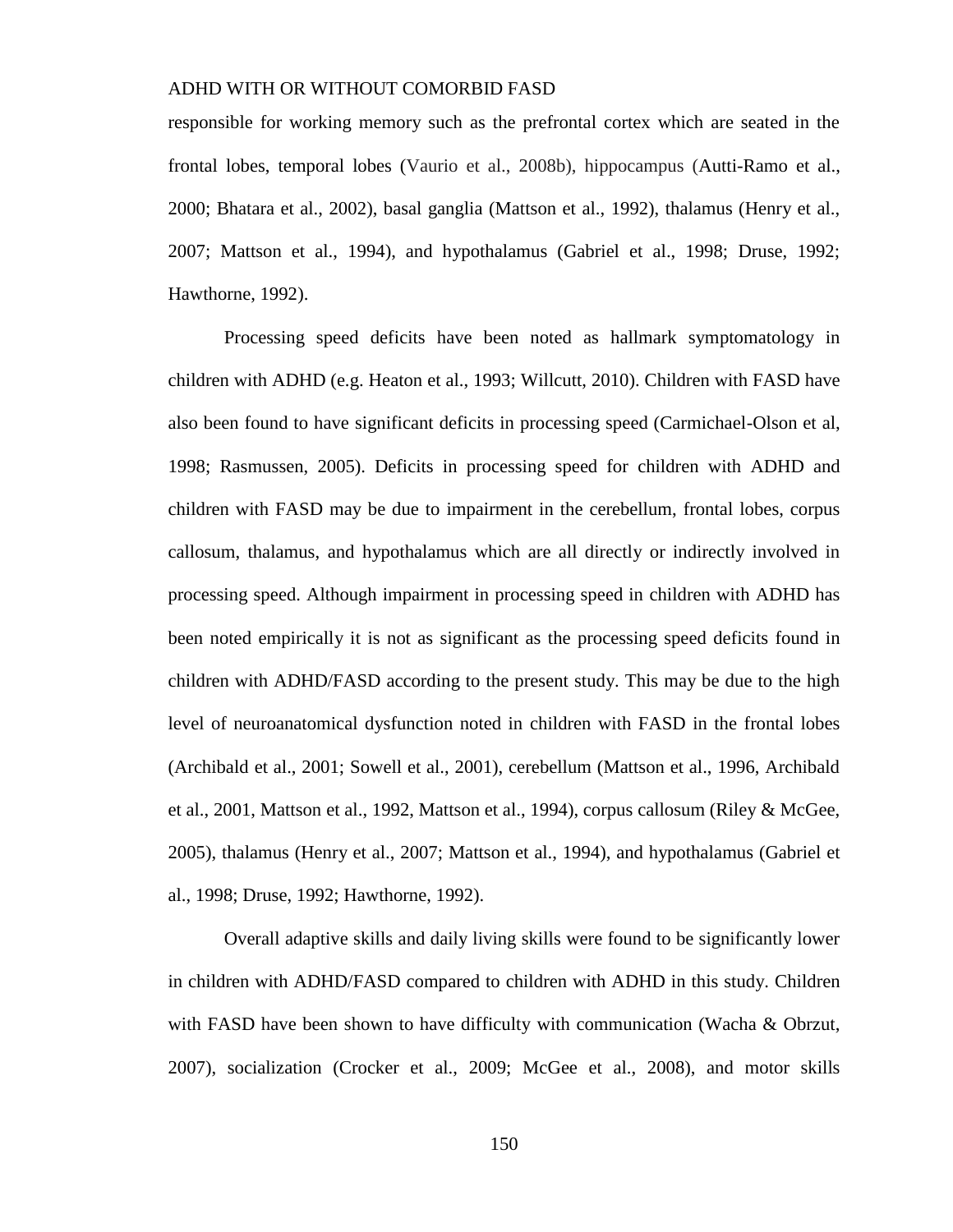(O'Leary, 2004). Furthermore, Rasmussen and colleagues (2007) found that children with FASD had difficulty with initiation of tasks, and generating ideas, responses, and problem-solving strategies, which are all critical in daily living skills. The significant deficits in adaptive skills in children with FASD may be due to the significant cognitive skills deficits seen in this population which may be secondary to gross neuroanatomical dysfunction.

Considering that there are significant differences seen in the cognitive and adaptive skills profiles between children with ADHD and children with ADHD/FASD, the types and intensity of psychopharmacological and therapeutic interventions for these two groups may vary. It has been shown that children with FASD are often overly sensitive to the side effects of medication (O'Malley & Nanson, 2002). Therefore, being able to differentiate between children with ADHD and children with ADHD/FASD may be critical. Also, when it comes to psychopharmacological intervention, it may be necessary to more closely monitor children with FASD who are on medication or perhaps find other methods of treatment.

It has been shown that children with ADHD/FASD have different reactions to psychostimulant medication than those with ADHD. Research has shown that children with FASD are often overly sensitive to the effects and side effects of medication due to the unique neurochemical and structural changes in the CNS (O'Malley & Nanson, 2002). In one study in 1996, children with ADHD/FASD were given methylphenidate to reduce hyperactivity, impulsivity, and inattentiveness and only 47% had a successful response (Streissguth, 1996). Furthermore, O'Malley and colleagues (2000) found only a 22% response rate to methylphenidate in children with ADHD/FASD. However, in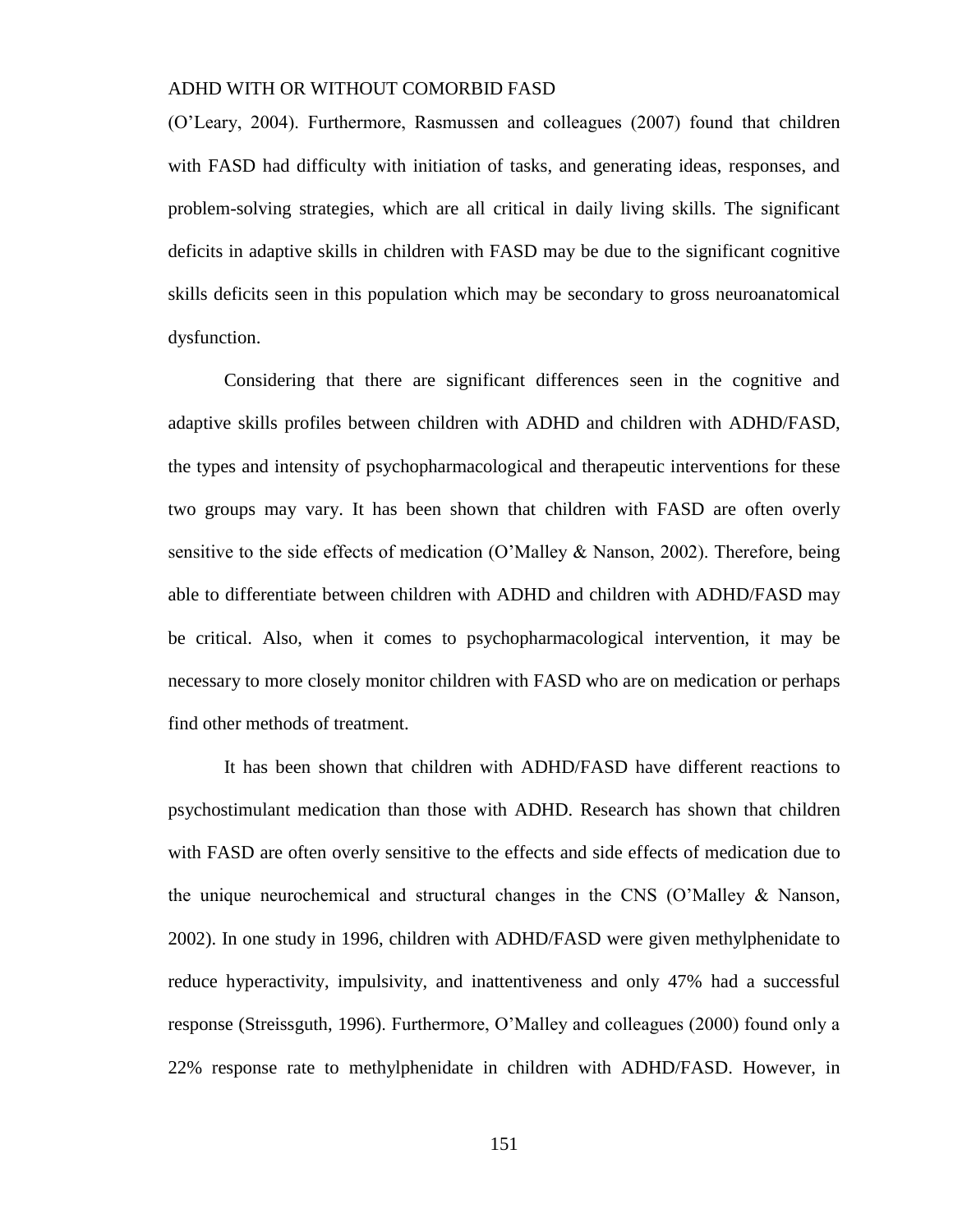comparison, Schachter and colleagues (2001) conducted a meta-analysis in which they found that 70% of children with ADHD improved after methylphenidate treatment. In contrast, O'Malley and colleagues (2000) found that 79% of children with ADHD/FASD improved with dextroamphetamine (Dexedrine). Therefore, differentiating between ADHD/FASD and ADHD may improve psychopharmacological interventions research shows that proper medication benefits up to 79% of children with properly diagnosed ADHD in treating the major symptoms of inattention, hyperactivity, and impulsivity (Greenhill et al., 2002).

The current study indicated that children with ADHD/FASD significantly struggled on measures of verbal ability. There are many types of interventions that can be implemented for children with FASD based upon these verbal ability deficits. Some specific strategies that can be implemented for children with language skills deficits such as those seen in children with FASD include, (1) using visual cues and verbal aids, (2) using concrete language, and (3) using visual, tactile, and kinesthetic instructional strategies (Bernstein-Clarren et al., 2004).

The children in this study with ADHD/FASD were shown to have significant difficulty with measures of short-term memory and working memory. These difficulties with memory may be exacerbated in the academic environment where instruction is taking place and academic tasks are being assigned frequently. Some examples of strategies that can be used to help children with FASD with memory difficulties include, (1) breaking down large amounts of directions into more manageable chunks, (2) writing down verbal instructions, (3) using language that is concrete and familiar, and (4)

152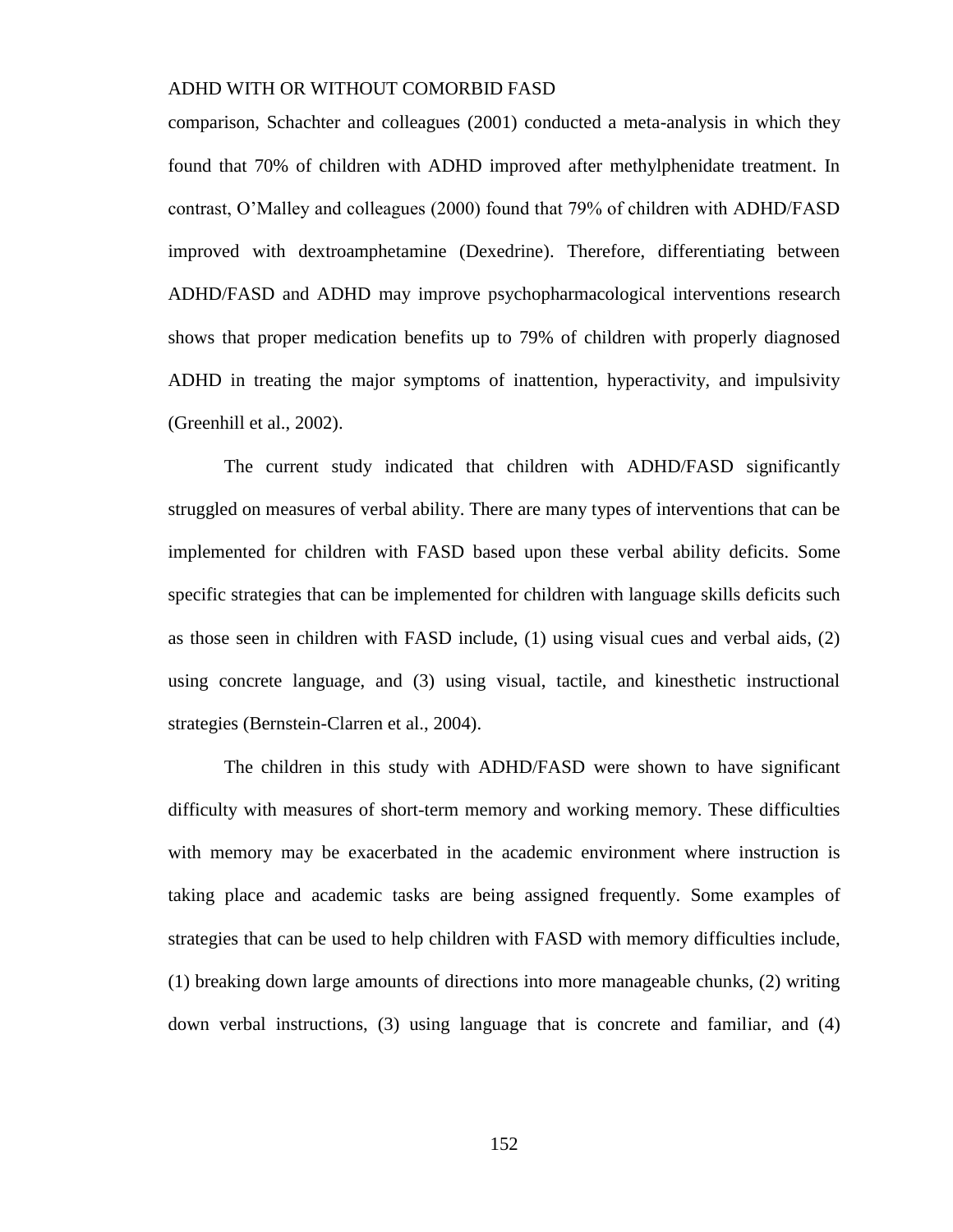providing visual structural cues frequently such as having directions and schedules written on posters throughout the room.

The current study indicated that children with ADHD/FASD have significant difficulty with tasks requiring focused and sustained attention. Some examples of ways in which attentional difficulties may manifest themselves in children with FASD in the classroom include missing instructions, being easily distracted, having difficulty engaging in two tasks simultaneously (listening to the teacher and taking notes), and looking attentive but having trouble understanding and responding appropriately (Bernstein-Clarren et al., 2004). Some ways in which attention difficulties can be guarded against in children with FASD include creating work areas that are free from distraction, keeping group sizes small, limiting the number of instructions given at one time, allowing short breaks during periods of extended instruction, and having students with attention problems sit close to the teacher in order to see and hear directions and lessons with greater accuracy.

Adaptive skills are those behaviors that allow for children to successfully adapt to their environment. According to the current study, children with FASD have significantly low scores in overall adaptive skills than children with ADHD. This means that children with FASD have significant deficits in communication, daily living skills, and social skills. Deficits in adaptive skills may manifest in many ways including children acting younger than their chronological age, having no friends their own age, having problems with time management, and being naïve and gullible (Bernstein-Clarren et al., 2004). Interventions for children with adaptive skills deficits such as those children with ADHD/FASD in this study include providing extra supervision, creating a daily planner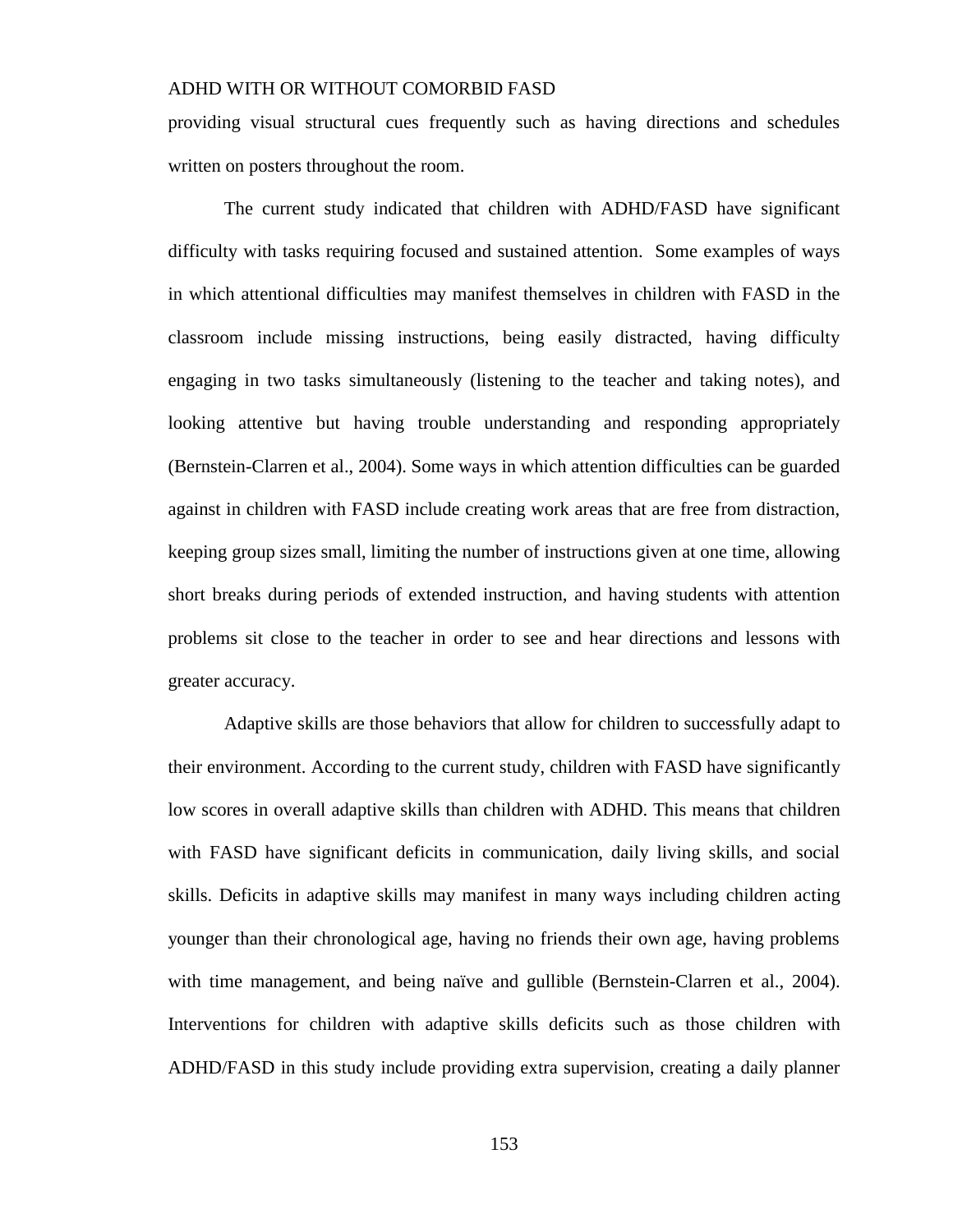that details the student's schedule to help them with time management, providing counseling services to help teach coping skills, and providing children with social skills instruction.

The current study helps further the field of neuropsychology by detailing the neuropsychological profile of children with ADHD/FASD. The current study indicates that children with ADHD/FASD differ from children with ADHD cognitively and adaptively with significant differences between the groups in executive functioning, short-term memory, working memory, verbal ability, and perceptual reasoning. This information helps to further the field of neuropsychology given that the majority (95%, Fryer et al., 2007) of children with FASD also have ADHD; however, the physiological indications of intrauterine alcohol exposure (i.e., flat midface, flat philtrum, palpebral fissures, etc.) may not always be present in children with FASD. Therefore, when a child presents to a neuropsychology practitioner it may be difficult to distinguish whether a child with ADHD may also have comorbid FASD. However, the current study helps to differentiate between these two groups, and, based on the CART analysis, may be able to distinguish between these two groups with 85.6% accuracy for males and 92.6% accuracy for females using the WISC-IV and Vineland. Based on the results of this study diagnostic decisions and interventions may be made more easily for neuropsychologists when working with children who have ADHD with or without comorbid FASD.

The current study also helps improve the understanding of the cognitive and adaptive skills strengths and weaknesses that children with ADHD/FASD have which may help improve instruction and interventions in the classroom environment. Investigating the strengths and weaknesses of children with ADHD/FASD may help

154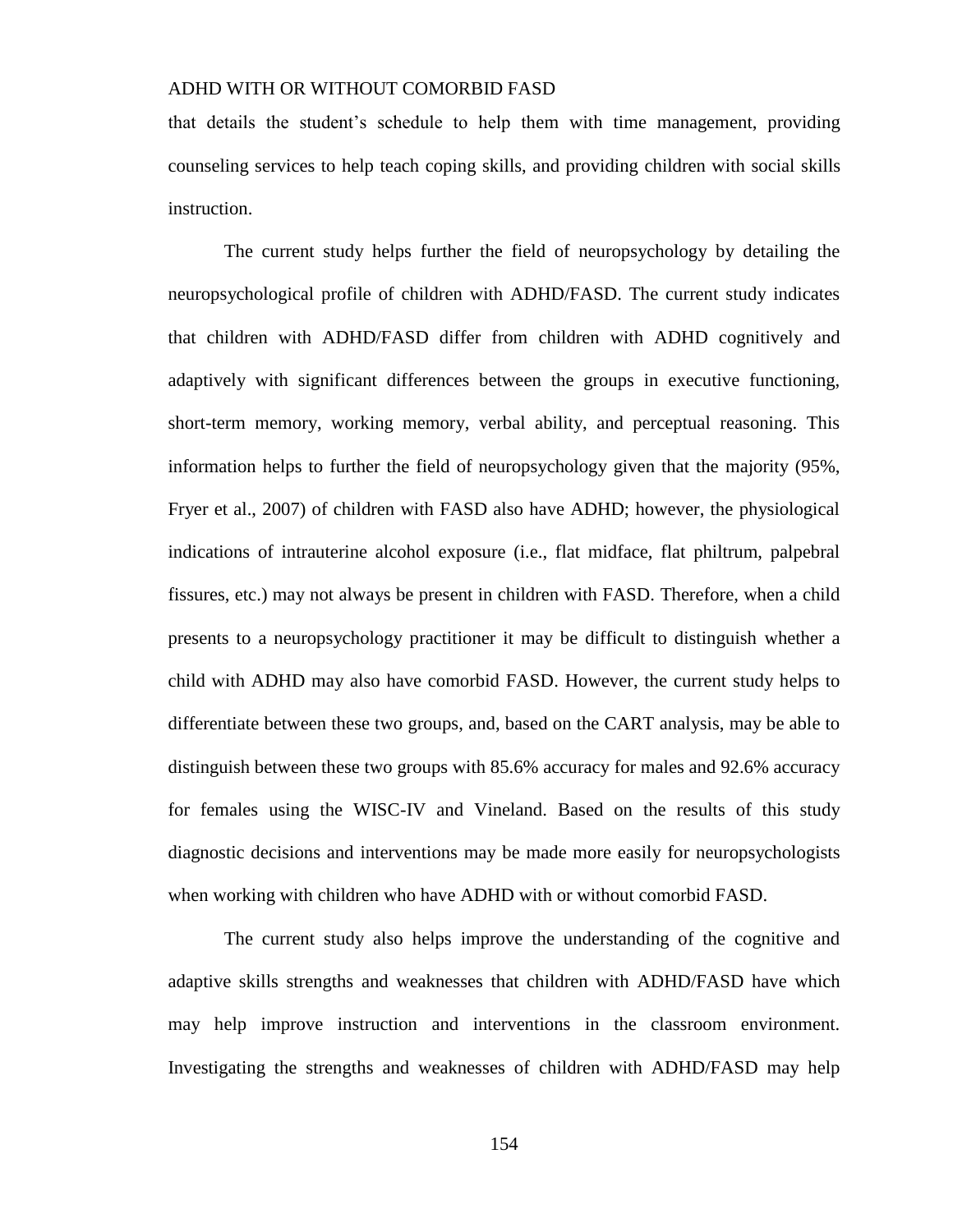school psychologists work with these children. School systems often request that school psychologists take the lead in developing appropriate interventions and accommodations for children with neurodevelopmental disorders (Davis & Phelps, 2008); therefore, an increased understanding of neurodevelopmental disorders such as FASD is essential. School psychologists, to serve as effective advocates for children, should focus on outcomes, employ more preventative techniques, utilize empirically supported interventions, and take an active role in initiating changes in their schools and the communities (Davis, 2001). With the results from this study, school psychologists should be able to more easily recognize the patterns of cognitive and adaptive skills strengths and weaknesses of children with ADHD/FASD and help support the educational needs of these children.

#### **Limitations and Delimitations of the Study**

There were several limitations inherent in the current study. The first is that the impact of intrauterine alcohol exposure may have been confounded by other drug use by children's mothers during pregnancy as this information was unknown for the samples investigated in this study. This is a threat to internal validity as it has been shown that up to half of women who use illicit drugs during pregnancy also smoke cigarettes and drink alcohol (Ebrahim & Groerer, 2003). Therefore, the deleterious impact on cognitive and adaptive skills of children with ADHD/FASD may be partly explained by other teratogen exposure during pregnancy and not simply due to intrauterine alcohol exposure.

Second, environmental factors such as home environment or a synergy between prenatal alcohol exposure and environmental factors may play a role (Thomas et al., 1998) in the negatively affected cognitive and adaptive skills of children with

155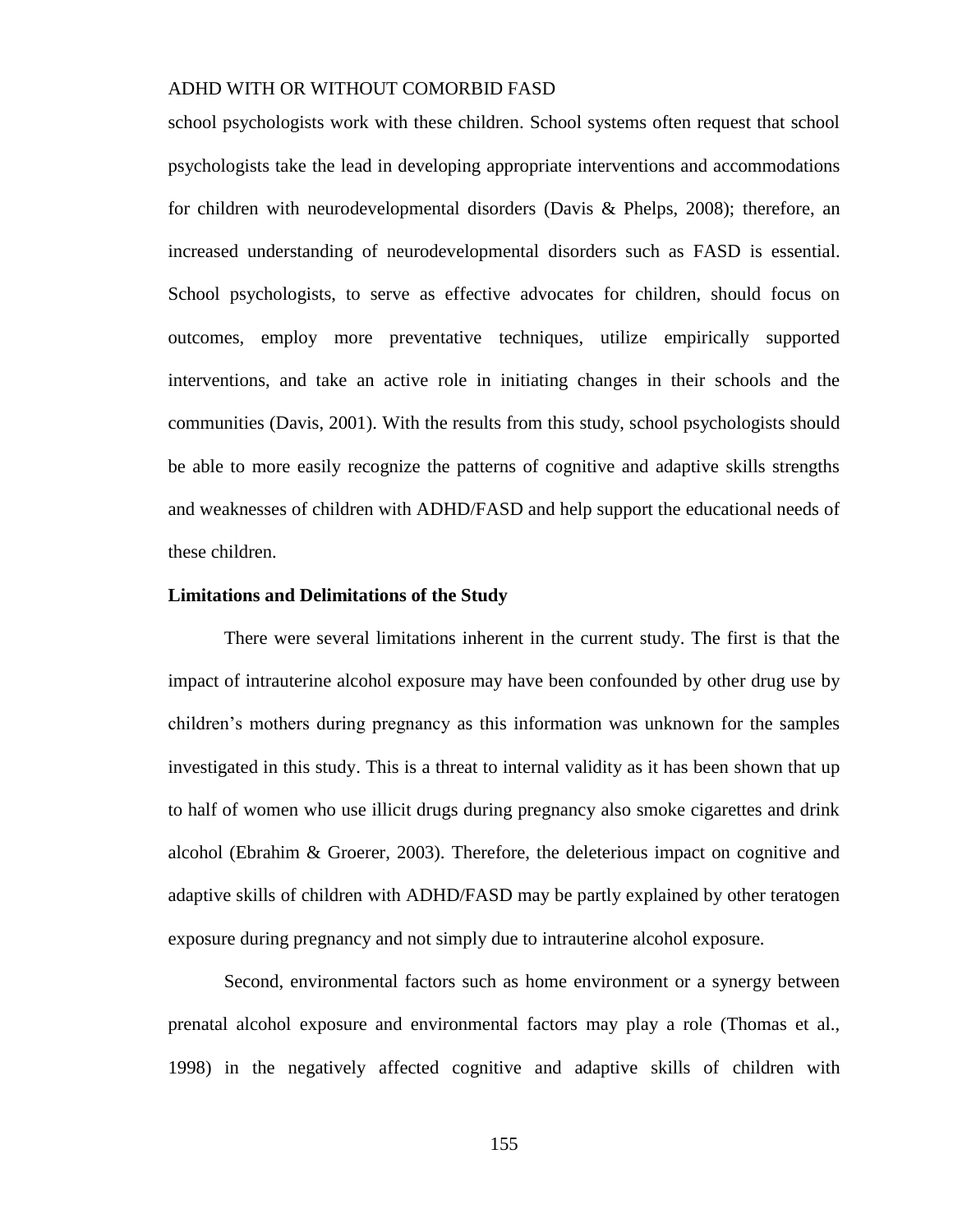ADHD/FASD. This type of information is difficult to quantify and investigate in large sample studies and environmental factors were not investigated in this study. Third, the data from the participants in this study were gathered from a rural/suburban Midwestern area. Therefore, the generalizability of this study may be limited. Fourth, the data that were collected from this study may have been subject to record-keeping and assessment scoring procedural errors. There were two levels of data encryption used for this study and multiple graduate student researchers transcribed this data. Therefore, some of the data may have been at a higher level of possible data entry error. Along these lines, assessments conducted on children in this study were subject to selective data gathering procedures. Due to these procedures, data such as who the caregivers were at the time of assessment were not gathered on every participant. Finally, many of the children in this study with ADHD/FASD or ADHD had comorbid conditions such as anxiety, depression, post-traumatic stress disorder, and organic encephalopathy. These conditions were not controlled for and may have played a part in the cognitive and adaptive skills deficits of the samples seen in this study. For instance, children with anxiety disorders may evidence difficulty with cognitive, academic, and executive functions (Viezel, 2011); the performance of children with depressive symptomatology may be impaired by the presence of dysphoric mood, agitation, poor attitude toward achievement, and low energy (Garcia-Barerra, 2011). Children with post-traumatic stress disorder may have impaired functioning secondary to symptoms similar to that of children with anxiety disorders (i.e., cognitive, academic, and executive functioning difficulty) due to heightened arousal and anxiety.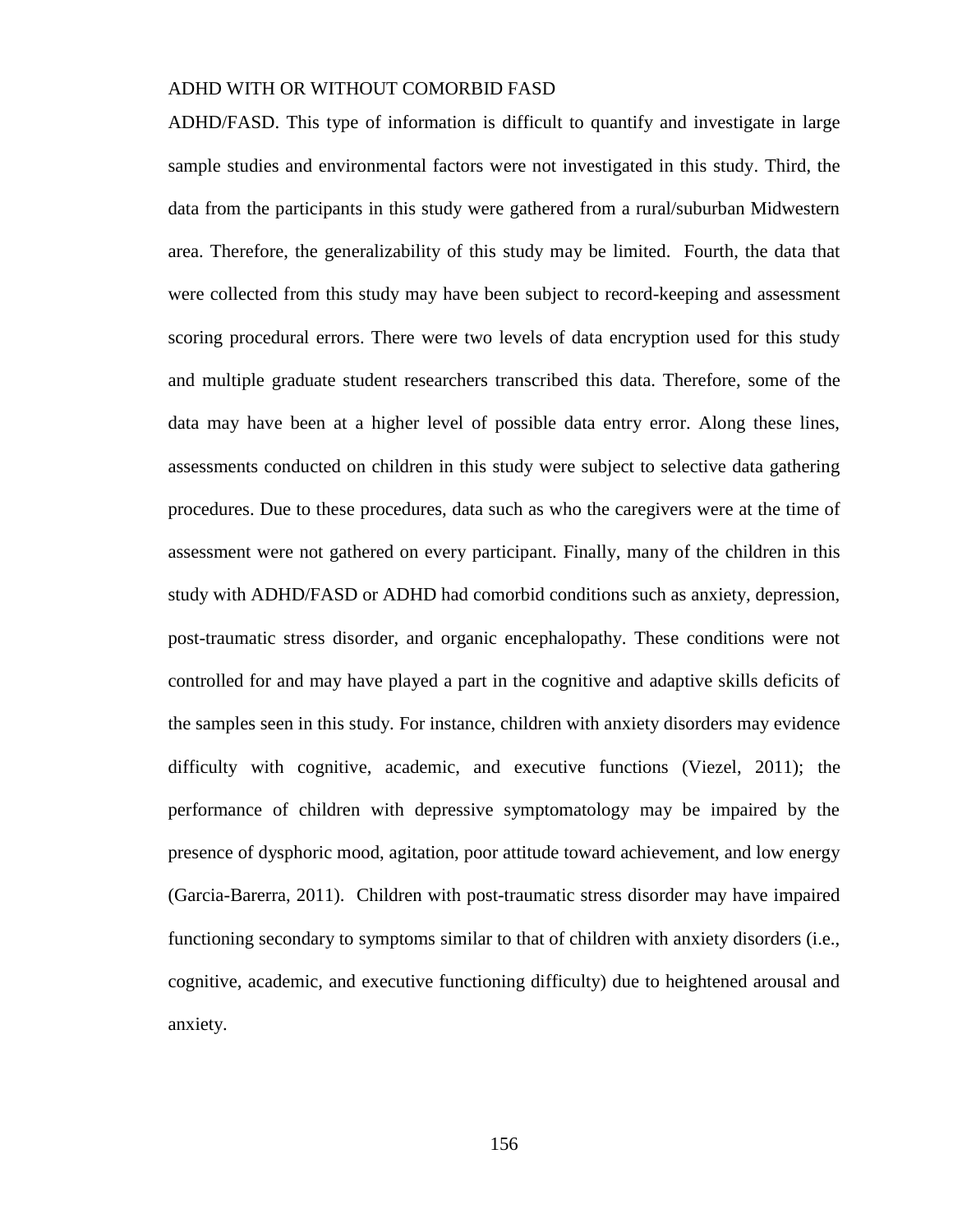The sample sizes used in the current investigation was the greatest delimitation of the study. The current study investigated the cognitive and adaptive skills of 147 children with ADHD and 81 children with ADHD/FASD. Most studies involving children with FASD have sample sizes less than 81. National surveillance studies (Elliott et al., 2008) investigating children with FASD even have difficulty getting more than 100 patients in their study; the national surveillance study conducted by Elliot and colleagues (2008) was only able to garner 92 children with FAS. Other studies generally have much more conservative sample sizes such as Burden and colleagues (2009; 13), Meintjes and colleagues (2010; 33), Rasmussen and colleagues (2007; 64), Doig and colleagues (2008; 27), and Herman and colleagues (2008; 36). Generalizability may have been negatively affected by the geographical restrictions placed on the data; however, given the large sample size for the ADHD/FASD as well as the ADHD samples, this generalizability was improved. Also, the assessments used in this study including the WISC-IV and Vineland are largely considered the "gold standards" in cognitive and adaptive skills assessment, respectively. Therefore, the data presented in this study is well-representative of highly respected measures of cognitive and adaptive skills functioning. Third, the diagnostic procedures used in this study were valid and reliable based on the same neuropsychologist making the ADHD diagnoses and the dual role of this same neuropsychologist as well as a physician specializing in medical genetics and pediatric developmental disorders used in the diagnosis of all children with an FASD diagnosis. These two diagnosticians used a comprehensive physiological and neuropsychological evaluation following the standards outlined in the 4-Digit Diagnostic Code (Astley & Clarren, 1999) in order to diagnose children with FASD. Due to the strengths of the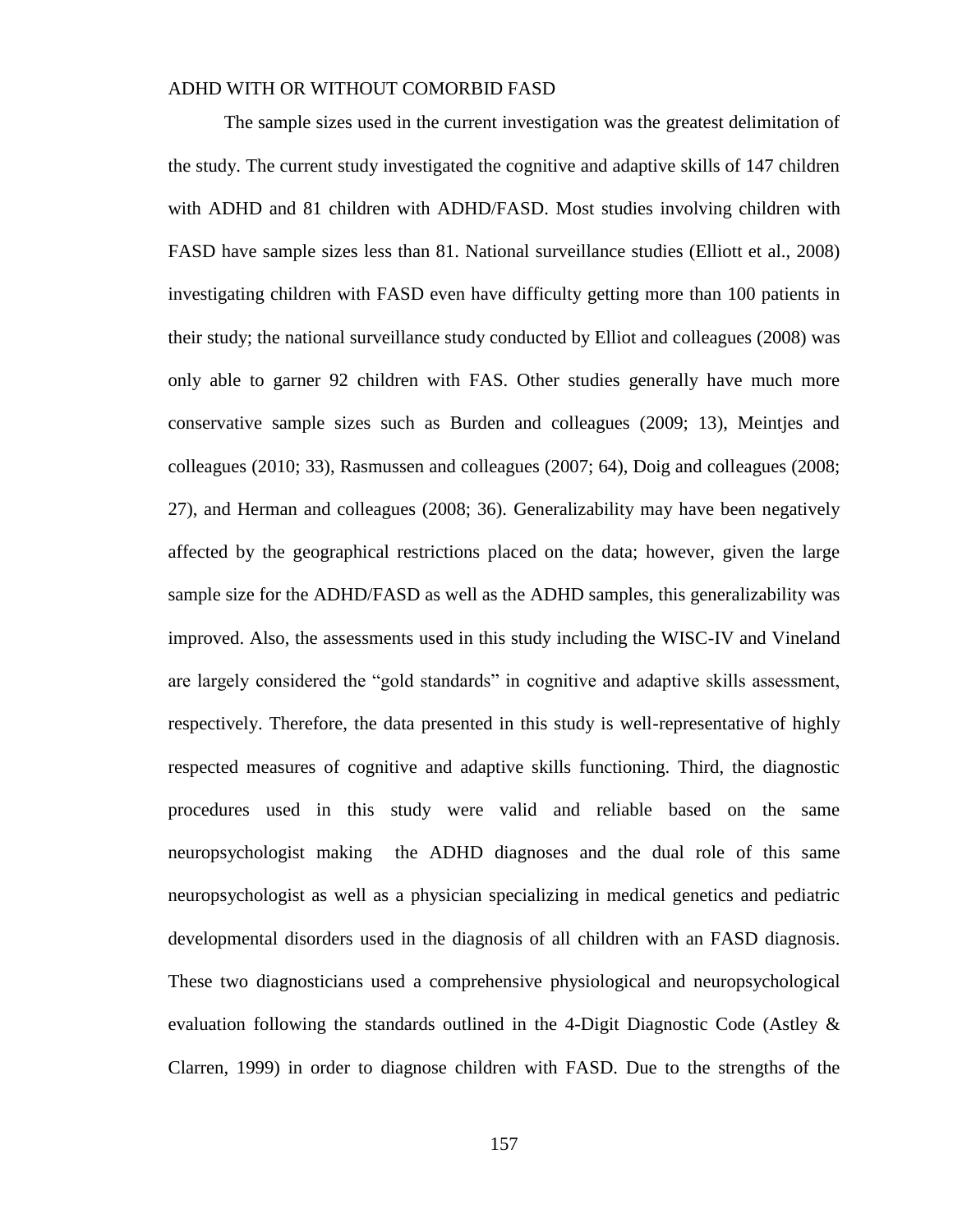diagnostic procedures used for the participants in this study, the validity and reliability of the diagnoses of the ADHD/FASD and ADHD samples are high. Finally, all children in this study diagnosed with ADHD were of the ADHD, Combined Type. This minimizes the doubts that have been raised regarding the diagnostic heterogeneity between the ADHD, Predominantly Hyperactive-Impulsive Type and ADHD, Predominantly Inattentive Type.

#### **Directions for Future Research**

The directions for future research are designed to improve on any limitations in the current study and draw upon areas of the greatest need in the study of children with FASD. First, there is inherent difficulty in ascribing the deleterious effects of alcohol exposure as the sole means of cognitive and adaptive skills deficits in children with FASD when other teratogens such as cigarette smoke or illicit drugs may be culprits in these deficits as well. It may be necessary when conducting research in this area in the future to take copious notes on the affected individual's mother's drug use during pregnancy, focusing in particular on any possible teratogen use beyond alcohol. Second, studies looking at the effects of intrauterine alcohol exposure in the future may want to take an ecological approach to the contributing factors that may play a role in cognitive and adaptive skills deficits such as limited exposure to academically stimulating material at a young age, nutrition, sleep patterns, and parenting styles. In order to reduce the possibility for errors to be made in encryption when collecting and entering data, studies in this area should incorporate more reliable data collection procedures such as using fewer researchers and following strict data collection protocols by all researchers. Finally, in order to reduce the possible lack of generalizability, it may be necessary in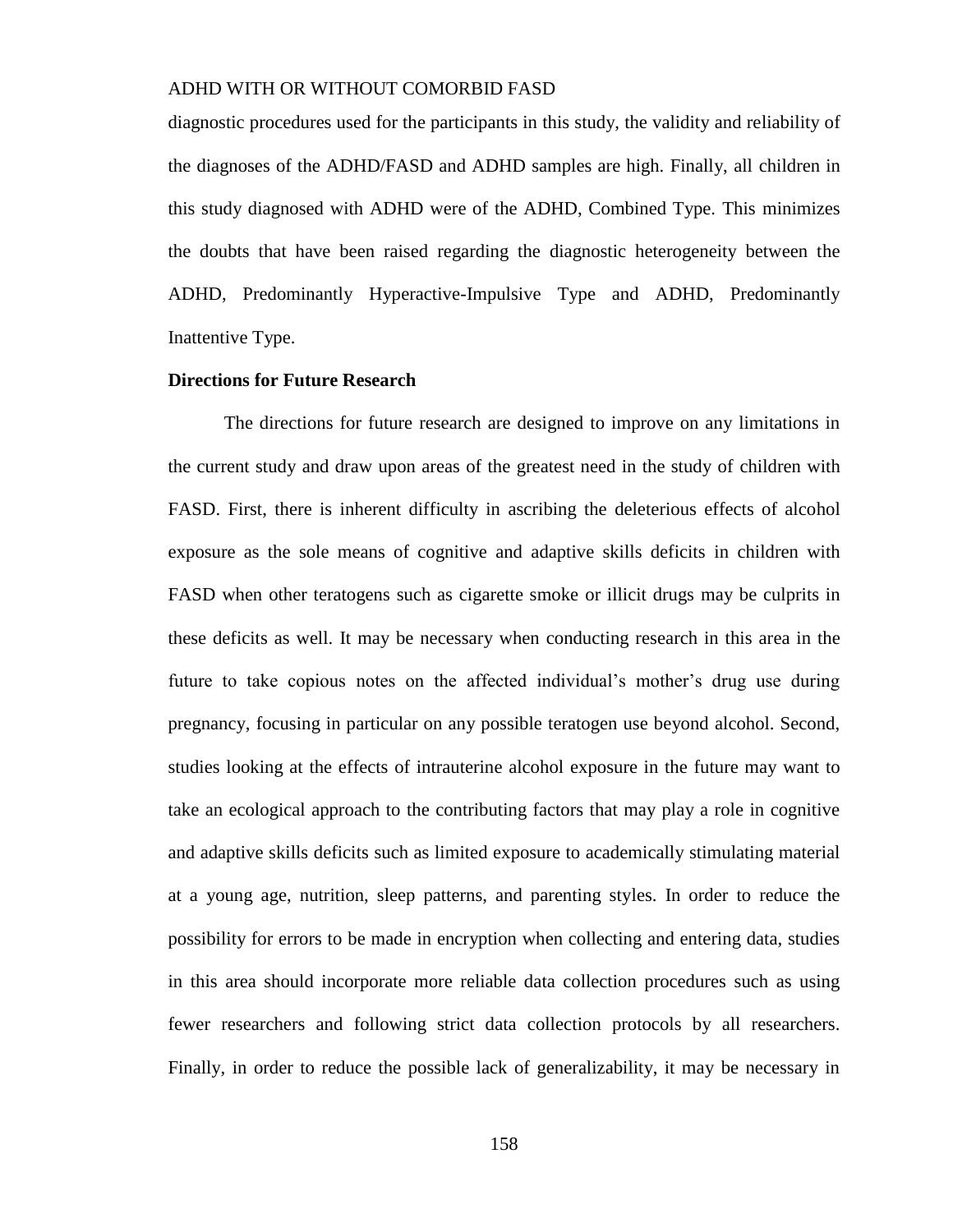future studies to collect data from a more geographically disparate sample and increasing the sample size of the groups being studied. Finally, many of the children in this study were diagnosed with comorbid conditions. The comorbid conditions may have accounted for some of the cognitive and adaptive skills deficits and future research in this area should try to control for these conditions or recruit patients without these comorbid conditions.

#### **Conclusion**

The current study took a neuropsychological approach in order to investigate aspects of functioning in children with ADHD with and without comorbid FASD to help guide improvements to the everyday functioning of these children by suggesting interventions based upon the cognitive and adaptive skills in these two samples. Despite the limitations of this study, some important findings emerged. The statistical analyses indicated that children with ADHD and children with ADHD/FASD have similar cognitive and adaptive skills profiles; however, children with comorbid ADHD/FASD are significantly more impaired in verbal ability, perceptual reasoning, working memory, processing speed, and overall adaptive skills. Given the differences between these two groups in their cognitive and adaptive skills functioning, it is important to understand these groups' respective areas of strengths and weaknesses in order to advance intervention techniques.

The current study took a step forward in helping to make diagnostic decisions based on the similarities and differences between children with ADHD with and without comorbid FASD. Given the data from the current study indicating the significant differences in cognitive and adaptive skills in these two samples, it is imperative that

159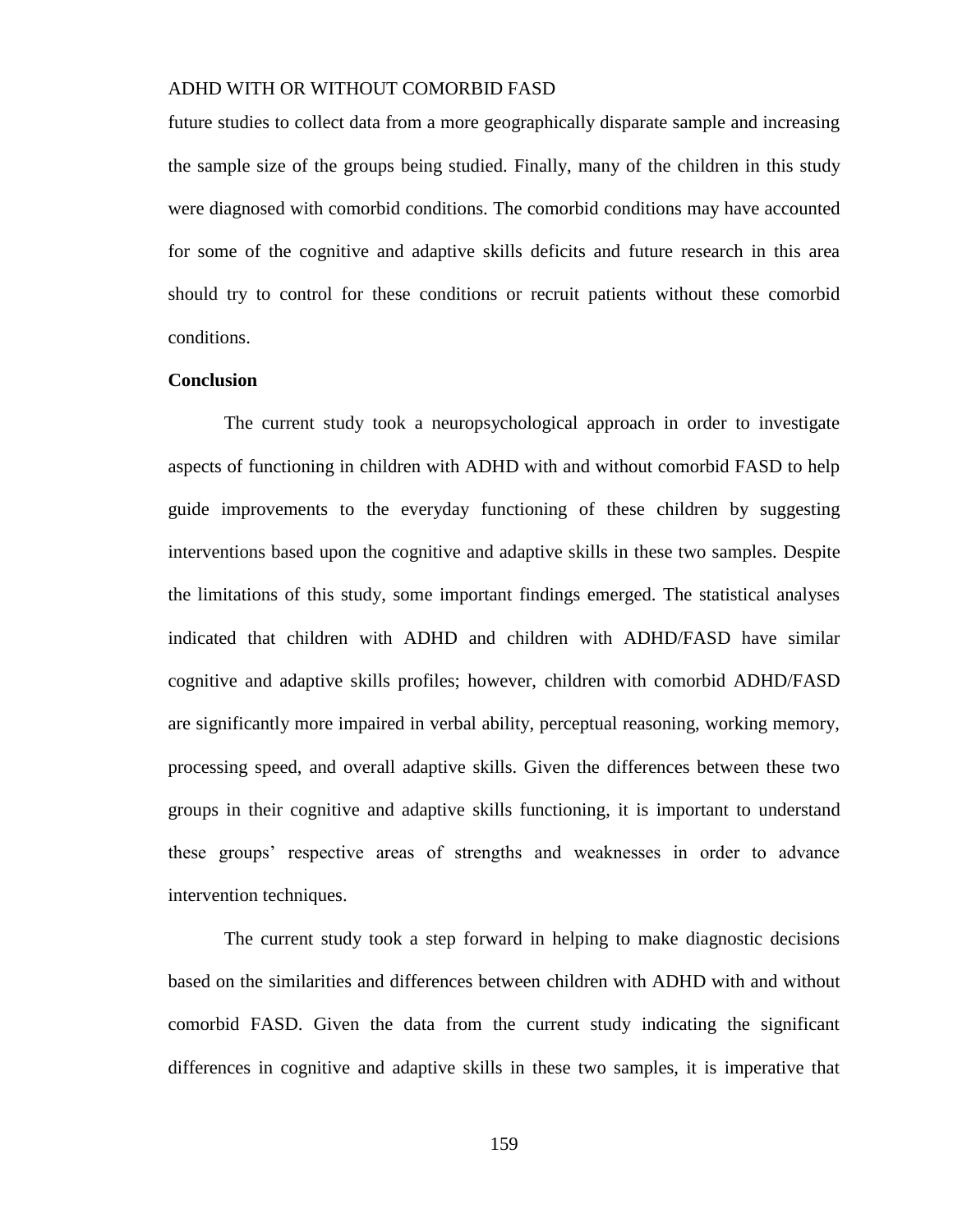psychopharmacological interventions be tailored to these two seemingly similar yet different groups, especially as these two groups may respond differently to stimulant medication, the first line of medicinal treatment for ADHD.

Children with ADHD/FASD have many of the same cognitive and adaptive skills deficits seen in children with ADHD without comorbid FASD; however, children with ADHD/FASD are significantly more impaired in these areas. Future research in this area is needed and should address some of the weaknesses identified in this study.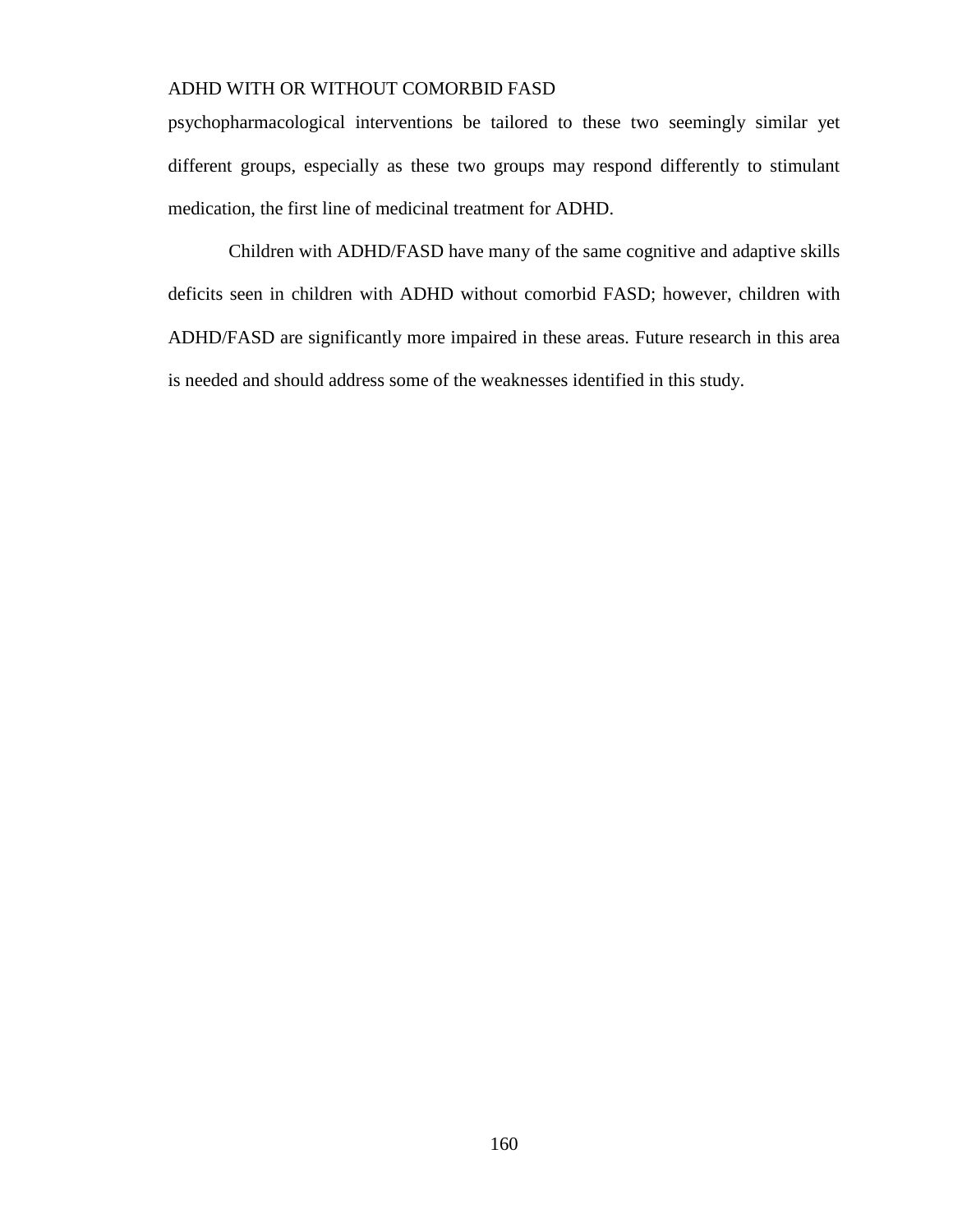#### **References**

- Adams, W., & Sheslow, D. (1990). *Wide Range Assessment of Memory and Learning*. Delaware: Wide Range.
- Afifi, A. K., & Bergman, R. A. (1998). *Functional neuroanatomy: Text and atlas*. New York, NY: Mcgraw-Hill.
- Allen, G., Byerly, A., Lantrip, C., Lane, S., Ho, E., & Hsu, J. (2011). Functional neuroanatomy of the cerebellum. In Davis, A. (Ed.), Handbook of Pediatric Neuropsychology, New York: NY, Springer Publishing.
- Aman, C. J., Roberts, R. J., & Pennington, B. F. (1998). A neuropsychological examination of the underlying deficit in ADHD: Frontal lobe versus right parietal lobe theories. *Developmental Psychology, 34*(5), 956-969.
- American Psychiatric Association. (1994). *Diagnostic and statistical manual of mental disorders*: *Fourth edition*. Washington, D.C.: Author.
- American Psychiatric Association. (2000). *Diagnostic and statistical manual of mental disorders: Fourth edition, text revision*. Washington, D.C.: Author.
- American Psychological Association Division 40. (2009). *Definition*. Retrieved December, 6, 2009 from: [http://www.div40.org/def.html.](http://www.div40.org/def.html)
- Archibald, S., Fenemma-Notestine, C., & Gamst, A. (2001). Brain dysmorphology in individuals with severe prenatal alcohol exposure. *Developmental Medicine and Child Neurology*, 43, 148-154.
- Ashton-Jones, G., & Bloom, F. E. (1981). Activity of norepinephrine-containing Loci Coeruleus neurons in behaving rats anticipates fluctuations in the sleep-waking cycle. *Journal of Neuroscience, 8*, 876-886.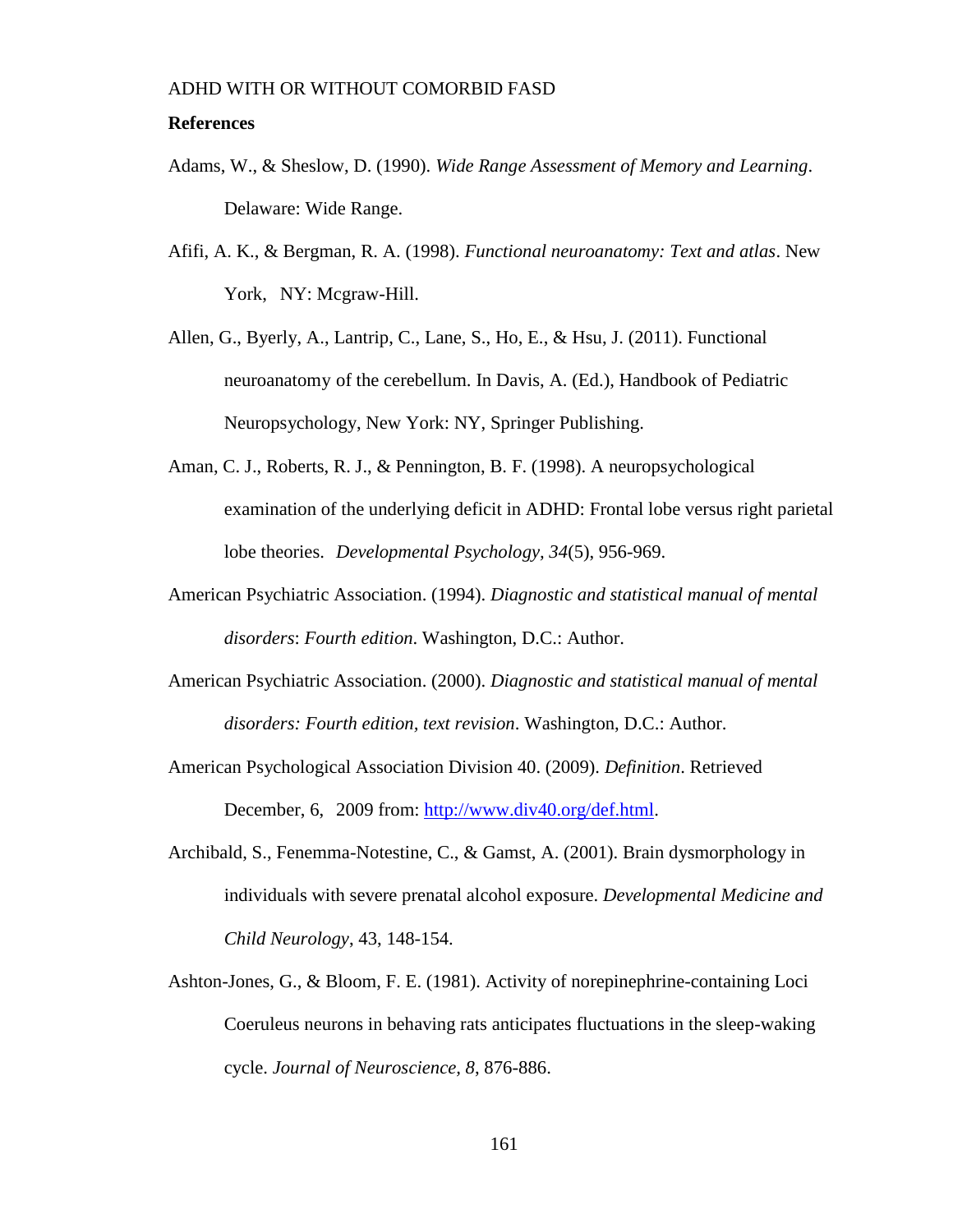- Astley, S. J., & Clarren, S. K. (1999). *Diagnostic guide for fetal alcohol syndrome and related conditions: The 4-digit diagnostic code, second edition*. FAS Diagnostic and Prevention Network, University of Washington.
- Astley, S., Richards, T., Aylward, E., Carmichael Olson, H., Kerns, K., Brooks, A., Coggins, T., Davies, J., Dorn, S., Gendler, B., Jirikowic, T., Kraegel, P., & Maravilla, K. (2009). Magnetic resonance spectroscopy outcomes form a comprehensive magnetic resonance study of children with fetal alcohol spectrum disorders. *Magnetic Resonance Imaging*, 27, 760-778.
- Autti-Ramo, I. (2002). Twelve-year follow-up of children exposed to alcohol in utero. *Developmental Medicine and Child Neurology,* 42, 406-411.

Baddeley, A. (1990). *Human memory: Theory and practice*. London: Erlbaum.

- Baddeley, A. (2000). The episodic buffer: A new component of working memory? *Trends in cognitive sciences, 4*(11), 417-423.
- Banich, M., Burgess, G., Dpue, B., Ruzic, L., Bidwell, L., Hitt-Laustsen, S., Du, Y., & Willcutt, E. (2009). The neural basis of sustained and transient attentional control in young adults with ADHD. *Neuropsychologia*, 47, 3095-3104.
- Barkley, R. A. (1997). Behavioral inhibition, sustained attention, and executive function: Constructing a unified theory of ADHD. *Psychological Bulletin,* 121, 65-94.

Barkley, R. A. (1998). *ADHD and the nature of self-control*. New York: Guilford Press.

Barkley, R. A. (2006). *Taking charge of ADHD: The complete, authoritative guide for parents, Third edition*. New York: Guilford Press.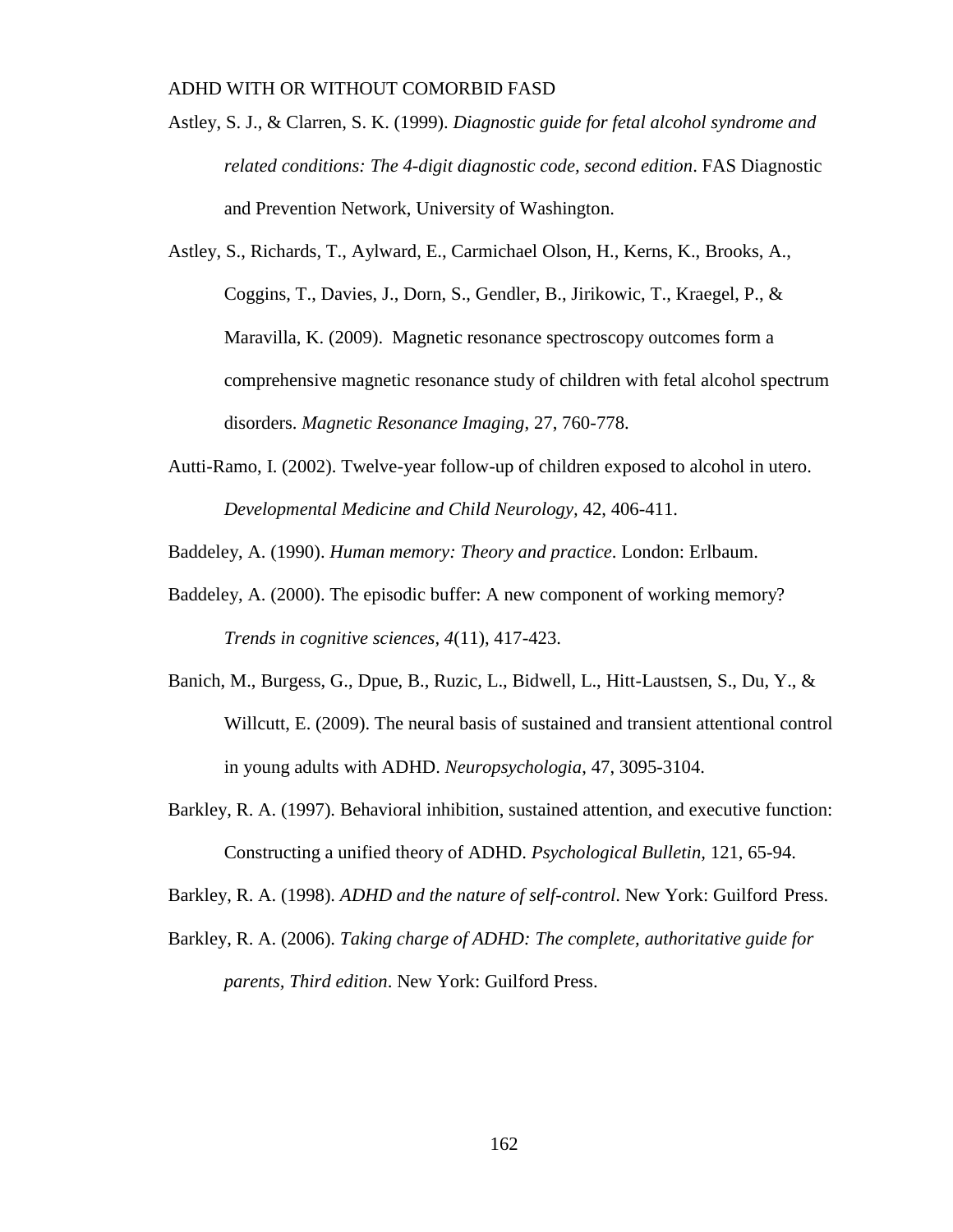- Barkley, R. A., Murphy, K. R., & Bush, T. (2001). Time perception and reproduction in young adults with attention deficit hyperactivity disorder. *Neuropsychology, 15*(3), 351-360.
- Bate, A. J., Mathias, J. L., & Crawford, J. R. (2001). Performance on the test of everyday attention and standard tests of attention following severe traumatic brain injury. *Clinical Neuropsychologist, 15*(3), 405-422.
- Beaumont, J. G., Kenealy, P. M., & Rogers, M. J. C. (1999). *The Blackwell dictionary of neuropsychology*. Malden, MA: Blackwell Publishers.

Bellenir, K. (2000). *Alcoholism sourcebook: First edition, Basic consumer health information about the physical and mental consequences of alcohol abuse, including liver disease, pancreatitis, Wernicke-Korsakoff Syndrome(Alcoholic Dementia), fetal alcohol syndrome, heart disease, kidney disorders, gastrointestinal problems, and immune compromise, and featuring facts about addiction, detoxification, alcohol withdrawal, recovery, and the maintenance of sobriety: Along with a glossary and directories of resources for further help and information*. Detroit, MI: Omnigraphics.

- Bernstein-Clarren, S., Souvney, D., & Walker, C. (2004). Teaching Students with Fetal Alcohol Spectrum Disorder: Building Strengths, Creating Hope. Alberta Learning; Alberta, CA.
- Bertrand, J., Floyd, R. L., & Weber, M. K. (2005). Guidelines for identifying and referring persons with fetal alcohol syndrome. *Morbidity and Mortality Weekly Report Recommendations and Reports,* 54, 1-14.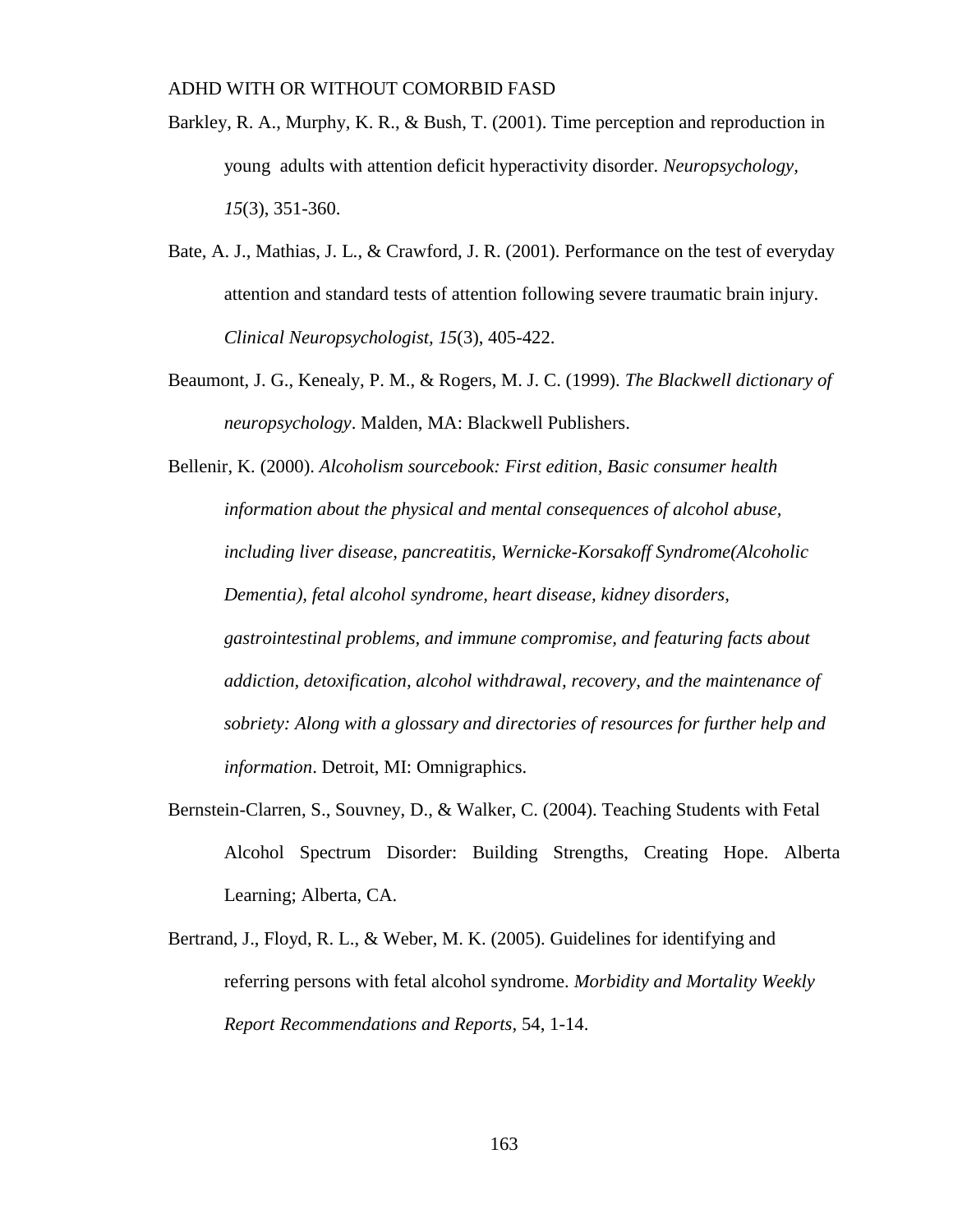- Bhatara, V. S., Lovrein, F., Kirkeby, J., Swayze, V., II, Unruch, E., & Johnson, V. (2002). Brain function in fetal alcohol syndrome assessed by single photon emission computed tomography. *South Dakota Journal of Medicine,* 55, 59-62.
- Biederman, J., Faraone, S., Keenan, K., Benjamin, J. (1998). Further evidence for familygenetic risk factors in attention deficit hyperactivity disorder: patterns of comorbidity in probands and psychiatrically and pediatrically referred samples. *Archives of General Psychiatry*, 49, 728-738.
- Bookstein, F. L., Streissguth, A. P., Sampson, P. D., Connor, P. D., & Barr, H. M. (2002). Corpus callosum shape and neuropsychological deficits in adult males with heavy fetal alcohol exposure. *NeuroImage,* 15, 233-251.
- Brown, T. E. (2005). *Attention deficit disorder: The unfocused mind in children and adults*. New Haven, CT: Yale University Press.
- Brown, T. E. (2009). Developmental complexities of attentional disorders. In T. E. Brown (Ed.), *ADHD comorbidities: Handbook for ADHD complications in children and adults*. Arlington, VA: American Psychiatric Press.
- Brown, W. S., & Paul, L. K. (2000). Cognitive and psychosocial deficits in agenesis of the corpus callosum with normal intelligence. *Cognitive Neuropsychiatry*, 5, 135- 137.
- Brunk, D. (2009). Should fetal alcohol spectrum disorder be included in the DSM-V? Clinical *Psychiatry News, 37*(8), 26.
- Burden, M. J., Andrew, C., Saint-Amour, D., Meintjes, E. M., Molteno, C. D., Hoyme, H. E., Robinson, L. K., Khaole, N., Nelson, C. A., Jacobson, J. L., & Jacobson, S. W. (2009). The effects of Fetal Alcohol Syndrome on response execution and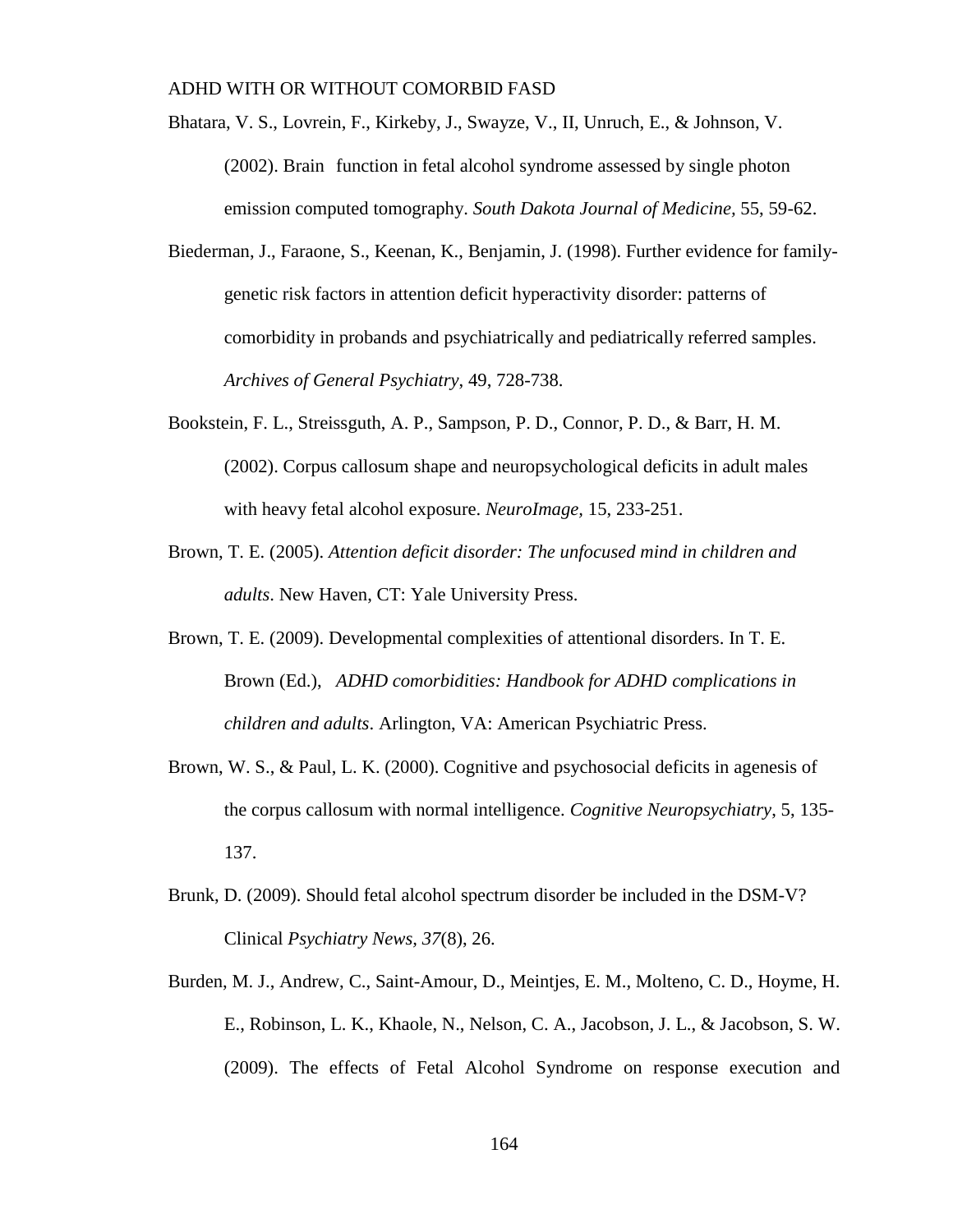inhibition: An event-related potential study. *Alcoholism: Clinical and Experimental Research, 33*(11), 1994-2004.

- Bush, G. (2009). Attention-deficit/hyperactivity disorder and attention networks. *Neuropsychopharmacology Reviews*, 1-23.
- Carey, W. B. (1998). *Is attention deficit hyperactivity disorder a valid disorder?* Program abstract presented at; NIH Consensus Development Conference on Diagnosis and Treatment of Attention Deficit Hyperactivity Disorder. Bethesda, MD.
- Carmichael-Olson, H., Feldman, J., Streissguth, A. P., Sampson, P. D., Bookstein, F. L. (1998). Neuropsychological deficits in adolescents with fetal alcohol syndrome: Clinical findings. *Alcoholism*: *Clinical and Experimental Research,* 22, 1998- 2012.
- Castellanos, F. X., Gied, J. N., Marsh, W. L., Hamburger, S. D., Vaituzis, A. C., Dickstein, D. P., et al. (1996). Quantitative brain magnetic resonance imaging in attention-deficit hyperactivity disorder. *Archives of General Psychiatry*, 53, 607- 16.
- Castellanos, F. X., Lee, P. P., Sharp, W., Jeffries, N. O., Greenstein, D. K., & Clausen, L. S. (2002). Developmental trajectories of brain volume abnormalities in children and adolescents with attention-deficit/hyperactivity disorder. *Journal of the American Medical Association,* 288, 1740-1748.
- Castellanos, F. X., & Tannock, R. (2002). Neuroscience of attention-deficit/hyperactivity disorder: The search for endophenotypes. *Nature Reviews Neuroscience,* 3, 617- 628.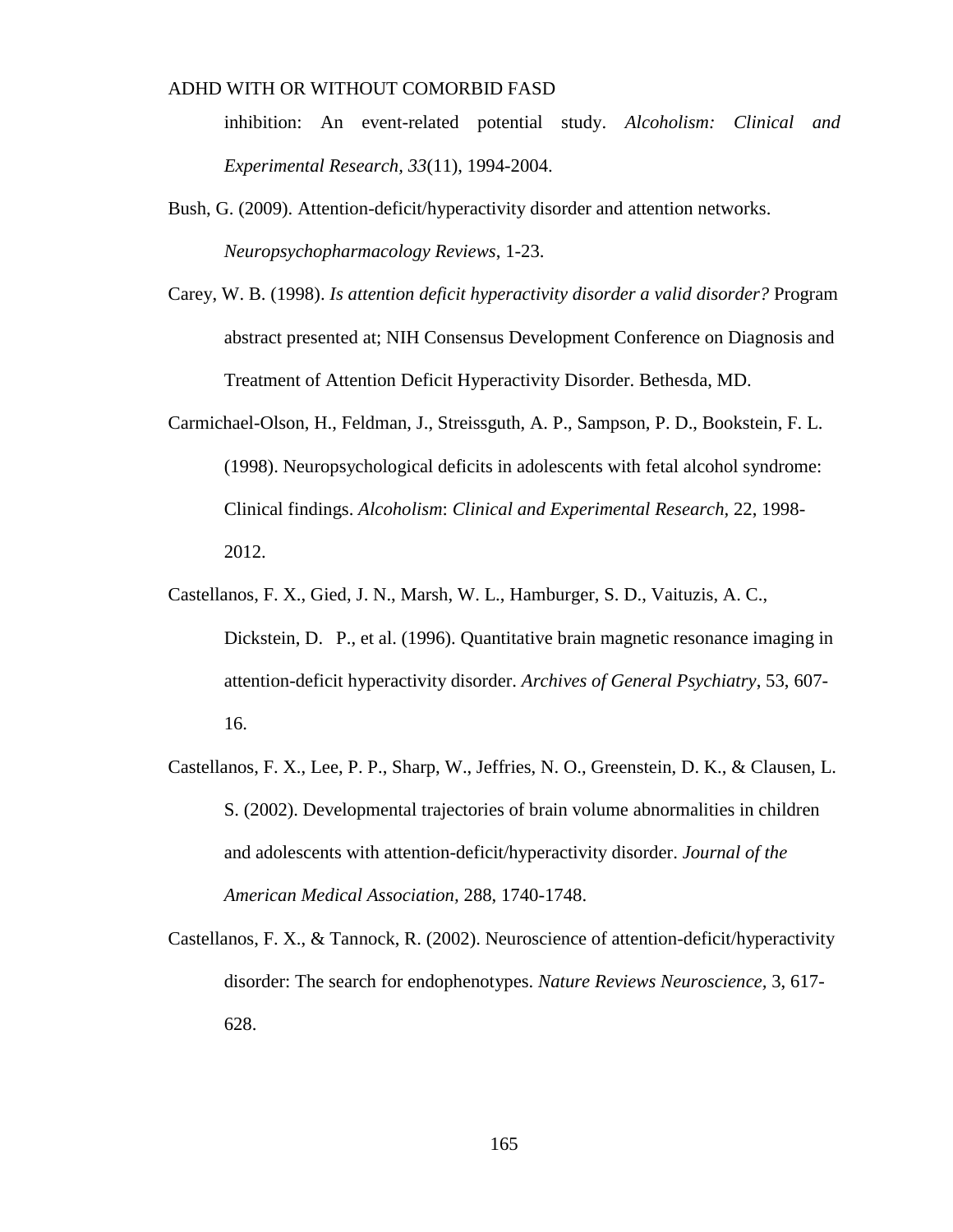- Centers for Disease Control. (CDC; 2007). Births: Final data for 2005. *National Vital Statistics Report, 56*(6) 1-2.
- Centers for Disease Control (CDC; 2009). *Autism spectrum disorders: What you should know*. Retrieved February 4, 2010 from:

<http://www.cdc.gov/ncbddd/autism/index.html>

- Chersakova, M., & Hechtman, L. (2009). Neuroimaging in attention-deficit/hyperactivity disorder: Beyond the frontostriatal circuitry. *Canadian Journal of Psychiatry, 54*(10), 651-664.
- Clark, C., Li, D., Conry, J., Conry, R., & Loock, C. (2000). Structural and functional brain integrity of fetal alcohol syndrome in nonretarded cases. *Pediatrics, 105*(5), 1096-1099.
- Clements, S. D. (1966). *Task force one: Minimal brain dysfunction in children*. Washington, DC, U.S. Public Health Service.
- Coles, C. D., Brown, R. T., Smith, I. E., Platzman, K. A., Erickson, S., & Falek, A. (1997). Effects of prenatal alcohol exposure at school age: Physical and cognitive development. *Journal of Neurotoxicology and Teratology,* 13, 357-367.
- Collette, F., Van der Linden, M., Laureys, S., Delfiore, G., Degueldre, C., Luxen, A. (2005). Exploring the unity and diversity of the neural substrates of executive functioning. *Human Brain Mapping*, 25, 409-423.
- Conners, K. C. (1998). *Overview of attention deficit hyperactivity disorder*. Program abstract presented at; NIH Consensus Development Conference on Diagnosis and Treatment of Attention Deficit Hyperactivity Disorder. Bethesda, MD.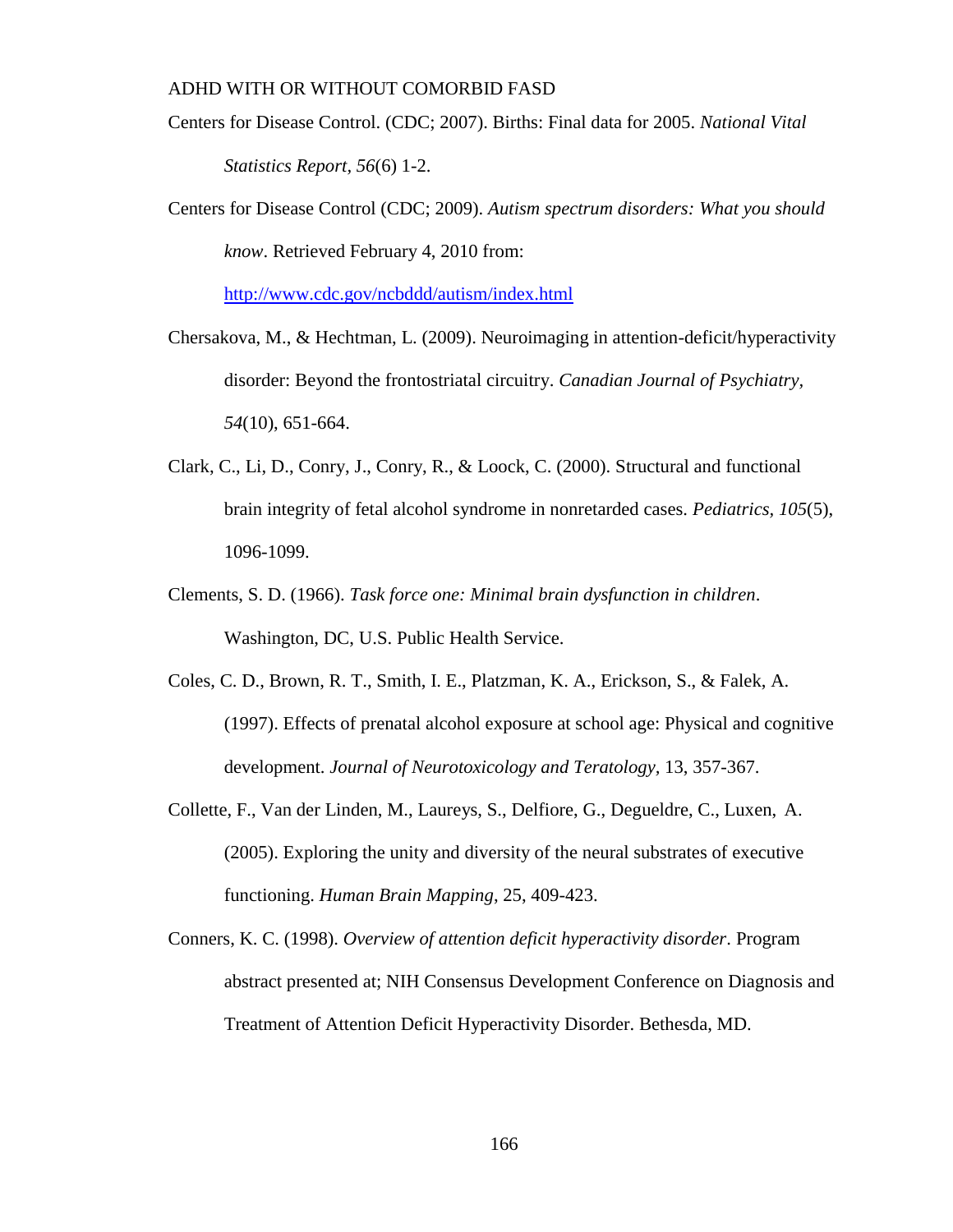Connor, P. D., Sampson, P. D., Bookstein, F. L., Barr, H. M., & Streissguth, A. P. (2000). Direct and indirect effects of prenatal alcohol damage on executive function. *Developmental Neuropsychology, 18*(3), 331-354.

- Cook, E. H., Stein, M. A., & Krasowski, M. D. (1995). Association of attention deficit disorder and the dopamine transporter gene. *American Journal of Human Genetics,* 56, 993-998.
- Cooper, S. (1995). *The clinical use and interpretation of the Wechsler intelligence scale for children (3rd ed*.). Springfield, IL: Charles C. Thompson.
- Cortese, S., & Castellanos, X. (2010). Dopamine pathway in adult ADHD. *Journal of the American Medical Association, 303*(3), 232-234.
- Cortese, S., Konofal, E., & Lecendreux, M. (2008). Alertness and feeding behaviours in ADHD: Does the hypocretin/orexin system play a role? *Medical Hypotheses, 71*(5), 770-775.
- Crocker, N., Vaurio, L., Riley, E. P., & Mattson, S. N. (2009). Comparison of adaptive behavior in children with heavy prenatal alcohol exposure or attentiondeficit/hyperactivity disorder. *Alcoholism: Clinical and Experimental Research, 33*(11), 2015-2023.
- Davis, A. S. (2001). Taking the lead in school reform: Character education, empirically supported interventions and performance based education. *Newsletter of the Colorado Society of School Psychologists,* 15, 1-7.
- Davis, A. S. (2006). The neuropsychological basis of childhood psychopathology. *Psychology in the Schools, 43*(4), 503-512.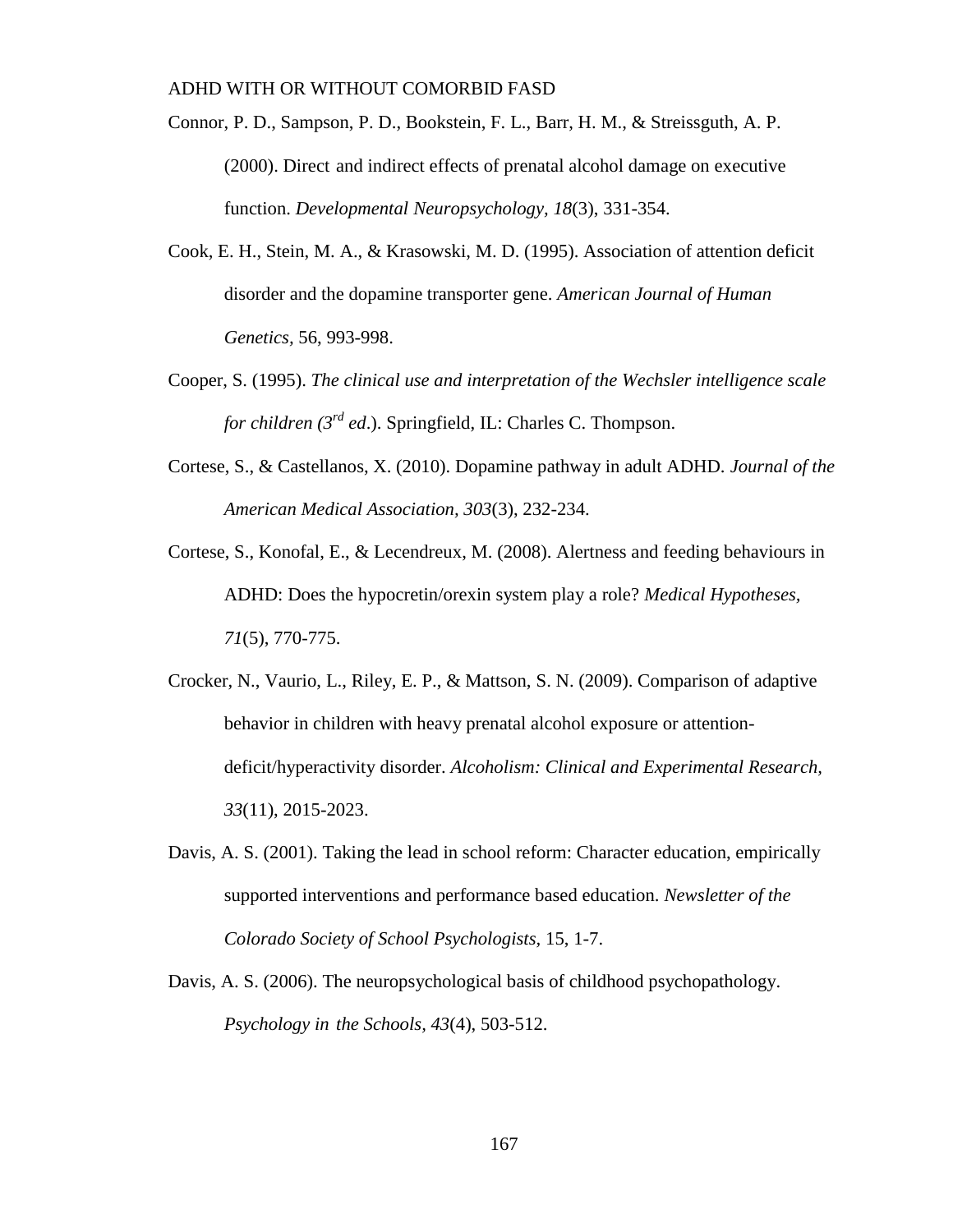- Davis, A. S., Boseck, J. J., Berry, K. B., Whited, A., & Gelder, B. (2009). Evaluating the relationship between the WISC-IV and adaptive functioning in children with fetal Alcohol Spectrum Disorder. *Archives of Clinical Neuropsychology, 24,* 518.
- Davis, A. S., Boseck, J., Berry, K. B., & Holcomb, M. H. (2008). *Fetal Alcohol Spectrum Symptoms and Interventions.* Invited lecture presented to the East Central Indiana Roundtable, Muncie, IN.
- Davis, A. S., Finch, W. H., Trinkle, J. M., & Dean, R. S. (2006a). Classification and regression tree analysis of a neurologically impaired and normal sample using sensory-motor tasks. *International Journal of Neuroscience,* 117, 11-23.
- Davis, A. S., Kruczek, T., & McIntosh, D. E. (2006b). Understanding and treating psychopathology in schools: *Introduction to the special issue. Psychology in the Schools, 43*(4), 413-417.
- Davis, A. S., & Phelps, L. (2008). Psychoeducational implications of neurodevelopmental genetic disorders. *School Psychology Quarterly, 23*(2), 243- 245.
- Diamond, A. (2006). Attention-deficit disorder (attention-deficit/hyperactivity disorder without hyperactivity): A neurobiologically and behaviorally distinct disorder from attention-deficit/hyperactivity disorder (with hyperactivity). *Developmental Psychopathology, 17*(3), 807-825.
- Doig, J., McLennan, & Gibbard, W. (2008). Medication effects on symptoms of Attention-Deficit/Hyperactivity Disorder in children with Fetal Alcohol Spectrum Disorder. *Journal of Child and Adolescent Psychopharmacology, 18*(4), 365-371.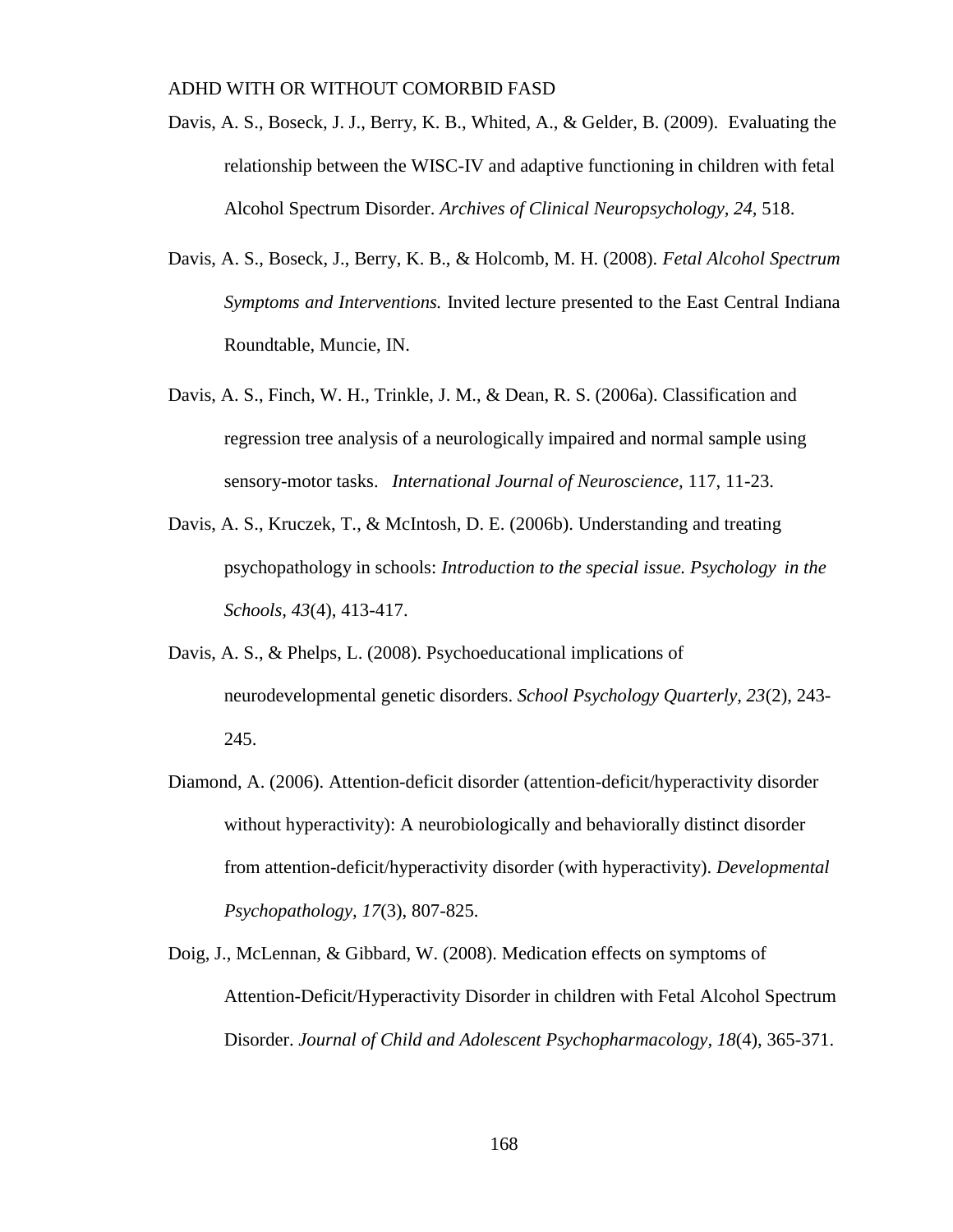- Donders, J. (1997). Sensitivity of the WISC-III to injury severity in children with traumatic head injury. *Assessment, 4*(1), 107-109.
- Druse, M. J. (1992). Effects of maternal alcohol consumption on the developing nervous system. In R. R. Watson (Ed.). *Alcohol and neurobiology: Brain development and hormone regulation*. Boca Raton, FL: CRC Press.
- D'Zurilla, T. J., & Nezu, A. M. (1999). *Problem-solving therapy: A social competence approach to clinical intervention*. New York: Springer Publishing.
- Ebrahim, S. H., & Groerer, J. (2003). Pregnancy-related substance use in the United States during 1996-1998. *Obstetrics and Gynecology, 101*(2), 374-379.
- Elliott, E. J., Payne, J., Morris, A., Haan, E., & Bower, C. (2008). Fetal Alcohol Syndrome: A prospective national surveillance study. *Archives of Disabled Children*, 93, 732-737.
- Eslinger, P. (2011). Functional neuroanatomy of the limbic system. In Davis, A. (Ed.), Handbook of Pediatric Neuropsychology, New York: NY, Springer Publishing.
- Farmer-Dougan, V., Heidenreich, B., & Wise, L. (2011). Functional neuroanatomy of structures of the hindbrain, midbrain, diencephalon, and basal ganglia. In Davis, A. (Ed.), Handbook of Pediatric Neuropsychology, New York: NY, Springer Publishing.
- Filipek, P. A., Semrud-Clikeman, M., Steingard, R. J., Renshaw, P. F., Kennedy, D. N., & Biederman, J. (1997). Volumetric MRI analysis comparing subjects having attention-deficit hyperactivity disorder with normal controls. *Neurology,* 48, 589- 601.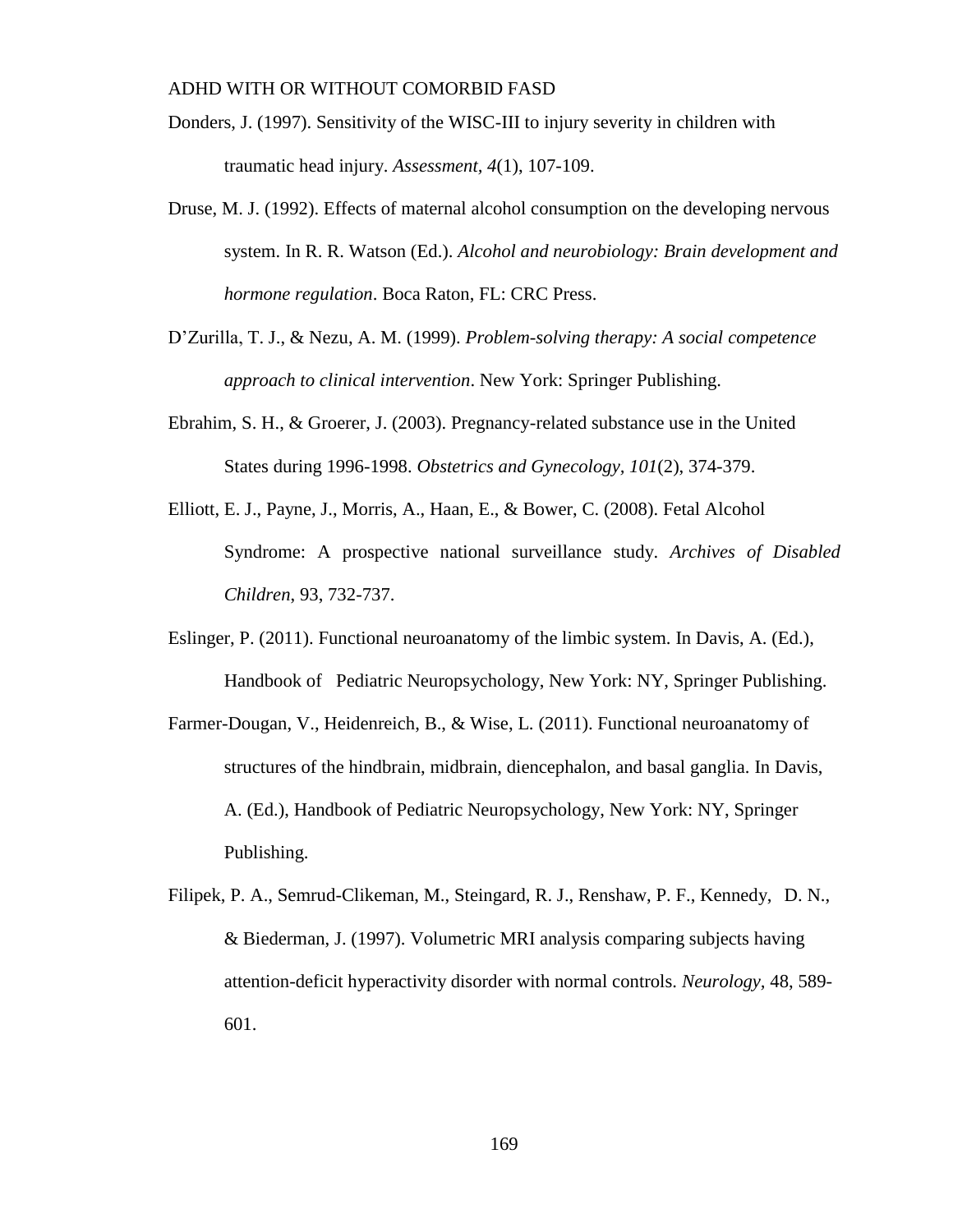Finch, W. H. (2010). Identification of variables associated with group separation in Descriptive Discriminant Analysis: Comparison of methods for interpreting structure coefficients. *The Journal of Experimental Education*, 78, 26-52.

- Flanagan, D., Alfonso, V., Mascolo, J., & Hale, J. (2011). The Wechsler Intelligence Scale for Children, Fourth Edition, in neuropsychological practice. In Davis, A. (Ed.), Handbook of Pediatric Neuropsychology, New York: NY, Springer Publishing.
- Frazier, T. W., Demaree, H. A., & Youngstrom, E. A. (2004). Meta-analysis of intellectual and neuropsychological test performance in attentiondeficit/hyperactivity disorder. *Neuropsychology,* 18, 543-555.
- Friedman, N. P., Miyake, A., Corley, R. P., Young, S. E., DeFries, J. C., & Hewitt, J. K. (2006). Not all executive functions are related to intelligence. *Psychological Science,* 17, 172-179.
- Fryer, S. L., McGee, C. L., Matt, G. E., Riley, E. P., & Mattson, S. N. (2007). Evaluation of psychopathological conditions in children with heavy prenatal alcohol exposure. *Pediatrics*, *119*(3), 733-741.
- Fryer, S. L., Tapert, S. F., Mattson, S. N., Paulus, M. P., Spadoni, A. D., & Riley, E. P. (2009). Prenatal alcohol exposure affects frontal-striatal BOLD response during inhibitory control. *Alcoholism: Clinical and Experimental Research,* 31, 1415- 1424.
- Fuster, J. M. (1997). *The prefrontal cortex: Anatomy, physiology, and neuropsychology of the frontal lobe, 2nd edition*. Philadelphia: Lippincott-Raven.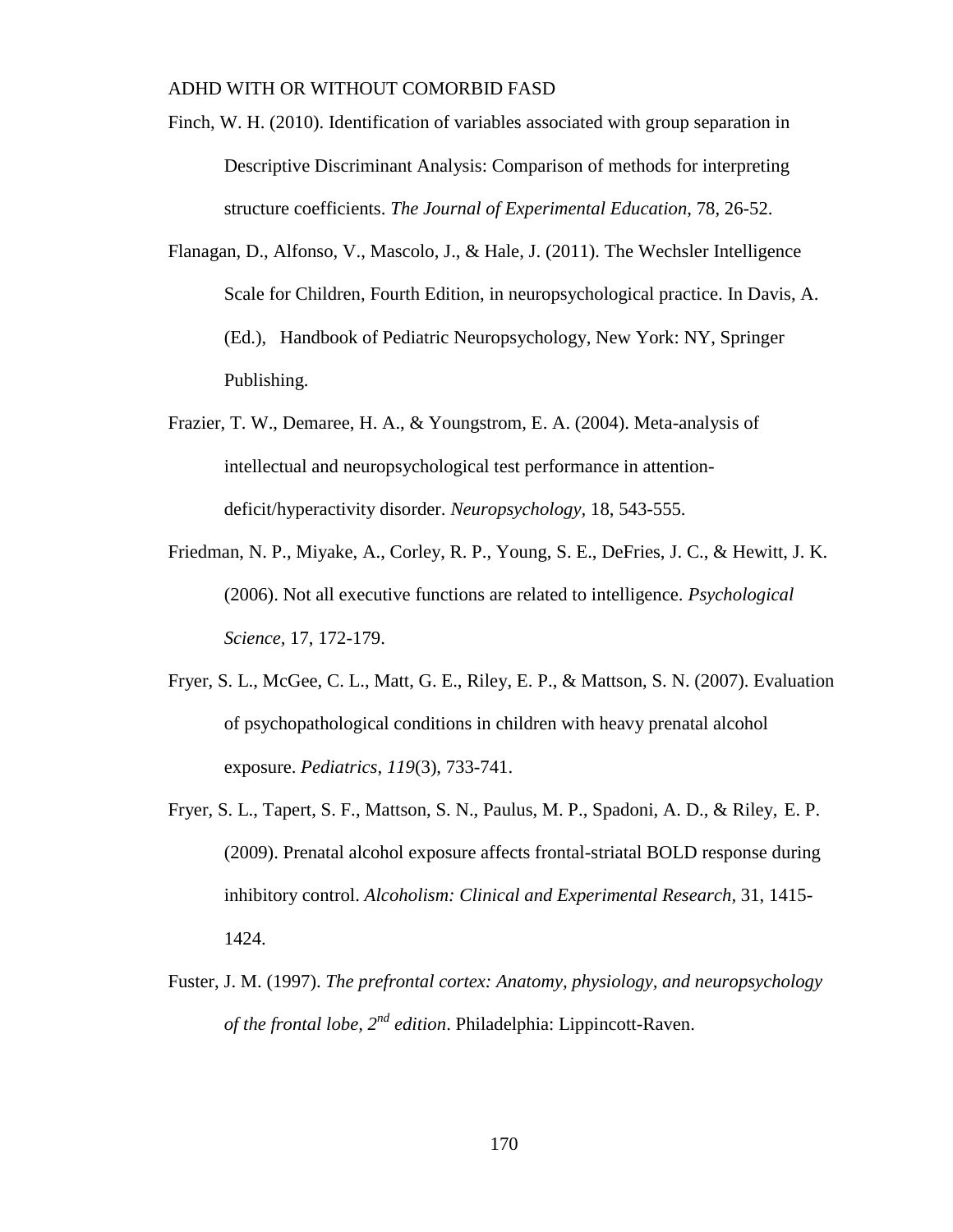- Gabriel, K., Hofmann, C., Glavas, M., & Weinberg, J. (1998). The hormonal effects of alcohol use on the mother and fetus. *Alcohol Health and Research World, 22*(3), 170-178.
- Garcia-Barerra, M. A. (2011). Mood disorders of childhood and adolescence. In A. Davis (Ed.), *Handbook of Pediatric Neuropsychology*, Springer Publishing, New York: NY.
- Gillberg, C., & Kadesjo, B. (2009). ADHD with developmental coordination disorder. In T. E. Brown (Ed.), *ADHD comorbidities: Handbook for ADHD complications in children and adults*. Washington, DC: American Psychiatric Publishing, Inc.
- Gillberg, C., Rasmussen, P., Carlstrom, G. (1982). Perceptual, motor and attentional deficits in six-year-old children: Epidemiological aspects. *Journal of Child Psychology and Psychiatry,* 23, 131-144.
- Gioia, G. A., Isquith, P. K., Guy, S. C., & Kenworthy, L. (2000). *Behavior Rating Inventory of Executive Function*. Lutz, Florida: Psychological Assessment Resources, Inc.
- Greene, R., Biederman, J., Faraone, S. V., Sienna, M., & Garcia-Jetton, J. (1997). Adolescent outcome of boys with attention-deficit/hyperactivity disorder and social disability: results from a 4-year follow-up study. *Journal of Consultation and Clinical Psychology*, 65, 758-67.
- Greenhill, L. L., Pliszka, S., Dulcan, M. K. (2002). Practice parameters for the use of stimulant medications in the treatment of children, adolescents, and adults. *Journal of the American Academy of Child and Adolescent Psychiatry*, 41, 264- 495.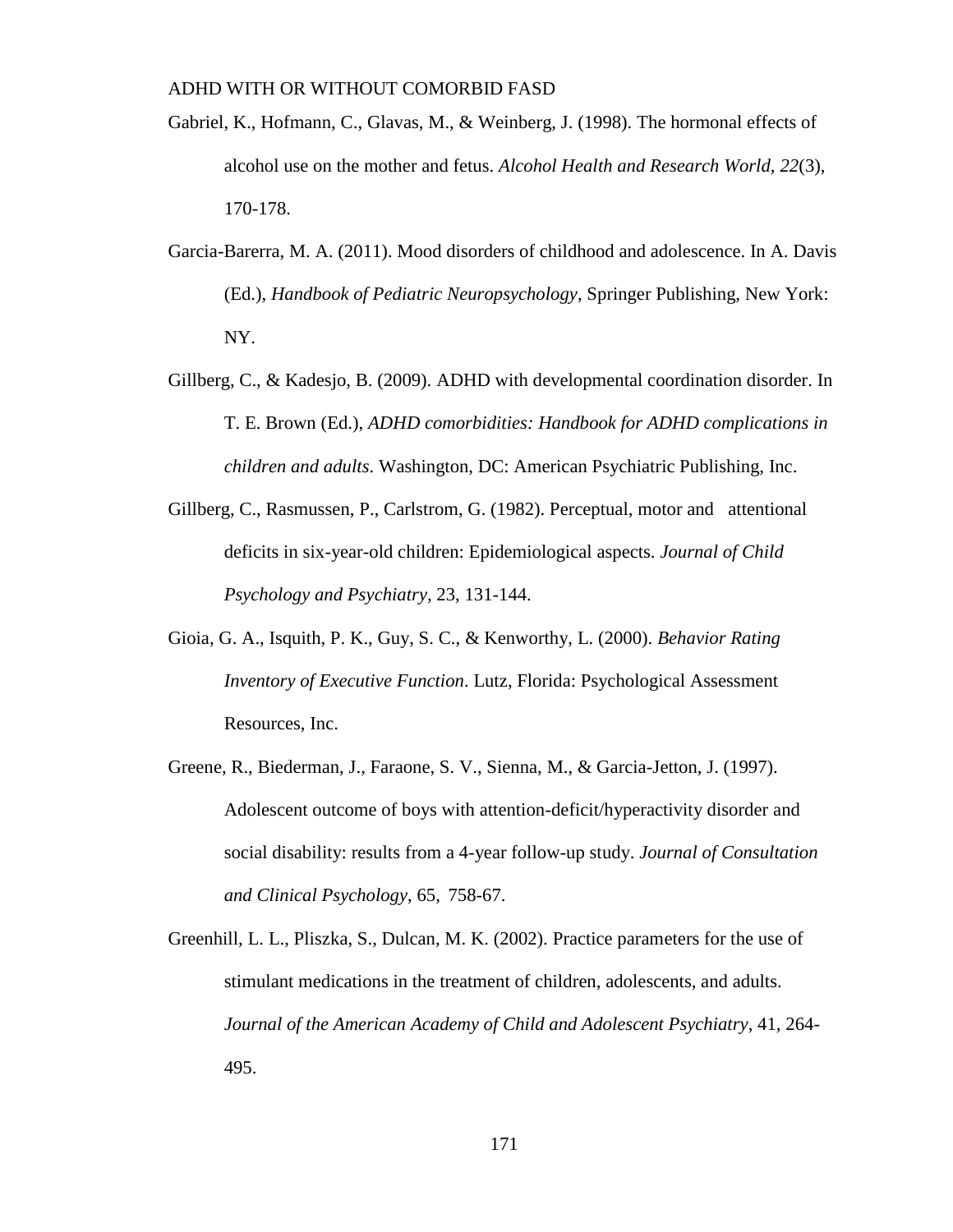- Gross-Tsur, V., Shaley, R. S., Amir, N. (1991). Attention deficit disorder: Association with familial-genetic factors. *Pediatric Neurology,* 7, 258-261.
- Groth-Marnat, G. (1997). *Handbook of psychological assessment: Third edition*. New York: John Wiley & Sons.
- Hawthorne, M. H. (1992). Alcohol and the voltage-dependent calcium channel. In R. R. Watson (Ed.), *Alcohol and neurobiology: Receptors, membranes, and channels*. Boca Raton, FL: CRC Press.
- Heaton, H. K., Cheloune, G. J., Tally, J. L., Kay, G. G., & Curtiss, G. (1993). *Wisconsin Card Sorting Test manual revised and expanded*. Odessa, FL: Psychological Assessment Resources.
- Hellemans, K., Sliwowska, J., Verma, P., & Weinberg, J. (2009). Prenatal alcohol exposure: Fetal programming and later life vulnerability to stress, depression and anxiety disorders. *Neuroscience and Biobehavioral Reviews, 34*(6), 791-807.
- Henry, J., Sloane, M., & Black-Pond, C. (2007). Neurobiology and neurodevelopmental impact of childhood traumatic stress and prenatal alcohol exposure. *Language, Speech, and Hearing Services in Schools,* 38, 99-108.
- Herman, L., Acosta, M., & Chang, P. (2008). Gender and attention deficits in children diagnosed with a fetal alcohol spectrum disorder. *Canadian Journal of Clinical Pharmacology, 15*(3), e411-e419.
- Hill, D. E., Yeo, R. A., Campbell, R. A. (2003). Magnetic resonance imaging correlates of attention-deficit/hyperactivity disorder in children. *Neuropsychology,* 17, 496- 506.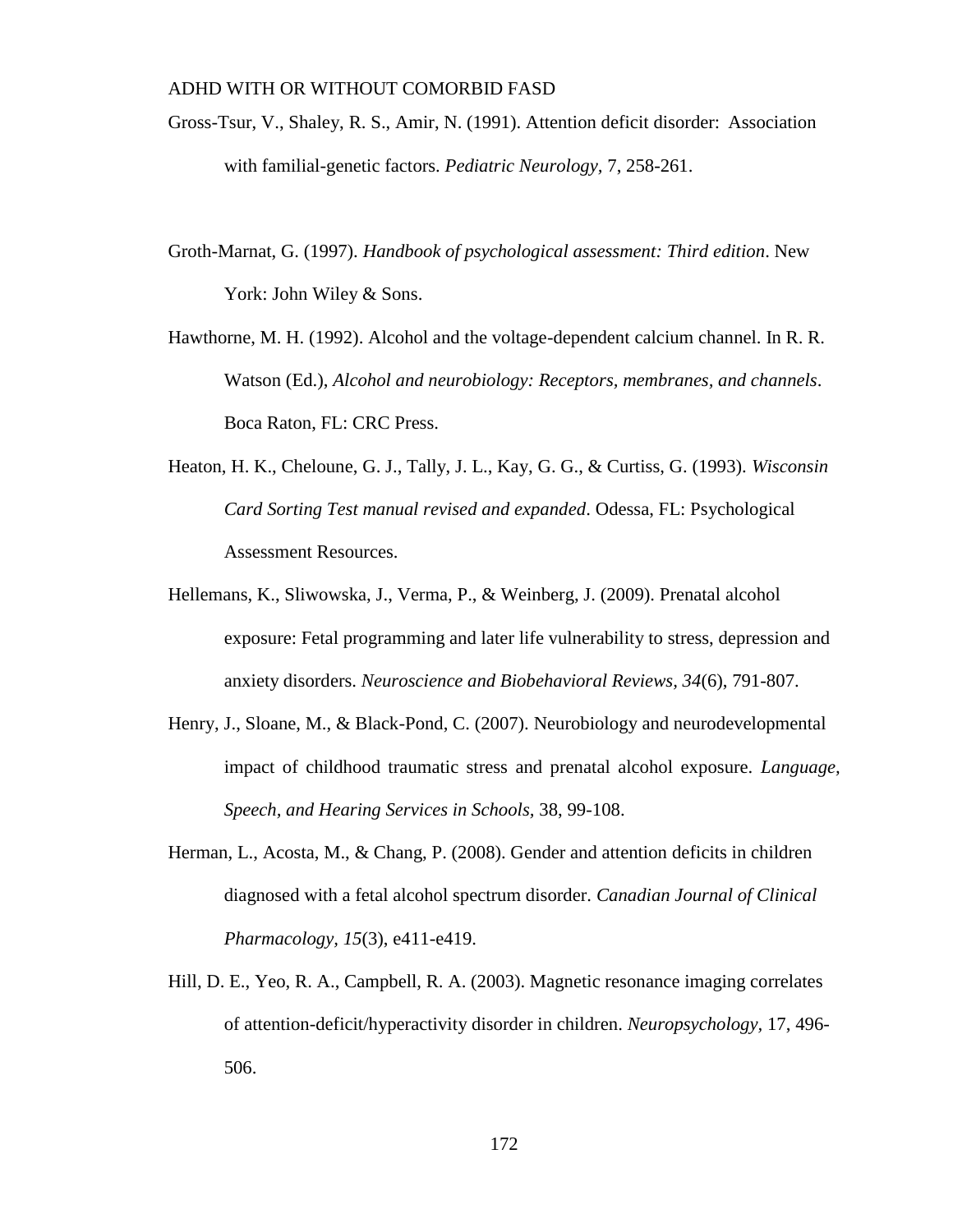- Hinshaw, S. P. (1998). *Impairment: Childhood and adolescence*. Program abstract presented at; NIH Consensus Development Conference on Diagnosis and Treatment of Attention Deficit Hyperactivity Disorder. Bethesda, MD.
- Hong, H. J., Shin, D. W., Lee, E. H., Oh, Y. H., Noh, K. S. (2003). Hypothalamicpituitary-adrenal reactivity in boys with attention deficit hyperactivity disorder. *Yonsei Medical Journal*, 44, 608-614.
- Hynd, G. W., Semrud-Clikeman, M., Lorys, A. R., Novey, E. S., Eliopulos, D., & Lyytinen, H. (1991). Corpus callosum morphology in attention deficithyperactivity disorder: Morphometric analysis of MRI. *Journal of Learning Disabilities,* 24, 141-146.
- Ikonomidou, C., Bittigau, P., Ishimary, M. J., Wozniak, D. F., Koch, C., Genz, K., et al., (2000).Ethanol-induced apoptotic neurodegeneration and fetal alcohol syndrome. *Science, 287*(5455), 1056-1060.
- Jacobson, S. W., Jacobson, J. L., & Sokol, R. J. (1994). Effects of fetal alcohol exposure on infant reaction time. *Alcoholism: Clinical and Experimental Research,* 18, 1125-1132.
- Jeret, J. S., Serur, D., Wisniewski, K., & Fisch, C. (1986). Frequency of agenesis of the corpus callosum in the developmentally disabled population as determined by computerized tomography. *Pediatric Neuroscience*, 12, 101–103.
- Johnson, V. P., Swayze, V. W., II, Sato, Y., & Andreasen, N. C. (1996). Fetal alcohol syndrome: Craniofacial and central nervous system manifestations. *American Journal of Medical Genetics,* 61, 329-339.

Jones, K. L., & Smith, D. W. (1973). Recognition of the fetal alcohol syndrome in early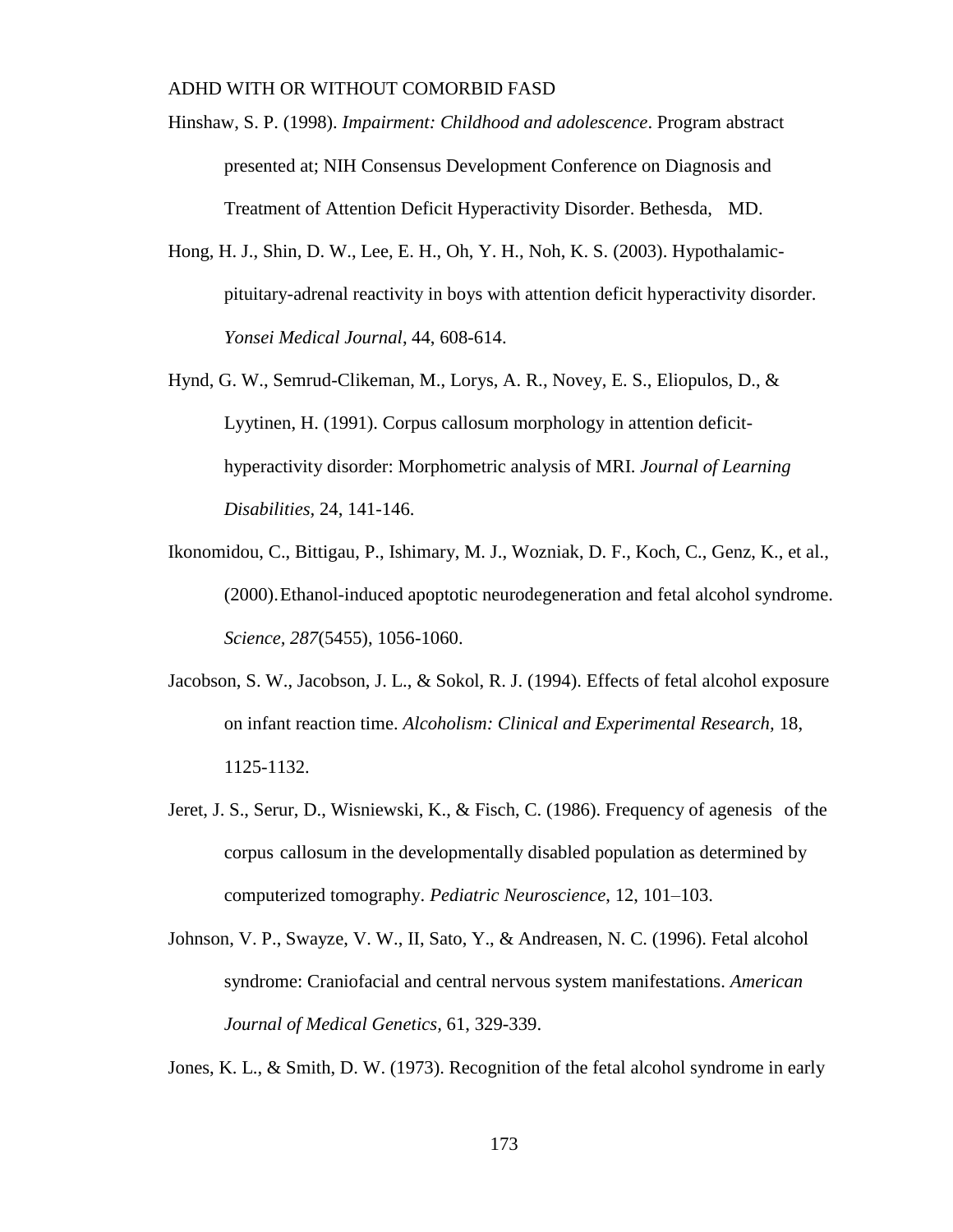infancy, *Lancet,* 2, 999-1001.

- Jones, K. L., Smith, D. W., Ulleland, C. N., & Streissguth, A. P. (1973). Pattern of malformation in offspring of chronic alcoholic mothers, *Lancet*, i(7815), 1267- 1271.
- Kaemingk, K. L., Mulvaney, S., & Tanner Halverson, P. (2003). Learning following prenatal alcohol exposure: Performance on verbal and visual multitrial tasks. *Archives of Clinical Neuropsychology,* 18, 33-47.
- Kalat, J. W., & Begeny, J. C. (2009). Contributions of biological psychology. In Gutkin, T. B., & Reynolds, C. R. (Eds.). *The handbook of school psychology: Fourth edition*. Hoboken, NJ: John Wiley & Sons, Inc.
- Kaufman, A. S. (1994). *Intelligent testing with the WISC-III*. New York: Wiley. Kodituwakku, P. W., Handmaker, N. S., Cutler, S. K., Weathersby, E. K., & Handmaker, S. D. (1995). Specific impairments in self-regulation in children exposed to alcohol prenatally. *Alcoholism: Clinical and Experimental Research, 19*(6), 1558-1564.
- Kodituwakku, P. W., Kalberg, W., & May, P. A. (2001). The effects of prenatal alcohol exposure on executive functioning. *Alcohol Research and Health, 25*(3), 192-198.
- Kolb, B., & Whishaw, I. Q. (2008). *Fundamentals of human neuropsychology: Sixth edition*. New York, NY: Worth Publishers.
- Kulaga, V. (2006). Cognitive processing speed among children exposed to fetal alcohol. *Alcoholism: Clinical and Experimental Research, 29*(8), 1473-1483.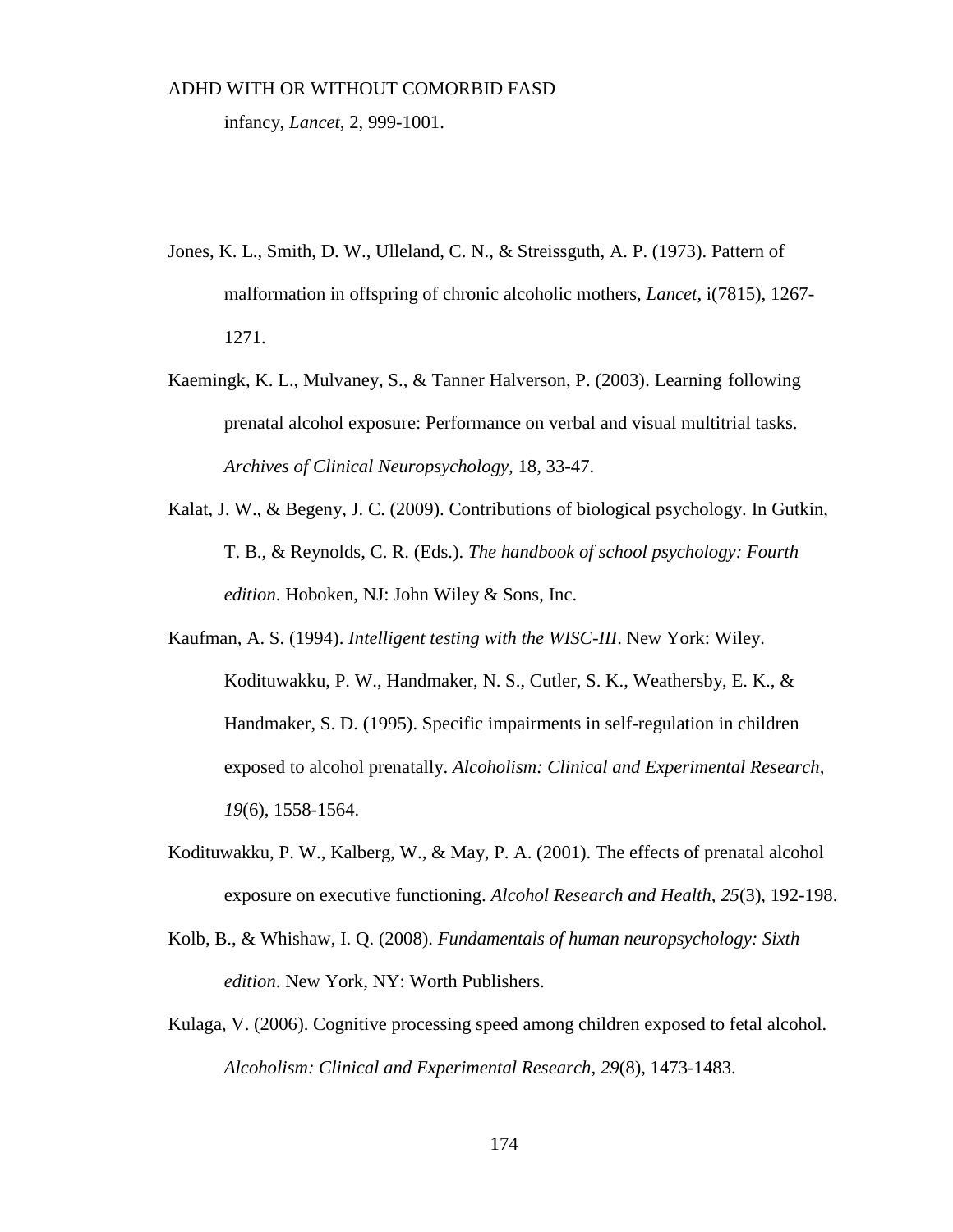- LaDue, R. A., Streissguth, A. P., Randels, S. P. (1992). *Perinatal substance abuse: Research findings and implications.* Baltimore, Johns Hopkins University Press, 104-131.
- Lahoste, G., Swanson, J. M., & Wigal, S. B. (1996). Dopamine D4 receptor gene polymorphism is associated with attention deficit hyperactivity disorder. *Molecular Psychiatry*, 121-124.
- Lawrence, V., Houghton, S., Douglas, G., Durkin, K., Whiting, K., & Tannock, R. (2004). Executive function and ADHD: A comparison of children's performance during neuropsychological testing and real-world activities. *Journal of Attention Disorders,* 7, 137-149.
- Lezak, M. D., Howieson, D. B., & Loring, D. W. (2004). *Neuropsychological assessment*. New York, NY: Oxford University Press.
- Luria, A. R. (1973). *The working brain*. Harmondsworth, United Kingdom: Basic Books.
- Macri, S., Spinelli, S., Adriani, W., Higley, J., & Laviola, G. (2006). Early adversity and alcohol availability persistently modify serotonin and hypothalamic-pituitaryadrenal-axis metabolism and related behavior: What experimental research on rodents and primates can tell us. *Neuroscience and Biobehavioral Reviews, 31*(2), 172-180.
- Madras, B. K., Miller, G. M., & Fischman, A. J. (2005). The dopamine transported and attention deficit/hyperactivity disorder. *Biological Psychiatry,* 57, 1397-1409.
- Mattson, S. N., Goodman, A. M., Caine, C., Delis, D. C., & Riley, E. P. (1999). Executive functioning in children with heavy prenatal alcohol exposure. *Alcoholism: Clinical and Experimental Research*, *23*(11), 1808-1815.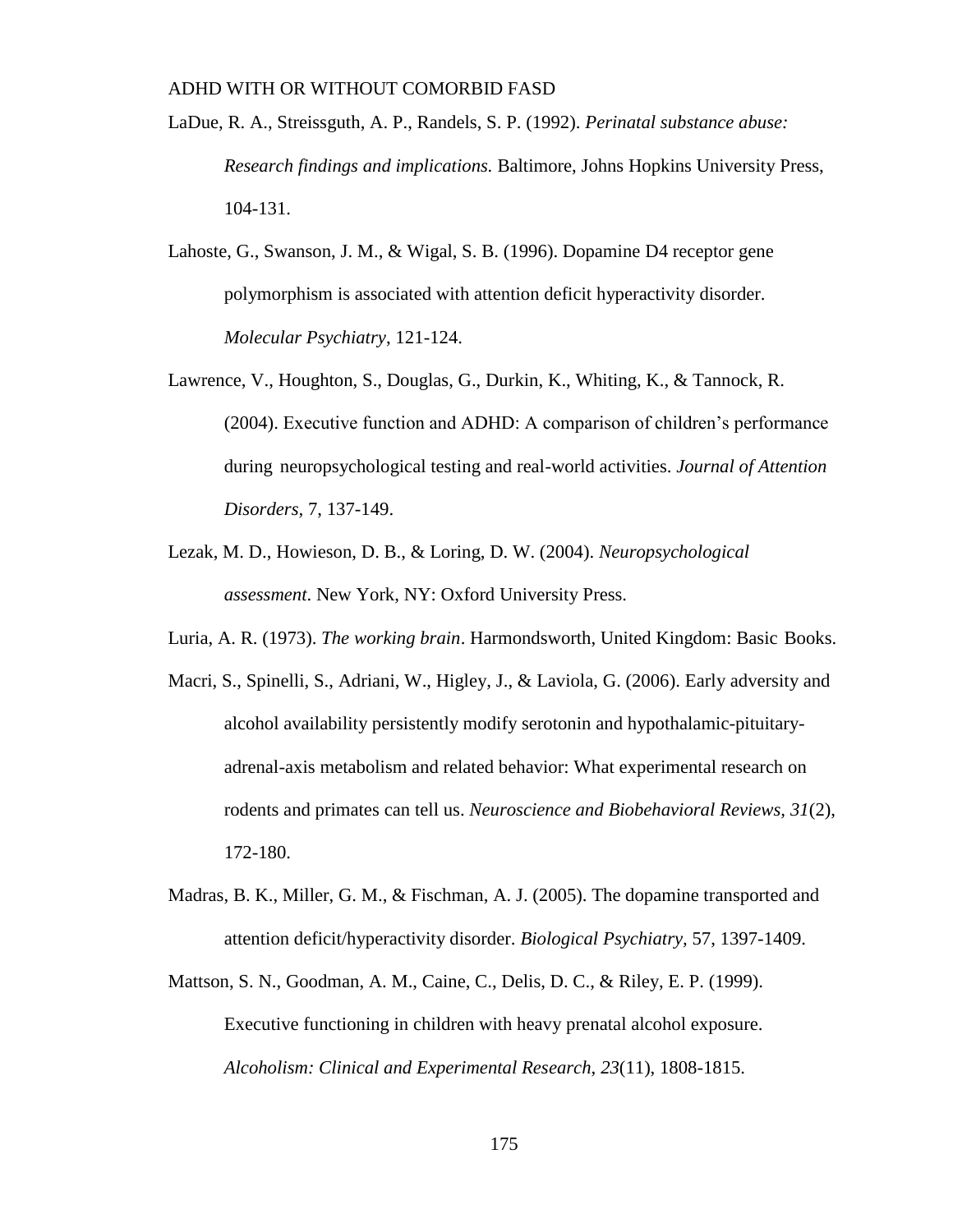- Mattson, S. N., Gramling, L., Delis, D., Jones, K. L., & Riley, E. P. (1996). Global-local processing in children prenatally exposed to alcohol. *Child Neuropsychology,* 2, 165–175.
- Mattson, S. N., Jernigan, T. L., & Riley, E. P. (1994). MRI and prenatal alcohol exposure. *Alcohol Health and Research World,*18, 49–52.
- Mattson, S., & Riley, E. (1998). A review of the neurobehavioral deficits in children with fetal alcohol syndrome or prenatal exposure to alcohol. *Alcoholism: Clinical and Experimental Research,* 22*,* 279-294.
- Mattson, S. N., Riley, E. P., Jernigan, T. L., Ehlers, C. L., Delis, D. C., Jones, K. L., Stern, C., Johnson, K. A., Hesselink, J. R., & Bellugi, U. (1992). Fetal alcohol syndrome: a case report of neuropsychological, MRI and EEG assessment of two children. *Alcoholism: Clinical and Experimental Research*, 16, 1001–1003.
- Mattson, S. N., Riley, E. P., Gramling, L., Delic, D. C., & Jones, K. L. (1998). Neuropsychological comparison of alcohol-exposed children with or without physical features of fetal alcohol syndrome. *Neuropsychology*, *12*(1), 146-153.
- Mattson, S. N., Schoenfeld, A. M., & Riley, E. P. (2001). Teratogenic effects of alcohol on brain and behavior. *Alcohol Research and Health,* 25, 185-191.
- Mattson, S. N., & Vaurio, L. (2010). Fetal alcohol spectrum disorders. In Yeates, K. O., Ris, M. D., Taylor, H. G., & Pennington, B. F. (Eds.). *Pediatric neuropsychology: Research, Theory, and Practice, Second Edition*. New York, NY: The Guilford Press.
- May, P. A., & Gossage, J. P. (2001). Estimating the prevalence of fetal alcohol syndrome: A summary. *Alcohol Research and Health,* 25*,* 159-167.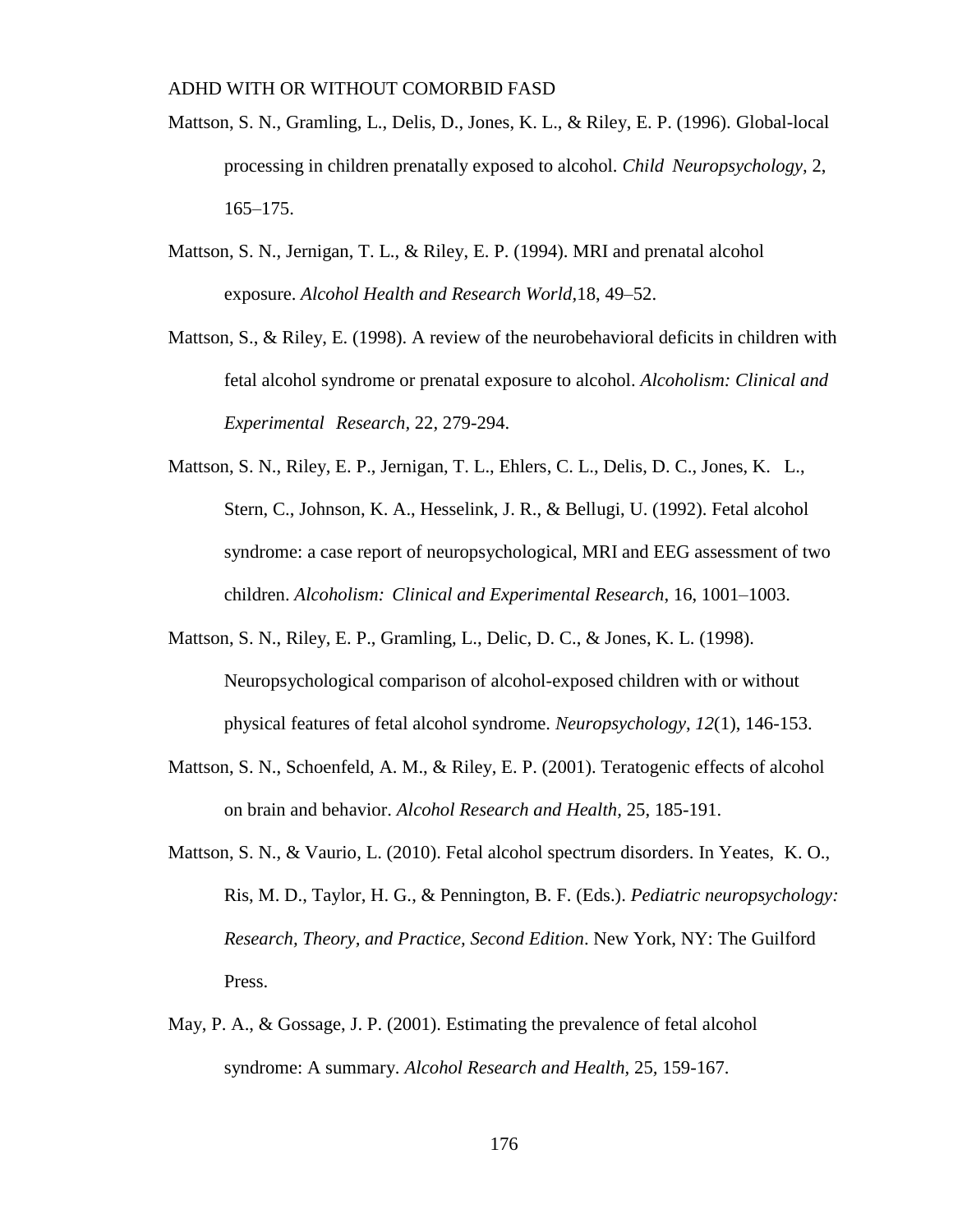- Mayfield, J. W., Reynolds, C. R., & Fletcher-Janzen, E. (2009). Neuropsychological assessments in the school. In T. B. Gutkin & C. R. Reynolds (Eds.), *The Handbook of School Psychology: Fourth edition*. Hoboken, NJ: John Wiley and Sons, Inc.
- McGee, C. L., Bjorkquist, O. A., Riley, E. P., & Mattson, S. N. (2008). Impaired language performance in young children with heavy prenatal alcohol exposure. *Neurotoxicology and Teratology, 31*(2), 71-75.
- McGee, C., Vaurio, L., Mattson, S., Riley, E., Marinitcheva, G., & Konovalova, V. (2006). WISC subtest performance in Russian children with fetal alcohol syndrome and IQ-matched controls. *Alcoholism: Clinical and Experimental Research, 30*(6), 231.
- McNally, M., Crocetti, D., Mahone, M., Denckla, M., Suskauer, S., & Mustofsky, S. (2010). Corpus callosum segment circumference is associated with attentiondeficit/hyperactivity disorder. *Journal of Child Neurology*, 25, 453.
- Merriam-Webster. (2006). *Merriam-Webster's medical dictionary: New edition*. Springfield, MA: Merriam-Webster Inc.
- Miller, B. L. (2007). The human frontal lobes: An introduction. In B. L. Miller & J. L. Cummings (Eds.), *The human frontal lobes: Functions and disorders, Second edition*. New York: Guilford Press.

National Institute on Drug Abuse (NIDA, 1998). *Drug addiction research and the health*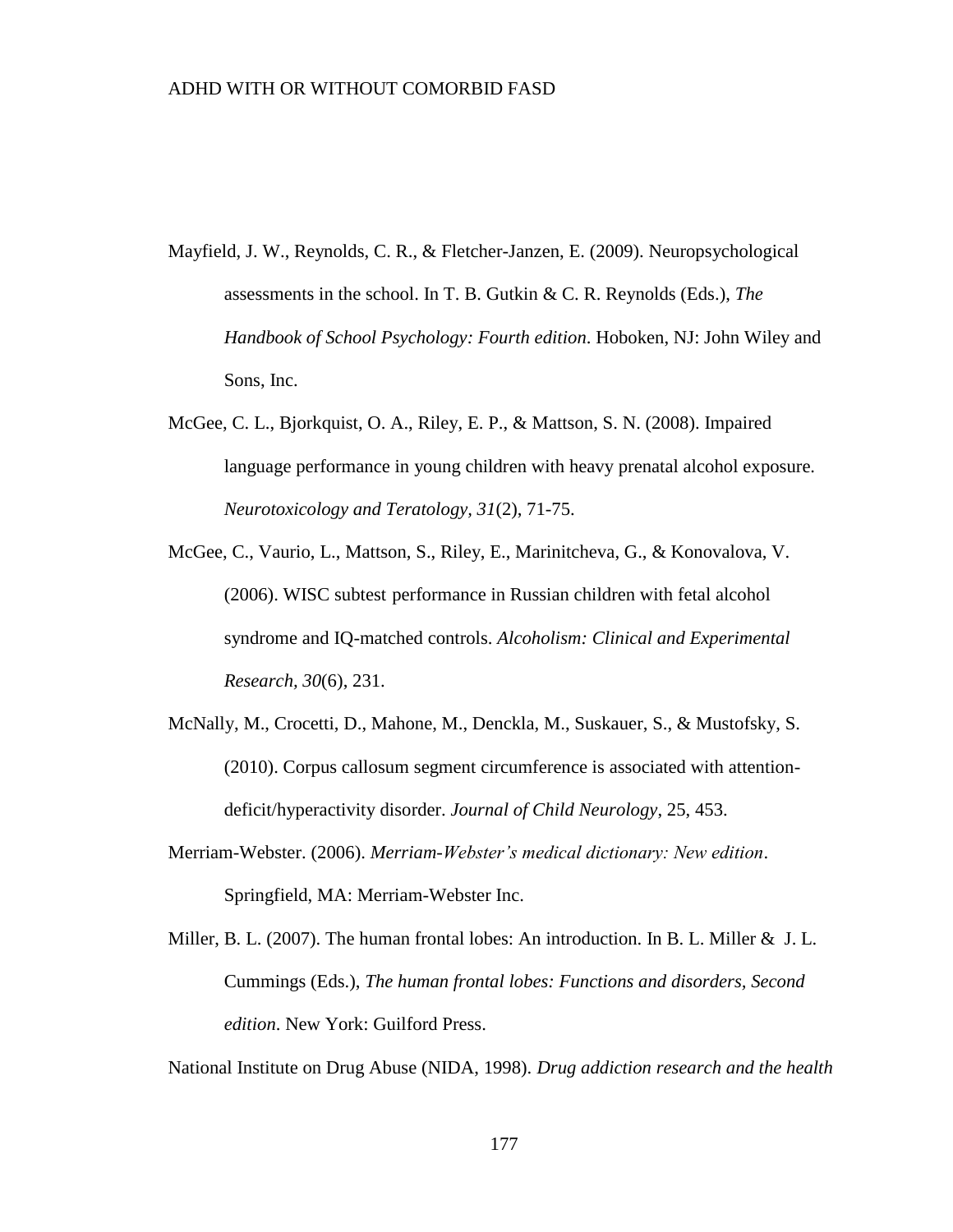*of women*. Wetherington, C. L., & Roman, A. B. (Eds.). Rockville, MD: U.S. Department of Health and Human Services: National Institutes of Health.

- Nazari, M. A., Berquin, P., Missonnier, P., Aarabi, A., Debatisse, D., De Broca, A., & Wallois, F. (2010). Visual sensory processing deficit in the occipital region in children with attention-deficit/hyperactivity disorder as revealed by event related potentials during cued continuous performance test. *Neurophysiologie Clinique, 40*(3), 137-149.
- Niccols, A. (2007). Fetal alcohol syndrome and the developing socio-emotional brain. *Brain and Cognition, 65*(1), 135-142.
- Norman, A., Crocker, N., Mattson, S., & Riley, E. (2009). Neuroimaging and fetal alcohol spectrum disorders. *Developmental Disabilities Research Reviews*, 15, 209-217.
- O'Hare, E. D., Kan, E., Yoshii, J., Mattson, S. N., Riley, E. P., Thompson, P. M. (2005). Mapping cerebellar vermal morphology and cognitive correlates in prenatal alcohol exposure. *NeuroReport,* 16, 1285-1290.
- O'Leary, C. M. (2004). Fetal alcohol syndrome: Diagnosis, epidemiology, and developmental outcomes. *Journal of Pediatrics and Child Health*, 40, 2-7.
- O'Malley, K. D., Koplin, B., & Dohner, V. A. (2000). Psychostimulant response in fetal alcohol syndrome. *Canadian Journal of Psychiatry,* 45, 90-91.
- O'Malley, K. D., & Nanson, J. (2002). Clinical implications of a link between fetal alcohol spectrum disorder and attention-deficit hyperactivity disorder. *Canadian Journal of Psychiatry, 47*(4), 349-354.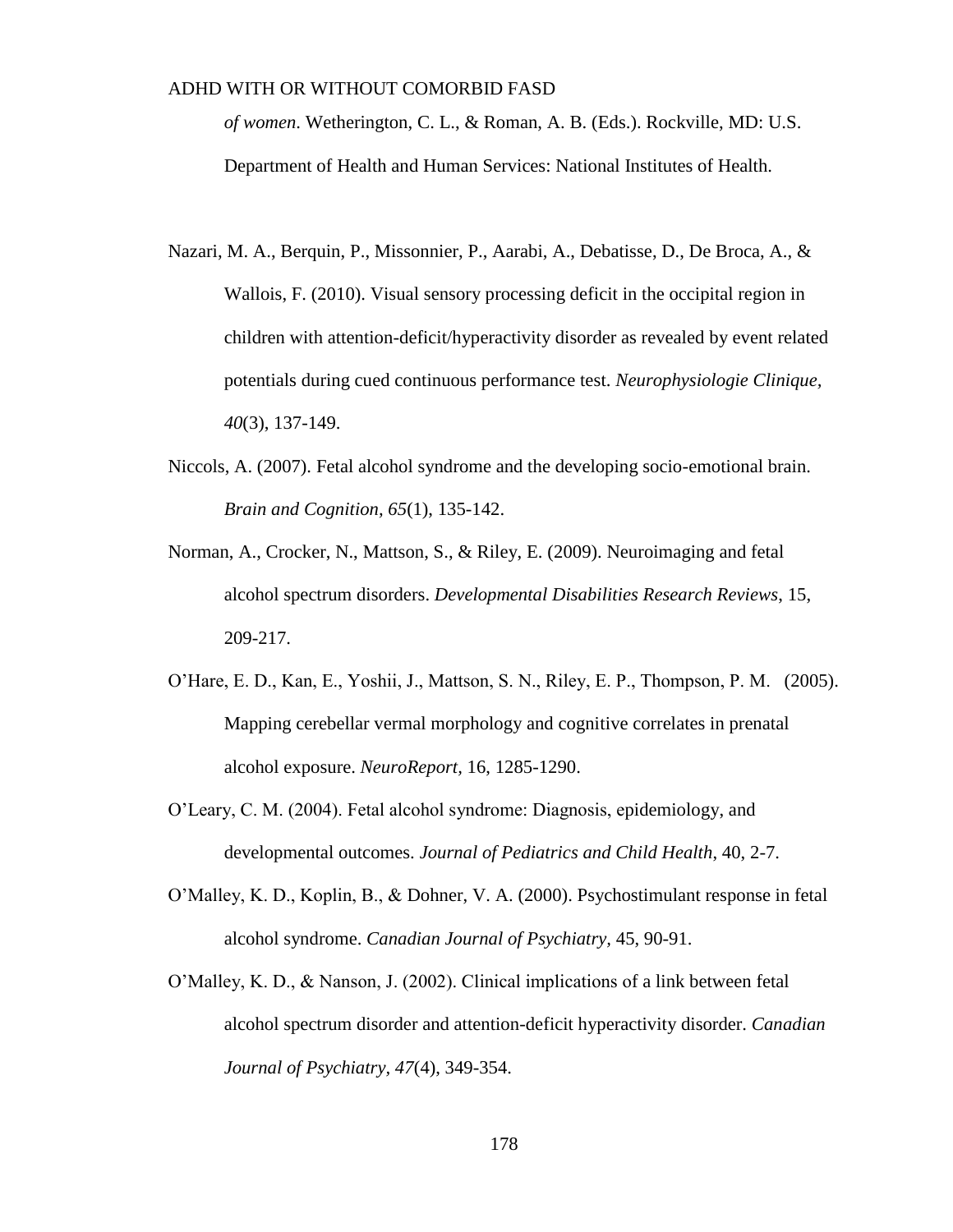- Oram, J., Fine, J., Okamoto, C., & Tannock, R. (1999). Assessing the language of children with attention deficit hyperactivity disorder. *American Journal of Speech-Language Pathology,* 8, 72-80.
- Papolos, D., & Papolos, J. (2002). *The bipolar child: The definitive and reassuring guide to childhood's most misunderstood disorder*. New York: Random House.
- Parker, J. G., & Asher, S. R. (1987). Peer relations and later personal adjustment: Are low-accepted children at risk? *Psychology Bulletin,* 102, 357-89.
- Paul, L., Brown, W., Adolphs, R., Tyszka, M., Richards, L., Mukherjee, P., & Sherr, E. (2007). Agenesis of the corpus callosum: Genetic, developmental and functional aspects of connectivity. *Neuroscience*, 8, 287-299.
- Pedhazur, E. J. (1997). *Multiple regression in behavioral research: Explanation and prediction* (3<sup>rd</sup> ed.). Fort Worth, TX: Harcourt Brace College Publishers
- Pennington, B. P., & Ozonoff, S. (1996). Executive functions and developmental psychopathology. *Journal of Child Psychology and Psychiatry, 37*(1), 51- 87.
- Perlov, E., Philipsen, A., Tebartz van Elst, L., Ebert, D., Henning, J., Maier, S., Bubl, E., & Hesslinger, B. (2008). Hippocampus and amygdala morphology in adults with attention-deficit/hyperactivity disorder. *Journal of Psychiatry and Neuroscience, 33*(6), 509-515.
- Plessen, K,, Bansal, R., Zhu, H., Whiteman, R., Amat, J., & Quackenbush, G. (2006). Hippocampus and amygdala morphology in attention-deficit/hyperactivity disorder. *Archives of General Psychiatry, 63*(7), 795–807
- Pulsifer, M. B. (1996). The neuropsychology of mental retardation. *Journal of the International Neuropsychological Society,* 2, 159-176.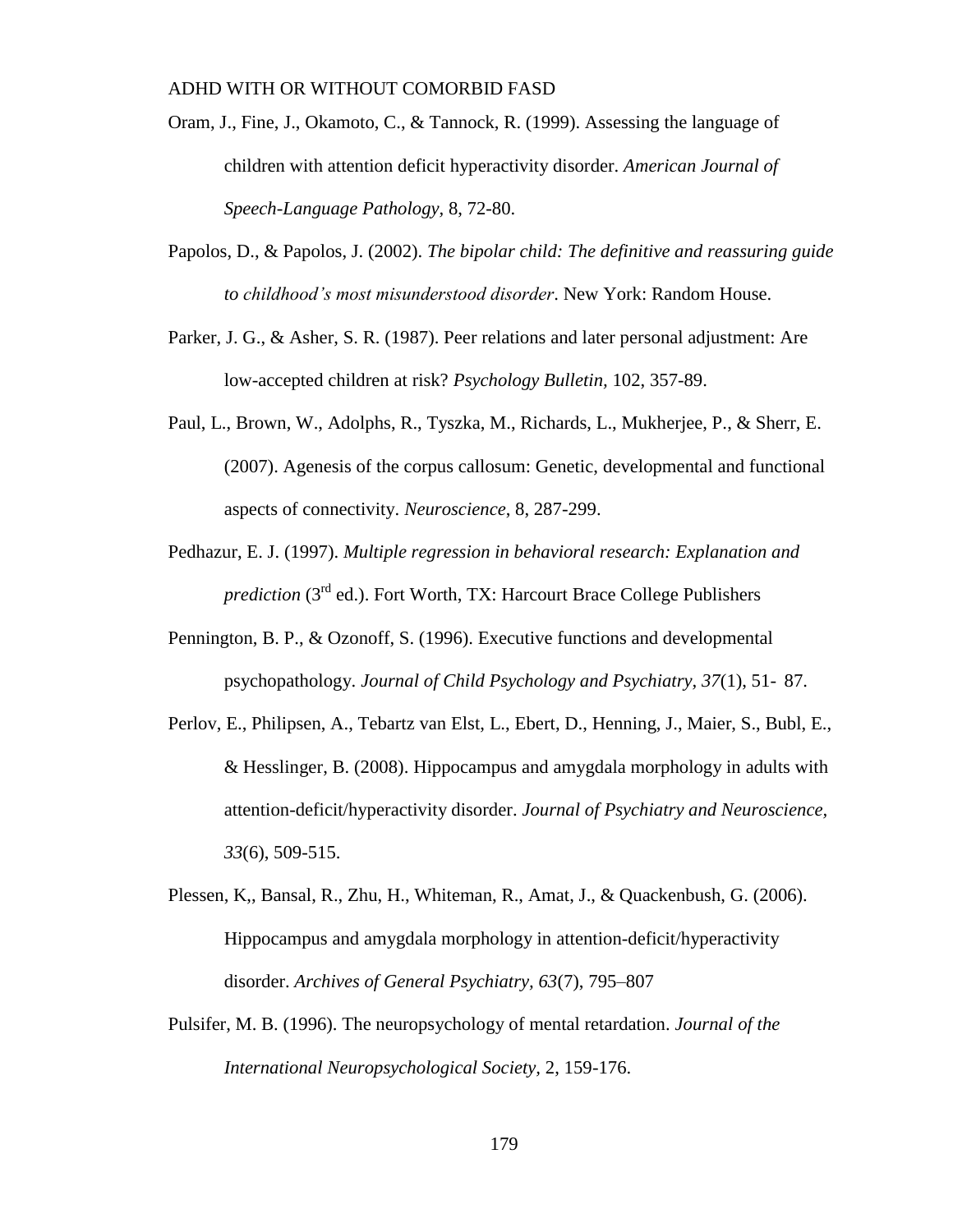- Quinlan, D. M. (2009). Assessment of ADHD and comorbidities. In T. E. Brown (Ed.), *ADHD comorbidities: Handbook for ADHD complications in children and adults*. Washington, DC: American Psychiatric Publishing, Inc.
- Rasmussen, C. (2005). Executive functioning and working memory in fetal alcohol spectrum disorder. *Alcohol: Clinical and Experimental Research,* 29, 1359-1367.
- Rasmussen, C., & Bisanz, J. (2008). Executive functioning in children with fetal alcohol spectrum disorders: Profiles and age-related differences. *Child Neuropsychology*, 1, 1-15.
- Rasmussen, C., McAuley, R., & Andreq, G. (2007). Parental ratings of children with fetal alcohol spectrum disorder on the Behavior Rating Inventory of Executive Functioning (BRIEF). *Journal of Fetal Alcohol Syndrome International, 5*(2), 1-8.
- Rasmussen, C., Horne, K., & Witol, A. (2006). Neurobehavioral functioning in children with fetal alcohol spectrum disorders. *Child Neuropsychology*, 12, 453-468.
- Riikonen, R., Salonen, I., Partanen, K., & Verho, S. (1999). Brain perfusion SPECT and MRI in fetal alcohol syndrome. *Developmental Medicine and Child Neurology,*  41, 652-659.
- Riley, E. P., & McGee, C. L. (2005). Fetal Alcohol Spectrum Disorders. *Experimental Biology and Medicine*, 6, 357.

Riley, E. P., Guerri, C., Calhoun, F., Charness, M. E., Foroud, T. M., Li, T-K., Mattson, S. N., May, P. A., & Warren, K. R. (2003). Prenatal alcohol exposure: Advancing knowledge through international collaborations. *Alcoholism: Clinical and Experimental Research,* 27, 118-135.

Rizzo, M., & Kellison, I. (2010). The Brain on the Road. In Marcotte, T. D., & Grant, I.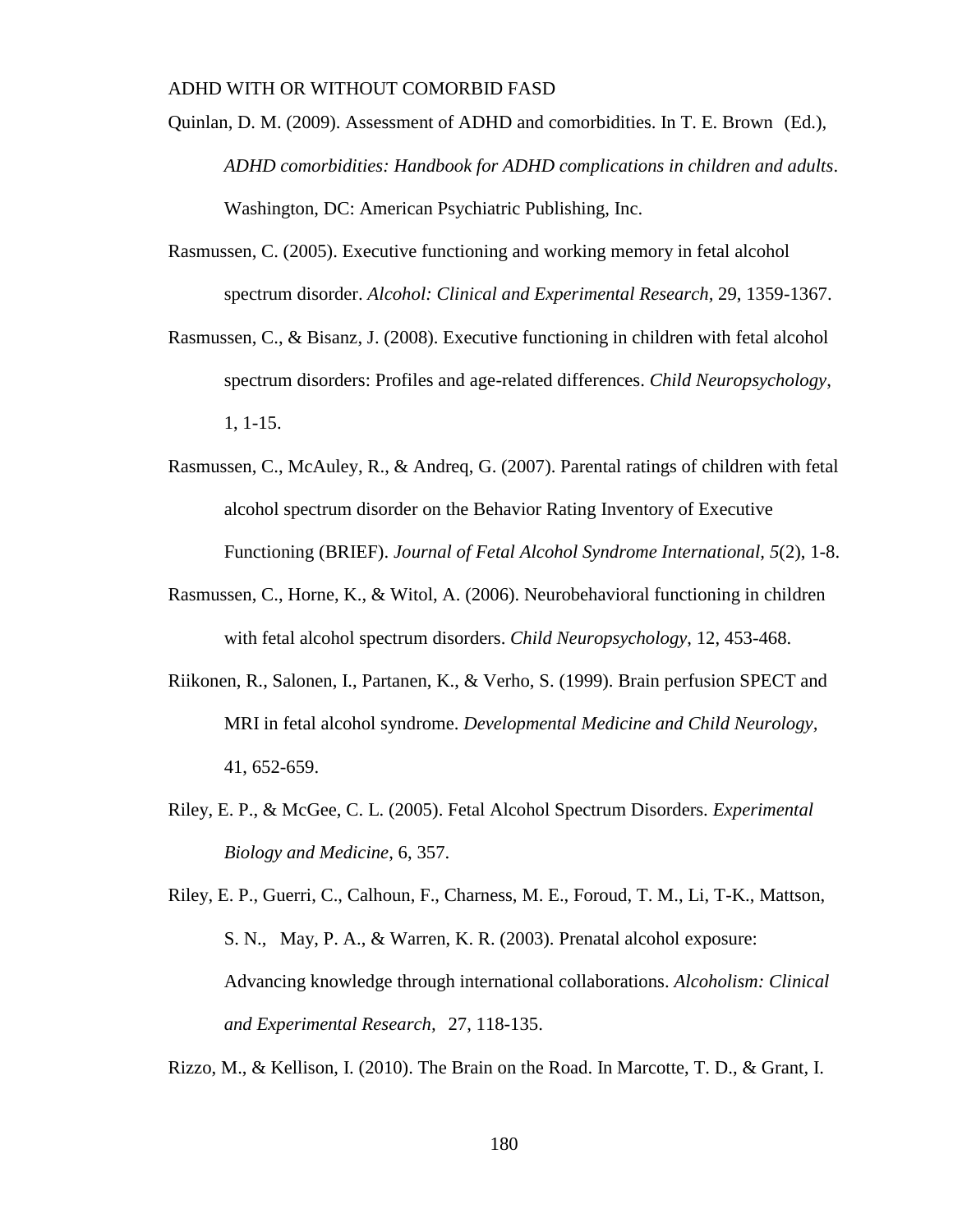(eds.), *Neuropsychology of Everyday Functioning*, New York, NY: Guilford Press.

- Rodriguez, A., Olsen, J., Kotimaa, A., Kaakinen, M., Moilanen, I., Henriksen, T., Linnet, K., Miettunen, J., Obel, C., Taanila, A., Ebeling, H., & Jarvelin, M. (2009). Is prenatal alcohol exposure related to inattention and hyperactivity symptoms in children? Disentangling the effects of social adversity. *The Journal of Child Psychology and Psychiatry*, *50*(9), 1073-1083.
- Roebuck, T. M., Mattson, S. N., & Riley, E. P. (2002). Interhemispheric transfer in children with heavy prenatal alcohol exposure. *Alcoholism: Clinical and Experimental Research,* 26*,* 1863-1871.
- Rubia, K., Smith, A. B., Brammer, M. J., & Taylor, E. (2007). Temporal lobe dysfunction in medication-naïve boys with attention-deficit/hyperactivity disorder during attention allocation and its relation to response variability. *Biological Psychiatry, 62*(9), 999-1006.
- Rubia, K., Smith, A., Halari, R., Matsukura, F., Mohammed, M., Taylor, E., & Brammer, M. (2008). Disorder-specific dissociation of orbitofrontal dysfunction in boys with pure conduct disorder during reward and ventrolateral prefrontal dysfunction in boys with pure ADHD during sustained attention. *American Journal of Psychiatry, 10*(1), 1-12.
- Sattler, J. M. (2001). *Assessment of children: Cognitive applications, Fourth edition*. San Diego, CA: Jerome M. Sattler, Publisher, Inc.

Schachter, H. M., Pham, B., King, J., Langford, S., & Moher, D. (2001). How efficacious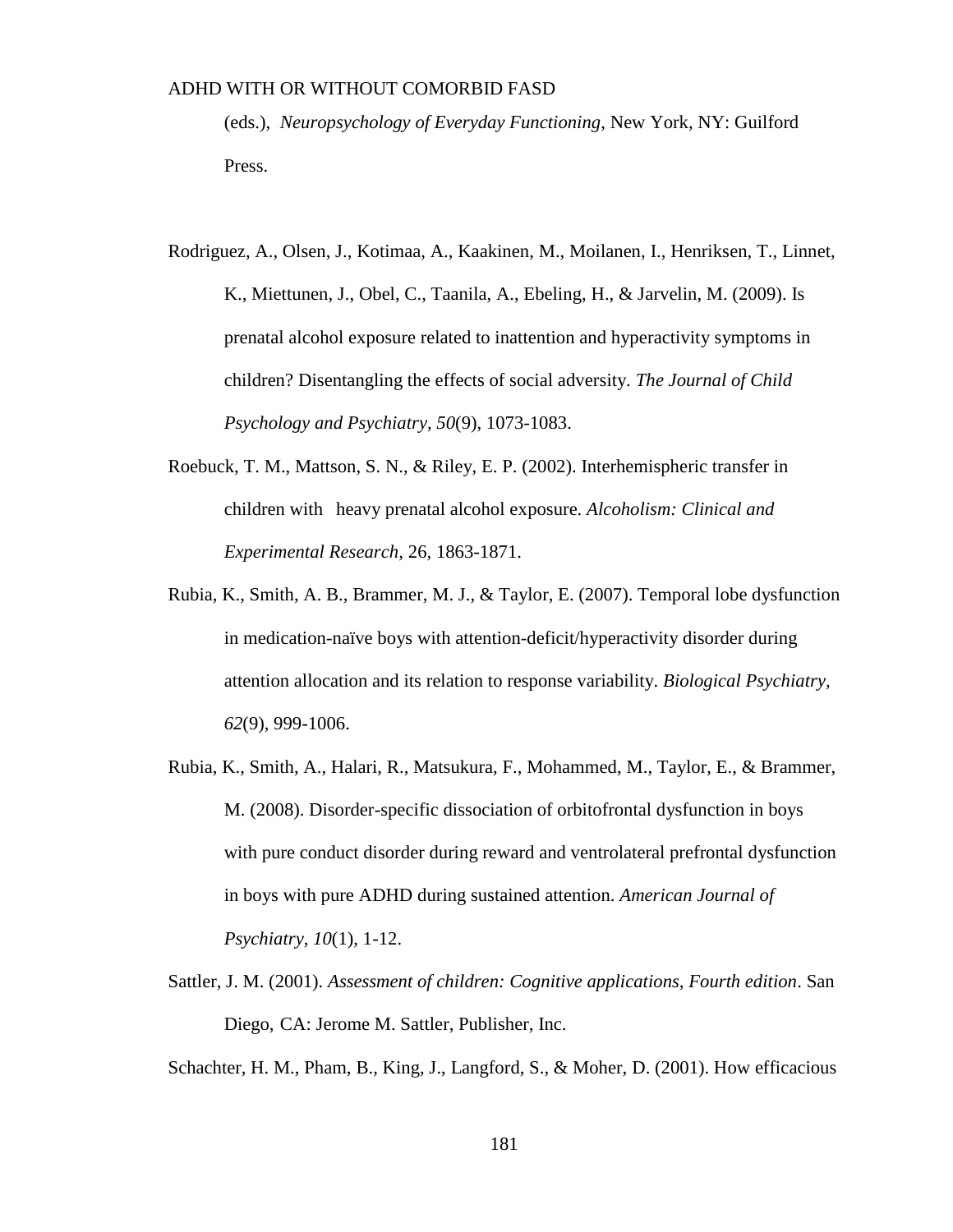and safe is short-acting methylphenidate for the treatment of attention-deficit disorder in children and adolescents? A meta-analysis. *Canadian Medical Association Journal, 165*(11), 1475-1488.

- Schneiderman, J. (1994). Nonmedical drug and chemical use in pregnancy. In Koren G. (Ed.). *Maternal-fetal toxicology* (2nd ed.). New York: Marcel Dekker.
- Schonfeld, A. M., Mattson, S. N., Lang, A. R., Delis, D. C., & Riley, E. P. (2001). Verbal and nonverbal fluency in children with heavy prenatal alcohol exposure. *Journal of Studies on Alcohol,* 62, 239-246.
- Schonfeld, A. M., Paley, B., Frankel, F., O'Connor, M. J. (2006). Executive functioning predicts social skills following prenatal alcohol exposure. *Child Neuropsychology*, 12, 439-452.
- Schultz, K. P., Fan, J., Tang, C. K., Newcorn, J. H., Buchsbaum, M. S., Cheung, A. M., et al., (2004). Response inhibition in adolescents diagnosed with attentiondeficit/hyperactivity disorder: An event-related fMRI study. *American Journal of Psychiatry,* 156, 891-896.
- Seidman, L. J., Valera, E. M., & Makris, N. (2005). Structural brain imaging of attentiondeficit/hyperactivity disorder. *Biological Psychiatry,* 57, 1263-1272.
- Shunk, A. W., Davis, A. S., & Dean, R. (2006). Delis Kaplan Executive Function System: Test review. *Applied Neuropsychology, 13*(4), 275-279.
- Snell, R. S. (2001). *Clinical neuroanatomy for medical students: Fifth edition*. Baltimore, MD: Lippincott, Williams, and Wilkins.
- Solanto, M. V. (2001). Dopamine dysfunction in AD/HD: Integrating clinical and basic n neuroscience research. *Behavioral Brain Research,* 130, 65-71.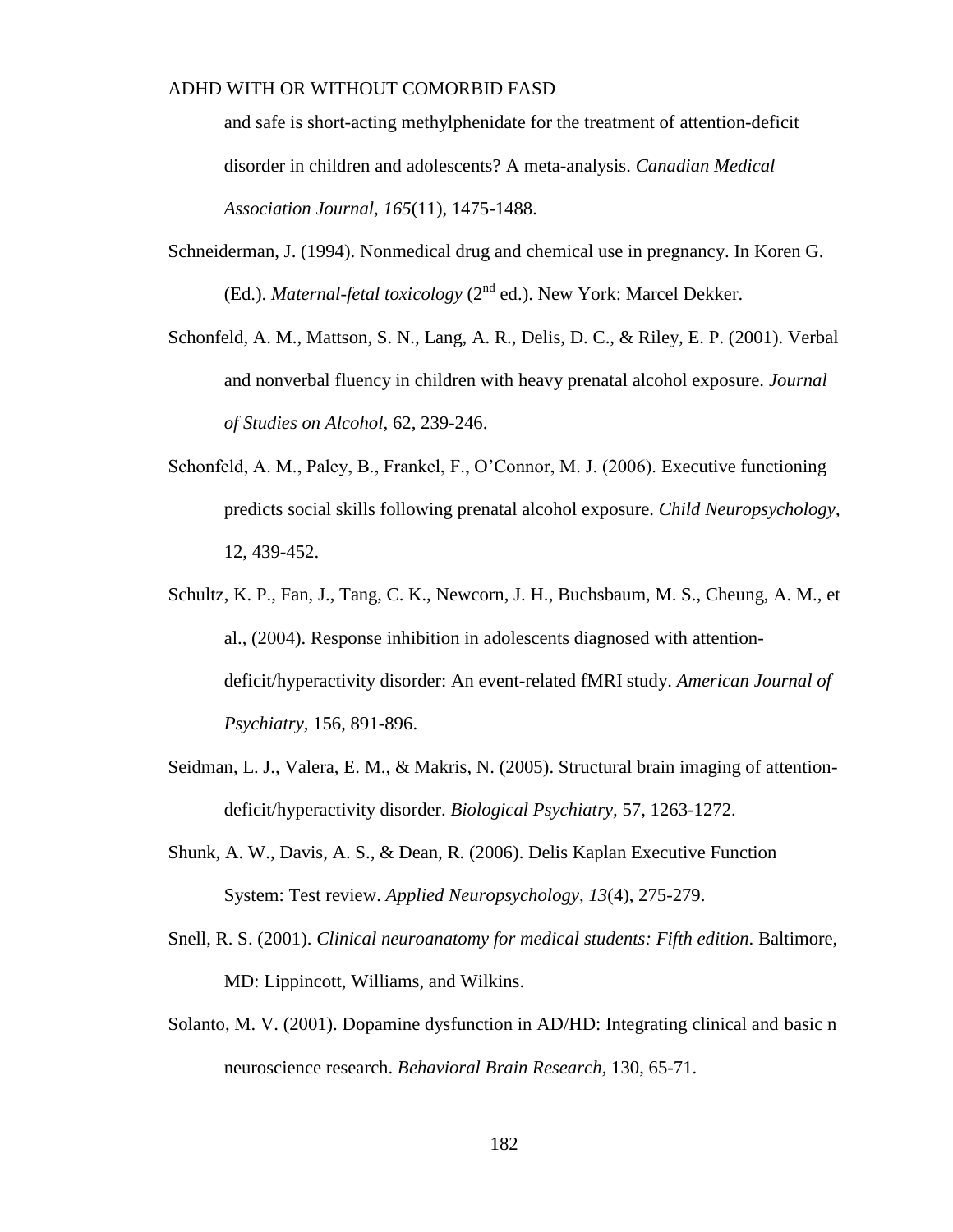- Sowell, E. R., Thompson, P. M., Mattson, S. N., Tessner, K. D., Jernigan, T. L., Riley, E. P., & Spadoni, A., McGee, C., Fryer, S., & Riley, E. (2001). Neuroimaging and fetal alcohol spectrum disorders. *Neuroscience and Biobehavioral Review, 31*(2), 239-245.
- Sowell, E., Johnson, A., Kan, E., Lu, L., Van Horn, J., Toga, A., O'Connor, M., & Bookheimer, S. (2008b). Mapping white matter integrity and neurobehavioral correlates in children with fetal alcohol spectrum disorders. *The Journal of Neuroscience, 28*(6), 1313-1319.
- Sowell, E., Thompson, P., Mattson, S., Tessner, K., Jernigan, T., Riley, E., & Toga, A. (2002) Regional brain shape abnormalities persist into adolescence after heavy prenatal alcohol exposure. *Cerebral Cortex*, 12, 856–865.
- Sowell, E., Mattson, S., Kan, E., Thompson, P., Riley, E., & Toga, A. (2008a). Abnormal cortical thickness and brain-behavior correlation patterns in individuals with Heavy prenatal alcohol exposure. *Cerebral Cortex*, 18, 136 –144.
- Sparrow, S. S., Balla, D. A., & Cicchetti, D. V. (1984). *Vineland Adaptive Behavior Scales*. Circle Pines, Minnesota: American Guidance Services.
- Sparrow, S. S., Balla, D. A., & Cicchetti, D. V. (1984b). *Vineland Adaptive Behavior Scales: Technical manual*. Circle Pines, Minnesota: American Guidance Services.
- Sparrow, S. S., Cicchetti, D. V., & Balla, D. A. (2005). *Vineland Adaptive Behavior Scales, Second Edition*. Shoreview, MN: AGS Publishing.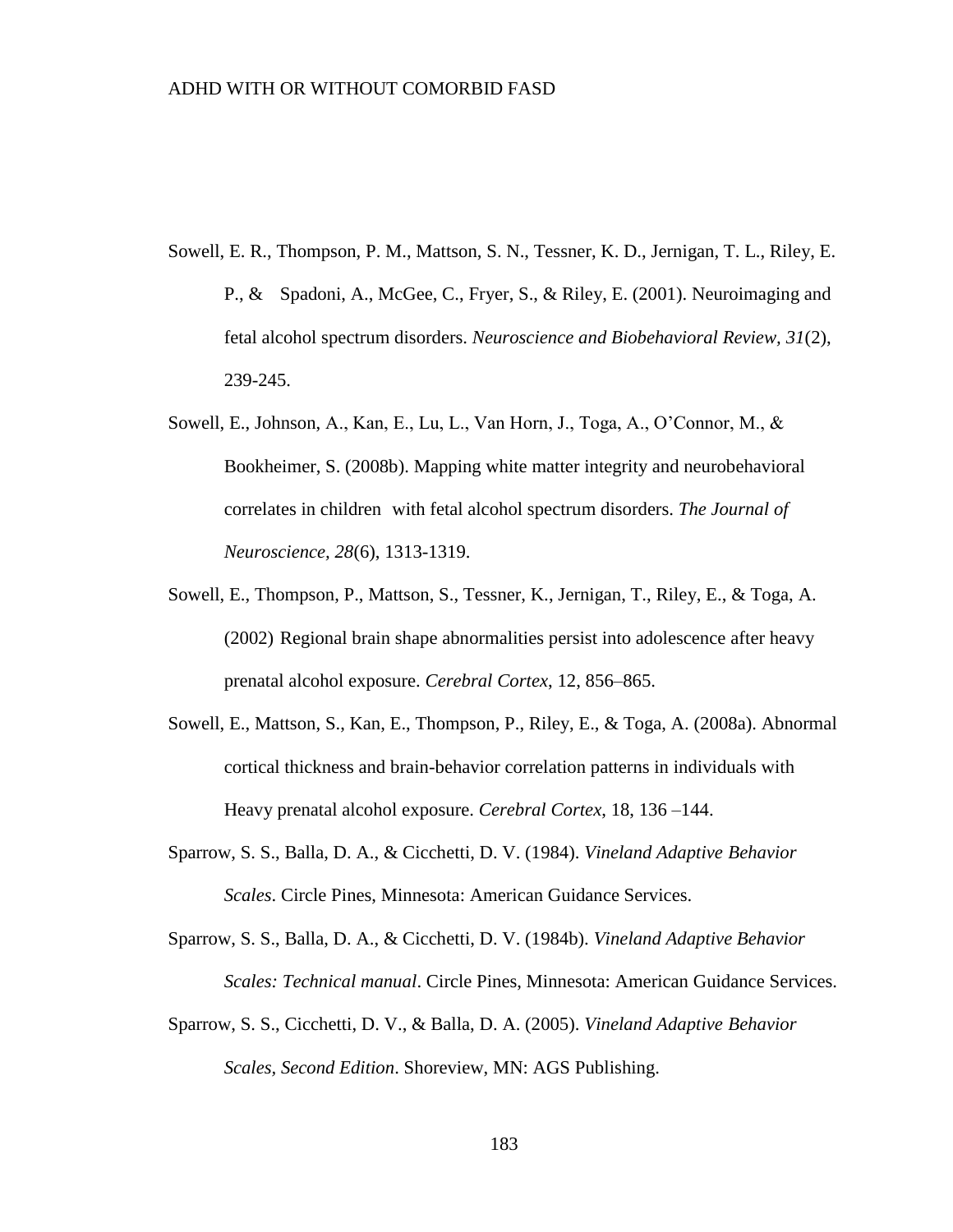- Spencer, T. J. (2006). ADHD and comorbidity in childhood. *Journal of Clinical Psychiatry,* 67*,* 27-31.
- Sternberg, S. (1966). High speed scanning in human memory. *Science*, 153, 652-654.
- Stevenson, J. (1992). Evidence for a genetic etiology in hyperactivity in children. *Behavior Genetics,* 22, 337-343.
- Stratton, K., Howe, C., & Battaglia, F. (Eds.). (1996). *Fetal Alcohol Syndrome: Diagnosis, epidemiology, prevention, and treatment*. Washington, DC: National Academic press.
- Streissguth, A. P. (1986). The behavioral teratology of alcohol: Performance, behavioral, and intellectual deficits in prenatally exposed children. In J. R. West (Ed.). *Alcohol and brain development*. New York: Oxford University Press.
- Streissguth, A. P. (1997). *Fetal Alcohol Syndrome: A Guide for Families and Communities*. Baltimore: Paul H. Brookes Publishing Co.
- Streissguth, A. P., Aase, J. M., Clarren, S. K., Randels, S. P., LaDue, R. A., & Smith, D. F. (1991). Fetal alcohol syndrome in adolescents and adults. *Journal of the American Medical Association,* 265, 1961-1967.
- Streissguth, A. P., Barr, H. M., Kogan, J., & Bookstein, F. L. (1996). *Final report: Understanding the occurrence of secondary disabilities in clients with fetal alcohol syndrome (FAS) and fetal alcohol effects (FAE*). Seattle, WA: University of Washington Publication Services.
- Streissguth, A. P., Barr, H. M., Bookstein, F. L., Sampson, P. D., & Carmichael-Olson,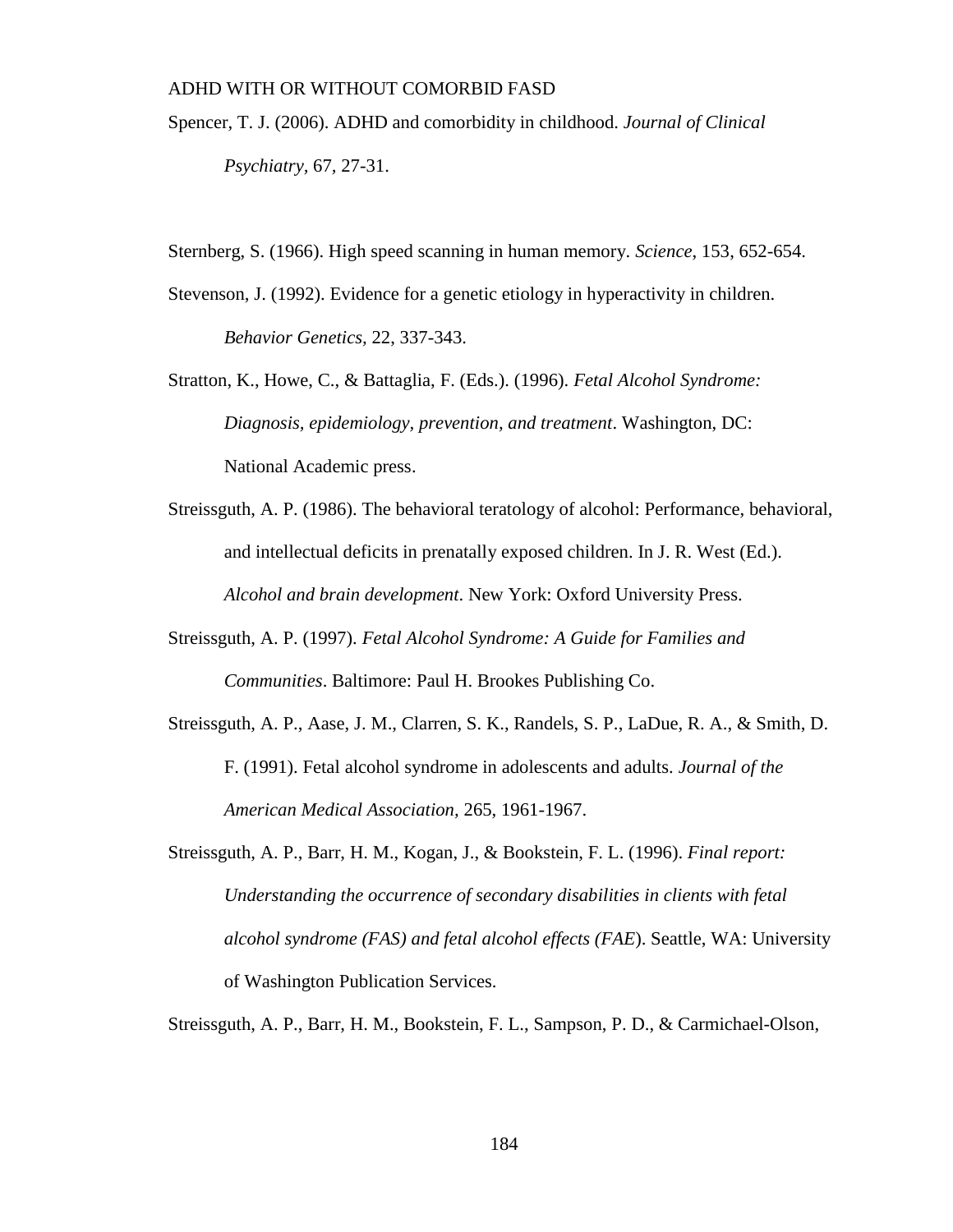H. (1999). The long-term neurocognitive consequences of prenatal alcohol exposure: A 14-year study. *Psychological Science*, *10*(3), 186-190.

- Streissguth, A. P., Bookstein, F. L., Barr, H. M., Sampson, P. D., O'Malley, K., & Kogan Young, J. (2004). Risk factors for adverse life outcomes in fetal alcohol syndrome and fetal alcohol effects. *Developmental and Behavioral Pediatrics, 25*(4), 228- 238.
- Streissguth, A. P., Clarren, S. K., & Jones, K. L. (1985). Natural history of the fetal alcohol syndrome: A ten-year follow-up of eleven patients, *Lancet,* 2, 85-92.
- Streissguth, A. P., & O'Malley, K. (2000). Neuropsychiatric implications and long-term consequences of FASD. *Seminars in Clinical Neuropsychiatry, 5*(3), 177-90.
- Streissguth, A.P., & Randels, S. P. (1989). Long term effects of FAS. In: Robinson (Ed.), *Alcohol and Child/Family Health*. Vancouver: University of British Columbia Press.
- Substance Abuse and Mental Health Services Administration (SAMHSA; 2004). *National survey on drug use and health; Pregnancy and substance use*. The NSDUH Report.
- Tabachnick, B. G., & Fidell, L. S. (2001). *Using multivariate statistics* (4th ed.). Boston: Allyn and Bacon.
- Tamm, L., Menon, V., & Reiss, A. (2006). Parietal attentional system aberrations during target detection in adolescents with attention deficit hyperactivity disorder: Eventrelated fMRI evidence. *American Journal of Psychiatry*, 163, 1033-1043.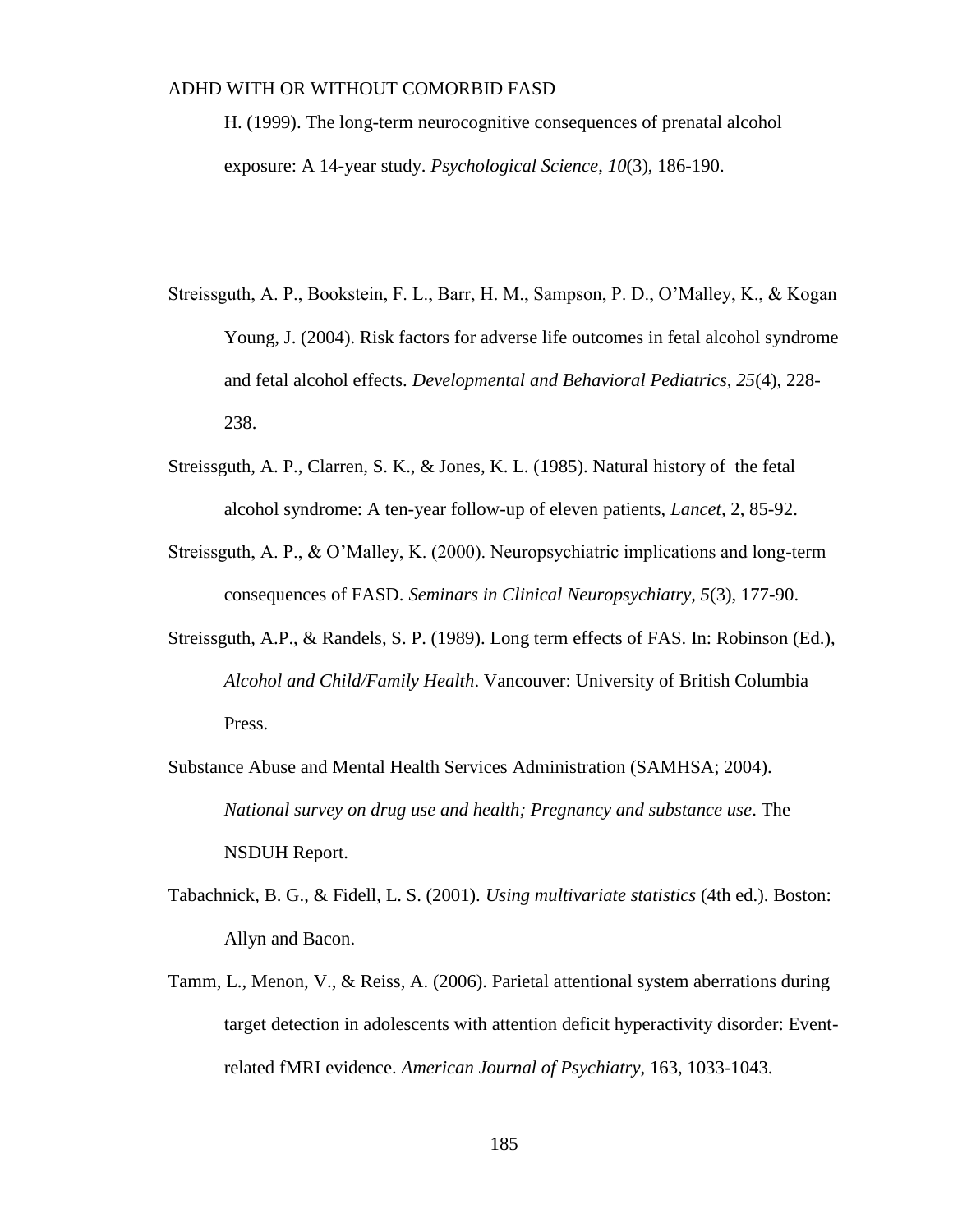- Tannock, R. (1998a). *Cognitive and behavioral correlates*. Program abstract presented at; NIH Consensus Development Conference on Diagnosis and Treatment of Attention Deficit Hyperactivity Disorder. Bethesda, MD.
- Tannock, R. (1998b). Attention deficit hyperactivity disorder: advances in cognitive, neurobiological, and genetic research. *Journal of Child Psychology and Psychiatry,* 39, 65-99.
- Tannock, R., & Brown, T. E. (2000). *Attention-deficit with learning disorders in children and adolescents.* New York: American Psychiatric Press Inc.
- Tabachnick, B. G., & Fidell, L. S. (2001). *Using multivariate statistics* (4th ed.). Boston: Allyn and Bacon.
- Thomas, S. E., Kelley, S. J., Mattson, S. N., & Riley, E. P. (1998). Comparison of social abilities of children with fetal alcohol syndrome to those of children with similar IQ scores and normal controls. Alcoholism: *Clinical and Experimental research*, *22*(2), 528-533.
- Tian, L., Jiang, T., Liang, M., Zang, Y., He, Y., Sui, M., & Wang, Y. (2008). Enhanced resting-state brain activities in ADHD patients: An fMRI study. *Brain and Development*, 30, 342-348.
- United States Census Bureau (2011). People: Race and ethnicity. Retrieved from [http://factfinder.census.gov/jsp/saff/SAFFInfo.jsp?\\_pageId=tp9\\_race\\_ethnicity](http://factfinder.census.gov/jsp/saff/SAFFInfo.jsp?_pageId=tp9_race_ethnicity) on July  $26^{th}$ ,  $2011$ .
- Vaurio, L., Riley, E. P., & Mattson, S. N. (2008a). Differences in executive functioning in children with heavy prenatal alcohol exposure are secondary to lower-order deficits. *Alcoholism: Clinical and Experimental Research, 30*(9), 178A.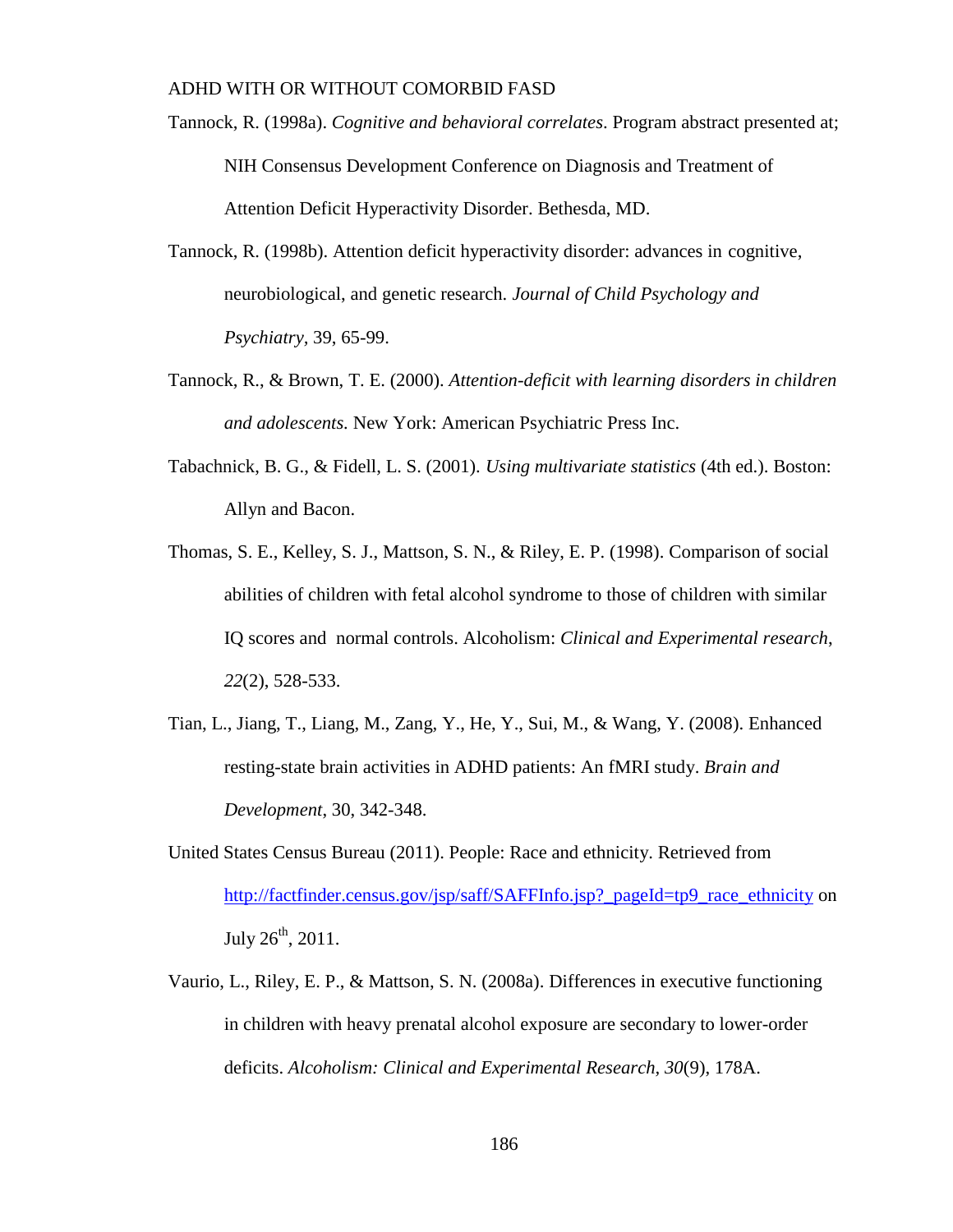- Vaurio, L., Riley, E. P., & Mattson, S. N. (2008b). Differences in executive functioning in children with heavy prenatal alcohol exposure or attention-deficit/hyperactivity disorder. *Journal of the International Neuropsychological Society,* 14, 119-129.
- Viezel, K. D. (2011). Neuropsychology of pediatric anxiety disorders. In A. Davis (Ed.), *Handbook of Pediatric Neuropsychology*, Springer Publishing, New York: NY.
- Volkow, N., Wang, G., Kollins, S., Wigal, T., & Newcorn, J. (2009). Evaluating dopamine reward pathway in ADHD: Clinical implications. *Journal of the American Medical Association, 302*(10), 1084-1091.
- Volkow, N. D., Wang, G., & Kollins, S. H. (2009). Evaluating dopamine reward pathway in ADHD: Clinical implications. *Journal of the American Medical Association, 302*(10), 1084-1091.
- Volkow, N., Wang, G,, Newcorn, J., Telang, F., Solanto, M., & Fowler J. (2007) Depressed dopamine activity in caudate and preliminary evidence of limbic involvement in adults with attention-deficit/hyperactivity disorder. *Archives of General Psychiatry, 64*(8), 932–940.
- Wacha, V. H., & Obrzut, J. E. (2007). Effects of fetal alcohol syndrome on neuropsychological function. *Journal of Physical and Developmental Disabilities*, 19, 217-226.
- Wahlstrom, D., & Luciana, M. (2011). Functional neuroanatomy of the cerebral cortex. In Davis, A. (Ed.), Handbook of Pediatric Neuropsychology, New York: NY, Springer Publishing.
- Wang, J., Jiang, T., Cao, Q., & Wang, Y. (2007). Characterizing anatomic differences in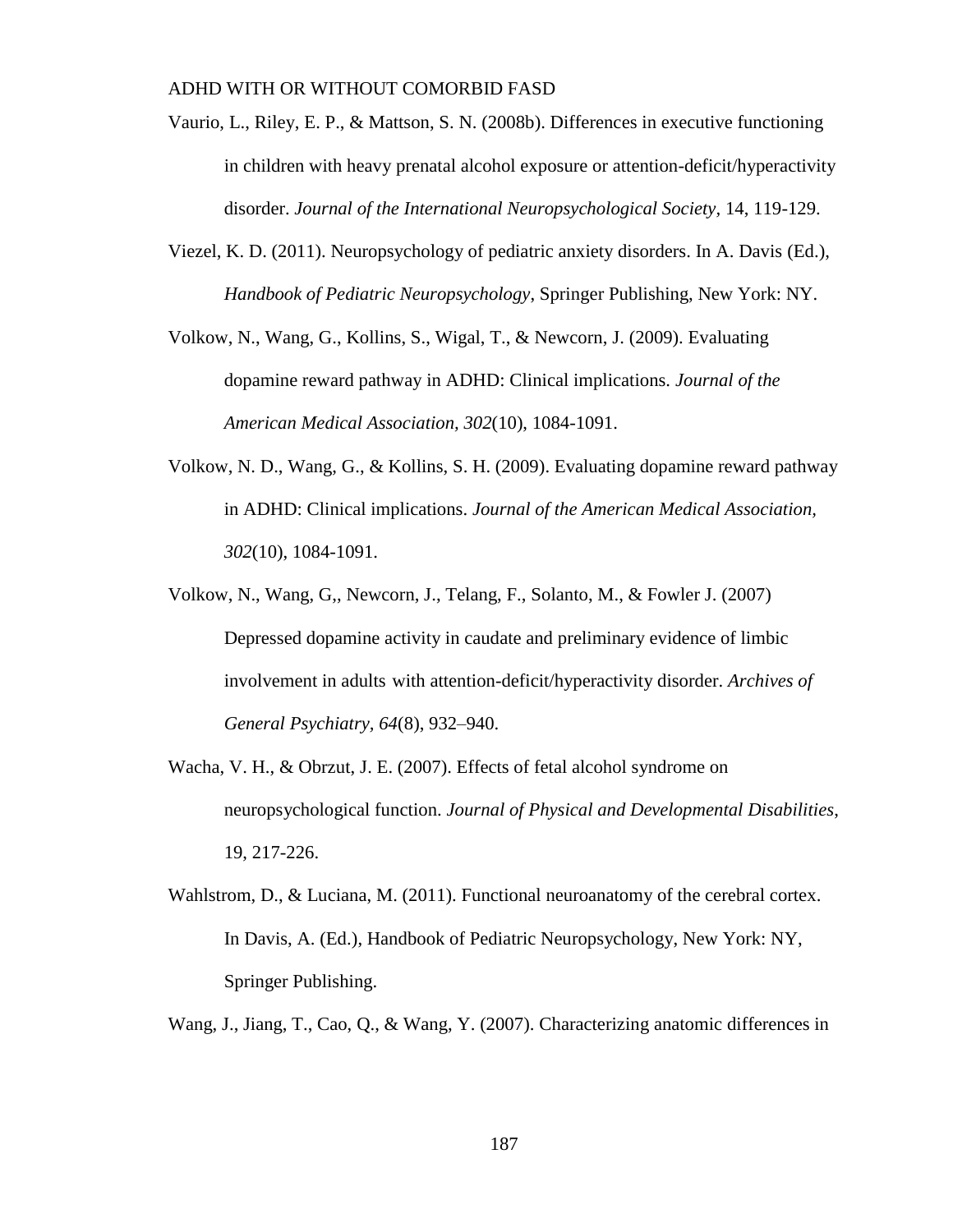boys with attention-deficit/hyperactivity disorder with the use of deformationbased morphometry. *American Journal of Neuroradiology,* 28, 543-547.

- Warren, K.R., and Foudin, L.L. (2001). Alcohol-related birth defects—The past, present, and future. *Alcohol Research & Health 25*(3):153–158.
- Wartnik, A., Brown, N. N., Connor, P., & Adler, R. (2009). *FASD in the legal system: A multidisciplinary assessment model for adults and adolescents*. Oral presentation at the 3<sup>rd</sup> International Conference on Fetal Alcohol Spectrum Disorder, Victoria, BC, Canada.
- Wechsler, D. (1974). *Wechsler Intelligence Scale for Children – Revised*. San Antonio, TX: The Psychological Corporation, Harcourt Assessment, Inc.
- Wechsler, D. (1991). *Wechsler Intelligence Scale for Children – Third Edition*. San Antonio, TX: The Psychological Corporation, Harcourt Assessment, Inc.
- Wechsler, D. (2003a). *Wechsler Intelligence Scale for Children – Fourth Edition*. San Antonio, TX: The Psychological Corporation, Harcourt Assessment, Inc.
- Wechsler, D. (2003b). *Wechsler Intelligence Scale for Children – Fourth Edition: Technical and interpretive manual*. San Antonio, TX: The Psychological Corporation, Harcourt Assessment, Inc.
- Wedding, D., Kohout, J., Mengel, M., Ohlemiller, M., Ulione, M., Cook, K., Rudeen, K., & Braddock, S. (2007). Psychologists' knowledge and attitudes about Fetal Alcohol Syndrome, Fetal Alcohol Spectrum Disorder, and alcohol use during pregnancy. *Professional Psychology: Research and Practice, 38*(2), 208-213.